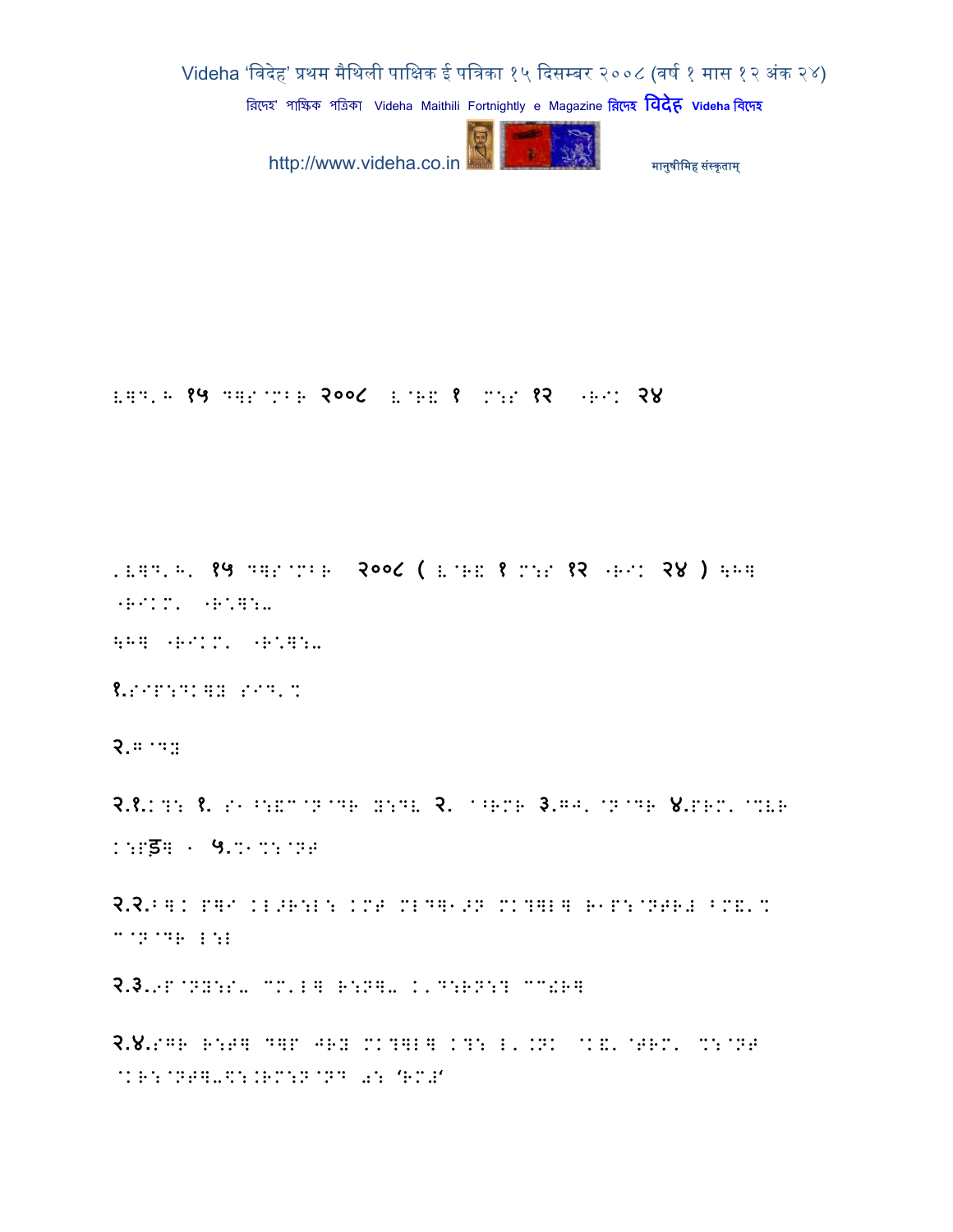িরেদহ' পািkক পিtকা Videha Maithili Fortnightly e Magazine িরেদহ िवदेह **Videha** িবেদহ



२.९. (8) 1.1.24. 12.24 (1971) 1971 2012 10:24:24:24:24

२.६. ANDER MARTIN MINL MINDS OF THE LIGHT MARTIN MINDS OF THE RESERVE OF LIGHT OF LIGHT OF LIGHT OF LIGHT OF L

SA MILE MALEJE, MARGAN, S, 1864-1708, MILA MAREKE ALL, EFSO, 1964-19 N@66:?,3."R@NT@RV:@RT:-\$:. R:M DY:L R:K'%/1^:& L:^,4.@TR]^1VN V]@%VIV]@DY:LY@D!:R: M]?]L:@K&R 6@N)JK ESS : :

२.७. अमेरमेशको लाइ उत्तर संस्कृतसम्मालमा अला सम

२.८. ::RR @PRYME @PRIMAGRADHIST REPORT MENT MINES

 $3.9.992$ 

3.8. 8.R:M PRESSER B. R.PHTHE 23

३.२. १. AMRY YESHA BIRL २.MALADR YOURES

३.३.-१. '#HEPER.2.#Al' YPITH

३.४. १. : \*\*\*#.:\*१.९ ७९ 3191. २. 1.424. . 1.431. ३. 44.71.42

३.५. १.PPIA PR: TR. 2.01.251 99PI 3.MY:N MAR M9 MR M.PH 93251 **Big** 

3.6. KHTH:R MNLH KOMAN

 $8.$  Bowmar Cap Constant

9. B:L:N:N: ITE.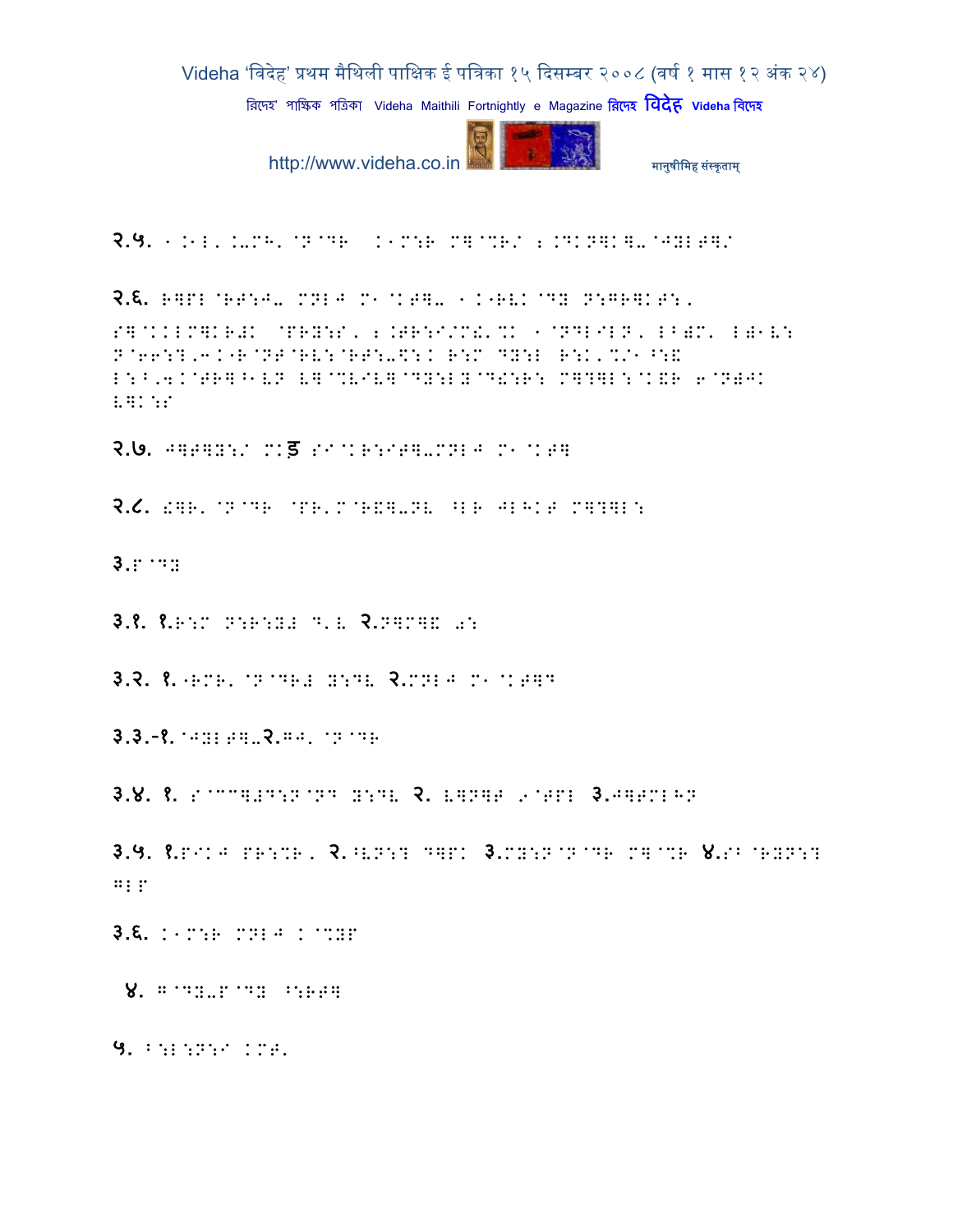িরেদহ' পািkক পিtকা Videha Maithili Fortnightly e Magazine িরেদহ िवदेह **Videha** িবেদহ



६. VIDEHA FOR NON RESIDENT MAITHILS (FESTIVALS OF MITHILA DATE-LIST)-

8.१.THE COMET-ENGLISH TRANSLATION OF GAJENDRA THAKUR'S MAITHILI NOVEL SAHASRABADHANI BY JUODI

**S. MARY MEDICAL MEDICAL** 

V]D'H (D]N:IK १५ D]S@MBR २००८)

१.SIP:DK]Y (V@R&: १ M:S:१२ "RIK:२४)

M:@NYVR,

DERLEY PE SECORD RIGHT 28, REPACT 89 REPACT ROOG) FOR PREST  $\mathcal{M}$  GeVer Hot  $\mathcal{M}_\mathrm{F}$  and  $\mathcal{M}_\mathrm{F}$  in  $\mathcal{M}_\mathrm{F}$  . The Hotel interval interval  $\ddot{\mathbf{r}}$ 

४१M 1 ४२M @J3:NP]W P1R@SK:RK <L&#:- H]@ND]K NV]N KV]T: 1@NDLLNK S%@KT KV] @%R] K1/VR N:R:Y#K'/ ४१M @J3:NP]W PHR SKIGE (2009) 1 KLEVIER CONFRIDENT PRODUCED A SACKING @%R] S@TY@VRT %:@S@TR]K'/ SIY1@KT RBPS/ ४२M @J3:P]W  $P_1$  Research  $P_2$  (2006)  $P_1$  (2011)  $P_2$  (2011)  $P_3$  (301)  $P_4$  (41)  $P_5$ 

@%R] K1/VR N:R:Y#K J@NM १९२७ I. M' ^'L@NH]4 "R@J3'Y @DV:R: S MP:DER THE "THE SAMPLE SAMPLE SAMPLE SAMPLE SAMPLE SAMPLE SAMPLE SAMPLE SAMPLE SAMPLE SAMPLE SAMPLE SAMPLE S PHER, SINHETRO (PICNER P) P(PICNER ), BECH 2000 C1PHER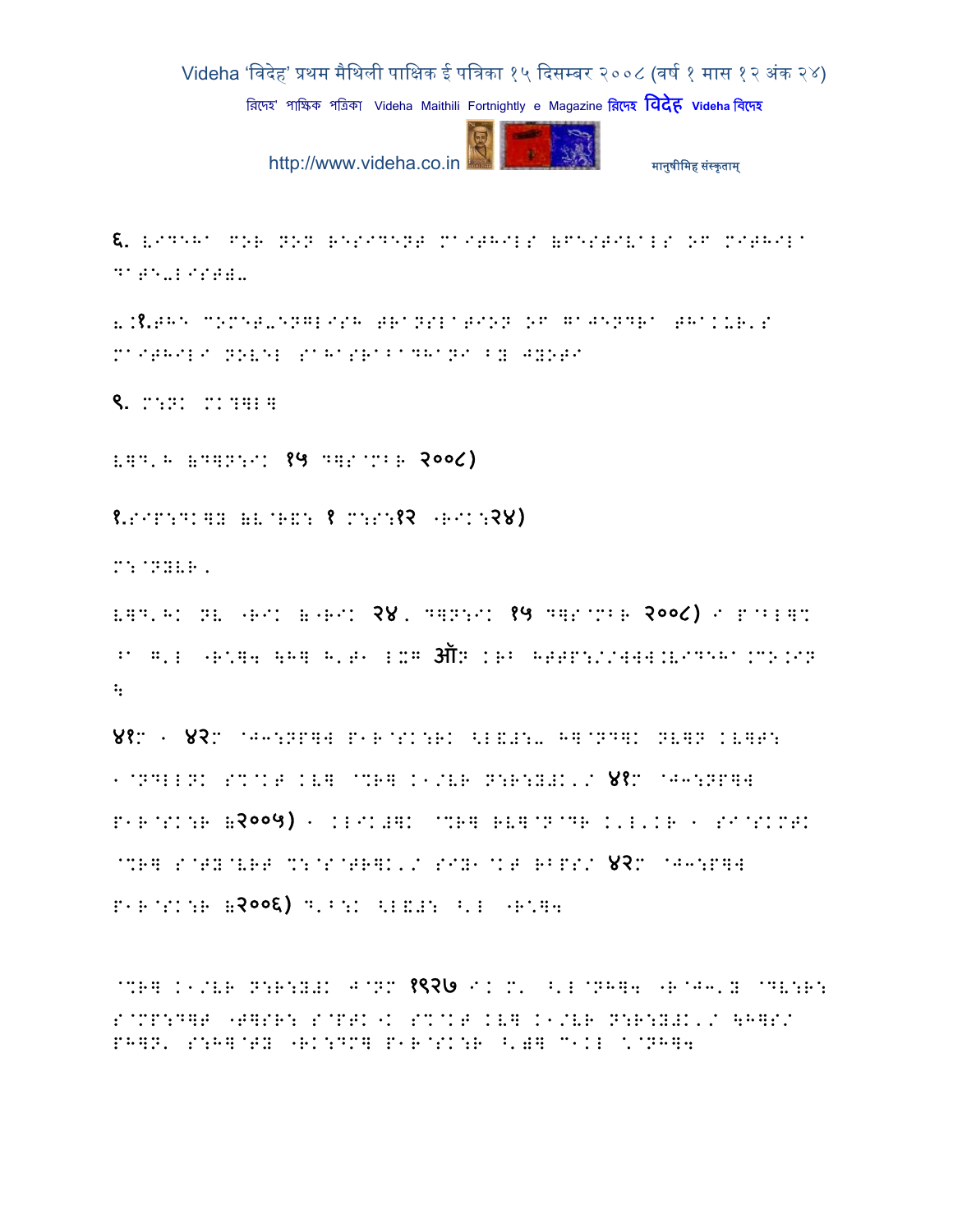িরেদহ' পািkক পিtকা Videha Maithili Fortnightly e Magazine িরেদহ िवदेह **Videha** িবেদহ



@%R] RV]@N@DR K'L'KRK J@NM १९२५ I.M' ^'L@NH], H]NKR KLIK#] ^:&: M@#\$LK N]@RM:#M' @PRM1. ^BM]K: RHL \*@NH]4 @%R] S@TY@VRT %:@S@TR] SI@SKMTM' T]N GL) MH:K:@VYK RCN: KAR, STAN RAVESTE KILLE KORT MAD TE TE SODIE KON S:H]@TY "RK:DM] P1R@SK:R ^')] C1KL \*@NH]4  $S^2$   $S^2$   $S^2$   $S^2$   $S^2$   $S^2$   $S^2$   $S^2$   $S^2$   $S^2$   $S^2$   $S^2$   $S^2$   $S^2$   $S^2$   $S^2$   $S^2$   $S^2$   $S^2$   $S^2$   $S^2$   $S^2$   $S^2$   $S^2$   $S^2$   $S^2$   $S^2$   $S^2$   $S^2$   $S^2$   $S^2$   $S^2$   $S^2$   $S^2$   $S^2$   $S^2$   $S^2$ ६८ प. प. ६५४ सालात १,३२,७९७ BC में सालात अंशिक सालमा \N'L')]@KS \$:):)- !@NYV:D P:WKG#4 "RPN'K RCN: 1A @PRT]@KR]Y:K @PRT]@K&:M'4 GG, THE SILE WINDOWS CONTROL SERVICES GGALANDRA SENDRA CO.IN GAJENDRAMA SENDRA CO.IN GAJENDRA "RITH" NITH IS NOT THE PART OF THE STATE OF THE UPSTALL AT **KANSA KENDER** R.E CR PAR A: HRRIBHN 24: MP. SHRIBHN 829.00 P. M. S. 100.00 \*\*]Y: ^R \*:\* : MH'% **•**):R' MB. SJ]@LD २००.०० P'.BK. १००.०० KLHR' MY ALHART START START MART MART AND START MARTING १००.००  $35\pm 0.1$  in a stripp of the probability of the stripping  $\mu$  and  $\mu$  are  $\mu$  .  $\mu$  and  $\mu$ १००.००

PHEL CHRAO CH GAEH GRABE NOCCEEN PRENCH NPC CAHIER ROO.00

 $P: B: B: \{00, 00\}$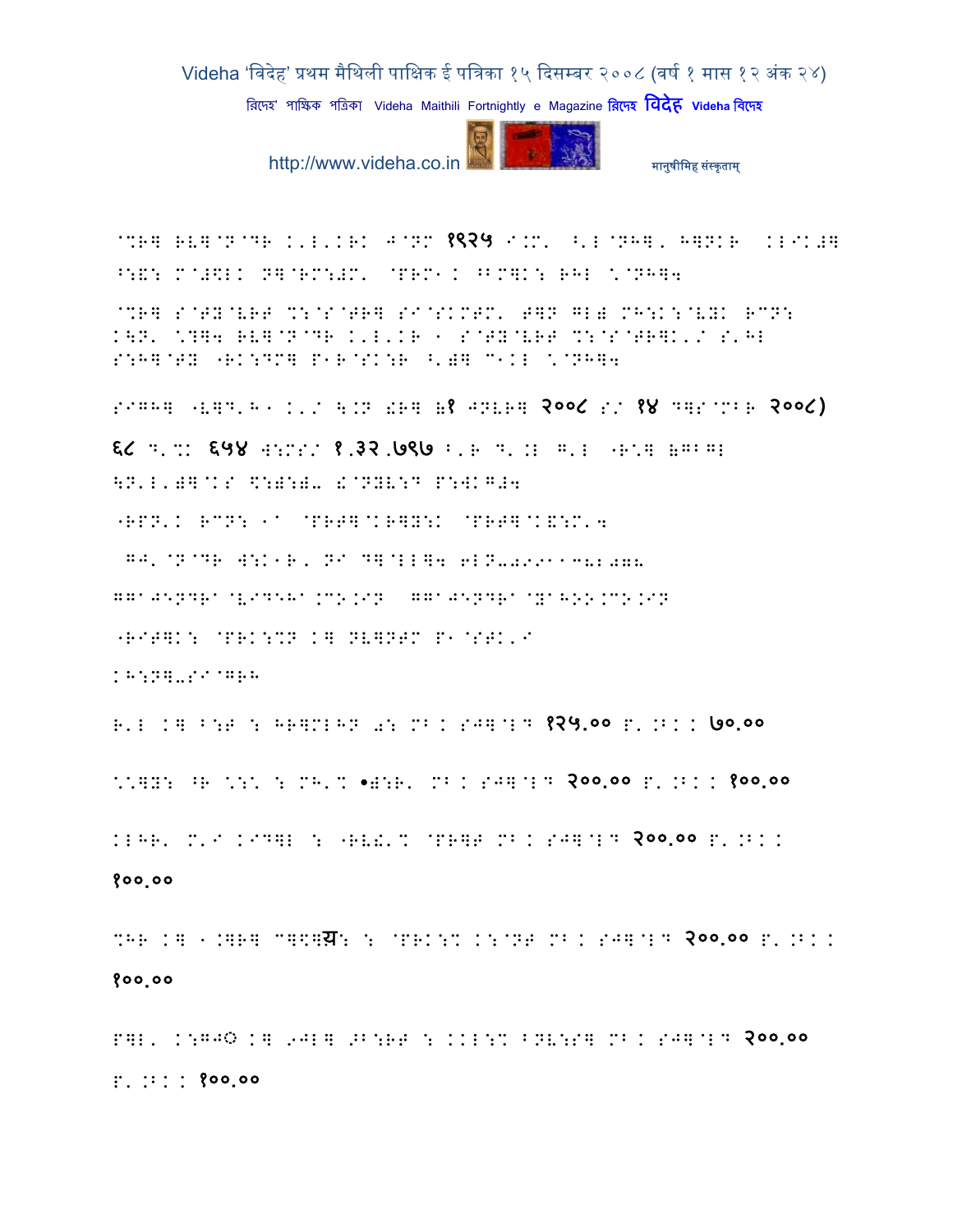6KI)'S] : S1N]T: JKN MB. १९०.०० D1:.MY "RR:KCK : @%Y:M CKT@NY MB. १९०.०० 9P@NY:S

LB/I K' B'H:L D]NLI M'I : S1N]T: JKN MB. १९५.००

L:L RENDIS IN RIPLY NON-SERN ANS NO ROOO

J]N: C:HT: HB/ : ^LL:N:? K1%V:H: MB. ३००.००

### २२५.००

KB LC 200 LC (AC) AND REALLY THE NORTH SECTIONS OF A

K10 KR1N KORING KING KANG KITERA KATA KATA KARA SERENGGAN KATA SERENGGAN MENGERAKAN SERENGGAN MENGERAKAN SEREN

Y: : %KL'Y MB. १६०.००

TESHILL OF THE W

BEC: THIS SECTION MEDIC IN STREET 889.00

 $P: E: E \to \mathbb{R}$ 

^'M K: ^'RB M:/GT: K1@LH:]] IM:N : S@TYN:R:Y# P)'L MB. SJ]@LD २००.०० P'.BK. ९०.००

KIN SHI REMINI RHEN : MRHEN I : MR. TER MI : RHH H ROO.00

 $\cdot$  Set Parties :  $\cdot$  (Problem 2010)  $\cdot$  (Problem 2010)  $\cdot$  (Problem 2010)  $\cdot$  (Problem 2010)  $\cdot$ 

 $P: C \to P: E \to P$  and  $P: C \to P: C$  and  $P: C$  . So the  $P: C \to P$  of  $P$ 

Videha 'विदेह' प्रथम मैथिली पाक्षिक ई पत्रिका १५ दिसम्बर २००८ (वर्ष १ मास १२ अंक २४)

িরেদহ' পািkক পিtকা Videha Maithili Fortnightly e Magazine িরেদহ िवदेह **Videha** িবেদহ

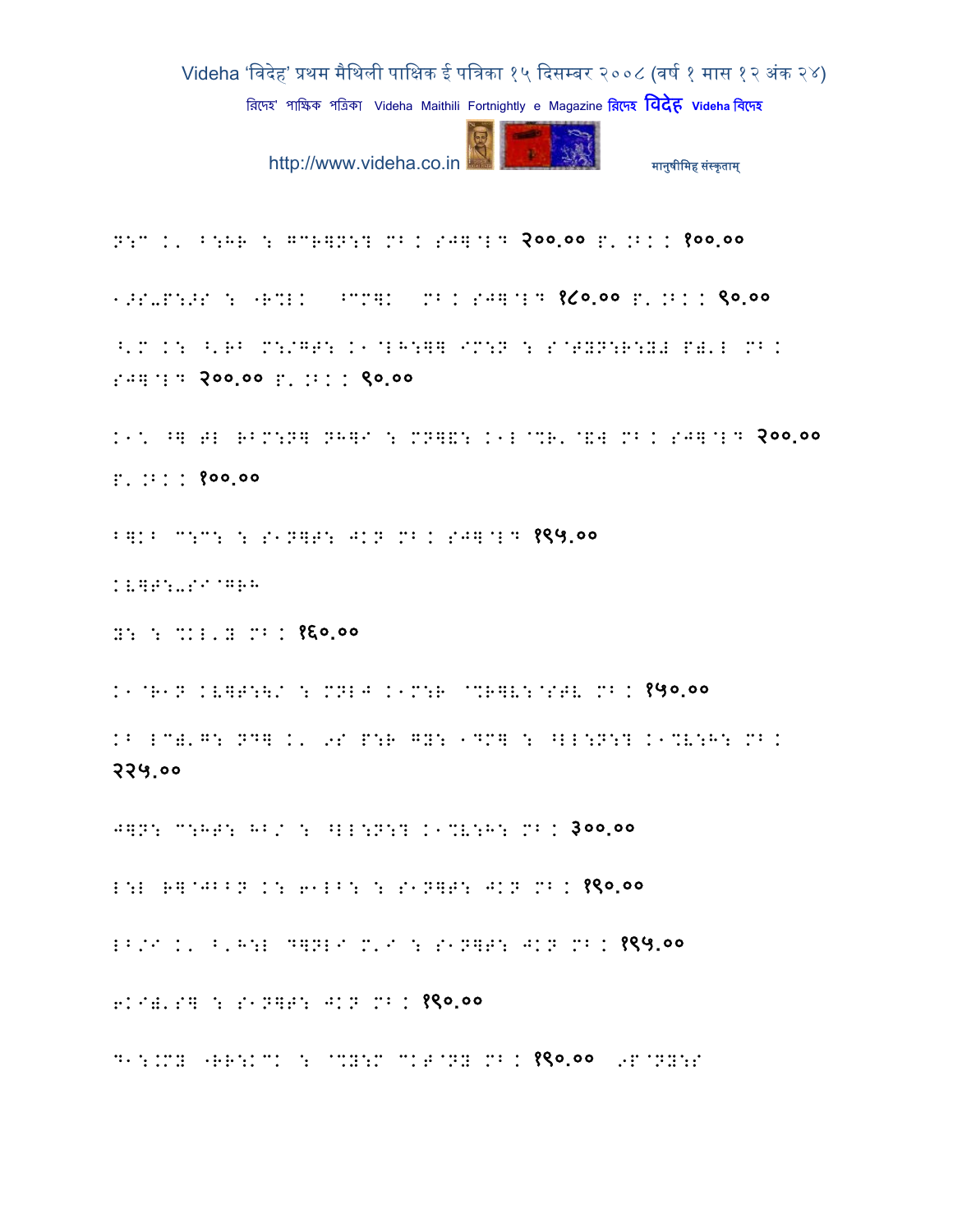\IKR K] NJ◌R S' : P1@#Y @PRSBN V:JP'Y] MB. SJ]@LD ३५०.००  $\mathbb{P}$ .  $\mathbb{P}$ : १७५.०० P:LIN SIMPLY : PRODUCT IN THE STAMP IN STRIP CONTROL STATE IN STRIP CONTROL STATE IN STRIP CONTROL STATE IN ST @S@TR] : SI<@R& OR SMJN : @%R]!RM MB. २००.०० "RE PERTY ITT ROOMS AND PITTED AND POSSESS %]@<R @PRK:@%Y B:DR SRK:R : JANS DE REARTEN : "ANIX" : "PNAL KREAK OR KIN OR KING TO THE CONSTRUCT IN THE CONSTRUCTION OF THE CONSTRUCTION OF THE CONSTRUCTION OF THE CONST M:>@KRL@SKLP (9P@NY:S) : R:J'@N@DR K1M:R KNCJ]Y: PM MERRY VAN BAP VRGEE 'S LLAN (APPERT) : MH: MH: SV ML] PR (9P@NY:S) : !BMK'T1 "RN1V:D : @SV@R#: MILL:RBJ¤ (2Ponynys in Physical in Marchieler in Stephen and MARY CONTROL AND BELLIN CHOOSE IN THE CONTROL OF THE CONTROL OF THE CONTROL OF THE CONTROL OF THE CONTROL OF T \K S:? H]@ND], MK?]L] M'I S@KR]Y 1PK: @PRK:%N

>T]H:S, @S@TR]-V]M@R% OR C]ITN  $5$  P P  $3$  )  $\sim$  M  $\sim$  M  $\sim$  P  $\sim$  P  $\sim$  P  $\sim$  P  $\sim$  P  $\sim$  P  $\sim$  P  $\sim$  P  $\sim$  P  $\sim$  P  $\sim$  P  $\sim$  P  $\sim$  P  $\sim$  P  $\sim$  P  $\sim$  P  $\sim$  P  $\sim$  P  $\sim$  P  $\sim$  P  $\sim$  P  $\sim$  P  $\sim$  P  $\sim$  P  $\sim$  P  $\sim$  P  $\sim$  P  $\sim$  SJ]@LD ३००.०० P'.BK. १६०.००

 $P: B: B \to C$ .  $C \circ \circ \circ$ 

MLPN: BOY RHE ?B N RENE : "PORT OF PRESERVE ROO.00

http://www.videha.co.in <u>सार्थ को सार्थ करने क</u>र्म मानुषीमिह संस्कृताम्



Videha 'विदेह' प्रथम मैथिली पाक्षिक ई पत्रिका १५ दिसम्बर २००८ (वर्ष १ मास १२ अंक २४) িরেদহ' পািkক পিtকা Videha Maithili Fortnightly e Magazine িরেদহ िवदेह **Videha** িবেদহ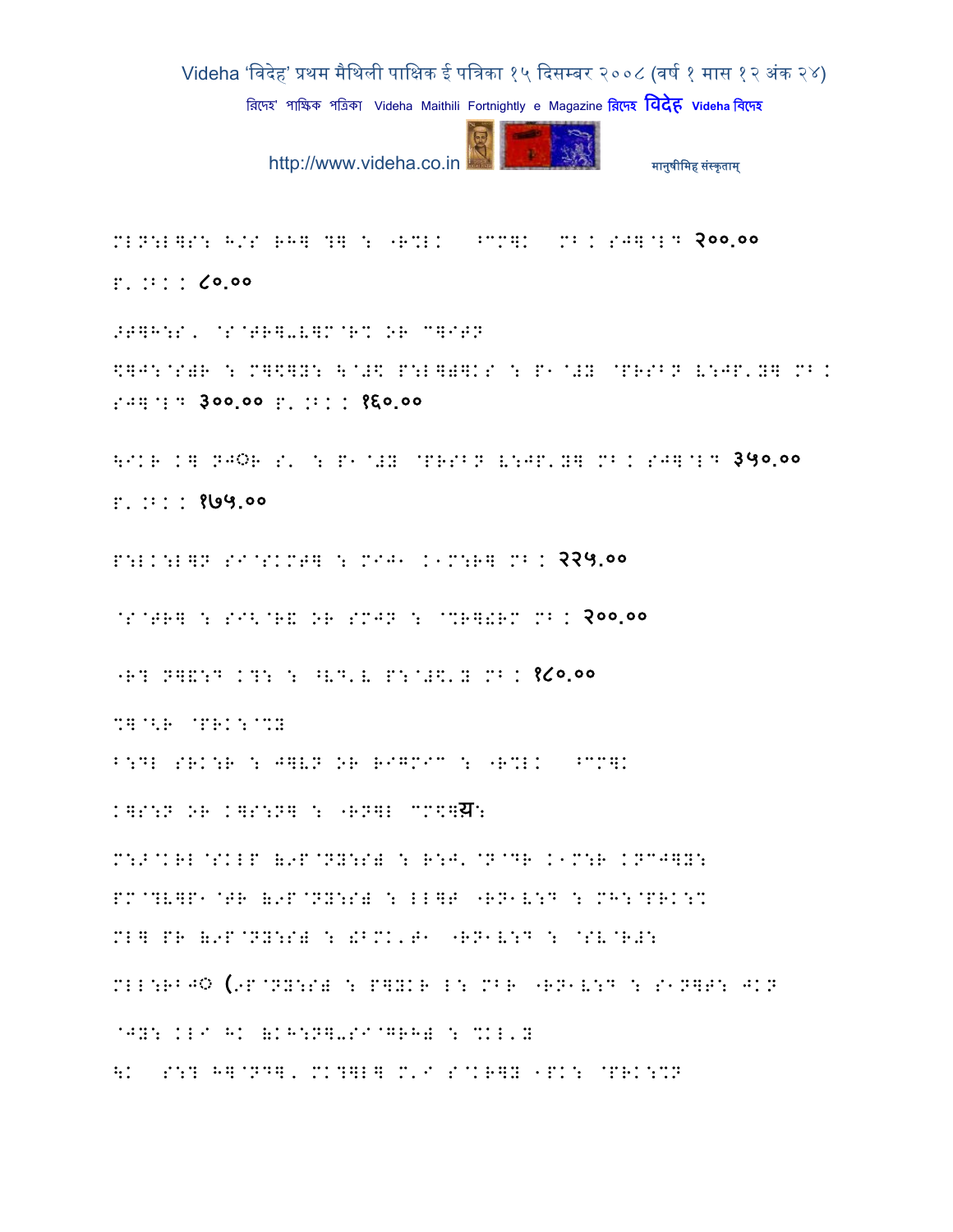িরেদহ' পািkক পিtকা Videha Maithili Fortnightly e Magazine িরেদহ िवदेह **Videha** িবেদহ



"RIT]K: @PRK:%N

S]-56/YBJ]\6-4, %:L]M:R G:@R\$N, \KS)'I%N-II

B:JH:D:D-20105 (9.0005)

6LN : 0120-6475212

(V]@J3:PN)

@%R1T] @PRK:%NS/

१.PICD'VLP:SN:-^BM] M]?]L:- MCN

२.MK?BER (PENGEPAR GE &ROM MENGER) PENCYMIK SEPA

 $3$ jsiza poseb poseb George Pag, na padlig po poseblje Grad, posebao

 $S$ . Both Fig. Block Companies (Signet Signet)

५.K1R1@K&'@TR@M**–**"R@NT@RMNK, .@#\$-१ 1A २ (L'.KK \*]ड़]1YL P@DY, 9P@NY:S, G@LP-K?:, N:)K-\K:@+K], B:L:N:I KMT', MH:K:@VY, %L!-N]B@N! 1D]K SM@GR SIKLN)- GJ'@N@DR W:K1R

 $6.1.91$  TP AB (2.0) B-AT, PAP TAN AP TANK-TAPPAN PRIP PRITH

U.HT PHONE OR BE TRINKS TRING. ERPRESS THIS

८. NL \@#@)R]: M: @PRV]%- \$X. 9DY N:R:Y# S]IH **"**NC]K'T:**"**

९/१०/११ १.MK?]L]-"RI@GR'J] %@BDKL%, २."RI@GR'J]-MK?]L] %@BDKL% 1A ३.P@3J]-@PRB@N! (\$]J])L >M'J]IG 1A M]?]L:@K&RS/ D'VN:GR] L]@PY:ITR#) (T]NB PL?]K SIKLN-S@MP:DN-L]@PY:ITR#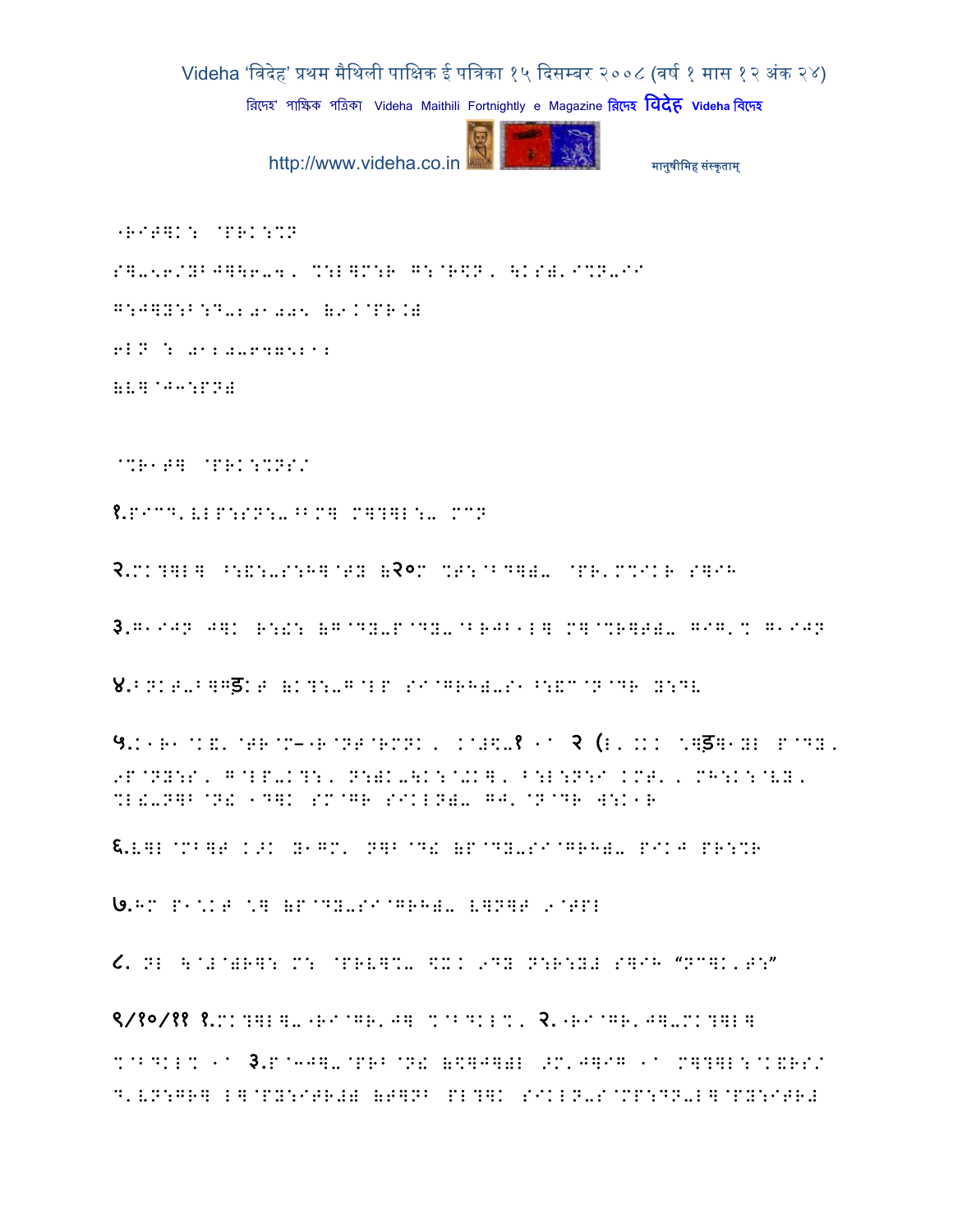িরেদহ' পািkক পিtকা Videha Maithili Fortnightly e Magazine িরেদহ िवदेह **Videha** িবেদহ



GG, OR ORE GRIEVE , STER OR OR IS THE GROUP COMPROHE BUSHENG ON DEALER

@%R1T] @PRK:%N, RJ]@S)@R\$ ऑ6]S: \C.१/३१, @DV]T]Y TL,

S'. MARG**.63**, NRASA BOR SERIA, ISBEER, A SA SAPARA) IN NAONEOL

 $\{ \}$ / $\{ \}$ ,  $\{ \}$   $\{ \}$   $\{ \}$ ,  $\{ \}$   $\{ \}$   $\{ \}$   $\{ \}$   $\{ \}$   $\{ \}$   $\{ \}$   $\{ \}$   $\{ \}$   $\{ \}$   $\{ \}$   $\{ \}$   $\{ \}$   $\{ \}$   $\{ \}$   $\{ \}$   $\{ \}$   $\{ \}$   $\{ \}$   $\{ \}$   $\{ \}$   $\{ \}$   $\{ \}$   $\{ \}$   $\{ \}$   $\{ \}$   $\$ 

# $29228845-96$   $\ldots$   $\ldots$   $\ldots$   $\ldots$   $\ldots$

WEBSITE: HTTP://WWW.SHRUTI-PUBLICATION.COM

E-MAIL: SHRUTI.PUBLICATION@SHRUTI-PUBLICATION.COM

(BLS) MANYSH

# $2.533.5$

१.@%R] @PRL. 9DY N:R:Y# S]IH "NC]K'T:"- J' K:J "RH:/ K\ RHL  $\mathbf{U} \mathbf{B}$  and  $\mathbf{B}$  are constant  $\mathbf{B}$  . The  $\mathbf{B}$  is the conduction of  $\mathbf{B}$ RHL "PENTL" IN 1978 DE 19. 19. 19. 1. THE DICTITE "PETL ROOM IN TERED. D P"]] RHL \*?]4

२. MER SIL GRUE TO BLAND, AND EST. R.I GRUE TAND HRE CHRAM S@MV'DN%]L MN, MK?]L]K @PRT] SM@RP]T M'HNT]K "RMMT RIG, >T]H:S M' \K ): V]%]@&) 6R:K "R@!Y:Y 1RI^ KRT, HMR: V]@%V:S "R\*]4 "R%'& %1^K:MN: 1 B!:>K S@+G, S@SN'H\

३.@%R] R:M:@%RY 0: "R:MRIG"- ""RPN:" M]?]L:S/ SIGI PARA DO CHROBO EL GERE EL CORRAR DO LA REGIA DO COLO DO SO A COLO DE CORRAR

४.@%R] @BRJ'@N@DR @TR]P:W], S:H]@TY "RK:DM]- >I)RN') PR @PR?M MK?]L] P:@K&]K P@TR]K: "V]D'H" K'R L'L B:!:I 1A %1^K:MN: @SV]K:R KRB4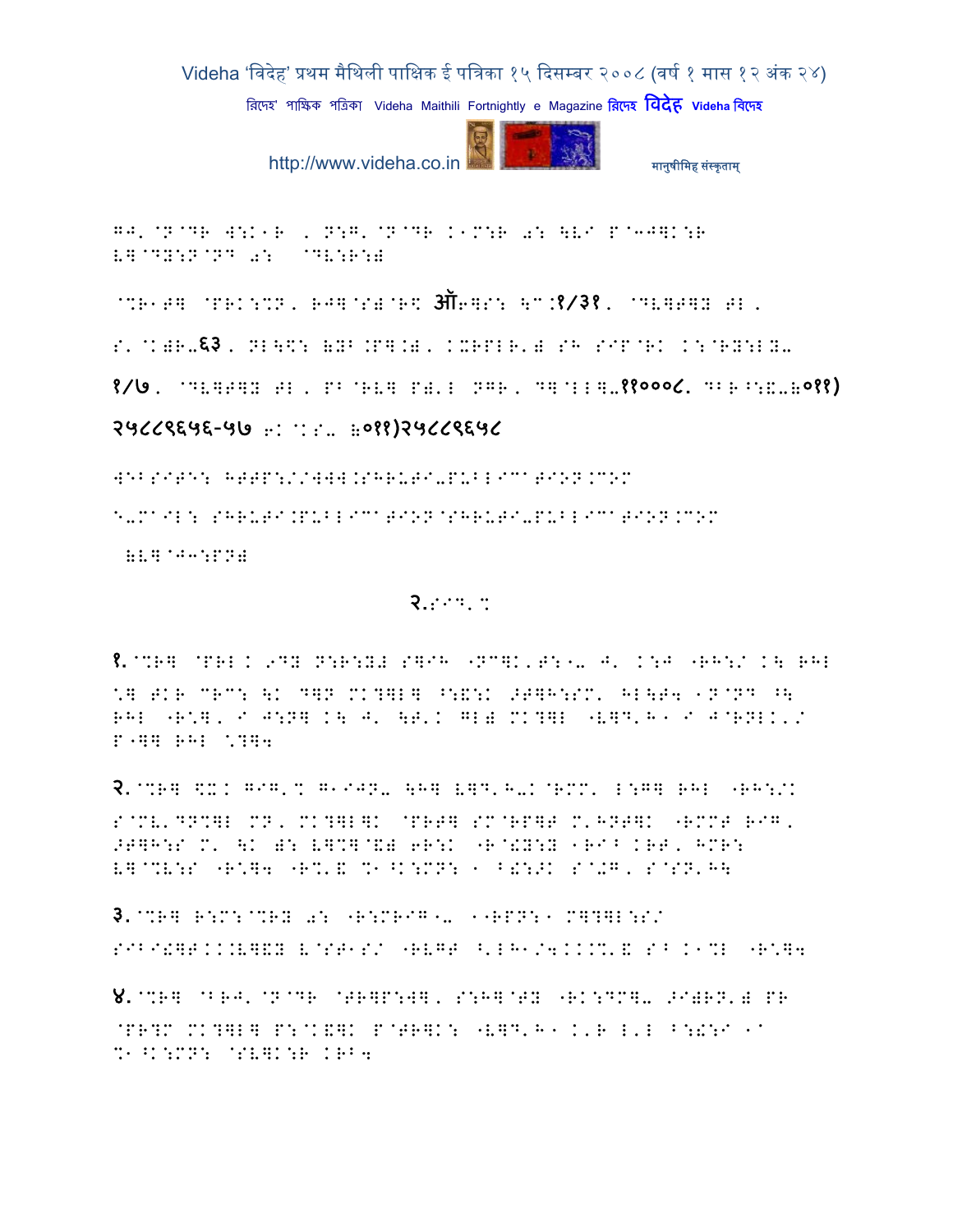িরেদহ' পািkক পিtকা Videha Maithili Fortnightly e Magazine িরেদহ िवदेह **Videha** িবেদহ



५.@%R] @PR61@LLK1M:R S]IH "MCN"- @PR?M MK?]L] P:@K&]K P@TR]K: "V]D'H" K @PRK:%NK SM:C:R J:N] KN'K CK]T M1D: B'S] 1@HL:D]T ^'LH1/4 K:LC@KRK'/ PKड़] J:H] DBRDM@&)]K PR]CY D'LH1/, /H] L'L HMR MIGLK:MN:4

 $\mathbf{S}_k$  when  $\mathbf{S}_k$  is the vertex  $\mathbf{S}_k$  in a sequence of  $\mathbf{S}_k$  . The result is the  $\mathbf{S}_k$ J' NV SBCN:-@KR:@NT]K @K&'@TRM' MK?]L] P@TRK:R]T:K'/ @PRV'% D]"R\B:K S:HS]K KDM 9W:/L "R\*]4 P@TRK:R]T:M' \H] @PRK:RK NV @PRYLGK HM @SV:GT KRKT \*], SIGH] "V]D'H"K  $\frac{1}{2}$  ,  $\frac{1}{2}$  ,  $\frac{1}{2}$  ,  $\frac{1}{2}$  ,  $\frac{1}{2}$  ,  $\frac{1}{2}$  ,  $\frac{1}{2}$  ,  $\frac{1}{2}$  ,  $\frac{1}{2}$  ,  $\frac{1}{2}$  ,  $\frac{1}{2}$ 

७.@%R] 1@DY:CR# 0:- KLNL P@TR-P@TR]K:K @PRK:%N- T:HBM' MANY POSTED AND RESERVE KIND AND A CHILD AND HEADSHIPS OF THE RESERVE AND RELEASED AND RELEASED AND RELEASED A KHAT4 I HMR 66 KIRT, 69 KIRT, 1995 I RANIV RHL4 HALI PIK MHYR Y@J3M' HMR @%R@D!:PB@R# 1H1T] @PR:@PT HLYT- Y:VT W]K-W:K  $\frac{1}{2}$  RHB44

८.@%R] V]JY W:K1R, M]%]GN V]@%VV]@DY:LY- "V]D'H" P@TR]K:K "RIK D'ALL'HIK D'.L'HIK D'EN 1982 BERTA BINYON BEN'AR "PRINER "BOTRERE NO D'ARE ^V]@&Y H'T1 HMR %1^K:MN: @SV]K:R K\L J:/4

९. @%R] S1^:&C@N@DR Y:DV- I-P@TR]K: **'**V]D'H**'** K B:R'M' J:N] @PRS@NNT: ^'L4 **'**V]D'H**'** N]R@NTR P@LLV]T-P1@&P]T HL 1A TH "RPN" SHE'S BIRD STAR STATE STAR

१०.@%R] MK?]L]P1@TR @PRD]P- I-P@TR]K: **'**V]D'H**'** K'R S6LT:K ^GVT]S/ K:MN:4 HMR PB@R# SHYLG RHT4

११.\$X. @%R] ^]MN:? 0:- **'**V]D'H**'** >@N)RN') PR "R\*] T'/ **'**V]D'H**'** N:M 9C]T 1R KT'K RBP'/ \KR V]VR# ^\ SKKT "R\*]4 1>-K:@LH] MERN, "STREJA" BADA "RENA JOSTA NA RENAB BETBØR SHIFA "BJER"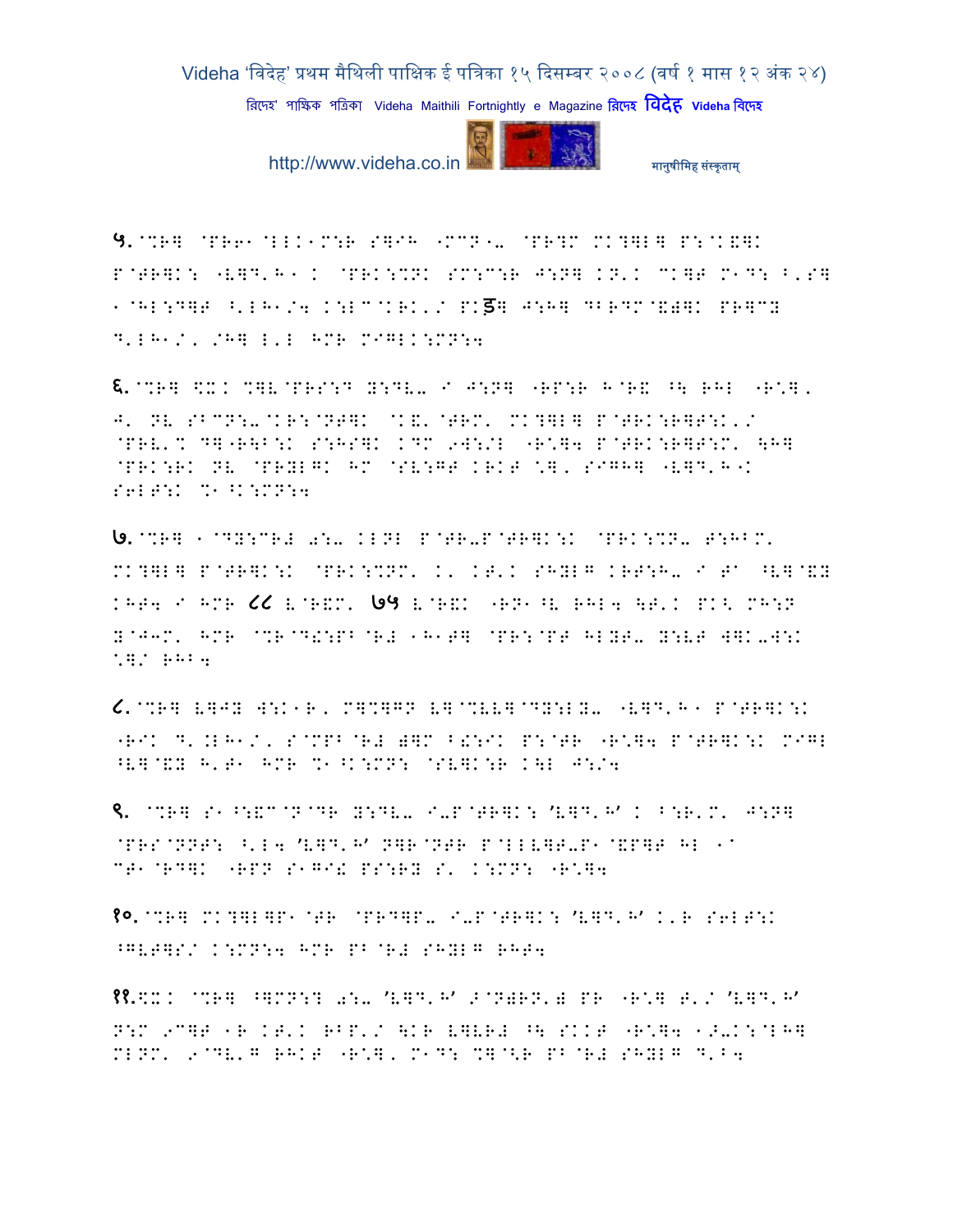িরেদহ' পািkক পিtকা Videha Maithili Fortnightly e Magazine িরেদহ िवदेह **Videha** িবেদহ



१२. WHE FANDER CONSTRUCTED CONDITIONS CONTROL SERVICE SMOKE D'.] RHL \*]4 MK?]L]K'/ "R@NT@RR:@&@)R]Y JGTM' PH1/C'LH1/ THE ROOMS IN THE RESEARCH STATE OF THE ROOM IN STATE OF THE SAME  $\alpha$ N'P:LLA SHYLG SHYLG SHYLG SHYLG SHYLG SHYLG SHYLG SHYLG SHYLG SHYLG SHYLG SHYLG SHYLG SHYLG SHYLG SHYLG SHYLG

१३. @%R] R:JN@NDN L:LD:S- **'**V]D'H**'** I-P@TR]K:K M:@!YMS/ Bड़ N]K K:SA: KA: BA: (NHL) D'EBAL (ARAGEN (R. 11 A)ZG, ALB (EN DERA)K (ARZ) (A.1D. @PR]) N]K:LB T/ HMR: PW:YB4 KLK@TT:M' BH1T GL)'K'/ HM  $S:1.1411$  (Pufficient PLOT, CAN TO HANGE TION AT ALLAH TANG ALONG TILES 1B] K\ 1%]@RV:D DKTH1/, M1D: 9MR 1B B'%] ^\ G'L4 %1^K:MN:

 $P$ , T.1.49, T. I. T.1911,  $P$  and  $\overline{S}$ : H. Link

१४. \$X. @%R] @PR'M%IKR S]IH- "RH:/ MK?]L]M' >I)RN')PR PH]L P@TR]K: "V]D'H" @PRK:%]T K\ "RPN "R@D^1T M:TM^:&:N1R:GK PRACH A. P. (1985) THE STRIP CONTROL (PRODUCT ) AND MELLINES \*], \KR N]M]@TT J' HMR S'V:K @PRYLJN HL, T/ SBC]T KR]4 >I)RN')PR 1@DYLP:IT P@TR]K: D'.L, MN @PR61@LL]T ^' G'L4

(EMBROOC. SMRK: SARTING LI.K: SERRY TTY THAN IN LITE OF A DARE THAN HAND

SIP: DK: NAMPH

 $E$ B'A) BESTEDELE GJYEST, 2004, TRANTSK HSV-PA, AAD (TRANSTER) PTRS S^K KXP]R:>) L'.K LLKN]K LGM' RHT@NH], M:@TR \KR @PR?M @PRK:%NK/ 1@RK:>VK/ "RI@GR'J]-SI@SKMT "RN1V:DK I-@PRK:%N/ 1@RK:>VK "R!]K:R \H] I P@TR]K:K'/ \*KK4 RCN:K:R "RPN MCL]K 1A "R@PRK:%]T RCN: (JKR MCL]KT:K SIPB@R# 9@TTRD:Y]@TV L'.K G#K M@!Y \*@NH]) GGAJENDRA@YAHOO.CO.IN 1K] GGAJENDRA@VIDEHA.COM K'/ M'L "R)KCM'@#)K RBPM'/ .DOC, .DOCY, .REAR EN JACA PC/BO, BO, PAN POIA SIMA ESPNI PYR RCN:K:R "RPN SI@K&]@PT PR]CY 1**'** "RPN @SKKN K\L G'L 6L)L PW'TH: K. STEIRIE MAN ROPE, SPART, BEAT PRI, A. S. POPE MCLARI, 1A PHILA PHILA PHONO ING HALANG AT HE PENDENT AT A P@TR]K:K'/ D'L J: RHL "R\*]4 M'L @PR:@PT HLYB:K B:D Y?:SI^V %]@<R ( S:T D]NK ^]TR) \KR @PRK:%NK "RIKK SBCN: D'L J:YT4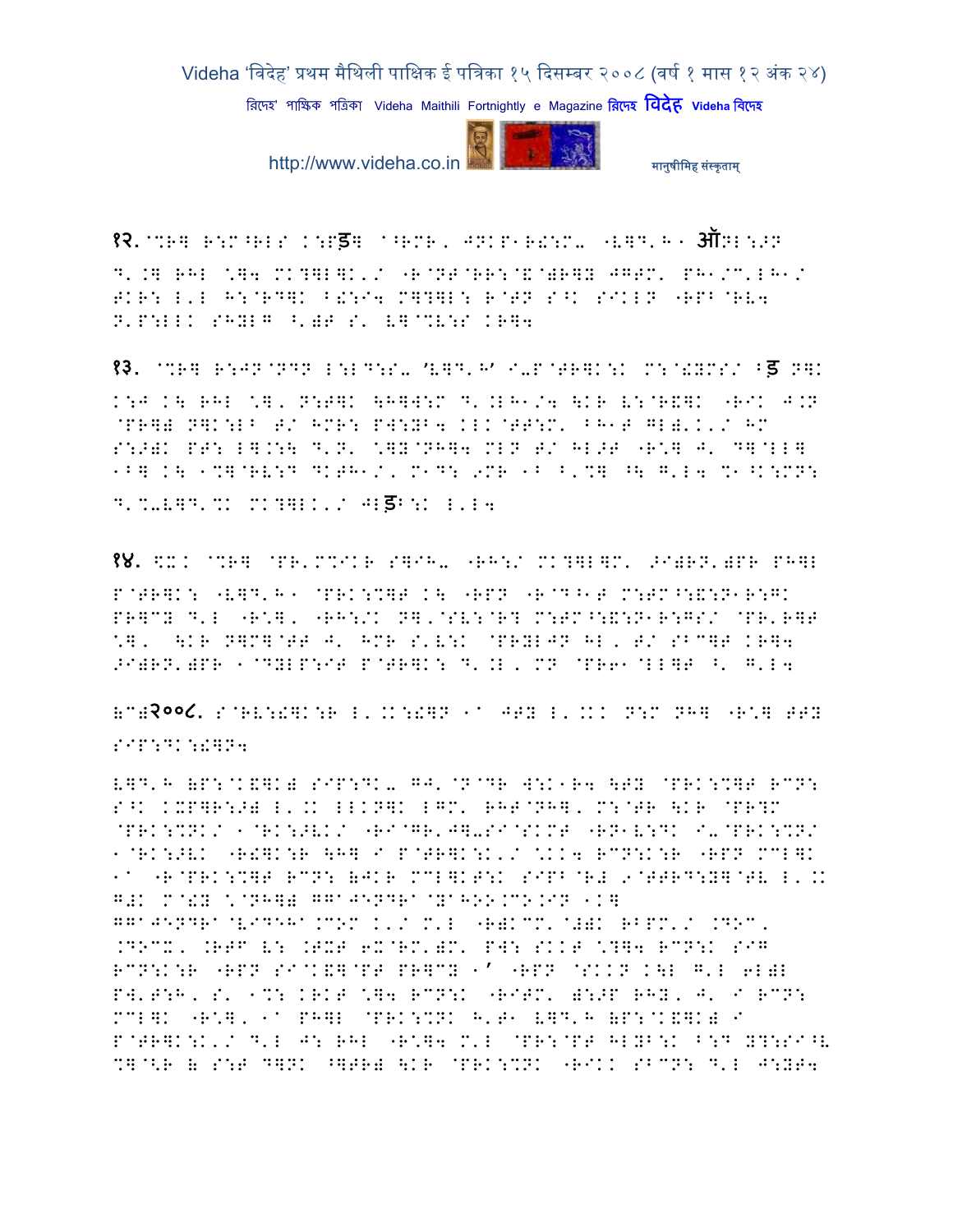িরেদহ' পািkক পিtকা Videha Maithili Fortnightly e Magazine িরেদহ िवदेह **Videha** িবেদহ



 $\frac{1}{2}$   $\frac{1}{2}$  P. The Higgs 1 is the Miragi model of the  $\frac{1}{2}$   $\frac{1}{2}$   $\frac{1}{2}$   $\frac{1}{2}$   $\frac{1}{2}$   $\frac{1}{2}$   $\frac{1}{2}$   $\frac{1}{2}$   $\frac{1}{2}$   $\frac{1}{2}$   $\frac{1}{2}$   $\frac{1}{2}$   $\frac{1}{2}$   $\frac{1}{2}$   $\frac{1}{2}$   $\frac{1}{2}$ THR THE STREET REPORT TO THE STREET

MH@T@TWPE@R# SBCN: (18):MH@T@T@T@T@T@T@TYPB@R# STCN: MT@TVP RTBL.#NABL PNBL (PR AC'HEBY)T: TEERT((L)E (LBT.A. T. C. @PRK:%]T RBP D'.] K\ \KR @PR]I) RBPM' @PRK:%NK L'L 'V]D'H' K. BY SMACK "@ KYRT PARTICIPE STORY" (NEW PROSTS IN A PROVINCIPE STORY IN A PROSTS IN A PROPERTY IN A PROPERTY NCHE, JAN (AH) ALAK (MAHAYA) AFAT (LAFNI) (MAHAYA) CAH (MA) MILANHA @PR]I) RBP H:@R\$B:9@N\$ (ISBN NO.978-81-907729-0-7 MB@LY  $R: 183/4$  B.  $R: 1.221 P(3)$   $(1.221 P(30)$   $(1.221 P(30)P(30)$ . قاح 19 سال 19 سال 1940، 1947 - 1940، 1940، 1940، 1940، 1940، 1940، 1940، 1940، 1940، 1940، 1940، 1 @DV]T]Y TL, P)'L NGR (P.) NI D]@LL]-११०००८ @DV:R: \*:PL G'L "R\*]4 E-MAIL: SHRUTI.PUBLICATION@SHRUTI-PUBLICATION.COM WEBSITE: HTTP://WWW.SHRUTI-PUBLICATION.COM

MH@T@TVPB@R# SBCN::(२) 'V]D'H' @DV:R: K\L G'L %L!K 1!:R PR १.MK? असे साइल से साइल के साथ की साइल की साइल से साइल की साइल की साइल की साइल की साइल की साइल की साइल की साइल<br>प्राचीन की साइल की साइल की साइल की साइल की साइल की साइल की साइल की साइल की साइल की साइल की साइल की साइल की साइ

 $3.$ MATH: N: MERIC: D: LONARA PN: LAN: ART (FACE) CORPLEL NAARL @PRB@N! \$:):B'% @%R1T] P@BL]K'%N @DV:R: @PR]@N) 6X@RMM' - १. MK?) से साथ साथ लिखकर से लगा करते हैं था RIC (RIGHT) के साथ लिखने वाली साथ लिखने के साथ लिखने के साथ साथ लि

3.P.1009. TERPOR BRANNEL (F.0900) C. PATHER TERRITORIES L]@PY:ITR#) (T]NB PL?]K SIKLN-S@MP:DN-L]@PY:ITR# GJ'@N@DR W:K1R , N:G, TRIP (1916 2: GR CHI PO-CHI R RITHER OF 2: @DV:R:)

MH@T@TOTGP# SBCN:::CON:CON: I-BPE SPECIAL POSTAGE SPECIAL AND DV: @PRK:%]T K\L J:' RHL GJ'@N@DR W:K1RK 'SH@SRB:"]N]'(9P@NY:S), 'G@LP-G1@C\*'(K?: SI@GRH) , '^:LSR]' (P@DY SI@GRH), 'B:L:N:I KMT'', '\K:@+K] SI@GRH', 'MH:^:RT' 'B1@D! CR]T' (MH:K:@VY)1A 'Y:@TR: VM@TT:IT'  $\mathbb{R}$ B'HM' SIPPE I-M' SIPPE I-D'HA B:D'H'E BE OPRETTEN A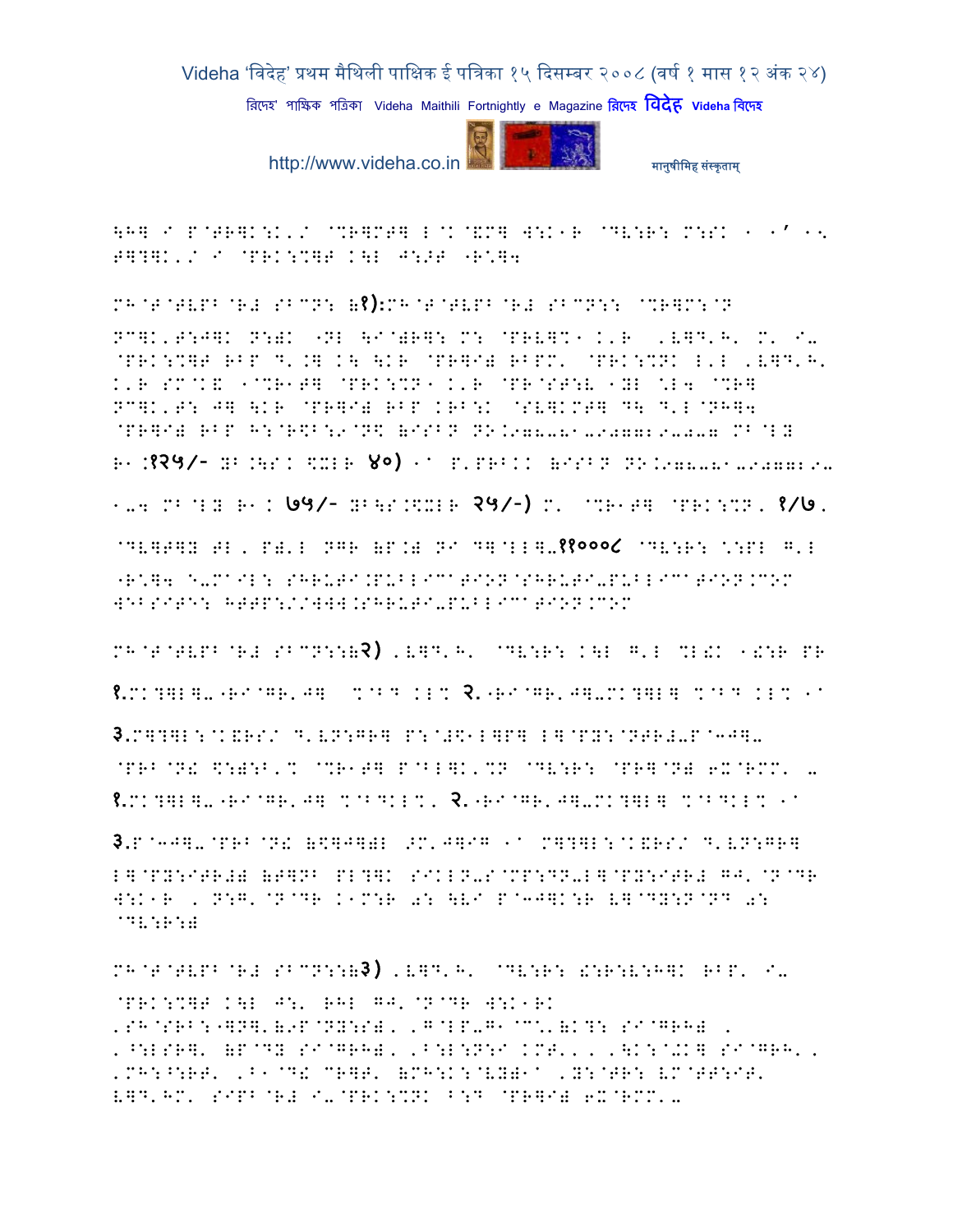িরেদহ' পািkক পিtকা Videha Maithili Fortnightly e Magazine িরেদহ िवदेह **Videha** িবেদহ



K1R1@K&'@TR@M**–**"R@NT@RMNK, .@#\$-१ 1A २ (L'.KK \*]ड़]1YL P@DY, 9P@NY:S, G@LP-K?:, N:)K-\K:@+K], B:L:N:I KMT', MH:K:@VY, %L!-N]B@N! 1D]K SM@GR SIKLN)- GJ'@N@DR W:K1R

MH TATALET THE PITTLE BY): "EST, R. F. R. 29M (RRIT 8 STEAR 2008) I-@PRK:%1THP-AS REAR (SEA) SYPT, ASE (TEAPS SYCHOLOGICAL  $P(X)$  and  $P(X)$  is the set  $X$  denotes the  $X$  -contract  $\mathbb{R}^n$  . So the  $\mathbb{R}^n$  same  $\mathbb{R}^n$  is the  $\mathbb{R}^n$ 

MHOTO TO THE SECTOR SACTO SACTO SACTO SACTO THE SACTO THE SACTO THE SACTO THE SACTO SACTO THE SACTO SACTO THE S 1YLJN \N.\S.\$]. KK@MPS, ^GV:ND:S RL\$, NI D]@LL]M' 1YLJ]T  $143. -9144$ 

 $2.9.999$ 

२.१.: १. ?. PHETTE THE STRE २. THER ३.88, TETTE ४.PRMY TEE  $1.9.754 + 9.13.1911$ 

२.२.FB: PBC : FARSES : PHOPEPHOND PLIBER (FOR PARA FIL. 1) CONDITIONS OF THE

२.३.<sub>9</sub>P (1989) - CMYSINE R:NHIPS CONTROL CONTROL CONTROL

२.४.PR R:PR PRE PRE CONNECTIVE (CR) COLORED (PRE ) TRIPP @KR:@NT]-\$:.RM:N@ND 0: **'**RM#**'**

२.९. (Bel. 1204, 1979) (1971) 787182 (CRIPER R27931982)

२.६. BAPE NEWSAL CORA CONCRAT OUR CORRECTED ON DEPENDENT SA MOLEORO BUEL (PROGRES) E CARNACOUR, SI MORARE AL 2. TRIBOS, TERREN N@66:?,3."R@NT@RV:@RT:-\$:. R:M DY:L R:K'%/1^:&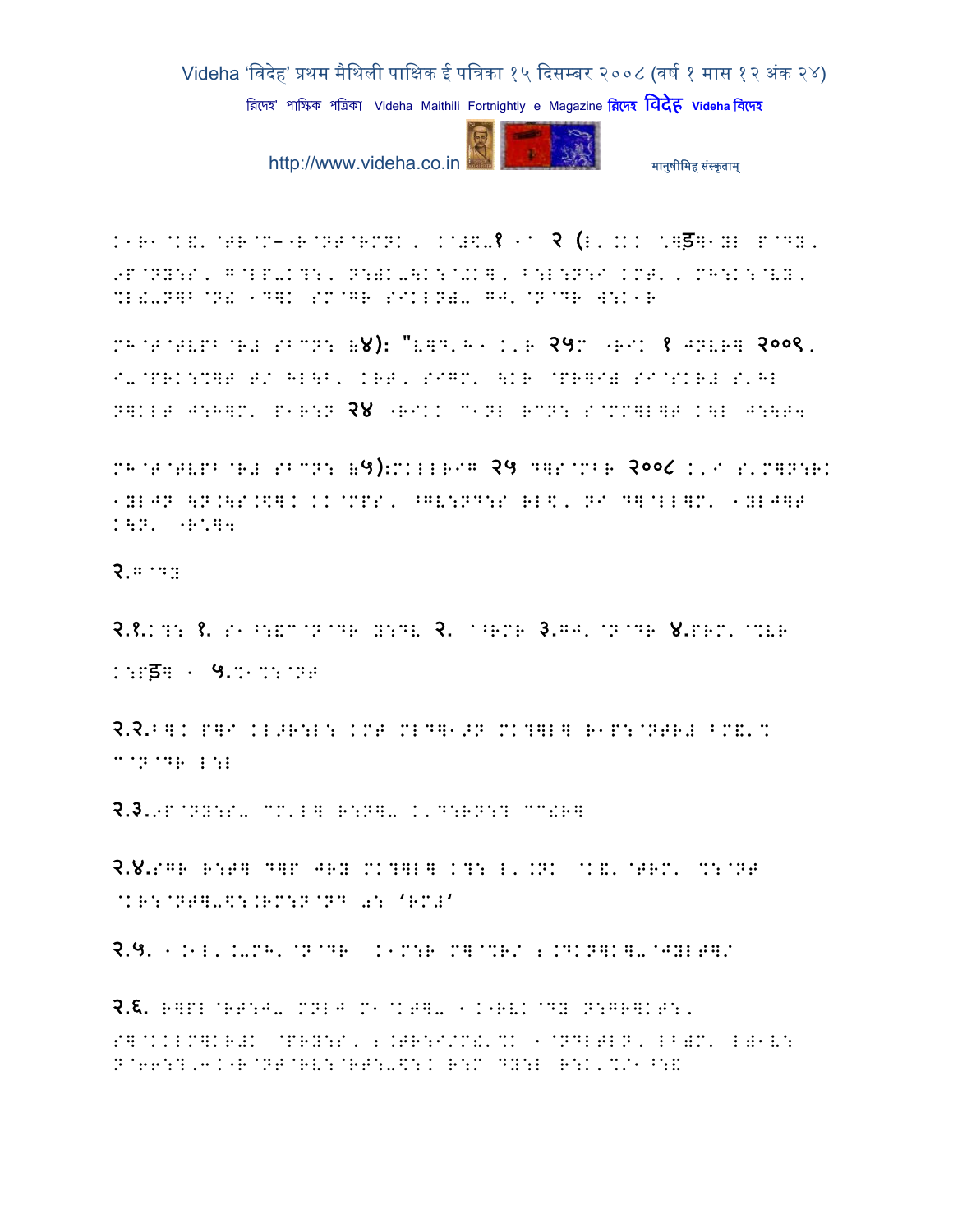িরেদহ' পািkক পিtকা Videha Maithili Fortnightly e Magazine িরেদহ िवदेह **Videha** িবেদহ



L:^,4.PTPP# P.E.P. L# MLPL#.PMP#E BIMENE (P#T#EN)CER (P#TP#E) **WEDST** 

२.७. Japaner, MS Protescas. Material Montes

२.८. deb. 19796 (PR.C.BeelP.R. H.B. 41916 CRBBIN

CORPORE CONDITIONS OF CONDITIONS OF A SINOR CONDITIONS OF A SINOR SERVICE OF THE SERVICE OF THE SERVICE OF THE S1^: PED IT TO THE CONDITIONS OF CONDITIONS OF THE CONDITIONS OF THE CONDITIONS OF THE CONDITIONS OF THE CONDI M: NHT 8886, MNAPH DERNESSER REPORT OF PRESS OF PRESS BEFORE M.PGAB. S4PTE. ME4984 4BMMAH. MBNIEG MBEGOARA GEO SPORT A PART COLVA, PARTEZ PAJRIN ALTANIN R.HR  $\mathbb{E}$  and the contract of the contract of the contract of the contract of the contract of the contract of the contract of the contract of the contract of the contract of the contract of the contract of the contract of १९८२ S/ Herodarda Srdreem Heroda Campain Sene Hardter  $\mathbb{E}[\mathbf{H}:\mathbf{V}:\mathbf{P}:\mathbf{P}:\mathbf{V}:\mathbf{V}:\mathbf{P}:\mathbf{V}:\mathbf{P}:\mathbf{P}:\mathbf{P}:\mathbf{P}:\mathbf{P}:\mathbf{P}:\mathbf{P}:\mathbf{P}:\mathbf{P}:\mathbf{P}:\mathbf{P}:\mathbf{P}:\mathbf{P}:\mathbf{P}:\mathbf{P}:\mathbf{P}:\mathbf{P}:\mathbf{P}:\mathbf{P}:\mathbf{P}:\mathbf{P}:\mathbf{P}:\mathbf{P}:\mathbf{P}:\mathbf{P}:\mathbf{P}:\mathbf{P}:\mathbf{P$ SHRS:, B]H:R4 MK?]L], H]@ND], BIGL:, SI@SKMT, 9@RDB,  $R$  (P)  $R$  (P)  $R$  (P)  $R$  and  $R$  and  $R$   $\mathbb{R}$   $\mathbb{R}$   $\mathbb{R}$   $\mathbb{R}$   $\mathbb{R}$   $\mathbb{R}$   $\mathbb{R}$   $\mathbb{R}$   $\mathbb{R}$   $\mathbb{R}$   $\mathbb{R}$   $\mathbb{R}$   $\mathbb{R}$   $\mathbb{R}$   $\mathbb{R}$   $\mathbb{R}$   $\mathbb{R}$   $\mathbb{R}$   $\mathbb{R}$   $\mathbb{R}$ @PRK:%N: <RD'.]Y: (MK?]L] K?:-SI@GRH), MK?]L] "RK:DM], PART:, १९८३, History Book Mary, Mary Times (Articlina), Sithonic "RESTRIM, PK:PHIER, <mark>1966.</mark> PHIE CHR BREACHRE 2:K CHRIMHD  $\Sigma$  Beach (Decrease), Similar (Decrease), Similar (Decrease), Similar (Decrease),  $\Sigma$  $\mathbb{R}^2$ litics some states  $\mathbb{R}^2$  . Some states the significant control  $\mathbb{R}^2$  ,  $\mathbb{R}^2$  $\sim$  PD-V, Eq. (F) or the set of the set of the set of the set of the set of the set of the set of the set of the set of the set of the set of the set of the set of the set of the set of the set of the set of the set of t R: TECHER: PRRECK, PHP:, 2008, R:JKML CORPORATION: REPORT J]VN]) S:R:I% @PRK:%N, NI D]@LL], २००१, MK?]L]M' KR]B

 $S$  (Barbo ): Kr), Some (As (Big), T.S (The Card of the Carolina (Big), T.S. (Big), T.S. (Big), T.S. (Big), T. "RICOR, PROVINCE "RIGHT" TERRITHEN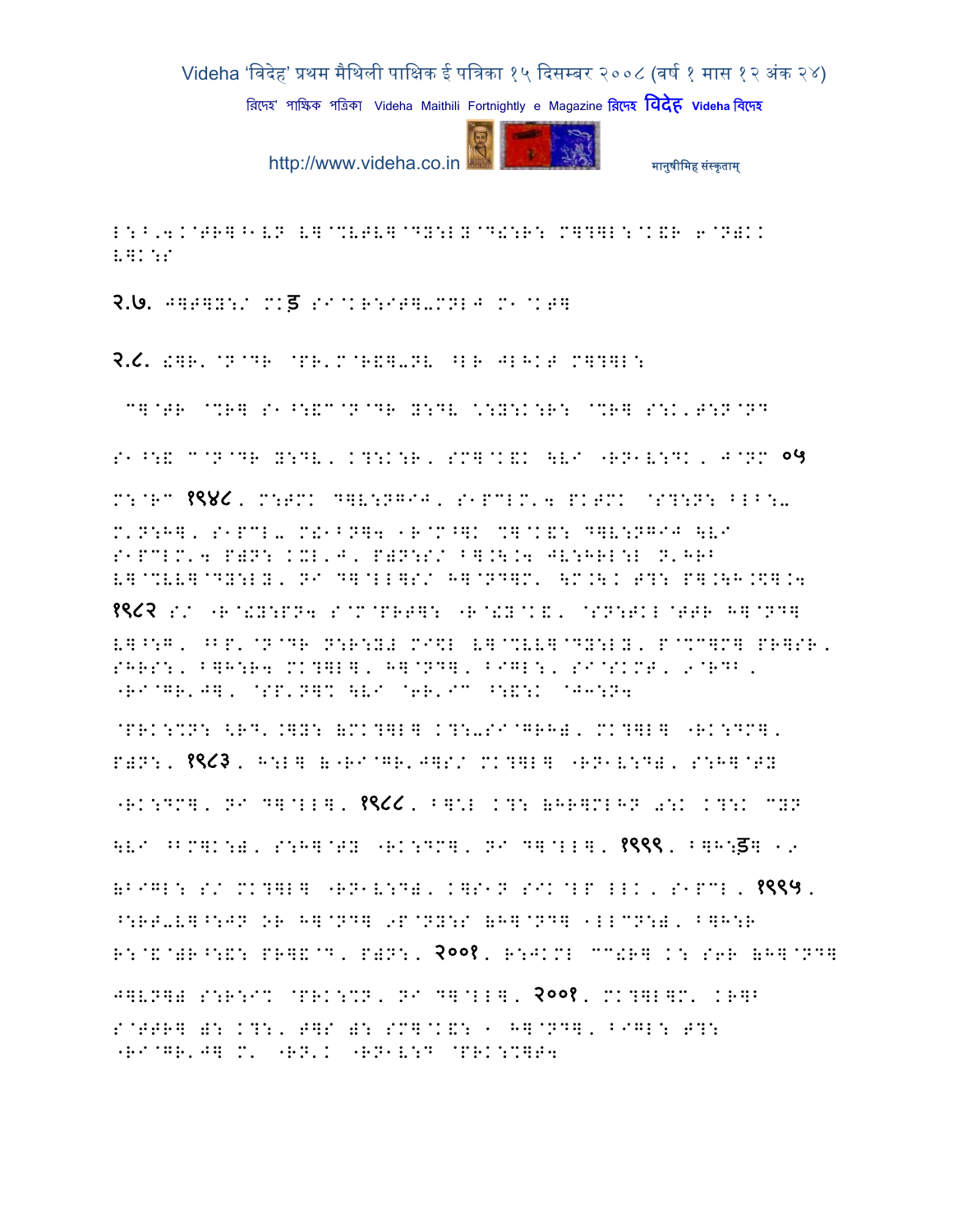িরেদহ' পািkক পিtকা Videha Maithili Fortnightly e Magazine িরেদহ िवदेह **Videha** িবেদহ



^BTPB@RV SD@SY: S:H]@TY "RK:DM] PR:M@R% MI\$L, MK?]L]  $R$ RC:DMIN C: DMINISTERN, BURGE SECHEL SIGNIFICANT UNDER DECIFIE SMART

 $\mathcal{H}:\mathcal{B}\to\mathcal{B}\mathcal{B}$ 

SMPARRING MAN CHE AND A CHAR SSPENGER CAN SAN A GETA ! / BH1T D]NS/ D1.]T RH?] 4 \$:@K)RL JV:B DA D'N' RHN] 4 HM  $\Lambda$  , the phase of the results phase  $\Lambda$  and  $\Lambda$  is the positive phase  $\Lambda$ B. E SI H 4 6'R 1'H (1.4H 2) S (20 E) SA E T A HINK 4 S (1.1) H N R MM@TY1K @PRT]@K&:M' RHY 4

'KK: .TM ^A G'L?]N**'**-SMD]Y: B:JL 4

'KH]Y: HC ?'-P@TN]M CK]T HL>T P1\*L?]N 1 J: SMD]Y: 'C:R] D]N PH]N'**'** B:JL T: P@TN]K @KRIDN %1RB ^A G'LN] 4 / KNKT RHL]H 1 B]C-B]CM' "RPN 9LHN, "RPN P\*T:V: JNBKT RHL]H 4 B:HISB MILL: SB WORL BEFRIELD

B10: T "R\* TO "R\* THE R\* DOMESTIC TO THE CLOSE OF THE STAR STATE OF THE SAME STATE OF THE SAME STATE OF THE SA MAL-MERGED, FINR ALE (1989) 4 C. PAGO, ARAN DI SOMAR ARE MER CLAR RHL "R\*] 4.:>T-P]BKT, 9WKT-BKSKT D]N-R:T] H1NK' C@RC: HL>T "R\*]4 HMR:S/ P@TN] K'/ %]K:YT \*N] J' HMR' K:R#' / "RPN PRESEZ "PERBRO EDDOL" FLYB D'ER O'N EOLERE A HO C'ER PLOV. BERDDR JR, MARI (1988) A 1-SAN AI (1998) PARP, (2004) ARE (1998) A LISTER (1998)  $K$  Home  $K$  and  $K$  and  $K$  are  $K$  in  $K$  and  $K$  in  $K$  . Because  $K$  is not  $K$  and  $K$  is not  $K$  and  $K$ M:@TR \K): PB@RV:^:S 4 J.N H1NK:S/ V]D: L'BA G'L RH] TA H1NKR 1/.]MY T:KN' T:HINK 4 /HL HMR 1/.JHM, 2013. I:NH 4 1 HORS: PHOTO IN: PHONE (PHOTO), DS: IN: I THE "PHOTO" PSICH "THIS IN PLOS 1B 6'R KH]YL ^'I) NH] HLYT 4

 $\sim$  2014 / CL G'L: H  $\sim$  1B NH]  $\sim$  4  $\sim$  1D  $\sim$  1B H  $\sim$  1B  $\sim$  1B  $\sim$  1B  $\sim$  1B  $\sim$  1B  $\sim$  1B  $\sim$  1B  $\sim$  1B  $\sim$  1B  $\sim$  1B  $\sim$  1B  $\sim$  1B  $\sim$  1B  $\sim$  1B  $\sim$  1B  $\sim$  1B  $\sim$  1B  $\sim$  1B  $\sim$  1B  $\sim$  1B  $\$ MONI "P.NL /HITL /HITLE MINI PIS "P.N. 1 H1LK MINI PIS PRI R "RAN "RAN PAL" MAN POR "RORA DILA "DAN POR "DAN HANNE "A GHI KONG DAN HESTL I TTE TO THE COMPANY AND IN THE RESIDENCE OF THE SPACE OF THE SAME IN THE SAME  $\mathcal{H}$ @VY @KT]K J]VNM' \HN BH1T R:S "RN1^BT] HL>T \*KK J' / KKRL NHE CHIF "RYBE" AL SIR, SYB ME ANSBYSING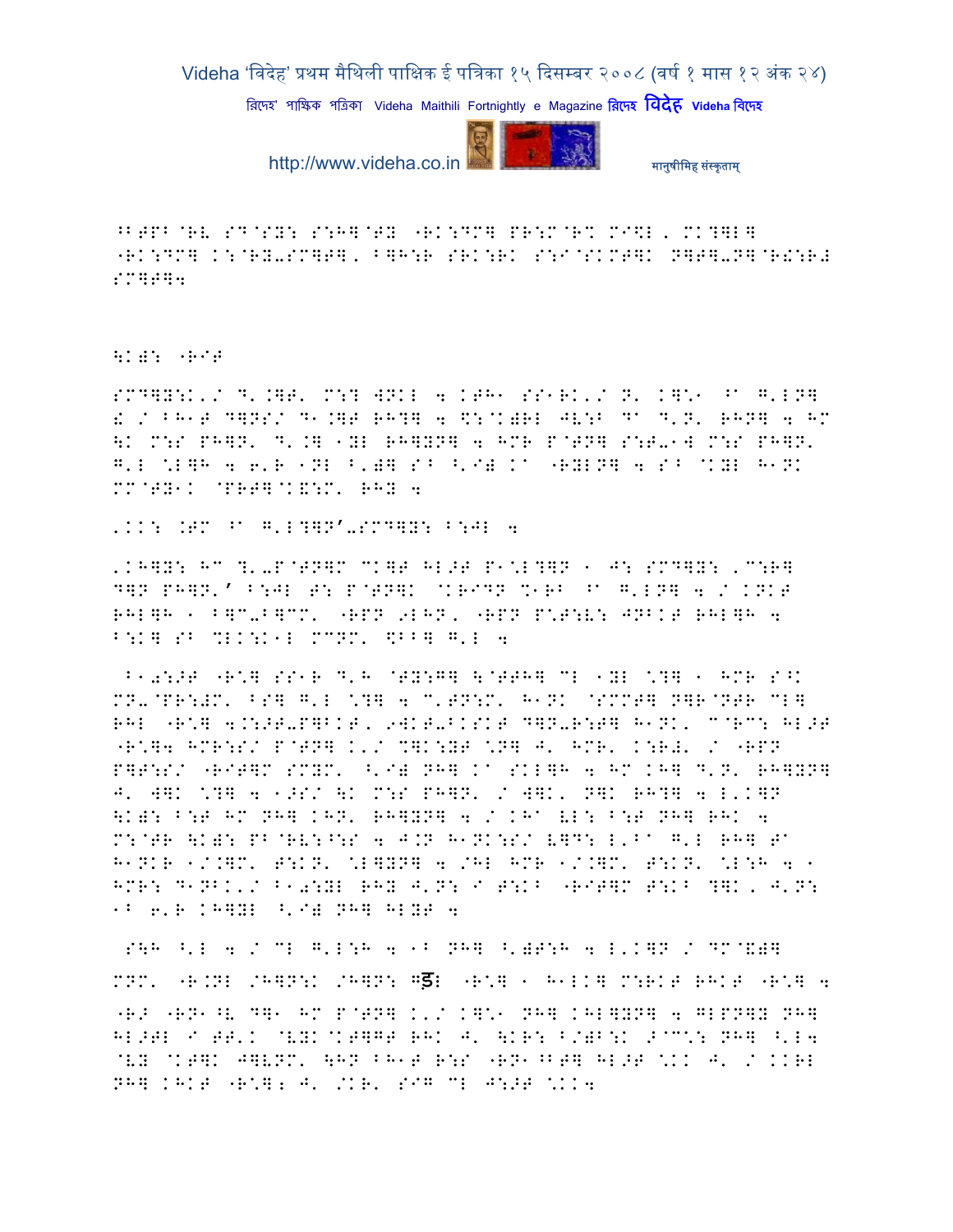িরেদহ' পািkক পিtকা Videha Maithili Fortnightly e Magazine িরেদহ िवदेह **Videha** িবেদহ



HMS RESORT STRING MANAGEMENT PRESS STRING WAS ARRESTED FOR STRING WAS ARRESTED FOR A RESORT FOR A SAMPLE RELATIONS OF RECORDING A SAMPLE RELATIONS OF RECORDING A SAMPLE RELATIONS OF RELATIONS OF RELATIONS OF RELATIONS OF R DESRK THREE CHEATSEN BY THAT A PERSON HAD NAME. @SMR# KRKT P@TN] ^:V1K ^A J:>T \*?], KIW "RVRB@D! ^A J:>T \*N] 1 1/.] NLR: J:>T \*N] 4 / BJKT \*?]-'B:BB KH]YL HMR: B')] NH] KHLN]; S^D]N B'): KHKT RHL:H 4 P\*]L: B'R CLKT K:L ^'I) KRA G'L]YN] TA P1\*L?]N-CBड़] NH] P]@NHLH ?1B K' \T'K

N]H:R]-P]H:R] KA D'.T J' CBड़] NV "R\*] K] P1R:N ?**'** P@TN] SLGM' \$BB] J:>T \*?] 4

HOS F H1PS (PRIPRO) (PRESIDENT SON EL L'ADLINIONE (POPPRODE), OSPO KRKT ARKEN KOMMUNIST FRAME ARKENE KOMMUNIST THAT ROOMS ) AND IN THE ROOMS IN THE ROOMS IN THE LATE TO A CONTROL IN THE LATE TO A KILL AND THE LATE TO A KI **THIS THE 4** 

NH-K'SON SIMP PHR, PHILP PHILM SING SINGER AL MEMPHER (

NARLAN MISA ALI "RYAL I MANGHIAN ALEN AISIA RHIA" (PYAH

^LJ-^:TK GP 1 /R]1N CL] RHL "R\*] 4 HMR: LGKT "R\*] @%R:@D!K K MEDINARDI, I MEDINARI I AMILIK SLOVEN BILI SPER ARGHER JANGSE ALL K@RKX:DRK:IBK S:@RXAT:PHP \*KK 4

HMR ADER BYER (H.D. FOR NORDI), N.N.D. A.D. A HARON BYER R.E H.PND, PHOS. SY: "RADIY MON CB.N. A.PYH 4 HMR: SN SMM MNEO L.E AND MAD PR K.T.C.B.FAL BARAD (ANAH AMR) "ARR MAD PR SPR  $\left\{ \frac{1}{2}, \frac{1}{2} \right\}$  is the subset of  $\left\{ \frac{1}{2}, \frac{1}{2} \right\}$  , the subset of  $\mathbb{R}$  is the subset of  $\mathbb{R}$ 

BIOSTE "PS STILE" (BNEAR BLIOED SSEELING) DRIE D'AT ML IEN PRISEL PLOSE

I T@RK WWA VL: NH] "R\*]4 HM C]@NT]T ^A J:>T \*] 4\H] L'L NHE A. F.ETHYS PORTHER R. D. T. PRI PHE ENH, A L.T. BOART NH]\ K):YB 4 T/> B'LM1@#\$ H'B:K TA @PR@%N' NH] "R\*] 4 L'K]N V]RL! BH1T HLYT 4 HM 9W@LLB ^A J:YB 4 \KR' C]@NT:  $\mathcal{A}$  and  $\mathcal{A}$  and  $\mathcal{A}$  and  $\mathcal{A}$ 

NH-K'% D]N W:K1R ^LR' CL 1YL "R\*] 4 K'%K@))] CL] RHL \*KK 4 HM DB-THLEED BIR BER IN BHE I MANILI DI KE KE NE A RIBIR K GL)Y P1\*BL K'LK**—**'K)'BK ?**'** HM H:?S/ "R@SV]KMT]K M1@DR: BN: SPIR B:BH/ 4 / SBMB, HENR BYT, IN STR A HMR RING (P SYN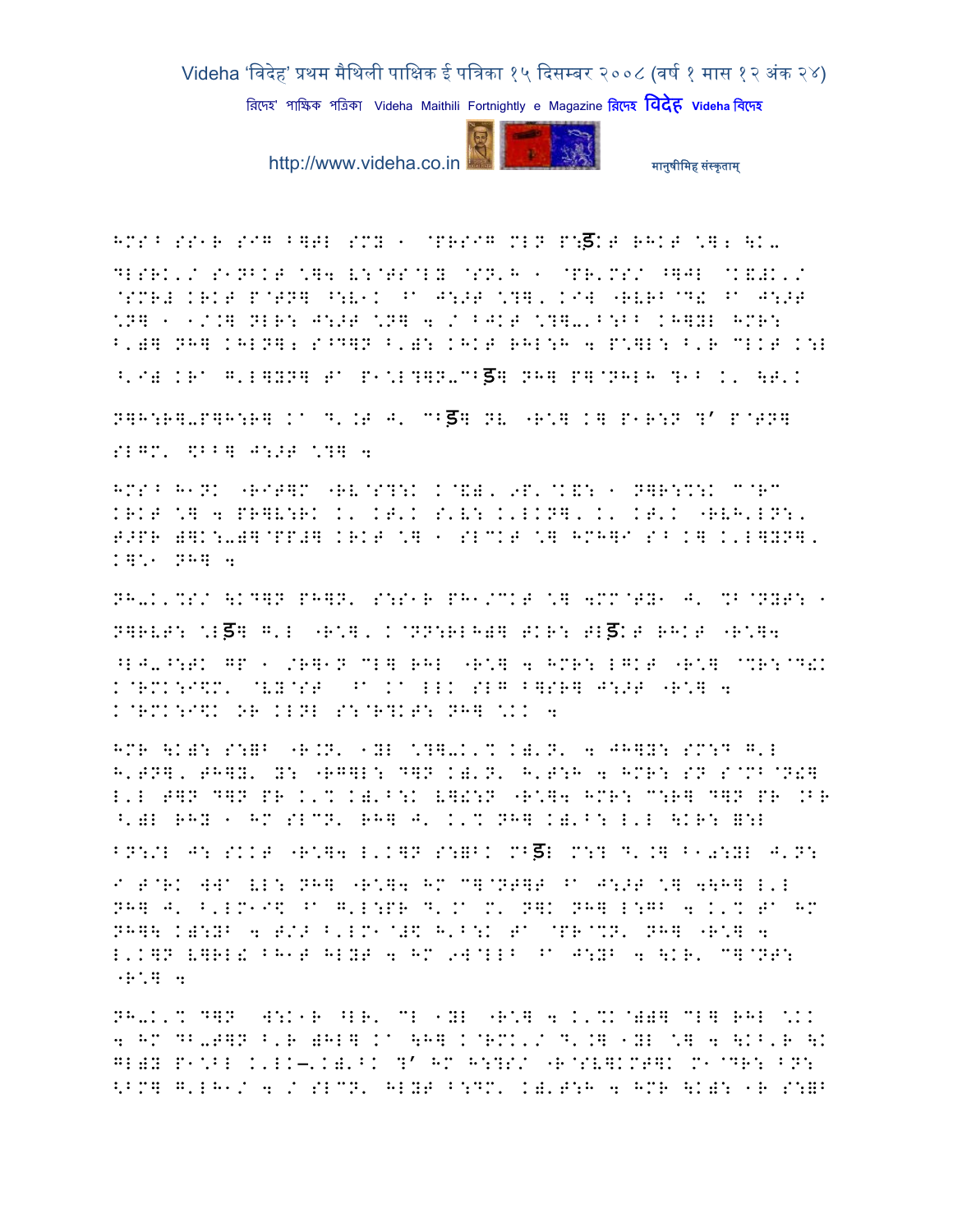িরেদহ' পািkক পিtকা Videha Maithili Fortnightly e Magazine িরেদহ िवदेह **Videha** িবেদহ



1B] G'L \*?]4 1 K'% K)V: RHL \*?] 4 \K): @K&# \HN "RBKT "R\*] J.N ABI SA PIRBAN TAN ANIAN (PANG) ANTA'NE BI LANI SY'NIN SN BCL 4 1B KT (SN BORN GL) SN BY A LIGH (SN BH) AN LIGHT (SN B Y BE ?'  $K$  . The second is the second of  $\mathbb{R}^n$  in the second in  $\mathbb{R}^n$  and  $\mathbb{R}^n$  are set of  $\mathbb{R}^n$ 

1B KKR:-KKR: B10CN' <1R]YC J' HMR: \H] K@RMK:I\$M' V]@%V:S NHE "ANHA BYAZED (BE) AN "NOB" BYAN BLI ANOGH HLOH O LLION HMR KIM K'S SOM K'S SOM K' GES IN THE SOME FORD A THRUSH FOR LIGHT **RHL WILE** 

HM D: "BAR D: PHILL AND AN AIR B: BIR B: BIR B: BAR B: BIR B: B S:S1K NJR] HMR: PR Pड़KT \*N] 4 B')]S/ P1\*KT \*?]N-'D1@LH: K'% NH] K)'L?]N ?**'** HMR P@TN]K'/ .CIT N'S DKT \*N] 4 HMR: D]S TKKT 616K:R \*Lड़KT \*?]**—**'1 GY, P:P] \*K, P:P] 4 PT: NH] B:P MRL RHK RHK KONG KO RHK KR RHB K.

HMR: PROC 2414 (PROBLEM), D1. HLPP (PROBLEM), LOCAD MY BOARD PROPERTY K'% K): KA HMR D1NB S:=B N]@%C]@NT \*?] 4 \K): TA P] RHL \*?] 1 K.NL 1YLJN TA K.NL S:R]-SRHLJ]K 1NID 9W: RHL \*?] 4

K." KOR E.A. PHOPHI A' RTHI E.E SA KOR, YSTA Y GRAIKE RHAGE ALLIAD EATTEN KONGIDIE IANGER ILD: 19 ALLIAD HORIGIE B P:R NH] L:G] SKKT "R\*]4 K'% K)'N' MMT:@TM:K'/ M1@KT] 1 @SV@RG ^')] J'TKK 1 NH] K)'N' NRK ? \HN V]C:R HMR: L'L H:@SY:@SPD "R\*] 4 T.N K'% K)'B:K KLN T1K? K] \H] L'L J' D'.B HANN HIND SAMBON SERIES IN SAMBON SAMBON SAMBON IN SERIES IN SERIES IN SERIES IN SUPERFECTIVE IN SUCH A S @PRD@R%N HMR: BH1T "RR1C]KR B10:>T "R\*] 4 HMR V% CL]TY TA SB K@RM 1 ^LJ-^:T BID KRB: D]T]YK 4SLC] L'N' \*] J' L].] KA TE ANDER AL AUR UNIGHEL FINT A SI PAR AE 4

B10:>T "R\*] HMR P]T]OT S:RK'/ @KYL H1LK: D'N' \*N] 4/ 25.5:8 (RBKT \* THE \* PHR \$1 FKST FINES (RD PR \$1 HMR \$ \*?]**—'**W:K1R, \*]LH TA 4' W:K1R 1D'% S1N]YL KA 9WKT NH] "R\*]4 S:R HMR KNH:M' L)K] JLR LG: KA HMR: BKS:BA C:HKT \*?] 4 HM BB028 PBC PBKT # JOSEF TO AN RHL \*\*\* RHL \*\*\* FRIED \*\*\* \*])K] KA \K): K1@RS] PR BKSA C:HKT \*] 4L'K]N J:-J: BKS] T:HIS/ PHERHE / CATE(BATH) . ICL BCB ATH A THO . ICL BUILDED FTH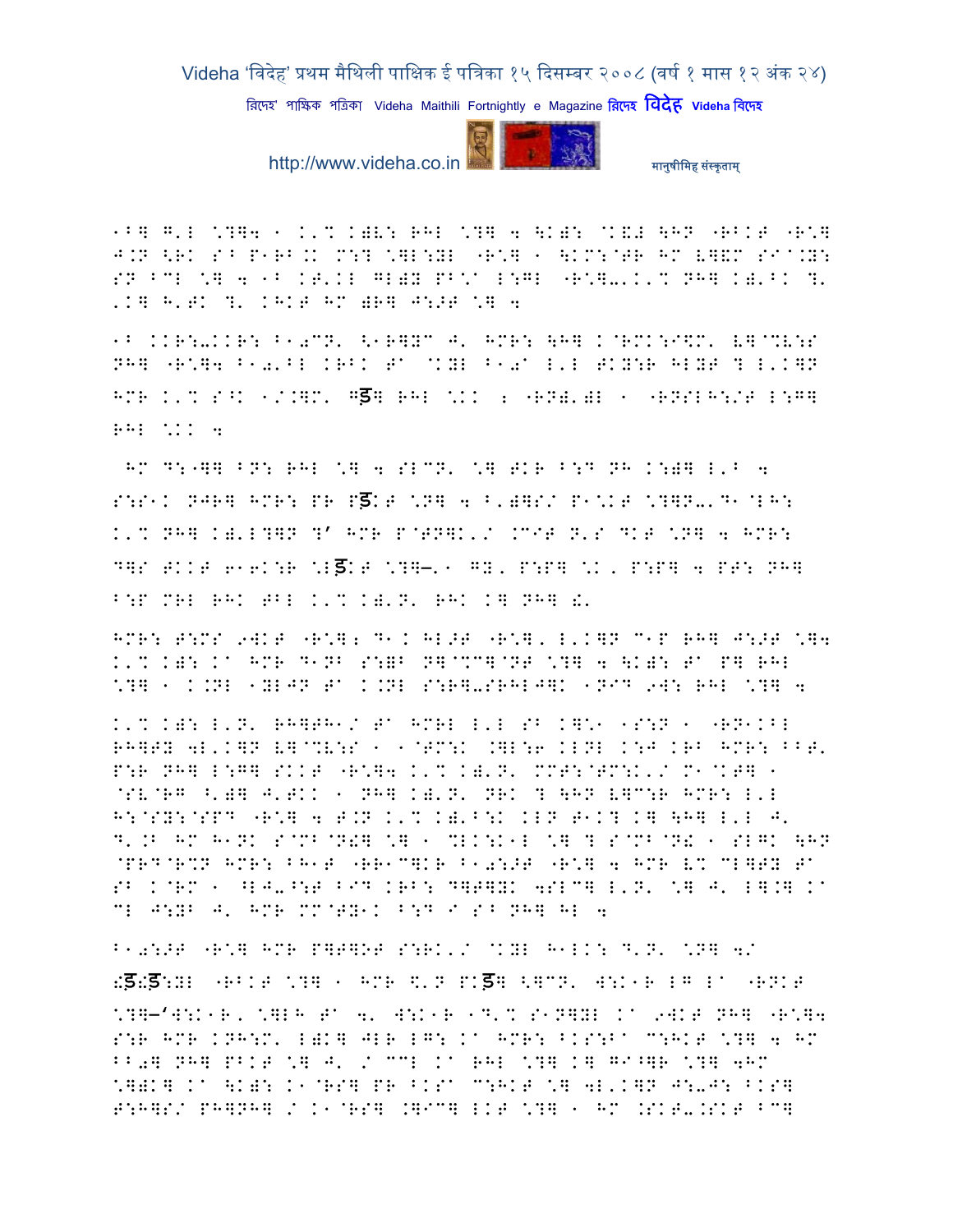িরেদহ' পািkক পিtকা Videha Maithili Fortnightly e Magazine িরেদহ िवदेह **Videha** িবেদহ



J:>T \*] 4 LLK H:/-H:/ **'** KRKT "R\*] 4 HM @KRL! 1 "RPM:NS/ T]LM]L: 9WKT \*]**—'**BH:NCLD, CL@)):, 9@LLB !**'**

**'**IH R' BBड़], B1!]Y:R BNKT \*?] !^LJ PRK P:T \*]N L'B S:R 4'- KHKT / CL J:>T \*?]4

@KYL K1@RS] PR BKS: DKT "R\*] 4 HM BKS] J:>T \*] 4 ^]TRS/ .CLKT4 'K] ^'LK ? K] ^'LK?**'—**PB\*KT 1/GNS/ KKK GL)Y 1B] G'L  $H$  + 1/4  $H$  + 1/4  $H$  = 1/4  $H$  + 1/4  $H$  + 1/4  $H$  + 1/4  $H$  + 1/4  $H$  + 1/4  $H$  + 1/4  $H$  + 1/4  $H$  + 1/4  $H$  + 1/4  $H$  + 1/4  $H$  + 1/4  $H$  + 1/4  $H$  + 1/4  $H$  + 1/4  $H$  + 1/4  $H$  + 1/4  $H$  + 1/4  $H$  + 1/4  $H$  + 1/4  $H$ 

@6LK% BKK-R:M^RLS KP\$] @^RMR

 NR'% P:\*:I CL] G'L "R\*], BH1T P:\*:I 4 @PR:Y, PC:S B:BE STILL 4 MILL SHP:WE SIG' SAME LINKS A BHINGE NLIK RHKK **–** V:VBJ] JIGLK:TSI L/N' \*L:H 4 \K BLL]1, 1D'% C:H], K:M 6@TTH K>\K DM LKT \*L 4 S' B:BBJ]K'I 1D'% RHKK **–** G1R1, B: ARE P= L JOHN P1R1, C1R L: CAST P= L BH: P1R NR PRO NR L: C K: MHITE BILA KOMAN JERNE ALIK TE AFERIA IA ARI SHITA 4 /@TT G'L: PR G1R1J]K K:IC KRC] "R?V: .JBRK \*\$] /KR S^ J]D H. BY CRIT A 2 CONTROL PYRTH I CHARDER CORRECTED A CONTROL CORPORATION OF A CMK:B L:G\ 1 T.N ^W:SI L].B:K @PRY:S KR\ **–** K . G <...4

 **"**>@SSP....**"** G1R1J]K \*\$] J.N B:IH] PR P\$KK TI / LLH\*]  $\mathcal{A}$  in a model of the set of the state  $\mathcal{B}$  is the set of the set of the set of the set of the set of the set of the set of the set of the set of the set of the set of the set of the set of the set of the set of MN P\$\$PTL MNM:RB: C PS#B PR (KRIB: P\$S) C CRS EBIC SO (PRBS) C R  $\frac{1}{2}$   $\frac{1}{2}$   $\frac{1}{2}$   $\frac{1}{2}$   $\frac{1}{2}$ 

B(B) AND (PHAND FACH).PHONE BHILL A I KINYA MIR (DR) /KR MJVBR] RHKK, /N: H]S:VM' / /H1N: KMJLR] MH%BS KR\ 4 CCWC@ND]M' G1R1J]K SIG <I)] BJBKT, K:WK \$I):K'I BJBKT <R'**–** RE CROTES (ROBERT REPORT) THE REPORT OF THE RESIDENCE OF THE PROPERTY OF THE PROPERTY OF THE REPORT OF THE REPO 1N@ND) RHKK 4

 1N@NDC TI P:N] NH] P\$N' HR HR MH:D'V BN: G:M <1MBK K:L S'HL "RBKK 4 KLED SHP:WELK STYS' D'L'HM. NISP BERB 9.1 J:>T \*LKK 4 M:?PR 1 B:IH]M' S'HL "R%LK P:T S^ LP')] D'L J:>T \*LKK 4 M:? PR JB) 1 SNSI J): T:H]PR )]NK'I KKIC]SI K:)) C:N LIGE BE CONSTRUCTED AN INC. THE CONSTRUCTION OF DEVICE A LIGHT  $\mathcal{L}^{\mathcal{A}}$  and the construction of the construction of the construction of the construction of the construction of the construction of the constr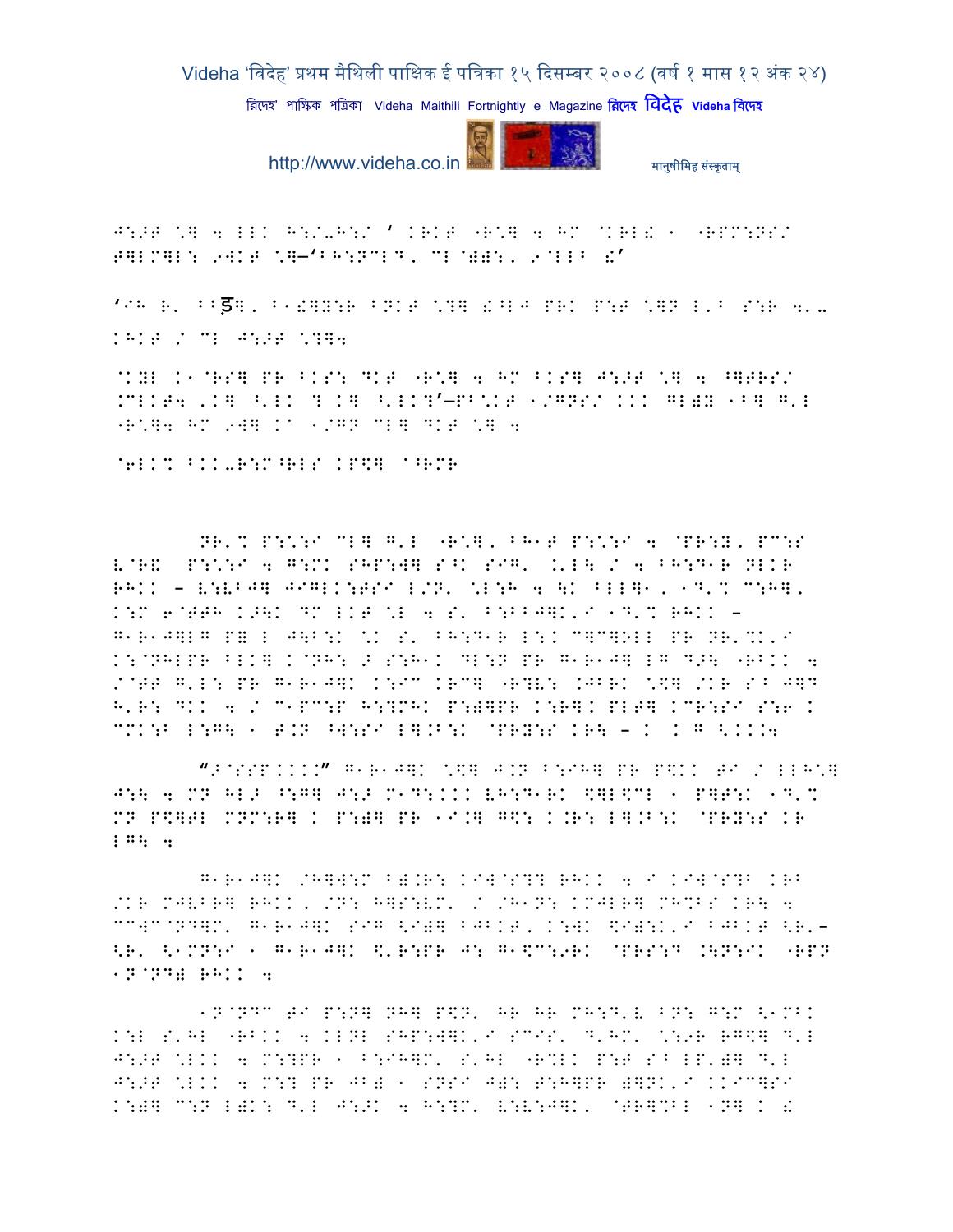িরেদহ' পািkক পিtকা Videha Maithili Fortnightly e Magazine িরেদহ िवदेह **Videha** িবেদহ



D'L J:>K 4 VS**–**VN] J:>K MH:D'B 4 \*C\$: S^K H'IJ P:\*:I**–**P:\*:I H:K PRKT J:>K **–** HR, HR MH:D'V P:N] D'U "RL]KT] P1G'N, B=] D'9 ! ^:V RHKK MH:D'V P:N] D]"R, KM SI NH] ^'L, B'S] DE PRODOCT A JADRE JER JYANE (PR JAGRE) PER DRI DA BI 1900. A JOS DRBRE RHKK PSPU P.FSPE K SEDI PY SING PUP PSPU NIK A K. TSE. MH:D'V BNL BC1 B:DM' ?R**–**?R K:IP\, V@CC:V S^ T:L] P])KT HASKK 4 LY: SPRING MEREYRY .PROGRAM . DER MERT: 98 BRKK 4 NR'% /H] H'IJM' "RG1V: RHY....4

TR'S HE PR HER, YE TY MIN TTE ANDER MIL 4 LAND MINISTER WAS ARRESTED FOR A KNOWN AND THE MAIN WAS ARRESTED FOR A MANAGEMENT OF THE UNITED AND MANAGEMENT OF THE UNITED AND MANAGEMENT OF THE UNITED AT A SUBSTITUTION OF THE UNITED AT A SUBSTITUTION OF THE UNITED AT A RAD: VALIA (B. KT'KL KTH'K "VI GH'AL ALI. LA MARIN'N: MAR L ^: PADE (NAPHER ) THO ESCAPE AN DIRETTY OR ORDINAL OR ON THE ABLE IN MIDS "RPR: "REAL PHE RHID" & PR. " L'AL SHE RHID" / "IEA 6. BER @SMLR# KRKT S]HR] 9WKT "R\*] 1 KTC ^LT]1 J:>\* P1N.......4

M1@%K]]LSI ७**–**८ V@R&K \*L HYT 4 G:M'K @SKBSLM' P=\,

M1D: SIGT] RHKK "RPN' )LL MH@LL:LK !]1PBT:SI 4 T:H] MANI AMI AMI DENGAN PERTAMAN DI PROVINCI ADA DAN SER RHIC: DR. (PRIEGH) ZIRG: BHRGG, JAAGO OHR PHIC: OV 7G, ZIRG' RAR. >JLR]Y: R:T]M' "R@NHKR]Y:**–**>JLR]Y: .'LKT / .BB @PR%@N@N RHL KRA 4 1IGP, D. PIPERBY PRY PYR 1018 1G:PE , ISOPER , V.IHP LGSI ML\$] 1G:I P:\*:I KRKT 1 T:H] LYM' D1NB PYRK' S'HL 1G:I P:\*:I KRKT P:\*: M1IH' <1SKKT >JLT]Y: .'LL KR\ 1 G:/L KR\**– "**1G'M:I KKR] K' BT]1...**"** T /KR: N]K LGKK 4

 >JLR]Y: R:T]M' C:NK C:R1K:T BNL GLL <'R:K'I KCT1HL SI D'.KT K:L M:Y RH@SYRMY BLL]M' SM0BKK **–** I HMR: S^K P1R.: S^K VKS:R \*K >@NDRR ^GV:N LG 4 KHK HK N]C:I P:N] V]N: "RK:L P\$L \*K, P:N] D]O 4 1B P:N] HYB' KRT....4 N'N:M' I B:T S@TY LGKK 1 1% B@NH:II JR1R V@R&: HYT 4

 T'HN' SMYM' J)**–**J)]N G]T HL>K 4 )LLK MH]L: S^ J): 1 J)]N KN\ 1 G]T G:B]**–**G:B] 0BM\ 4 /H]M' P1R1& NH], N'N:K'I \*1) RHKK 4 NR'% N]YM]T /KR D@R%K RH\, /KR SIG] >JLT]Y: /H] MI\$L] M' S:M'L RHKK, / \K)K /KR: S^K'I 0BK] K 1G:I B=KT 1 THERE IN A ROOT RESEARCHED AND RESEARCHED AT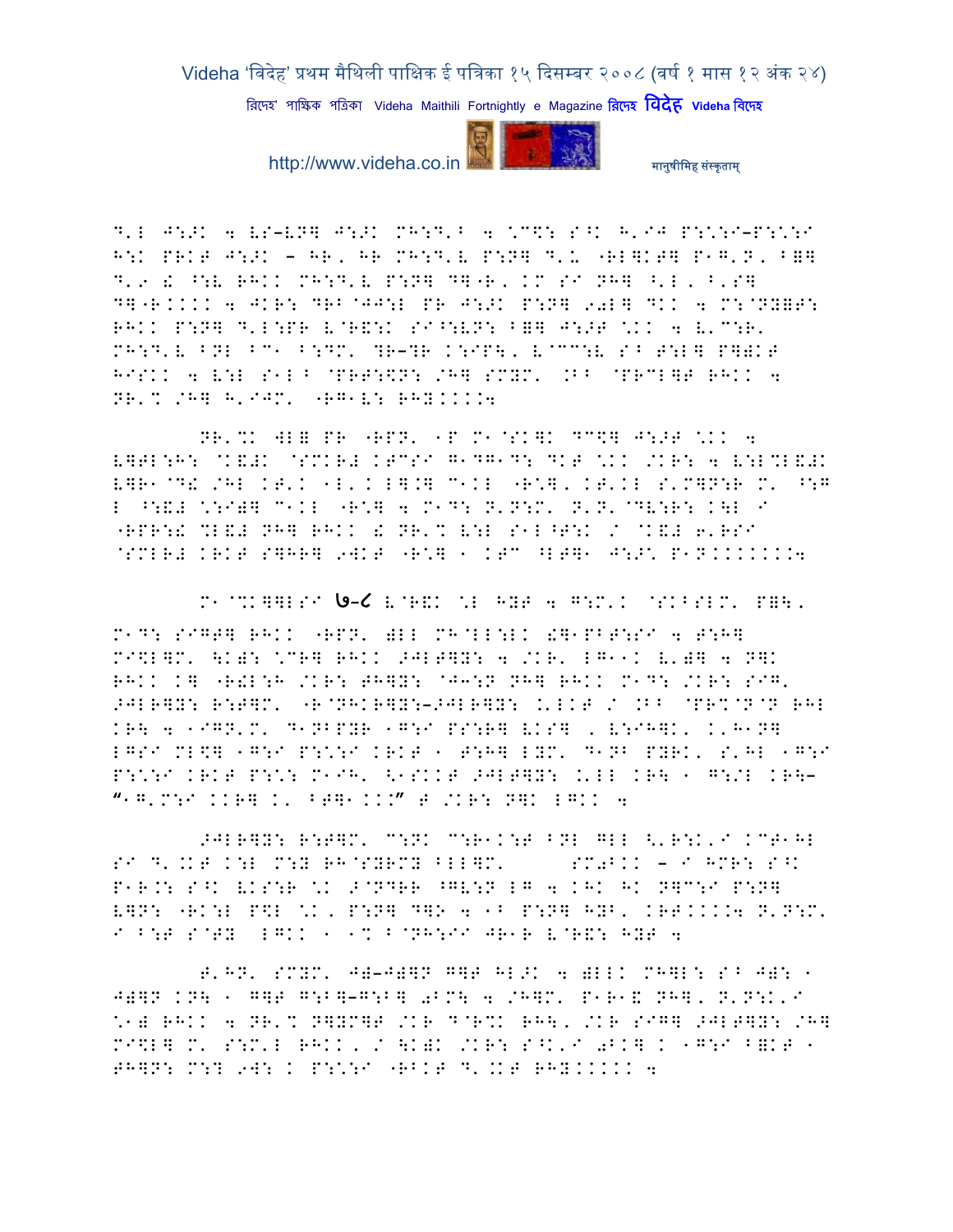িরেদহ' পািkক পিtকা Videha Maithili Fortnightly e Magazine িরেদহ िवदेह **Videha** িবেদহ



 NR'%K'I 6'R K]\*1 MLN P\$K\*K, WL= PR HIS] "RBKT**–**"RBKT R1KE ANDRE SKIRKE HET FRIGHEN SKAPPNE. BEVP ISBN 20181 2018 PALA 6'KIA D'AL JI: VI C'AMARA D'AR B'APA 6'KIRANGERI 2' PVEN .ND:NK'I 9R:H] DKT \*LKK 4 V')]**–**RL)] KRKT RHKT \*L] 4 V:@ST^VM' V'I) K1)] K T\ /KR' 1IGNM' 6'KL J:>T \*LK J' /  $B$  ,  $B$  given the state of  $B$  and  $B$  and  $B$  and  $B$   $\bar{B}$  and  $\bar{C}$  so  $\bar{C}$ !1MG@JJMR]K SIG V:LS1L^ 9@TS19KT:SI P:\*:I **–** P:\*:I DCGB MHJ .1%] DKT \*LK 4 LGK D]NM' BH:D1RK <]S]1 K G1R1J] K' TAGETHE, E AGES, SHER TVIE HSAI K TSATE ISLETTA TES SI 4 R. LYEPAN: NB. R. EPYTEL, 201 | FART: TNYRRH 4 EYE V10CK K] NH], NR'% RML RHKT \*L /H] .'LM' 4

 /KR: TI T.NL N' K]\*1 B10:YL RHK J.N >JLT]Y: /KR <RK P\*11R BL: G:\*] 1 ^1S: <RLG \K): @PR@ST: V K\N' RHKK **–** NR.T.:LB', "RORT # 2161 28.1 T. LAR AIL TETL 216 >%:R:SI 1%Y V10N' RHY 1 \$'R: G'L RHKK **–** NH], HM NH] .'LBC 4 W:=' / N:SK:R CL] G'L RHY 4 JI K] >JLT]Y: /KR: 9M'R SI B'S REPORT OF STREET AND A CONTROLLED AND A CHARGE OF THE SERVICE OF THE SERVICE OF THE SERVICE OF THE SERVICE OF THE SERVICE OF THE SERVICE OF THE SERVICE OF THE SERVICE OF THE SERVICE OF THE SERVICE OF THE SERVICE OF THE

 PT: NH] NR'%K'I K]\ 1> P1RN: B:T MLN P\$ L:GL \*K 4 /  $\left\{ \begin{array}{ccc} \mathrm{H}(\mathrm{F},\mathrm{F},\mathrm{F}) & \mathrm{H}(\mathrm{F},\mathrm{F},\mathrm{F}) \geq \mathrm{H}(\mathrm{F},\mathrm{F},\mathrm{F},\mathrm{F}) \geq \mathrm{H}(\mathrm{F},\mathrm{F},\mathrm{F},\mathrm{F}) \geq \mathrm{H}(\mathrm{F},\mathrm{F},\mathrm{F},\mathrm{F},\mathrm{F}) \geq \mathrm{H}(\mathrm{F},\mathrm{F},\mathrm{F},\mathrm{F},\mathrm{F},\mathrm{F},\mathrm{F},\mathrm{F}) \geq \mathrm{H}(\mathrm{F},\mathrm{F},\mathrm{F},\mathrm{F},\mathrm{$ ^LRM' D'R]SI 9WT, 9W] K@TT P\$:YT W'K:N NH] 4 @SKBRL J\B:K KLANL JARI BALANG DAN JINI SELATAN SARAT SARAT KE KILOMATAN SELATAN SIGNA NHE RHEIS, PERR, KRRE, ESPRING N SE SIGN DON MINISTER (SAN MINIS 1%IK: 9WL \*K 4 .CI0:YL MLN' VR@#\$: K .1RS]PR BKS] G'L 4 T.N' /KR: V10\LK **–** \K I D]N "R\*] 1 \K / D]N RHY 46'R ^S]Y: B. E RHY 4 RIN THY THE CHY AICHICLY

M:Y J.D. D: PK: D: DIRING AND AND L:DIR ON D: AND D: PH RENETH NIME AT HINI AN INC. THE COLL CHE A MUSCLE SIG' 01LKT NR'%K V:LPN MHJ D'HM' G1DG1D] 1 1N@ND\$ M:@TR 9W: SKKT RHY V10\ K]\*1 NH] 4

MAND OR DESCRIPTION OF A STATE OF A MILLION OF A HL>K 4 "RPN ^:T]JK'I /H]N: ):IGPR ! 01LB L:GY 1 P= L:GY**–** RA BOTH SEARAINN IS A TAILOR ANN AN AIR AN DHOISIGH ANN AN ISIA 01LBKT 1N@NDR LGKK 1 BC1 S'HL HIS], HIS] K "RPN 1N@NDNK "RN1^BT] KRBKT \*L 4 /N: /KR \*L)**–**\*L) PYR**–**H:? BC1K' B'S] K:L S@M^:1RB:K "RV@S?:PM' NH] RHKK, / 9T:R] DKK T1RT' 4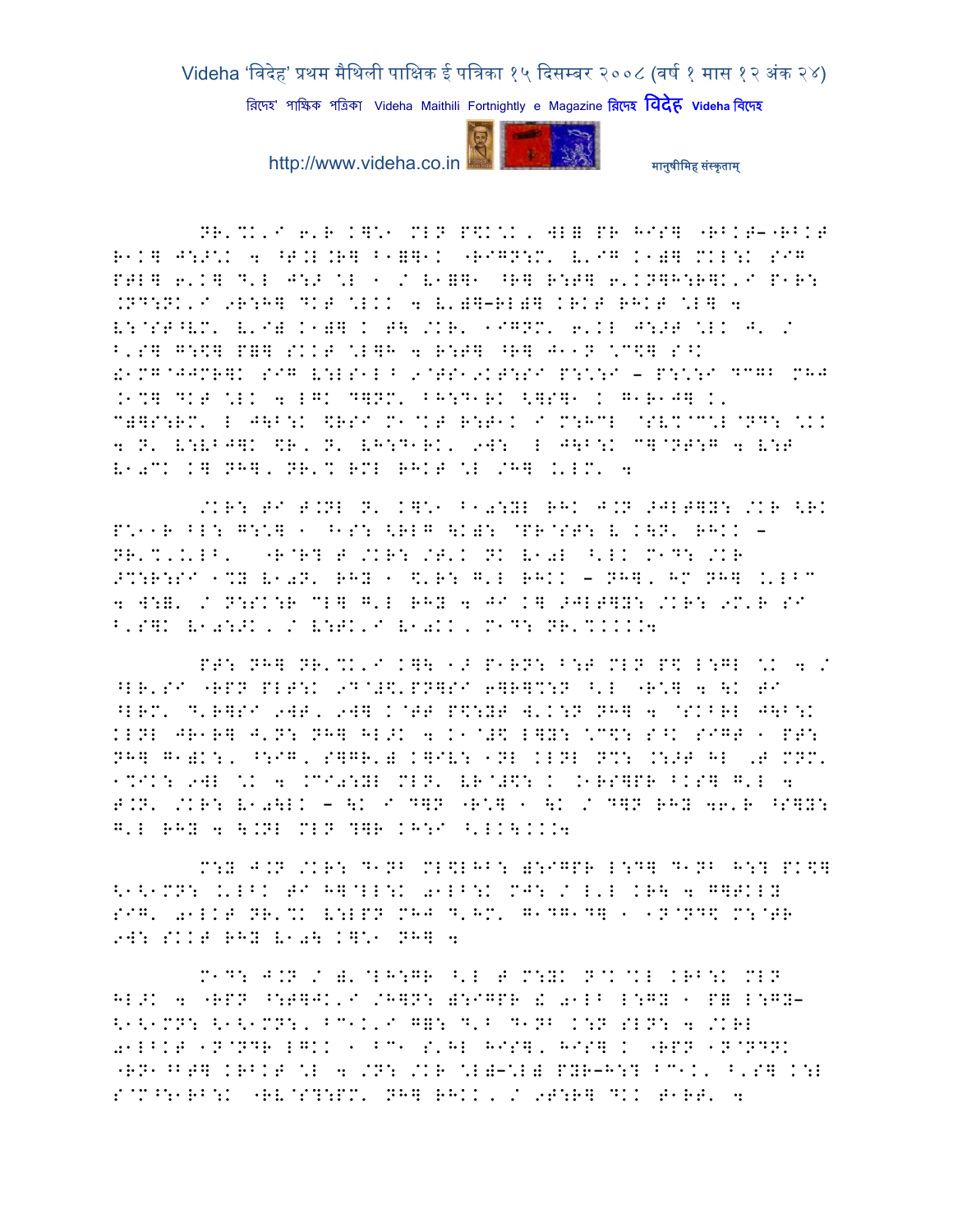িরেদহ' পািkক পিtকা Videha Maithili Fortnightly e Magazine িরেদহ िवदेह **Videha** িবেদহ

http://www.videha.co.in **स्किन्ध्य स्कल्प् स्कल्प् स्कल्प्** 

 "RPN N'NPNK 9\*L**–**K1DK DB): <)N: MN P\$]T' SCIS' D'H SARAH ANJA NI A B\$ M1 M1 ANJAR PA BANI 1I.ANG MIRI 21. M. DRIGHT AND IN BOAT AGAING AND AGAING AGAING THING OAN ACAD B'R ^'LK I J' T]R SL0' NR'%K'I 1.]\M' LGLK**–**V:M 1I.]M' 4 SCIS' H:H:K:R MC] G'LK, M:Y T BT:H ^ G'L \*L]H 4 /KR: KNKT**–** KNKT B'H:L RHKK 4 GYEN 1 SENTRA 1991 111. SI 11. NH] M:Y KLN**–**KLN DKB P]TRK'I \H] L'L M:N] D'N' \*L]H 4 TH]N: \KB'R G\*1L]M' 1M L1) B'RM' "R@N!: !1@N!R DCGL RHY NR'%, T G:\*]M' G:\$L \K): .1@)):K NLK SL0' KP:RM' GR] G'L RHKK 4 M:? S1@NN ^ G'L RHKK 4 M:YK' J.N PT: LGLK T / HK:SL**–**P]1SL DCGL] RHY <R:\$] PR 1 /KR: SM')] K G:MK BK! LG LJ: 9PC:R KRTP. RHKK 4

 $L$  Silon  $L$  -  $L$  and  $L$  since  $L$  is proportional to  $R$  in the since  $L$  in the since  $L$ 1 \$]@GR] S^K "RPN**–**"RPN K?: RHKK 4 !N**–**.'T] J' HL>K, %]@K&:M' PTV: PAE (PRAEGRO) (PROTRE): SOUND PAR (PECULOR): KRAF (PREO) ALC ADES SMORE SMARI (PRAP LEPLACE) HRVER PESENTIS (ACVICENT PICE) C:REMO (PRHRM) JARES EL BODSE JANA (NERS EMINO) / EL BERTECTE DAT LCA CIRIN 4 DAR RIPHT ETHIR-TR'N, RIPHTHE, RACHPITERIA, C@ND:K, "RPHR#, H@TY:N K]IV: D]N D]N B=KT "RS1R@K&:K ^Y 1  $\sim$  2001  $\pm$  2001  $\pm$  2001  $\pm$  2001  $\pm$  2001  $\pm$  300  $\pm$  900  $\pm$  900  $\pm$  900  $\pm$  900  $\pm$  900  $\pm$ 

 M1D: 6'RSI / @SVTYI @PR@%NG KRKT "R\*] K] / N'NPNK @SV1@C\* @NDC, SHJ @SN'"RHSI ^RL K]\*1 S:L <BR] SKT ! CL1 / LAND I SOMETHE REPORT I SOMETHE REPORT I SOMETHERT IN THE SKKAR DE EN EN SKAN ALL A FSKKA 405 FEDERALDER (DDB)  $R$ BKIC, M2000 M10 THIR C:PL1S[COURT] AND CONTROLL 0:\$KT, PRESS HOMEOGY 9T:H1L SRSM:JK @VY @KT]@TV"RK DLGL: M1IH D'.B:K DE NEW PRINSY FYTH & SKI AN A HOMHY INNE, AROUN (7.0.0) BN:LI

NR'S KIN'S HIS RESOURCE HIS ARREST HIS LOCAL HIS AN INTERFERING TO A LIGHT AND LOCAL AND LOCAL AND LOCAL AND L /H1N: S:W]K B:D LLK N'NPNM' P1N, @PRV'% K J:>\ KH:IDN 4 /CRE "PROSTED" RACHA BHR "BHL" NOON "BE" ANN AO AO AN START SHARD.101

RR'SK' AND STAR THAT HOMES IN START VR@#\$:HSI 9WKT "R\*] 4 1IGN M' "RBKT "R\*] 4 PLT: 1B] G'L \*K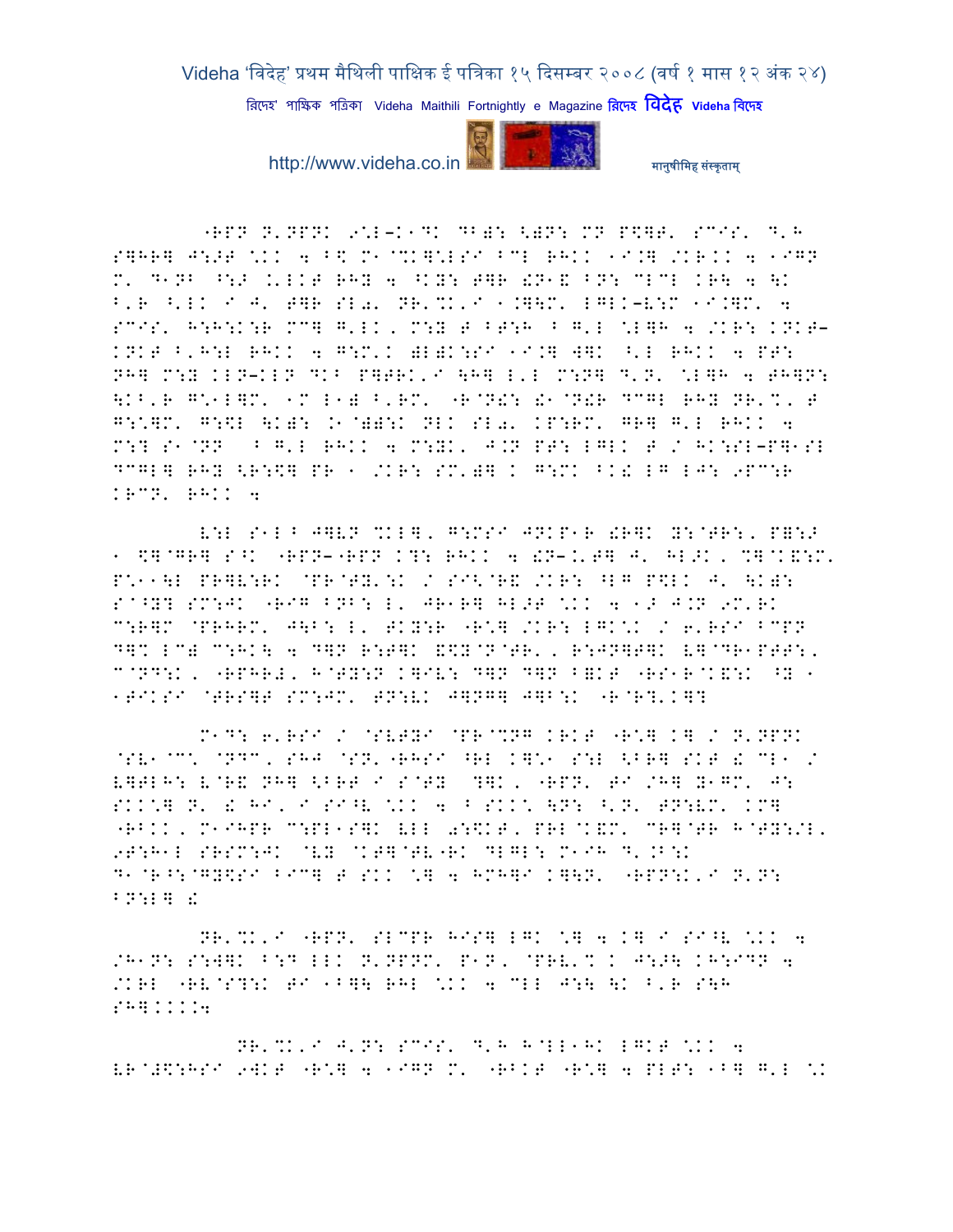িরেদহ' পািkক পিtকা Videha Maithili Fortnightly e Magazine িরেদহ िवदेह **Videha** িবেদহ



4 /KR: \$I)B:K >@C\*:I RH]TL / C1P RHKT "R\*] 4 @PR:RI^  $\ddot{\textbf{H}}$  THERPY AN APP AND HOME CONT

 $\ddotsc$  , which are the contracted and the contracted and with a second contracted and with a second contracted

**"**H' HM \$LM:K'/ P"]: L].: K\ K]\*1 BNBY C:HKT \*] 4 **"** B1\*N P:SV:N B:JL 4 C@#\$]G"]M' R]@K%: CLBKT \*?] 4 G:MM' .'T] **–** B:R]M' K]\*1 NH] BCLKK 4 \*L)K: ^:Y SM JNM]T' MR] J:>T RHY S' \$LMK H:?S/ \K): \*L)K: ^:YK'/ JNML:K B:D M:Y **–** B:P B, ME MAHE 37 (A.B) 2513 MP (1931-1948) 4 IN SMORE (1941-1951-22) SS:IK'R REAGENT REPORT OF A GREET AND A GREET AND A GREET AND A

 $\lambda$ : B1  $\lambda$  ,  $\lambda$  and  $\lambda$   $\lambda$  and  $\lambda$  and  $\lambda$  and  $\lambda$   $\lambda$  and  $\lambda$   $\lambda$  and  $\lambda$  is  $\lambda$  is  $\lambda$  and  $\lambda$  and  $\lambda$  and  $\lambda$  and  $\lambda$  and  $\lambda$  and  $\lambda$  and  $\lambda$  and  $\lambda$  and  $\lambda$  and  $\lambda$  and  $\lambda$  and  $\lambda$  and  $\lambda$ 

T:H] @DV:R' /KR: SM \$LM: KH] SLR KR\ LGL:H 4 B1!N "RPN B:P **–** M:YK SIG HRV:H] KR?] M1D: ^:YK'/ P"]'B:K B@\$\$ L:LS: RH@NH] 4 S1NKT \*]"R\ J' HMR: S^M' KN]/ P"]] **–** L].] L'L:S/ NLIFR AND PHIR NII A HIFN PHIR POID , THA PHPH E.E P.D.

**K:00 PS: 00 PS: 00 PS: 00 PS: 00 PS: 00 PS: 00 PS: 00 PS: 00 PS: 00 PS: 00 PS: 00 PS: 00 PS: 00 PS: 00 PS: 00** 

D: PS (PSDD) (1981) 1911 FED (2008) 1912 (1812) PEPPER (PDF) PEPPER B@CCC: NH] P-912 P+994 SR(18 SL28 SRK: CLIPS CLILK , DE92 B@CC: Y S^K'/ B]N: P:> L'N' K]T:B B:/)B:K 4 K]T:B L'B:K L'L <R-<R J:A K\ Y:DV J] M:@S)R S:H'B B@CC: S^K'/ @SKBL BJ'L@NH] , N:M B]N: 6]SK , M:SBLK L]./L@NH] 4 SM H6T: **–** DS D]N "R\BL  $\Gamma$  Al  $\sim$  (SKB) discrete and  $\sim$  , constant and  $\Gamma$  , and a set  $\Gamma$  , and a set  $\Gamma$  ,  $\Gamma$ KARA KALILAT PERTEMBENAN BERTAH DI POST G'L:H 4 D'.: **–**D'.] KMR)LL] 1A HJ:M)LL]K B@CC: S^ S'HL "R\L:H P"]Y, K]T:B M/GN]M' ^')B:K LL^' 4 M1D: /T\ I KHL G'L E G'AL ("PHANIC" SON PARTS AND THE LOOP PHONE COMPANY IN THE PARTS OF PARTS AND !N]KK L'L NH] \*KK 4

 **"**B:BB I K:)\ BL: GP \*KK K], \*L)-\*L)' HL>T \*KK 1A PK< **–** PK<' 4 @S)')K 1> TKK S^S/ N]K C]6-M]N]@S)R K@RPBR] =:K1R ^'L \*KK, K] N3] \*K HC "RS]N 0: **"** 4

JABEST ASLAB (B2AR JAR) LUT (BPP) BP<mark>S</mark>AL BLAB "SB22 H(Bl12 SB@RYK @PRK:%K 1SN]PR K)KT BJL:H4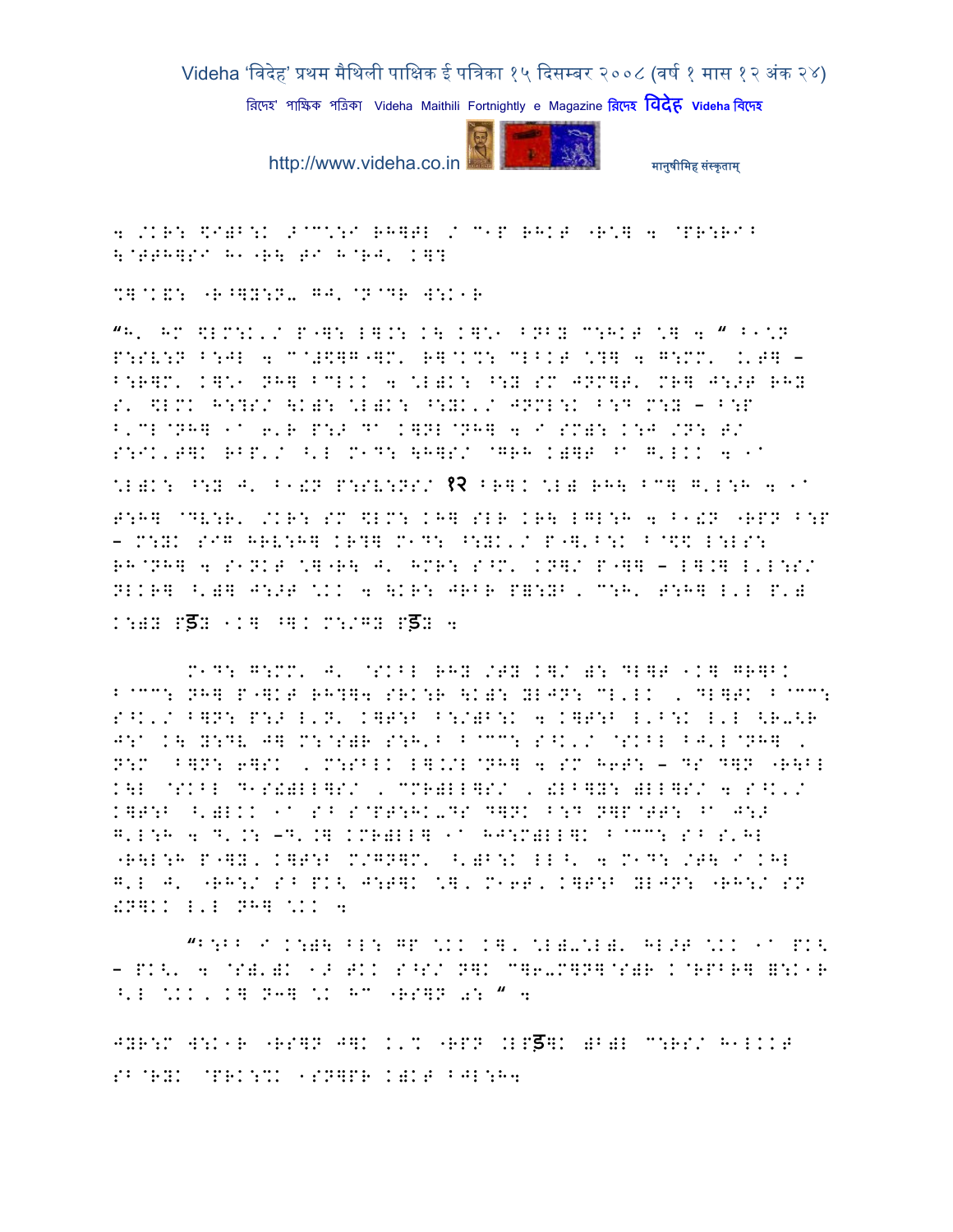িরেদহ' পািkক পিtকা Videha Maithili Fortnightly e Magazine িরেদহ िवदेह **Videha** িবেদহ



**"** S' T/ B:BB W]K' **"** 4 "RS]N BJL:H 4

S' GRIT, E.R CREARS ON BIRGEN, NES OR DIR  $\overline{\phantom{a}}$  (  $\overline{\phantom{a}}$  )  $\overline{\phantom{a}}$  (  $\overline{\phantom{a}}$  )  $\overline{\phantom{a}}$  (  $\overline{\phantom{a}}$  )  $\overline{\phantom{a}}$  (  $\overline{\phantom{a}}$  )  $\overline{\phantom{a}}$  (  $\overline{\phantom{a}}$  )  $\overline{\phantom{a}}$  (  $\overline{\phantom{a}}$  )  $\overline{\phantom{a}}$  (  $\overline{\phantom{a}}$  )  $\overline{\phantom{a}}$  (  $\overline{\phantom{a}}$ KHIL:H G'L:H 4

**"** H' "RDHRS/ B'S]M' NH] D'B , M:NLH1/ K]T:B NV "R\*], M1D: "RH:/ S^K'/ T/ M/GN]Y'M' N' ^')L "R\*] **"**4 1A D1S! )LL] CORALLE 1A "L'INLETTER (ALLERNO IN 1894 SI): CA PARE (CO): PROLETTER (B. 1894)

PH: 994 9121 P (911 - 119 9994

#### "RPN" "RPN" M:Y-PRN "M:Y-PRN"

 SBK' NV N'P:L, SMM@D! 1 SI<:@TM K N'P:LK S1@ND R C]@TR BN\B:K B'GRT: RHN] 4 9M)1M:\L T**'** BH1TL GL)' RH?] !R] C1N11 B]\*11, N:M]**—**GR:M] S:T): KL:K:RK' "RPN B1M] I ^:R D'L G'LIN 4 ^:R "RB" (PA RING YOU AND INDUCT) IN ANY LIN AND AN ANY HIS GO.

 K'/ !R**—** M1\$], K'/ H:? T**'** K'/ ):@+G, K'/ PYR T K'/ B:H:H:B:BB:B:B, B:H:H:B + H.E:H 4

D'.]T' D'R] SB SB1G BN: BN:K "RNLN] 4

1HB: 5 4 J.NH 4, 201. TENN (PNH P.TH THE 1GK 1W.  $K$  and  $K$  denotes the proposition of  $K$  . The  $K$  denotes the proposition  $K$  is a result of  $K$ LAGKT \*L 4 I CATALLAGHE \*L 1991 (100 PRINCE \*L 100 PRINCE \*L 100 PRINCE \*LLK 100 PRINCE \*LLK  $R$  100  $R$  100  $R$  1. Pr 9. 100  $R$  1. 100  $R$  1. 100  $R$  1. 100  $R$  4. 100  $R$  4. 100  $R$  4. 100  $R$  4. 100  $R$  4. 100  $R$  4. 100  $R$  4. 100  $R$  4. 100  $R$  4. 100  $R$  4. 100  $R$  4. 100  $R$  4. 100  $R$  4. 100  $R$  4. 100

"RSLOW" PO DRA TALLAR I NEW DRAFTS WAR BARNT (BADY PDA  $H_1$   $H_2$   $H_3$ 

 ^'L K] RHK T J' PYR BN\N' RH?] S' RH?] M:)]K MB MBBRIK:R 1 PAB SHA SKILMI MI MIR. PAR SHARRI SH MARIN PABEN RHK 4 MYS MYS H: HIN A: YYS MYR AREA PRK LLIKK RIHL . KAL . K TEDHI POR HERFAT (TAHRI D. ST. SHF). DHRI C'HRI HI DYSH H. FORRD. RH?] S' "RMB@RT P'@N)]R@+GK RHKK 4 1/.] K]DN T N:K PAR TERMS' 4 K.Y. MIRE, ROGANI, P. MOMARA KER'GAN, 4 656RME W:=, K]\*1 L) /M R:\L B'H:L 4 H:? !:T1 MB@RT]K:R@D!:R: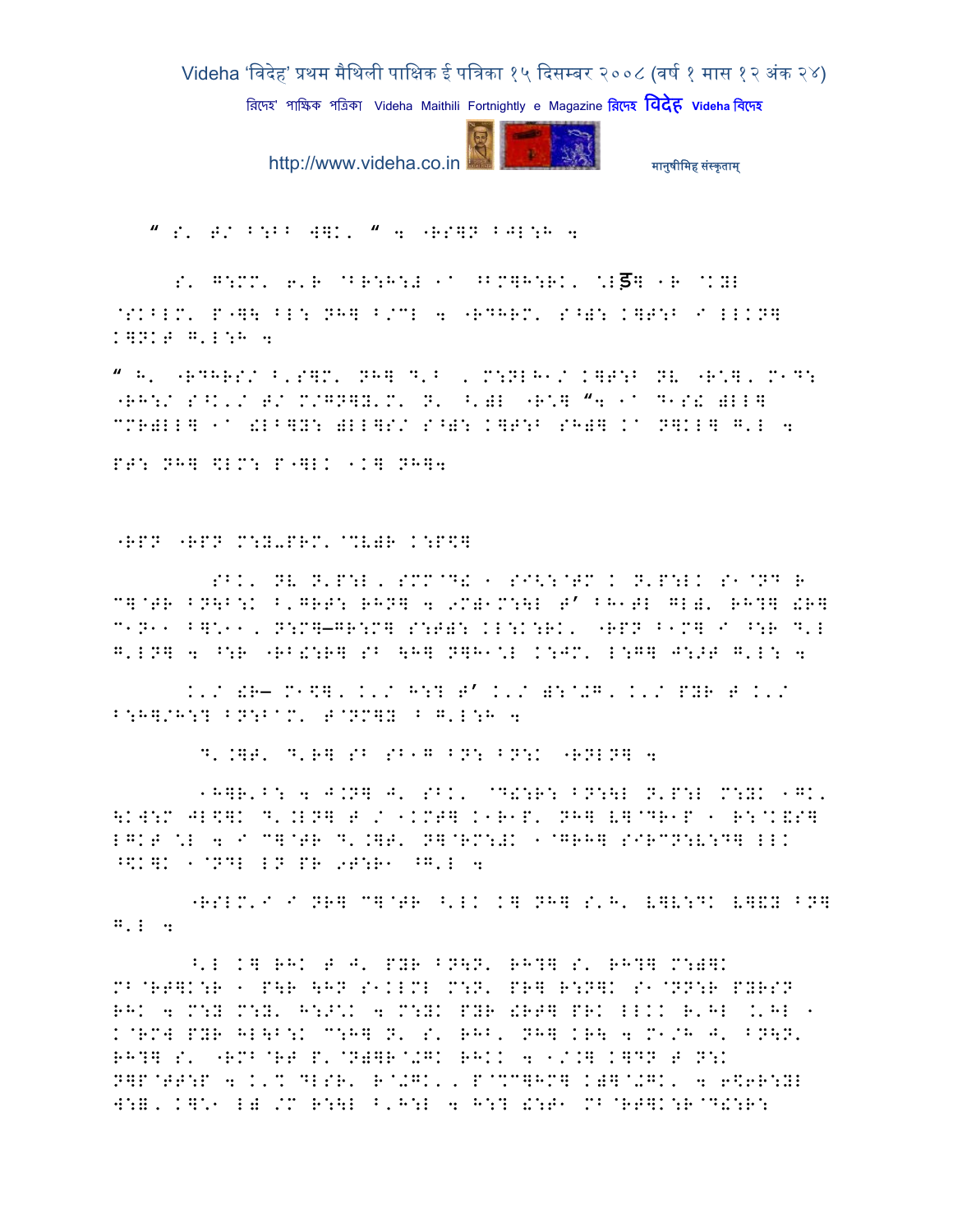িরেদহ' পািkক পিtকা Videha Maithili Fortnightly e Magazine িরেদহ िवदेह **Videha** িবেদহ



BOSAI ERIC R KE ISE DY BRAKSE NATHAR FOSAI (1100), DARK 4 LAG J.M: MORE JERGE SOMMAN AN PHERING SANGHA IN AL AL HE 4 FANDS CHN 6 ZONDAGA AN OPNOL 2002 FOR A GAR A GDEC COMM \*PROFILE 1998 10 AU 10 AU 10 AU 10 AU 10 AU 10 AU 10 AU 10 AU 10 AU 10 AU 10 AU 10 AU 10 AU 10 AU 10 AU 10 AU 1

 B:T N]@RV]V:D \*LK J' SMRST:K' "R^:VM' I MB@RT]PB@R#' NH] ^'LK 4 G=N]SB B'M'L B:N] 9B:N] 4 B'L1R: RHKK 4

"RSGERT: PR PYRTE (1991) (1911) NHL: (204) RHKK 4 "RHZKYRH H, SBK YA DI, MOROL 1941 - PR BI PR BI PR ALI PANGHA MENGHAM HE PR BI PR DIE "RR:RRI 1 M:RRI PIB 281, PTER 19 MILE 4 S. 1.25 B A K. P. N. T N'P:LK @K&'@TR]Y M1@DD:K BL]!]@+GRLK V]V:D 4

K: KI:B:L: KE: KE: KI:B:L: KE:B:L: KHT; Ki: Y:B:L: A: Ki:B:L: A: Ki:B:N: HM BS]L'S P:@+G] D'BK 4 P'@N)PR R@+GK@RM]K' "RPN HW HMR SMJN:K' C]@NHW B1MK' \KR: SBK' DM@&)] \ DM NK \*@NH]M 4 CA CARD ARD LOO ARE A REACH "ROW ARD THAT WAS ARRESTED AND A SAFEKEEPING WHAT A SAFEKEEPING WAS SAFEKEEPING WA "RPN B:TK' >R B:@NH]M, G]WR P:R] "R\$L J' M:YK C]@TR HMR' K@LP4N: CHAN: APROVINCE

 SH LHK' B:T' KLN "RPN: 1GBM' SBK' SB "RDN', NAM YOUR BEETH 4 RIE ROMANN, AN WAR NEWEN, ENTERN MENSE KHKT SB HIT SAN HIS SB HIT SAN HIT

 $R$  . The set of the set of the set of the set of the set of the set of the set of the set of the set of the s

 LLKM' SB R@+GK', SB TCITK' LLK RHK\* N' 4 />M'S \GL)' 1GB "R\L:H 1 ?L\$?@MH< LGBKT K:L:K:R SH]T SBK' B@MBLK##@MBLFX#MWPH#N@HMB@PH#N.@NHHAPF@PHPK@HA B:T HM PYRS START (BIR) THOS SIRI PIR 4 PHIRE, PYRY'S HIP D11R, A. PTENNI, S/MIT ANT, SPS/ PPHP, PHE, PPHP ANDR "R\*] 4 PYR' CL]K K'/ "RBKT "R\*] 4 PYR'PR K'/ W:= HL>T "R\*] 4 PYRK L@K@&M]S HL>T "R\*] 4 1GT "RT]?]K' PYR' PV]@TR M:NL J:>T "R\*] 4 @PRV'%K' PYR D'V KHL J:>T "R\*] 4 M:N' PYR' @PR?M "R\*] 4 K@RM%]L ^'N' B@ND]N]Y 1 I L@K@&M] P:@TR "R\*] 4 T:H] D11R' PYR'S C]@TRK N]@RM:# %1R1 H1"R/ 4

\*L)K] K:K] **—**K1M:R %1%:@N@T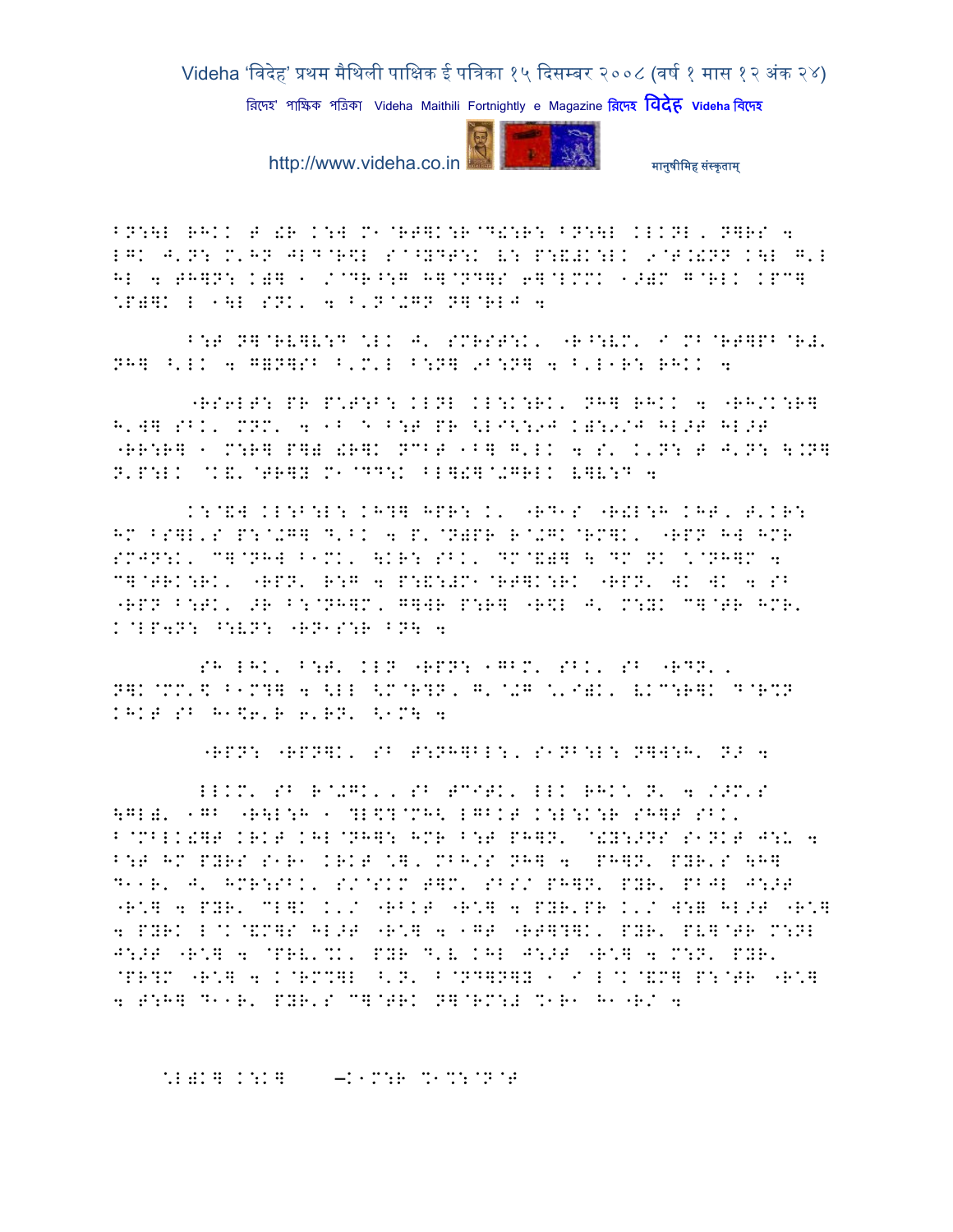িরেদহ' পািkক পিtকা Videha Maithili Fortnightly e Magazine িরেদহ िवदेह **Videha** িবেদহ



G:MA: MAGE: G:MHIZEE, BAN: BKN, BIZEE, EARSEAR: G CCB SOFT CONSTRUCTION BY A SCONSING AND A SCAN COMPANY V@R&K BNV:SK B:D THN KLNL "RT]@%YLN@KT] NI, HMR:L'L T BNV:S' "R\*] G:M S/ DBR 4 J'N:**–**J'N: 1N**–**1N G:MK' P:R KRKT BS "RPN G:MK LGM' "RBKT G'L, TH]N:**–**TH]N: HMDYM' \K): H)L' @PRK:RK 9M/GK S/C:RK' "RN1^BT] HLBA L:GL 4 HCJ], G:MM' @PRV'% 1 "RPN <RK DBR] D% \$'GK, MBD: DB M]N) PH:\$ SN LGKT  $\mathcal{L}$  4  $\mathcal{L}$ 

9WL \$'G R1KIG'S ARE AN AN AN AN AN AN AN AN AN AN A KKLK, **"**\*L)K] K:K] GK, P:> DH]N' !:N K1)BA L' 4**"** \HN' B]SR:H \*L?] HMR \*L)K] K:K] 4 P1\*L:B:D /HL "RPN PR]CY **"**\*L)K]\ K:K]**"** KH]KA DKT \*L]H 4 HBNK N:M T HMRL SBK' NH] B1ML "R\*], LGT]H D:> MBD: BJVKT \*L]YK@NH] **"**\*L)K] K:K]**"** N:M S/ 4 /N: HMR "RPN' NI ^A P)]D:R]K D:> \*L]H **"**\*L)K] K:K]**"**, MBD: "R@PPLN \T'K K] 1/.] .1J]T' \*L)K] K:K]K H/SKT C'HR: D'.KT \*LH1/ 1 B:L S1L^ HW %1R1 ^A J:\ **"**\*L)K] K:K] GK ?**"**

**"**B9V: ?**"**

**"**N]@NN]K( C]N] )BL: RL)] BN\N' K] NI ?**"**

**"**B:B1 HMR B]SR:H ^A G'LH1/, B]SR] G'LU/, N'@NN: HMR "R.N' BN: DKT \*] 4**"**

BY R. TUUR GRIE , AR. CIRARD

 $M$  and  $\mu$  are property to the theory of the subset of the subset of the subset of the subset of the subset of the subset of the subset of the subset of the subset of the subset of the subset of the subset of the subset \*L)K] K:K]K !]Y:P1T:K C@RC: NI D'.] "RPN' P:WK LLKN] JR1R' B1M]G'L H:YB K] **"**^GV:NL S/ CBK HL>T \*@NH]\***"**, MBD: JCI HMR V]C:R P1\*] T HM \KR: @NY:WY KHB ^GV:NK', \*L)K] K:K] SN LLK JP, GEDS (1981) MOR, AT , MER, DI , AROUR AL BS PEDBE OF AFRICANT  $\ddot{\phantom{a}}$ 

S MARIO (1959) MICOL (POPROJ) RARNE AL (POMONO), DNRKE PAL PR 1986 - P. 4536 101 2 M.AT: S. 27 M.A. M.A. M.A. MINI 4

 @PR]T D]D] N>HR 1\L \*L]H, HMR \*L)K] K:K] B'CKN, **"**GK \*L)K] K:K] K]Y: B'CKN \*'I ?**"**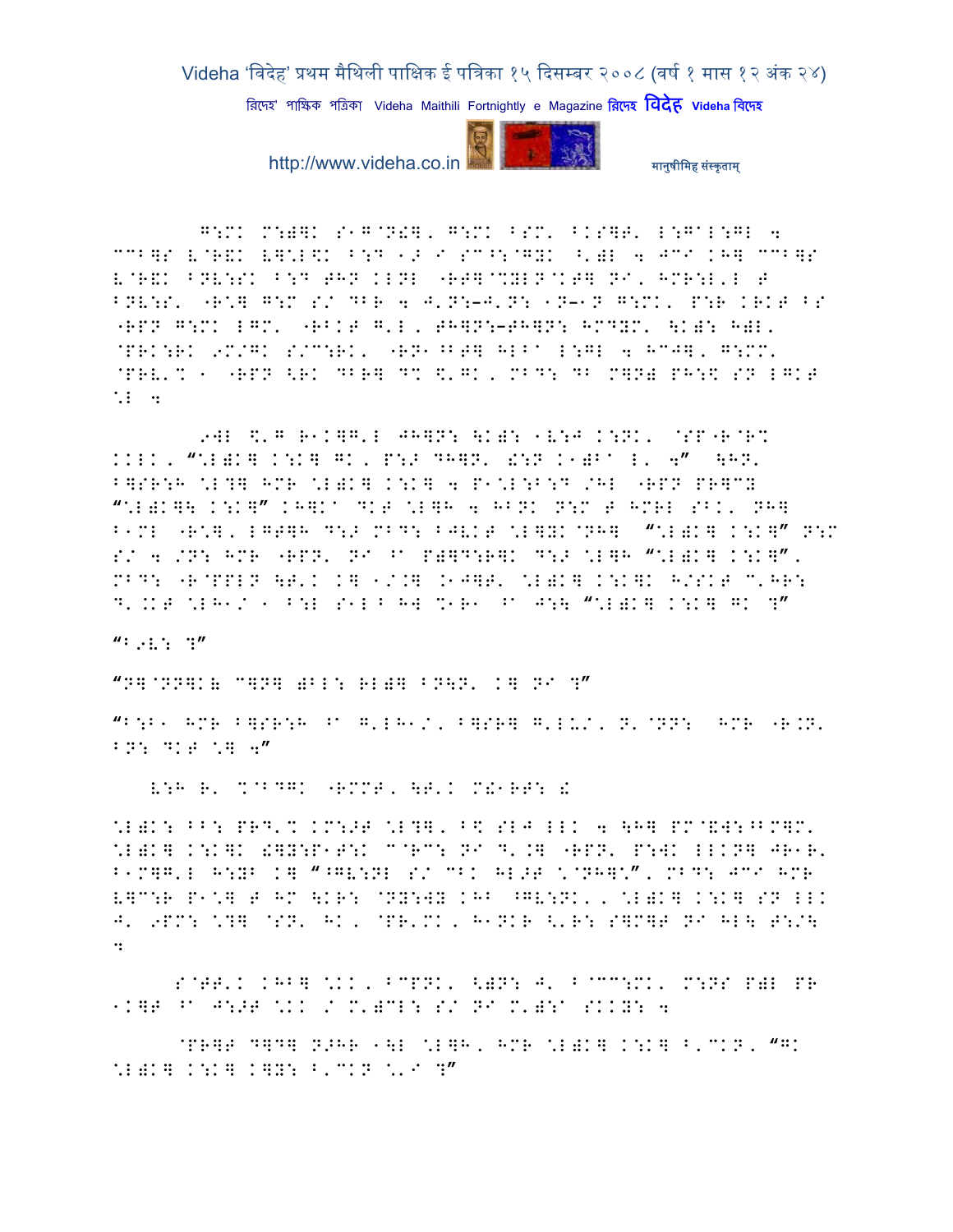িরেদহ' পািkক পিtকা Videha Maithili Fortnightly e Magazine িরেদহ िवदेह **Videha** িবেদহ



**"**N'@NN: R' @PR]T VU1 1\L \*?]@NH) 4**"**

 **"**GK \*L)K] K:K], /T'K PK< 1JN, HBNKR M:\ @PR]T D]D] T.N BUV: KLN: ^'L.1@NH ?**"** MLT]SN BT]SL D:/T \*L)K] K:K]K CMKL, KHL]H, **"**HMR T BUV' \*?] 4**"**

**"**K] KHLH1N @PR]T D]D] ?**"**

 **"**BUV: R' JTA RHKT \*?]@NHR @PR]T BUV: /TA T:J: M:\* NII ^')KT \*KK**"** \H] B:TK M@RM T.N HMR: B1MB:M' NI 1\L \*L, MBD: V'S] SMY S'HL NI L:GL 4

S1TL] R:T]M' \*L)K] K:K]K' H]ICK] HMR: ^]@TTR S/ MKMLR]KA JG: D'LK 4 \*L)K] K:K] KNKT \*L]H 4

**"**K]Y: KNKT \*'I \*L)K] K:K] ?**"**

**"**NI K]\*, SLN: S1T] RHB**"**

**"**NII JL KH N'A ?**"** NLR PL\*KT "RPN "RN1RL! R.LH1/ 4

 **"**N'@NN:N R', @PR]T BUV: K:@LH]R J:> \*?]@NH], H1NK: M:\* .1"RV]TH1/ 4 PKIC N'N' \*LH1/, K]\*1 P:I B:KSM' R.N' \*LH1/, HR: G'L 4**"**

**"**\*L)K] K:K] GK NI K:N, HM KM:\B T TLR .BB P:I D'BU TB HBNK: M:\* .1V: D]YH1N**"**, ^R] P:/J !A KA M:? C1M] L'L?] \*L)K] K:K] 4

 V:@T@Y'L K \*H:R]M'I SMY KLN: K)L NI B1M:\L 4 K.NL K:L B:B1J], M:/PR B\$ TMS:?], **"**B]G\$] RHL "R\*], D'.B @!Y: N D]YU**"**4 I %@BDI, %@BDB NI S/K'T \*L, ^'I)ABL: SJ:YK' 4 K]\*1 D]NM' PR]#:M D'.:I D'LK, HM J]@DDPR "R\$] G'L \*LH1/ **"**NI K] NII J:\B**"**, J]@DD N]R@R?K NI \*L, HMR: H]S:B S/, B:T \*L  $\Lambda$ E:K] A: N) S/ B: K]  $\Lambda$  (state  $\Lambda$  be a perturbative  $\Lambda$  , with  $\Lambda$  parts and  $\Lambda$  and  $\Lambda$  $\ddot{\bullet}$ 

**"**B@CC:B K' BL K:NV **"** \H] KHV]K' CR]T:@R? KRKT, \*L)K] K:K]K' KLR:M'I M:? R:.]KA .BB K:N] 4 NLR N1KVKT \*L)K] K:K] KH?],**"**NI **"**J:\B T H:K]M KLN: BNV ?**"**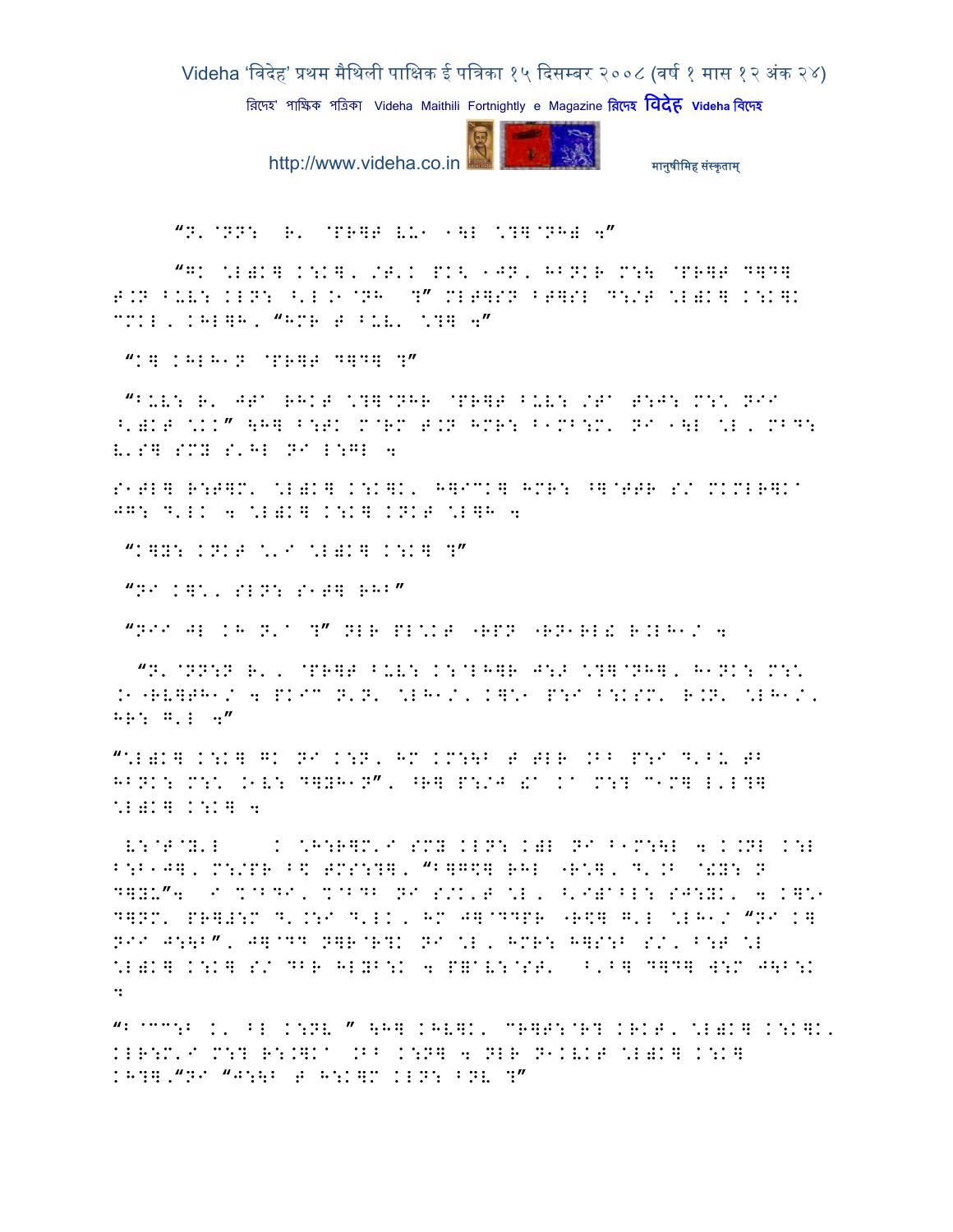িরেদহ' পািkক পিtকা Videha Maithili Fortnightly e Magazine িরেদহ िवदेह **Videha** িবেদহ



**"**HMR: NI BNV:K "R\*] H:K]M**"**

6'R S/ H]CK] LKT SV:L P1\*] BKS]YKN,**"**HMR: KLN JR1R] "R\*] H:K]M BNAK' (PK) PH] PEN BONDEL THE BHHE KIRN BEHHA A KHK\*'I K] HMR N'@NN:B H:K]M SN LGKY:**"**, %@BD NLRK B:@NHN TL\$] D'LK, ^R] P:/J KA !A D1N1 GL): 66@KK:\* M:R]KA K:NA LGLH1/ 4 6'R KHL?],**"**1H:/K' H@MM'R SPT JCI NI G'LH1/ T H@MMRR MRL M1H/ D'.B 4**"** P) S/ KLR: \*L\$] 9WLH1/ 1 @PR@S?: N KA G'LH1/ "RPN: <R D]S, /> <R D]S JKR: K:@LH]H !R] HM MDA:B1K (RECEPBILA) BAMB:B1N (HAI) DAM MONDA:B1K (HAI) B1

TGBBB \$'GB' \*BH \*LHI MERKIN SHI BU BI BI BI BI BI TEH MEBOBI K:K]K 1V:J **"**<1RB T.N' J.N H:K]M BN] J:\B 4**"** M:/ S/G SBTB M:/K' 1@%C1@RYM' R.N' \*L@NH]R, B'RB'R P1\*?], **"**K] ^'L B:U ?**"**

**"**NI K]\*1, HM J:\B B'B] D]D] /TA P=A 4**"** @^:LR S/ ^LR B:B1J] S/G, B:BH (F) LETH (FOR) FBR FEND (SID: TELL E.F 4) B:H BER B: BIR BY BY BER BIR, INDIALY CONTROL, I HE BY BOARD ON A FINE LET A 1 HM "RPN H]S:BK BH@NN:' BN: L'LH1/, MBD: G'LH1/ NI 4

BSM' BKST] K:L B:B1J] KHL?], **"**D'.1 V:\H \*?] \*L)K] K:K]**"**

TK: G'L, S@T@TT'B \*L)K] K:K] \*L]H 4 **"**K]Y: 1\L \*?]@NHG \@TT ?**"** B:B1J] S/ P1\*L]E@NH]] 4 @PR@%N'K JB:V B:B1J] NI D'L?], HMR: C:HBL NI KRKET AL B:B1JAR: JP:L. NRH: B1JH P1J:B1J \*L)K] K:K]K' "R\B:K K:R# 4 H/, I NI B1ML \*L J' \*L)K] K:KI:KI "R@NTARITI I BUTI I BHE NIK A JATA A JA TI BAI BUR ABLI D'R BS R1KL \*L /T'K D'R KM S/ KM H1NK' D'.]TH1/ 4

**"**%1% ^:I \TA K]Y: R1KL \*] ?, K.N "R\LH1**"** CC'R: ^:I\K I %@BD] HMR T@N@DR: TL\$LK 4

 J' NLR \*L)K] K:K]K' S/G RHL:PR HMR: S/G \*L, HBNK: B)BOS ALENES BOS VIDEO A CHILE NE REPORTED A DATA DE SIN A GRANDE BLACK Y N'N' 18 AN D'AIRIN A' 1999 - 1999 - 1999 - 1999 - 1999 - 1999 - 1999 - 1999 - 1999 - 1999 - 1999 - 1999 - 199

**BE: HIRE: N-ME WANTHE** 

\K): KV]T:K ^:V N]@%C]NTR1PS/ @SMPR# H:YT,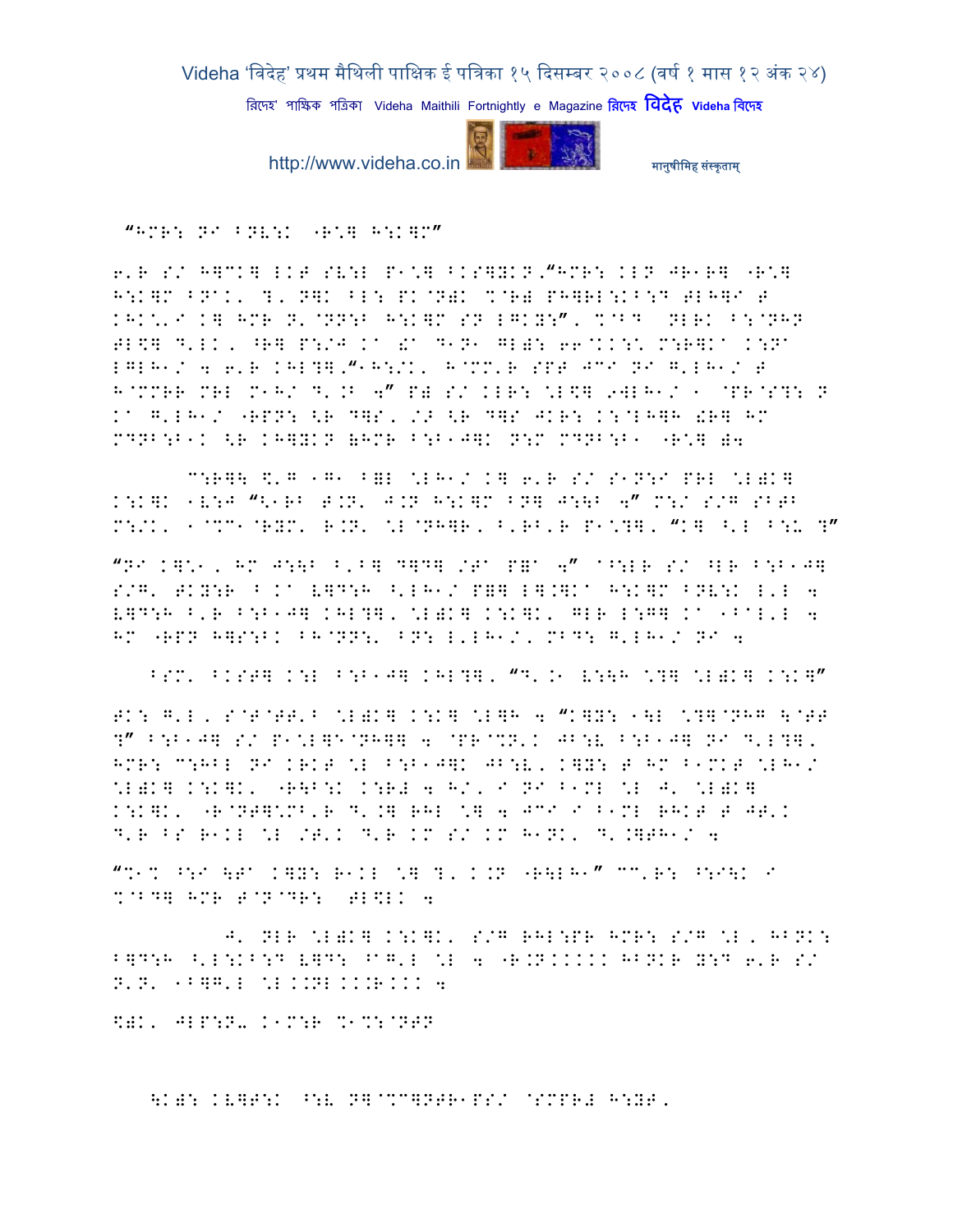িরেদহ' পািkক পিtকা Videha Maithili Fortnightly e Magazine িরেদহ िवदेह **Videha** িবেদহ



**"STEP STARTED AND ASSESSME PRITIPIES.** 

RN GUNDER STREET

SMOST RTHERT CONTROLLERS IN THE REPORT OF THE STATE OF THE STATE OF THE STATE OF THE STATE OF THE STATE OF THE

T.NL ^GV:NK MH]M: PB@R#R1PS/ NH] L].L J:ASKKY:**"**

 ^GV:NK MH]M: T \*L\$] D]Y \TB: M'I T \$)K'JLP:N'K MH]M: NI "RAP 4 \$A). HIPSP | HIP: LS YAHLAN PSP S THAN THENK H. A. A. H(RIB)I 'BZ,P (R.A. )'C'PARY A(R) IR'N ZAHZY 'PROSPOR' (B) (BJ),

@K][ PR]@K&:K S'I@N)'R G:MS/ ७० K].M]. DBR \K): @SKBVL M'I

RH, P. 1914-P: B. T. IVT. P: B. P: B. P. LETTE III (T. P: II) (<mark>So</mark> (B: P.):

PR]@K&:@R?] \*L SBGL)' \K' W:M \$'R: L'NH1/ 4 PH]LB'R "R^]^:VKK' NJRS/ DBR @SV @C\*IHD LIGL)]Y: Y:R**–**DL@ST SIG RHB:K MCK: ^')L 4 9MIG**–**9@TS:LH T \T' K] B@R#N' 9C]T NI 4 /@MH\*R "R^]^:VKK' K] 61RCLN] S' ^GV:N J:N?] 4 D'.**–**R'.L'L SIG LATER SELVALEND, A AL 2 BALT DIREK SEN D'IRE S AN ^') G'L, \$'R:M'I SM:NSB R:>.KA @6R'% HLYB:KL'L KLK:**–**KLL: P]B:K N]@R#Y ^'L MI>L]K' 4 DLK:NPR PH1/C]T' H1K1M ^'L **BLIPPERICK** 

**"**DS): .BB WI=: KLK:**–**KLL: DA**"**

\$)K'JLP:N LG: K1L SI@.Y:T \*L \@GY: RH, M1D: J:N]**–**BB0KA MIGNU D%'): 4

 $1.17.44$   $1.1$   $1.441.73$ 

\K): M]@TR **"** J: H1NK: N> ^')LN] **"**

DLSR **"** NI**–**NI H1NK: D'BL N> KRBN] **"**

T'SR **"** S' K]Y: ?**"**

CC?: **"** B] K\$: N]%: HL>T \*KK "R> M'I**"**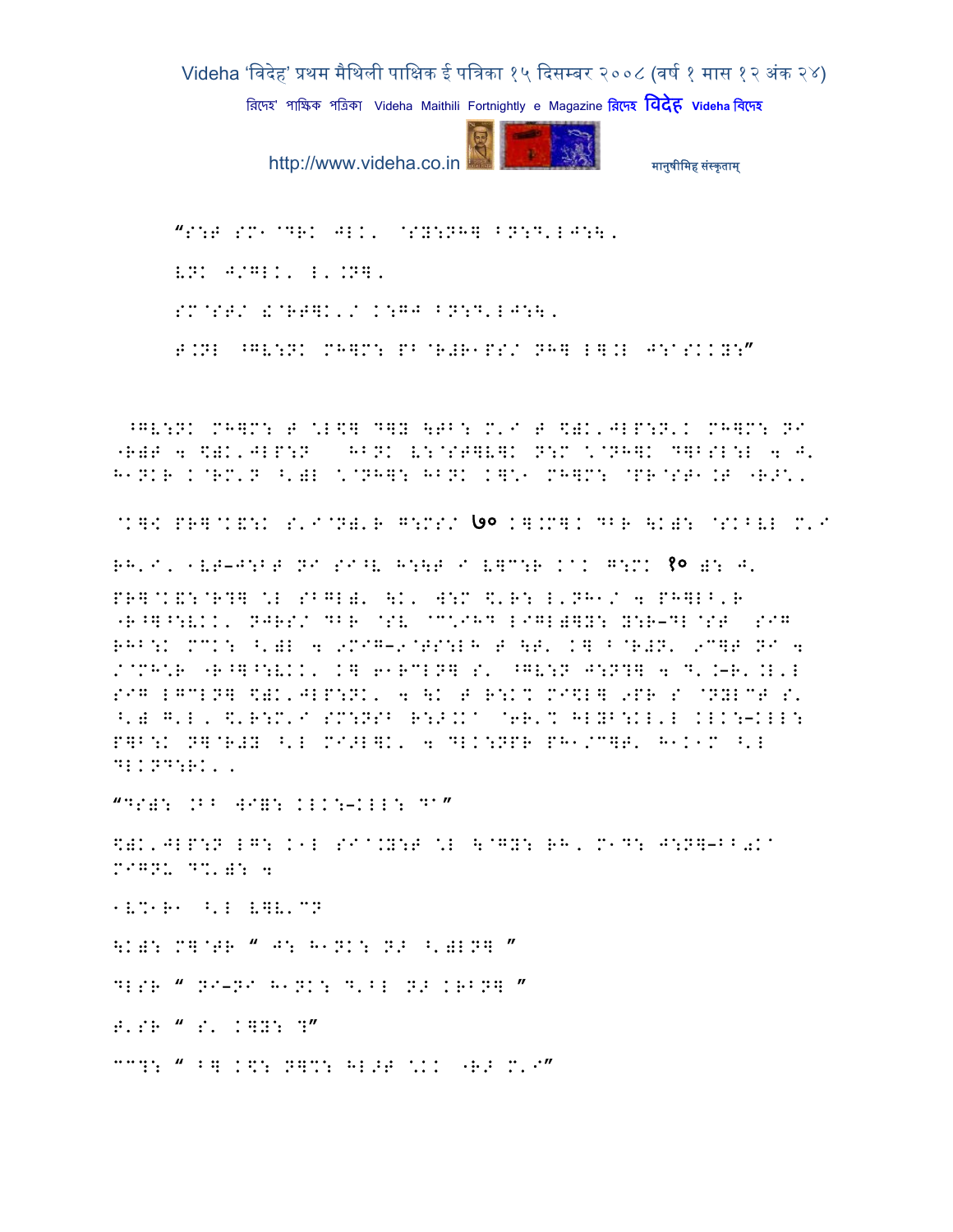িরেদহ' পািkক পিtকা Videha Maithili Fortnightly e Magazine িরেদহ िवदेह **Videha** িবেদহ



SB GL)' J:H] MI%:S/ G@PPH N:RN' \*LH1/ S' P1R: ^'L, \$)K'JLP:N BJL?] 4

\$)K' **"** 9B:R1 SB, M:/\ B:P PR]@K&: D'BL: P=\N' \*@NH]: 1 ISB \TA D:R1 P]B> \*?] **"**

\K M]@TR **"** TLHR: "RPN /BTJ^C K' %P? \*H, KTC BJ]HA NI **"**

"Gow and any company of the second transferred to the second sequence of the Ni Bologne Ni Bologne S  $\ldots$  :  $\ldots$   $\ldots$   $\ldots$  :  $\ldots$  :  $\ldots$ 

**"** W]K\*I**–**२ N> KHB **"** 4

KABK' PILOT PILOT D'EN RESTRITUELLE D'ANNE D'EST DE L'AUGURE D'EN MILL, PERSON DE L'AUGURE DE L'AUGURE DE L'AU K]: HL>\*K \KR N]%: ?**"**

M]@TR **"** N> PB\*H, 0BM: D'TC **"**

\$)K' **"**(MBIH B]CKB>T) HB/H, K'HN**–**२ ^:/G**–**!TBR K' T S]!'I <LI)] J:> \*]YN] T I K] 0BM:/T ?**"**

M]@TR **"** KHKT \*]/ N' , ^BL]YLKA NI P]V]HA **"**

\$)K' **"** \HN B:T \*> THN LBH] TR' **"**

L'L?] KLK:**–**KLL:; M1@%K]/LS/ 1!: BLTL P]N' RH?] K] L]B]:IT 1V:JM'I KHK\*?] **"** HMR:

K:N M'I 6HAHAHA KRIY: **"**

**"** N]%: L:GL \*@NH]% **"**

**"** K] LA L'L?] **"**

\K M]@TR **"** HC, I KLN B]M:R] ^'L **"**

DLSR M]@TR **"** B]M:R] NI, H]NK: N]%: L:G] G'L \*@NH]H **"**

HCJ] \TV: S1N]T' 1!: BLTL KLK:**–**KLL: H:?M'I N'N' /@+<R:\ LAGRE RESERVANCE ALS PRESSAGE RANGER (ARTICA-PART ACTES) @PR@%N RH@NH]**–– "** K] ^ G'L \*@NH] **"**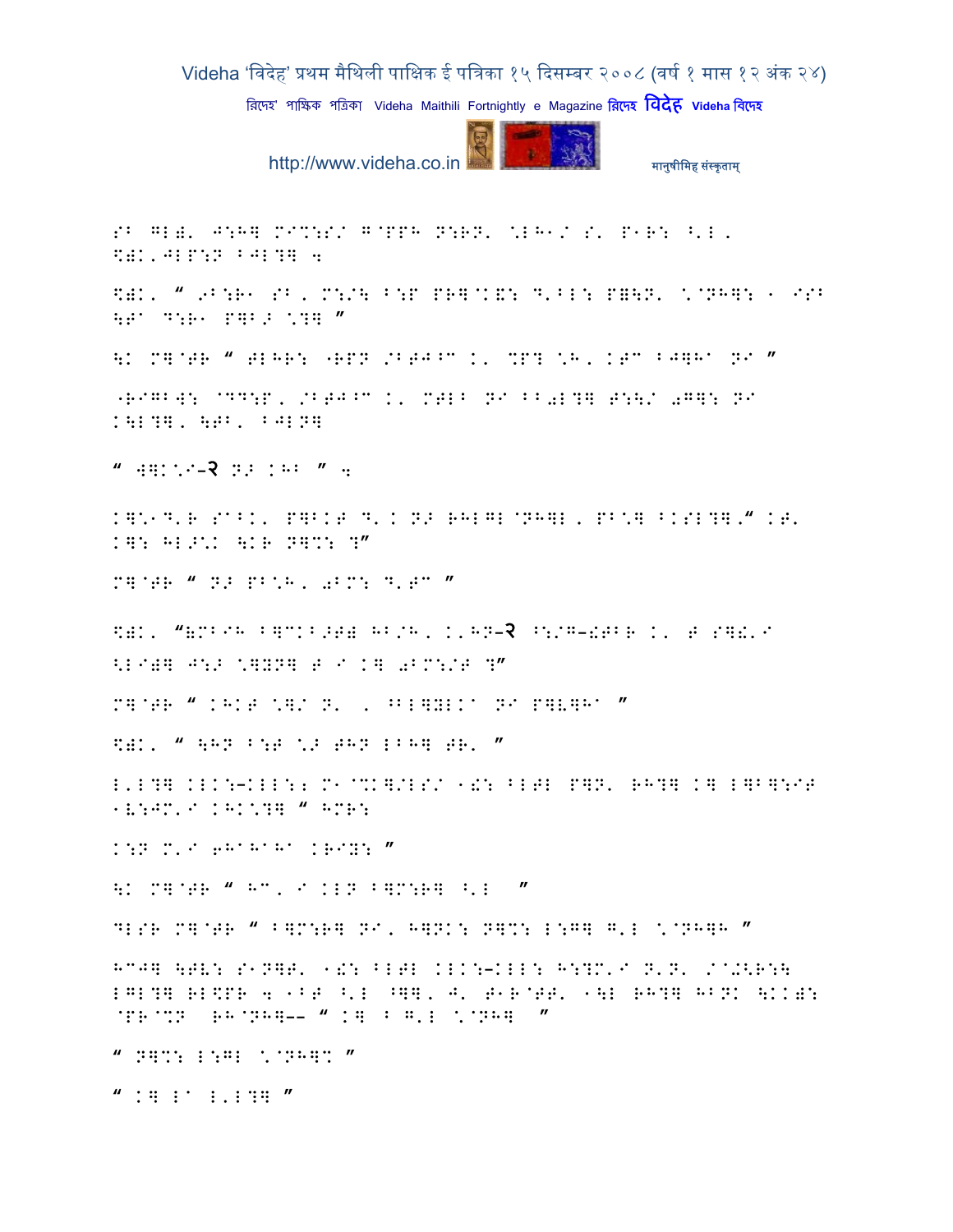িরেদহ' পািkক পিtকা Videha Maithili Fortnightly e Magazine িরেদহ िवदेह **Videha** িবেদহ



**"** KLK:**–**KLL: **"**

**"** B] NC)IK]Y:H LLK \*?], />S/ KLNL N]%: LG> \*> **"**

J>N \TB' JV:B !]R'**–**!]R' J@MM:S ^'L PC:S): LLKS/ S1NL?] T>N W:: ^A K O K D'HPR L:GL M:E W: OH: CH OH BIL?], OH: CH OH: CH OH: CH OH: CH OH: CH OH: CH OH: CH OH: CH OH: CH O BJANDE BIK, PO AL JANNES PEN MARCO KLIVEN BIK DEL J B'>@JJTT]**"** 4

 $K$  Albert  $\mathbb{R}$  TR  $\mathbb{R}$  (and  $\mathbb{R}$  transformation  $\mathbb{R}$  ) and  $\mathbb{R}$   $\mathbb{R}$   $\mathbb{R}$   $\mathbb{R}$  and  $\mathbb{R}$   $\mathbb{R}$   $\mathbb{R}$   $\mathbb{R}$  and  $\mathbb{R}$   $\mathbb{R}$   $\mathbb{R}$   $\mathbb{R}$  and  $\mathbb{R}$   $\mathbb{R}$   $\mathbb{R}$ KRA DHK N' <del>JKRI N' JKRI N' JKRI N' 4</del>

**"** BLN] N]K ^')L**"** C@RC: KRKT SB GL)' PH1/CNU \$'R:M'I 4

1B N]@R#Y ^'L ^LJN L'L J\B:K 4B'R:**–**B'R] ^LJN KAK 1\L J:\ 4

 २ R1PKY:M' ^R]P') ^LJN PH]NH]I \K): HL)LM' TY KA K  $\,$  80 R1PK  $\,$  80 R1PK IIM: STATE (FL) ALL) (FR). CN: C1KL  $\,$  N:MEL). CN:MEL KHENY SPSY PHER, PHOR KAPINIA, PORNIBA E ROL ALPHARICY 4  $K$  (pans (PH):  $K$  (pans)). Inspect  $K$  (pansal MP,  $K$  , purpose for  $K$  and  $K$  -defined by NH] 4 C]@NT:' S/ B'S] KCT1H1LT:V% H1NK TL:%M' SBGL)' NALLER 2 H HLD (AS PRIZABRIZ BOL) PIE 20 NAME PAL KALL ^]\$PR 4 PH1C]T' D'.KT \*] J' \$)K'JLP:N 1/> HL)L M:L]K B]C G@RM:GRM BH% ^ARHL "R\*] 4

HL)L M:L]K **"**HM KLNH1/ K]MTPR NII .1V: SKKT \*]**"** \$)K'**– "**"RPN' MN' NI .1\B', P:I D'N' \*]YC, 6LK)M' NII**"** B]C BC:V KRKT HL)L M:L]KS/ @PR@%N1 P1\*] BS]LH1/**–"**K] B:T **"** JB:VAL: .:N: BN:BAVL: MAR:A BN:BAVL: MAR:A:THE: PHAIL: TKY PHILMS W: #PANIFARMSB W:

DLK:ND:R**–**(.:L] H@#\$:: D]S I%:R: KRKT)**"**1B B1M:\L B:T**"**

 K]\*1D'RK C1@PP@]K B:D, 6'RS/ H:? JL\$]KA BJL?]**–"**SRK:R HM MN1@..)K ^LJNK' B:T K\N' \*LH1/**"**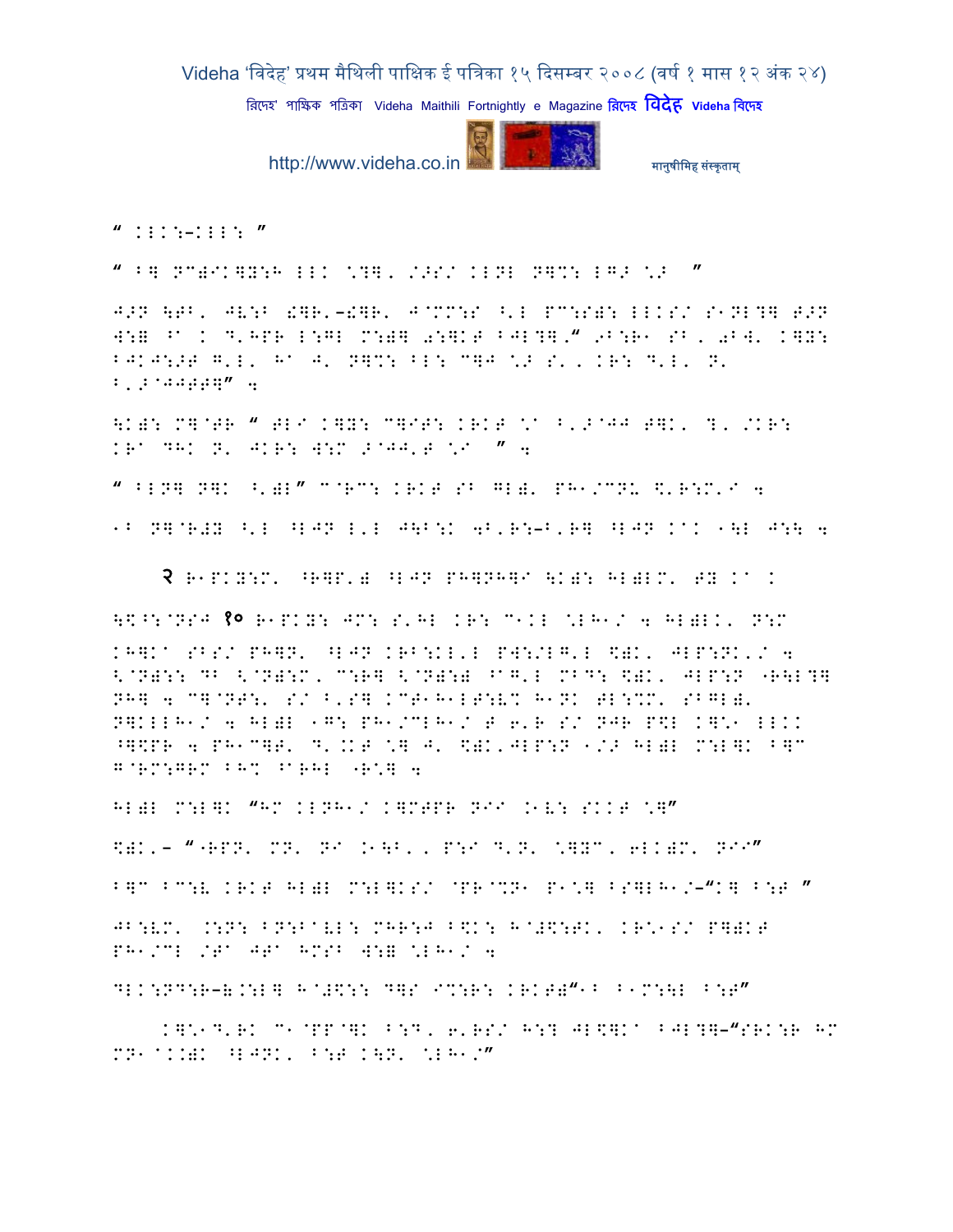িরেদহ' পািkক পিtকা Videha Maithili Fortnightly e Magazine িরেদহ िवदेह **Videha** িবেদহ



HMSB KHIRIYAR <del>(</del>"I T UCH SP KI K HMSB F NI HMSB T.T. \*] **"**

DRAME RESERVED IN STRACK ORDER TO A RESERVE THE RESERVED IN THE RESERVE IN THE RESERVE IN THE RESERVE IN THE R

D'LK 1 K:NM'I !]R'S/ KHKY:**–"**B:RH )K: D'LH1/, १० )K: J'

"RPN' \\$^:@NS D'N' \*LH1/ S' 1 S1N1**–**U J' S:MN'K' HL)L "RENNBERGOODL) PE BELIJANSK KONSTANTIER IN DIE ROSKE ALS KONSTANTIER (\* 1980) DAR PHAN, ANDS NARS (LE SE, 2PRKS: J. 654AL DR 8:S (BSA) 2 HMR: TR6S/ <BS^'L, "RI 1DM]K' K:@LH]MS/ /H] HL)LM'I PW:U**"**

DLK:ND:R S/G' SB M]@TRK' H/SKT**–**H/SKT P') D1.:\ L:GL 4

 $X'_{11}$  , and the state of the state of the new state  $X'_{11}$  ,  $X'_{12}$  is the new state  $X'_{12}$ LA DOD, JAMY JEDY MARI JESPAI. JOŽE POSTIJE JASA JE JA JA BODY MAR  $S$  . The production of the product  $S$  and  $S$  $\pm$  0.000 0.000 0.000 0.000 0.000 0.000 0.000 0.000 0.000 0.000 0.000 0.000 0.000 0.000 0.000 0.000 0.000 0.0

 $\mathbb{R}$  with construction  $\mathbb{R}^n$  and  $\mathbb{R}^n$  i. The construction of  $\mathbb{R}^n$  i. The construction of  $\mathbb{R}^n$  and  $\mathbb{R}^n$  is the construction of  $\mathbb{R}^n$  and  $\mathbb{R}^n$  is the construction of  $\mathbb{R}^n$  an @SV. 9D]TN:R:Y# L:L,M:T:, @%R]MT] ^1VN'@%VR] D'V4 H]NKR  $\Lambda$ HB+GBI MAC BBYIB, MIBP N:MAHA MIBLE, RGHPHPBII MBMB 4

N'P:LM' LLKT@N@TRL'L N]R@NTR SI<@R&K @KRMM' १७ B'R

G]R@6T:R 4 LG^G ८ V@R& J'L 4S@M@PRT] TR:I**–**M!'% LLKT:@N@TR]K

P:@R)]K R:@&)]Y 9P:@!Y@K& 4 MK?]L]M' K]\*1 K?: V]^]@NN POBRIMENT, MIRING 4 1 1991 FROLLAN SIMBA 1 99.991 KLP: KRAL: KREATING IN: KALDERA DI PRSPIN DI THIN BS PACHAEL T?: N'P:L]M' SI<]Y %:SNT]R N:MK P1@STK @PRK:%]T 4 /  $\mathbb{R}$  of the comparison of the set of the polynomial dependence of  $\mathbb{R}$  . N'P:LK @PRJ:T:I@TR]K 1@NDLLNK S@KR]Y YL@D!: \*?]4 N'P:L] R:JAPRERE BRLBRIDGE BRLBRIDGE

B]. P]I KL>R:L: KMT MLD]1>N MK?]L] R1P:@NTR# BM&'% C@N@DR L:L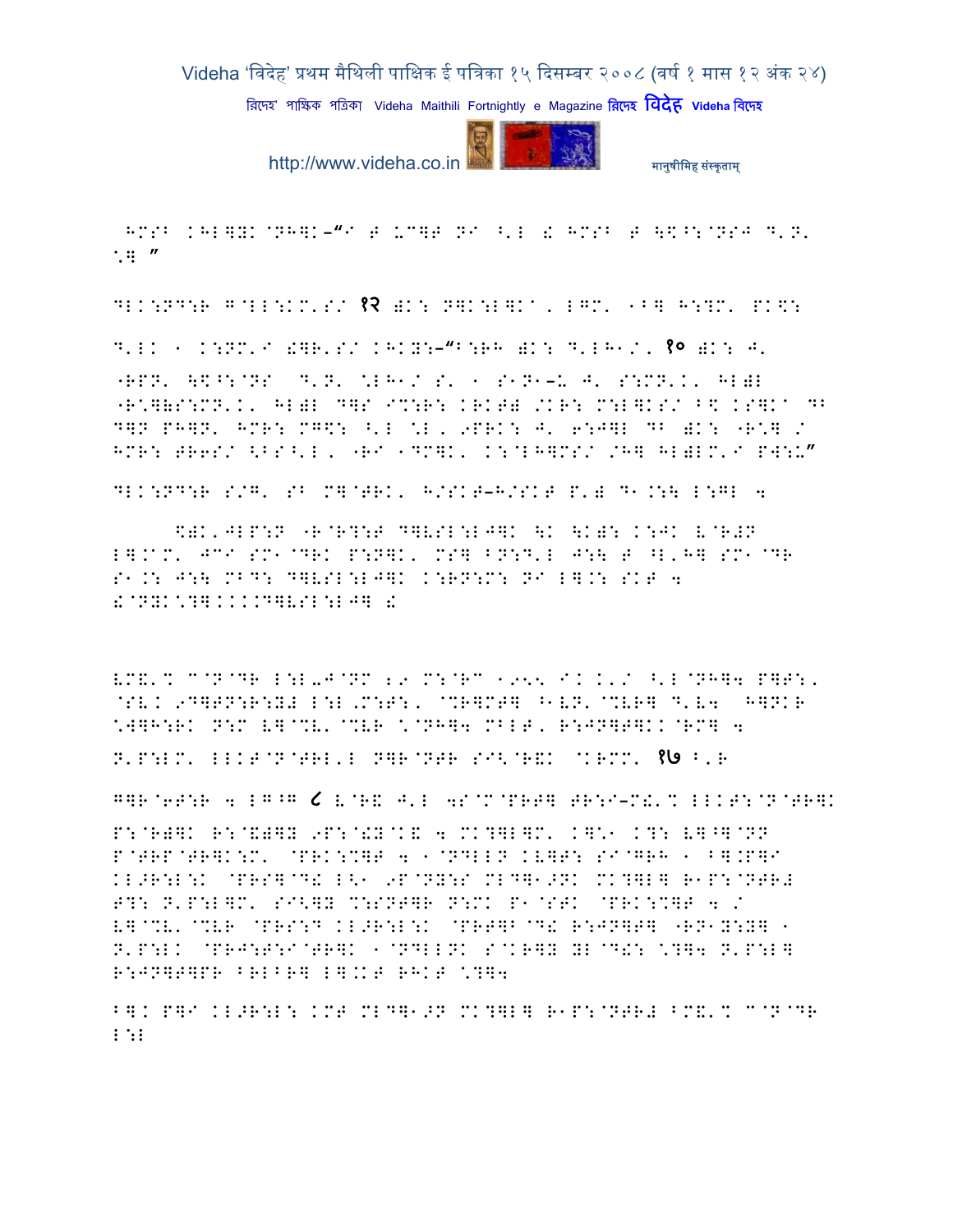িরেদহ' পািkক পিtকা Videha Maithili Fortnightly e Magazine িরেদহ िवदेह **Videha** িবেদহ



 HW:@T "RPN D\$]^@+G: 1BK @PRYLJNK MLN P\$]**≥**T' HM @VY@GR ^@DR G'LH1**"** 4 @PR:Y, T.N D]NK \G:RH BJKT \*LKK H\T 4 %HRBJ:RK KLL:HL K]\*1 PHRK H'T1 %:@NT ^'L \*LKK 4 @S)'%N %B@NYSN \*L, S\$KPR G:\$] V: PKDL Y:@TR] \K:!'): D'.YM' "RBKT \*LKK 1**'** S'HL K.NLK:L 4 C:R1K:T @PRC@#\$ RCDK S: WHIT HIS REPORT OF BHIT 9 AND THE PRESS OF BHITTING AND RELEASED AND RELEASED AND RELEASED AND RELEASED AND DLK:NK N]M G:\*PR KC1S^ K.NL**–**K.NL 1B]KY K1CR] J:>K 4 K.NL**–** K.NDB) - ALIPE BILI FIBENERI IPE LADK-PE LADK: NYING BILANDIR DIPERTING AT ... H\$:H: PL.R]PR SB@RYK @PR.R RCD "RNVRT P\$] RHL \*L, M1D: "R.NL M.N. MAR PSHE, PAPH (PHINIC BEFORE ALS CAPE FORGE \*LKK 1**'** BS:TK \*L)KL 0LIK /H]M' "RSI@.Y H]LKLR] 9W:Y P:N]K' THE BILL BOOK

 HM M]SRJ] LG J: K J]@DD KRY LGLH1**" —** %HR D'.Y CLB N. **"**

/ 1@%C@RYS BJL:H **—** B:P R', \HN RCDM'... **"**

HO JAN SARRE 9TRA 1910 DI KATA 1910 NA KATA 1910 DI KATA 1910 DI KATA 1910 DI KATA 1910 DI KATA 1910 DI KATA 1 ^:\$:PR L'L@NH] 4 %HRK PBR: PR]@TRM:H'T1 NH] ... NGRD@R%NK PHE PS:LORD LI TEGRAR BOID ATRICE REARDING PHTT D'LK 4 /H]W:M HMS^ 9TR] G'LH1 1**'** TKRB:D PKDL' D'.KT**–**S1NKT 1G: B=LH14 B\$]):K' V]%:L LLH:K 6:)K LGS HMS^ /H] L:LDRB:RK' N]H:RLH1 JKR: B:R'M' R'LG:\$]M' / BB=: KHKT RH?] J' BN:BYM' \$'= KRL\$ L:GT P\$L \*KK 4 J:!R] T:K] SKLH1 TKKT RHLH1 /H] V]%:L DRB:RK' 1**'** TH]N: /KR B\$K] 6BLK BG]C:K' J:H]M' R@+GV]R@+GK %L^: B=BYBL: G:\* T?: 6BLS^ RLP] SJ:/L G'L \*LKK 4 6:)K LG W:= B@NDBK!:R] S]P:H] HMR:S^K' \$P)LK **—** KRR T. KT \*H, \*H<sup>H,</sup> \*HH, \*HH, YT \*H, \*..

 TKRB:D HMS^ H?]S:R, <L\$S:R, "RSB:B.:N: 1D] D'.LH14 \KS \K CM@TK:R]K V@ST1S^ D'.KT S1NKT HMR:S^ "R@NTM' D\$]^@+G:K BJ:RD]S] PKSLH1 4 TH]Y: D\$]^@+G: %HR \@KK' W:M @S?]T NH] RHKK **—** MLH@LL:**–**MLH@LL:, )LL**–**)LL 1**'** S'HL S^ "RLG**–**"RLG \*1)L \*]\$]1YL JK: RHKK 4 \K W:MS DLSR W:M J:YL'L \*L)\*]N @GR:M]# .@#\$K' P:R KRH]I P\$KT \*LKK **—** .'T, B:R], T:\$K B\$K:**–**B\$K: G:\*K P:T]S^ 1**'** /H]M' S)L T:\$].:N:K \KC:R]S^ B]C**–**B]CM' B\$K:**–**B\$K: N:L]S^M' .DBD:>T GJGJ KRKT )LL MLH: MLES AL: C ADD A:BL: C ADD A:BL: VI B:BL: VI B:BL: VI B:BL: VI B:BL: VI B:BL: VI B:BL: VI B:BL: VI B:BL: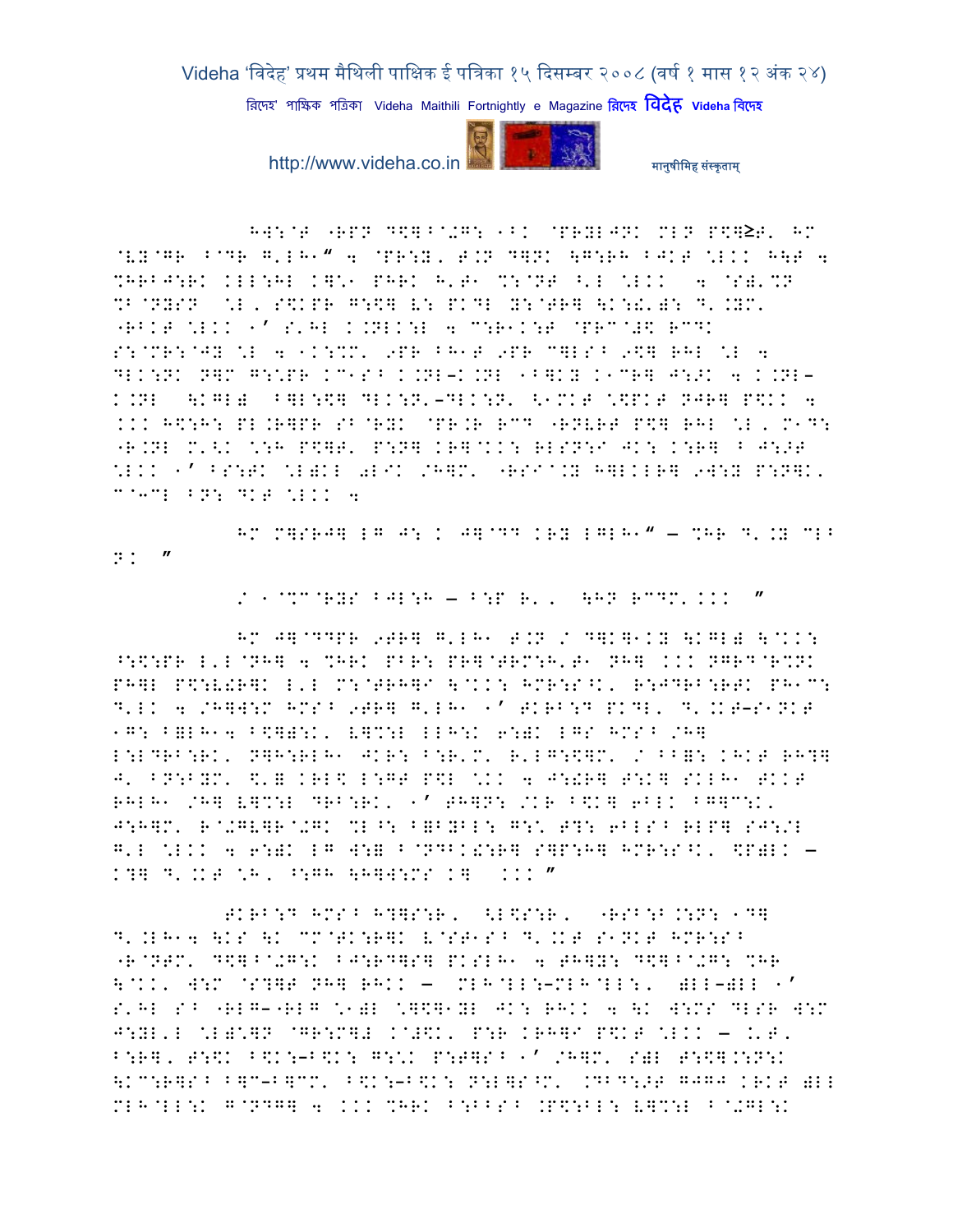িরেদহ' পািkক পিtকা Videha Maithili Fortnightly e Magazine িরেদহ िवदेह **Videha** িবেদহ



BR@N\$:M' ^:R], C:KR 1**'** B\$K:**–**B\$K: 1R:M K1@RS]PR, J:H]M' 1!: WHER STRICH THIS CHE ANDRE WILL STREET WORKERS WORK NUMBER RHL \*L:H 4 K.NL**–**K.NL \K:!): \@KK: "R?V: BKLG:\$] S\$KK MYSSER AND MORE BOOK FRIETRY PERSONS AND A

BUSES ON MARK DURING DINA DINA LANGUN NVA–DRO PO TORE FORME MI BOV PACH SIJLGKI MI SIJLGK SIJLGKT MORAE FO 6'RL MLD]1>N LG PH1CLH14 M]SRJ] CCK]PR BKS]T' W'H]K K:R#' NMHR S:S TNLN] 4 MLD]1>N \K B:@L)]N P:N] 1**'** LL): DK]T KHLK@NH] **—** "RH:S^ ?:K] G'L \*] 4 ... H:T**–**PYR !L K W'H] 9T:R1 D'.B T \H] BC1K', ... B'C:R:... **"**

 MLD]1>NK VCN "R@TY@NT @SN'HPB@R# RHKK 4 TTB' @SN]@G!T: NJR] 1**'** ^:VM' S'HL \*L 4 M]SRJ] 9W] H:?M' LL): LKT BJL:H **—** HM KN'K PL.R]D]S] J:>T \*] 4 /TH] S^ @TR]Y:S NATH PRINAME. AND A BIBING HOB: CHAP PHAR HOB: ANCH A **"**

HOW PLONGHER HIS I: YHEN A ON THRUS HOPE RLK] L'LK] **—** \.N PL.R] JYB:K JR1R] NH] \*KK 4 ... S'HL K1B'RM' 4 ... 1**'** 6'R "RH: ?:KLL \*] **"**

 HM /H] W:M P]=]Y'PR BKS]KY H:?**–**PYR !LYLH1 1**'** LG'K "RESERT COMPOSITION AND STOLEN BY DISPLACING A DISPLACEMENT AS AN ALGORITHM AND ALL AND ALL AND ALL AND ALL AN B\$K: L:L)'N L'SLK] 1**'** LLH:K \KGL) P:TR K\$]M' /KR: L)K: D'LKKK] 4 TKRB:D \K**–**\K K S^ DLK:NS^M' >JLT HL>T G'LKK 4 \@KK' R@TT]M' S:0 M1@NH:R] ^ G'LKK 4 K]\$:**–**6)]@+G:S^K T].  $\overline{C}$  Construction of the control of the H  $\overline{C}$  LGC  $\overline{C}$  and  $\overline{C}$  and  $\overline{C}$  and  $\overline{C}$  has  $\overline{C}$  and  $\overline{C}$  and  $\overline{C}$  and  $\overline{C}$  and  $\overline{C}$  and  $\overline{C}$  and  $\overline{C}$  and  $\overline{C}$  and  $\overline{C$ PL.R] L1@PT ^ G'L J'N: N]@ST@B!T:K K:R] !1!1R C@DDR] /H] PL.R]PR C=]K PSR] G'L HL>K 4 /H] K:R] N]@ST@B!T:K C@DDR]PR  $\sim$  Party of the Party Politics (1919) of Party 1 HMR: Light 1 HMR: Light Carty S:0K "RANH:R H\$:H: PL.PHER (PL) ML, RED, OF GREAT WELL (SECO) A HM KN'K \$'R:YL 1**'** %]?]L @SVRM' P1\*L]EK **—** MLD]1>N, H\$:H: PL.CHR STA PLAPPER (111) STA TRE STACK CONFERENCE PLATER. "R\*] ? **"**

 / \KB'R HMR:D]S] !1M]KY D'.LK] 4 "R@NH:RK K:R#' %:YD, HMR: B10:YL J'N: / BH1T DBR HLY 1**'** DBRH]IS \K)K HMR: N]H:R] RHL] HLY 4 KN'K DLSR' R@+G L:GL 4 M1D: LGL'K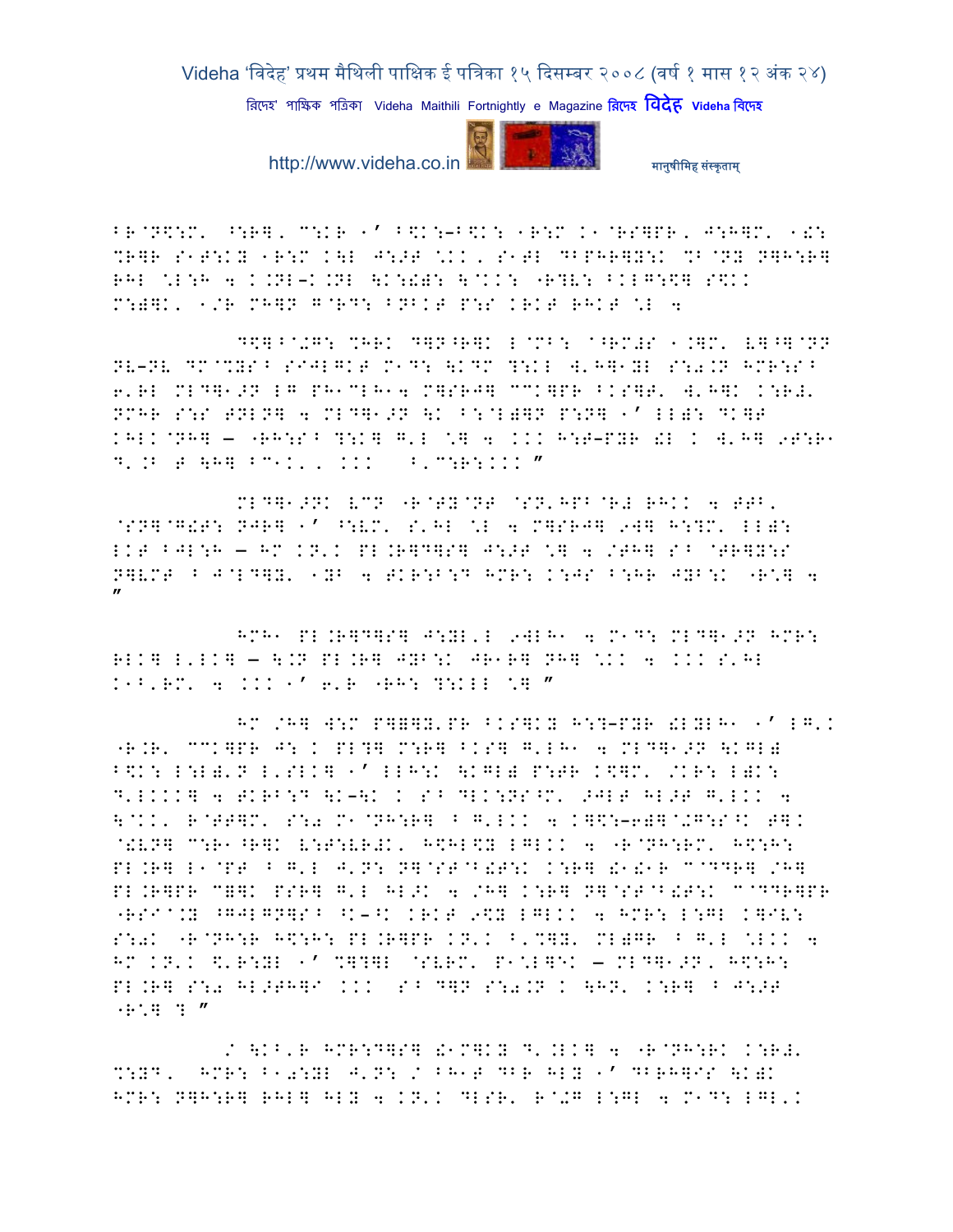িরেদহ' পািkক পিtকা Videha Maithili Fortnightly e Magazine িরেদহ िवदेह **Videha** িবেদহ



/KR @SN'HY1@TT @SN]@G! V:#]S HM 1@%V@ST ^ G'LH1 **—**BC1, H\$:H: \KGL) V]%'& @PRK:RK PL.R] "R\*] **"**

HM P1\*L]EK **—** K'HN V]%'& @PRK:RK... ? **"**

 / B:JL] **—** BH1T @PR:C]N PL.R] "R\*] I ... ... MH:^:RT'K SMYK PH:^:RT'K SMYK ARYK JANG RHKK JKR: BAYK JKR: B RHKK \KGL) \*L) \$B\$: **"**

T.N ?**"**

 !]R'**–**!]R' J@+GL 6\$:>T G'LKK 4 G:MK B=KT @K&'@TR 1**'** LLCKS AND MILL CONSTRAINS WORKER GENERAL GERMANY AND MYSTER  $B$  (  $B$  )  $B$  ,  $B$  ,  $C$  )  $B$  ,  $B$  ,  $B$  ,  $C$  ,  $D$  ,  $D$  ,  $D$  ,  $D$  ,  $D$  ,  $D$  ,  $D$  ,  $D$  ,  $D$  ,  $D$  ,  $D$  ,  $D$  ,  $D$  ,  $D$  ,  $D$  ,  $D$  ,  $D$  ,  $D$  ,  $D$  ,  $D$  ,  $D$  ,  $D$  ,  $D$  ,  $D$  ,  $D$  ,  $D$  ,  $D$  ,  $D$  , "RPN J]MD:R]M' SM:V'% K L'L@NH] 4 **"**

 MLD]1>N \KH] S1RM' S1R1YL BJKT] G'L] 4 HM "R@TY@NT ?:KL \*LH1 T?:P] /KR S1R1YL @SVRS S@MMLH]T JK: HL>T G'LH1 4 / BJKT] G'L] **—** JH]Y: I C:R1K:T 0:R'0:RS <'RL \K): \*L) \$B\$: JK: \*LKK, N]@TY "RH] PL.R]K MLH:RPR BKS]KY \KGL) ML:H]N M:\* B'CKT] \*L] 4 ... ML:H]N N:M, @H@&)**–**P1@&), S1@NNR] 1**'** 1K@R&K \*L] 4 J'N: TH]Y: @PRCL]T RHKK /KR PBR: D'H C:N]K GHARAY SARE (BHIR SEIL) A /M:B RB IRB BHII, / KTYRI MAN MARIRR \*L] S' KKRL @J3:T NH] RHKK M1D: /KR M:\* HL>K N]K ... TKI /KR: /H]W:M BKS]T' D'R] M:\* 6):6) B]K: J:>K 4 / HMR: C1PC:P N]S:YL )K)K] LG:KY D'.KT 1**'** S1NKT D'.] B]@CC'M' R1K] G'L] 1**'** P1\*LK] **—** S1NKT \*]EK, BC1 **"**

HM KHL]EK **—** T.N 6'R, MLD]1>N ? **"**

 J'N: K] S^ D]N / KRKT] \*L] \KD]N / M:\* L K PL.R]K MLH:RK "REN NA MURA" NIARIEN (1982) BKSLIED (1982) MER \$:L:M' \K): B\$K: RLH1 M:\* RHKK 4 T.N' D\$]^@+G: R:J:K \KGL) N:M] T:@N@TR]K PL.R]M' NH:KY D1@RG: KVC P:W KRKT /H] D K J: RHL \*L:H 4 / L:L !LT], L:L KM]J 1**'** )LP] S'HL L:L' PHARN, MENH 4 MENHANI KNEAL: PUN HING HI BEHI HING NING DA DI B LGL@NH] 4 / /H] RLH1 M:\*K' K]N] L'L@NH] 4 \T'K): B\$K: M:\*  $\#M$  ( ) and the set of the set of the set of the set of the set of the set of the set of the set of the set of the set of the set of the set of the set of the set of the set of the set of the set of the set of the set o "RPN .1%] @VY@TT KRKT] P@#\$]TJ]K' KHLK@NH] **—** 1I T "RH:K ^R] <RK H'T1 I P@RY:@PT 1**'** ^R]PL. H\T 4 **"**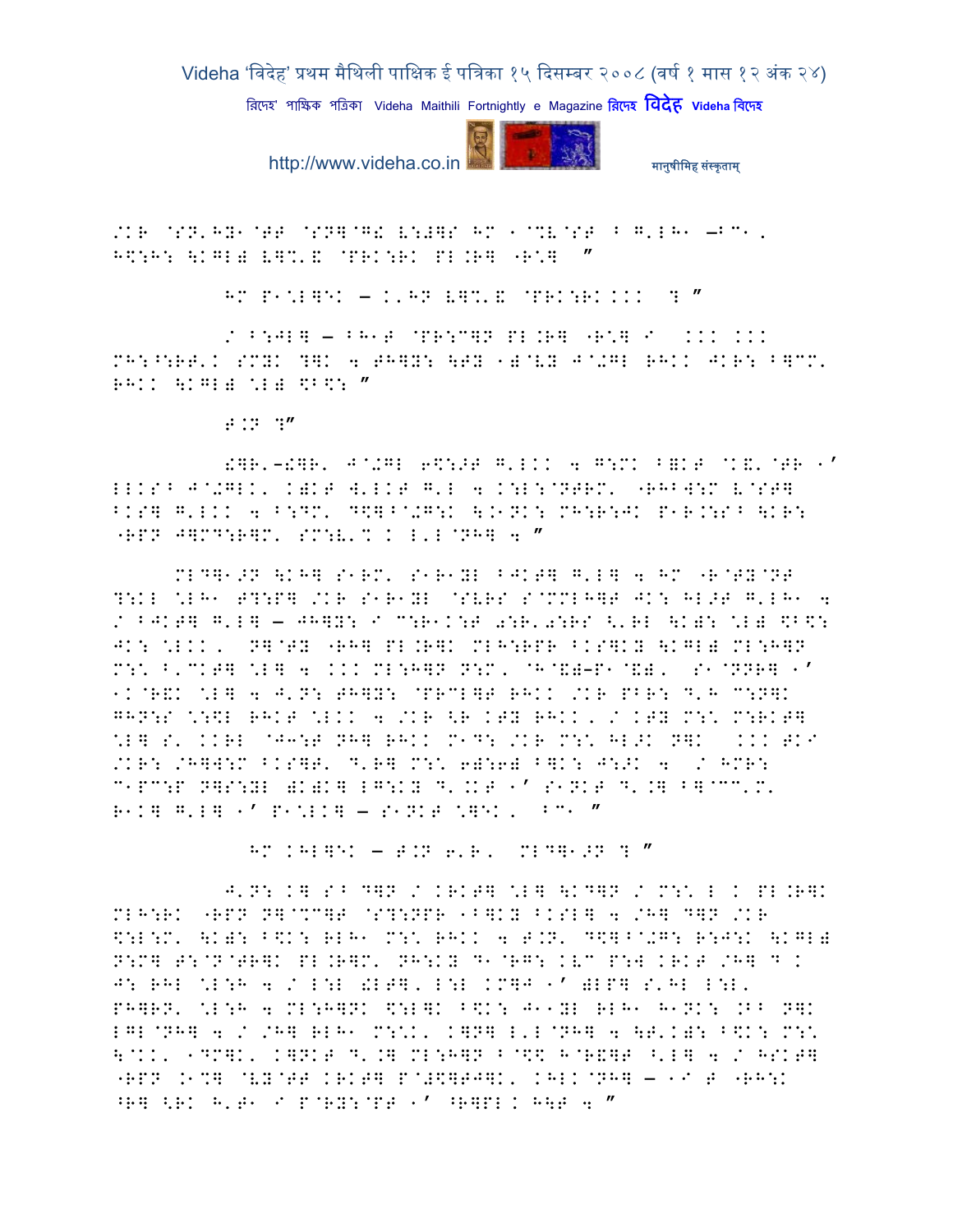িরেদহ' পািkক পিtকা Videha Maithili Fortnightly e Magazine িরেদহ िवदेह **Videha** িবেদহ



ML:HARD: HISL HER B. B. MIR SHE MARE SIN MODER MOMO KRISH D:TS^ /KR SC@ND@RYK' 1/R CMK: D'LKKK 4 WLRS^ RS:YL 1**'** L:L ^ G'LKK 4 T:@N@TR]K /H] S1@NNR] N:R]K' \K)K D'.]T' RH] G'L:H 4 Y A'L: CAD'EN (MAE) YEN ME MEREDO (PAYE) OPNOL (WEBPER (NAPPR) L'LK 1**'** 9\$] G'L 4 M1D: M:\* ^R]GR RHKK TKI C]L DBR NH] L J: SKL 4 PC:S' \$'G!R] L G'L HLYTKK K] M:\* .S] P\$LKK 4 ML:HABR:H.H. H. H. K. K. K. H. H. H. H. MR. NAHB N. M. H. MARSHID B. MAR. ML:H]NK' D'.L@NH] 4 H1NK: LGL@NH] J'N: HS]K P:\*: N1K:YL C'HR: C'HAI GE VED SLAPPE VED C'HR: C'HRICHD DIREC (SIC) CHER HS]Y'): T:J: 1**'** "R.1NK:K ... 4 **"**

 J'N: T:@N@TR]KK' \K:\K KLNL G@M^]R RH@SY B10: G'L HL>@NH / ML:H]ND]S] TKKT P1\*L.]@NH **—**ML:H]N, TL K]\K HSLH ? ... TL K' \*H ?**"**

 ML:H]N B:JL] **—** HM K'/ HL> T:H]S "RH:K' K] ? HSLH1 APR P11R, P. 1188-PM, 19788.81 PPR 18818 FMP P 1ER S'HL . (1935) PLETTA TRITISHED, DI. L. (1949) ACHENTEER POLITIKE TRIED (2011) DARK =LA SKL 4 TH]Y:K MN1.S^ PR:@TRM] 1**'** H:?] JK:**"** %@TT]%:L] HIST TEN A PRETTENT FINE (MR. TEN BALLA MIN' B MH:^:RTK K:LM' \\RK' K:LM' \RK' K:LM' \RK' K:LM' \RK' K:LM' \RK' KI:LM' \RK' K:LM' \RK' KI:LM' \RK' \RK' \RK' 9W:KY "RH] W:M .!]Y:M' 6'IKN' \*L 4 ... KH: K1R1@K&'@TR 1**'** KH:**"** D\$]^@+G: KT'K DBR 1**'** S'HL \KGL) YL@D!:K ^:R] %R]R 9!KT \TY TK 9\$B KT'K):K C]L HL>T \*L H\T TH]Y: 4 KT'K BL%:L] RHL H\T **"**

THE MONETAGE OF THE SECOND AND TRICE IN THE SECOND AND TRICE TO TAKE A SECOND ASSOCIATE THE SECOND BETWEEN THE KLN: B10LH ? **"**

 ML:H]NK M1@SK:N HW:@T H'R: G'LKK 1**'** M1H V]&:DS K:R] ^ G'LKK 4 / "RPN \$:L: 9W: L'LK] **—** HM K'/ HL> T:H]S "RH:K' KLN @PRYLJN ... ?**"**

 T:@N@TR]K K]IC]T "R!]K:RPB@RVK K]\*1 B:JK @PRY@TN KRART MID: MATH MID: MALRIE 1991 FAR PLEA A PROMOTHER 1G:S B:) <'RKT RH@SY 9@D<:)]T KRK 9@DD'@%YS K\$KKT BJL:H **—** ML:HAND: SHIN, BE SI, SA SK, PHDE PRIJD, DAN AE SIJE IS SK REAG AD NH] J:Y D'BH 4**"**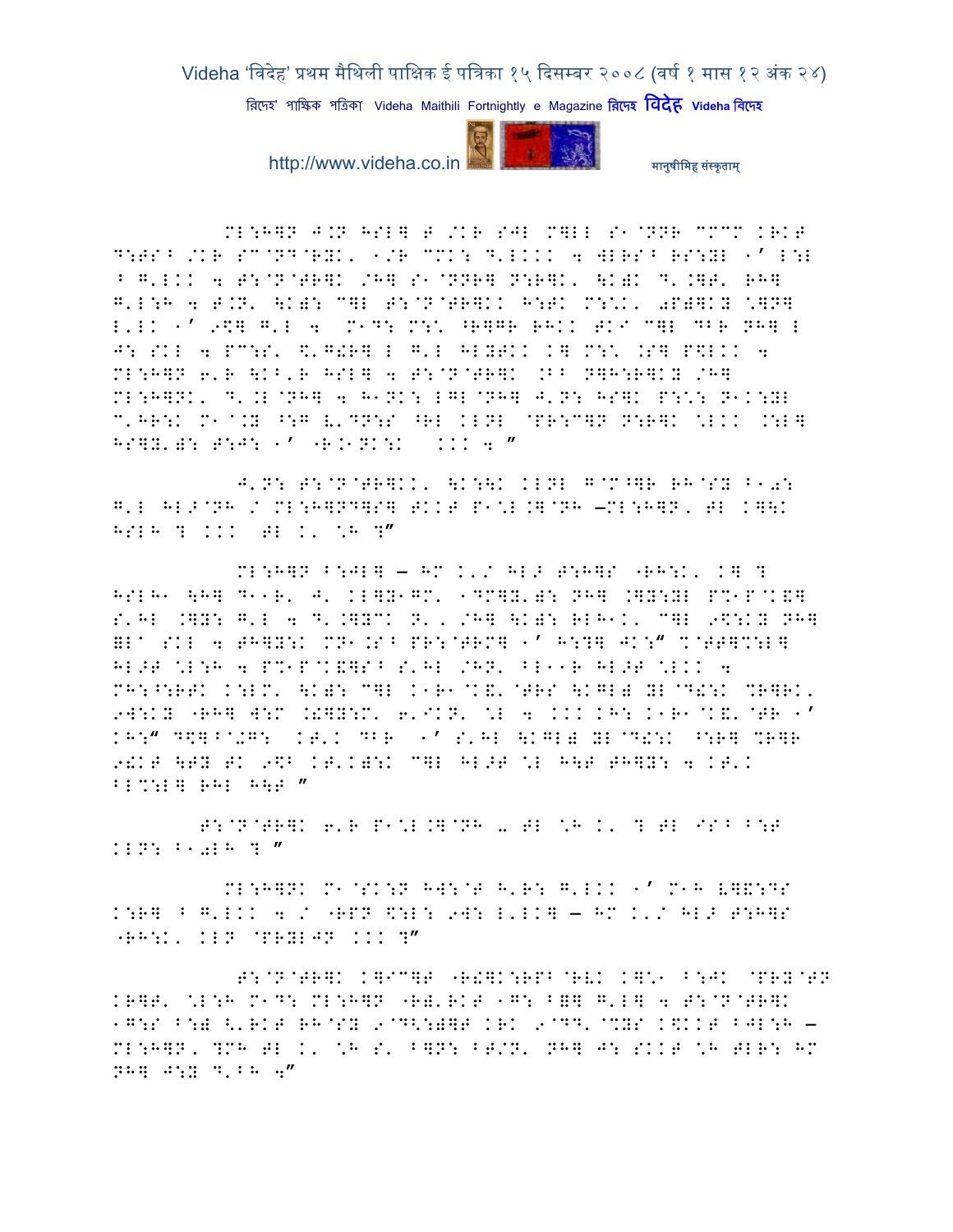িরেদহ' পািkক পিtকা Videha Maithili Fortnightly e Magazine িরেদহ िवदेह **Videha** িবেদহ



 M1D: T:!R] ML:H]N B]L: G'L] \*L] 4 N' T /TY KLNL ML:HARS RHKK S. ZIR SYNCH A: LYNCH RYSSERHEIN ISKNIF MELSH ISKN K:N:R:B:T:LN:RN:B:XIV, TP: 1091 B: B:P:L (K) 1916 (B), (K) PN / 1S1 / PRE / 2 RLH1 M:\* B]C**–**B]CM' CMKKT RHLKK 4 **"**

 HM "R@TY@NT @VY@GRT:S**"** P1\*L]EK **—** T.N 6'R K] ^'LKK, MLD]1>N ? **"**

KA HUBBAR TE SHIRI PATHOLOGI IN SERIES SE R:JDRB:R G'L:H, R:J:K' S@MPB@R# VMT:@NT S1NLL@NH] 4 1**'** 6'R T.N T: T.N T: HE SALING TO THE SALING THE SALING TO THE YOUR NEW YORK OF THE YOUR ALLEY A PLACE OF THE YOUR NA  $4$  /HIT. Thinking time  $\mathcal{L}$  and there is the first contact  $\mathcal{L}$  and  $\mathcal{L}$  so  $\mathcal{L}$ SLCH P:C HAND AN SC

("RG]L: "RIKM')

9P@NY:S- CM'L] R:N]

JANM 3 JANA 2 JAN 3 JAN 3 JARANG DI DROIG: JAN 2 1958 I.M "R@R?%:@S@TRM' @SN:TKL@TTR, 1959 I.M' LX4 1969 I.M' KKLARN YERARI KARENY (BYETYTI VYSE M. VYRIBI YER, 1971 I.M' S:NOR: THE SECRET OF SALE ONE OF THE SALE OF THE SALE OF SALE OF SALE IN A POTER. 1981-86K B]C T'HR:N 1 @PRKIK61@RTM'4 6'R B@MBI P1N' HL>T 2000S/ LH'R]Y:SR:YM' N]V:S4 MK?]L] 6]@LM MMT: G:BY G]TK MONDLAD: DYN A: S 20 HYDA: NDYAN SIG SA NG NA TANGANAN AN SA SA NOONG 2004M' CM'L] R:N], 2006M' KR:R, 2008 M' M:H1R4

CONSTRUCT CONTROL CONTROL CONTROL CONTROL CONTROL CONTROL CONTROL CONTROL CONTROL CONTROL CONTROL CONTROL CONT

RHM:N N:MK B\$]G:@R\$ BLTL S/ 1!: G]L:S @SKX C =:RLK6'R ?@RMS S/ B@R6 N]K:L] KM]L'LK 1 G]L:S V]!:YKJ]K H:? M' PK]: D'LK4 K]\*1 K:L PH]LK: 0I0) S/ V]KL V]!:YKJ] S@MP@B@R# GREGEL B.B.C. SGREGGE TO GEREAR ALEGAN B.B. PORCHALA GRT SPECTOR POST IN SHER COOPS CORN CORPS (COOPS) PR  $K$   $\mathbb{R}$   $\mathbb{R}$   $\mathbb{R}$   $\mathbb{R}$   $\mathbb{R}$   $\mathbb{R}$   $\mathbb{R}$   $\mathbb{R}$   $\mathbb{R}$   $\mathbb{R}$   $\mathbb{R}$   $\mathbb{R}$   $\mathbb{R}$   $\mathbb{R}$   $\mathbb{R}$   $\mathbb{R}$   $\mathbb{R}$   $\mathbb{R}$   $\mathbb{R}$   $\mathbb{R}$   $\mathbb{R}$   $\mathbb{R}$   $\mathbb{R}$   $\mathbb{R}$ 

HM THR]@DV:R J: RHL \*]4

@SV:KM]J] PL?] PR R:.L ML)K: K]T:B S/ NJR] H): KY1VT] K', J'AR: NR. (1980) - PROS (1980) ISBN 001-88 (JOST PNOT) - PROS (1980) - PROS K:K'K SIG "RH] "RT]K:L M' KTV]D:H ^'LU/ "R\*]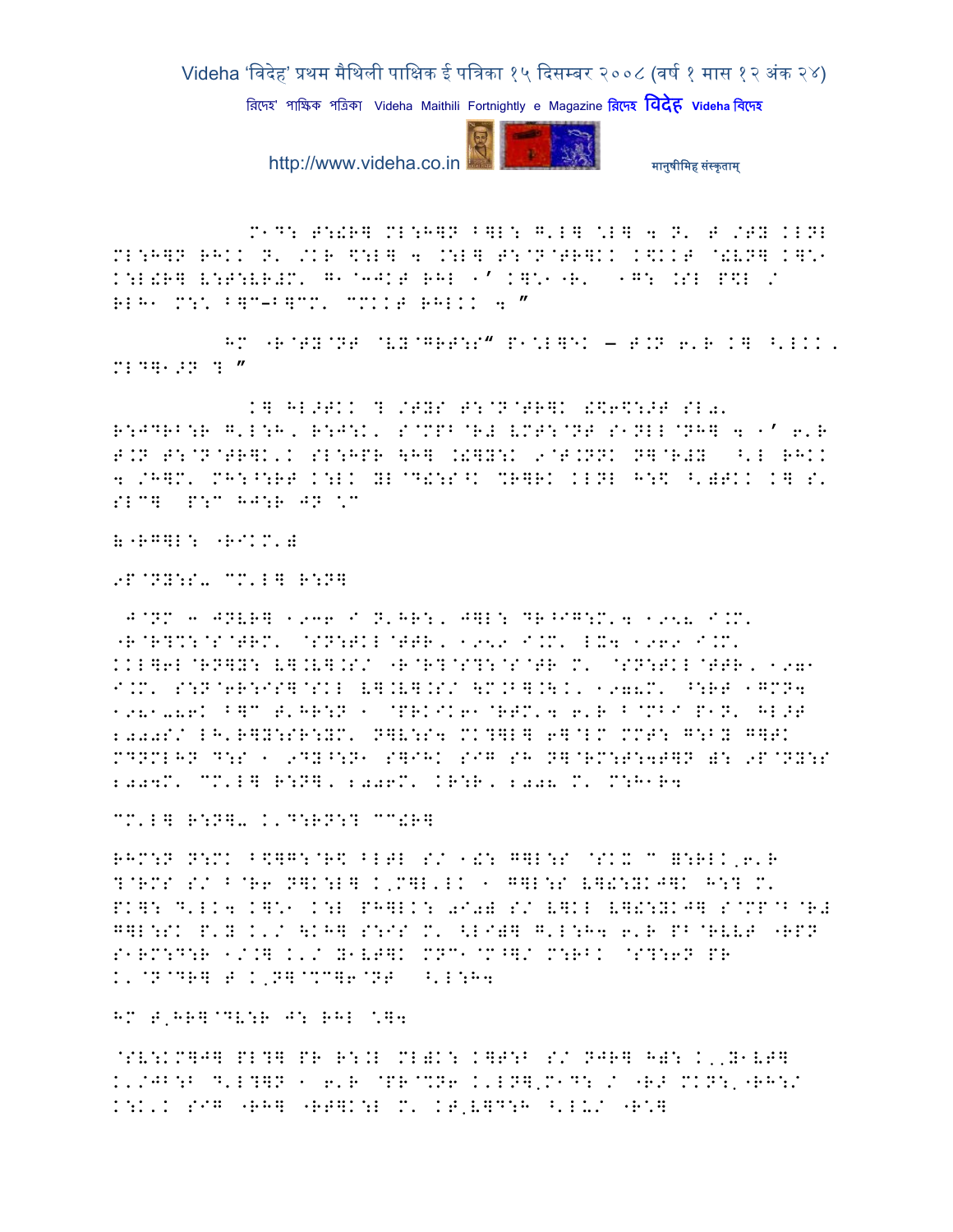িরেদহ' পািkক পিtকা Videha Maithili Fortnightly e Magazine িরেদহ िवदेह **Videha** িবেদহ



"RETRIK DE KART (PAP) PIPA 'N DE KI: PAP (AI), A' 298 (ARP) E RIN V:@RT:L:P HLBY L:GL4 @)R'N "RPN 61L @SP]:\$ "R@R?:T P:/C-\*, KALLMAD (PRPH KABI APA M. 29 PPE MA "B."AR'AN BNIL

PARA 1 BAD: PANZE (PRINGEL B): NORD (ESSE) PND (PN) BIGGA

SM STREET ON STATISTIC ORDER OF THE STREET OF THE STREET OPEN THE SECOND UP. KLART PRANCIPAR HERR ALP TKRID TKR DI KLART TKR PRANCIPAR I PRI A B:! BLN4 KTC-KTC G:\* VM@K&K D@R%N4 /N: C:RB K:T T"RK:L' PSRL RHK4

S@TY V: 0BW4 @SV:PM]J]K:K' 1 MKN:K GP-SP S/ PT: CLL J' / SB ^:PGBPG1 (KA) 181 H (PHBGI) DHEGRH:MK GRH: 191. D. CHIK:MK A. MKA DRAH PARA AN BAI MEA DIRK ARTUU PINAR DII KIR INII RYU V]D: ^G'L]H4 / SB MCS]K \$'R: PR DB D]N RH] V:PS HLYT4 @SV:NM]J] SM@ST]/P1R S/ HR]@DV:RK BLG] PK]] K@PR@S?:/N KRT:H4

@)R'N \K-DB )]SN R1KKT 1G:/ B=◌L4 /H] 6@S) -@KL:VSK

\$]@BB:' M' !]R'-!]R' 1L@SYL PSR] G'L \*LK4 SB K]YL G1MS1M4 MKD: K:K'K GROND PR MBILE R.N. THITH PHISTIPH HITK (1986) PLTL 1/.] B@NDB \*LN]4 K:K' K.NLK:L \@MH R-/@MH.R T:K] LKT  $\Delta$ E-Gr)  $\Delta$  or the state  $\Delta$  th possible parameter  $\Delta$  the  $\Delta$  to the term of  $\Delta$  to the term of  $\Delta$ K. *T:K* RH #H \* N:H4

MONICS MIDS ON THE WARD OF THE RESONANCE OF THE SMALL SERVICE OF THE SMALL SERVICE OF THE UNION OF THE UNION O J' H1NK S:W] V@R&K 9M'RK K:R# 1/.]Y'): M' RH] G'L \*LN]MKN:K SC@ND @RYK N]@RL@JJ "RVLLKN M' @VYK@STN \*L4

B:R@MB:HR V]!:YKJ]K C@RC: ^RHL "R\*]4 T:H] K:R#'I H1NK JANK D'OUR D'OUR D'ANNER ANN SE MONSE

L: SCRA KOL: PER SA KORNO LISK CLIGARISME DI RISK CLIGARISME DI PROVINCE DI PREPIRE DI PREPIRE DI PROPERTA E S J@NMP D'LK4 /H] M' ^'L .B:S-.B:S]NK @PR?:4 ^.R:I>V:L] "RPN SMYK @PRS]@D! .B:S]N \*L4 /KR: DB): B')] \*LK C:NL 1 M:NL4 C:NL S:SIR M' BSKT FLORID THE STATE OF THE STATE STATE AND MY ALL BILLIONS OF THE UNION OF THE UNION OF THE UN BIYEN COPER DOCEC GREECH, EGROP, ALCOHOL:BY BY SK BIGHT: BC BERNINGED CA) MARI BACEBA ESP SOSCIA RUCLEARI OBILISTA ERISISTE PUBLICE J' "RG]L: M:S 6:G1N M' \K MH]N:K \*1@))] D'T4 HM ^R]S:LK BRM: 1 HONDA LANGIL LANGIL SI SI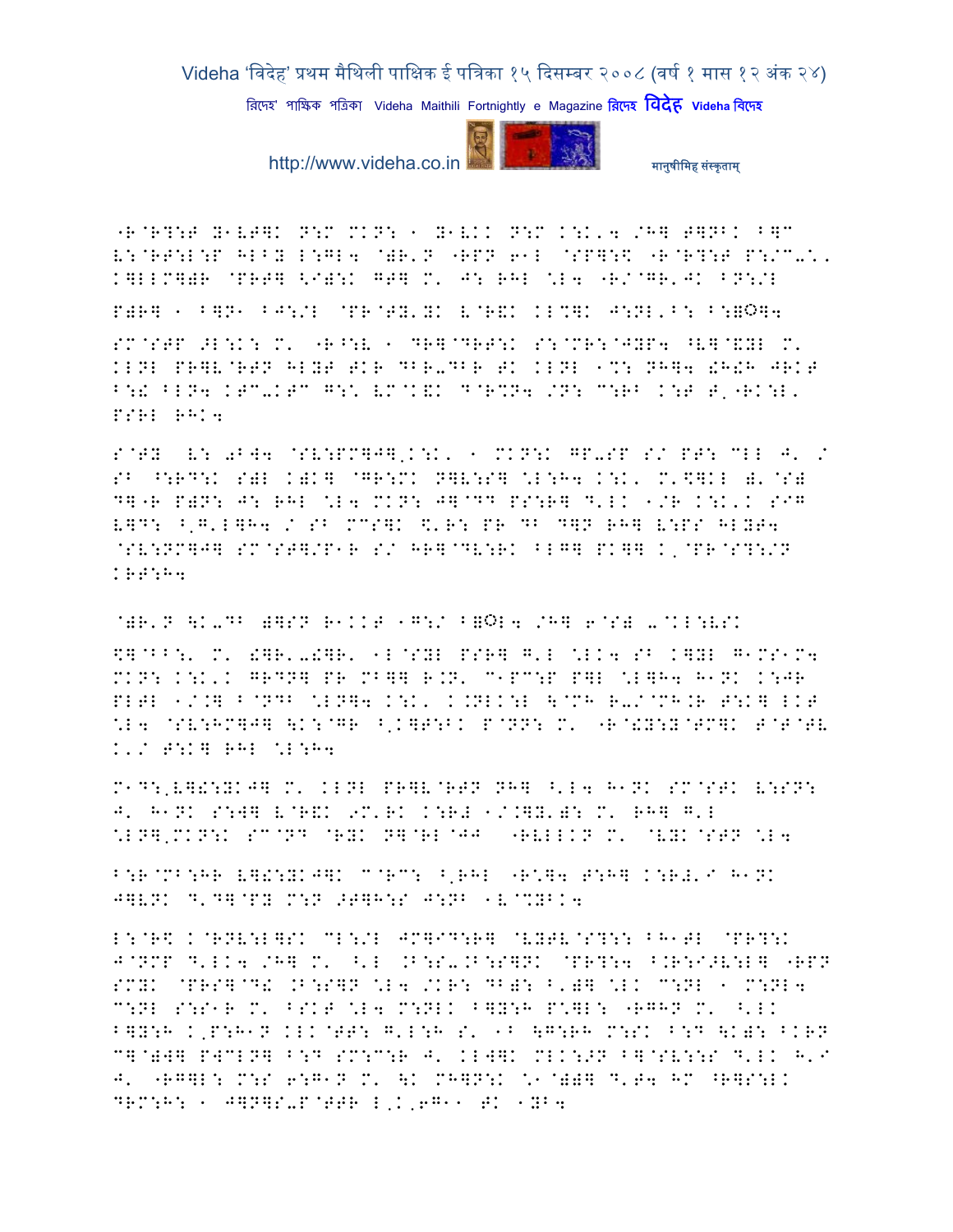িরেদহ' পািkক পিtকা Videha Maithili Fortnightly e Magazine িরেদহ िवदेह **Videha** িবেদহ

http://www.videha.co.in<br>स्कित्र्यामान्य स्कूलाम्

^.R:I>B:L]K KR'J .1%] S/ 6:)LGLKK4 / H]S:B JL]LK1B T6G11K D]N B]S D]NK ^]TR'4 / "RPN B')] MN]Y:/K K'% M' GMACH TE D'ALL D'LAGE (1911) - SANDH-GDAORE I PACI (21 BACTER PRA) R.B.G. B.B SPARING KILL BILD CHECHE AND START SYMPOSONE SH MIGHT IN THE SHIPS RIN, SHIPS SO WINDOWS PIPS KLATT: SATT: SY PHINN, "APHIL SPANA" AS NA HING (API NA LA LA LA LA STASINA) KM] RHT!

MNBRAY: J.N B:BB S:/ START DRIVER PHILOSOFIC PROVIDENT PROJECTION "REST AR "PEODE" BANNER "PART "BOOM AFSTE "BOOK PORTHED, AO "PART PHIP" B J]L:K BCIS] S/ 1YL \*L.]NT]NKR K@RK% 1B:J 1B] RHL \*LK4 / "RPD" RUPE STAND SYN, ESTIG THE LIANE TRANSPORTATION ON BAT \*CHM' \*] R:J:K B')] 1 TLH'I \*CIDR]DRK B')]4 C1P' RHCINH] **F** (18): NLC (2001): NLC (2001): NLC (2002): NLC (2002): NLC (2002): NLC (2002): NLC (2003): NLC (2004): NLC (2004): NLC (2004): NLC (2004): NLC (2004): NLC (2004): NLC (2004): NLC (2004): NLC (2004): NLC (2004): NLC (200

B:BB S:H'B "A:B:BB AND "RANDERSTY" SUPPARTNA "SIL ROVARY ^C1KL \*LKM1D: JM]ID:R] NH] G'L RHKK4 B:BB S:H'B T]S-PKIT]S TCJ]K M:L]K4 MHR:JK S@MBS@N!]RD1MHL: ^VNC:RBK:T K: MORE IS NOT THE RESOURCE IN THE POST OF THE RESOURCE IN THE MELTIC BETWEEN 1997 PL.RA 1 PASSAR CHIT.E COPANNA ARP FALL DIPE COT S@NT:SNK M1/H \.N TK NH] D'.] SKL \*L:H4 1B C:R]M B]1HK JALANA DI RHYA CA MININA MATU DINA RADI NA BIANG KILANG ANG ANG M' W:R ^G'LN]4

"RACTORIAL SE GALACTORALISM SAN SAN SON SON DIABAN SON APPAR KRLEGE: NY MY 11GN RHP. 1IGN MY 11GN MY 11GN MY 11GN MY 11GN MY 11GN MY 11GN MY 1 B:BB S:BB S: MOLO CONTROL PORTION AT PSPL V: PER LEGICARY TRE J@LD]1 SM:@PT' HLBBL: NH]4 / MN]Y:/ K'/ DL:NK ^]TRBL: KLARA M. EUR.15a MIRS PSY PR SY BSIGH, PSIR R.19R.15PR. TEACH BEEN IN BYSKE ANDER SITE: SOME MALP SITE:N S'HL MANN MONTH MANN MONTH

MARIN SHURI BYA IS MIR, SM KO SIN IGH IS PLY 1 M:?K B]@ND]> K'/ TKKT J.N "RPN 1/GN M' PH1/CL] T/KR M:Y ^.R:I>B:L] SBP M' C:9R 6)KK \*LK4 P1\*LKK):K: D'LKC

H/KHKT MN]Y:/ M:YK H:? M' SY ):K: R:.] D'LKK 1 6'R 6B)L MARK 1 MSKL 11 MSKL 11 MSKL 11 MSKL 11 MSKL 11 MSKL 11 MSKL 11 MSKL 11 MSKL 11 MSKL 11 MSKL 11 MSKL 11 MSKL 11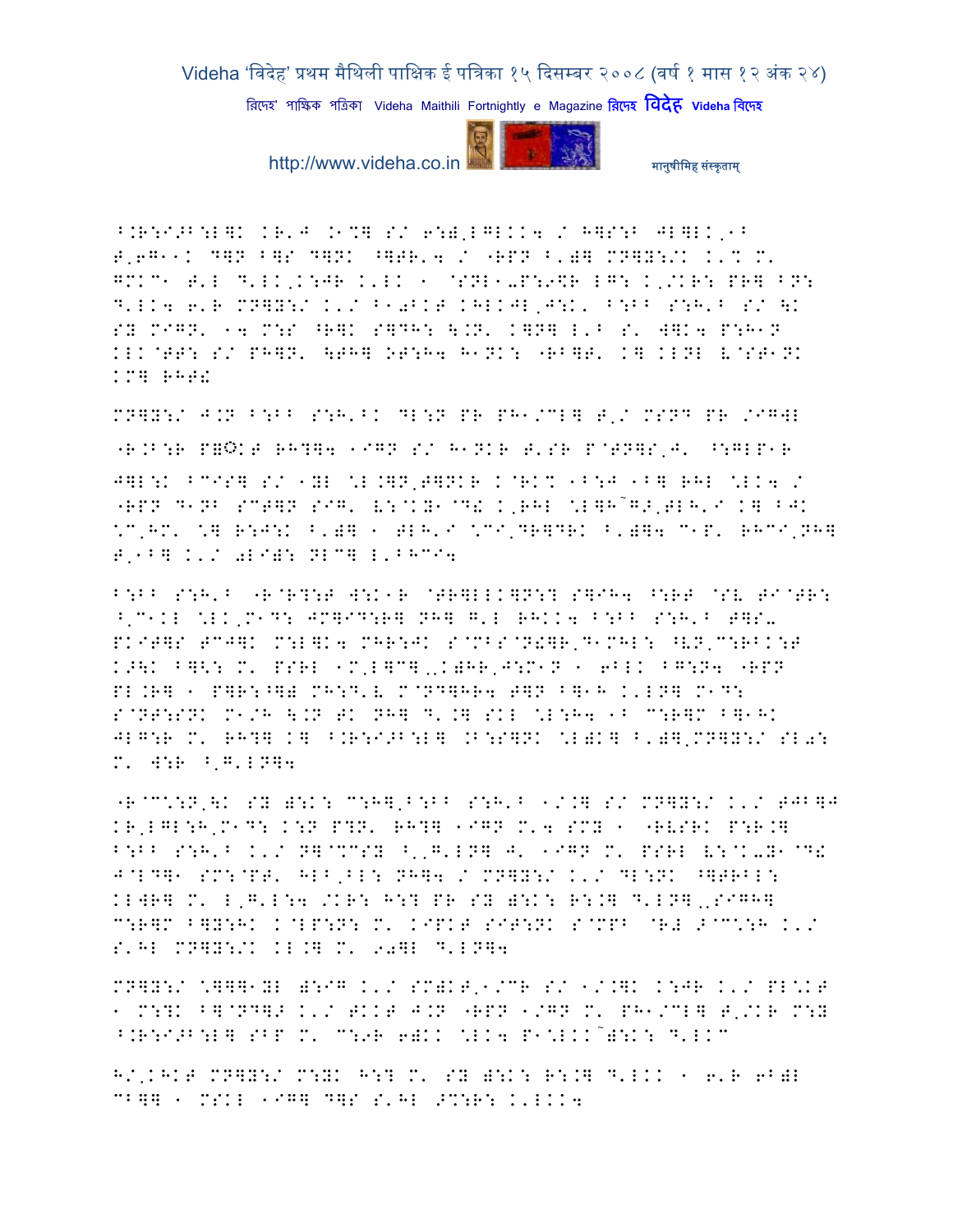িরেদহ' পািkক পিtকা Videha Maithili Fortnightly e Magazine িরেদহ िवदेह **Videha** িবেদহ



^.R:I>B:L] ):K: K'/ .B) M' B@NHK T KHLKKJ' ^'LC S' B]SR] JULA SHASHAHIN FANIL KINI KNA PAHA 2 SA KRILINE ALIJA, RAK \*K1 & M1D: ^ Y: N OKS1N4 /HID: N DAN DAN DAN DI DAN DI DAN DI DAN DI DAN DI DAN DI DAN DI DAN DAN DI DAN DI DA NHE CERANDA PSAKR CLO CEC'HEN BO KAL DO HA MRRI CELCONCOA P:H1N K'/ "RB]T' SB K]\*1 SR]Y: J'TCKN]@%C]D@NTR RH4

M1D:P:H1N KLNL K:R#'I NH] 1B] SKL:H4 B:BB S:H'BK S@NT:]NK TRO 20TUAL ORABBAZI BLB:OL BHB:OBBB:DAEFIELBAHH (FU) "RICH" RV@S" (RV@S) SKKT \*LK44

MARAY:/ WRITECH PR GLASH SI@N BY MARK PIEN II: K'/ MMANN MIEIG MN PROFILABRE CAPITALES IN LOCATES OF BRITISH IN A LEGISLATION BREAK BROKE BROKE REPORT M. KHLKK J' MANGHAM BUBAY CHUNGHU, MER. MAH ALEB BUBAY CEPE DB: NH] \* NH] \* NH] \* NH] \* NH] \* NH] \* NH] \* NH] \* NH] \* NH] \* NH] \* NH] \* NH] \* NH] \* NH] \* NH] \* NH] \* NH] \* NH] \* NH] \* NH] \* NH] \* NH] \* NH] \* NH] \* NH] \* NH] \* NH] \* NH] \* NH] \* NH] \* NH] \* NH] \* NH] \* NH] \* NH] \* NH

^.R:I>B:L] J'N:-T'N: /H] N'N:K S'V:K-.'B:K >@NT)J:M K'LK4 N'N: ARDIANA (PSZTUNA ESPED) (P. EA. PIB %RAK SER (P. TORR) 20. ETBR G'L E SLEAT / HETODYA POSTERE I JAI DAD AR THE SYN BY SYN BILL OPERAT PH<sub>1</sub>/Class

/H] D]N W:K1R @TR]LLK]N:? S]IH "RPN STM:YK SR:!K JYV:R] ^LJ M' B:0L RH?]4 HJ:RL NLTH:R] PI<T] M' BKSL S):S) J]M RHL \*L4 B:SMT] "RRB: C:9RK ^:T1M]L D'L R:HR]K D:>LS:T TRHK TRK:R]B'S 6BLL-6BLL B]] 1 /R]K: S/ PRSL D'%] <]4 B10B BH1T D]NK B:D \HN RMNGR ^LJ H:? L:GL \*L4

K) HOLL: 'LAG' HIS HOLL: 'LAG' HIS HOLL: 'LAG' HIS HIS NORTH CALL HIS HIS NORTH COMPANY BHL MINOR BY SYNCHOLD BY STRIK FAN MHA Y "RHARN ARTNEL FLAN  $^{\prime}$  . Here  $^{\prime}$ 

^LJ M' LB)N 0: "RDCR]-^:): PRSKT \*L:H4 / D:L]K B:R]K B]L) 0: K'/ RLK] P1\*LN]K?]K H@LL: \*K"R/\ HCK] B:T \*K

BULG AS BLUMBER RICH BILD AS LITTLE FOR HER MILITUM A B:BB S:BB S:BS S:B:BB S:DOM: BHL.1N S:DAY

9C]T' K] N'4 B]N: @PRM:#K I G@PPB S]@D! KLN: HKT4 HC@PRM:#' S/ "RD:LT CLK \*K N'4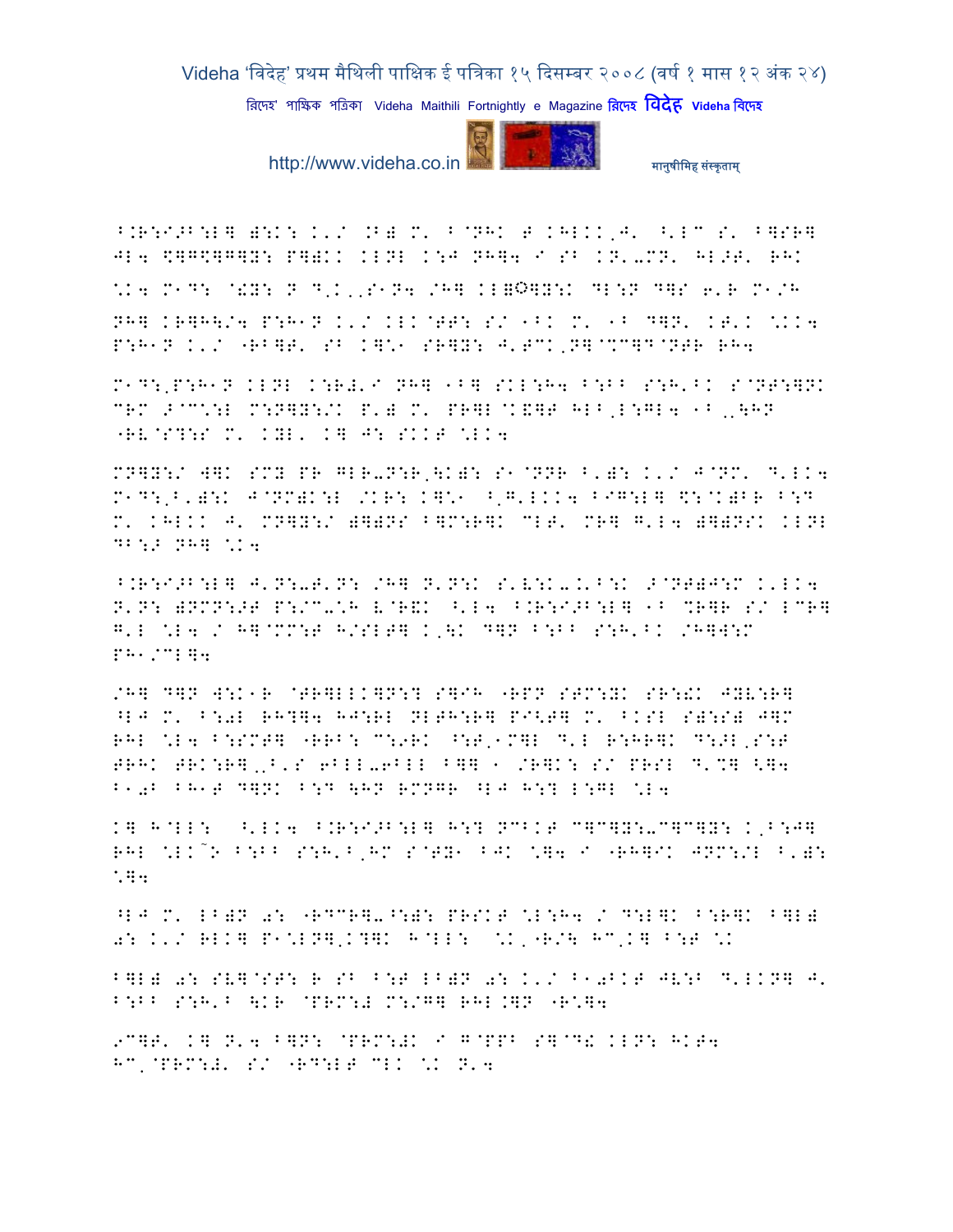িরেদহ' পািkক পিtকা Videha Maithili Fortnightly e Magazine িরেদহ िवदेह **Videha** িবেদহ



B:R]K "RPN K:J M'I @VYM@STB ^G'L:H4 ^.R:I>B:L] LLH\*L N.PY. PH1/C: BIR. LYP. 1,8.1964 / BIL.ABI,8YZ.9YZ.PY./ SLATERNIE SPORT OUEDE DE VERDOOK MEERTE NHA JE STIAA

@PRM:# TKKT-TKKT ^.R:I>B:L] \K D]N "RH] !RT] K'/ @TY:TG] D'LE LA 2010 NE 1 ALLEAN E COUL-ME SAN DE L'ANDRE ME CONSTANT FARF ENDER Y MARIN STAND REFORM AND NEW YORK THAN THAT /KR N:MKR# KD'LKK W:K1R N:IG)N:? S]IH4

KALA BISHI B:D YEARS ONE CONSTRUCTS AND MELTING 0I0:RP1R M' B]@RRL "R!]1> \*LK4 DB V@R&K B:D B)'R S]IHK D]LBH:RNC)IK]K 1GMNK SBCN: 0I0:RP1R K'/ "RPN G]R@6T! M' LN.N. MILA

SB W:M A D: G@PPIF4 DA:ED:LARRA D:GRE A DE DAY THAT A CATALOG DBK1L P:/C NORTH P:/C NORTH POINT PERSONS PROVIDED AND LITTLE PROVIDED AND LITTLE PROVIDED AND LITTLE PROVIDED  $S$ N RLG 1 MHL-S RLG 1 MHL-S 1 MHL-S RLG (18 MHL-S RLG 18 MHL-S BIR CO )]K)BL: P:\*:/ BKST 1 "RWN]Y:/ 1G:/4 SBS/ 1G:/ W]K HRMLN]YM 1 TBL: M:@S)MRK BGL M' ?L]'K K1@RS] RHTK J:H] PR J]L:K H:K]M @6R] M' NC)IK] D'.T:H4

F)B)'R SARTH: PHAL (PAR) �ECESLINAR (S), ESARH: B, B) SARAHAIRHSIR (SRE). DMY@NT]CK)] PTIG1D] .'L:>T "R@NTR M' S1@LT: N: \$:KB4 NC)IK]K MH]N: ^R]K @PRL@GR:M 0I0:RP1RBL: K'/ H@R&]T 1 WHEN THE REAL REAL BRACK

/H] HRB]@RRL M' N:IG)N:? ^]. MIGKT-MIGKT B)'R S]IHK SL0:  $T_1$   $\rightarrow$  FB  $\oplus$  W:R  $\oplus$  R:R  $\oplus$ 

B)'R S]IHK 9M]R S:W]K !K M'4 \*PR: D]SK: RHN]H:R4 / CCK] PR BKSL \*L4 /KR .:S NLKR 0RL.]Y: /KR <1@)W]K M)R 6L]] RHL \*LK4 B)'R S]IH K]\*1 K:L TK "RPLK N:IG)N:? K'/ D'.KT RHL4 8.B 200 CHING. IS HIS TO MULL. IN THIS CONTROL IN THE COMPANY  $\vdots$ 

R:PHONE FEAR PORT TO REPAIR TO NO CONTROL AT A VIR NSABA PORTAS PORTA PORTAS DA PARTICA E ALA SER ANTICADA E ANGELANDAS. J:B N:MENT NI N:HE BN: DIL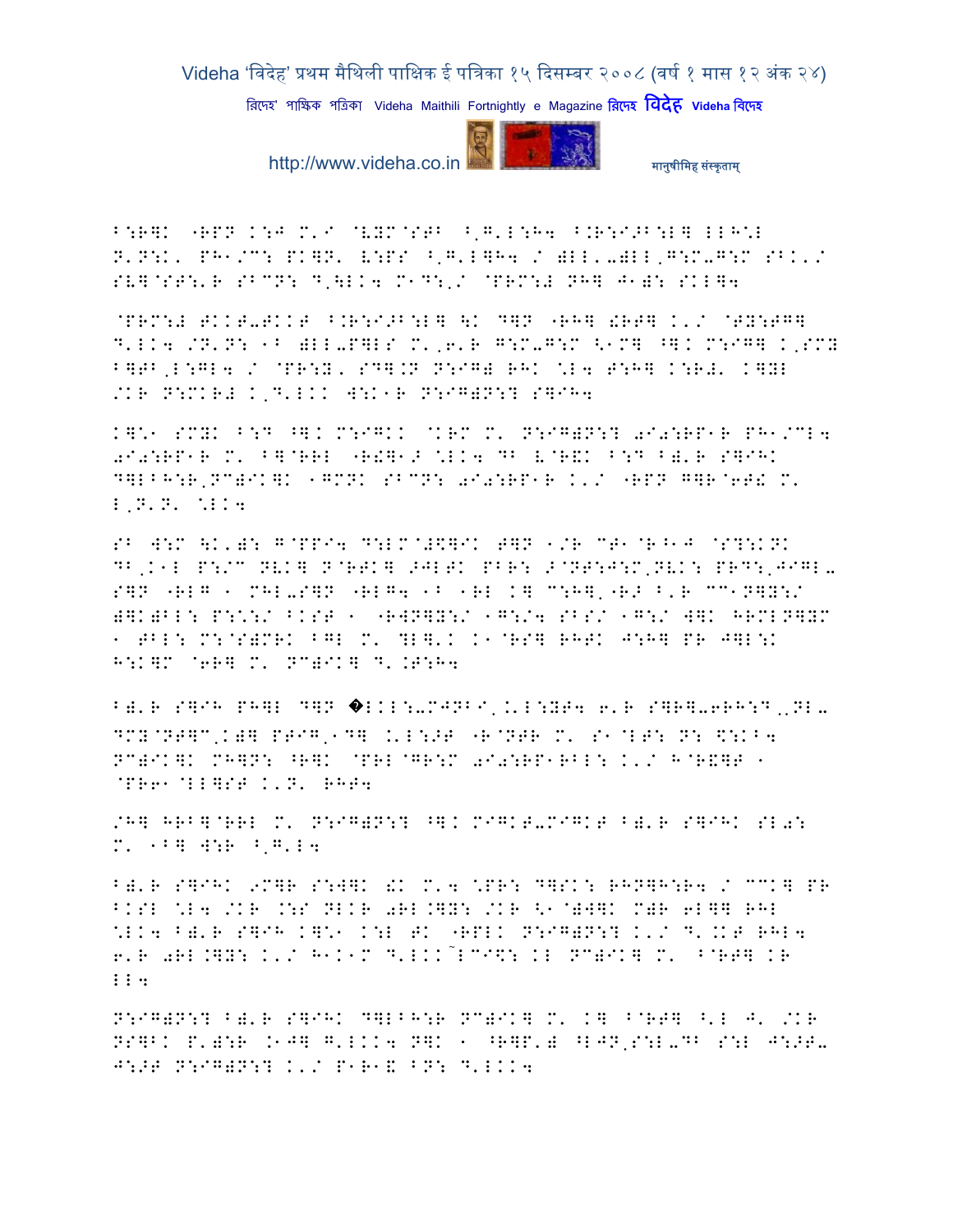িরেদহ' পািkক পিtকা Videha Maithili Fortnightly e Magazine িরেদহ िवदेह **Videha** িবেদহ



B)B)'R SARARI (ARINGANI MER'MALIK ING POLANG 1B POLANG INDIA (1998) PSB PHE DED SOURCHE ERD SOURCHEND. A DICHARD DE CASE AND FELE SAIH MAS M' 1BY THAN ME BOAR SA' HASALAN DO LA HE ASALAN MENYER P)LRM#]K D1LR11 BN] G'L4 TKR K:R# \*LK P)LRM#]K GW]Y: D@RD4 N:IG)N:? MLN LG: K <I)L P)LRM#]K GW]Y:BL: @S?:LN K'/ J:/T-PACK THE STRIP SERVE THE STRIP OF THE SERVER STRIP OF THE STRIP OF THE SAME IN THE LIGHT OF THE SAME OF THE SAME OF THE SAME IN THE SAME OF THE SAME IN THE SAME OF THE SAME OF THE SAME IN THE SAME IN THE SAME OF THE SAME O PHILE NIA

PRANJERA POZAO NASTA JAKO VIDO ZTE ZA SA SA MRIJE A SITUA BYZPRELPHE REZLA PHIPHYE POWELR PRAY BIR AZ LPHIP. POWCHTE (BEPAGN AND D. GPDP IN NEW ANALIS PINCHERNE PRODUCT @PR@TY']K V]^:G PR PB@R# 1!]P@TYK RHKKM1D: 1MD .@RC PR  $\,$  A) (P))  $\,$  (F)  $\,$  a)  $\,$  (F)  $\,$   $\,$  (F)  $\,$   $\,$  a)  $\,$   $\,$   $\,$   $\,$  (F)  $\,$   $\,$   $\,$  (F)  $\,$   $\,$   $\,$  (F)  $\,$   $\,$   $\,$  (F)  $\,$   $\,$  (F)  $\,$   $\,$  (F)  $\,$  (F)  $\,$  (F)  $\,$  (F)  $\,$  (F)  $\,$  (F) P')CL)KL G:L1 KIK:L BNL B)'R S]IH J.N SBK'/ MH]N: B:/)Y TN:IG)N:?K M]J:J M' PS:H] L:G] J:>KH' PRM'SR! KH]Y: B)'RB: MRT4

FALE PARR TEEN TYPATIN TYPENE RICK ARLIANSER RING NN.'SR:4

NN.YB: N:PHRIT K.Z PYGRIB KHILŠIPHIK BI PSB BIP4 I FB: PFN'A (P. P. CO. 1751) AN ENE COPA P.P. (GRINA FNE BO FNEW  $\text{H}\text{H}\Omega$  DE DE DIE DIE DIE UNIE

R:T]K "R@NT]:M PHR \*L4 MSND S/ C:IP]B)'R S]IHK >HL]L: K'/ SON: MERTY (1,761): LA SON MERTI E SON LER PROPIERE HIS HIS NO BE A RNEBBNY: 1 NN.'SR: SRP) ^:GL4 ^GKT-^GKT GIG:K:T J: KS:/S L'LK4

GRAPSINA DI ACAN DENA MAMBINAR SEL<sup>c</sup>entro akelogn lifn di praph PH 4.9N: MARSHER MARKET

BOBY BARS ON CERE FRY OSEN NING BSARBBS A DRON PESON NE S/ CHIPCHO GHE PLEICH ZIEN POP (112) GEP PNP (1982) FER HEMLE RESSURI POEL BY STRIPES OF PARTIES OF SIGNIFY PORTIONS TO THE MINOR IN PRINTING. **N:CLACK4 1B JONES 1989** 

V:H R' GIG: M:>4 H]NKH]I "RS]M KMP: S/ D1NB GL)' P)N:K R:NURSE DE SKING DESTURDERE DIE MINISTER KLEINER GEWERE JARE L'ARI .'L'ESCHE ALTIT ME ALTERNA DI DI JI: ANTI L'ANTI L'ANTI DE L'ANE L'AI: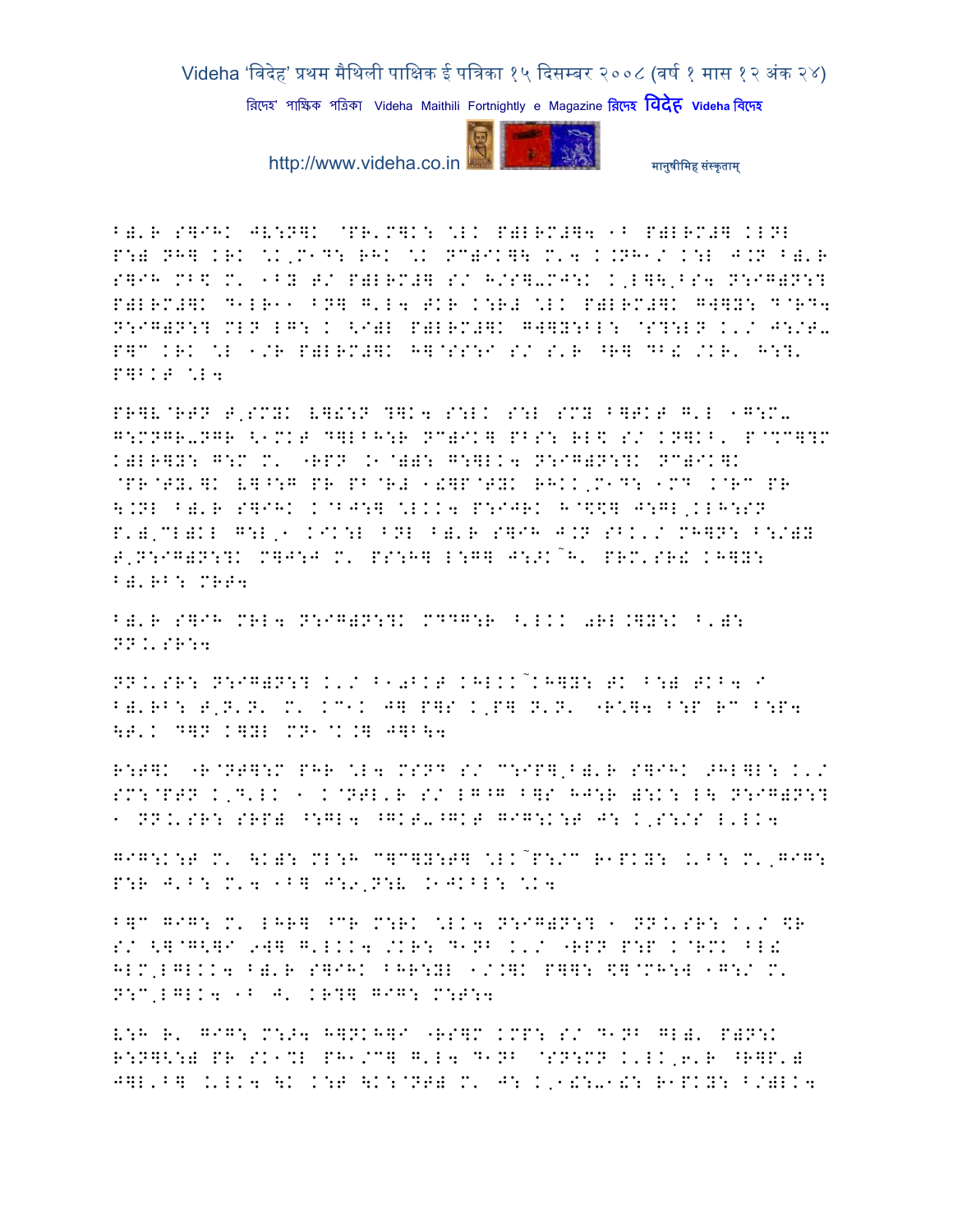িরেদহ' পািkক পিtকা Videha Maithili Fortnightly e Magazine িরেদহ िवदेह **Videha** িবেদহ



6'R NN.'SR: N:IG)N:? S/ B:JLHM \K K:T J:>T \*]4 TLI DLSR DHE HA I RIE IPAN HETLIETT TEUR HEEN.

NN.'S. SAGE CORNER DI SAGE DI SAGE DI SAGE DI SAGE DI SAGE DI SAGE DI SAGE DI SAGE DI SAGE DI SAGE DI SAGE DI /KR: LG'LKK / J:>T RHL4 PK< %HRCC]: R@ST:\LLKK ^]]ML)RK PROSTED NEWSFILM ON A PHOTO CONTROL PROVINCI K' CHE POSSES REPORTED

BECOME TO MINIMUM THE PROPERTY AND HOSPITAL MOST WARRANT K:L 1 SB D%: M' ^:@GYR SIG' RHKT \*KK4 N:IG)N:? BC1>T- =HN:>T \K): PK< MKD:N M' PH1/CL4 /TLLKK "RP:R ^]]4 SBHK H:? M. MERNS GRIEGIS: PR MERNSHIPE ( PHR HIME NISPERS) K'/ ^:N ^'LKKHL N HL >HL KLNL NC)IK]\ N' HL"R\4

K:RN K:NK:LK B:D LAKE B:D LAKE BY MILLER OF THE COUNTRY STATE OF STATE OF BEI @PR@S?: N K'LK4 D'% K: N'T: KKS: HLG1L:B M]S]R JKS: HE MY BY KYET OF FREE NYET FARD (PYER FIRM) IN THE UNLESS PRAIRING MAR LLIN WORKER ON STREET SOME

?L]'K K:LK B:DNC)IK]K M:JL B)'R S]IHK LCI\$:"RPN SM@S@T @PRT]^: K'/ 9J:GR KRL:GL4 K]\*1K:LK B:D N:IG)N:? G1L:B MARARI BAD HIRK BIR BANG BILI MILITARI SARA DI PERDANG SARA K', 2016 ET P.P. 1G: HE P.P. IS A RELIGION OF THE RELIGION OF THE LANGUAGE AND LOCAL THE LOCAL EXTENSION AND R SM THE FROM STATE TO STATE AND STATE

R:THE D. (ARRA)DD (RRIS (RAD) KAI (R. SIA) (PS)B (D. JAI AS II)K PRIG PR ?:KL-CB]L G1L:B M]S]R P) P]L \*L:H4 1/R N:IG)N:? PB@R# MNLAR SY HING SYNCH PHL NEW PEARING SHARE SYNCH (BIR) KRET PROBUSE K.V SIGEN PADE PODER OPRIODE FORE \*LESSEN JARELP (T. 1918) MEN'NY ARPA-PENTAN' NARATAN' NE PARE ALISAN' NI DE R:PHOSE WICH: CHINE: CONDUCT MICHINE MICHINE SEN K'/ V]@%R:MK @S?]TT] M' 1N] D'LK4 G1L:B M]S]R K'/ N]@NN  $\lambda$  . And the  $\lambda$ 

GREEN STRIK BY MINNER IN DIE GEENE HEERSTE DIE GEWONE HIJ DIE NIJSKONGERIE IN DIE DIE GEWONE GEWONE IN DIE DIE 1G:// N:IG)N:// N:IG)N:// N:IG)N:// N:IG)N:// N:IG)N://

B:B: MHINE M. B.AG. M.B: NIRN MARK M. C.B: MN MMIN. NAPH:4 BN: KLNL MENTR @PHOR. PARTICLER PRATE MENTR. K.A. J. (RPN NARE SJ NG-ARNGE) (REFEIN K.ENE ( NEN.2013)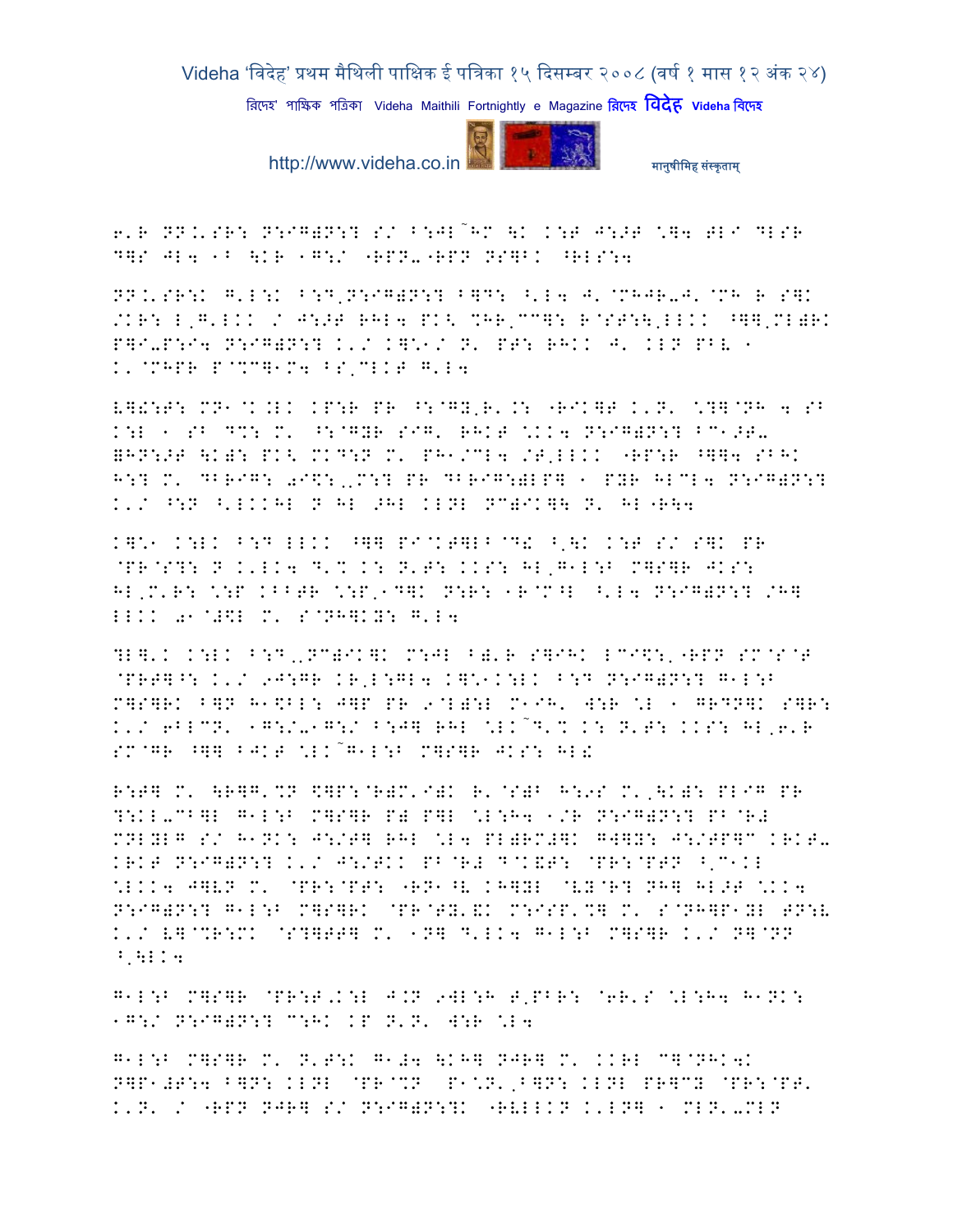িরেদহ' পািkক পিtকা Videha Maithili Fortnightly e Magazine িরেদহ िवदेह **Videha** িবেদহ



BAR:HS:L:V####IKR PRESS: HK4 MIKIN MY S: R.N: WHISK HOME

N:IG)N:? G1L:B M]S]RK .:SM-.:S .B:S BN] G'L4 N:IG)N:?K JOINT CONST. MYSER WE PART C. ZARTT STAR PR PHILTIPS M' M' M' MONT BOARD (1990)<br>And Board (1990) (1990) (1990) (1990)

G1L:B M]S]R J.N M1@.YRMI@TR:]K K1@RS] PR 1S]N ^'L:H TH: IG) NO THE IGN OF THE REPORT OF THE RELEASE TO THE IGN ON THE RELEASE TO THE PLANE OF THE DECISION OF THE S MARCH PORTH NIN KARING PROVINSI KATHA PHICH

 $K$  small group  $K$  group  $K$  and  $K$  and  $K$  and  $K$  is the probability  $K$  and  $K$ \*L:H4 H1NK NJD]K] S@MBN@N!] J' P:@R)]K MH:MI@TR:] S'HL \*L"RG:M] >L'@K%]NS/ P:@R)]K KK@N\$] \$')K 6:>NL L]@S)P BN: RHL SEA PAD, AL YAN PR PAD PALECA BEEN DAPPE (BPP B:D%:H] LHJ: M' KHLN]�%:@S@TR: ] KL )]K) NH]I D'N: HK4 VH Phone High

MH:MIC TRESHI (2018-2019) D'ATRICIA (B) D'EST (2019) D'ATRIC (2019-2019) @V@Y@KT]L "RH] S])K D:B'D:R NH] "R\*]4 KH] TN:IG)N:? K' )]K) DD]"RN]4

MH:MI@TR:]K @VYI)@GYD N:IG)K L'L VRD:N BN] G'LK4 G1L:B M]S]R MH:MI@TR:] K'/ JB:B D'LN]W]K TL HK4 >S] S:L' KL )]K) D' DL4N:IG)N:? SHJH] V]!:YK BN] G'L4

N:IGP)N: K G:T MI W:T MI W:T MI W:T MI W:T MI W:T MI W:T MI W:T MI W:T MI W:T MI W:T MI W:T MI W:T MI W:T MI W P:LOGICA MOMOR PR B.E. POPPY (PORT B) SYLDICA AS:YLXGH:? MILRO BURES (RUM:YE CONSTRUCTS) PROVIDE THINGER CONTROLLED TO THE VEHICLE IS A THING OF THE VEHICLE IN THE VEHICLE I B:T VERSION AND CONTROL CONTROL CONTROL @)R:@NSY6RPDL@NNT]W]K: PR J:N L'BW]K: PR P1L BNBKK (PROTHEN MISSING) (PROTHEN MISSING) (PROTHEN DISPOSITION OF PLACE

M1D: N:IG)N:? MI@TR:] KH]/ N' BN] SKL4 V]!:YK BNLLK B:D / B:B: MARINE STARK T. PHIP NITH LELP PREA

1B .]@SS: K 1D] M' 194 /H] D]N \K:IT M' G1L:B M]S]R N:IG)N:? K'/ KHLN]JRBR] ^] HK OR M'R] MJBBR] ^] HK4 >S K:M K: E8: STIL PHP PHE THE RECOMMENDED TO DE CON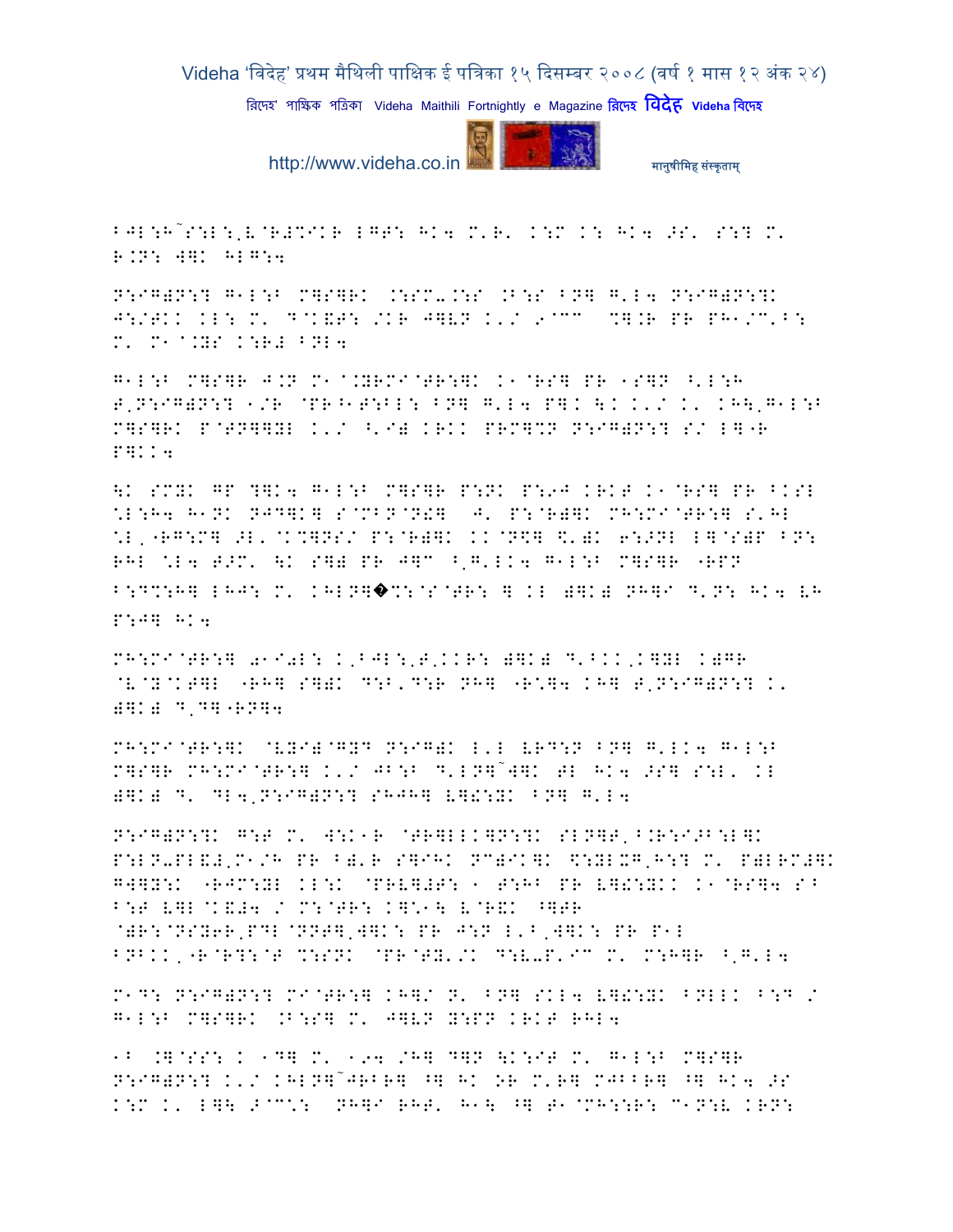িরেদহ' পািkক পিtকা Videha Maithili Fortnightly e Magazine িরেদহ िवदेह **Videha** িবেদহ



PAGE OF RIPAIS IN THE S. KIR RAY AN RESTRICT TO ME THE 9N T]NLI SB)K'SLI KL @)R'N S' T1M 0I0:RP1R L:/G'4 VH:/ @S)'L) @PL'BN RH'G:4 9SM'I T1M T]NLI SB)K'S L'KR P)N: 1/G' OR S]@!L M'R' P:S PH1/CLG'4 T1M D]N-R:T P]T' HL OR L6@ND4R] M'I ^] T1@MH:LR: "R@C\*:N N:M HK4 MKI T1@MH'I SC'T KRT: HB/ K] K:M K' V@KT N %R:B \*1/G' OR N H] L6IG: B:L: K:M KRLG'4 S1R@K&]T T]NLI SB)K'S M'R' P:S 1N: HKBS4 SM0' W: 69 SM0: SM0:VH

N:PHERST RADIOSAL: NJHEST VANAR (L.C.BAJNECO) PAGNECO HARB CORRIGERS OR RESOURCES TO A ROSE REPORT OF A REAL REPORT OF A REAL REPORT OF REAL REPORT OF REAL REPORT O HM T]NB SB)K'S SIG' S1R@K&]T "RH:/K S'V: M' 9P@S?]ST HLYB S' NATIONAL PART (PART

D: T: N:IGRENT (... "RPN N.BY) (T.T. FRIEN B.ENH GJA GRENE) N:IGR)N: PR CHE CITE CITE (PRECIPITION PRECIPITION PRECIPITION) "REDORT SCANDING PER "PER "LEFT" DI BIKL FILM DI BERGHER PER "SPELL S UPRC: BOR: PR R:11 (114)

N:IG)N:?K B1=◌:YL %R]R M' SH@S@TR:NL PICR \*LK4 M:@TR:

%]KLH:B:DK 01@MMMN M]Y:IK S1RM:K @PRT:P' /KR 1/.]K RL%N] WARD THE SPEAKER STEPHEN , EACTRIC D.C. STORE THE MPPTON. .:S K"RPN @K&'@TRK S'V:K K:@RYK H'T1 1D'% D'N' \*L4 M1D: N:IG)N:?K \K M:@TR: L@K@&YS \*LK J' KH1N: MKN: K'/ "RPN 1L]IGN M' LJ]VN S:@R?K KR]4

N:IG)N:?K >@C\*:% PB@RT]K S1"RVSR T1RIT' 9P@S?]LT ^'LK4 K:K' 9W] K REPORT ON BIR MY MI WI MI MAD MI DI MERINT "CONDITION" (CONTROL)

"RPN NSN YFNHA, BRNSK (120 198 SLOK FER 'FRI FILM / "YBL" NHK N'N' W:R ^'L4 B:? RBMJ:H] M' K:K' ^]TR G'L \*LKK'/ B:HR \*])K] LG: KB@N@D KD'LK 1 JLR S/ DLSR B\$]G:@R\$ K'/

SAMBLE: SAMBLE: PARTIES AND STANDARD AND THE SAME CONTROL CONTROL CONTROL CONTROL CONTROL CONTROL CONTROL CONT

"RANDER "AL SUDER "ALL" ("C'HER' S' DER' SA' SA' SA' SA' SE ME SE KATA KAN SA' <)]T ^G'LK4 N:IG)N:? JL% M' 1B] MKN: K' "RPN P:/J M' SM')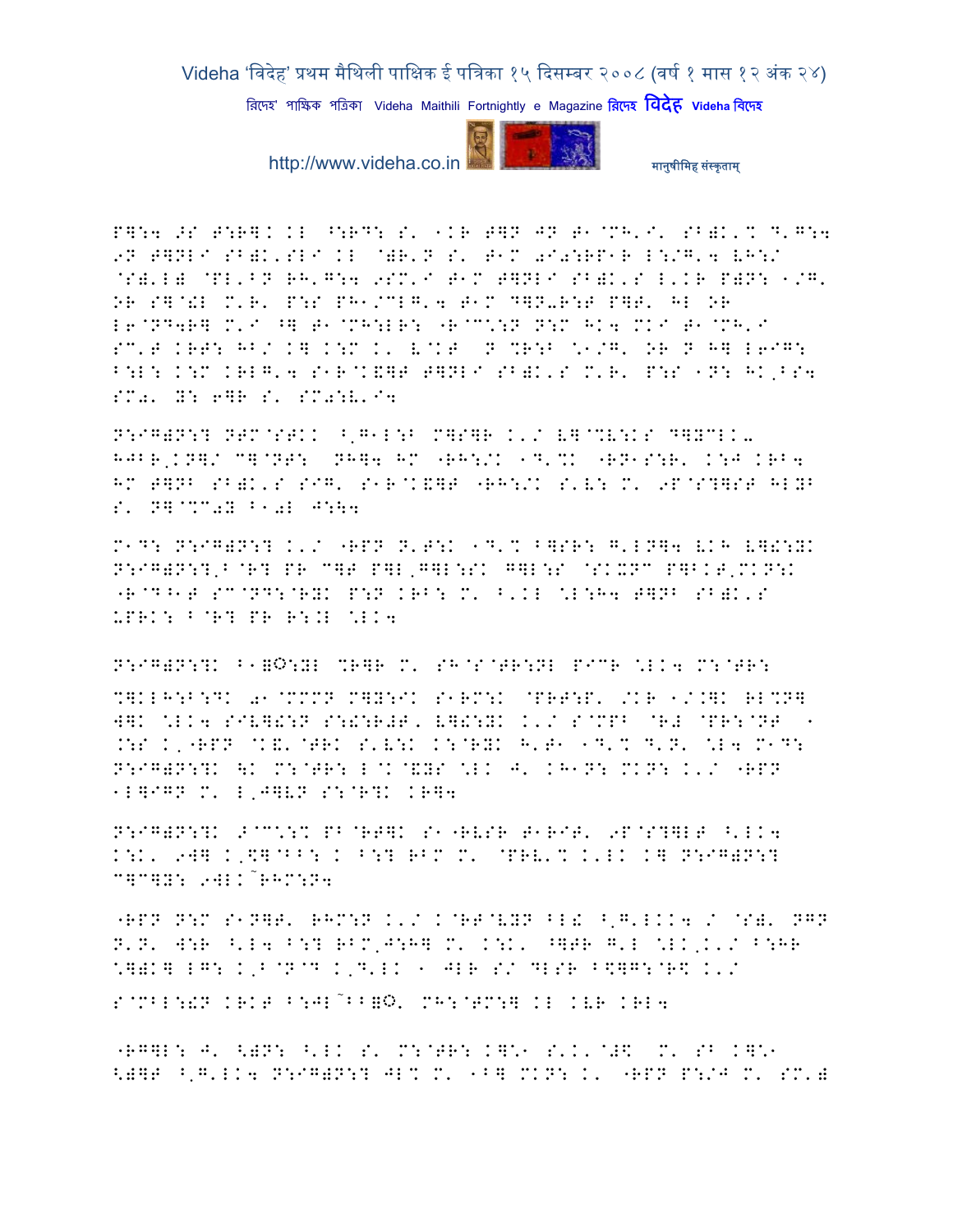িরেদহ' পািkক পিtকা Videha Maithili Fortnightly e Magazine িরেদহ िवदेह **Videha** িবেদহ



L.LLA MIZE PROMIS GEI MORAR INTER I. MEL.MAN SYN ZEN K\PUTHEN & BUILT & STATES OF BUILT

M1D: N:IG)N:?K D1NB B:/H] S/ MKN: \*]HLKT N]C: .SL] 1 6'R \*]HLKT RHM:NK D1NB PKRK B]C S/ B:? RBMK 6:)K TK PH1/CL]4 MKOR: 6:1811 | NABIARA (1.2.)KIBA TUBUH PALI DILI BAHAN HINDI BAHA 1YL T"RPN D1NB H:?K G@66:1 S/ RHM:NK GRDN] PK]] UPR M1IH' 0)K: D'LKKK4 K:K'K 0)K: M' \T'K N' BL \*LKK J' RHM:NK M:? ^R:M D\$]@BB:RK \*T S/ J: )KR:YL4 /KR H:?K @S)'0NGN N]C: .S] P]LK4 RHM:NK M:?K H@\$\$] CKN:CBR ^G'LKK 1 / B'HL%  $\mathcal{L}^k_{\mathcal{M}}$  of  $\mathcal{L}^k$  . The point  $\mathcal{L}^k$  is the point  $\mathcal{L}^k$  and  $\mathcal{L}^k$  and  $\mathcal{L}^k$  and  $\mathcal{L}^k$  and  $\mathcal{L}^k$  and  $\mathcal{L}^k$ DN-PARNS) PETROLDATN K LNIE FIDL WEE PALLIN WAAR TOT TA ^'LKK K]:K4 B10: G'LKK J' N:IG)N:?K GRDN]K H@\$\$] DB 6:/K M. B'BH ". E. M.

"RHAN SO MIRHINI O NYAN' M. "MENEMANAN' INANY SAY ANIHA O LEILA /H] M' S/ N]KLL B1L') DLSR B\$]G:@R\$K DH]N: H:? K'/ V]D]@R# KOMINIA SLAHAR SHE PAR MULA MALIAMA 6.000 ING SHAH ALHIB N]C: BKS] G'L4 @SV: M]J] \TB' S/ N]@%C]:@NT] NH] ^'L:H4 / 9W] K/H] P1@STRK K'/ "RT]V'G S/ DLSR B\$]G:@R\$K M:? PR @PRH:R KD'LN]4 /KR C]C]\B:K @PRL:P BID ^G'LKK 1 / MB@R\*]T ^K6@R% PR C]T ^G'L4

\K @K&#K L'L @SV:'M]J]K:K' 1 MKN: WHR] KT]NB B'HL% K'/ N]H:RLN]4 @)R'N "RPN: GT] S/ J: RHL \*LK4 6@S)V K]L:SK \$]@BB:L M' ^'L <)N: S/ KKRL KLNL MTLB NH] \*LKK4

1@%V @ST: ^K:K' N:IG)N:?K UPRK: B@R? S/ T]NB SB)K'S K'/ HPN B@RT PR "RPINES" (FNLNINGER "RPN 2191 FC" ME 1191 AC >ICK 6LBL: @BL'S\$ K'/ B:HR K'LN]4 @BL'?\$ \HN N' T'JGR \*LK J' KN]KB' @PRY:S' GLH]K CMR: S/ BNL T]NB SB)K'S DB 6:/K  $T$   $T$   $T$   $G$   $G$   $G$   $G$   $G$   $G$   $G$ 

SB)K'S M' SC-SC-SC-SC BL: \$XLR K'N SHE M' PT DI PT AN SALL MAN SALL MAN SA SA SA SA MA' PU PU PU PU PU PU PU P \*LK4 @SV:NM]J] "RPN 0L]: S/ DB): MJGBT @PL:'@S)] KK BL]: NAD SEAR SBAR) (SP) BOKSB) (SB)K SB)KAT RASI BOKSB)K (SBAR)KISK SP)BOKSB)K'S P'ID] S/ \GL K:GJ N]KLL J:H] PR L].L \*LK)L)L )'N M]L]YN4 "R@R?:@T \K KRL] \$XLR4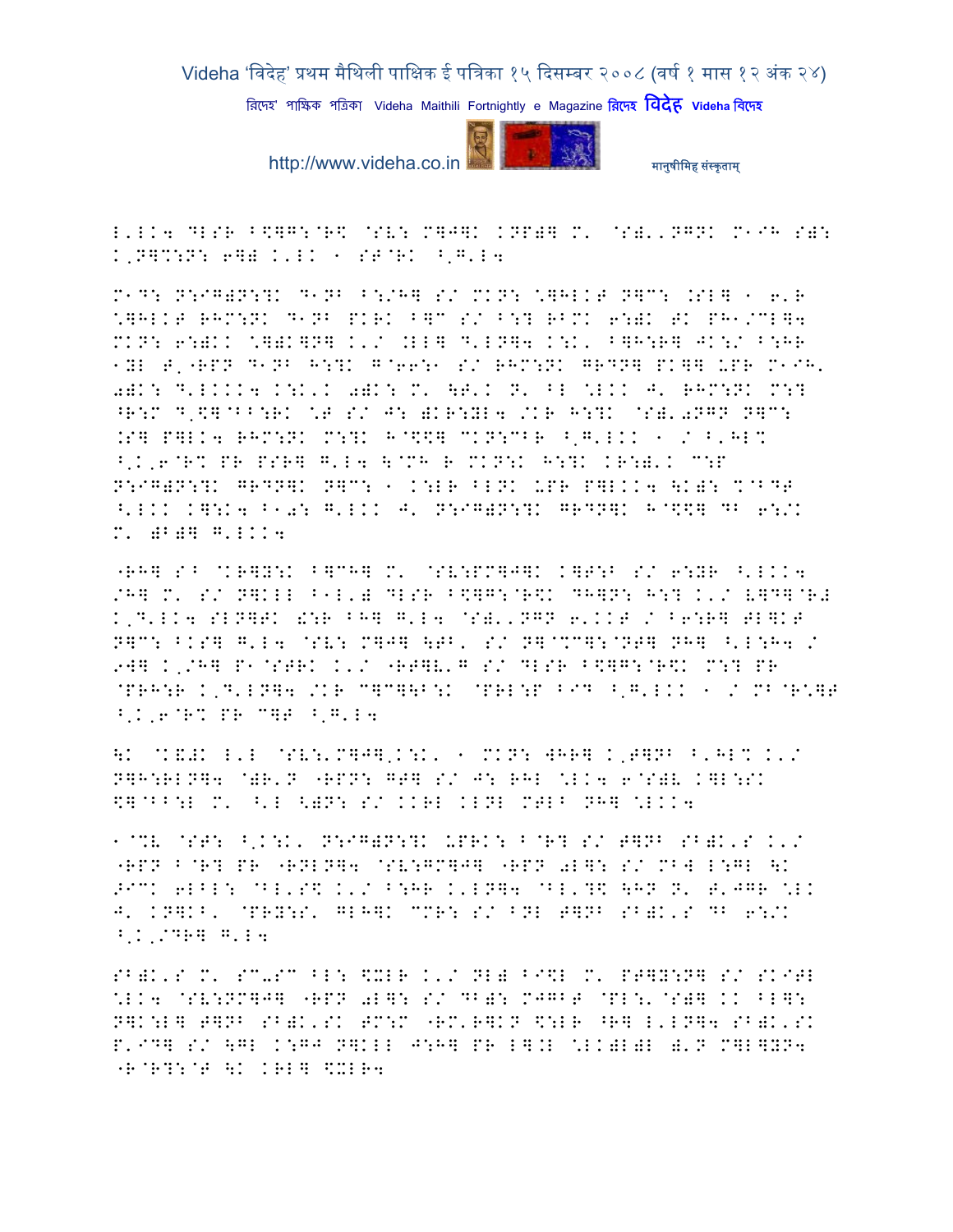িরেদহ' পািkক পিtকা Videha Maithili Fortnightly e Magazine িরেদহ िवदेह **Videha** িবেদহ



@SV:LM]J] 6'R "RPN 0L]: S/ 6:)L P1R:N / M:)] M' L'):YL BL]: B:HR K'LN] 1 @KRM%, D1NB @PL:L@S)] KK BL]: K'/ WBS] MADBERT DER SY DER SYNAMISER

1B T]NB "RPN-"RPN V@S@TR:\$ PR]V@RTN M' L:G] G'L:H4 MKN:  $B$  Side of the second contract  $\mathcal{L}$  ,  $\mathcal{L}$  and  $\mathcal{L}$  are  $\mathcal{L}$  . The social mass of  $\mathcal{L}$  and  $\mathcal{L}$ W. PHOTO: LEGIST WE PROVIDE BY AN INDIANAL AND ASSAULT A LARGE MOTOR WITH A LARGE MOTOR. MULL: MACHINE BERGHOL: MARE M. GERON, R. R. M. PEROE PRAR, REN

M. TEACH TEACH ON THE SAN SERIES AND CONTROL BEFORE THE RIGHT

H(R) SORES R. P. MORT C. (B. P) R. C. B. MORT (BR): ARE (S. B. B. 2NH) M1IH' B:@N@HL K'S OR K@NH: PR \K): \*L) SN L@GG:P J:H] M' **WIND WIND + B1448** 

/ T]NB "RPN-"RPN "RSB:B SIG' >@TM] N:N S/ CLT] @)R'N S/ 9TR] G'L:H4 @SV:HM]J] "RPN 0L]: S/ "RPN K]T:B N]K:L] \K  $K$ 43.0 P.1225 /243 244 /HE P.225 /S. C.1216/F. FHE NECON 6. POSTERDUR MERKE KERK (ALIGE IEK KORKE EGI IGIL) KODIEG ILI  $3.7546$   $1.13946$   $3.9591$   $2.572$  ,  $1.1995$   $2.0191$   $2.0191$   $2.0191$   $2.0191$  $\{L:1,2,3,4\}$ 

J'WK @PR.R 1 @PRCI\$ RC9DD1PHR]Y:K SMY4 RC9D M' C]LM]L]Y: CONSERVANCE COMMISSION CONTROLS ON SIGNAL CONSERVANCE K:T J]VB]H]N S1@NN:H)4 \T'K B]KR:L RCDK S:MN: K' KR]TYS^ \*:IH M' N1K:YL4 .'T-.R]H:NG:\*] M' CLB:K \K): SRSR:H)]4

/ T]NB B'G S/ CLKT RHL4 1GB M' K:K'B]C M' B]@JJ]S <LIPL L@GG:' K@NH:S PR L'N' MKN: 1 ST@RK @SV:NM]J] SBS/ P:\*:/4

THAT BARL THE THE CONSTRUCT WILL IN THE WARDER G:t: PHT: RIB: PRINN THT: I C.M T. ON PHP! ARRA A. EIRA K:K', MYST, KEBY K.J. KI KIET BY BY AN MITLAN MIT KUTEMIEK H. MARHI K.Z MILING,AM ARANG INNG MGIHIN

THE CIRCLIC CONTROL CONTROL CONTROL PIECE AN ANNUELLE ALL PIECE MKN: "RPN \$5/RK B400 KX BB'NI-RA BRINER I, SKNTVRAR ("ISK) K. M.LAN ( GRAN I.LANG BAR BAY) .HYDN GRAN IN LOCKER SKIPS PARIE AL:4 6'R 1-A 1-A 10 GR G:#K FRID GYGBY GYL 1911 A AL:4 66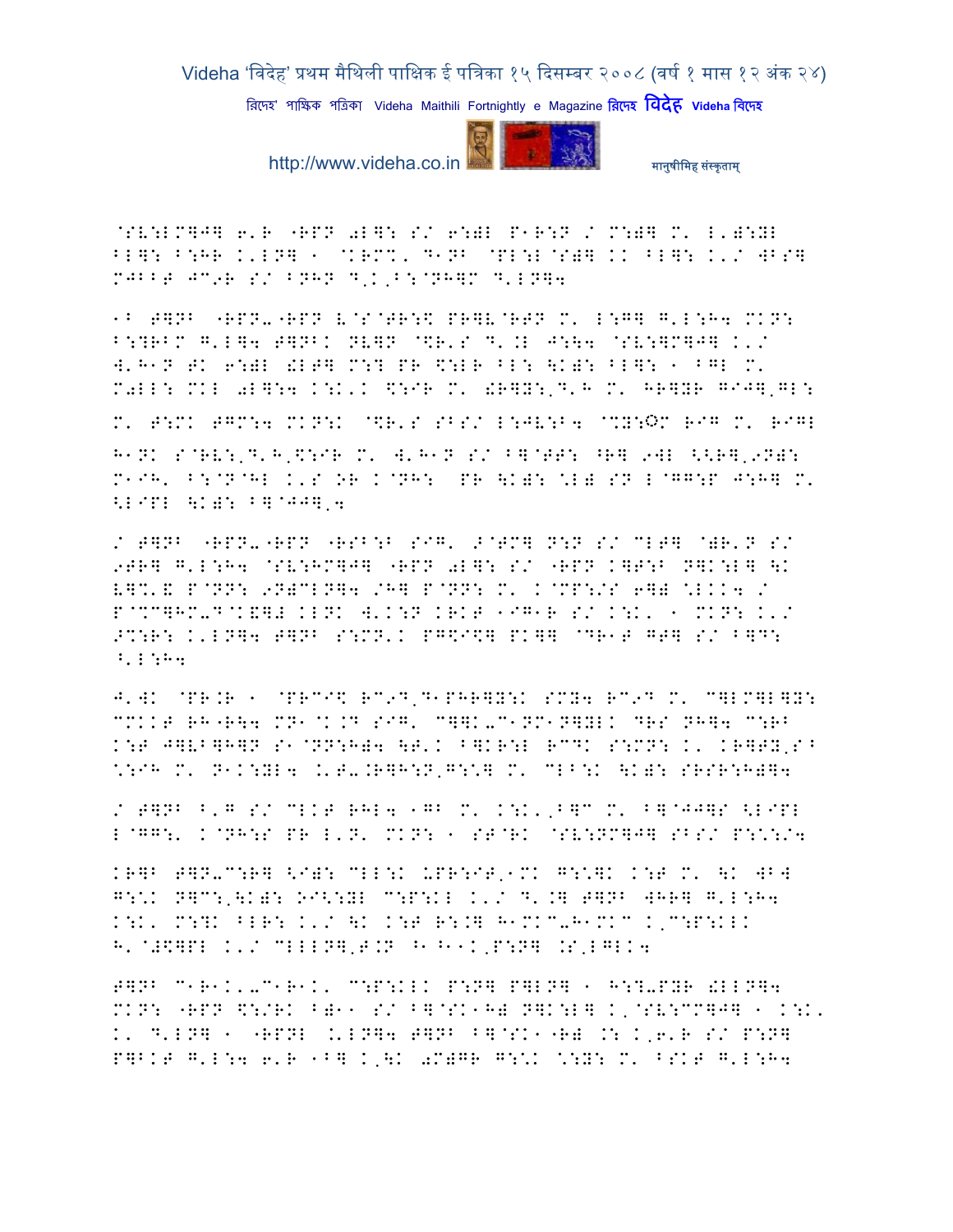িরেদহ' পািkক পিtকা Videha Maithili Fortnightly e Magazine িরেদহ िवदेह **Videha** িবেদহ



@SV:M]J] "RPN 0L]: S/ ML)K: K]T:B N]K:L] /H] M' S/ LA PACTE (BOSS) AND HIS CONTROL AND HIS CONTROLLED TO A REAL CONTROLL OF ALL AND MY GOD AND HIS CONTROLL OF ME

KKS:IK'T: MIN THE PHONE PHONE PHOTO

RAPLE COINS (PRY PROCENT (PER 20 HONG: MICHAEL SIDE) PORT ( 19.7 OPR: PR: 10 OPP : 2 ORD.2 22 FORE STREAMBLY F.B K./ PP@RLE (9PB| T. 27.89 SID: T. BY:0 B.194 K.PO.T. ^:V:@R? K:K' 1 MKN: K'/ KHL?]@NH J' J.N / S^ N)-N)]N BN] MARLIN SY SHAR BRY BIDE BON BAD, BADI I MININ MAR SI MON MAR @KT]] 9TR] P:\*:/ KRB %1RB K'LK4 / BR:BR P:\*:/ KRKT 1B] RHL  $R$  + P (  $R$  )  $R$  ,  $R$  ,  $R$  and  $R$  is the position of  $R$  . The position of  $R$  is the position of  $R$  and  $R$  and  $R$  and  $R$  and  $R$  and  $R$  and  $R$  and  $R$  and  $R$  and  $R$  and  $R$  and  $R$  and  $R$  and  $R$  and  $R$  an R.N' "RANGH" (P.N.T. M.H. 1998) / MILION: C. ARD AN AIR (P.N.T. MY MER) (P. HE SAGAR (F. 144) PAL BO (PRIAR) ISLAM (BITCH) (MER) COLO (PRIAR) (PRIPONEAR)  $19H$   $H_1$   $H_2$ 

@SV: M]J]K B:JB @S?]]R 1 %:@NT] \*LN]4 / 6'R 1G:/ KHLN]HMR STAN AN DIRIC MARK THAN NEW YARD ARE A ROOM ARDEN BY GRANT \$:>R'@K%?N S'HL W]K "R\*]4 M1D: CM'L] B])]Y: K'/ KHB \*@NH]S J', J' AR (1993) (1891) SY 69931 196 31 F (2019 2019) DARBY K1G: PHOTORY VENTILY BELIEVE AND STRIP IS A REVOLUTION "RPN W. W. MY MORE OF THE WAY OF THE WAY OF THE WAY OF THE WAY OF THE WAY OF THE WAY OF THE WAY OF THE WAY OF

 $\overline{\phantom{a}}$  1 C is the state of the state of the control of the control  $\overline{\phantom{a}}$  that the control  $\overline{\phantom{a}}$ K@RT@VINC PROVIDES IN PROVIDING PERSONAL IN CONTROL IN THE RESULTS OF A SALE OF A SALE OF A SALE OF A SALE OF T]NB 1G:/ "RPN M:@RG PR B]D: ^'L:H4

 $k$  , papel of equal to  $k$  , and the set of the papel of equations  $\mathcal{L}^{\mathcal{L}}$  . The set of the set of the set of the set of the set of the set of the set of the set of the set of the set of the set of the set of the LACTE CHA DE KOMER C. PER PIRR PAR AN AN CER PAR CHA BB: #11.88 (FB) 98191 1. MICHIG: MICHIG: MICHIG: MIGHT SIG' /HE FEL PRO TE MERE PLEASE PRO ELIORE ARRENTER OF CO THE PART OF THE STATE OF THE REAL OF HER TO HE SAYS IN A PICTURE. KRKBL: 1G:/ 1G:/ P:// The Language of the Management of the Second Control of the Second Control of the Second KD] SKH H1NK N]@R#Y ^'L \*LN]4

KAN MARY BIL RHKK KALL RIKAR KOMAN KALIFIK KALIFIKRI B]K G:\* TR PH1/C] G'L4 G:\*K N]C: PH1/C K/ "RKBK: G'L4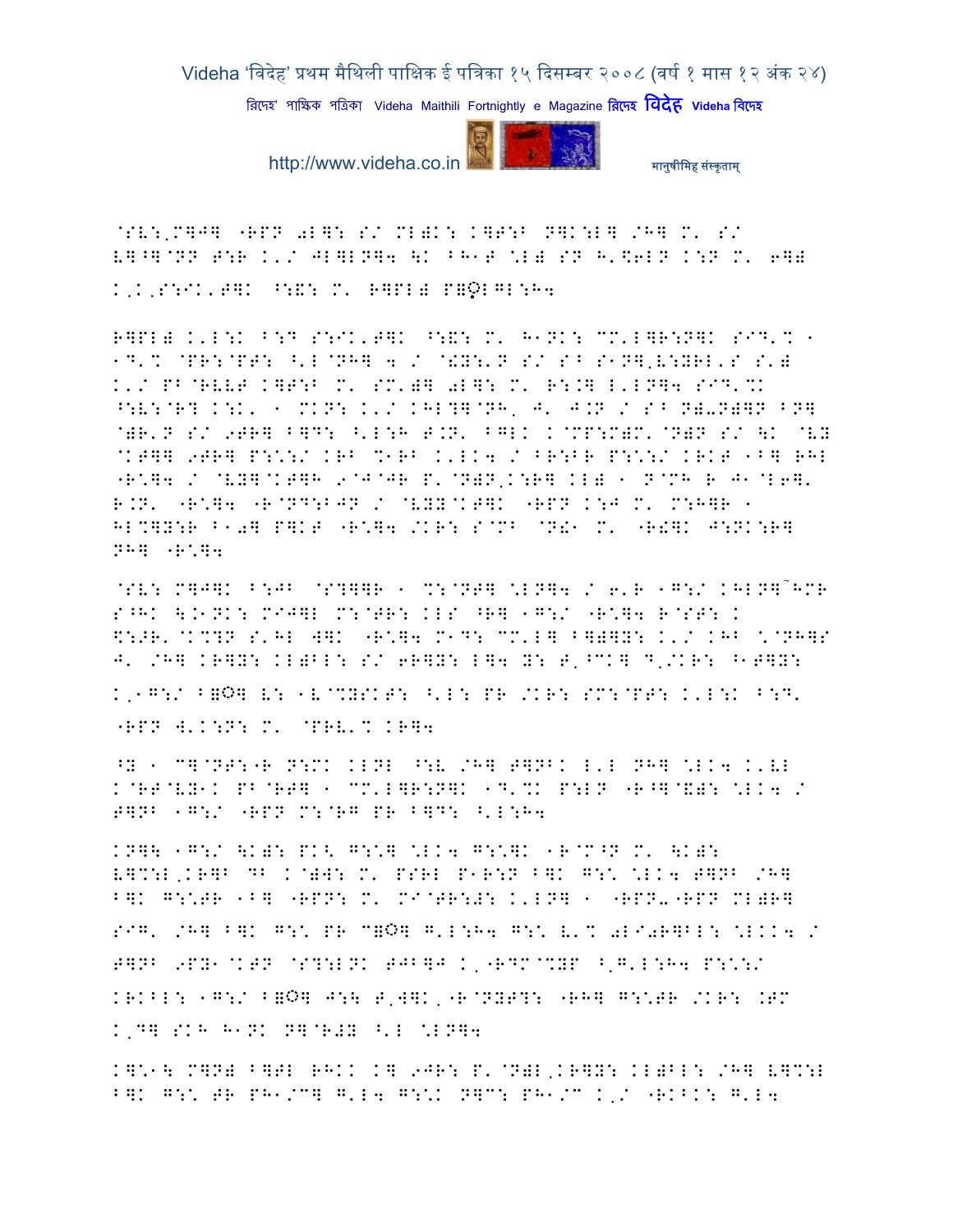িরেদহ' পািkক পিtকা Videha Maithili Fortnightly e Magazine িরেদহ िवदेह **Videha** িবেদহ



N:KK ?1?N: S/ C:RB K:T S1I<LK 1 6'R "RC@M^] T HL>T / B]'K NAC'L GYE 'N HILE' WYLD ALFAEA TI 'N DIGAL' BANK ALL 'NT SIN N]CLK: @VY @KT]] K'/ D'.] RHL \*L K] \K): "RJ]B <)N: <)]T  $\left\langle \mathbf{F}_{1}\mathbf{H}_{2}\right\rangle \leq\left\langle \mathbf{F}_{2}\right\rangle \leq\left\langle \mathbf{F}_{3}\right\rangle$ 

B]K \K): ML)GR \$:R] PR @SV:]M]J] 1 K:K' "RPN-"RPN BL]: K'/ )'KN' W:R \*L4 /H] \$:R]K \*]P PR L@GG:: M' B]@JJ]] <LIPN' MKOR: DESPIGEROMEN MINISTER OLIOPALIS DE BLIGHER BLIGHER DE LA DISPOSICIONE DE LA GGEOGIA /H] S/ UPRK: \$:R]K 0LI0R] M' W'K] G'L RHKK4 UPRK: 0LI0R] M' \K JL] !:MN S:/P \*LKK4 D1NB S:/P L@GG:4 1 L@GG:P M' REPRESENTARE CO. 2005 (REV. ) ERCHAN COURT CORECA ENTR PN/P  $L$  4  $T$  (for  $\lambda$  ) and  $\lambda$  and  $\lambda$  -left  $\mu$  is  $\lambda$  . Then  $\lambda$  is the  $\lambda$  and  $\lambda$  and  $\lambda$  and  $\lambda$  and  $\lambda$  and  $\lambda$  and  $\lambda$  and  $\lambda$  and  $\lambda$  and  $\lambda$  and  $\lambda$  and  $\lambda$  and  $\lambda$  and  $\lambda$  and  $\lambda$  and  $\lambda$  and L@GG:' S:/PK VJNK K:R#' \*1)] G'LN]4 H1NK: "RPN D'HK BKL'ONSTANDER

BAK AND CHIN SHE MED VIRE CONSING A PRINCIPLY CREATING .SL4 S:/PK ^YIKR 1KMT] D'.] / B:P-B:P KR]TY K] T.N' /KR MI: PR MKON: .SLEE MKON: .SLEE HFN: .SMPP @R# MBE # MANN SOME # MANN D'LK4 / MKN: K'/ N'N'-D'N' M1/H' ^R' 1G:/ .SL:H4 MKN: 61@RT] S/ "RPN <<R] K'/ H1NK MB]] S/ "RLG K9CK] K1G:/  $1:99:91:194$ 

MC:PAC: PAER P. DE, GENAPPERE S. DAD. J. (PEP) FEBA BRAE, SEPART DRIPE G'L: ESPA ACSONIA D'EMPRES (PASSE D'L'OLERT SON PRIS PER L'ACHE (PLESA)

"RR'D:D: R' D:D:4 I K]Y: HL GY:�

B:JB 1 9@CC R# S/ @SPL@&)� ^G'L J' P:\*:/ K'N]H:R BIG:L] \*?]4 @SV::M]J]K H:? M' P]@STCCL D'.] / <]<]Y: 9WLHM:R: J:N L'N' S' PHL' S:/P KL M:RL4

@SV:YM]J] "RN]@%CSYK @S?] T] M' \*L:HPH]L' BIG:L] K'/ M:R] KA S:/P KY/M:RA /HA K:L MYS CACAR SARAH (KRSAMAA SIJP PR 6:YR KRB4

@SV:HM]J]K H:?K P]@STCSL DB B'R W:/YW:/Y K'LK 1/R SSRCTER IN BEITHEND IN DITCH DIRECT DIE BEITHEND IN DIE BEITHEND ONE BEITHEND ONE BEITHEND ONLY AN UNIVERSITY O

1B @SV:9M]J]K P'@STC]L /H] KR]Y: KL)BL: D]S <1ML4 / S:/P MRL:K P:D P:D ?LIK "REPS" (11 M) SN 1986 (PPP) "RN 1987," (18 M)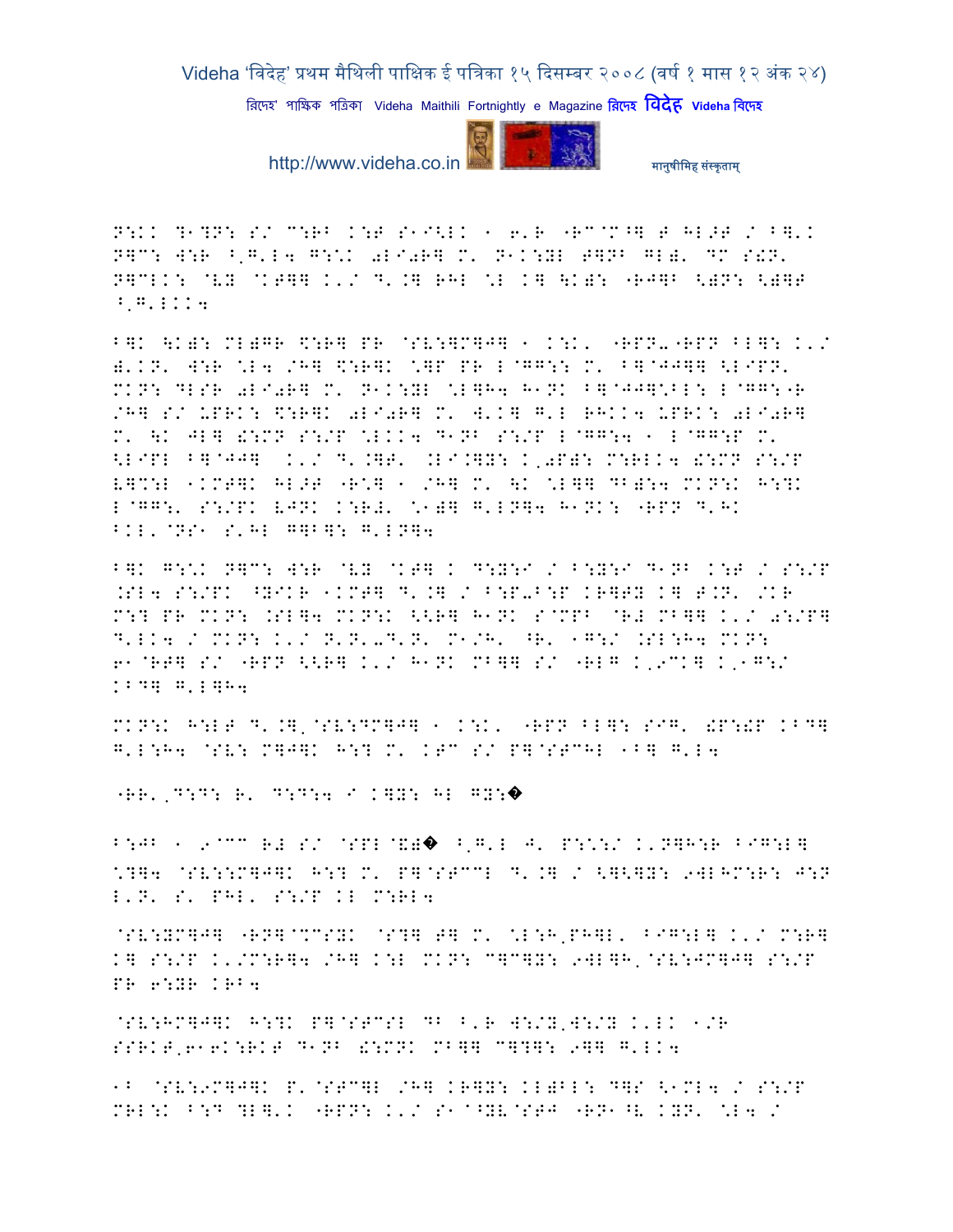িরেদহ' পািkক পিtকা Videha Maithili Fortnightly e Magazine িরেদহ िवदेह **Videha** িবেদহ



P'@STCBL K'/ "RPN: UPR T:NL D'.]B]N: KLNL ^Y K'/ B:JAP:JES PSE PRO PER HE4 9195 9.BO PHL' POTE PSHBLE PR DROWL AND BLOOMNED, CN CABORE DHEN ALACH ACOMMINISTICT, RODICAL A "RNKL\$ HLKR M10KL M]L C1K: HK4 W]KT1M HMKL M:R'G: OR HM MR. AGH (EDEL) HM (FROM HE HOH: PM:R: PGE (FROM HE): PS +TO COR PHISH 1DM] ^] M'R: K1\* NH]I B]G:] SKT: HK4 L'K]N NH]IT1M M:R'G: 19R HM MR'G:4 MRN' K' PHL' HM ?L]: B:T T1MKL KHN: C:HT: HK4 9S B:T KL S1N LL4 T1@MH:IR: P:S ):>M J:@ST]M NH]I HK4 6]R ^] HM:R: B:T S1N LL4 HM:R: B:T T1MKL L:^ D'G:4 HM THE STRIKE RIGHT OF THE RESIDENT OF THE STRIKE REPORTS OF THE STRIKE BY A RIGHT OF THE RED. IN THE RED. THAT A  $H: T\mapsto H: T\mapsto H\mapsto H\mapsto H\mapsto H\mapsto$ 

@SV::M]J] P'@STC:L K'/ H]LBKT BIG:L] K'/ "RPN B:T KHB:K >%:R: K'LN]4 K:K' 1 MKN: "R@TYT!]K S:V!:N ^K/H] BIG:L]K B:T S1NLGL:H4 BIG:T S1NLG-HAIG:T S1NLG-HAIG:T S1NLG-HAIG:T S1NLG-HAIG:T NEW MILES & MELTIC V]@%VKN:? ^@)):C:@RY HK4 HM BIG:L] M:N1& HK4 N]@RML] M' M'R: R'S' R'AGENT, KOM D'E REIST AL D'ANNES AN D'AN HIS A' D'AN D'AN MOINE A' D'AN MOINE A' D'AN MOINE A' D'AN MACHER HEAR (RSL HM POSSE) HEAR HEAR HM KEAPPROSES HE K:M KRET: HK4 BKIKK SY SANG SERIE TEN, BPS BHIKYTS, SON KASS: TH HISPHONIC IS THE HTIE HIM

HMML DARABHU BE CERN' CN (HERRE ARABY HOW HAR (PR)HMNEN DEN CO. @KY:H K1\* HLT: HK 9SK: .BR R.N: HMR: K:M HK4 T1M T]NLI K: HM NATHAR STREETHE STATE OF THE BURGLING DAY OF STREET B\$]G:@R\$ KL <:YL K]Y:B'HL% K]Y:M:L L]Y:@)R'N K' N]C' 1Y: TH AN AN INNI AIR ANN ANN AN AIR A'N ANN AAN NINN ALE R1K: ?: VH:/ PH1/C: 19R N:K S' T1M SBK: G@N!] SBI<:4 HMKL BORN SBILL SE SHI MI MALINDA HI

9SK' B:D HM S:R: MKS'J KL @)R:@NS/M]) KR D]Y:6]R THE MERGET OF THE CHILD OF THE SECOND AND THE SECOND PROPERTY OF THE SECOND AND RELEASE. HMD, JP. MIC. M: MICHIE MORETTER I BEN SHIP ST. 95 MMHEFH H:BR: B: THIRE ORE. FIRIS CONSTRUITE HM:R: MY: M:@SKLLR]S]^ K]Y: 19R 9SK: KN6RM'%N 1 GY:4 M:@SKLS 9S MCS'S', HOO'S AN DIGE TO A HOUSE HARDER ON DIGESTING TO A LIGHT OF THE POINT OF THE DIGESTING ON THE POINT OF T >N)'L]J'@NSN "RXPR'%N ?L]: KMJLR HK4 6]R ^] .TR: TL B=◌ GY: HK4 T1@MH::R: P:S ):>M BH1T KM HK4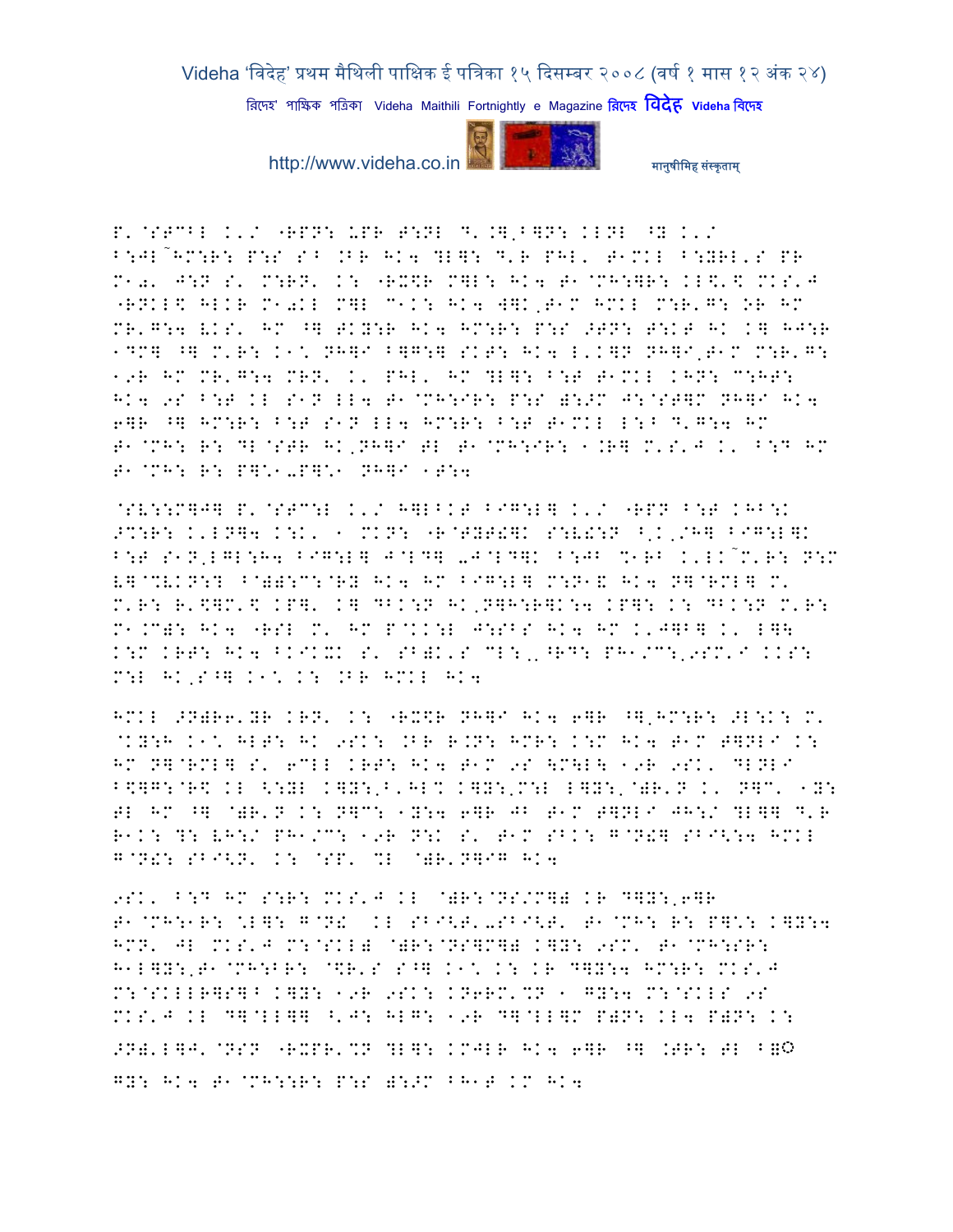িরেদহ' পািkক পিtকা Videha Maithili Fortnightly e Magazine িরেদহ िवदेह **Videha** িবেদহ



TH: MANINES PROVIDENCY (PISH PERP. 2) PEPELAN ASY (2) P. P. D. EER KART FRANSKE HK JANDIBLIK MILLER HANS HE NIBRAAD HK L'K]N T1@MH: R: KKS: @)R'N]IG HKSLCN' K] B:T HK4

HM SLC:6]R K]Y: H11 SL S1NL4 HM K:L] M:/ K: PBJ: KRT: HK4 K:L] M:/ M'R: SB K1\* HK4 M:/ N' D]M:G M'I 0)K: M:R:4 M'R: DACH S. SLCO NA PAGYAR AR AN GIR SLCO LAN PACH C.4 MY: BLLFY: HITTHEORY PHONOGRY THY: TIMES HITTH CHRIS SHOWNG KRAT: HKY' LLG "RPN: VENDER "KONG" DA "PARTETE" HKY'N: NIC VON KONG AT "KRY" RPODER @PR:@NTL KL V:@ST'JJ:N H?'L] PR R.KR N]KL: HK4 M'R: M:?: MIN SB: T S:6 HISB: BL.: BOS: BL.: BURG: F S: BLL: BLL: S: C: BLL: BLL: BLL: BLL: B **THES: PH: B:10 CD: PHILE: 40.2 (00.999.00.00) THE** P1L]SK1@TT: K: M:6]K>SKL PK]N' V:@ST'Y N]KL C1K: HLG:4 Y' HMN: KY: KY: KY:

 $\sim$  (Handrig Cedi Class (PR) (Existing ): Let  $\sim$  (Panger ):  $\sim$  (Panger ):  $\sim$  (Panger ): 6B)] KK:NY LGL:H4 H1NK 1/.] S/ "R@%R1!:R BHY LGLN]4 TKR: B:D ^:):D ^: D ^: D ^: D ^: D ^: D ^: U & THE ^: J & THE ^: J & THE OF THE OF THE LOST  $\mathbb{R}$ K@MYB!N]@S) N'T:K P1@TR: \*L:H4 >L'@K@)RX:N]K

>@NJ]\N]YR]IG P=◌K L'L / RBS D'% G'L:H4 M'!:V] \*:@TR:

\*L:H4 H1NK: RBS D'% M' "RN'KL @SKXDLRS]P ^')LK@NH 4 / SIC:RK @K&Y@TR: MY "ROW" (PIC:RK KIDE) YI@TR:KK @SMI 1 9PYLG  $\sim$  100 matrix  $\sim$  100 matrix  $\sim$  . The control of the synchron control  $\sim$  since  $\sim$  since  $\sim$ /H] D'%K N:GR]K BN] RBSH] M' RH\ LGL:H4 H1NK @PRT]^: S/ @PR^:V]T ^K'J]B] H1NK: "RPN: M' SM')] L'LK4 "RT] KW]N @)R'N]IG ^'L 1 / K'J]B]K PK< "RX6]SR BN] "RN'KL D'% M'

K:@RYRT RHESHE 2MHR PHQES PR 1 WHICH: MISSING PHESH (SHEW)

H) RINK: "RPN MBL D', MINK: "PRYM AND PRESS, ARPENIS' MERINE BA "RPN 1RDP" PATERN BIR 18, THIRD PLANE PLANE PLANE PLANE PLANE N]@RML] M' / B:RH V@R& S/ RH] RHL:H "R\*] \VI PR]V:R KLATT: MERITAN KLATTER TILLER TILLER FRA MERITAN (1998), KT 1000 MERITAN DER PROGRAM DER PROGRAM DER DER STED S/ S/ SPH 722 (2004)

^:):J] "RPN: PR N]YI@TR:# KRKT BJKT G'L:B:B:T1M LLG K]Y: KRAT: HKKKING V: NI SKY SKY (HKAM "PO "PO "PO "PO "PO "PO "PO "PO "L'ANDII" T1@MH:KR: SIC:R BH1TKMJLR HK4 1J K' Y1G M' T1@MH::R: K:M BH1T "ROCKET FHIT SERVICE ROCKET SECOND IS THE CHE.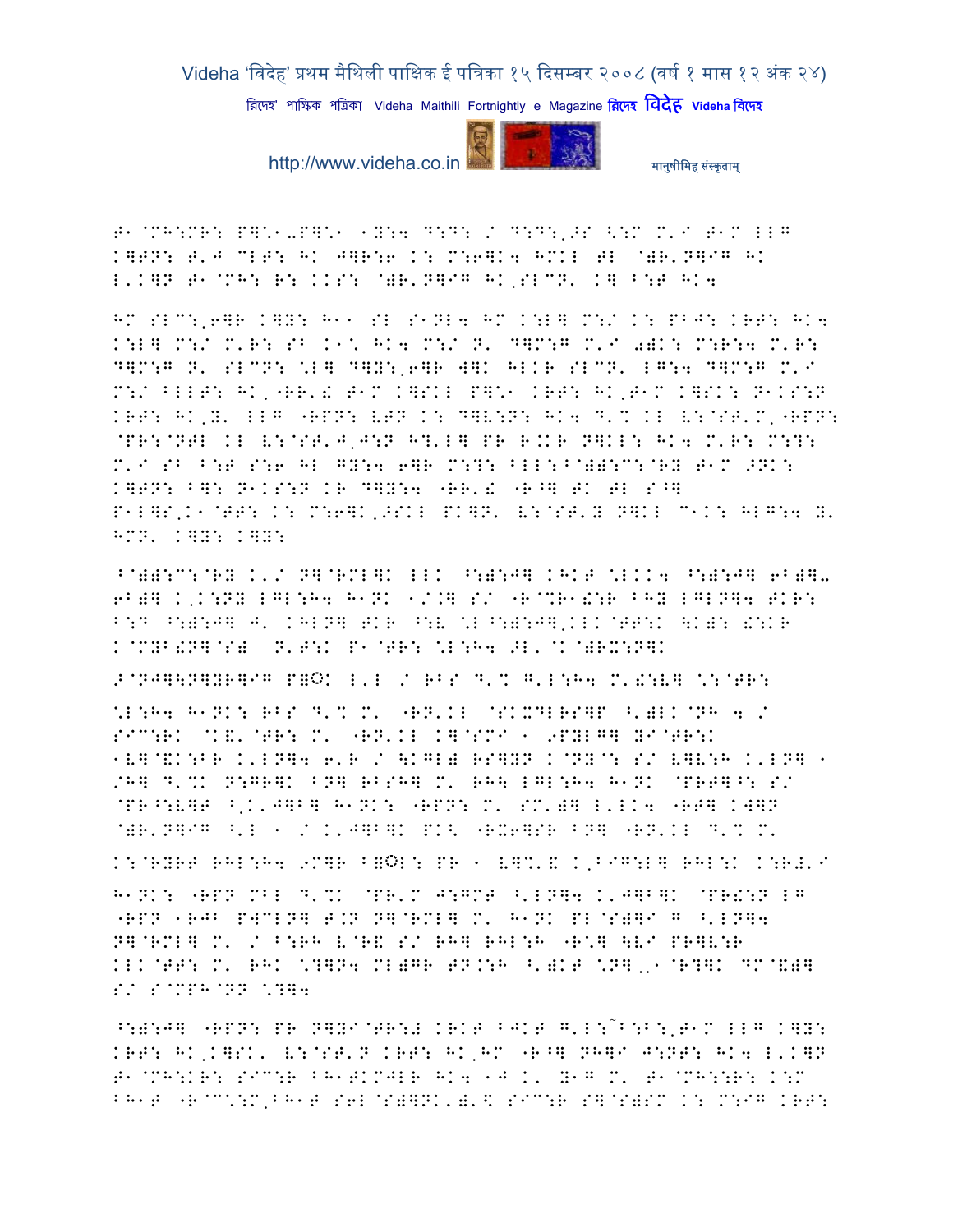িরেদহ' পািkক পিtকা Videha Maithili Fortnightly e Magazine িরেদহ िवदेह **Videha** িবেদহ



HK4 SIC:R KL >@M@PRB ^ KRN' M' HM T1@MH:RR: MDD KR'G:4 K:LI M:/ K: 'R "RX\$R HK 19R JRLA K. 'R'AR' M. K' (R@C\*X:M K:M KERN' K: STORY BIS HE HE STE STYPE ENTRY THERE IN TH RA NORTH LIANG (PRAGUE) AN INDIANA 'N OARACH MRIOG DOOR IN DIE SUITSIG MAAR HM KOR ME HEM KILLE KORE MY NHE WHILE MINISTER IN %PR: .:KP: FREERS HOUR: BS: BORG: FREERS HOWER: EDGERS TO DST KR'G:YH M'R: "RX6R HK4

@SV:'M]J] P]@STCKL K'/ K:K'K H:? M' PK]: V:YRL'S S') K'/ WAR KOMING KOMING KOMING KOMING KOMING SOM STEDS AN ING POSTER DAMAGEMENT OF STEP  $\mathbb{P}^1$ MONTAC ON THE PURCH READY OF PERSONS AND ARRAIGNED AS A COUNTY PROPERTY. KRT:H S' HMR SLCB "R\*]4

@PR:Y, CM'L]R:N] @SV] KMT] D'L?]N4 @SV::M]J] ^:):J] D]S the book of the conditions of the state of the state of the state of the state of the state of the state of the state of the state of the state of the state of the state of the state of the state of the state of the state

6. M. "R@SS]] HJ:R DSMLV 6LR4

WH: WORK SERVES TO SATISFACT THE SERVE TO A SATISFACT TO A SATISFACT TO A SATISFACT TO A SATISFACT TO A SATISFACT TO

^:):J]K MLN @PR61@LL]VT ^G'LN]4 / MKN: D]S TKLN] 1 6'R BBCNDE GROOT HIS CONSINUES AND CONSINUES AND CONSINUES. NH]I HK4 PBR: \R]Y: BI\$L HK4

M1 MORE AND PLACE MENT BELONG AN ALL LEGENDER PRINSIP ^:):J] K'/ D'LN]4 ^:):J] @PRS@NN HL>T V:PS "RPN R@ST: PENN BELLING

 $\sim$  13:15:40 1 NH2,  $\sim$  F.H. (2008)  $\sim$  (300 H)  $\sim$  (800 H)  $\sim$  (2008) 1 Section 3  $\sim$  (800 H) / T]NB BH1T T'J GT] S/ "RPN GIT@VY @S?:JNK H'T1 B]D:  $\mathcal{L}:A\rightarrow A$ 

 $K$  and  $K$  and  $\Gamma$  are  $\Gamma$  -so  $K$  . The prediction  $R$  and  $K$  ,  $\Gamma$  is  $\Gamma$  is  $\Gamma$  and  $\Gamma$  are  $\Gamma$  and  $\Gamma$  are  $\Gamma$  are  $\Gamma$  are  $\Gamma$  are  $\Gamma$  are  $\Gamma$  are  $\Gamma$  are  $\Gamma$  are  $\Gamma$  are  $\Gamma$  are  $\Gamma$  are  $\Gamma$  are HAD A 1MK GY SA SA MATHER 1992 BLOW A PYON THAN .LP]]N1M: <R4 MID]RK @PR:IG# S:6-S1?R:6BL P@TT] S/ SJL 1 PRM PRAM PRODUCT

NALDARR (1.2) (PFRA): KYRANER PRIRA (1.45B) F.ESPA (FRA)CHL( N]@RD'% D'LN]4 N]@RD'% D'B:K 1T1RT: "RH] B:TK SIK'T DKT \*L J' ST@RKT: "RN]V:@RY BN] G'L "R\*]4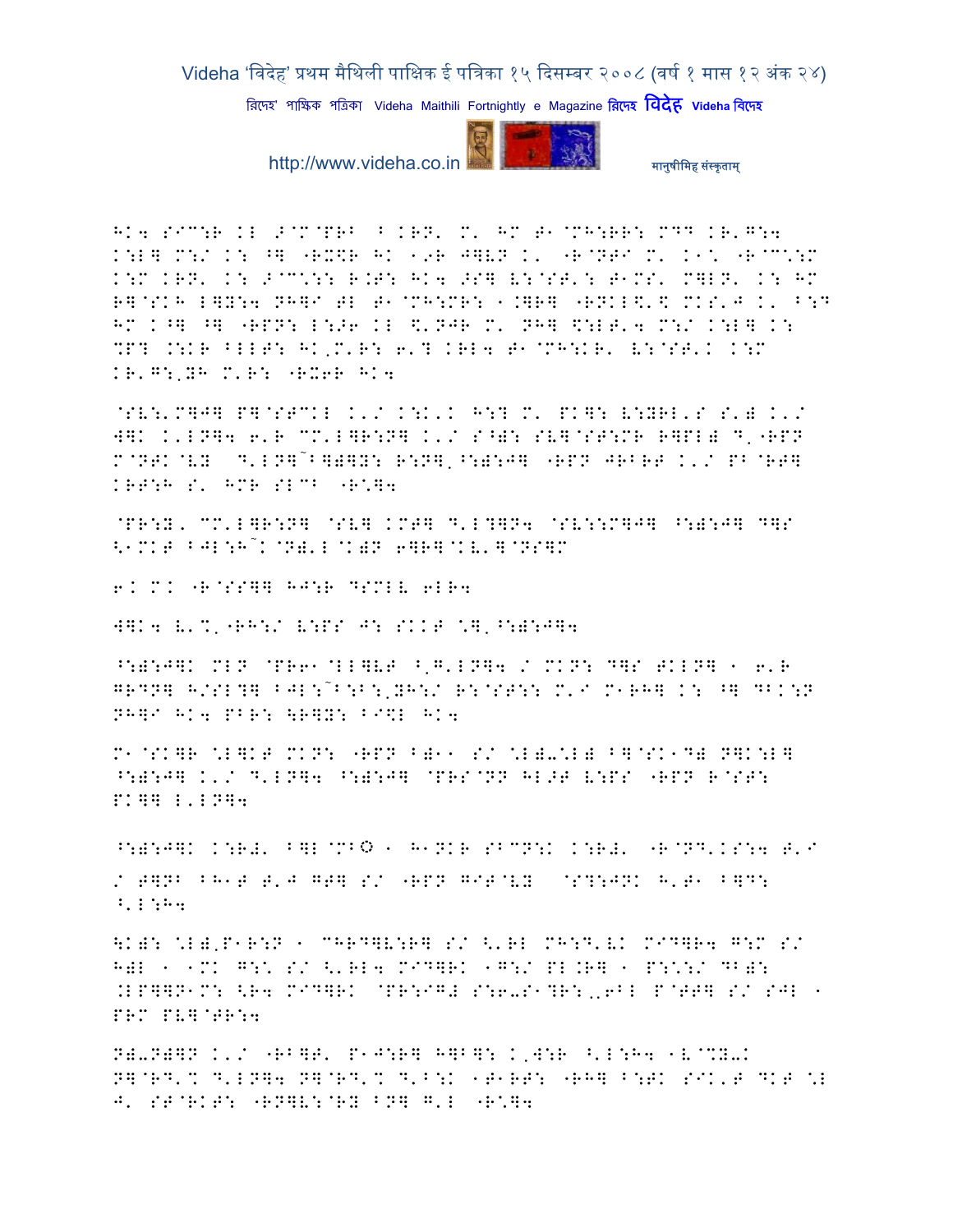িরেদহ' পািkক পিtকা Videha Maithili Fortnightly e Magazine িরেদহ िवदेह **Videha** িবেদহ



KALA KINDI PIT, YILI DAPA BA BERADI PALI PALE CHIPPI NOBE BM: STR, MARRY MR, MARR ( PR) SHR(H) HIP K.R. MITHE "RAPPELS" POTRING TO MORE THAN GOVERNMENT ON THE PRINCIPLE RIGHT BB SHERG: P:W KRHL TEXT

 $R$  . The results of the state  $R$  is the state  $R$  is the state  $R$  and  $R$  is the  $R$ MKOR: NA KORA ZI (ALEPHEN M. 1919). IN BHER ACED ARE BELIEVED BAE \*L]H4 \$:LRBL: D1NB BLR: H1NK .:)K N]C: J:J]M S/ 0:IPL R:.L \*L4 / S^ K]YL KLNL "RNHLN] <)N:K @PRT]@K&: M' PB@R# TKY:R / S:K:IC \*L:H4

 $S$ B@RY: The State of State Company and the State Company and interest and  $R$ S/ S/ PLY MY MARTH WILL MYTH AN UNDER PRINT TO HE TR P1J:RD:RD:RD:RABBBBBC:RB:POINT:RADBBC:CORC:POINT:PHATE:DDB):RD:101-1012-41 PHD THE C. PHILPHI CHIN K AND THR PTN MIN THE E.MN F.  $R$ 

/HEIG: 1%:K "RN1PP PORT" RIGHT (FRINGE DREG: TREG: PRINCIPI) DISPLAYER  $\kappa$ : D1 $\kappa$  , D1, D1, D1, D1, D1, D1, D1, D1,  $\kappa$  , D1, D1, D1, D1, D1,  $\kappa$ DRLAG: W:M: K:M: K:T PI:M:M: K:H: K:T P:M:M: K:T P:M: M. VIR. 23 HKS KSKE B.PRYOHN: PR PSHS: PRINCIPS (1970) MHS ^:V J' / \K P@N@DR)H]Y: S/ "R@NNK DRS NH] K'N' HL"RY4

DRLAG: "RPAR PALIA" B:BIR PIRI BI: RT: BINY: B: PALI SB 1YL B:

P1J:RD:R#PE TH:PP (PDF) #ERIC #SP (PDF) ESP (PCIEDENT MEDIEVIS) BJAL:SRK:RRK:R\T\RT\ THISRK:RT\ THISP REPORT THIN PICE AND PROPERTY RELEASE. K'N]H:R MH:@TM:1 \T\ MH]NL S/ RHK \*]4 ^]TR HMR .LP]] M' HMR B:LK 1 H1NK KN]1/4 BS 1/R K]/ NH]4

DREAMS ( ) RPN 1999 BOLL ADRESS BY DRIVE BY DREAMS BY BILLIANS BY BEING BY BILLIANS BY BILLIANS BY B P1J:R] B:B:4 HMR: <SBKN] S/ .BR M]LL B: J' DB JN N) 1 \K JAD DERD A MARAEL 1IL B:4 1IL BERGH: "RRAJ" MAD PRIO 11 HMRH: "RDRA" K' / NOVEMBER K' HE YEAR KENK KY FYR

P1J:R] ORL N@MR HL>T C1CK:R]BL: @S@VR M' DRLG: K'/ 9@TTR D'LN]SRK:RHM "RH:/ K'/ C]@NHKHT \*]4 "RH:/ SN >M:ND:R H:K]M K'/ K' NH] C]@N@HTJH]Y: S/ "RH:/ ?:N: PR \LHB/ "RENN OF BULKO IN LIGHT I GEREG " PLACE OF THE VEN GER PRIME OF RECONOCATION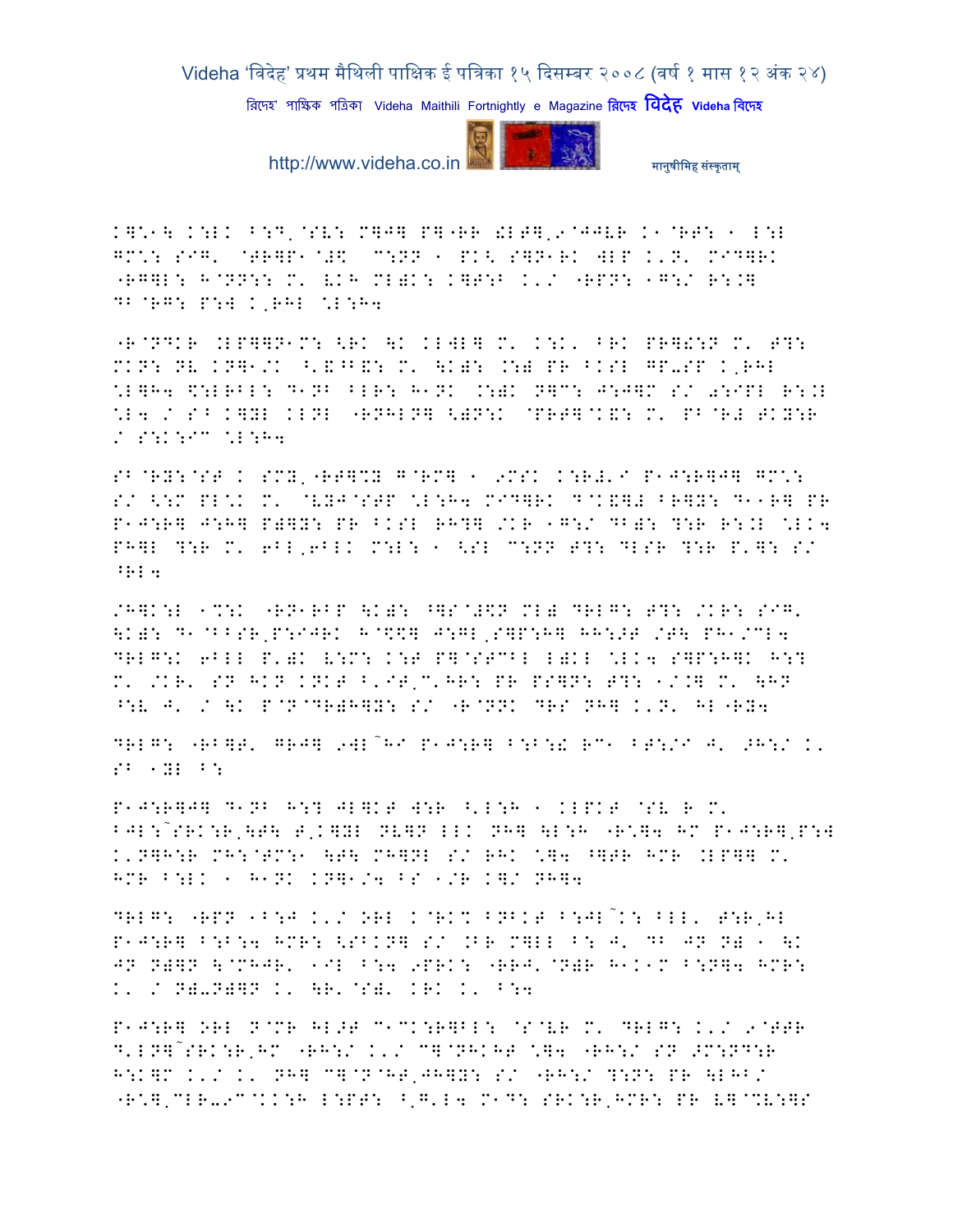িরেদহ' পািkক পিtকা Videha Maithili Fortnightly e Magazine িরেদহ िवदेह **Videha** িবেদহ



KRBHM "PHAZI" MET IN INIMER SHOR A. IFRE RAWRARD A MAHAR FOR NHE M.I. A. MHH . NH NI HAN NALMARN . IN I NA HA A. MI MAN HI A: K:J ^LL'N:?K PBJ:4

(B. PHIL: "RICOLOGIC

 $\bullet$ 

SGR R:T] D]P JRY MK?]L] K?: L'.NK @K&'@TRM' %:@NT @KR:@NT]-\$:.RM:N@ND 0: **'**RM#**'**

\$:.RM:N@ND 0: **'**RM#**'**

5.B'GBSR:Y 10.02.2007

\$:.RM:N@ND0 0: **'**RM#**'**

SGR R:THE SGR R:TIT DIRECT PROVINCE THAT THE SALE OF PRINCIPLES.  $\mathbb{R}$  , then  $\mathbb{R}$  , is @PR^:S K1M:R CC!R] KML'% 0: @P@:RD]P B]H:R] @%Y:PM DR]HR'  $R: \mathbb{R}^n \to \mathbb{R}^n$ 1.M1J66RP1R 21.01.1990 1.BH'R: 21.01.1995 1.B'GBSR:Y 13.01.1991 1.P)N: 10.10.1998 1.MH]&] (SH) 13.4.1997 2.V:R:#S] 18.7.1992 2.S1PCL 08.04.1995 2.B'GBSR:Y 13.09.1997 2.!NB:D 21.10.2000 2.SHRS: 18.7.1998 3.KLLK:T: 28.12.1996 3.1996 3.28.1996 3.10.1996 3.1000 3.1000 3.1000 3.1000 3.1000 3.1000 3.1000 3.1000 3.1000 04.044.1999 3.D'V: RAB 3.D'Un (1998) 3.D'V:/ PERCHET 1.4.0005

arthur Indian

1.DR^IG: 07.07.1990 1.P)N: 03.11.1990 1.M1J66RP1R

 $S$ GR R:T DIR SCR R:T PRICE IS A PRICE IN THE UPS (  $\Xi$ 

 $R$  (Resolution of the Community Property Property Property Property Property Property Property Property Property Property Property Property Property Property Property Property Property Property Property Property Property

4.P)N: 18.07.1997 4.B'N]P1R 20.09.2003 4.B'GBSR:Y

P@#\$]:T GLV]@ND0 0: R:JMLHN 0: RM:N@ND4 R'#1 \$:.!]R'@N@DRD

 $\pm$  0.1199 1.01.1990 1.1990 1.1995 1.1995 1.K:WM:  $\pm$  O.100.1995 1.H:WM:  $\pm$  0.11995 1.K:WM:  $\pm$  0.11995 1.K:WM:  $\pm$  0.11995 1.K:WM:  $\pm$  0.11995 1.K:WM:  $\pm$  0.11995 1.K:WM:  $\pm$  0.11995 1.K:WM:  $\pm$  0.11995 1.K:WM: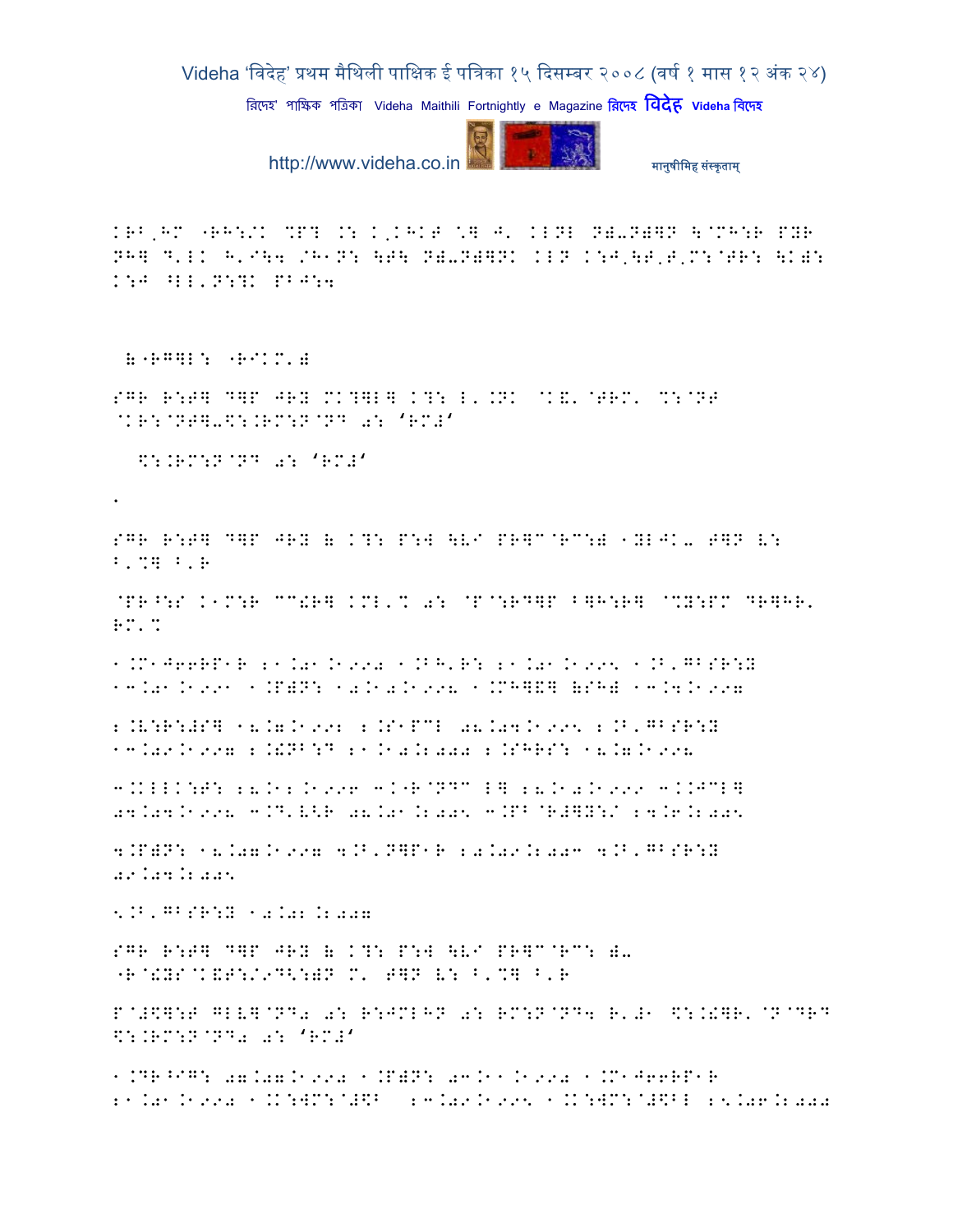িরেদহ' পািkক পিtকা Videha Maithili Fortnightly e Magazine িরেদহ िवदेह **Videha** িবেদহ



2.B]R:)NGR 14.04.1992 2.<L<R\$]H: 22.10.1994 2..JCL] 04.04.1998 2.R:D 2.R:JON 24.01.1998 2.R:J 2.R:J 2.R:J 2.A:D 2.A:D 2.R:J 2.A:D 2.R:J 2.A:D 2.R:J 2.A:D 2.ON:D 2

3.BLK:RL 24.01.1993 3.P)N: 10.10.1998 3.KLLK:T: 22.01.2003 3.JNKP1R!:M 25.03.2000 3.R:/C] 02.01.2004

4.JNKP1R!:M 09.10.1993 4.M!1BN] 24.07.1999 4.SHRS: 2007.2007.2007

5.S1PCL 08.04.1995 5.!NB:D 21.10.2000 5.R:/C] 19.07.2008

6.KLLK:T: 28.12.1996

7.DR^IG: 21.01.2004

8.PHO 89205 103.11

SHR R:TH HE HE SHEER PR 11. 1 PS

\$:.RM:N@NDV 0: **'**RM#**'** \$:.^]MN:? 0: \$:.T:R:N@ND V]YLG]

1.%KL'@N@D@R 1N@NDWK

**KRY: Y: Y: Y: Y:** 

1.M1J66RP1R 21.01.1990 1.MK?]L] K?:K SM@SY: B]@)WL 21.01.2001 MK?]L] K?:K V@RTM:N

SM@SY:T

**CONTROLLER CONTROLLER** 

2.V]^BT] 1N@ND0K

K?: Y:@TR:

2.K)]H:R 22.04.1991

3.N'P:LM' MK?]L]

 $\mathbb{R}^n$ 

3.V]R:)NGR 14.04.1992

 $S$ GR R:T PH ROSE RISK PR PURP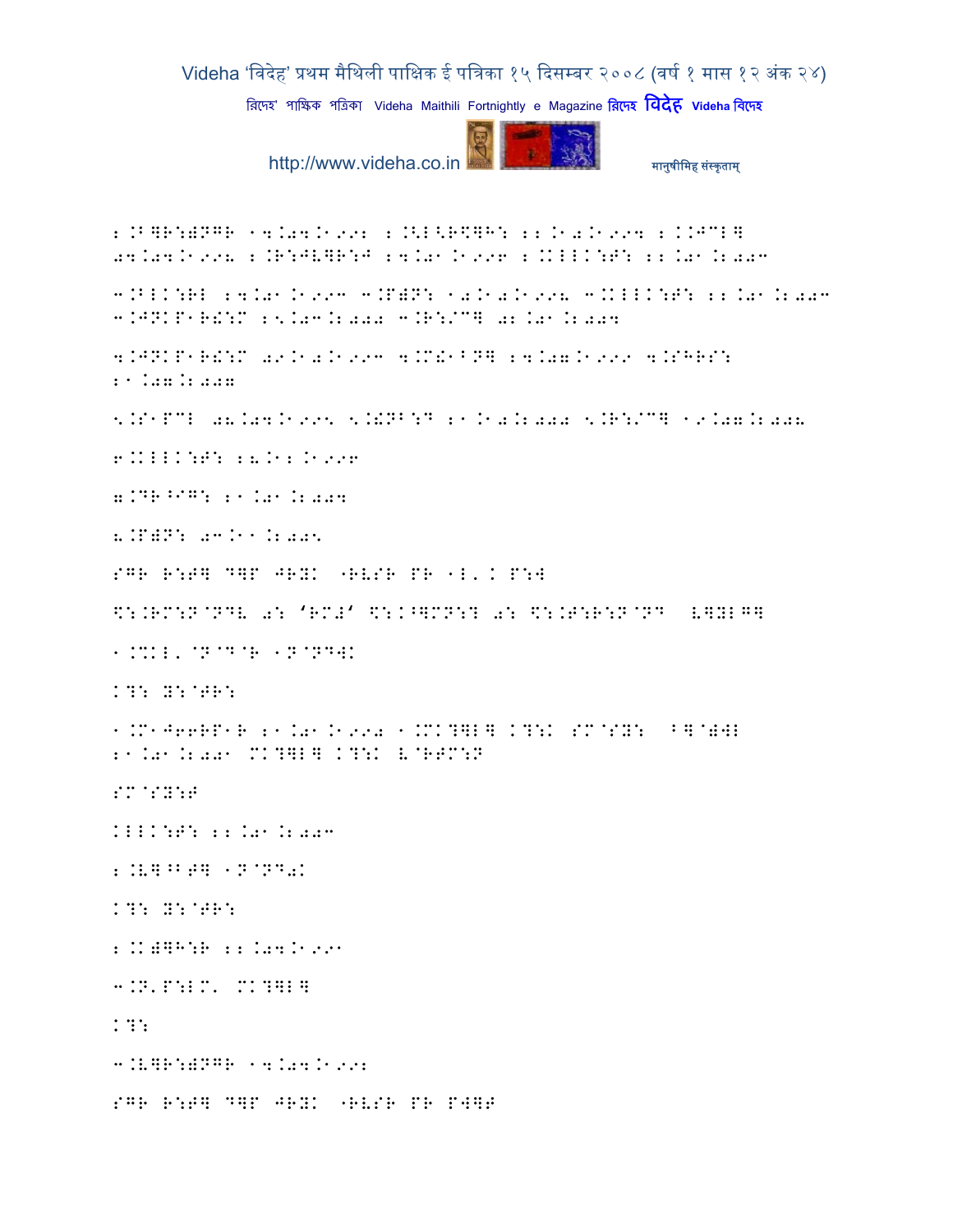িরেদহ' পািkক পিtকা Videha Maithili Fortnightly e Magazine িরেদহ िवदेह **Videha** িবেদহ



KT:K SIMBA JTY AND RIGHT REAL PROPERTY AND REAL PROPERTY AND A REAL PROPERTY AND REAL PROPERTY ARE ARRANGEMENT OF A REAL P N:M S@MP: DK V@R& 1.P)N: 2.JNKP1R!:M 3.BLK:RL 4.DR^IG: 5.R:/C] 1.@%V'T P@TR T:R:N@NDN V]YLG]/RM% 1993 1. 03.11.1990 able also be a danderes and and era condando aar 2.K?: K1@M^: B1@D!]N:?0:/T1L:N:?M]@%R 1994 2. 18.10.1992 25.03.2000 28.03.2001 21.02.2004 02.10.2004 3.K?:D]%: MH: EST. ENGI @@PR&^:SK1M:R CC!R]/GIG'% H. Part 1998 3. 1997 3. 1997 12.09.2006 12.09.2006 12.09.2006 12.09.2008 12.07.2008 12.09.2008 4.^R] R:T] ^LR K'..\$].0:/@%Y:1M DR]HR' @PRD]P Bungang 1998 .4. 10.10.1998 6.K:WM:@#\$B0 7.KLLK:T: 8.B'GBSR:Y 9.SHRS:  $5.5\pm0.1\pm0.1\pm0.1\pm0.1\pm0.1$ REEL PORT RM'%/@%Y: M **MARHRY: CONSTRUCT** 2003 5. 01.12.2001 33.09.1995 28.12.1995 28.12.1995 28.1995 29.1995 29.12.1995 29.12.1995 29.1991 20.1991 20.1 18.7.1998 6.SI!:N-4 **K**: VIII, INTERNATIONAL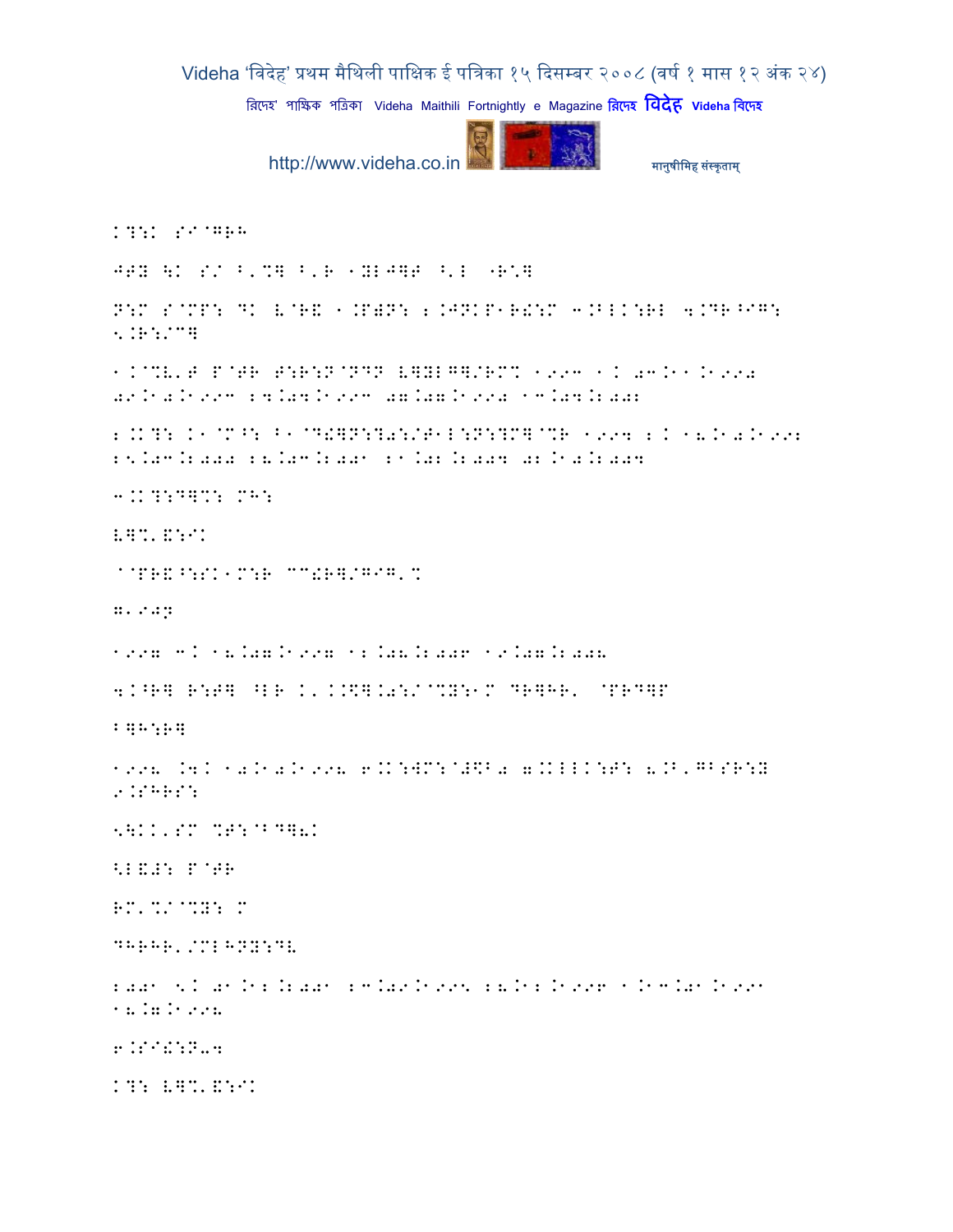িরেদহ' পািkক পিtকা Videha Maithili Fortnightly e Magazine িরেদহ िवदेह **Videha** িবেদহ



WHIT FAAR PIPPING BAAR TEIRTHAAR TEIRTHAAM 2.13.08.1997 21.07.07 7.K?: S'T1 @P@:R%:@NT0 2002 7. 03.11.2005 3.09.04.2005 SHEEPS IN 4.10.2007 09.02.2007 09.02.2007 09.02.2007 09.02.2007 09.02.2007 09.02.2007 09.02. 01.12.2007 The Contract Contract  $\,$  The  $\,$  -player points that  $\,$  (  $\,$  F,  $\,$  )  $\,$  (  $\,$  F,  $\,$  )  $\,$  (  $\,$  F,  $\,$  )  $\,$  (  $\,$  T)  $\,$  (  $\,$  T)  $\,$  (  $\,$  T)  $\,$  (  $\,$  F)  $\,$  (  $\,$  F)  $\,$  (  $\,$  T)  $\,$  (  $\,$  T)  $\,$  (  $\,$  T) TER: SMOSTA PARA CHEC SYSTEM (K.A. S.N (PARA) PERA A  $\ddot{\cdot}$ V]^]@NNR N:M' 1YLJ]T SGR **Right** SAGR R:T DIR STREET 1.K?: RKL] \$'/= @S?:JN N:M @S?:N N:M 2.@K?:R S@MV:D DR^IG: 1.M1J66RP1R 1.@PR^:S K1M:R CC!R] 20.^:GLP1R 20."R%LK 3.K?:C'TN: RKL] <L<R\$]H: 2.@PK:)<:) 2."R%LK 21.KLLK:T: 20.R:MLCNU: MARIA CONTROLLONG 4.SMJNK'RD]PP@RV S1PCL 3.>SHP1R 3.%KL'@N@DR. 1N@ND1 22.B'N:B'N:R 22. 1999 12. 1999 5.GIG:S/ H]M:LY KWM:@#\$B 4.SRHD 4.%]V%IKR @%R]N]V:S 23.NV:N] 23.MLHN ^:R@DV:J 6.K?: K1@M^M P@RV BLK:RL 5.0I0:RP1R 5.%]V%IKR @%R]N]V:S 24.DR^IG: 24.\$:.^]MN:? 0:  $\overline{H}$  in the state of the last contribution of the contribution of  $\overline{H}$  ,  $\overline{H}$  is a set of  $\overline{H}$  , and  $\overline{H}$ 25.@PRD]P B]H:R] 8.K?: GIG: P)N: 7.K:WM:@#\$B] 7.RM'% RIJN 26.PB@R#]Y:/ 10. PHONE 19. PHONE 199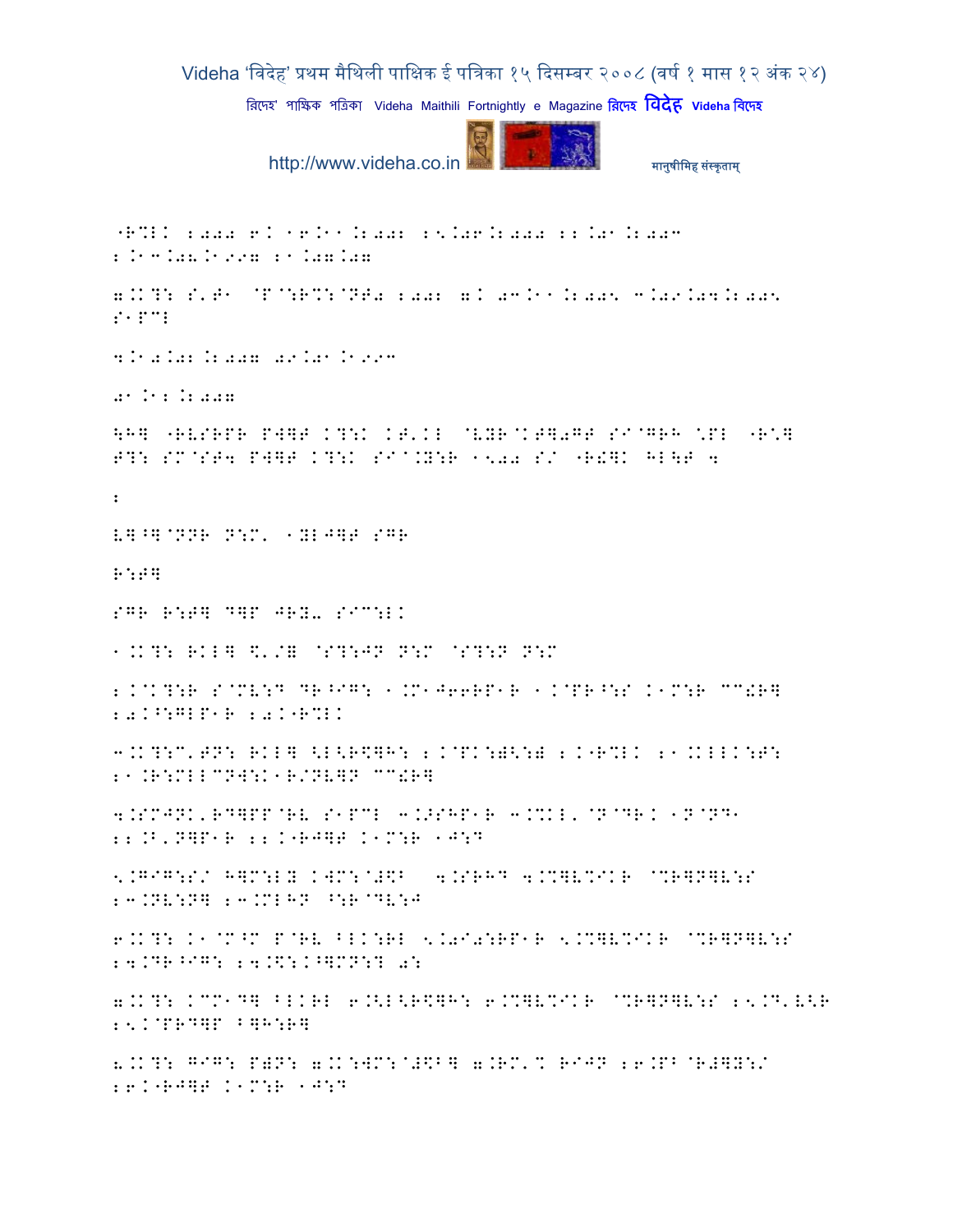িরেদহ' পািkক পিtকা Videha Maithili Fortnightly e Magazine িরেদহ िवदेह **Videha** িবেদহ



9.K?: K:R]. .1)CN: 8.R:JV]R:J 8.RM'% 27.P)N: 27.\$:.D'V%IKR  $71.97$ 10.K?: P@RV R:/C] 9.R:/C] 9."RJ]T K1M:R 1J:D 28.JNKP1R 28.RM'% RIJN 11.^R] R:T] ^LR P)N: 10.M!1BN] 10.SRS 29.JYNGR 30.B'GBSR:Y 29.@PRD]P B]H:R]  $30.21$  (RAH: 1991) (2010) 12.K?: LLR]K B'N]P1R 11.R:/C] 11.SRS 31.JM%'DP1R 31. THE ROOM IS NOT THE RESIDENCE TO A REPORT OF THE RESIDENCE TO A REPORT OF THE RESIDENCE TO A REPORT OF THE 13.K?: "RAMME KLEET" (12.MHER 13. MHERT & STEERING: 12. MHERTHER & R 32.SHRS: 32. SHRS: 32. THRS: 32. 14.K?: S'T1 ^:GLP1R 13..TRCN] 13.@PRD]P B]H:R] 33.S1PCL 33. The Paris of the Control of the Control of the Control of the Control of the Control of the Control of the 15.@SV @R# D]P DR^IG:, 14.BL:>N 14.%]V%IKR @%R]N]V:S 34.R:/C] 34. K1.MN]& "RRV]@ND:/SRS 16.K: K.H.: K.H.: K.H.: K.H.: K.H.: K.H.: K.H.: K.H.: K.H.: K.H.: K.H.: K.H.: K.H.: K.H.: K.H.: K.H.: K.H.: K. SLH'S JYNGR 15.K:WM:@##BD15.K:WM:###BD15.RM 17.K?: BH1R: B'GBSR:Y 16.!NB:D 16."R%LK 18.KT: SIM: MTH.MPP 18.BANA: 18.PAN 19. K?: V@R&: R:/C] 18.H)N] 18.\$:.6BLC@N@DR% M]@%R**'**RM#**'** 19.PHON: 19. THE 19. PHONE RD AND RD AND RD AND RD AND RD AND RD AND RD AND RD AN SGR R:T] D]P JRY-T]N S/ B'%] LLK:@RP]T PL?]K L'.K/S@MP@:DK 1.P@#\$]JT @%R] GLV]@NDL 0: 2.RM'% 3.\$:.T:R:N@NDR V]YLG]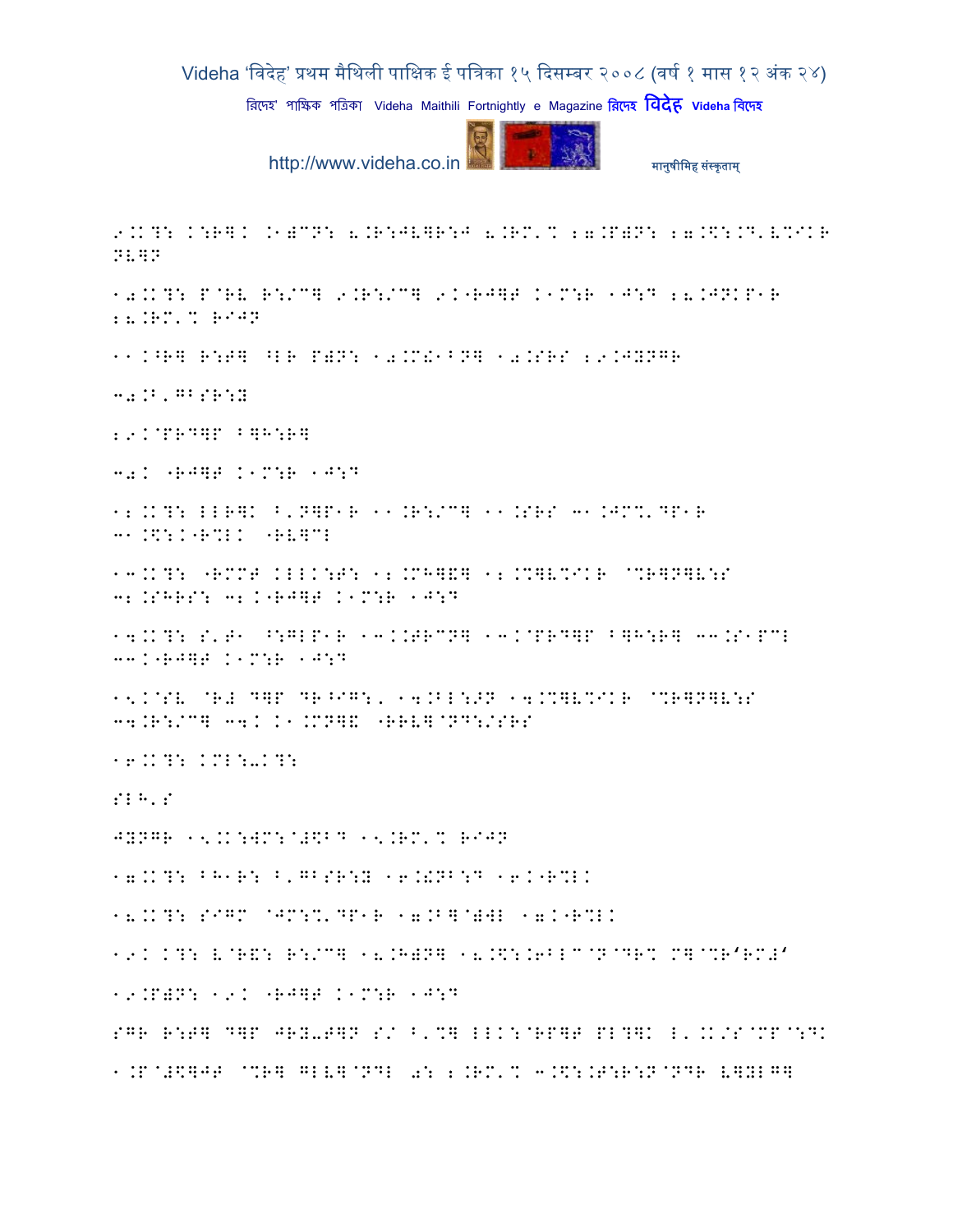িরেদহ' পািkক পিtকা Videha Maithili Fortnightly e Magazine িরেদহ िवदेह **Videha** িবেদহ



PL?]K N:M @S?:RN T]?] PL?]K N:M @S?:]N T]?] PL?]K N:M @S?:KN T]?] 1.S:M:K PCT] DR^IG: 07.07.1990 1.@SM:] NV:N] 21.07.1991 HMR YN YN Y Shipping Control B, Britain 13.01.1991 2.V]@DY:PT]K 1@TMS K?: @PK:)<:) 10.07.1993 2.@%V'.TP@TR (SHS@MP:S) JNKP1R!:M 1993 2@%V'.:D:TP@TR (SHS@MP@:) JNKP1R!:M 1993 3.N.D@RP# K:WM:@#\$B0 23.09.1995 3.SM:N:@NT(R P)N: 18.0887 3.07.1997 3.07.1997 3.07.1997 3.07.1997 3.04.1997 3.04.1997 3.04.1997 3.04.1997 3.04.1997 3.04.1997 3. 4.@PRL:P P)N: 01.12.2001 4.@PRT]@KR]Y: SHRS: 18.07.1998 4.15.ST:8. THE TERR (9.1.000) 13.04.1997 5.1@TM:PL:P KLLK:T: 22.01.2003 5.M@#\$:N M]@%R "R@DVKT M: IS: (SHS) (SHS) (SHS) (SHS) (SHS) (SHS) (SHS) (SHS) (SHS) (SHS) (SHS) (SHS) (SHS) (SHS) (SHS) (SHS) (SHS) (SHS) (SHS) (SHS) (SHS) (SHS) (SHS) (SHS) (SHS) (SHS) (SHS) (SHS) (SHS) (SHS) (SHS) (SHS) (SHS) (SHS) (SHS) (SHS) K:WM:@#\$BT 25.06.2000 5.%]L:L'. MH]&] 13.04.1997 6."RT]T:L:P P)N: 6.\KKSM %T:@BD]HK SHE: PORTRAINS (TPH) P) N: 01.2001 **R:P:TH TR DE DROIG: 21.02.2004** 8.KL178.KYAB KITBER 78.PPM ETAILER 4.\$:.RM:N@ND 0: **'**RM# 5.@%Y:9M DR]HR' 6.@PRD]P B]H:R]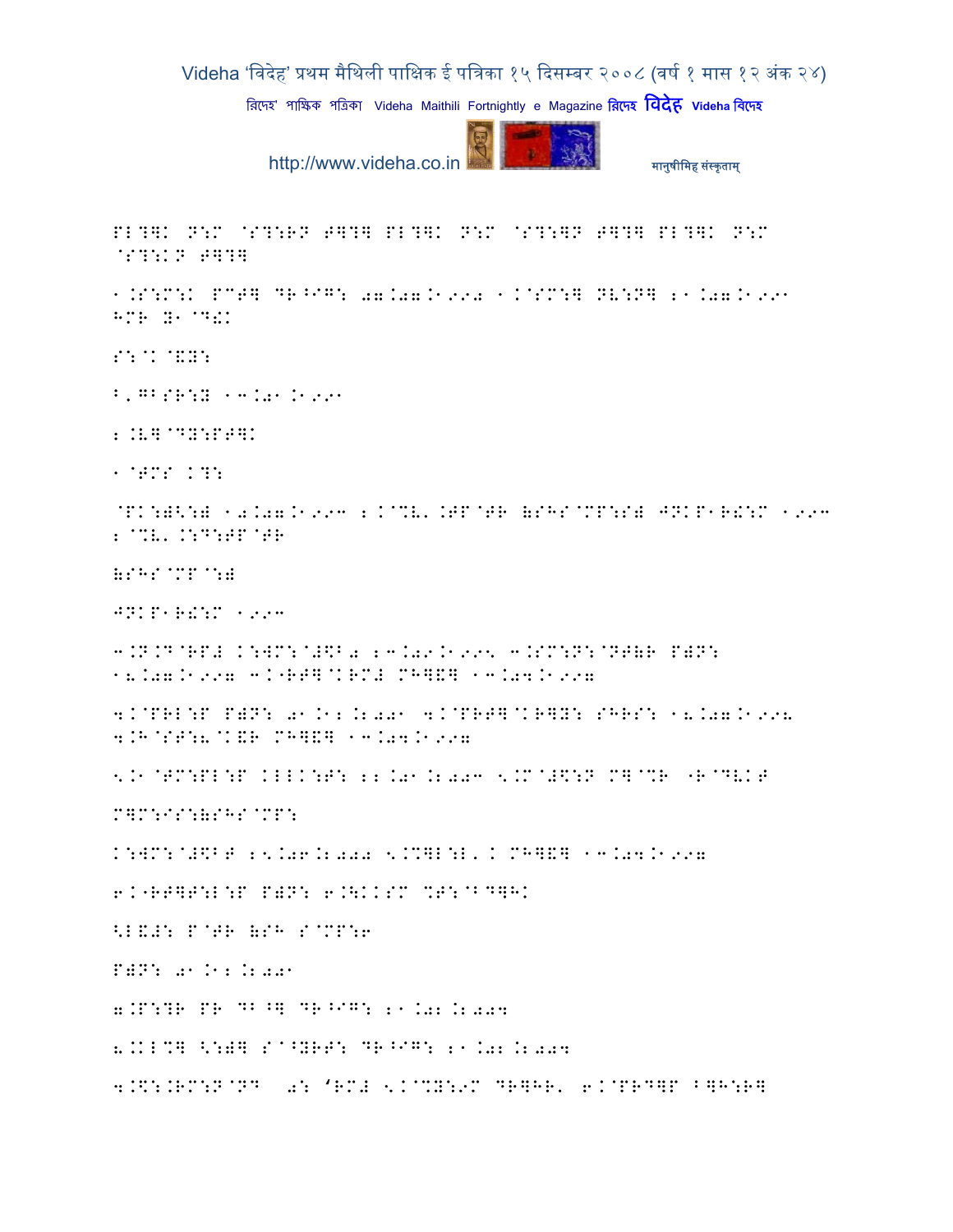িরেদহ' পািkক পিtকা Videha Maithili Fortnightly e Magazine িরেদহ िवदेह **Videha** িবেদহ



1.M]?]L: D@RP# P1@#Y:PN@NDS0:-SBLK:RL 25.08.2001 1.^R] R:T] ^LR SHS@MP:SP)N: 10.10.10.10.10.1998 F:TH R:T SH.S@MP:RP)N: 10.10.1998 2.B'S:HL DR^IG: 21.02.2004 2.\KKSM %T:@BD].K <L&#: P@TR-SH S@MP:2 PAPY ANDER HARR ENTIRE INSTITUTE ENTARKA  $3.12333314$ **RUPALER** DR^IG: 21.02.2004 3.SR]SB M' ^BT DR^IG: 21.02.2004 3. SRLIK: M. SRLK:R & Cantraas  $4.1798$  R198 DAP HEST >T]H:S DR^IG: 21.02.2004 4.KN1@PR]Y:-"RN1V:D DR^IG: 21.02.2004 4.  $\cdot$  P  $\otimes$  R E  $1$  (RN)  $1$  (RN)  $1$  (RN)  $1$  (RN)  $1$  (RN)  $1$  (RN)  $1$  (RN)  $1$  (RN)  $1$  (RN)  $1$ B'GBSR:Y 21.07.2007 5.^J:RL B'GBSR:Y 09.04.2005  $\ddot{\phantom{2}}$ SGR R:T] D]P JRY-T]N S/ B'%] B'R LLK:@RP#K@RT: 1.P@#\$]JT @%R] GLV]@ND 0: 2.@PR^:S K1M:R CC!R]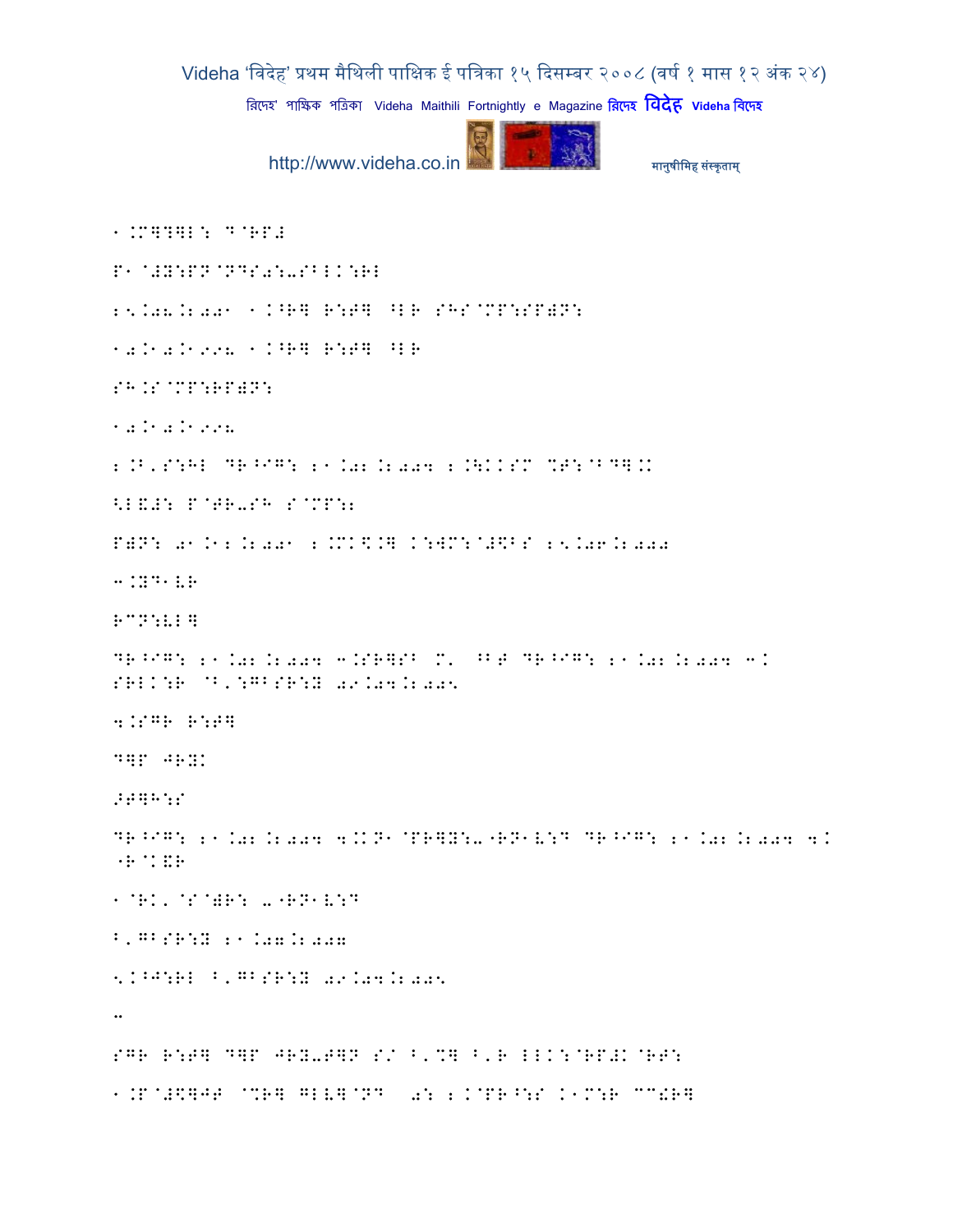িরেদহ' পািkক পিtকা Videha Maithili Fortnightly e Magazine িরেদহ िवदेह **Videha** িবেদহ



PL?] @L':.K @S?@:N T]?] PL?] @L':.K @S?:SN T]?]

1.S:H]@TY:'L:P \$:.^]MN:? 0: SKR] 22.10.1991 1.MLM JK:/ B@R6

 $34.747$ 

"RURN: DROUG ANIAN DER

2.G:MNH]S1TKT "R\*] MH'@N@DR MLIG]Y: JNKP1:!:M 09.10.1993 2.V]@DY:PT]K1@TM K?: GLV]@ND 0: PK)<:) 10.07.1993

3.K?: K1@M^K SI-B1@D!]N:? 0: <L<R\$]H: 22.10.1994 3.K?:K@L@P \$:.D'VK:@NT 0: KLLK:T: 28.12.1996

4.N]V'D]T: @S1:!:I%1%'.R**'**CC!R] KLLK:T: 28.12.1996  $4.14714777998$  (TBT, T-FAF4 ) allaminus

 $5.1$  FB and the time  $\sim$  The Section of the ND  $\sim$  13.000  $\sim$  13.04.1997  $\sim$ 5.K1KBRB.KB1KSC)] C@ND@'TR% @B':GBSR:Y 19.09.1997

6.@PRT]@KR]Y: @%RM'% SHRS: 18.07.1998 3.SLMD'V

7.Y1G:@NTRR V]@%V N:? P)N: 01.12.2001 1.@PRL:P GLV]@NDK 0: P)N: 01.12.2001

8. DEC 1652) 1679 GERRENA PARN 16.12.12.2002 2.TAR RIG TO KA

9.Y:@TR] SM@GR S.I&L^:K:@NT2 P)N: 16.12.2002 3.9DY:@STN

10.MK?]L]B:LS:H]@TY \$:.DMN K1M:R 0: P)N: 16.12.2002

6.L:.@PR@%N^"RN1@TTR]T R:MLLCN W:K1R .1)CN: 07.06.2003

C]@TR

!BMK'T1 P)N: 16.11.2002

\$:.S1!:KR CC!R] P)N: 16.11.2002

4. ROVERS TO RESIDE RESIDENCE RESIDENCE RESIDENCE

11.DRB @PROVIDENTS & CONSTRUCT DRAINS OF CALIFORNIA

12.GIG: P.I Y@N@TR N:? M]@%R DR^IG: 21.02.2004

5.S@RV@SV:2@NT^ SK'T:N@ND: P)N: 16.11.2002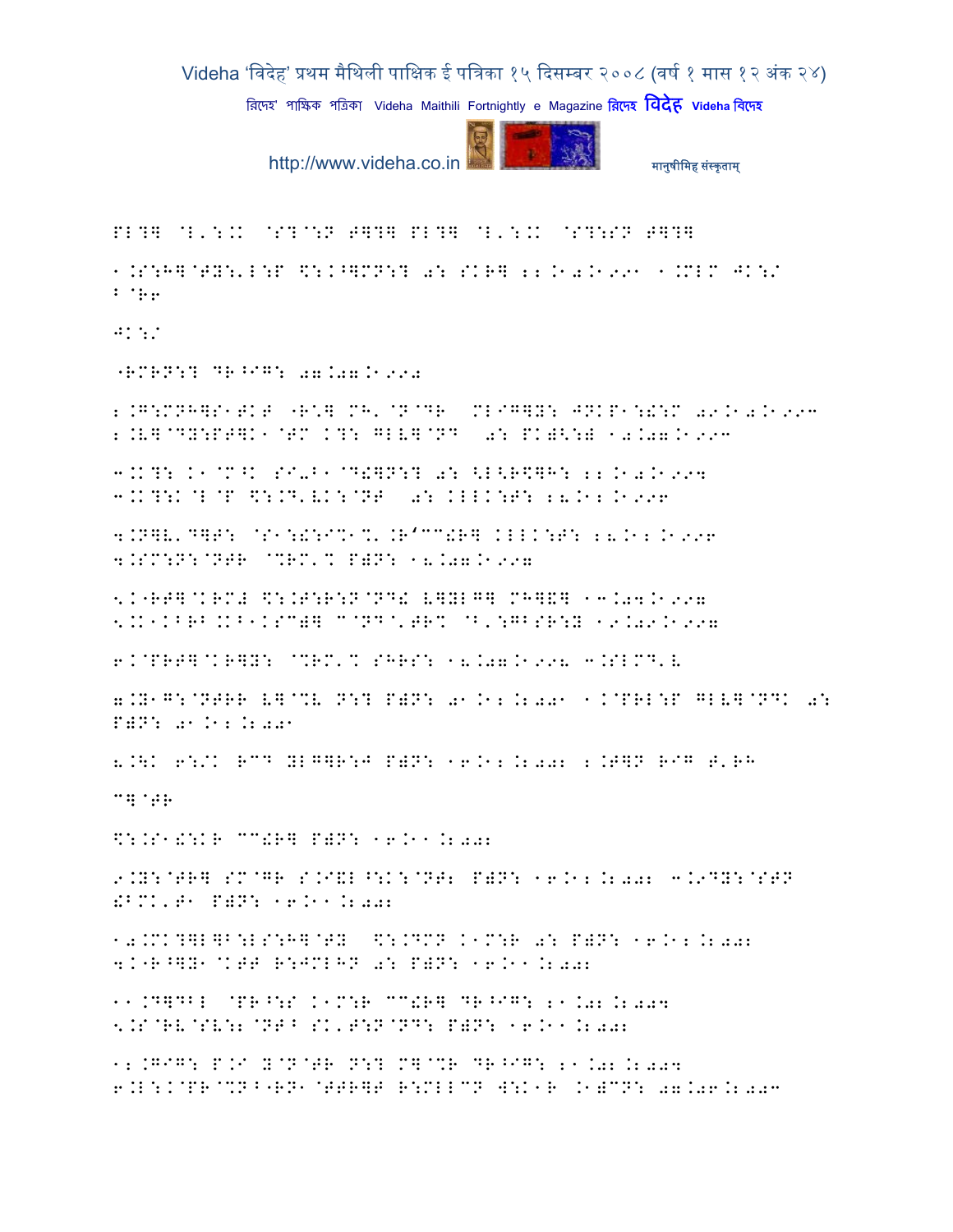িরেদহ' পািkক পিtকা Videha Maithili Fortnightly e Magazine িরেদহ िवदेह **Videha** িবেদহ



13.G: 0BL 0BL 0BL DOWN 9D DRY 11.02.2004 2009 1.02.200 HISPER TRICHT IS THE DEAR 14.HM ^')B M:@RK@#\$'NY @PRV:S] DR^IG: 21.02.2004 5.\$:.RM:N@ND0 0: **'**RM#**'** 15.YD1VR RCN:VL] \$:.RM:N@NDR 0: **'**RM#**'** DR^IG: 21.02.2004  $1.14$  and  $1.14$  and  $1.14$  and  $1.14$  $\overline{\phantom{a}}$ THSP :: Chalery 16.KN1@PR]Y: "RN1.@%Y:RM DR]HR' DR^IG: 21.02.2004 2M]?]L:ICLK LLK  $\mathbb{R}^n$ \$:.GIG:@PRS:D "RK'L: K:WM:@#\$BD 25.06.2000 17LLR]K MN]Y:R C@N@DR' % DR^IG: 21.02.2004 3.%]R]&K 6BL "RNN" RNN: "RNN: K: "RNN" RNN: "RNN: K: "RNN: " 4.R:JMLHN 0: 4.9GKT SB@RYK !MK S]Y:R:M 0: **'**SRS**'** DR^IG: 22.02.2004 St 2004 1.MNK1\$NM'W:=◌ \$:.^]MN:? 0: !NB:D 21.10.2000 5."R^]@J3: \$:.6BLC@N@DR1M]@%R**'**RM#**'** DR^IG: 21.02.2004 2..\KKSM%T:@BD] K REEL PORP RM'&/MORTHLY/MANAGEMENT . PAPI A: D: Daar #1781381 (B11822)  $V$  is variable to  $V$ EALLING COMPANY REPORT OF POST COMPANY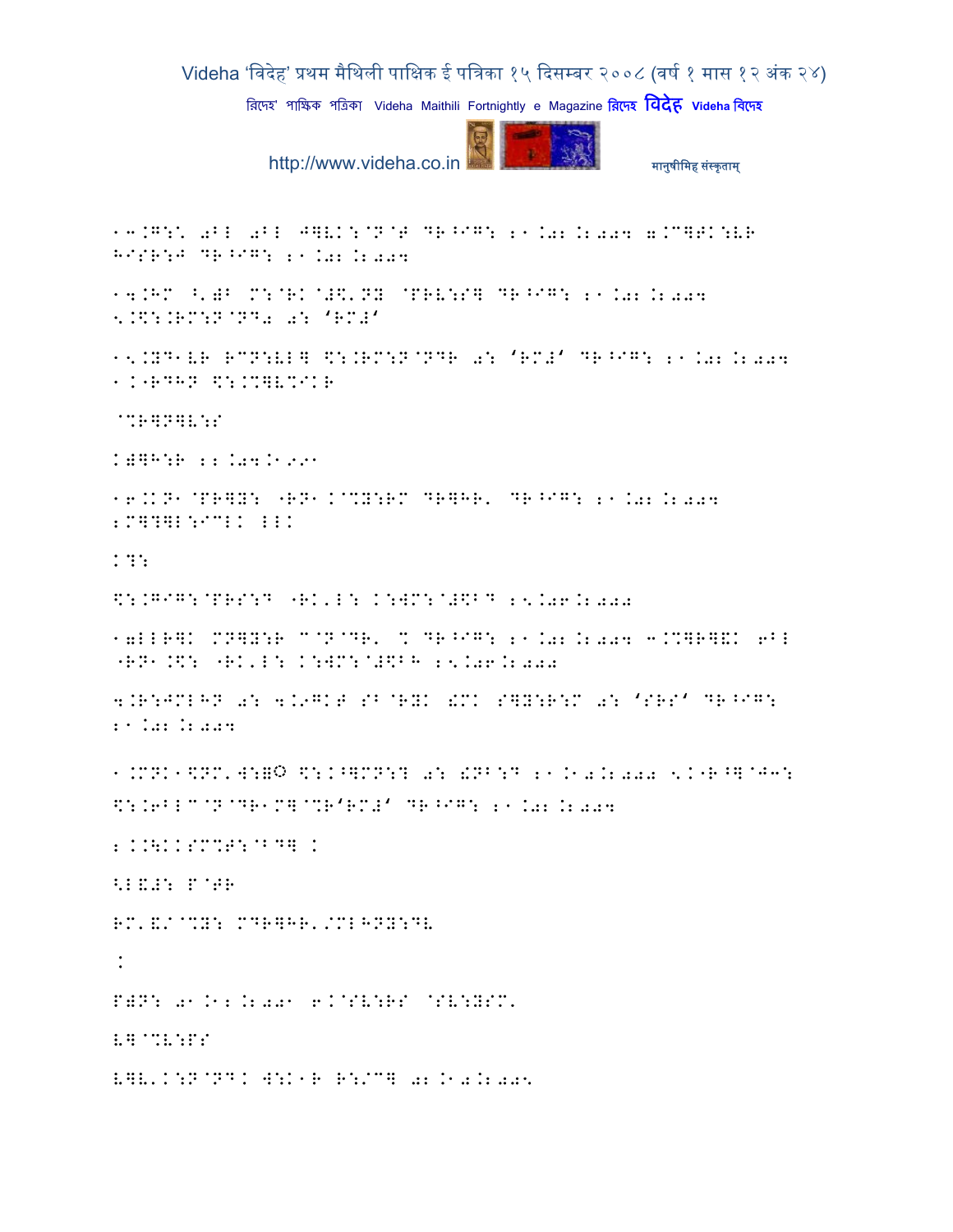িরেদহ' পািkক পিtকা Videha Maithili Fortnightly e Magazine িরেদহ िवदेह **Videha** িবেদহ



3 PM?: N]T: 0: ^:GLP1R 24.08.2002 7."R@K&R 1@RK'@S@)R: "RN1V:D- @PRD]PB]H:R] B'GBSR:Y 21.07.2007

4.SRBB MY ORE MODEL ORDER SERVICE PLACE

5.H:?]CLY BJ:R \$:.D'V%IKR NV]N DR^IG: 21.02.2004

6.C]@NTLN @PRV:H \$:.!]R'@N@DRGN:? M]@%R DR^IG: 21.02.2004

7.SRLK:R @P@:RD]P B]H:R] @B':GBSR:Y 09.04.2005

1.MH'@N@DR K1M:R M]@%R2. @JYLT]

N.PH: BHE.P: PERENTH | PERIDI INT, B.E

- MH'@N@DR K1M:R M]@%R, PB@RV S:ISD

HTP: SP 4151 HTPRE THREE THE CONSIDERED THE TRAFF M TEORIAL CONTRACTORY ARE SIGNED AT THE PROPERTY OF THE SAME CONTRACTORY OF THE CONTRACTORY OF THE UNITS OF TH 4 V:Y1M:@RG "RT] MHG Y:T:Y:TK S:!N ^'L:K K:R#' 1M N'P:L] JNT:, S@RVS:!:R#KL'L S@M^NV NH] "R\*] 4 S\$K M:@RG 1%: "RNIR" TRAPH | RISE BH 200 ARD NO BILI THORAIA E SAN KRB:K C'@&):^ "RV@%YH KAL'LG'L "R\*] 4 "RBD: V]\$@MVN: K'HN, LA VILLE SPECIE STAR, I FRITTEDAR, SFRON DAR ALL SIS TERRA Y:T:Y:T R'@LV'YS'V: @PR#:L] N'P:LS/ V]@S?:NP]T HLYB:K "RESTRIK" RYB A FURNEL HET ("REBB BR BR "B"). JNS/@.Y:K VM@D!] ^ARHL "RV@S?:?M' \KW:MS/ DLSR W:M %]@<R:T]%]@<R PH1/CV:K 1T1RT:, T:H]K L'L R'LS'V: SNK 1R:MD:Y] 1 S1R@K&]T 1!1N]K @PR:V]!]K S1S@MPR@NN R'L M:@RG 9P'@K&]T \VI L:V:R]% "RV@S?:'M' "R\*] 4

"R.NL S/S:RK DB@RL^ SYPARP TYMBRRLOFFURARY N]@RM]T @NY::R'G'J R'@LV'] I@NJ N N'P:LM' 9PL@B!M "R\*], MBO: SIC:LEDD: SPHE (1920) %:SN:PADE (1930) %:SN P. TEL.YT & MEDICE १९३७, V]@KRM SIVT१९९४ S:L S/ SIC:L]T S'V: 1I PB@R#R1P'# 9P'@K&]T BNL "R\*] 4 BH1TL N'P:L] JNT:K'/ J:NK:R] NH] HKTN] J', P. PALLEY, A.L. SYCHEPY, NIL A<sup>8</sup>880M, SORECREPY SORR, IO १९९२ S/ PRIETHE CIE TREIBIT COLLERT, TOLL CIE BELIPRE. @PRYLG K:YLG'L, J.N N'P:LK HR]YLVN SM:@PT: HLBAL:GL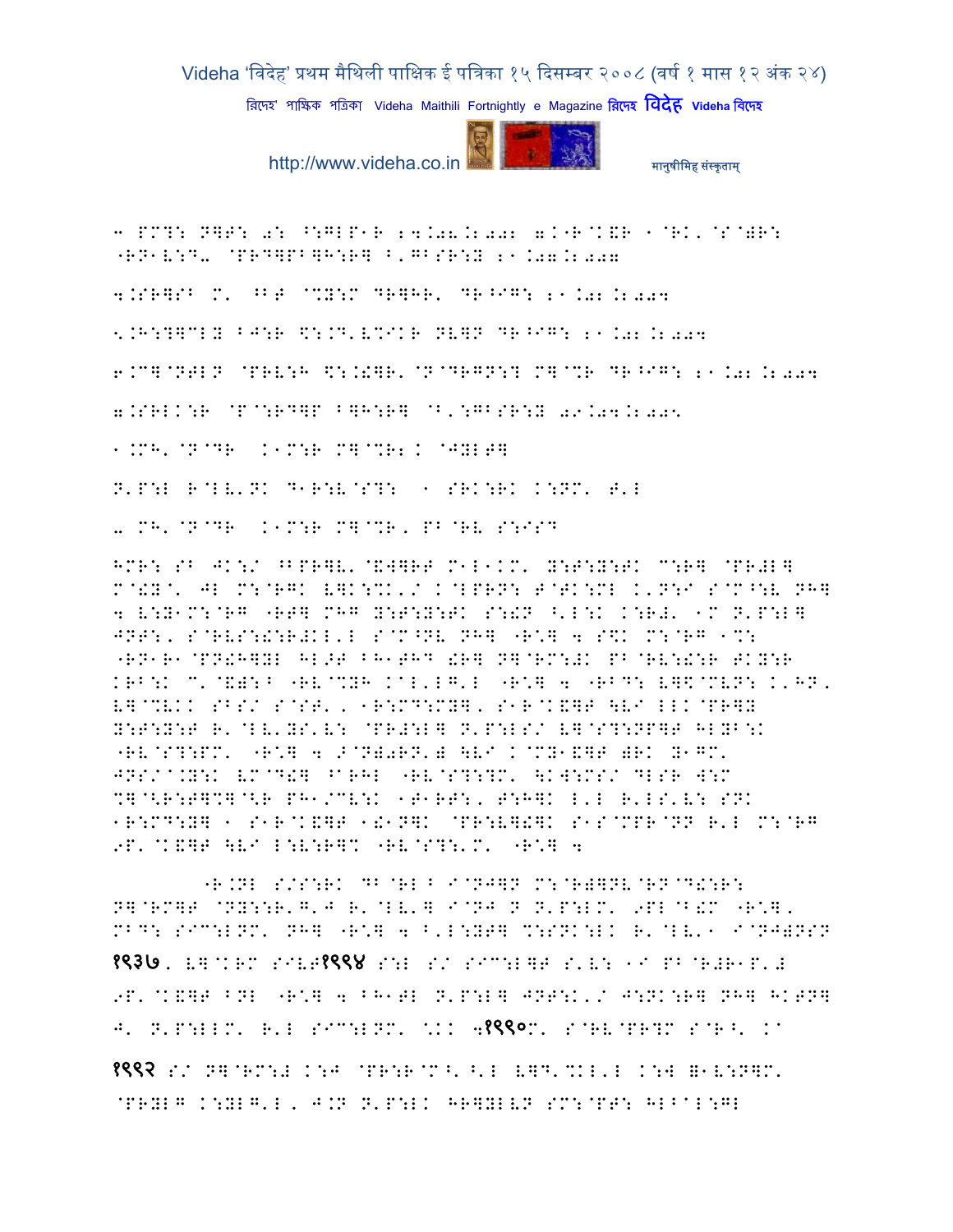িরেদহ' পািkক পিtকা Videha Maithili Fortnightly e Magazine িরেদহ िवदेह **Videha** িবেদহ



FORT TO THE PERSON CONSIDERED HE RESERVED PRALINAAN (PRINTER, FRAAND) PREDICT NEED, INTERPRESSE  $141$  PRESTREE ARITED. INFORMING SINCLETE TO PER  $\{V_k\}_{k=0}$  vanished the state  $\{V_k\}_{k=0}$  . The state  $\{V_k\}_{k=0}$  is the state  $\{V_k\}_{k=0}$ KALK, 'PERZ, 'PA'L' TAD SPENDEN BLE. D'ONDERN ED NIL A "PERZ 1@R?]@K R]=K R1PM' R'@LV'V @S?:'P]T "R\*] 4 J:P:N, @6R:@NS1 1D] D'%K R'L S'V:M'I 1@%C:@RYJNK @PRGT] K\LK "R\*] 4 \K R NEGER, YOO CHEE CHEEL MY KRYEE CHOE "AND HY FGHEC, RIENGER S:@MR:@JYM@D!:R: R'LS'V: @PRR@M^K 1 V]@ST:=R ^'L 4 @PRY /H] SMY V].SI. १९९४M' Y1@D! %@M%'MRK %:SNK:LM' N'P:L SRK:R R. MALVA ARIA, NAJ NEGELA RINGE ARIPHA ANG RINGRA S (\N.J]. 1R.) ^:RTK R@KSCSL HL>T V]RG/J "RML'.G/J TK S:C:L]T RHK, MBD: BH1T PH]N' S/ S'V: B@ND1 "R\*] 4 1B M:@TR **98** CHIMPI MYNGR VIRGE ERHIPEN SYMMER SING VRIEGE SY LARING: 2098 S:L GENE 23 GR. (AL GARRISTER SY B]@G!]L ND] P1L @K&T]@GR@STR ^'N' YHL R'L S'V: PB@R#R1P'# B NDR: P. 29 FRIDEID, DYNE SEDER SRIE S.K. S.KY: 4 SRKYRK "PROTECTOREPHY": ENPERAMMENT: PROTECTOR (CHEVA: EEPNOT EMP) CNAM  $\Omega'$  (B) (RST, China (2008), Orch, Gil an an orchor niche @PRT]@K&:LY S'HL @!V:@ST/ ^ARHL "RV@S?: \*KK 4 R'LK JM]N SB S'HL "RT]@KRM# M:@TR NH] L]K'PR TRK:R] BJ:R \*:NL G'L "RAND: CRIPS YE: SRK:R 1 SAMPLE PROPERTY OF THE SAMPLE OF THE SAMPLE OF THE SAMPLE  $\mathcal{P}$ \@MHPR NH] D'.L J: RHL "R\*] 4 V'R V'R J:NK:R] 1 T?:D: KAL:K B:DL KLNL SHIND SHE PER ANDER SHINGE PHI

D', D' (1988-1988), SALHAR (1987-1988), D'AIRE D'AIRE NA PIRE. R'LS'V: J]@R# "RV@S?:TM' "R\*] 4 B10N: J:>T "R\*] J' YH] S'V:KL'L KLNL M:YB:P NH] RHL 4 "R.N !N1&: MHL@TTR] !R] I R'LS'EN SYCHALAR (R. P. 1981) NATHAIN (1984) NATHAIN SYCHAL I DA NARA THE PALE CECE OF PAPP (PP)PAPP. (P CEPE BAPARA RET PLAPR S: 19 S: 1VT I:VT A S: 1VT A S: 1VT NH 1VT NH 1VT NH 1VT NH 1VT TA 1VT TRIKE WE TA TA 1VT II: 1VT NH 1VT TA 1V S/MOIN S/ P1@F10#5 HLPF "RND" A PMPHER "B1PM, "B1EY, LS' ARE 9P'@K&]T RHL T:H]S/ TR:IV:S]K' JNM:NSM' K'HN ^:VN: 9@TP/@NNY H:YT ?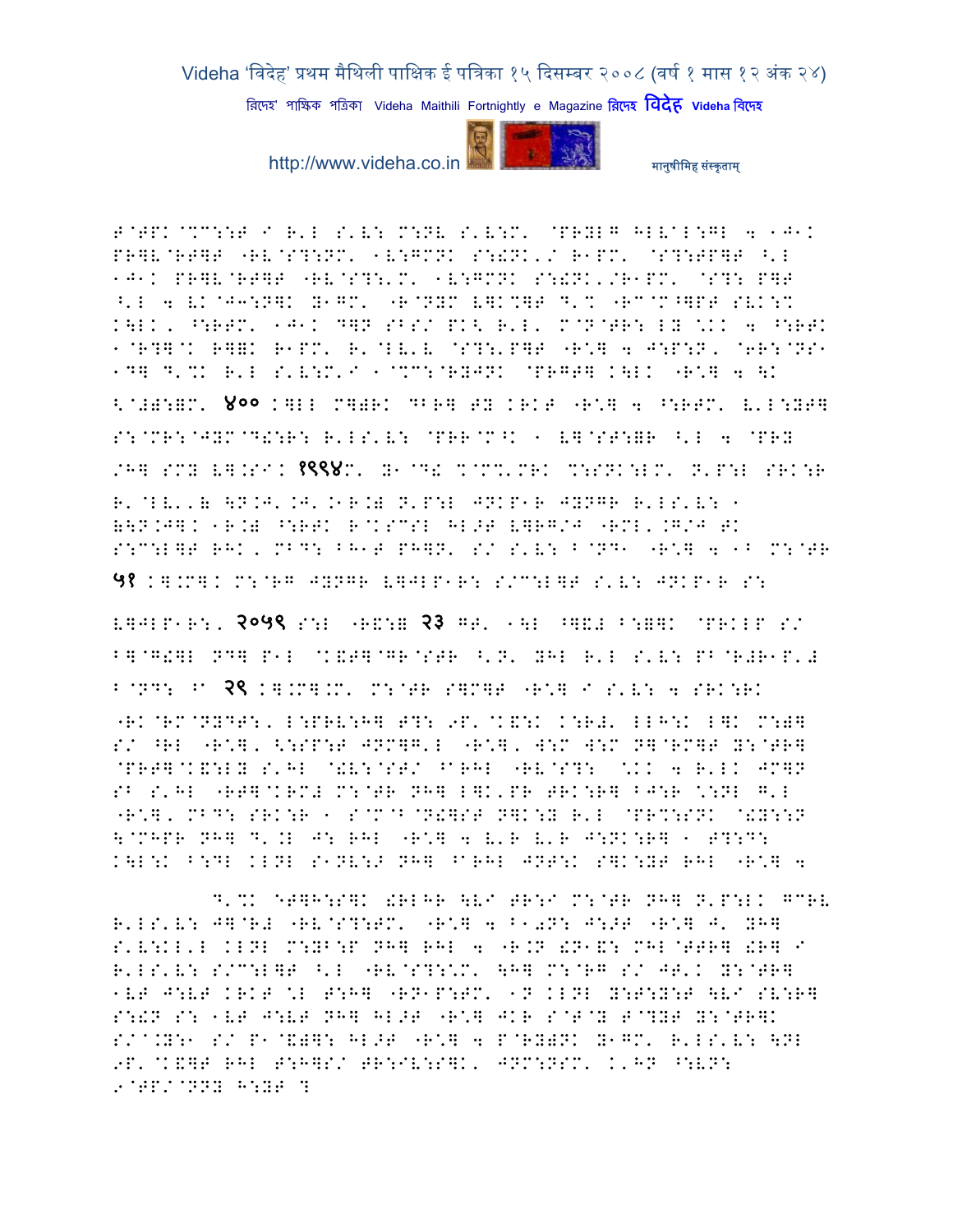িরেদহ' পািkক পিtকা Videha Maithili Fortnightly e Magazine িরেদহ िवदेह **Videha** িবেদহ



 $R$  . The contribution of the contribution of the contribution  $R$  is the contribution of  $R$ SM SYSTEM ASSESSED TO REPORT THE REPORT RELEASED FOR THE RELEASED FOR A RELEASED RYL STATE RELEASED FOR RELEASED RYL STATEMENT RELEASED FOR RELEASED FOR RELEASED FOR RELEASED FOR RELEASED FOR RELEASED FOR RELEASED FOR RELE ? JNKP1R!:M !:@RM]@K @S?SL T?: P@RY)NKL'L 1VABL: Y:@TR] M YEAR OF THE SEAT OF THE RHAND RESIDENT AND AN INCORPORATION OF THE SAME RESIDENT TO THE SAME RESIDENCE. P:/C \*C HJ:RK S/@.Y:MM' Y:@TR] 1VT J:VT KRKT "R\*] 4 DB@R:PS@RO:WS MHL@TTRENING@RO:VS MAD: VOICE MANUFACTRI PER Y:T:Y:TK S:!N R'L' "R\*], /HL "R.N B@NDY "R\*] 4 "R@NYN THENTHE POLARY AS RAL MINIMAL SONIC LONG I SAN ARABLE KT'K @PROVINSING AND AND AND AN INDUSTRIAL AND AN INCOME. "RAN VI B: RAN YER, 9 A OYOR POR BINNEYEYEY: ON DARIK PARD OF PORT AN INVESTIGATION  $\sim$  V Trial Section Section Section Section Section Section Section Section Section Section Section Section Section Section Section Section Section Section Section Section Section Section Section Section Section Section @PR^:V]T ^'L "R\*] 4 @PR:Y @PR@TY'JKD]NK I SM@SY:KK'/ K:R#

R'LS'V: "R^]&:P S]@D! ^ARHL "R\*] 4 NY:/ N'P:LK N]@RM:०/@MK

@JB६@L @DY@L @T@/'LS @J@NG @@PR.T]N]!] SBHK PB@R# D:Y]@TV^

HEVE A MEREN LOS ROBORIS EL BOBORIS E MATEIX EN CAL GEBORE R.B.C.LS' POTTER CONDITIONS TO THE THORSE CONDITIONS TO THE A B#T@N@BY:STORICON: ##H: "R^# YOU" \HE: "YES" NO HEEL NHE RHL 4 RYPPERE BERMYN CROSEN FER MARRY IN MODERN PUR YO 9P'@K&]T "R\*] 4 1@R?]K YLGD:NM' S'HL R'LS'V: 9@LL'N.N]Y K:J BRB:M' SH:YK RHL "R\*] 4

 D:T: M]@TR R:@&@)@RK SRK:R T?: JN@PRT]N]!]@D!:R: R'LS'EN SA MEMBER (1991) EN MEDIE MEDIE AL DE SAN DI SEPARA PO 1@%V:\*SN S'HL ^')L,MBD: "R.N !R] I K:J K]Y:K NH] S6L ^ARHL  $R$  + R\*E  $R$  , RT  $R$  , Recognized as the control of the set  $R$  of  $\Omega$  $\mathcal{M}(\mathcal{E})$  and the risk in  $\mathcal{E}(\mathcal{E})$  is the state state  $\mathcal{E}(\mathcal{E})$  . The symmetry results in  $\mathcal{E}(\mathcal{E})$ ^:&# \VI S:@RVJN]K "R^]@VY]@KT]S S'HL S/C:R M:@!YNMS/ J:NK:R] ^') RHL "R\*] 4 T:@TK:IL]N R'L M@N@TR] R:MV]L:S P:SV:N, V@RTM:N R'L M@N@TR]H L:LB @PRS:D Y:DVJ'K "R^]@VY/@KT]R S'HL S:@RVJN]K ^'L "R\*] K] JYNGR, JNKP1R,  $L$ RIFFER: HIST  $L$  then the state of the state  $\mu$  and  $\mu$  are the state  $\mu$  state JP SAIF (A): P SAIP RESPONDED SO SIGNED ON STEP OF SIGNED ON A SIGNED BY BY BY BY  $\langle\,$  DH P P R P R  $\langle\,$  ( T R ), R F ( R ) & R ( T P F F ) MH  $\gamma$  (  $\gamma$  )  $\gamma$  and  $\gamma$  and  $\gamma$  and  $\gamma$ J:Y TKR:L'L N'P:L SRK:R@D!:R: @PR@ST:1P P'% KR/ 1 T:H]M' \*NH# SRKNE PP@R# SHYR# SH# 4 K9K, \$NH PP@RV R.PNB \$NH# F9~ R.BY.LS'ENTYPSHED YTURN SPUL SAND LATED BELIEVEN SSPURISE \H] V:@RT: S: PB@RVL \K): V:@RT: D]@LL]DM' ^'L \*L 4 PH]L 1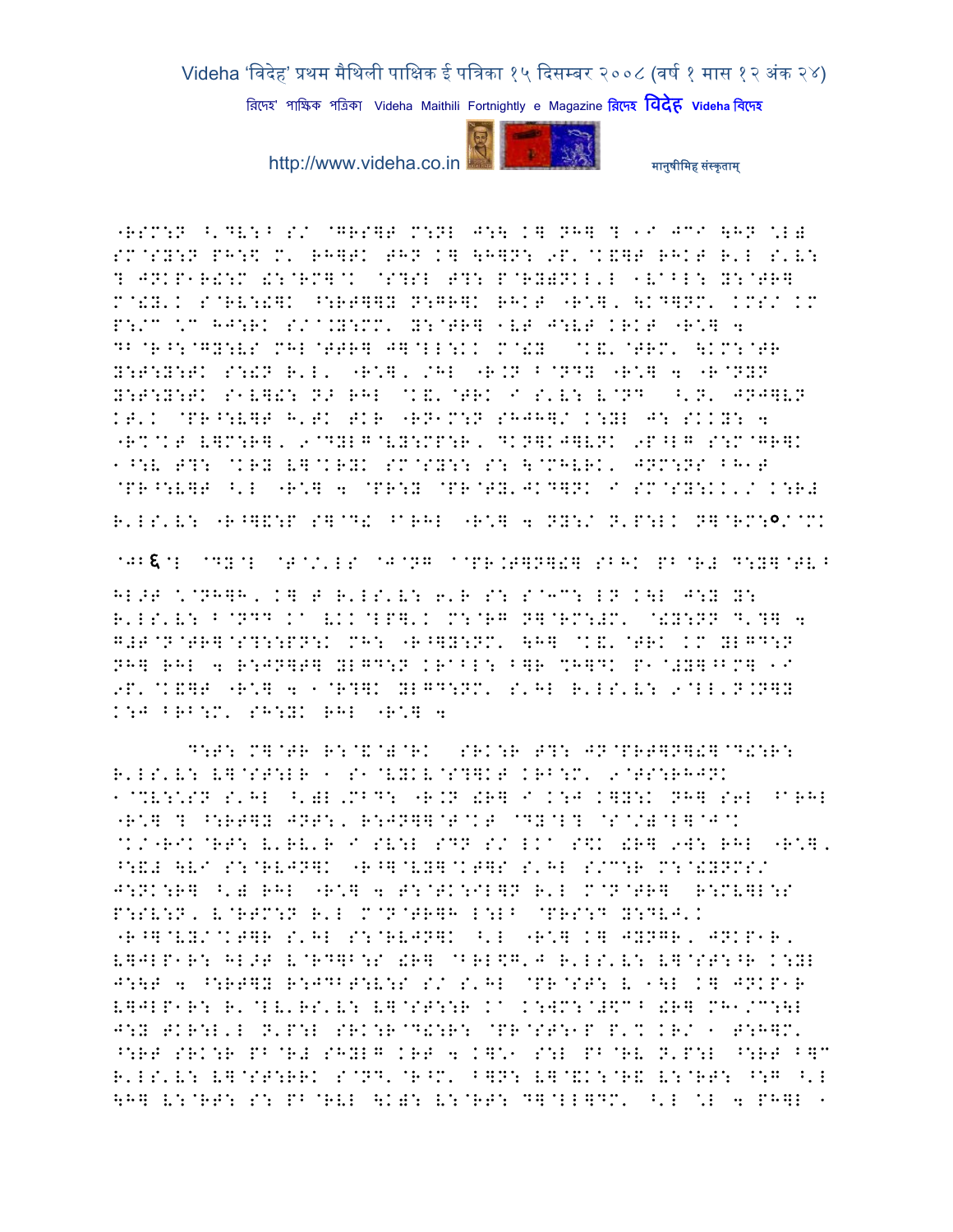িরেদহ' পািkক পিtকা Videha Maithili Fortnightly e Magazine িরেদহ िवदेह **Videha** িবেদহ



DLSR CR#K V:@RT:MY:MORT:MORT:SRC:RECOMPARENT:SRK:RK @PRINS: KOSSE VER PREN 2001 DER KNAPPER SYNSKEES SYNSKER (1981) PH1/MESS ON MY D1N1 PHOTOGE SITES IN THE THIS PSECAL BELI V@R& B]T RHL "R\*] "R.N!R]K @BRL\$G'JK B:T \*:R]D], S/C:L]T N. BI CH, G'I LEATH IN LICHTER PROPERTY IN LICENSE CONTROLLER COMPANY  $R^2$  and  $R^2$  4  $R^2$  4  $R^2$ 

 PIC:YTK:LM' S'HL J:P:N SRK:R N'P:L R'LS'V:K V]@ST:]R N]@RM:# @PR@ST:GV R.N' \*L:H, H1NKR %@RT RHN] J' J:P:N' SRIGHI R. DY. D'. M'I KE:HE. D'YE I DYNIK I KRA. 2000 PENER K PAR OLE 4 ANYEL SAN SON SON BORNERR RACHERS SAY NEWSTAP MONTRE "PER MERN "REALISE "RICENTRY "RICH" (") IN PIECE EALTH  $\overline{K}$ AKGL@W]:M' HINKR "ROW: HINKR "ROW: AN INKR "ROW": MY: AN INKR PARTY: SNK PRACHE STANK PORK AN RAISER BY WORKING WATER 1V@%Y"RKT: "R\*] 4 N]K) ^V]@&YRM' N]@RM:# T?: Y:T:Y:T MORTH: TRIDES ANDRE, THE ANN THEN DEER ENTERED IN R'@LV'YS'V:K 1999 PRODUCED AND ANNOUNCED AND ALL LANDS AND ALL LANDS AND ALL LANDS AND ANNOUNCED AND ANNOUNCED PW:YB J' @PRT]V@D!T: JNCN' \*L:H 4 N'P:L] K:/@GR'SK M@N@TR] BECREAGE E.RE. ROBBECEE S.E. Z (CARDIO ) CHARD SLEEP RHL,MBD: SM@SY:4 "R.NL Y?:VT' "R\*] 4 "RV@S?:] DYN]Y "R\*], P(PNP) PTAR: KZETPY, R, MELT (WORRING TREPER, POPPREET ANY PBLSB JANDER "RESPONDED" "ROSSER "ROSSER KRANDER" "ROSSER KRANDER" "RESPONDED "RESPONDED " RHIN: KNRED RIL:K MP ND 10 NAMP ND NORTH SYSTEM OF THE STATE  $R^2$  +  $R^2$  4  $R^2$  +  $R^2$ 

H:LHEN, R.P:L 1 CHER SRING FAN H.L SHMRA (RN1S:R JYNGR S/ V@RD]B:S !R] ७० K]LLM])R R'@LV' S'V: V]@ST: R KRB:LE PERT REPORT RETULE THEFT RIP ROOU AFENCY. ROBOT K:J SOMP: MAR: SAMP: A SOMP TO STATE "READS" RELEASED CAR CONSTRAINS OF SHILL CARDINAL SERVICE IN THE SAFE (198 S MPH4 MPPE (1981) A. (1941) ER MAGARE R. BOD. ID S. S. CO BR. DAM B: NAB L:GRA), MRD: MPROMAR "RENE "R), P:201 E (BEL) (RELEVED ERE "RRE @K&'@TRK "RV@S?:C K] H:YT ? YH] "RV@S?:/K' @!Y:LNM' R.KT N'P:L SRK:R T@TK: L S/C:L]T L]K 1 PBL N]@RM:# K R'L S/C:LN M. 16. A BH1T MERRING "ROR REPORT OF THE ROLL REPORT OF THE RIGHT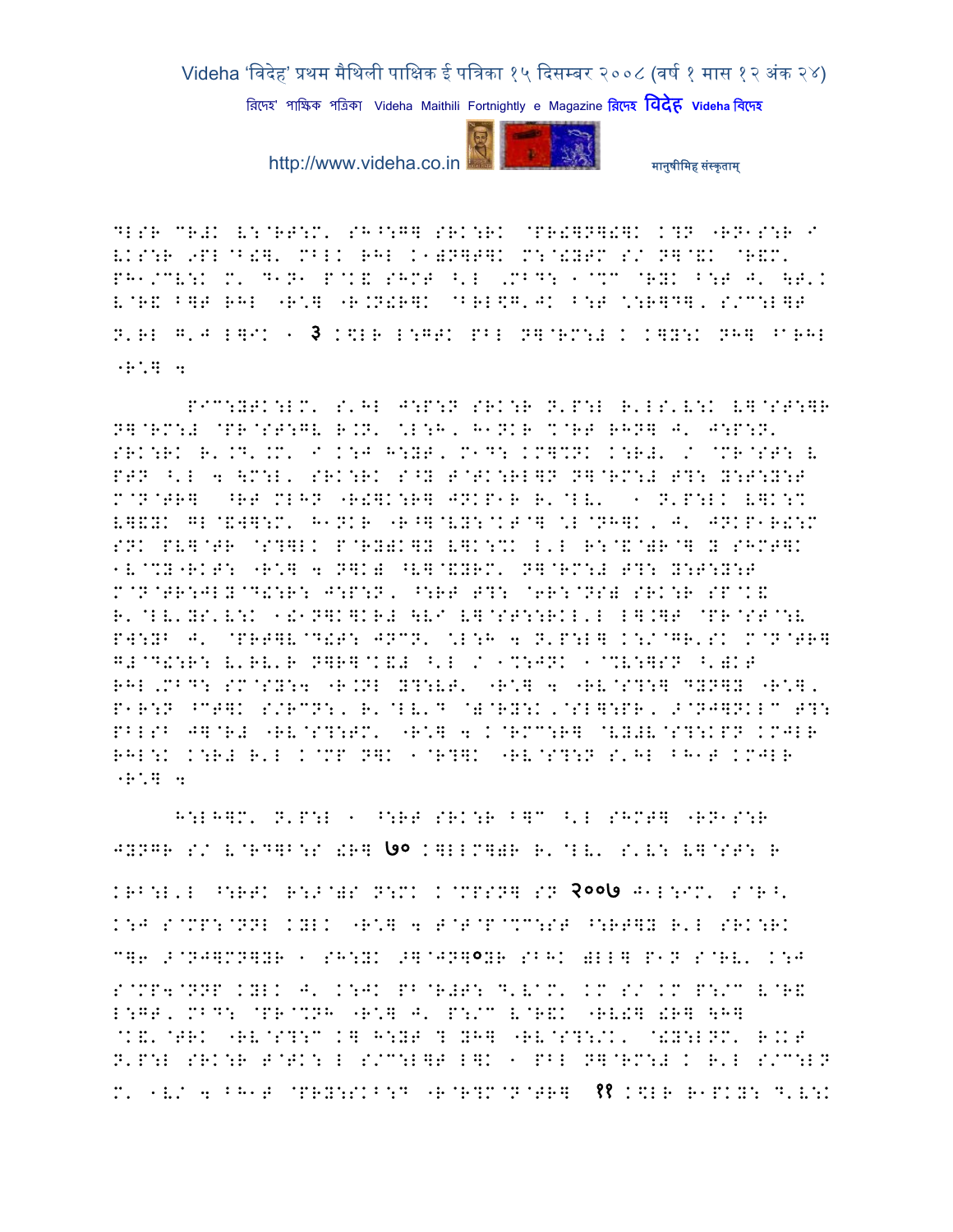িরেদহ' পািkক পিtকা Videha Maithili Fortnightly e Magazine িরেদহ िवदेह **Videha** িবেদহ



N]@R#Y KYL?] 4 YH] @PRY:SM' Y:T:Y:T M@N@TR] K PB@R# SHYLG RHL@NH]V, MBD: ११ K\$LR R1PKY: ^A K] RHL \*KK ? ११ K\$LR M@!Y'B  $9$  CHB FRIPERS PP BL  $\cdot$  & CHB FRIPER S/ P W MP FRHIPER !R]K M@RMT N]@RM:#KL'L \*1)]Y:/L G'L \*L T?:P] "R.N !R] K:J @PRR@M^६K G/!!R] NH] 1B]RHL "R\*] 4

**WI:T:YTHE WINDER REPORT AND ARRIVE AND ARRIVE ASSESSED AT ALL ARRIVE ARRIVE ARRIVE ARRIVE ARRIVE ARRIVE ARRIVE** @PRM:#]T ^'L "R\*] 4 J' JT'K L@MB:] .BR] !R] V]@ST::R KRY TTV: S. MO (POSTINO 1990) / MOTHOL (PR. 1991) 1991 N]@%C]:T "R\*] 4 S:M:N =1V:N], Y:@TR] 1VT J:VTM' R:J@%VMVM@D!]K S/GH] RLJG:R]K "RVSR S'HL @PR:@PT K S:?S:?  $\sim$  0.0  $\pm$  0.0  $\pm$  0.0  $\pm$  0.0  $\pm$  0.0  $\pm$  0.0  $\pm$  0.0  $\pm$  0.0  $\pm$  0.0  $\pm$  0.0  $\pm$  0.0  $\pm$  0.0  $\pm$  0.0  $\pm$  0.0  $\pm$  0.0  $\pm$  0.0  $\pm$  0.0  $\pm$  0.0  $\pm$  0.0  $\pm$  0.0  $\pm$  0.0  $\pm$  0.0  $\pm$  0.0  $\pm$  0.0  $\pm$  R'@LV'"RS'V: @KRM% R1P:@NT:R]T HL>T SI@S?: NS/ K@MP'N]M' PREAR TO A CONSIDERED MENTER CONFIRM (SINCE SOME EX %'YR "R\*], MNLM:N] =/GS/ B]N: MB@LY:P@+KN KYL J:YT T KKYK "REPORT END MER NIC SOME TOMPHER MARIT BLORED, FOR PLACEBER R'LS'EN KATHER IN KILL HRAG A BIEN KALET ALHIENTIMMER. P:RD@R%]T:K 1V@%YRKT: \*KK 4 1%: R:.] LLKT:@N@TR@]K SRK:R  $\,$  ARB (2) SHYLG KRY, NH2G (2) SHE (BC KERR) 2010, NH2, 2010, PRF  $\,$  PRF  $\,$  PRF  $\,$ H: "BKSL NH 1 DE SAN SER VAN DE SAN VAN DE SAN STEDEN . DE SAN SAN DE SAN DE SAN DE SAN DE SAN DE SAN DE SAN D PR]#:M SRK:RM' SH^:G] DL \VI SRK:RK' ^LGH]): PRTKK 4

1971195 TRIKK: MATHE (1911-1191-1191-1191-11

MH'@N@DR K1M:R M]@%R

PROBRET STRAINS

 1T/K @PR:#] JGTM' 1D]M @PR@TY1 &: S/ CLKT 1V] RHL "R\*] 4 @PR:#]K' "RPN "RK:R, %@KT] 1 K:@RY@K&MT:K K:R#' 1T/KK PR]#M 1 @PRK:R S^M' V]V]!T: D'.L J: SKKT "R\*] 4 P(P1R: THIR: DECRETS: DECOMPTED ON A POSSIBLE ORDINAL DISCOVERED ON THE DISCOVERED ON THE UNION OF THE UNION O MH:G:P: "RENE" A MOREDY BOOM DRIGHT OF SING ON A BOOM BROWNER. %@KT]K 1R:!N:M' L:G] N:R] @D!:R: \*L @PRP@3C: RCN: KA /KR: SM:@PTP KYLG'L @PRS/G D1@RG: S@PTT%]M' V@R#]T "R\*] 4 R:V#K 1T/K SM:@PT\* KRV:LKL R:M "RN'K J:T]K SHYLG L SM:JK' M1@KT]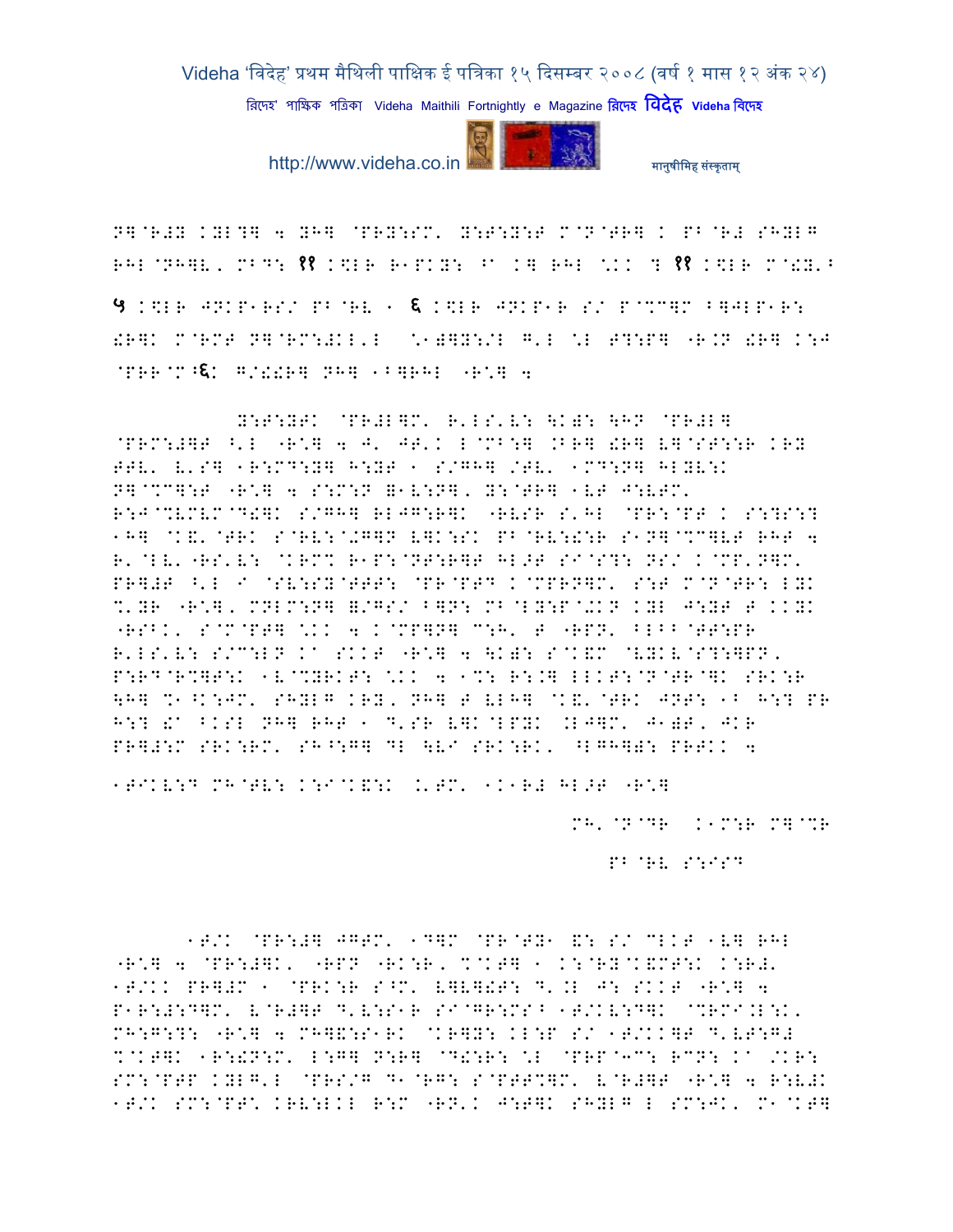িরেদহ' পািkক পিtকা Videha Maithili Fortnightly e Magazine িরেদহ िवदेह **Videha** িবেদহ



B.LTE TRANS 4 FRANK (PTI) & TRIGH "RFA" (LEG) POTTER BIBY SS:M: MY GREET CONSIDERATION OF THE CONSIDERATION OF THE CONSIDERATION OF THE CONSIDERATION OF THE CONSIDERATION

KHAVE MILL FYN FYN AN YN BLOAD HAW HLOE MILL A "RM'R]K: K' J@NM/L S@DD:M 1 /S:M:V]N L:D'N "RM'R]K: V]R1@D! K]Y:K 1TT:Y] ^ @PRG) ^'L ? >@ND]KR: G:/!]@D!:R: P:LIT SONTO JOS SONTO JOS SONTO LA SULLA LA CARDA L'ANDIA SONTO L'ESSE ELLE L'ESSE A L'ESSE A L'ESSE A L'ESSE 4 /ST:VARR ( /ST:R (4): B(R) ART (ATT:B), STRAGH ( 7):28 SAMPLE THE SAMPLAND CHEMPLAN IN 1 2019 HOLD AND A 1TH 2 1TH 2 1TH 2 1TH 2 21TH 2 21TH 2 21TH 2 21TH 2 21TH 2 2 KHAN MH@TV:KK:/K#TV:K#TV:K###F#  $R$  The computation of the computation of the computation  $\mathcal{L}$  . The computation of the computation of the computation of the computation of the computation of the computation of the computation of the computation of t TH RISK "PENN IN REAL SAN THE REAL PENN HEN A SEEMED FREID. >T]H:S @VY:NH PR]#M D'.VKT "R\*] 4 H]IS:M' @PRT]H]IS: JK:I 1TIKV:D] S^ M:@TR "RPN' H@TY:K H]IS:, L1)P:) 1 "RG]L@GG]"R NHE CECA NIC MENE POINT, SLAP (MP. 194 CELHELP ENGANH KREAR "REAR" (POSSESSED) AREAR SI "REAR" (POSSESSED) MNN KYL: 9PR: 9PR: 9PR: SAHK @KRIS: SOHK @HERE @H @PRM:#]T HL>T "R\*] 4

 1TIK %@BDR SI KLNL HKJ:K @PRKLP 1 KWLR "R@TY:KC:R 19920 2001 998 HE BE BE WELL BE IREFURDED A 19517. EST JALAYAN LEGEN A RAYAN A MARYAN BINA SA DA RAYA NA KATI NA DI MANYAN DI MANYAN BINA MARKAN DI MANYAN DI MANYAN @%RMJN: K K H]IS:@TMLK V]@DRLHK R1PM' "RPN @PR^1@TV: @S?:SP]T K K:J S]@D! KRV:K V]C:R 1 S]@D!:@NT B10N: J:>T  $\sim$  8  $\sim$  0.000  $\pm$  small control (  $\pm$  eq. ),  $\pm$  ,  $\pm$  ,  $\pm$  ,  $\pm$  ,  $\pm$  ,  $\pm$  ,  $\pm$  ,  $\pm$  ,  $\pm$  ,  $\pm$  ,  $\pm$  ,  $\pm$  ,  $\pm$  ,  $\pm$  ,  $\pm$  ,  $\pm$  ,  $\pm$  ,  $\pm$  ,  $\pm$  ,  $\pm$  ,  $\pm$  ,  $\pm$  ,  $\pm$  ,  $\pm$  ,  $\$ BLE: MO: THE COM: R KRAP, SM: THE THE COMMON DIRECT OF THE DIRECT DIRECT D:P:P:R (91 4528 4518 4

 T:N:%:H] C:H' J'KR HL9K, J@RJB1%K HC9K V: M1S@RR6KK \KR: KCNL DM@&)]T\ N]K NH] M:NL J:YT 4 K:NL R:@&)\*K T:N:%:H] 1 D:D:G]R]K' \K N \K D]N V]N:% HLYB'): KRKT "R\*]  $4 + 1$  / Will and Phone (1900) (1900) (1900) (1900) (1900) (1900) (1900) G THAN STERN AND CONTINUES IN LOCATION OF THE HANDLE CHOICE IN LICENSE. TLPC SLYCH ( ), MINH SLOW GROUP SLIP (NO. 141) CYME SCYF TIERS RIES EN ELE EIGSE PHR (BSR) A WHITKII IEPE AST AL BETHER RICK BIR STYRN CHRV: TYM: TYMESHE RYR: (HPP) 1PK' V]%]@&)] NH] SM:@NYL@ST]RK .@#\$ M' R:.Y T.N' I SM: STEER SM: SM: SM: SHE REAL ASSESSMENT TO A SACKT "SECTION STATE THAT IS NOT THE TO A SECTION STATE THAT IS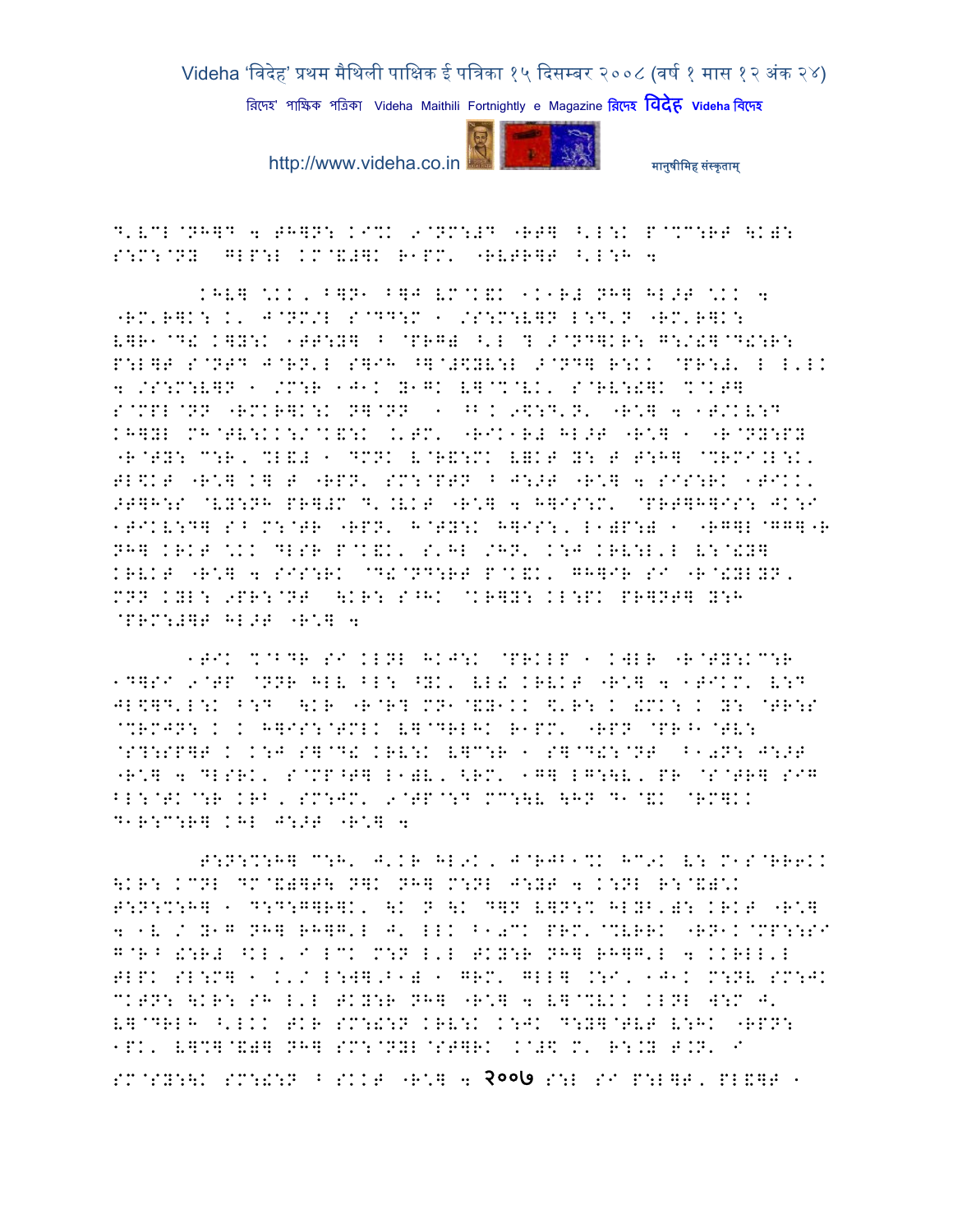িরেদহ' পািkক পিtকা Videha Maithili Fortnightly e Magazine িরেদহ िवदेह **Videha** িবেদহ



 $K$ bel at the small of the strategies of the state of the state of the state  $\mu$ @PRJ:T@N@TRKV:D] DLSB TR:I SM@SY:)KK J:>N B10] K "R.NL K:@RY:PANP PODIC CPHER PRYAND ROP. (RSN 4 PRYAR POD "R.N. VAN VOORSTY ALD VAN DIE VAN DIE VAN DIE VAN DIE VAN DIE VOORGEIE ANDERE DIE VAN DIE VANDER OOK

MILITE 80 E FEREE HINDE 201 JUNE TETH CHIL 2001 2001

SBP@K&K' SM') NH] SKL 4 SIGH] 1N P:@R)] SKHL PARA LOREAR CAR DATA TO SIRCH: SI DR RH BLI DR RH BLI DR RH BLI >M:@ND:BR NH] RHL T DCSR V]@DRLHK S@M^:HVN: "RV@%SP@M^:RV]  $R+1$  4  $R+1$ 

 V]@DRLHK "RN'K %KL]1 P@DYT] M@!Y'D KM SI KM JND PROVINCIA DE EN MINITIK 1 JAN 1 JAN 2011 E MENCHA MENGHAM MENGHAM MONGHAM MENGHAM MENGHAM MENGHAM MENGHAM "RN:D]K:LSI SM:J]K M:@NYRT: VPKT "R\*] 4 SM:J]K R1P:NTR# HTROSH DHR KRYSH PY TSOF PSD. BID, BRISH FRITIB HETR R  $\sim$  2008  $\pm$  2018  $\sim$  1s  $\sim$  2018  $\sim$  1s  $\sim$  1s  $\sim$  1s  $\sim$  1s  $\sim$  1s  $\sim$  1s  $\sim$  1s  $\sim$  1s  $\sim$  1s  $\sim$  1s  $\sim$  1s  $\sim$  1s  $\sim$  1s  $\sim$  1s  $\sim$  1s  $\sim$  1s  $\sim$  1s  $\sim$  1s  $\sim$  1s  $\sim$  1s  $\sim$  1s  $\sim$  1s  $\sim$  1s SI@SK::RK 9D:@TT]KR# "R\*] 4 MNLV]@J3:N Y:H T@?YTK' M:@NY4T: DKT \*KK JKR @PR%@ST] @PRM:#SB \*KK 4

३० E.NEE | PANNESSER THEY | MED | MUNICIPE | H1K1MSI

N]RIK1% S:M@NT] @PRVMT]K \*L'KK T २०४६ S:LK JN1@NDLTLN

WISHING TO SALE THE RUN LOCAL TELL TO A RELEASE THE REPORT OF THE VEHICLE PROPERTY OF THE VEHICLE PROPERTY OF THE VEHICLE PROPERTY OF THE VEHICLE AND RELEASED TO A RELEASED OF THE VEHICLE AND RELEASED OF THE VEHICLE AND RE NH] DK.LG'L 4 PB@RV R:J: @J3:N'@N@DR.@D!:R: 6KR SI @VY:?H %:SN @PR#:L]K' P1NR:VMT] KR C:HLK M1D: S6L NH] ^ SKL 4 @J3:N'@N@DR:K MH@TV:NK:I@K&: B=KTG'L JKR 6L@SVJR1P D'%K JNT: G#T@N@TRL @NM1D. HL>T 1I DK%M' G#T@N@TR @S?:VPN: ^ G'L "R\*NH" 4 1V DON'T FREE TERNARD (DAGA) TOO DOOR VERE TERNISTE KRB:K K:YLGYLGYLGYLE TROLLH BEVORLH BEVORLD BEVORLDIG BEVORLDIG MB@DD: NHI: SM::N' MB, "RFCH": A SA: SA: HOD: "A SA: K VIII SA: K VIII SA: K VIII P@%C:KT M!K%K S:? KLNL DL !L.: D'V:K !M@&)MT: KRT T PR]#:M "RNDA):K:RANI: NEN ROMA AN REGIONAL DA KRT DA PARTIER DE L'AUTORISME (2014) A KR MA, TO 1978 YOF CRAFT ON, TODREY, O'TENEDIRE PRESS AND OPACHONE P SM:N PHP3M:L: IN:NA PH MANN: M MPHP SPR PYPRA KRB:K : KOVIER (PR) T: KRIGHER PEDROP DIK, DR. ADAR (B. B. B. VIREAD) 9TRT, M!'%] JNT: M!'%V:D] "R\*], M:@TR M!'%V:D] G#T@N@TRHV:D] NH] 4 G#T@N@TRRV:D] KH] JNT: ^LI) NH] D'LK 1> K]\*1 N'T: KHKT \*?], **"**H:M] G#T@N@TR]V:D] HCI**"** H1NK: **"**H:M]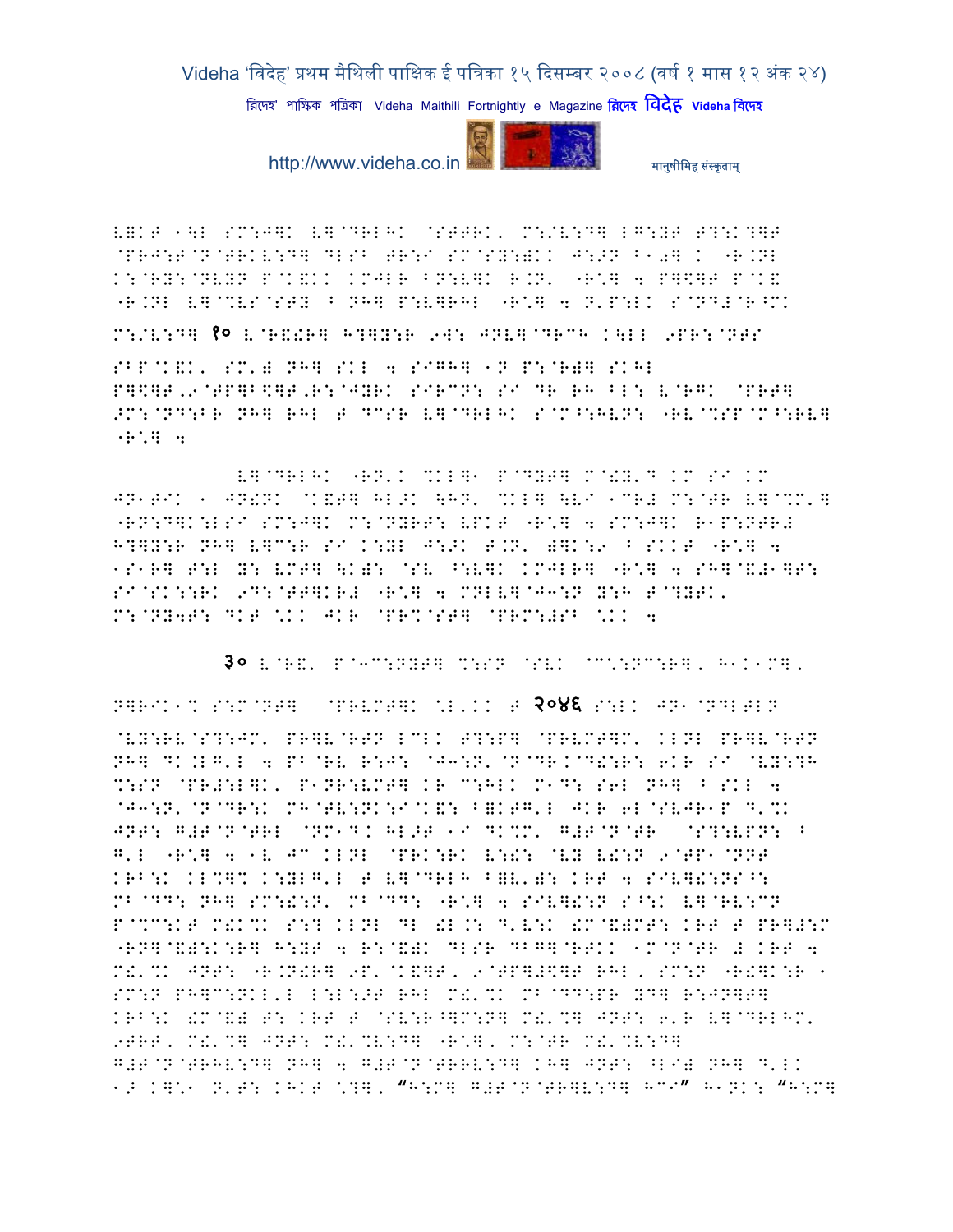িরেদহ' পািkক পিtকা Videha Maithili Fortnightly e Magazine িরেদহ िवदेह **Videha** িবেদহ



M!'%V:D]**"** KH M' L:J K]\K ? 1BK SIV]!:N JN1@NDL]LN २०६२4०६३

T?: M!'% 1@NDLILN@D!:R: @PR:@PTD JN:!]K:RK S@ND**"**@R^MK \K): \HN SIV]!:NK 1V@%YDKT: \*KK J:H] SIV]!:NK M:@!YTM SI N'P:LK JNT: SH] "R@R?MK SM:V'%] LLKT@N@TRK, @PRT]@SPK@R!:@TM K BHBDLEH REEL, BHBS:IN BESCHAPE SIGHER S ON BOYS THE SERIES STAY SPACE CONCRETE SERIES SYNAHOUS DR MONTH SHAKE SY MERHE BHE OWNOR SON THE MITHER "R@LPSSIM ARAWAY TO THE SIMULATE CONTRACTOR IN THE SIMULATION OF THE SIMULATION OF THE UNION OF THE UNION OF T  $S$  -th denotes the small small small small small small small small small small small small small small small small small small small small small small small small small small small small small small small small small sma SM:JK NICH NI SKK (SKI NI TKR Y?:@R) SKY 4

 @JYLT]K'/WWW.POETRY.COMS/ SIP:DKK CXYS "RV:@R\$ ("RI@GR'J] PORD A.A.E KAN SORAH HYDE AROREAN PORSON (RI AR) WAA CERMARKERSOOP.COM KOL RIJ POLITEKTRYS OOK DIE VERWAARD VAN STAA MADE AR CANADIA MARKET MISS OF STANDARD AND A HISPER MANUFOLY AND MANUFOLY AND MANUFOLY AND MINICIPAL AND MINICIPAL AND MINICIPAL AND MINICIPAL AND MINICIPAL AND MINICIPAL AND MINICIPAL AND MINICIPAL AND MINICIPAL AND MINI CAR CARDIERS OF CHRISTIAN IN THE CORRECT INTERFACING IN THE CONTROL IN THE CONTROL INTERFACING IN THE CONTROL I ME@RE, LI\$RPO, MORRMARH (AL ALI GRUA: CADALES D.SAARSA)  $\mathcal{R}$  and the state of the lattice of state  $\mathcal{R}$  , is the state of the state of the state of the state of the state of the state of the state of the state of the state of the state of the state of the state of the LL]TKL: TBL]K:, S:KC], JM%'DP1RS/4

@JYLT] 0: CC!R], J@NM T]?] -३० D]S@MBR १९७८; J@NM @S?:N - B'. MIRESE : CERRITH: SMITHER, MELSCH EAL, CANDING MATH, MELRIE O )]@SKL S:KC] G@R@LS H:I @SKBL◌, M]S'J K' \M P] \M >@N)R  $\lambda$  respectively. The problem of the second problems, which is a positive  $\lambda$  of  $\lambda$  $\mathbb{R}$ : D'or al som that is not the set  $\mathbb{R}$  is the set  $\mathbb{R}$  . The contract  $\mathbb{R}$  is the set  $\mathbb{R}$ WHE WORLD ON **JUST**IN THE MINING WEEKER POINT ON . %]V]P@))]4 ''MK?]L] L].B:K "R@^Y:S HM "RPN D:D] N:N] ^:I BHAN SOKY, PORTRE LI BINARY, CONN. CARLO TROLER DO THE BEZON BAYE. RHL "RTH" 2741194

^BM]K: : \M P] )BR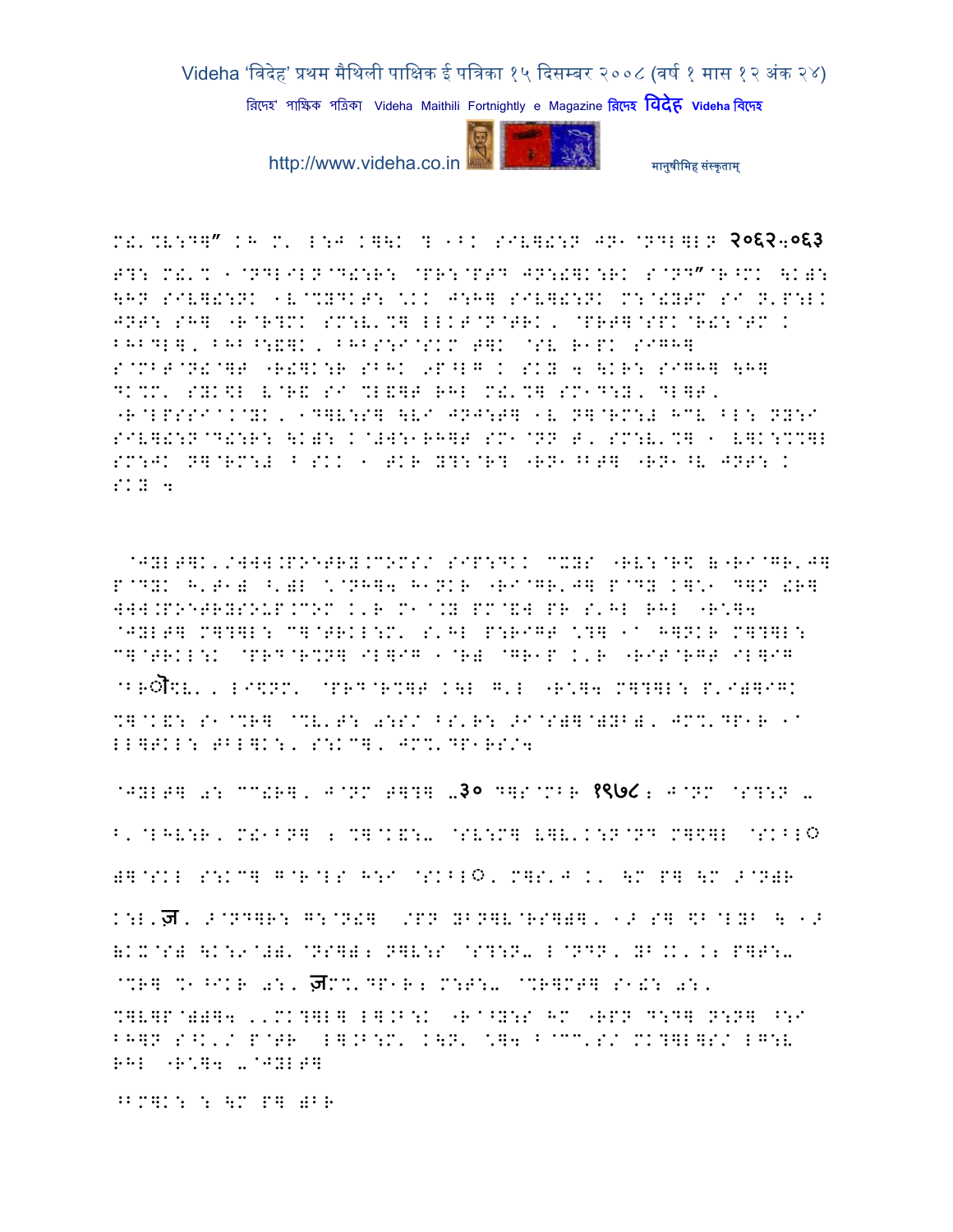িরেদহ' পািkক পিtকা Videha Maithili Fortnightly e Magazine িরেদহ िवदेह **Videha** িবেদহ



KHK \*K J' AL JEL FUB JOLE JEOG DOPERT "DE BIL "MERE" MINI BILE "ENE "BNE BO

/KR: MN1&K 1DT ^A J:\T \*K4 SKH H:L \*L HMR SBHK4\K B'R J' )]@SKLK %K@K&#]K Y:@TR:M' J:>T \*L TKR: SBM' B'R-B'R J:>K' "R^]L:&: J:G] J:>T \*LK4"RH] K:R# SA LG^G 1!: SA LA KA DB TH:I TK VIOLET THE THIN THE REAL PHONE IN THE THE REAL PHONE IN THE THING IN THE T TKR B:D \H'NL B\$ HL\T \*L J' SB TRHK >@#)R @SKBL KX MPRESSING AN TERR KY TEMPPAR ALE RHNE NEWN FRONT FEN

\H'N HL\T \*L J' V@ST1T: NAB HL>T \*L4PH]L B'R J◌I KN]

"R@NT@RM1.] RH]TL \*L TA "RG]L: B'R SA .BB .1L]KA Mज़: KRKT \*L4NB V]@DY:@R?] SBK' SH:YK S'HL BNKT \*L4

HORE OF A DY: BIBLIONNE OR DRIVE OF A LIFE OF A DRIVING ON THE CHEFT BY LIFE ON THE U  $\{L, L, L\}$  and are claims of the political department of  $\{L, L, L\}$  and  $\{L, L\}$  of  $\{L, L\}$ \*L4L'K]N KT J:YB S' "RH]B'RK: V:@R&]K PR]@K&:K' SM:@PT] DRIP: P. BATH: P. B. GYRN PTER: OR E. C. P. DONNE PORT: CLIPANIE, C. GYRNE (BOX BH) A . 1% Y . 1% E RHY PARAID (I PARTICULATE PRODUCT) A . 14 MACHINE 1 "ARD FOR THE PRODUCT IN DIRECT PRODUCT LI B\$ 9@TS:HE MIRAG FYRHE SA KYMP SA KY KY KY D'.K L:LS: S'HL KM NH]I \*L4PH]L B'R I "RVSR \*L4 "RH]B'RK: )1RK L@K@&Y N]@MNL].]T \*L:

- $i: S \longrightarrow S$
- $\mathbf{1}$   $\mathbf{2}$   $\mathbf{3}$   $\mathbf{4}$   $\mathbf{5}$   $\mathbf{6}$   $\mathbf{7}$   $\mathbf{8}$   $\mathbf{8}$   $\mathbf{9}$   $\mathbf{10}$
- **1991** 1991 1992
- $i_{\text{init}}$  :  $\overline{5}:$ ::
- (5) K:@NH: N'%NL P:@RK
- $\text{in}$   $\mathbb{R}$   $\text{in}$   $\text{in}$   $\text{in}$
- $\lim_{t\to\infty}$   $\lim_{t\to\infty}$   $\lim_{t\to\infty}$
- $\begin{array}{ccc} \ldots \end{array}$  . The mass of  $\begin{array}{ccc} \ldots \end{array}$

 $h \cdot d = 9HH$ :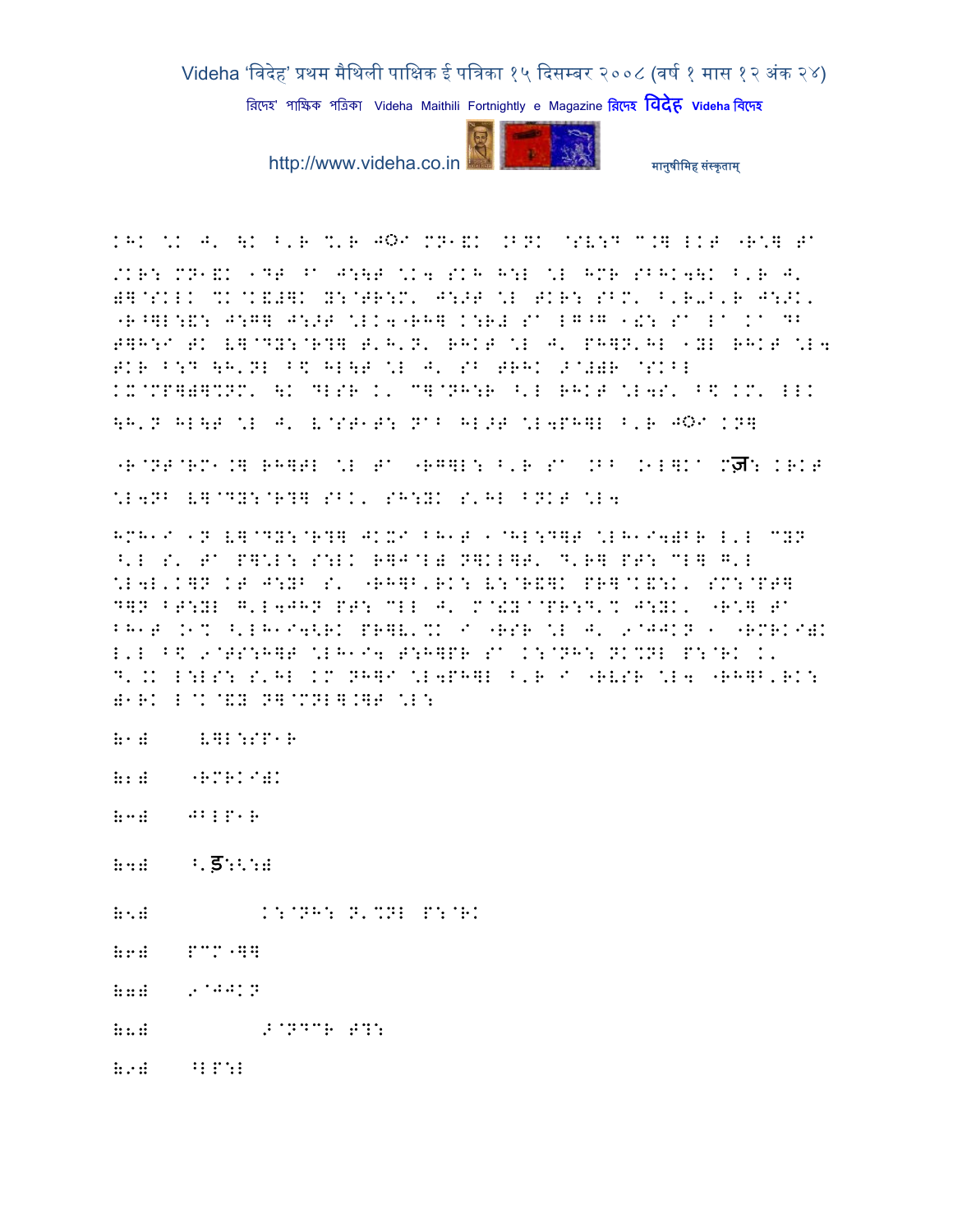িরেদহ' পািkক পিtকা Videha Maithili Fortnightly e Magazine িরেদহ िवदेह **Videha** িবেদহ



 $\sim$  1.481. The criterial and care to contract of the end of the system  $\sim$ 1@NDLILN, LB)M' L)1V: N@66:S,3."R@NT@RV:@RT:-\$:. R:M DY:L R:K'%/1^:& L:^,4.@TR]^1VN V]@%V2V]@DY:LY@D!:R: M]?]L:@K&R  $6.98\pm0.01$   $6.91\pm0.01$ 

MNLJ K1M:R M1@KT]-

"RVK@DY N:GR]KT:, S]@KK:M]KR#K @PRY:S

MNL MONTH MILL

N.P:LT. GREATING BHANTLAN AND LIAN PHILEY AND CATALOG  $k$  BOB II FOR THE REPORT OF THE RIGHT CONTINUES. THE REPORT OF A REPORT OF SAFE N'P:L SD^:VN: P:@R)] "RPN @S?:'PN' K:LS/ N:GR]KT:K' "RPN @PRM1. M1@DD:K R1PM' R.KT 1\L \*L 4 @PRJ:T@N@TRLK 1GMNKB:D

२०४८ Sibil Both Secret Story System Pipper Story Story

GORM/N' AL 425 PERS BY "BERL" (PRYST BH1TL MIN) BLOCK BHOTL MINE N:GREAL ANY AS A MAMALINA (SANG) NA LOCANA DA RAIL ANY ANY ANY ANY ANY ANY ASO OF VALUES. P:MAR) ARE GRYPER APPE BTY EFIRED TEP ADEY THEO V]@ST:TRV:D] N]T] KHKT V]RL! KRKT \*L 4 HBNKR SBHK KHB RHCORE H. ONLOGEN C. ORGHRHCHG IN N. EGNO O. BGE YNE YR NODERED FO J:YT 4

JN1@NDLKLN २०६२/०६३ S/ PH]N' S'HL N:GR]KT: V]TR#KL'L

1YLG SB BNKT RHL, "RPN @PRT]V'DN B10VKT RHL 4 KLNL B'R JCI N:GR]KT: D'LLG'L T **"**SBK ^:RT]YHR1L:I N:GR]KT: D]YL, D'%M: "RB V].@#\$ N H1@N\*L**"** KHKT, R]) D:YR KA M!'%M' D'L J:C1KL N:GR]KT:K' BDR S'HL KR:/L G'L 4

 \K): V]D'%] N:GR]KK' N'P:LK N:GR]KT: D'N:I V:@STKVM' BH1T B\$K: &\$Y@N@TR' HL>T \*KK, D'%K H]T V]PR]T K:J H.J. K. HIST HER 1999 KIN KING VI KING VI K J\B:K C:H] 4 T:H1M' N:GR]KT: SN S/V'DN%]L V]&YM'I T SBHK NJR] RHB /TB' JR1R] HL>T \*KK 4 M1D: JLR JLRS/ GRJN]H:R SBHK M:NSIKT: BIRGHAM: BIRGHAM: BIRGHAM: SMITH, CITR: OSMA N:GR]KT: V]TR#K T@?Y:/TK "RN1S:R LG^G २४ L:. N:GR]KT: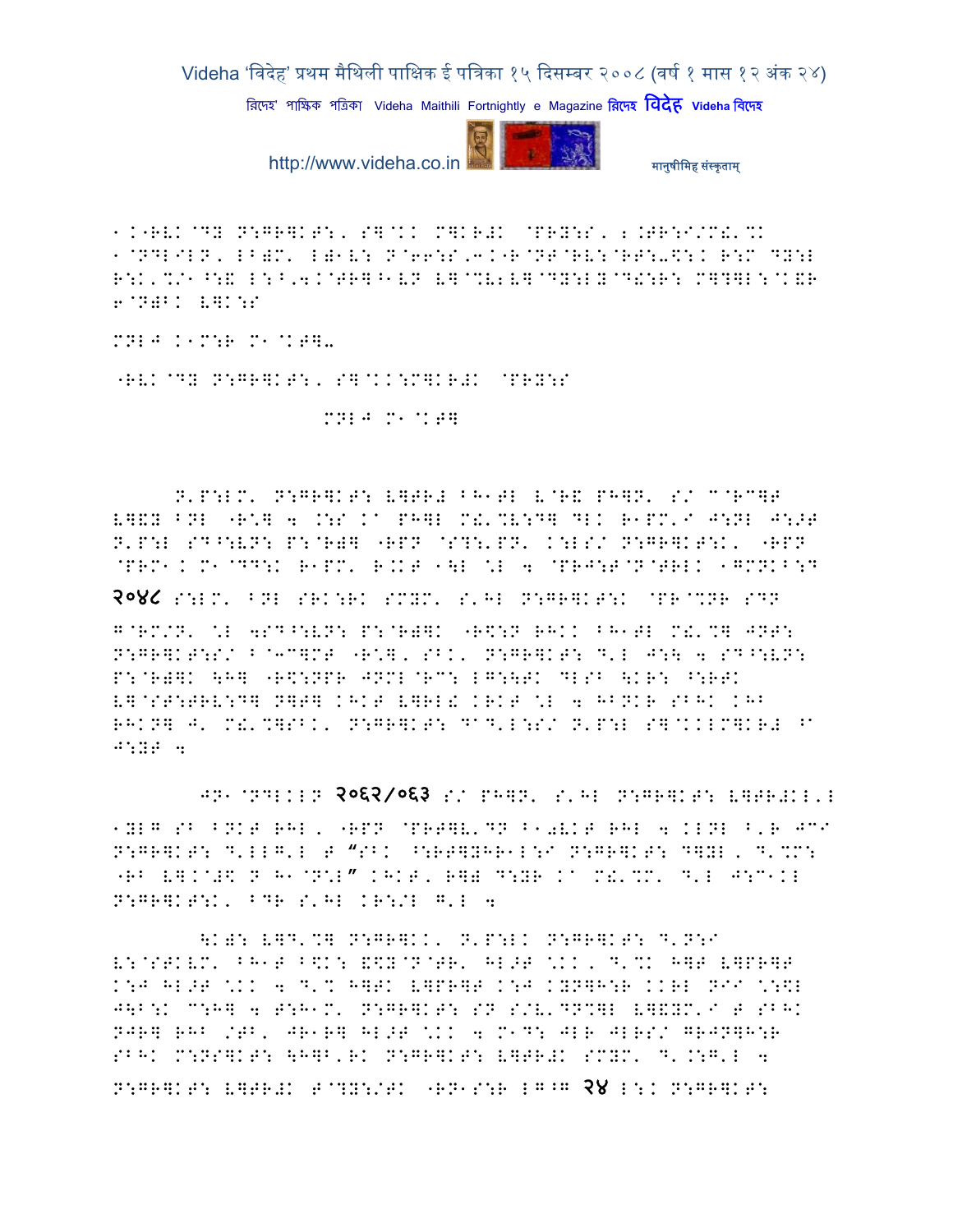িরেদহ' পািkক পিtকা Videha Maithili Fortnightly e Magazine িরেদহ िवदेह **Videha** িবেদহ



SM1 MOC: AND CHEER IN THE WILL 4 JOURNAL AND AN INCORPOR

MAN THE RESEARCT PHONE CONTROL CONTROL CONTROL CONTROL CONTROL CONTROL CONTROL CONTROL CONTROL CONTROL CONTROL CONTROL CONTROL CONTROL CONTROL CONTROL CONTROL CONTROL CONTROL CONTROL CONTROL CONTROL CONTROL CONTROL CONTROL

@PR@PTY K'N' CCB]SL L:. @VY\*@KT@] N:GR]KT: L'B:K HKD:R RH?] ? I \K): PK< @PR@%@N "R\*] 4 H/ SDNM' BH1T H/G:M: K:YOLG'AL, "REPORIS" P.M. GEORGE CHORENE P.M. DELER P.M. D'AMIS P:@R)]SB@D!:R: 4 "RH1 H/G:M: SBHK \KH]): KHB \*L J' TR:I MA: TO, "SPEAR" PREPARE SPOL DRIVER HIS DRAFER ARE DO NO DI. TO, TO, SARING CAMARI BERIK KERBEKAN KERBITAN YANG MANGHIRI TANG MANGHIRI DI RENGAN MENGERAN DI RENGAN MENGERAN DI REN N:GR]KT: V]TR# KYN]H:R "R!]K:R]M' K\): @VY:@KT]# TR:I Y: M!'%] MBLK RH?] ? 1/G1RPR GNL J: SKKY: 4 "RVK@DY R1PS/ V]TR# K:YLG'L N:GR]KT: M!'%K V]RL!M'I BH1T PK< &\$Y@N@TR] "R\*] 4 M!'%M'I J:AK GKR M!'%] "R!]K:R]SB@D!:R: J' K]\*1 M: MAR: M'S SAN A: M' VI A' C'HEAN A' C'HEAN A' C'HEAD A' C'HEAD "RENN' S' MONDONEST "RETRO "BOTHEN". "PRIEST FOREST "MEIN" RENN A \KR DB ): P@K& "R\*], JC N:GR]KT: L'N' V]D'%] ^1@..'B MRT T 9D:RV:D] M!'%] "RPNL H]@SS: K ^LJN D'BAM' P:\*: NI RHT, 1 M:NS]K \VI %:R]R]K Y:TN:K P]\$: M'LKT RHT 4 JC P:>K' BLPR N:GREEN: L'A' KLAND & MARED | LER, NE GRINN, | PRE G' GRIN GENRIE BN]KA SBK' 6'RS/ KMKY: BN:L'T J'N: P@%C]NM] TR:I M!'%M' ?:R1 SBK' PH:\$ S/ V]@S?:MP]T PH:\$] SB@D!:R: KMKY: BN:L'L G'L 4 FI: BI: BEB MI: BEB CELCHER CONCERT BETH A CERT. CHOCK C N:GR]KT: L'BAS/ SK^R RLKL?] 4 M1D: TKYL P:>YK ^1.L 1 @D!'& ^:VN:S/ K1)]K1)]KA ^RL GKR M!'%] "R!]K:R]SB@D!:R: M!'%LM' KAN: THERIBY (BELITERIS CREER CYLEAR) 4

 DLSR D]% PH:\$ 1 H]M:LM' J' JNS/@.YLD S/ B'S] P:GREEN SERES OF PRINT SURFEYER SONG AND AND CHE PAR  $6.41$  G (F CLA) C (F CLA) CLAIR REAL CONSTRUCT P "RHAND," "PROBED" IS ALR RHANN ALL IS . DE DE NOM, TA STRIKE I DANNA N /SB K] C:HKT "R\*], 1 KT S/ S@3C:KL]T "R\*] ?

 V:@STSVM' "RVK@DY N:GR]KT: V]TR# K KA N'P:LK' S]@KK MAD KRAG: KRB: K MORIS SE KRIGHT SMOLRIPH POLIK (MORIH 1918) 41 PHOTOGRAPH (MORI N.P:L. H:LL. C. MIL. M. PHYPIRE, PHYPE, ^:RT]Y(D:@RJ]L]@+G) N:GR]KK' N:GR]KT: D KA VK@DY N:GR]K BRYB: K: Michael "PRI" (PAG'L "BIPS SB MAN" EGRISH M:NST:K LLK ANDRESS MIR SY:MINDED COLD ANAM ON DAY (BYN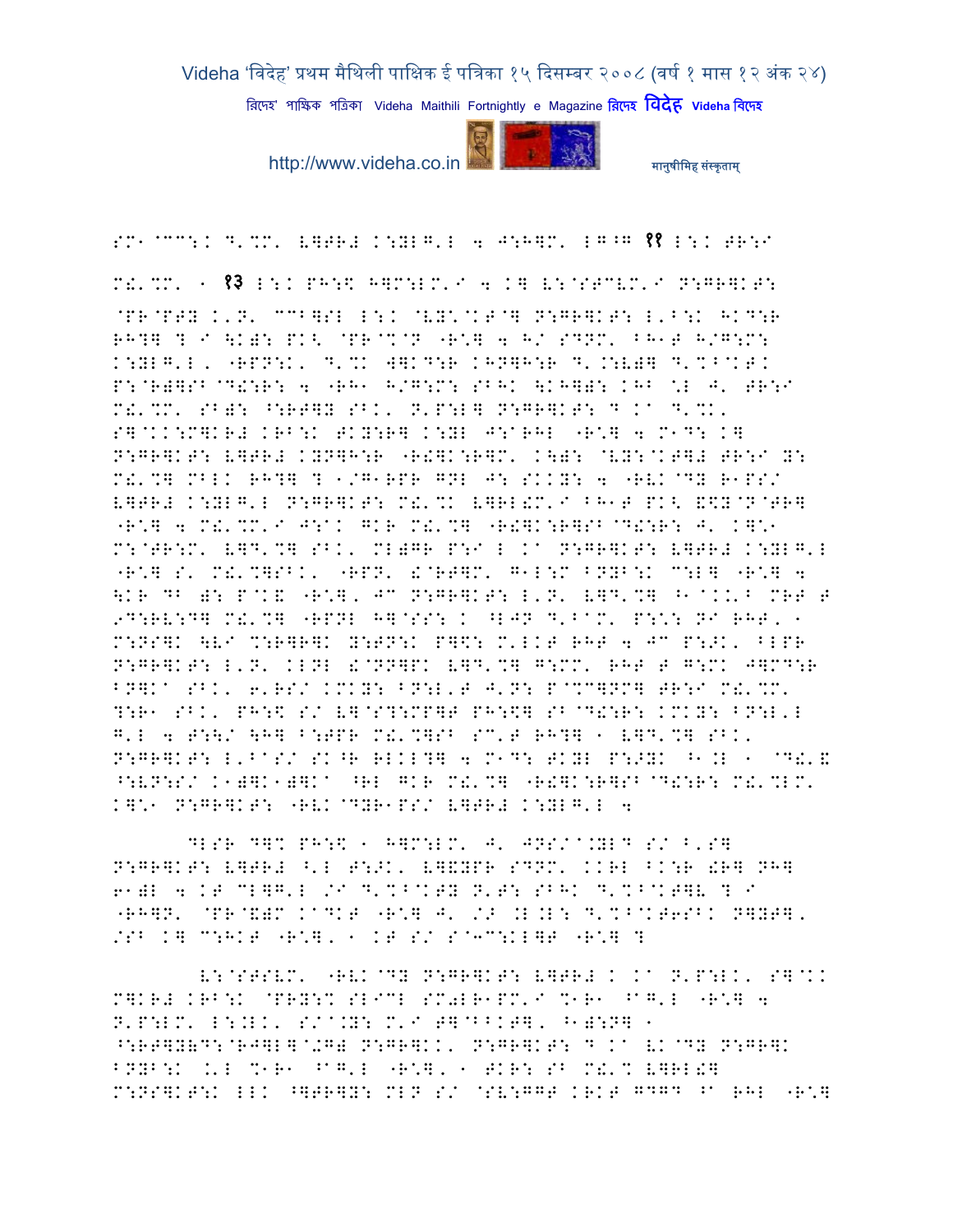িরেদহ' পািkক পিtকা Videha Maithili Fortnightly e Magazine িরেদহ िवदेह **Videha** িবেদহ



 $\mathcal{A}$  , A:CR (1):  $\mathcal{A}$  ,  $\mathcal{A}$  ,  $\mathcal{A}$  ,  $\mathcal{A}$  ,  $\mathcal{B}$  ,  $\mathcal{B}$  ,  $\mathcal{B}$  ,  $\mathcal{B}$  ,  $\mathcal{B}$  ,  $\mathcal{B}$  ,  $\mathcal{B}$  ,  $\mathcal{B}$  ,  $\mathcal{B}$  ,  $\mathcal{B}$  ,  $\mathcal{B}$  ,  $\mathcal{B}$  ,  $\mathcal{B}$  ,  $\mathcal{B}$  ,  $\$  $1$ : A:RT  $\cdot$  : Presumers testing than 1111. There  $\cdot$  internal, start N'P:LES / SE PIER MISSING "PITTER DE MARIE IN DIE SE SE SENATORE "R I S]@KK:M]KR# NII T K] "R\*] ? D'%K S@MPB:@R# SC'T N:GR]KK' SLICE SCHOOL

TR:I/M!'%K 1@ND@LLN, LB)M' L)1V: N@66:

MNLJ 0: M1@KT]K

SAME STORY TO A MINOR CONTROL AND A MINOR CONTROL AND A MINOR CONTROL AND A MINOR CONTROL AND A MINOR CONTROL A TR:I/M:I: M: I/M: TR: II: S: TOLCLICK SREAGE SPECIAL SPECIAL SPECIAL SPECIAL SPECIAL SPECIAL SPECIAL SPECIAL S GE, BI:BI (1951) V:@ YHER: SRIBR, BRE: TRANS MORTHE GREAGE SEERS : LIGENEN : GRISCHER GLIEN ANDELI NY CARE NYER. N'P:L 1 N'KP: M:/V:D]K "R@!YK@K& P1@&PT KML DH:L **"**@PRC@#\$LK**"** 9P@S?]NT]M' 1WB1/D' S@MM 0CT: P@TRPR H@ST:1@K&R KALK 4 SMMTDLE TEN LINE KINGE HIER SOMETING MET TIL TENS TE TO THE SACTO TO THE THE STATE OF THE STATE OF THE STATE STATE. THE TOUGHT IS STATED ON THE STATE OF THE STA  $\mathcal{P}(\mathcal{E}^{\mathcal{E}}_{\mathcal{E}})$  4.

 TR:I/ M!'%K 1@NDL LNK' V].@#\$NNK:R]K 1@NDLALN, SIVE, RIGINE SI SIVE LE REGISTERE LA 1.2 PIE LE POLITICA IL DE SI SIVIL A POLITICA IL POLITICA IL PEREN LASSARHL 3. DEER 1 "PRI () (RESUL) AARSEN MEINS IN FINCHE OVEL BIC OVERFAIREMENT OF BAILF BAILY OF HE ORL NEED OF VHYSEED (POWER) M1/HPR PK< 0:P\$ L:GL J.N %:@NT]4PB@R#R1PS/ TR:I M!'%M' SHEED SIN SANK SANKING ALL 4

 SIV]!:N S^:K C1N:V S@MPR@NNN ^'L:KV:DM'I JHN SIV]!:N S^:K PH]L BKS:R ^'L T TR:I/M!'%K V]RL!M' SBD]NS/ MINATO IN RATIONER IN REGARD TRADE IN SEMI-TRATHONIC AL JOSE PREPARATION MI JATENI, SPSZ PIR LAPO NI 4 J.N SZLAGNO SJNI 1N4 (AP) FOR SP. MELINA (PRAST) JA PERZY (PARALTY) (PALINA NA PSENATRY) (LAPPET) SMOCTELSMARED UNIVERSE MOCTRE AND DE REGISTER AND DER MARKET CONTRACTOR.  $\bar{x}$  and the contract subsequent of the contract of the contract  $\bar{x}$  and  $\bar{x}$  are contracted by  $\bar{x}$ K:JK' 6'RS/, N'P:LEGE), SAPP PETHE BIJDE-BECP-APPNE BEPENDE DREC DREAM INTERFERIEVENT IN SIKKER (FL) SINK PRYSING THE SIX PRYSING PRYSING IN SAME SERVER SERVED IN SUCH A "RPD:DKR1PM" KAN "RODING" RPV" (RODING "RODING") SON "RODING" I%:R:PR KR:/L J:ARHL, D'%K' V].@#\$"RNK'L'L K:YL J:ARHL LG:\T N:N: @PRK:RK 1RLP LG'B:K %1R1 KAD'LK 4 1RL T 1RL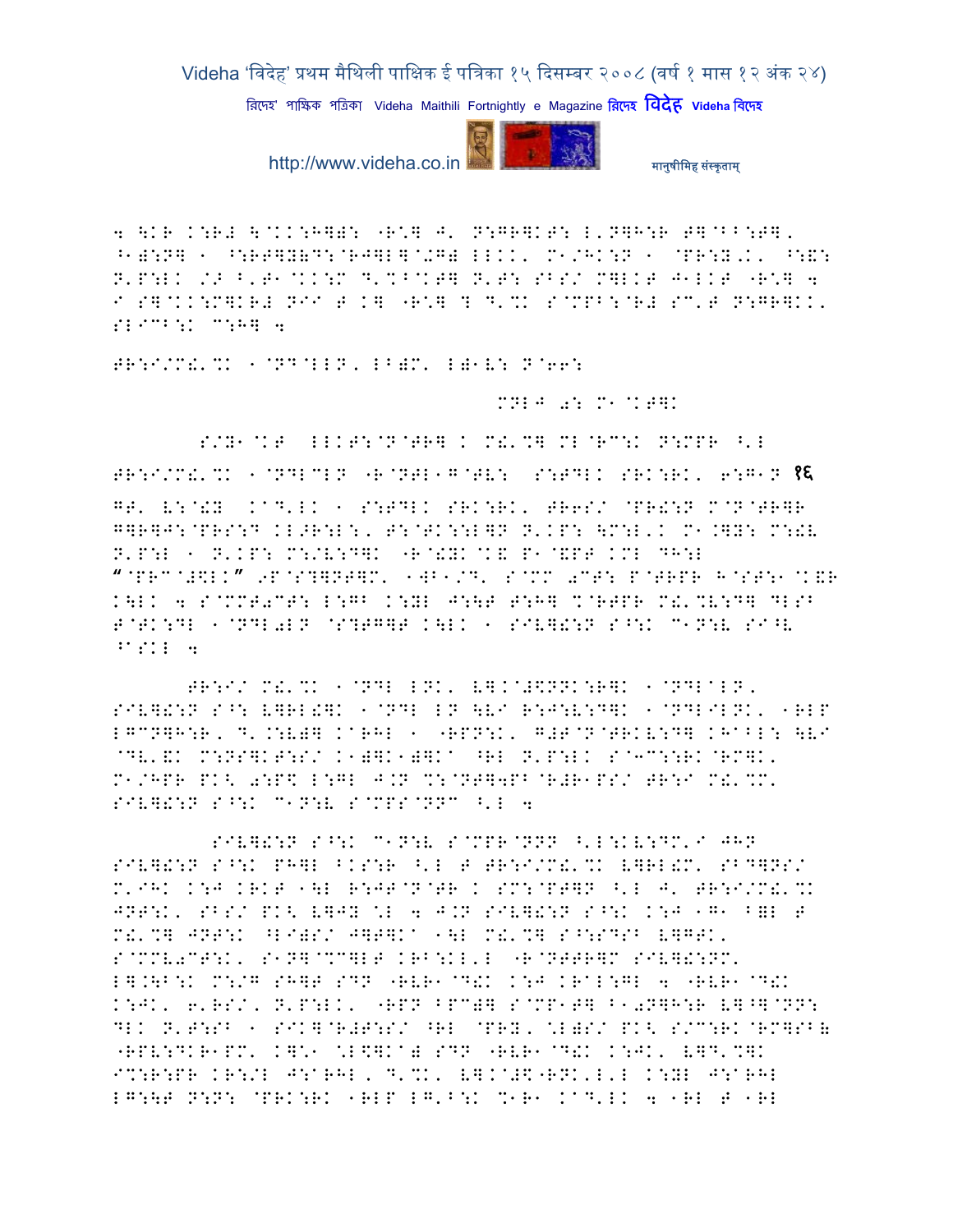িরেদহ' পািkক পিtকা Videha Maithili Fortnightly e Magazine িরেদহ िवदेह **Videha** িবেদহ



TR:I/M!'%K JNT:K ^LI)S/ J]T]KA 1\L 1N**–**1N P:@R)]K TR:I/M: N' MONTE E AN INE A PERSIE E LONG I PORT A CHE I D'LK 4 /N: V]RL!K MLHR:K R1PM'I K]\*1 N'T: 1G: 1B]KA "RPN MH:LL MA JARPAN, PHE PLAN PAINA ' MELIANI' ALPH' MI MI TEACH HIS MANING MONTHLICH IN SAN SHIP MELIDENTRE TRE BINANCIO DE BINATO EL RRO (APER) PTO BONC'ENCO REELO DURC RHAM' BILLETTE BALLETTE

 \@MH R, KH]YL "R@3C]L:!]% RHL R:@PRP:K N'T: NR'@N@DRL CC!R] "R@!Y]@K& RHL ?:R1 K@LY: #K:R]#] S^: ?R1H) @SV:RY@TT @PRD'%K M:/G KRKT M!'%]DL 1 SRK:R S/G^'L SMODRAMENI, ENRK DR IDERNIK, KURRNE, MENGETIKE PROGRAM IN DR V COMO CARSANIS CONTROL AND THE COMO CARDS OF A CONTROL AND LOCATED AND LOCATED AT  $\mathcal{P}_\text{G}$ SBEK LOUIS VON DE BRANDER DE BRANDER DE BRANDER DE BRANDER DE BRANDER DE BRANDER DE BRANDER DE BRANDER DE BRA J:ASKKY: 4 "R.N \H] 1@ND@LLNK "RG1V:I KARHL\*?]**–** R:JK1M:R  $L$  . Thus,  $\mathcal{A}_\mathcal{L}$  , and  $\mathcal{A}_\mathcal{L}$  is the positive policies of  $\mathcal{A}_\mathcal{L}$  . The positive policies of  $\mathcal{A}_\mathcal{L}$  $H^1$  + 1 1B R:JN] THE CONSTRUCTION CONTINUES AN INC. THE CONSTRUCTION OF REAL PROPERTY  $H^1$ L'.]K )]K) P@KK:"R**–**P@KK]K "R\*] \H] V]RL! @PRD@R%NK B:D 4 KATER KATIKAN VA, KATER MERKING MELIMIK, ING MAHIL MATER AND J:BL: N.PH: PT:WIT: P:@RBIC (RPN RYPHRH) "AH.N. T.R(LYP KALK 4 MYE (MYTE LIFYT MACH APYARING SERMA SOLERN E.E.  $\sim$  6.0 persons that the problem of the problem with  $\sim$  and the problem of the problem  $\sim$ MINISTER OR DER THE SENIOR DOGETTER AND A CHARGE BE 1 P1PN, PHILOGYNA CITY, ER, EU 4 (APR) TEK PAC, OCTPERED DI POPOE \K): @PL'R)6:@RM ^'I)G'L "R\*], 1B D'.B:K I "R\*] J' \H] @PL@')6@RMPR HBNKR G:\$] KT'K D]N !R] R1KT

1RL 4. H1R. THE P. R.PHI. (796.829) (R.9 APO), 1191 %IK: NH] 4 SBK' "RPN**–**"RPN "R!]K:R ^'I)V:K C:H] 4 MBD: "RPN "RECARD RECARD TO PERTIC DECISION OF THE REPORT OF A SIGN CONTROL OF THE RECORD OF THE UPSTALL  $R$  . The mass of the mass of the mass of the set  $R$  is  $R$  if  $R$  is  $R$  . The mass of  $R$ KRIS PA POR. PORE ZRROTER DA LO PRESIONI EDSPORER. PHAMAR , "REGALARI" (PAGABE, MREGALA, REG.) MELA COMPERA (A. GBEAI) MARA 4 \K): B:T J' SBK' 1@%C1@RY K\N' "R\*]**–** M!'%] CLR D'% \*L\$,  $K$  M  $\kappa$  , which is a result of  $\kappa$  . The equation of  $\kappa$  is a contribution of  $\kappa$  and  $\kappa$ @PRD@R%NM'I MGR S/<K @VY:4NRK', C1R' ^:VRK LLK SBK' 4 MYSELL AND A. MEST TO MAIL FAIRS ARRESTS ARTICLES AND RESEARCH JESH JE JESKOV KOMPONIK (KLN TRHK 6: PSHKY 1 CIP JERKO JESHNY KLJUJEVO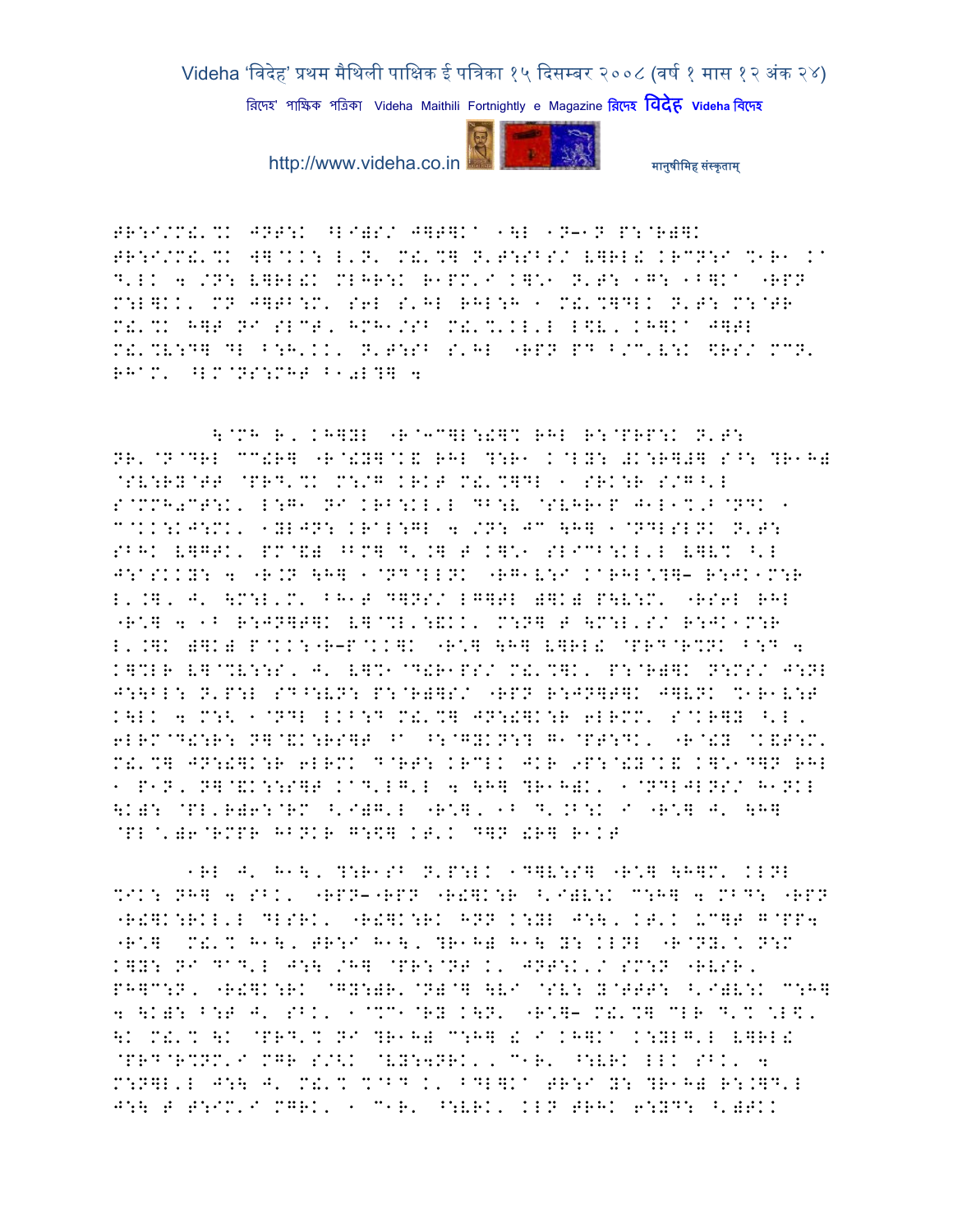িরেদহ' পািkক পিtকা Videha Maithili Fortnightly e Magazine িরেদহ िवदेह **Videha** িবেদহ



JC MARKET MARKET OF STATE OF A STATE OF DESCRIPTION OF A STATE OF DESCRIPTION OF A STATE OF DESCRIPTION OF A S @%R]S@MPRT] HR# KAD'L J'TKK K]Y: / SB \KR V]RL! KARHL "R\*] U@TTR T:KB JR1R] "R\*] 4

 SBD]N S/ TR:I/M!'%K' CR#K'R1PM' B10N', MH'@N@DR K 6B)K N]T] "RN1R1P PH:\$S/ TR:IM'I 1B] SL0S:0 1D]V:S] ?:R1K' S MORRAR (HSPRIT) IN HA (HH) KA (KONGINI) PILIP. HHR (AHH) MERI MISTER M: NS KT:KET:K' 2002 C:HTK (1999) 2003 C:HTKK JOHN C:HTKK JY: LAGE 1N SM1D: SILL 1 SM1D: SAMPAIN BOARD: SAMPAIN BEST PRINT @SV:/Y@TTT: NI ^')TKK I S@M^SV NH] S' /KR: SBK' B1ML \*KK 4 "R# "DADD," SIKRAGAN GN: "YENNING" PAPAN "Y: EE" ANA "BRNK" DEL JI: L''A "RPN: "RN1S:RK' B:/)]KA J' KH]YL TR:I/M!'%K JNT: %@KT] S@MP&@NNY 1 S:M@R?V:N NH]I ^A SKY 4 /KR: SBK' N]IK JK:/ B1ML \*KK J' SOMERE TRINGEN IN TRINE TRIPE TRINER AD @PRD'% ^AG'L T HMR: SBHK KLNL C:R: NI CLT /TA 4 DLSRD]S "RPN:K' JNT:K' 1V:J KHN]H:R N'P:LK S/C:RK@RM] 1 N:GR]K SM:J LG:\T B1@D!]J]B]PR PK< @PR@%NN 9W:/L J:ARHL "R\*]**–** STOPLE % AND THE STOLE SHOWS SERVE SERVED STOLK STATES STOLK SANDO @PRM1. \VI R:@&R:N @!YK@K& RHL @V@Y@KT]K@D!:R: H@ST:V@K@RIT S@MMCST:X:V@K@R@MOST:X:V@R@R@RW:X:L + BH:NI PANN CHE PHA SI S HING SI ST ST STIA \*@NH]S 1 ^'L S@MMCBT:K' K:@RY:@NV]YNK' S1N]@%C]YTT:K MY:/GM' H1NK: SPK', BER, TEL STYLEY SO BELIZED IN THE STYLES \*@NH]H 4K] S@MMCKT:K' S/G ^ARHL MJ:KK B:D KLNL SMBH SRK:R Y: KORL SAM, KRIMAN OPE I MAKE PURIT SIMMAPIN, PAL SAMPR \M:L'K SHMT] \*L K] M:!V N'P:LK @VYK@KT]RGT,J' MLN:? SOMMOTH: K P 200 AND THE START STATE THANKS IN A STATE THANKS P:@R)]K N:M S'HL BDL] L'B:K C:H] 4\H] B:TPR K]Y: N:GR]K SM:JK' MB/H B@ND? ^AG'L "R#ND? YES:RK@RM]K KLM WAG G'L "RANG" ROBERT SEN SA DA BANGKIN MERENA DAN MANYA KE PENGHAR 1 N'T: KT**–**KTAS/ S@3C:ML]T "R\*] ?N]@%C]NT R1PS/ B1ML \*@NH] , MBD: THOSE VEHS VAN VERDERIGE VIOLENCE IN A SAME SECTION OF PRINCIPLY  $\sim$  RPN: "RN1S:R' V]@%L':&# KRKT "RPN MNM@RJ] "RN1S:R N@+G: N:/C KARHL "R\*] 1 1M JNM:NSM' M]\$]Y:K \*V]K'/ THSNHS KA RHL "R\*] 4 BJTKK K'/ ? JCI \K W:M KLNL "RDN: TR:I/M!'%K LLK D'%K  $\mathbb{R}$ 9. The Section of Section Section Section 1. Section Section Section 2. Section Section 3. Section 3. S /KR: PRSL J:>T \*KK,MBD: SDNSN S@RVL@CCAW:MM' JHN \K): @PRT]@&W]]T M!'%] N'T: SRK:RM' SH^:G] SBK' DL& @PRM:#]T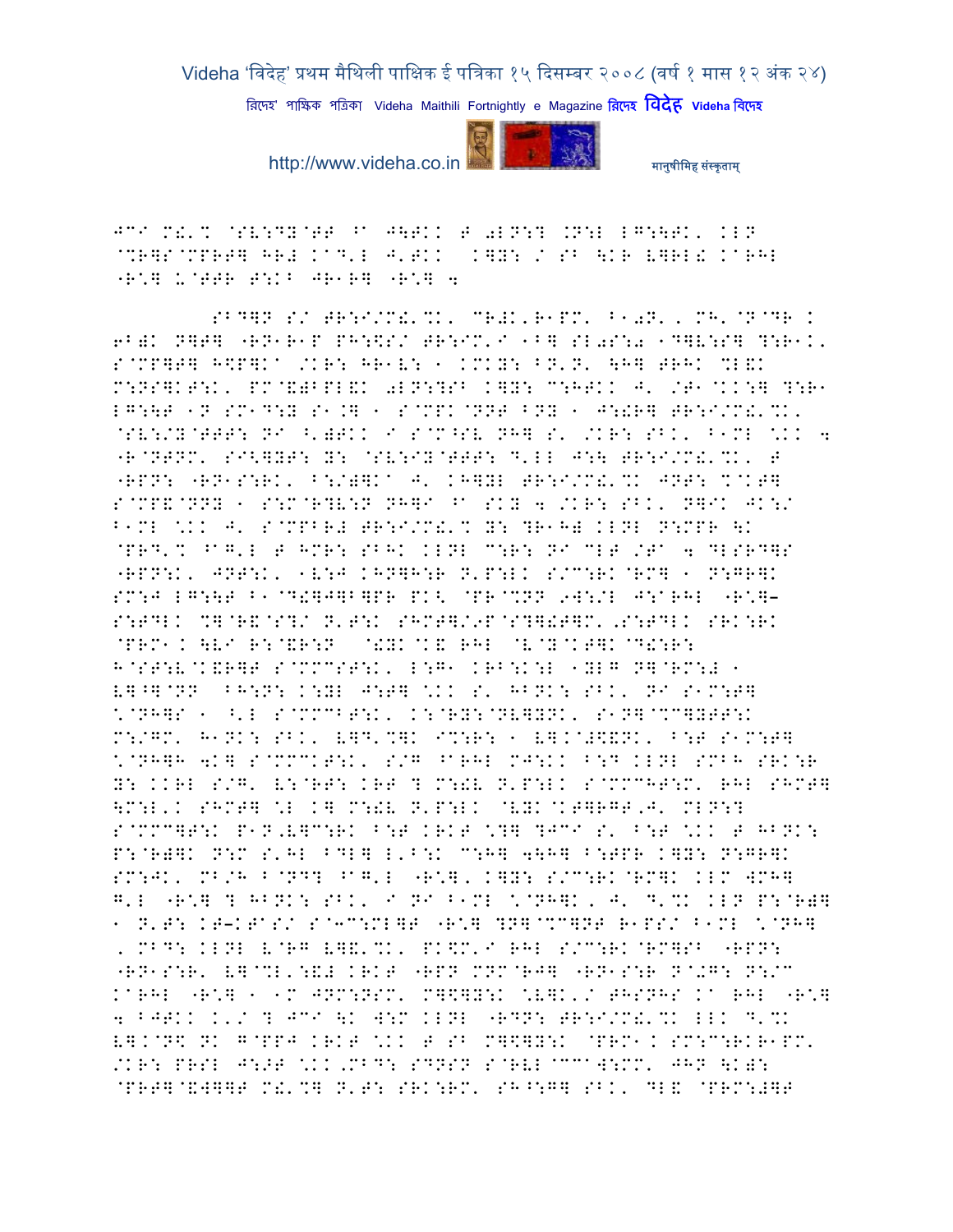িরেদহ' পািkক পিtকা Videha Maithili Fortnightly e Magazine িরেদহ िवदेह **Videha** িবেদহ



KRET D'ANNES IN DIE BIEDE DIE GEWONE DIE BIJ N:H]YLI): SM:C:R NI BN] SKKY: ?

 $\cdot$ . The contribution of the contribution of the contribution of the contribution of the contribution of the contribution of the contribution of the contribution of the contribution of the contribution of the contribution S MOMCH IS A SAME REPORTED A LIGHT OF DECISION OF REAL PROPERTY AND ALL PROPERTY OF DECISION OF REAL PROPERTY O \T'K PK< S/K)K' I J@NMTD'T S' SBK' B1M]TL MCN "R\*] 4 1 THE BESTING BEEN AND I BEEN BIRDER AND IN TR:I/M: W ARE: WHIM: FUTTYPE: "HAR SOURCH! THE 4 BR:INN: S BRE WHINT: FIL MAY BY MANY PIRE D:S BNL RHY S' M:NS]KT:S/ J' "RPN: <RM' 6B) KR:/L J:ARHL "RENA "BIBS" BIB.D. TKREZS" "REKEA" (BNA) A JER NIJSS" "RPESI".

\KKH]): @PRD'% C:H] Y: १०):, TKR N]@R#Y /TH]K JNT: KRT NI

K): KA R:H: T (1980): KA R:H: T (1980): KA R:H: T (1980): A JO (1980): T (1980): T (1980): T (1980): T (1980): KHABLE: DESPIESE SEDEL BEHR PER DRIEGE KRKET NIM STREK HUR SBHK WILBHIK CONFIDENT

"R@NT@RV:@RT:-\$:. R:M DY:L R:K'%/1^:& L:^.....

SRC:RRK' @ WINDER PERSONS DESCRIPTION OF A REAL PROPERTY OF A REAL PROPERTY OF BUYI DY:L R:K'% ( S/@SKM'T] V]D)

\*W] P:VN] M!'SK' SI@SKM:T] K]Y:K M:NL J:IT "R\*] ?

**–**\*W] P:VNK' "RPN' MCL]K V]%'&T: \*>,, I P:VN] %1R1 HLBA S/  $K$  Departs phone  $S$  and  $K$  points the probability  $R$  and  $K$  is the second  $K$  the  $K$  $\mathcal{A}$  (April 2014) 1 P1J: And Company of Directors (Application Microsoft ) and  $\mathcal{A}$ SI@SKMDT] P:9L J:IT "R\*] 4 P:VN] K'NH:R S/ LK /IK'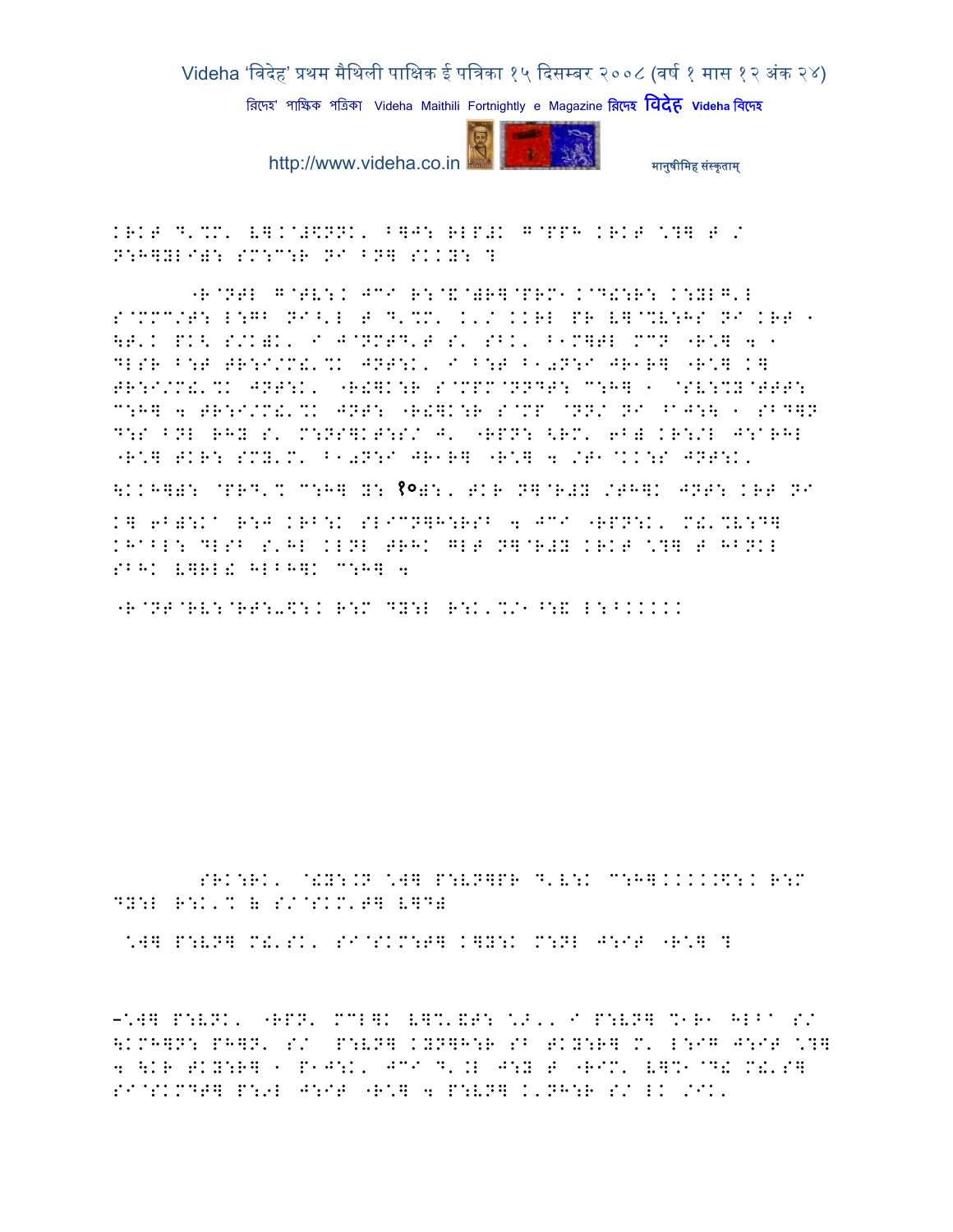িরেদহ' পািkক পিtকা Videha Maithili Fortnightly e Magazine িরেদহ िवदेह **Videha** িবেদহ



TKY:RIGHAT, ESAAL ARICO (BRIT) AA IN SIMISTICTAAL (JAAL) RHL PINE J:>T "R\*] 4 /KR @PRS:D S/ LAK HR'K S:MG@]RM' M!'SK SIMBER RIE AVE NII PRARHI (BASHI ANA ANIV  $\Sigma$ B FB MR  $\Sigma$  and  $\Sigma$  and  $\Sigma$  means on the state of the state of the state  $\overline{\Sigma}$  and  $\overline{\Sigma}$  and  $\overline{\Sigma}$  and  $\overline{\Sigma}$  and  $\overline{\Sigma}$  and  $\overline{\Sigma}$  and  $\overline{\Sigma}$  and  $\overline{\Sigma}$  and  $\overline{\Sigma}$  and  $\overline{\Sigma}$  and  $\overline{\Sigma}$  an

I P:VINE CERT TRICE SEEN ROOM

 $-$ kie (+PP), phatny + leticery sit (+ pylpane ps) (+P) pylpane "PPD" >THERE AN INC. THE POINT PROPERTY ART ( ) + PPD ARTIFICITY M. RHEN: MORYCE PAYOR (PANE MY PY ROLLER APD PAIDE) (PANE P):  $1$  Fig. (appear of the state  $\mathbb{R}^n$  , the symmetry  $\mathbb{R}^n$  and  $\mathbb{R}^n$  and  $\mathbb{R}^n$  and  $\mathbb{R}^n$  and  $\mathbb{R}^n$  and  $\mathbb{R}^n$  and  $\mathbb{R}^n$  and  $\mathbb{R}^n$  and  $\mathbb{R}^n$  and  $\mathbb{R}^n$  and  $\mathbb{R}^n$  and M: TR' LLAT CONTROL PILLER (SI "RI P: LLAT LENT") SHE PILLER M. CESE (RITTEL 2000) SHOW AND THE SACTOR OF ANSOLOGY AND PSEPAD, PROPAG, P1JP: RIEG, CSBE 1/R ACH JPANDS (2) SOME B. H: SK KIND 4 SB MARY LIN: TR A SAME PR I NI K A SAMPA @R# JGTK' RL%N] @PRD:N KRKT "R\*], TH]N: \*W] P:VN] SB K'  $\kappa$  SM: And  $\kappa$  and  $\kappa$  and  $\kappa$  and  $\kappa$ 

 I P:VN] "RPN: PR]V:R K' S1. SMM@D!]K' L'L T?: KLN': RLG @VYS!: NI L:GK S' MNLK:MN: S/ MN:/L J:>T "R\*] 4 ^LR 1 S:/0K S:/0K SB@RYK' KALLERYK' KALLERYK' HARRYK' GRAMME ARTISTY RL%NHL S/ %RHRMY. RHL BHLWNHD BHMYRH RILIN BIN BHL SHANAR SPIL N@&)"R S'HL KRKT C@RMRLG S/ BC:BKT "R\*] 4 C@RM RLGK' "RC1K TH: THE SHIP RESERVE

\*W] P@RV M' MH]L: SB "RPN: 1CR: PR N)1V: K]Y:K NCVKT \*K? ?

**–**\KR: \K): @%R@D!:K' R1PM' L'L J: SKKY, \*W] M:T:K' MUNICIPAL RECORDS AND RECORDS AND CONTROLLED AND A STATE OF JEN T J: I D'VT: PR 181 AN DE LE DE DE DE LE DE LE PRESSO DE L'IMBIGIONE DE L'IMBIGIONE DE L'IMBIGIONE DE L'IM KCB1L: K HERISTER RESERT PRINS NITH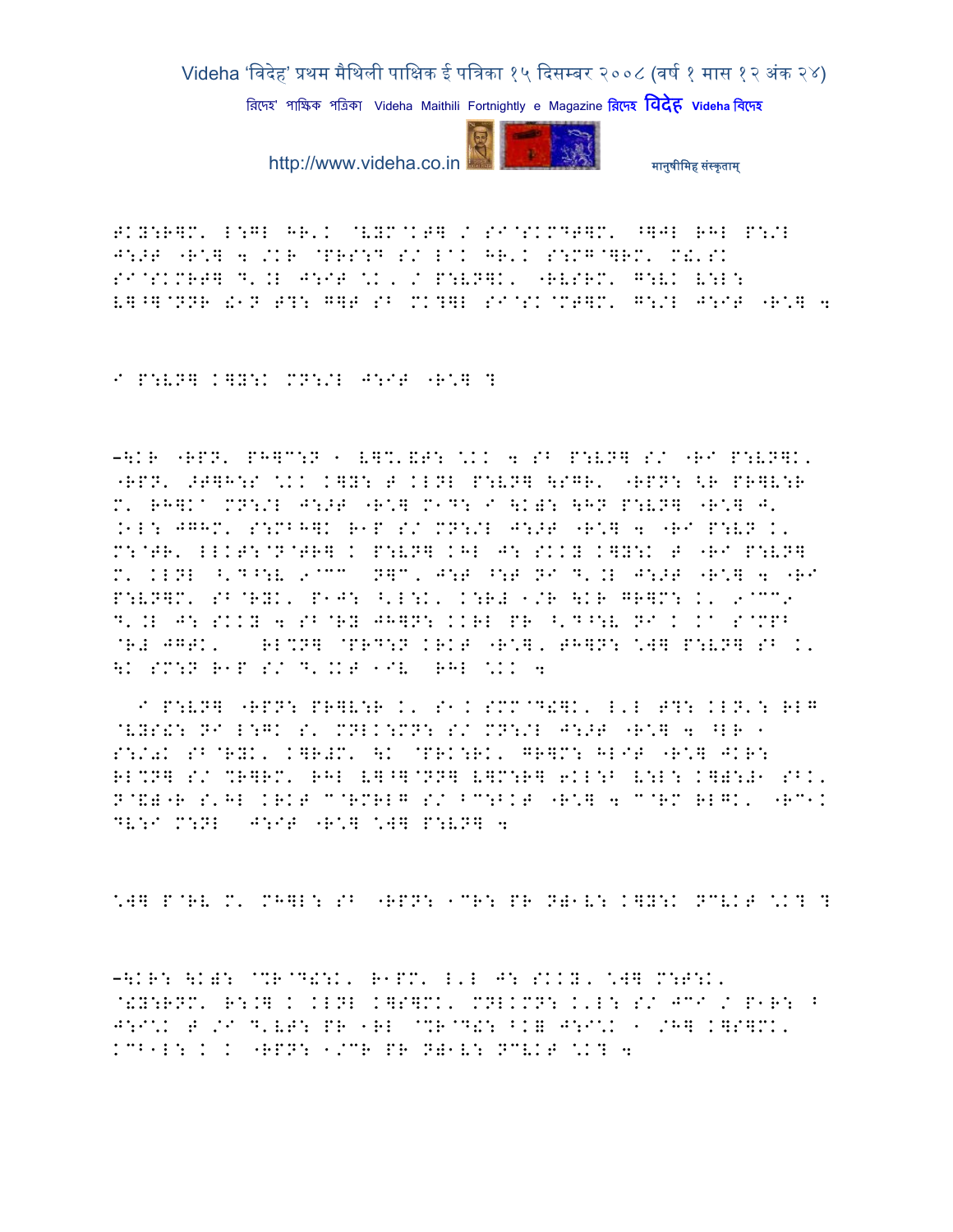িরেদহ' পািkক পিtকা Videha Maithili Fortnightly e Magazine িরেদহ िवदेह **Videha** িবেদহ



\*W]K <:) PR CM:R J:IT SB =LL( \$1G\$1G]Y:) BJ:VKT \*?], /KR K] V]%'&T: "R\*] ?

**–**/KRL J:T]Y T?: SI@SKM=T] PR]CYK' R1PM' L'L J: SKKY, / J:IT SB "RPN SI@SKM]T] 1 SI@SK:CRK' BC\B:K L'L / K:J K RHL "RANN ALL" BEEL SYN BIN YN KNEI PRODUS IN DIE BENATING DATUUR SYN BENA RHC B. (PHONE), /N: T KT' LEVEL SB "REGRIPH, AN "RIGHT" PISATE (1) BISKOP MINIS MITTYS ARI HIT PURP K. (1971) SYNCH BIL WI **T.AT POST OF THE BEST PRODUCED** 

"RI P:VARD MO SA PIC PIC PIC PIC PIC PIC PIC SAR MARY MICH SA PRM 'MENHEL' MIM' FO'DERN' PNM 'PNA' NEVE T

**–**SB@RYK' "R@R? 9&: HLIT "R\*], 9&: ^GVT]K' R1PM' P1JL:K' K:R#: R:R: (49 MAR: F:T: F:T: T:T:K# (38 /38 /2): T:T: T @SP\*@&)9 R1PM' KTC N' "RI V]&YM' C@RC: ^'L "R\*] L'K]N K]\* %: SOMTRED MAY MENTION OF THE MONTHLINE WITH THE MONTHLINE WITH THE MILTIME REPORT /HE TER SV NEE PSERE THE "RIE" (ENE SU LET LET VIE 'L "L' PSEE J:IT "R\*] 4

DER KAT KOMBAN KE SOM SAMBAGE SEDA SERI REGIONAL SEDANG SERI SEDANG SERI SEDANG SERI SEDANG SEDANG SEDANG SEDA

**–**JL K' 1 D]N:N:?K' BH1T GH]R S@MBS@N!] "R\*], B]N: JLK' DARKET PIJ 'P1J' NI 'P1J' NI P1J' NI SKKY HINK: .1% KRB: .1% KRB:K L'LAJL C:HB'): KRB: 4 NHAMY 2D:HR#KY R1PMY LA LA LA LINE PARA HI NY PANY SKKY KLIDE JE SKAVE PA "PLES" PR "SPPN: RPN: "KORGA" (PR) . NJAN. "PE R:I. K P:RT. SMMPV: I. SP. SAMPLE "RANGE", KIRKT "RANGER", KING \*?] 4 \K): \HL KH] SKK \*] K] SB@RY M' BHBT G@RM] ^'L: K' K:R# B: JL K' "PERS" ROLLER SOM DER SYSTEMS (PEDER MODEL A)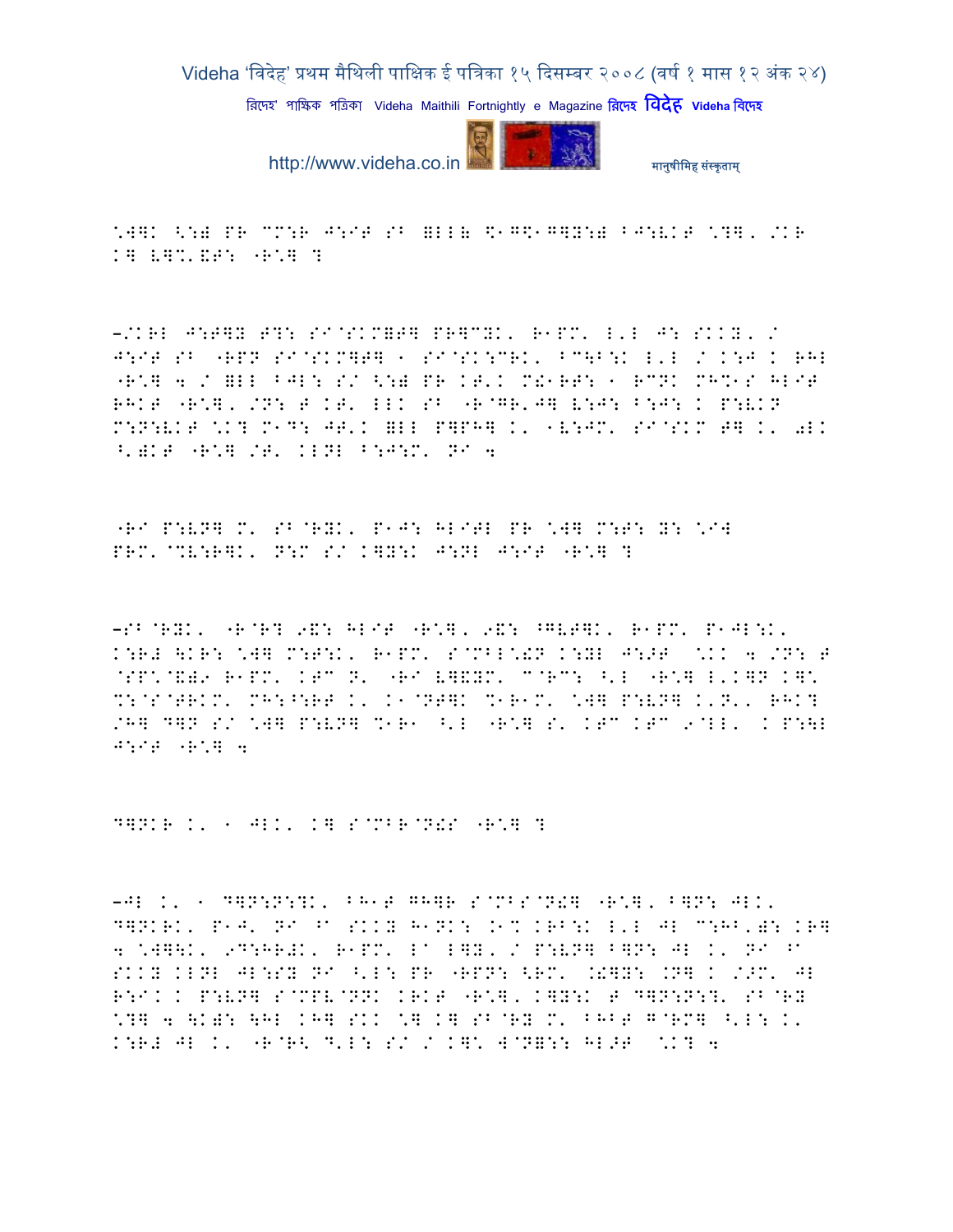িরেদহ' পািkক পিtকা Videha Maithili Fortnightly e Magazine িরেদহ िवदेह **Videha** িবেদহ



LLAT: MORTRE GARDEN MARTIN, CONFIDENTIAL SIMON CONFIDERATION SIMONES "RPN' (8 (8 M) 9 (8 M) 3

**–** HM G#T@N@TR] NI KH]K LLKT@N@TR K' C@RC: KRKT I KHV K]  $N$  -wallen the control of the set of the problem  $N$  -set  $\Omega$  . So the problem  $N$  is the  $\Omega$ S/ RIES TRSI 4500 (ASS AND A SSTAGE BYT, TRSI S/GHQ (AK T. KLPL OUT THE POORLER GRUE A THAT YOU LE WORD AN YOUR SERV SM:N =GI MN:VKT "R\*] 4

 JNT: G#T@N@TR\K' R@ST:K CLN:I %BR1 KD'LK M1D: SRK:R "R.1NL' P:\*: PRL "R\*] 4 "R.NL' M!'S] PH:\$] B]C , DL]T GKR DL]T B]C, GR]B !N]KK' B]C ^'D^:V "R\*], K] \KR' B#F#T#B (1911 1981) 2.89: 199: 199: 2.299: 211, 199 P:VN] S/ K]\* S].V:K C:H] 4

 $H$  TH MANT CONTRIGHT

(2026 Silm's Richie, Thomas Land V. Thenes Lair Land;

SANT: NA RIPORTA D'ANTIENNE D'ANNES D'ANNES D'ANN AN D'ANN 2000 LA 2010 LA 2010 LA 2010 LA 2010 LA 22 V.B. NA PHAR, SZ RAKTRA MITALA ARA SZARAT, KISTOLY TEKSEN ATSZ COMARL: BELIS BELIS CHINESE STAND CHIL: A PENISSI E E PARTIE B: NO. 200 S. THE SPACE OF SPACE IS A SALE OF SPACE IN THE SALE OF SALE IS A SALE OF SALE OF SALE OF SALE OF S @%RLT: SBK' HMDYM'I V:S KYN]H:R 1^:& L:^, MK?]L] 1 M]?]L: S/ S@MBL@N!N R.N]H:RKL'L C]RPR]C]T N:M "R\*] 4 @PR@ST1VT "RENNEL", G:YA ENGILE NE BIZOG, COLE CO SACHEBIL "TEBEN 1. S.N. 18"

 $\mathcal{R}$  . The GP SPECT System is the Signal King Signal Components of  $\mathcal{R}$ 

KHAGE KI LAGHAYI KI SA PAS FYGLI ABIN DAN SANA KINNIK KI SI APIGA  $\epsilon$ ): En en anti-vasted and the system of the system of the system of  $\epsilon$  and  $\epsilon$  and  $\epsilon$ 

२. PHELE (B) (B)C R. CORS CORRECT ROOM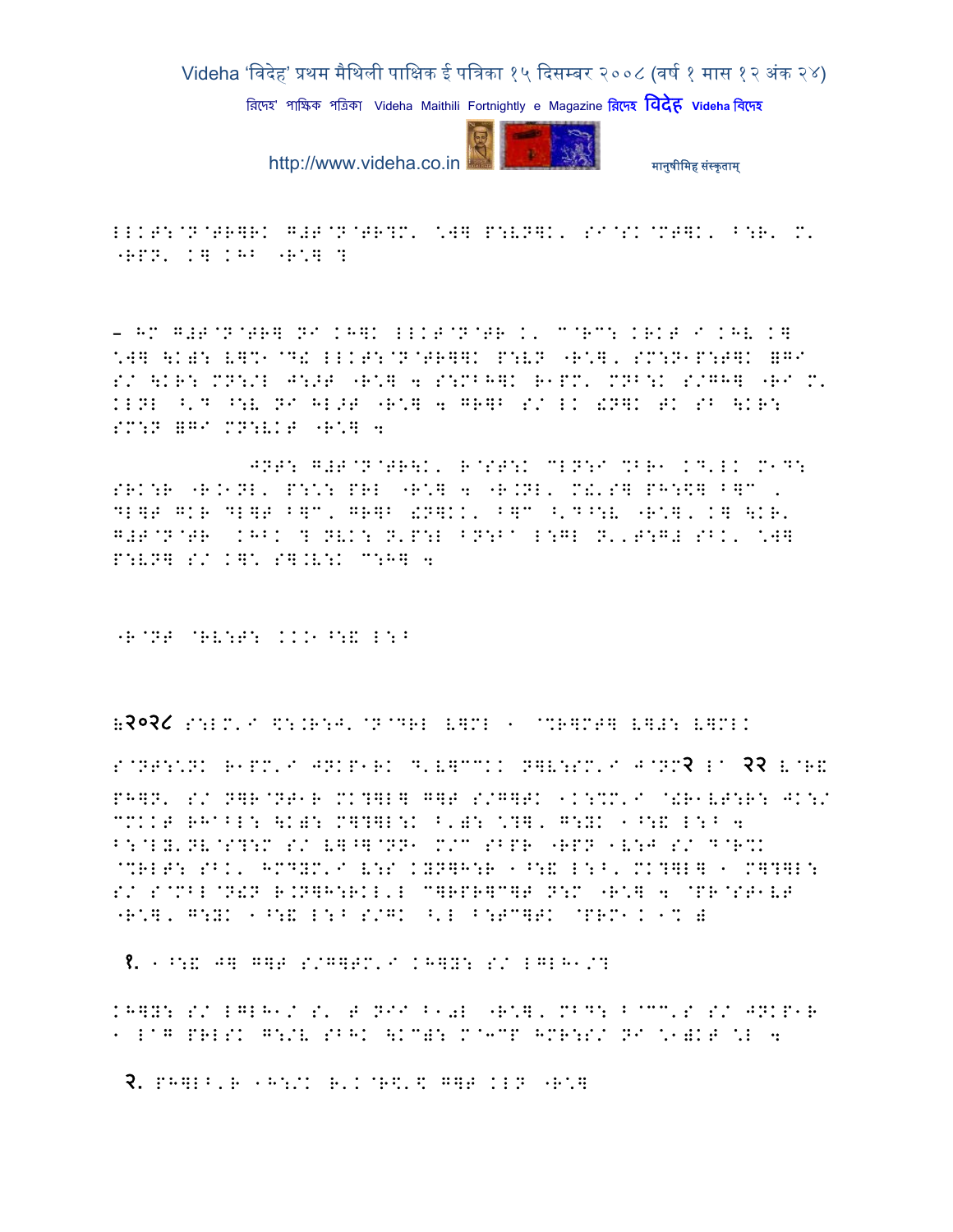িরেদহ' পািkক পিtকা Videha Maithili Fortnightly e Magazine িরেদহ िवदेह **Videha** িবেদহ



 $\mu$  (PHBF). By HM (P. ShE) and readers (HMCL) mmaders on the By McGhean. B P:NS M'I GHE GAN MAN SEN

३. MK?HER PHA RYPHAN (ALMYSTY NURP P(25 BRE) (BNAT

JT'K HLYB:K C:H] /T'K S/TL& JNK NH] "R\*] 4 NV NV @PRT]^: J:I TRH'I \B:K C:H], NI 1B] RHL \*KK 4 DLSR B:T "R.N @PRV]!] \T'K PR6'@K)V ^AG'L \*KK J' P:> S'HL V\$ .@RC HL>T  $\mathbf{R}^{\mathbf{r}}$ 

४. K] B10:>Y:, MK?]L] G]T S/G]TM'I L:G]KA "R.N1K Y1GM'I B:/CL SKY: SKY

 $K$  is the state of  $K$  is stated and  $K$  is stated as  $K$  . The set  $K$  is stated as  $K$  and  $K$  and  $K$ MANY MAKES THE REAL PROPERTY OF THE REAL PROPERTY OF SALES J: T MKR. T MKR. T MKR. T MKR. T MKR. T MKR. T MKR. T P: I T HAT P: I T HAT P: I T HAT P: I T HAT P: I T HAT P SKKT \*], HMR' SBHK @KY/S') **"**R' \*CI\$: TLR: B@JJMR .STC**"**K' J' १९ ESI TRAB FACSA (2000) ARREST <sup>WAR</sup>T KAR KY A, <sup>JA</sup>HARIS KY

BHR:YL TH]Y: S/ 1>YL!R] B]K:>T' "R\*] 4 H/, K:J N]K HLYB:K C:H] 4

**9.** TEGS RESSEL OTERSEL LIRS ESS RHE NIL DIGHER PHR PIPER ERS

@PY:.RL\$] MCL]KT:K' S:6 S:6 .TM KA DKT \*KK 4 G]T S/G]TK @K&'@TRM'I L:GL @%R@&):? SBK' MNLVLK' TL\$]KA R:.]D'N' \*KK TERNAH CHART H

6. TESHISH AND SYAND SY PRIDS (1991) SYARIS SEND

D'. 1937 : A CR, SEPR SYTHE SYTHE FROM ASSESS AT A CR, TRINER REC. I RIS HO :REAL POSTE (ASK): POINT MY ON THE ADVISING WORKER: MINAGER 1^:V T KH]YL NI RHLK 4 JH:TK @PY:/RL\$] G]T S/G]T S/ P]@#\$R \*1)'V:K B:T \*I T "R>M' 1M J' @%RLT: SB \*?], J' V:@STTV]K R1PM'I C:HKT \*?] K] "R@PPRN MCL]K S/G]TK V]K:S HL>, HBNK: SBK' @PY:PRICH\_PHAL' DREV NATHRE LEFTILE AND MELTEL @KY:MS') K]NAS/ PRH'J KRA P\$T@NH]Y 1 S/C:R M:@!Y M SBK' S. AT 200 GHA FALL IS SAN BOARD BALL, T.N. A SAN GHA 4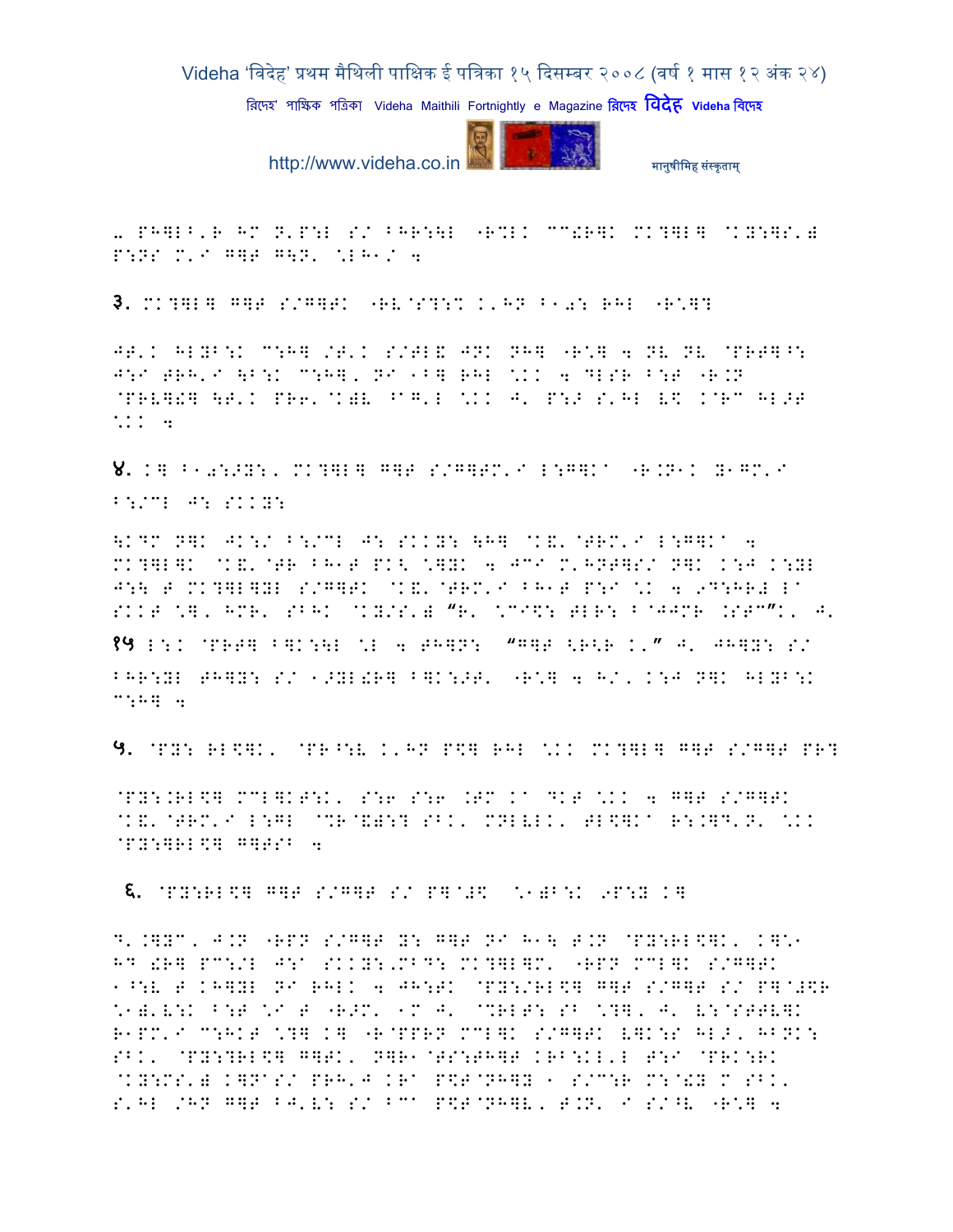িরেদহ' পািkক পিtকা Videha Maithili Fortnightly e Magazine িরেদহ िवदेह **Videha** িবেদহ



७. N'P:L]Y 1 ^:RT]Y M]?]L:@3C]LM'I MK?]L]K BH1T R:S K:J ^A RHL \*KK, K] "R@NT R B10:A RHL "R\*] DBN1 D'%K MK?]L]K K:JM'

HM F MY:MB: BF: B P WER SHOOT BIND AND SHE SHERBY ON SHIPS. KM:ARHL "RENB'S" PO P:PALM: A DB'PS' RAMIN' RPN: "RPN: TRANS" CAR ^ARHL "R\*] \TB' B101 4

 ${\mathcal L}_\star$  (respectively) respectively. The same is the set of the set of the set of the set of the set of the set of the set of the set of the set of the set of the set of the set of the set of the set of the set of the s KLN R1P S/ 1H:/ D'.KT \*]YK?

BH1T NURSING ON BUILDING GUN SING AND "RINNISH" TANGGALARI HEBEN: MAH 4 SMACELE - FANKLELE AND AMMYS MER MEN FYR \*]YK, T:H]M'I G]T S/G]TK @VY:YVS:Y]KR#M' R]M]@KSJ BH1T N]K S/K'T & THR'V: THE FABILY THAN FINE, AND S/MINH NI LIMI RI LIMI RISA NA JARAHA

९. "R.N!R] KT'K G]T G\LH1/ J' R'K@R\$'\$ "R\*]?

"R.N!R] LG^G S:=' T]NSY G]T HM G:B] C1KL \*] J' R'K@R\$'\$  $R+1$  4  $R+1$ 

१०. MENERIKAN SERIKAT DENGAN KERUPATAN SERIKA DI PERSONAL DI PERSONAL DI PERSONAL DI PERSONAL DI PERSONAL DI P ?

MC. MAE ADU II DAN JA CODEA CI DENARDIGI GI MATING PIESA I GENE DU DU CUI II DENARAN ^LJP1R] 6]@LMHSB SJN: K' 1GN:, MMT:, TH:R GL]Y: 1D]M' 4

११. @Salta di L. 28128150. Lat Lat Aliasis.

 $R$  . The problems of  $R$  and  $R$  is the set  $R$  satisfies  $R$  is the set  $R$  $\mathbb{R}$ By, Definition  $\mathbb{R}$  , Definition , Theory , Big, the property of a the property ,  $\mathbb{R}$  is a theory BEREIN THE ARCHIMETHIS IN THE R

१२. PE 18 - PE 841 - 818 TINHE COBERT PRETTER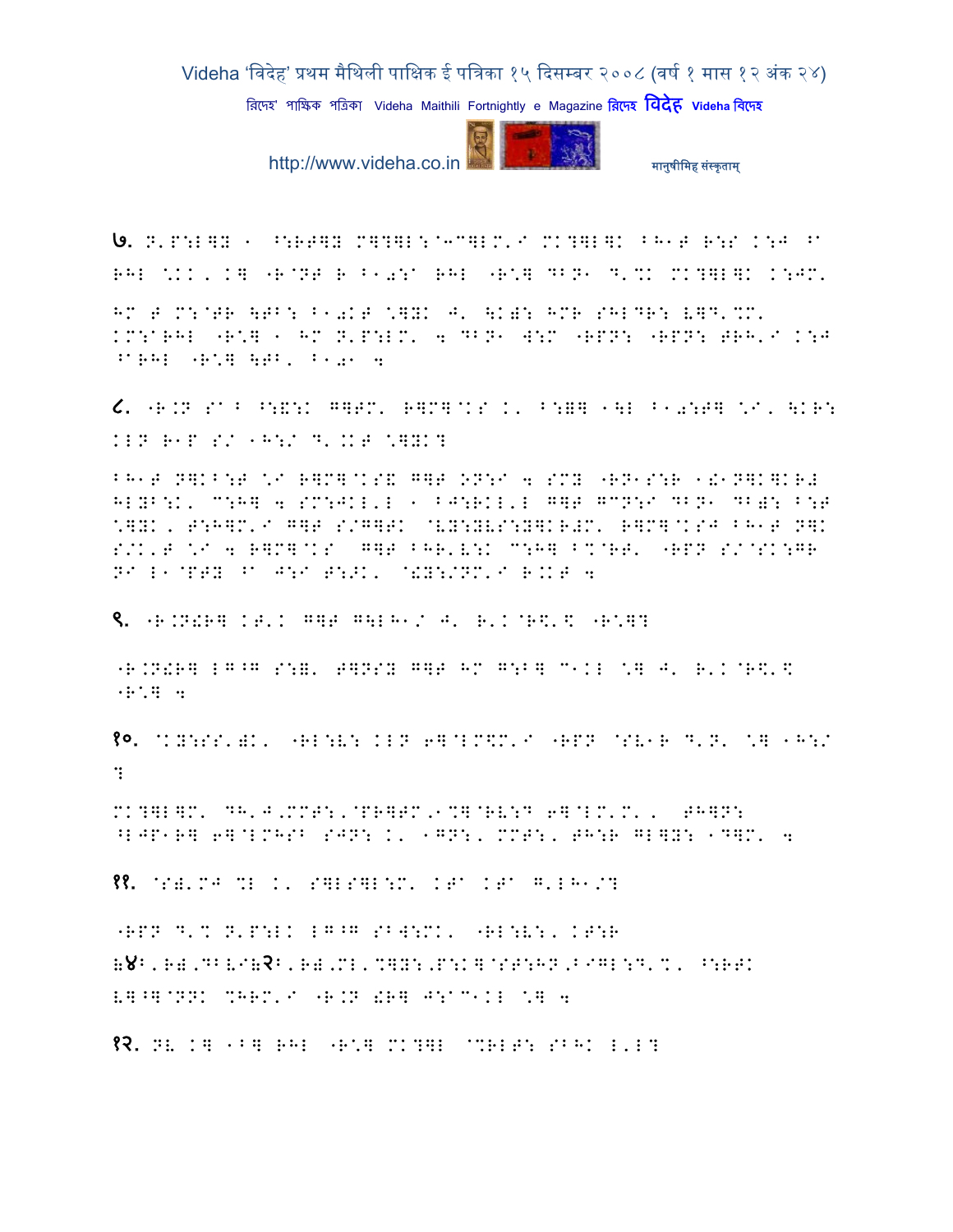িরেদহ' পািkক পিtকা Videha Maithili Fortnightly e Magazine িরেদহ िवदेह **Videha** িবেদহ



BH1T AN MARK SENE BYA, NOMBLI RIMHER, S.HI NOONTA BY RHL REAL REAL PROPERTY

@TR]^1VN V]@%V V]@DY:LY@D!:R: M]?]L:@K&R 6@N)'K V]K:S

MARRET L'ANSIER (MARRET MENSIELKEN) ^:VN:K'/ S@MM:^N KRKT @TR]^1VN V]@%VRV]@DY:LY ^:&:V]@J3:N K'. TO TRANS OF ENSINE PIRE OF REPORTS. BOOK PLACES IN PICK BY A THOUGH PRAIN YN 'N MAR NAWR AR PALLA PR 1 EN 1898 ANDLA PNY. MARAH SIMBARGAHAR PRANG "PART" (BALSA' CORI) (1962) 4 (ARA) 6 MPAL MY 1B S/S:R S:R S/S:R SARME TO THE SAME IN THE SAME OF STANDARD TO A SARME THE SAME IN STANDARD TO A SARME THE S/GH], V'BS:>) PR M]?]L:@K&RM' P:@WYS:M@GR] S:.L J: SKKT  $H^*$  4:  $H^*$  4:

M1@DR#K KWIN:I S/ MARIA CONFIDENT LAPAT, PATYMEN REPORTAGE ANDER RINA I TANALYSIK, MPRESA BH1T SAN SAN SEART AN DER STEIN DER STEIN AM DER STEIN 1979. J:NK] 6@N)RK 1GMN S/ M]?]L:@K&RK @PRYLGK V]@ST:MR HLYB:K  $S$ //PN:  $B$  /PH  $\rightarrow$   $B$  /B  $\rightarrow$   $B$  /NH  $\rightarrow$   $B$  ,  $B$  and  $B$   $\rightarrow$   $B$   $\rightarrow$   $B$   $\rightarrow$   $B$   $\rightarrow$   $B$   $\rightarrow$   $B$   $\rightarrow$   $B$   $\rightarrow$   $B$   $\rightarrow$   $B$   $\rightarrow$   $B$   $\rightarrow$   $B$   $\rightarrow$   $B$   $\rightarrow$   $B$   $\rightarrow$   $B$   $\rightarrow$   $B$   $\rightarrow$   $B$   $\rightarrow$   $B$   $\rightarrow$   $B$   $\rightarrow$ 0: 1 G/G'% G1@3@JN M]?]L:@K&R 6@N)YK N]@RM:# KYN' RH?] 4

MCR S/MCR: THE SPORTE FOR SCRIPTION CONTROL TENT TO AN "M1@KT]"

MKR S/S/MARS/MARRIEL SA MARIA AREA SA MARA MARRIELA SA SA MARRIELA

MKR S/MKR S/MAR: "ROW": "ROW": "ROW": "ROW": "ROW": "

MHATAI PHAL DATA, MPAGI, MGK MGKI 8 ARII, MMGKI AGIRA ARIA 4

MIR SAMIR SPEER MAKRE EEN FERDE SERIE DE SNE HAR A MAK MIN SAMBERHER MUR DI STUMME MICHAELMING DE NORMA 1D] D:N KRKT "R\*] 4 !NV:N LLKSB GLD:N, 9N]V@S@TR , K@MB,L, SLD 199 S.H. PER CHE CHE DI DI NA HAI PIDE. CH'UT BI CHIN CLOSE CLAIR 1. 1995 R. A. "A. "LOST DE REGISTAL DE L'ARTICLE" (PRESSE) CHANTLE RESERVED TO THE REPORT OF THE COMMON SERVED TO THE REPORT OF THE REPORT OF THE DISCUSSION OF THE DISCUSS OF THE DISCUSS OF THE DISCUSS OF THE DISCUSS OF THE DISCUSS OF THE DISCUSS OF THE DISCUSS OF THE DISCUSS OF T R:TARIO, PER CIST AIDE AIDE AN LINK CHIL THIN TENNIS CB\$:,DH] JLP:N KA DBPHRK ^LJN .]@CC"RR] S/ S/@MPL@NNL HL>T  $\mathcal{A}$  and  $\mathcal{A}$  and  $\mathcal{A}$  and  $\mathcal{A}$ 

MARIN MARIN REAL PROPERTY OF STREET SEEMS "R@R?:T T]L:W]K 1G] T:PL KRKT \*?] 4 JCI T]LK \$:/W 9PL@B!L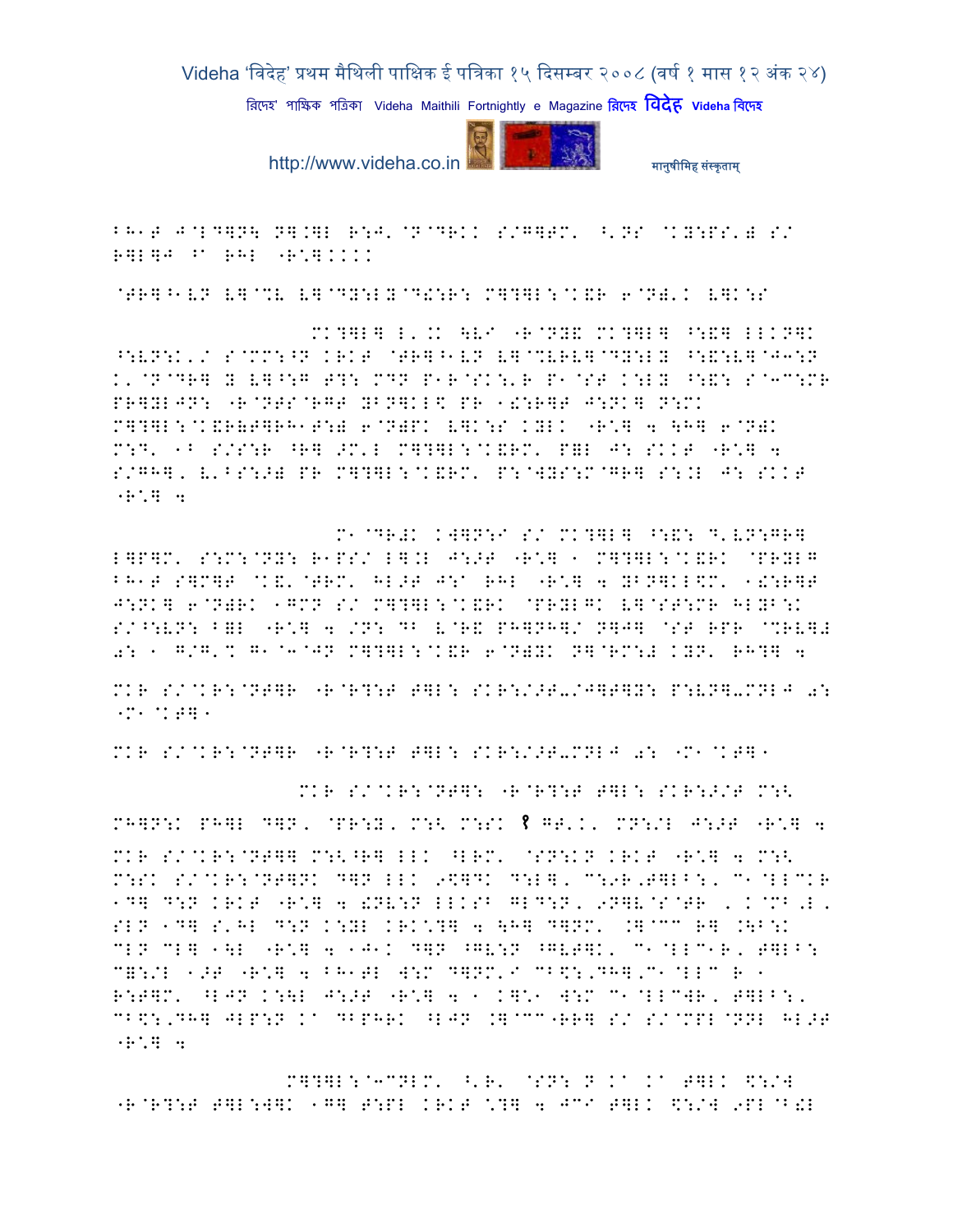িরেদহ' পািkক পিtকা Videha Maithili Fortnightly e Magazine িরেদহ िवदेह **Videha** িবেদহ



NI HLMY SKL T 1G]M' T]LK K]\*1 D:N: !A 1G] T:P] PR@MP R:K' NATHERS ON HEIGHT 4 FRANCHER FRANK SAN PORTING TO "THATER @D!:R: C:9R, T]L 1 G1/\$ M]L:B]KA BN:/LG'L T]L .1V:B]K "RPN: @PRT]K' K@RT@VYKBL! KR:/L J:>T "R\*], JKR: **"**T]L BHV**" THE SERVICE SERVICE** 

 I P:VN] S/ 1Y1, 1RL@GY>, S@MP T], R1P, G1#K @PR:@PT] HL\B:K S/GH] SB TRHK P:PS/ M1@KT]] ^')B:K V]@%V:.S K:YL J:>T "R\*] 4 M:< @SN:SNK' BMHT M@N@TR] S'HL HLP "RTH" "RTH" TERRITHI

 $\mathcal{\tilde{B}}$  mathematic position of phenomenon as near a

T]@R?@SY:]@S? JL' N]@TYIY @PRD]D: ^GVN HR'

 $\ddot{\cdot}$ 

D1 ,. DR]@DRYN:%:Y @%R]V]@&#L @STL4&#Y C 4

@PR:T, @SN:RNI KRL@MY#@DY M:<' P:P @PR#:%N@M

 $\ddot{\cdot}$ 

MKR@S?'R RXC M: THE CONDITIONS OF THE CONDITIONS OF THE CONDITIONS OF THE CONDITIONS OF THE CONDITIONS OF THE C @SN:MN'N:N'N M' D'V Y?L@KT] 6DL ^V 4 DALY ROWSER OF THE PROSPECTIVE AREA OF PR]PB@R# K1R1@&V':DI M:<@SN@:NI MH:@VRT@M 4

 /N: VK@J3:N]K DM@&)]KL#' G1/\$ .\L: S/ %R]RM' BORTH "RAPAL INFIL" PNB TNIT, APR FORLI, "RFR FTHIPR TNTE  $H: \mathbb{R}^n \to \mathbb{R}^n, H \mapsto$ 

J]T]Y: P:VN]- MNLJ 0: "M1@KT]"

PATHENT, PROVE PRICH PROTHENTLIC POSSESSION AND GENE A MARING READS OF THE REAL SECTION CONTROL SECTIONS AND REAL PROPERTY AND REAL PROPERTY AND REAL PROPERTY AND RE P:NDHAHASB BHAIT PAGE BIR DA SAN BAHT ABIH 4 /NP: SP P:NNDH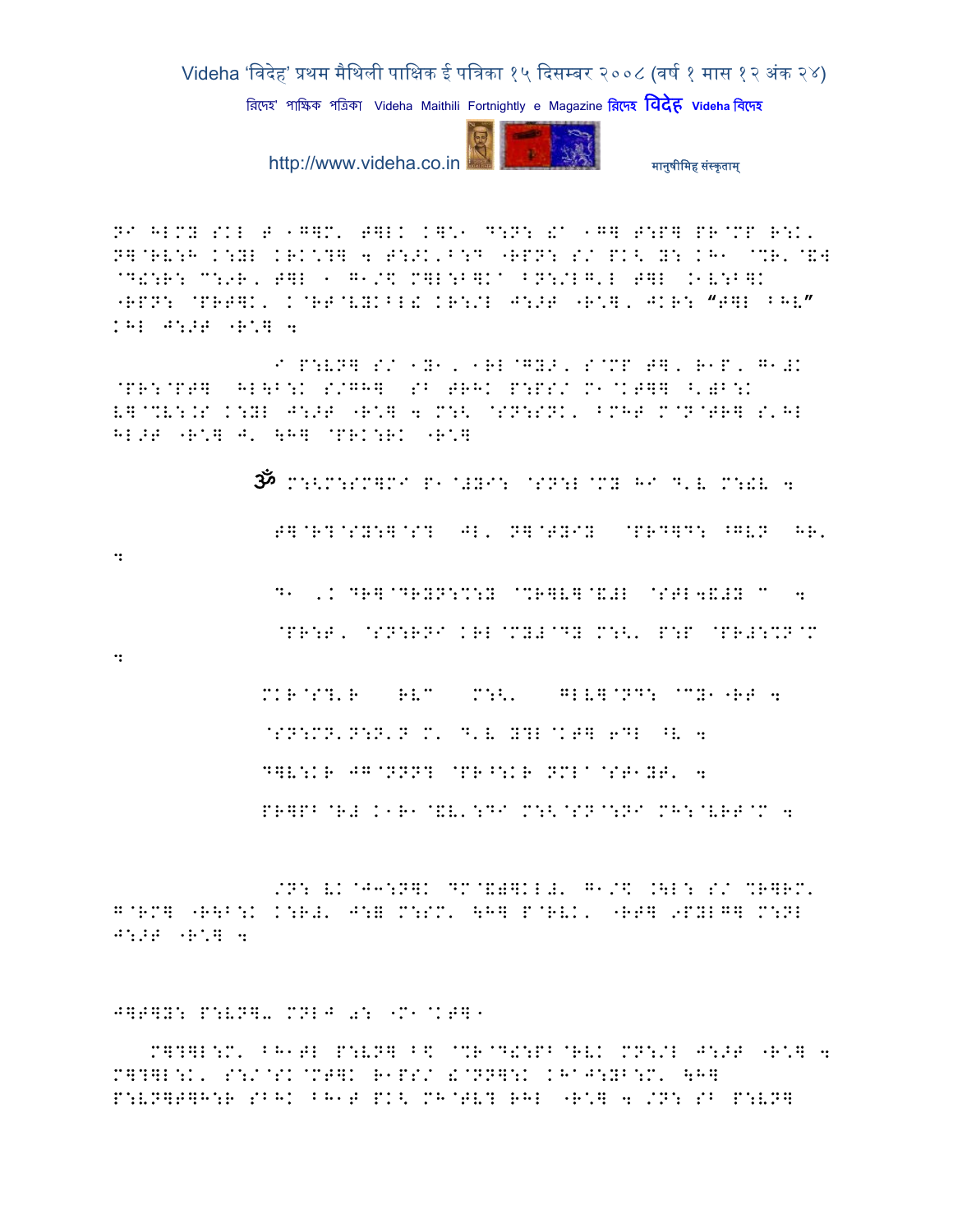িরেদহ' পািkক পিtকা Videha Maithili Fortnightly e Magazine িরেদহ िवदेह **Videha** িবেদহ



 $B$ BHK "RPN HOLL" MHOTO RHL KRIKT "RENDER "RENDER "RENDER "RENDER "RENDER "RENDER "RENDER "RENDER "RENDER "RENDER MPRHAP RIAH (NA) BATIE AI (PIRA MI) A

MARABAN, MBAYE (PAHALA HIPB@R# PERBER PERBADA SPR, SV JAHAARI PORKI, ARPI PROVE RHL "RHL" AND A PATALISON'NILLY. @PRCL]T "R\*] J' K'/ P1R1& KLNH1/ DB@R<)N:S/ B:/C]G'L T KHL JP:PE "PASH",MY:B: KRAHEHB:B: (1, P. (1): C. PYPHEM, PYM,MH, H. E.C. H. C V:@KY @SP<@&)] KRKT "R\*] J' J]T]Y: P:VN] \K): B'):K'L'L HBN THURS NO DIE 4138 4239 4

 ^V]@&Y P1R:#M' S'HL 9@LL' . "R\*] J' P1@TRK D]@R<:Y1K K:MN:S/ I @VRT K:YL J:>T "R\*] 4 J]T]Y: P:VN], KM@&#: "R@&)LM]K D1NB S:/0 9PV:S KA ^LRM' T]?] BDLL:PR P:R#: KRB:K VARB: NAB (1979) 4 MARIE 1979 IN 1979 IN NORTH 1980 IN 1980 PB@RV "RH]V:T @S@TR] SB M:\* MR11 "RRB!]KA .:\L KRKT \*?] 4 FARRY FYLSH (.PRAYE LREEY FYLSH (RORY: A'NELY) (Y.R. 198 4 ^]NSRM' JCI "R@&):M] NH] P\$L RHKT \*KK T CB\$: DH] L /IGWN KRKT \*?] 4 T:\/ B10:>Y: I KHB] BNL \*I, J]T]Y: P:BN] B\$  $\overline{1635}$   $\overline{9}$   $\overline{9}$   $\overline{163}$   $\overline{2}$   $\overline{49}$   $\overline{49}$   $\overline{49}$   $\overline{29}$   $\overline{20}$   $\overline{21}$   $\overline{21}$   $\overline{21}$   $\overline{21}$   $\overline{21}$   $\overline{21}$   $\overline{21}$   $\overline{21}$   $\overline{22}$   $\overline{23}$   $\overline{24}$   $\overline{25}$  MN:: ANDE (BNS) ANEN FACE MIN MND: ANDE (BNS) 4 JAPS MSM. @PRDL& K:LM' "R@&)NM] P\$KT \*KK /H D]N @VRT HL>T "R\*], JCI DB D]N @PRDL& K:LM' "R@&) M] P\$KT "R\*] T .LSR D]N J]T]Y: P:VN] @VRT KRB:K LLK:C:R @VY: @PT "R\*] 4 J:H]B'R 9DY K:LM' "REAL THIS PACE" (PANE RANGE "REAL THE REAL PART (PANE V) NUMBER OF DER STEER DER STREEPS

 "R@&) M] J:H] D]N P\$KT "R\*] T:H]D]N @VRT KYN]H:R J:H] W:M @SN:RN KRKT \*?]( PL.R],ND] Y: >N:RPR ) /KR @PR:/G#M' PBVM1/H' W:= ^A T:MK "R@R<:M' M@N@TR: P=]KA  $\mathbb{R}^n$  (the final state  $\mathbb{R}^n$  ) and  $\mathbb{R}^n$  are defined as  $\mathbb{R}^n$  . The symmetry symmetry symmetry  $\mathbb{R}^n$ S/K MED KA 'PHRAD MERE RHE SY/0M' GANK AF R S/ NADA 1/GNK'/ %1@D! KA \K): .!]Y: .1N] PL.R]K N]@RM:# K:YL J:>T "R\*] 4 PL.R]K MLH:RPR \K): P:K\$]K W:=] 1N] G:R] D'L J:>T  $H(X;B)$  , and the transfer means of the resolution of  $\mathbb{R}^n$  . The contract of the second second  $\mathbb{R}^n$ BHSDAIN AINS BIRGIN SIAN SHININ BIRGIN SI AINS ANG A TKR: LG'M' JLS/ ^RL KL% R:.L J:>T "R\*] 4KL%M' K1%K J]MBTV:HNK MB@RT]K N]@RM:# KA R:.L J:>T "R\*] 4 T:>K'V:D SMY "RN-CHEC" ROOMS "RNAV' NAVE ON SOME AND " "R\*J#" 4 JRIEL "MAR". (1981) 11 .P## 1 .J#PH. | P+0 .F+1V .CH 1V@ 250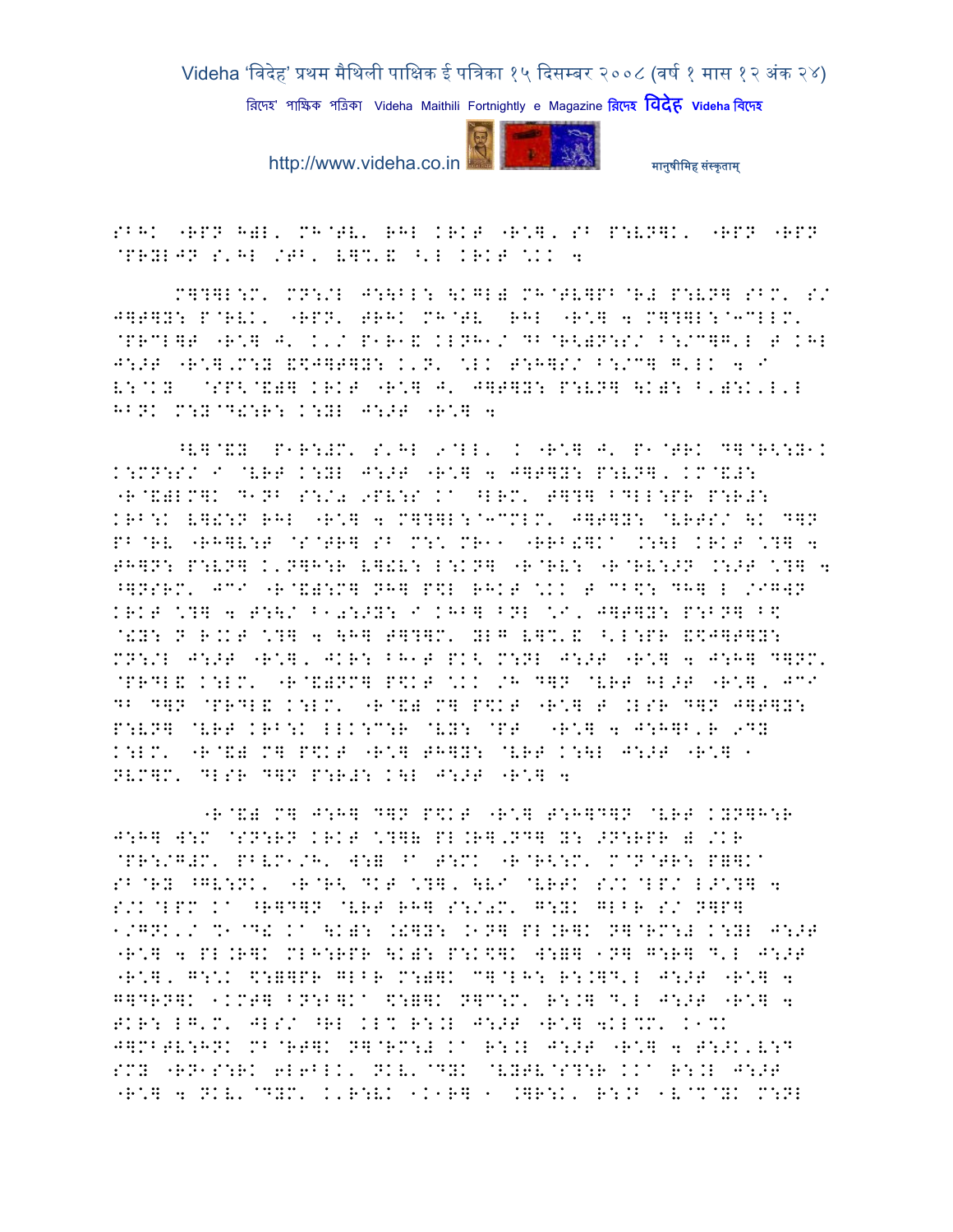িরেদহ' পািkক পিtকা Videha Maithili Fortnightly e Magazine িরেদহ िवदेह **Videha** িবেদহ



J:>T "R\*] 4 SB S:M@GR]K /R]Y:/N K'L:KB:D @VRT] MH]L: SB **PERIODICAL TELEVISION** 

 J]T]Y: P:VN]K' BH1T KW]N P:VN] M:NLG'L "R\*] 4 I P:EPH ( . PHIL: 'ERR PHH R:' P:PH # PHPH FHEE (TH, AP\ER  $\mathcal{L}(\mathcal{B})$  ,  $\mathcal{L}(\mathcal{B})$  . The  $\mathcal{L}(\mathcal{B})$  is a set of  $\mathcal{L}(\mathcal{B})$  . The  $\mathcal{L}(\mathcal{B})$ 

 $R$ <sup>2</sup>  $R$  . The property of  $R$  **(1994)** (1991)  $R$  (1991)  $R$  (1992)  $R$  (1992)  $R$ SIMTSTO THE SIMPLE HE TRACTIC CONTROL CONTROL STOCK AND THE TRACTICE. SMC BRIDG MEDICAL REPORT OF MISPERS AND ACTES AND CONTROL ON DRIVERS. V].SI.२०२४ S:L ^:DB १८ GT' S]RH: J]L:K GLV]@NDP1R-१, B@ST\_PHR\_BOOK\_PREST\_PHR\_MORAL\_REAL\_AREAL\_AREAL\_AREAL\_AREAL\_AREAL\_AREAL\_AREAL\_AREAL\_AREAL\_AREAL\_AREAL\_AREAL\_AREA 0: \*]YN]4 SRL 1 S1@SP@&) ^:&:-%KL]M' L].N]H:R @PR'M@R&] K?:, KV]T:K "RT]R]@KT L'., N]B@N!, "RN1V:D 1 P@TRK:R]T:K M:@!YMS/ MK?]L] 1 N'P:L] D1NB ^:&:K @K&'@TRM' S1PR]C]T  $7.944$  P.Phen  $7.81444$  Mens  $8.3,8.8$  ,  $8.1$   $8.9$  and  $8.9$  and  $8.1$   $8.9$  mens  $1.9444$  Mens  $1.944$ १० K MEND (STORE AN NORTH ENERGY PROBES SERVICE PLAY PLAY LAP.  $\Lambda$ dra s $\Lambda$ sa tagar $\Omega$  . The though  $\Lambda$  hand  $\Lambda$  is the same  $\Lambda$  and  $\Lambda$  are added the  $\Lambda$  $\overline{AB}$  is the control of the solution of  $\overline{AB}$  . The properties of the properties of  $\overline{BA}$ SM:C:R-V:CN @K&Y:R-V:CN & CONTROL SOME TO THE SOLUTION OF THE SAME OF THE SAME OF THE SAME OF THE SAME OF THE )'L]6]@LM M]?]L:K @VY?: 1 ET]H:S]K MK?]L] )'L]@%RM@+.L: MH:KO:KR] KALIMAR:KPT SHARI (PERSON) DAN MINISTER ROMAN TE "RING" (P C1KL @PR'M@R&]K'/ N'P:LS/ PH]LB'R MK?]L] G]TK KKS') KLAGE BIJ DE SALIS DE SERIE DIE SOME DE SOVET DIE SOVETIEKE OOK DIE SOVETIE DIE SOVETIEKE ONDER DIE SOVETIEKE SOMBHER, SAN PORPHER SHAHR ISING BIKK FNRB FOOTSIL SPAHA K: NTOP PIP (Bergo All March Michael Michael March Michael Michael March (Bart: J RBP:-: RRBC PRODUCT IS NOT THE STATE OF THE STATE OF THE THEORY OF THE CONSTRUCTION OF THE CONSTRUCTION OF THE CONSTRUCTION OF THE CONSTRUCTION OF THE CONSTRUCTION OF THE CONSTRUCTION OF THE CONSTRUCTION OF THE CONSTRUCTIO "R\*]4 **"**P@LLV**"** MK?]L] S:H]@TY]K P@TR]K: 1 **"**SM:J**"** MK?]L] S:M:JR P@TR]K:M:JR P@TR]K:K P@TR]K:K S@MP:DN4

NV ^LR JLHKT M]?]L:

**—**!]R'@N@DRM @PR'M@R&]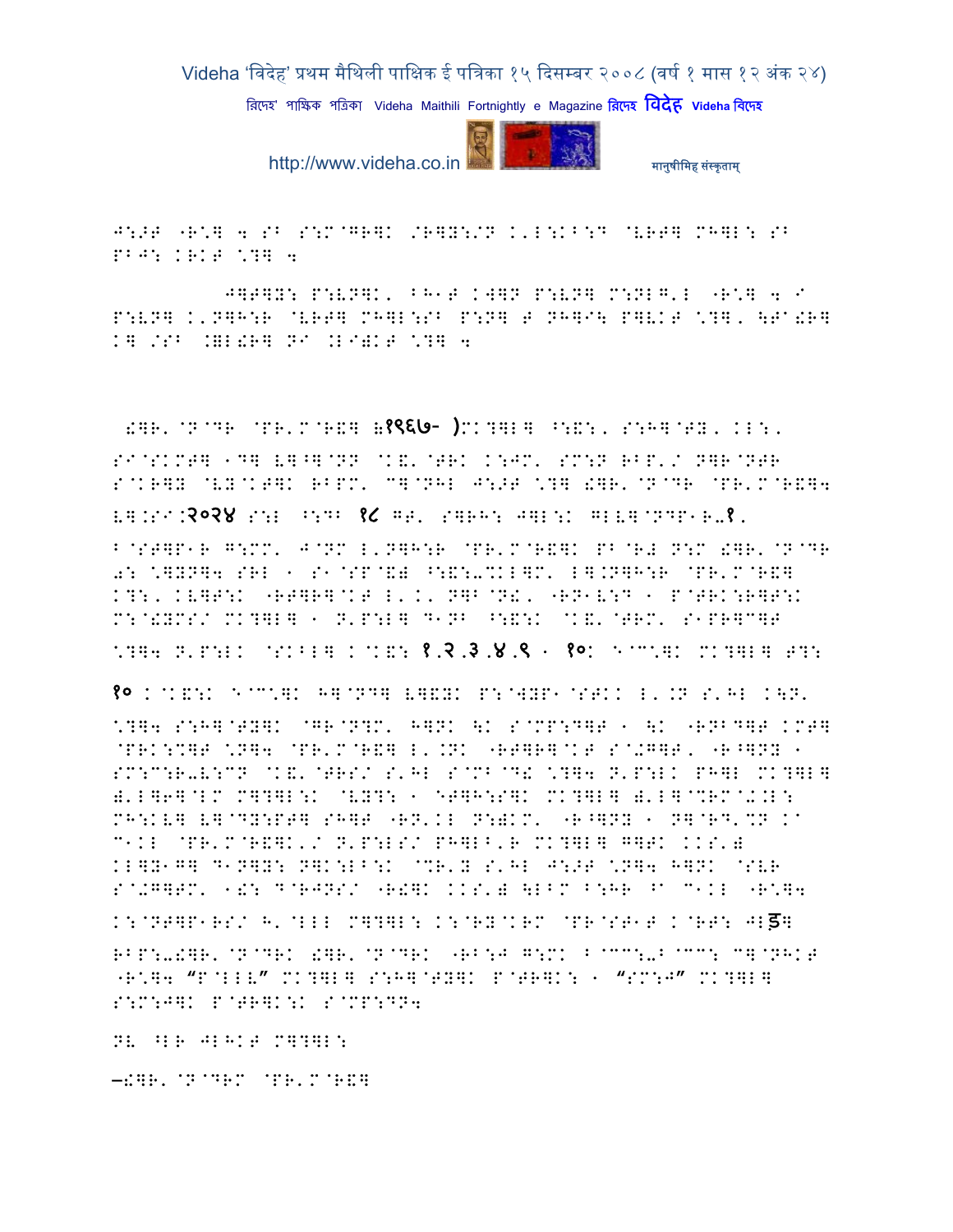িরেদহ' পািkক পিtকা Videha Maithili Fortnightly e Magazine িরেদহ िवदेह **Videha** িবেদহ



R:@JY] P1N@RSIRCN:K L'L ^A RHL "R@^Y:PSK "RSR] D'%K SM@GR @K&'@TRK S+H] M]?]L:M' S'HL @VY: PK D'.L J: RHL "R\*] 4 JNT: J:GR1K 1 9@TS1LK "R\*]**—** N'P:LK NV**–**N]@RM:#M' M]?]L: @K&'@TRK'/ "RPN PM?K 1 V]%'& PH]C:NK S@+G D'.B:K L'L 4 SC/S' D'%M' G#T@N@TRR 1 S@+<]Y @VY**–**V@S?:MK M:+ JLR PK]]RHL "R\*] 4 \HNM' M]?]L:V:S]M' S'HL \HN ^:VN: J:GB 1 TKR:@PRT] SMARY SOURCE DESCRIPTION OF THE DESCRIPTION OF DESCRIPTION OF DESCRIPTION OF DESCRIPTION OF DESCRIPTION OF DES 9@TS:NHV@R@D!K S'HL 4 9@TS:]H D'%K @SV @TV 1 @SV T@N@TR\T:@PR'M] /HN N:GR]KK L'L J' "RPN M:)]P:N]K @PRT] >M:@ND@:R \*?], "RPN R:@&@)R] Y @SV:T^]M:NPR G@RV KRKT \*?], JA, MARHETER TEARS AND DESCRIPTION OF A SOCIAL AND MARKET OF A START OF A START OF AN INC.  $\Lambda$ 98  $\mu$  ),  $\sigma$  ,  $\sigma$  and the space  $\sigma$  ,  $\sigma$  and  $\sigma$  is the space  $\sigma$  -section of  $\sigma$  is the space  $\sigma$ 9@NNTT]K P@K&P:T] \*?] 4

^BGLLS/ M]?]L:K "RLLP]T HL\B:K P]]: HMS^ %T:@BD]1YLS/ ^LGKT 1B]RHL \*] 4 .:S KA K@R#:)VI%]Y M]?]L: R:@JYLK PTNK B:D VICH PHILO DE LOCARHO, "PORT CALOR, "PHILO", "PECIFICATA YVNI @PRH:R N]R@NT R SHKT 1\L "R\*] 4 \TB: 9@TP]Y]NK B:D J/ KLNL  $\sim$  2008/2012  $\sim$  Similar results and the state  $\sim$  such that  $\sim$  such as  $\sim$  such an  $\sim$ TH 10 10 200 PH AND THE RESEARCH OF THE RESEARCH CONTROL REPORTS OF THE RESEARCH OF THE RESEARCH OF THE RESEARCH MARING, MIRIL KOMINIK (KROSPIS SIL 1999) NA STARTA SI SA KORAC TELA (AE (ARNIE ARA) C(TICR) TIRH KAHAR MHL TRE (ACH) 4 \KR: P:\*:/ N]@%C]KT RBP'/ MK?]L S@^Y:T:**–**SI@SKMLT]K S@RV:!]K YLGD:N RHLKK "R\*] 4 S:/S L'B:M' P@RY@NTP "R%CK@RY ^A RHL 1>!R]K "RV@S?:^M' S'HL "RPN:K'/ J]Y:KA R.N]H:R MK?]REFORM: HTRENDALE HOM KARRY FOR MERRE (PROMATING HEVE HOME CHIV

9P@RY1@KT K:@VY:IK% ^BGLLV]H]NT:K <:/M' MLHM LG\B:K 1^:S DA SKAT "RA SKAT "RA SKAT "DA SKAT "DA SKAT "DA SKAT "DA SKAT "DA SKAT "DA SKAT "DA SKAT "DA SKAT "D

S@MPBI@R#T: NH] D]1 SKKT "R\*] 4 \HN**–**\HN KV]T: G=◌]KA

P:/T] G=◌N' \*] **—**

MINISTER OF ALL PART OF THE NORTH IS A BOOK OF THE FILL

TKYL HMS^ BC:KA R.LC/ JKR: M:>K BLLM'

\KHK): M]?]L: J]BK\ \KHK MK?]L \*:T]M'

SLHR, LGN], J):J)]N K] 0]0]Y:**–**S:/0**–**PR:T]M'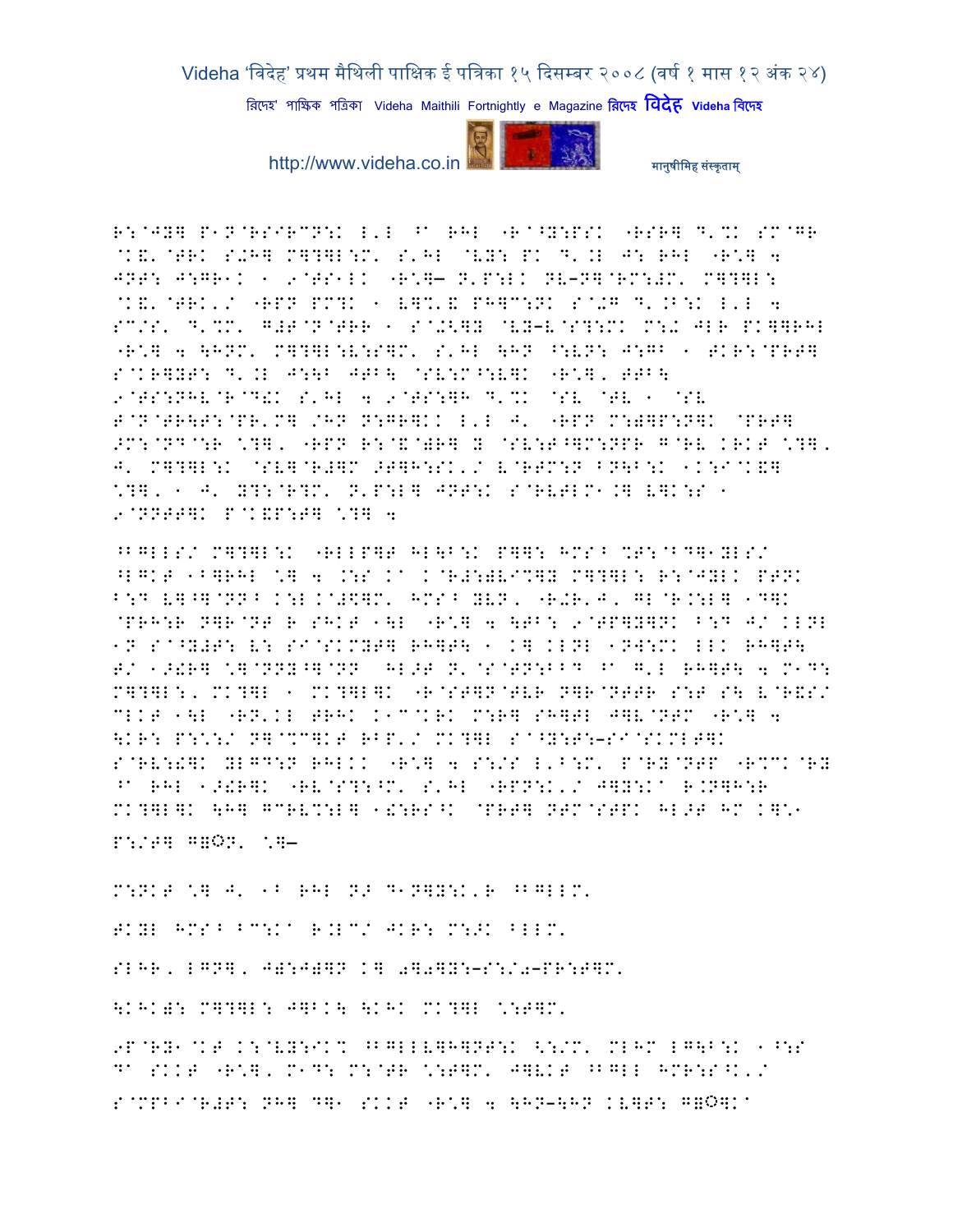িরেদহ' পািkক পিtকা Videha Maithili Fortnightly e Magazine িরেদহ िवदेह **Videha** িবেদহ



"RSLM" KHE FA TYS KOREAL KATHERE (PRI NA TRH' PRT:PRI)  $R$ PPN:K'/ PRP:R911 NHQ R:11 H:R L: H:HQ F:HPR HMSF WMS. KRKT FOR THE THREE TO THE RIGHT OF LILL THE STANDARD CONTROL THE TIME OF THE TIME OF THE TIME OF THE TIME OF T 1V@%YRK "R\*] J' .:L] \*:T]M' SK/TL M]?]L:K'/ HMS^ JM]NPR 9T:R] 1 MK?]L ^BGLLK'/ P1N, N:MKR# KRKT 9@RVR BN:B] 4 \KR: L'L TO MA MA DI D'ANNES D'ANNES ANNES ANN AN L'ANNES D'ANN "RAINE  $\mathbb{R}^n$  and  $\mathbb{R}^n$  are  $\mathbb{R}^n$  and  $\mathbb{R}^n$  are  $\mathbb{R}^n$  and  $\mathbb{R}^n$ 

M1D: D'%M' J:H] TRHK @KR]Y:KL:PS^ D'.L J: RHL "R\*] T:H]S/ I PHE BIGGE GRIEVE SONG BHE GREEK SPITHER CRISS METER. P@RY:@PT SC'T 1 G@M^] R \*] 4 S@RV@PR?M T/ I B:T "RBKT "PORT AL "RICREAR" (PAINER PORT SAN VERBER) AFFICIL (PORTRESSAR DE NAPPLO B:HRK LLKK L'L S'HL LLKT@N@TRM 1\L \*KK S' M:NKT**–**SN "RPN TR D'AR D'. D'AR, D'ARD (450) A COLAIR D'ADRIENN D'E L'AND (450) AN K. STRAGE STRITT, DIKE DREI STATT, DES RRADHEND I MED I METAL I HANDEL DISK I SS

S/ PHRS. SYLRENDE PEL SYNCL SYSTEM DIST TIRE FRANCE SYNCHOLIC

^]K] 9WKT \*L 4 V].SI. २०४७ S:LK SIV]!:NM' KAM:**–**

61L@S):G◌P!R]M' PR]V@RTN KRB:K 1V@%Y KT: NH] D'.N]H:RS^ 1>  $n$  significant but be significant but by  $\mathbb{R}^n$  . The significant  $\mathbb{R}^n$  is a significant but  $\mathbb{R}^n$ MISH: KT: KT: KT: HLANI K. KAAARA ARAMIKI BAIL AN KIIB "R\*] 4 J/ M:/V:D] JNY1@D! NH] %1RB ^'L RH]TKK 1 \.N J' D: STRACK SHE "RENT C. DPF SHANE" PRED SHO DE NOTEAR (PANT) P. HMSO 1J1K I @SVK@R#IM V:T:VR# NHE PD# NHI PD# NH2 NH2 AND: JNY M:@R6T MK?]L]S^M' "R!]K:RK ^B. T/ M:/V:D] JG: D'LKKK, M1D:  $\sim$  1141  $\sigma$  (  $\sigma$  )  $\sim$  (  $\sigma$  ) decomposition  $\sigma$  ,  $\sigma$  is the control of  $\sigma$  . The control  $\sigma$ THR: @VY:V@SPRING # SARA # THIN A SKRIF HERE OF THE SKRIF WAS ARRESTED FOR A SKRIFT WAS ARRESTED FOR A SKABING "RESTREE TINT ROOMS (ALTER TING) 4

M]?]L:M' ^'L PH]C:NK 1@NDL LNK @KRMM' 1YLJ]T \K): P@TRK:R**–** S@MM'KLNM' M:/V:D] N'T: B:B1R:M ^@))R:I B:JL \*L:H**— '**M!'%M' JF, T. J.P. FARE VII DE E ENFANETZ EN A MENNED I. IAEI 'N MEI'S

1@NDL:LNK B:P K' ?**'** .:S KAKA २०४६ S:LK PR]V@RTNK B:DK

"RV: KONSTANT I KONSTANT HERVOLD I KONSTANT I KONSTANT I KONSTANT I KONSTANT I KONSTANT I KONSTANT I KONSTANT @DV]V]!: NH] HL>T "R\*] J' M:/V:D] 4 M1D: \H]W:M @!Y@:N D'S: POBLICABEN D'ESPIRATION D'ALL COLORED DE CARDE (DES ARBEITS) D'ESPIRATION ACTIVITÀ D'ESPIRATION DE CONTRA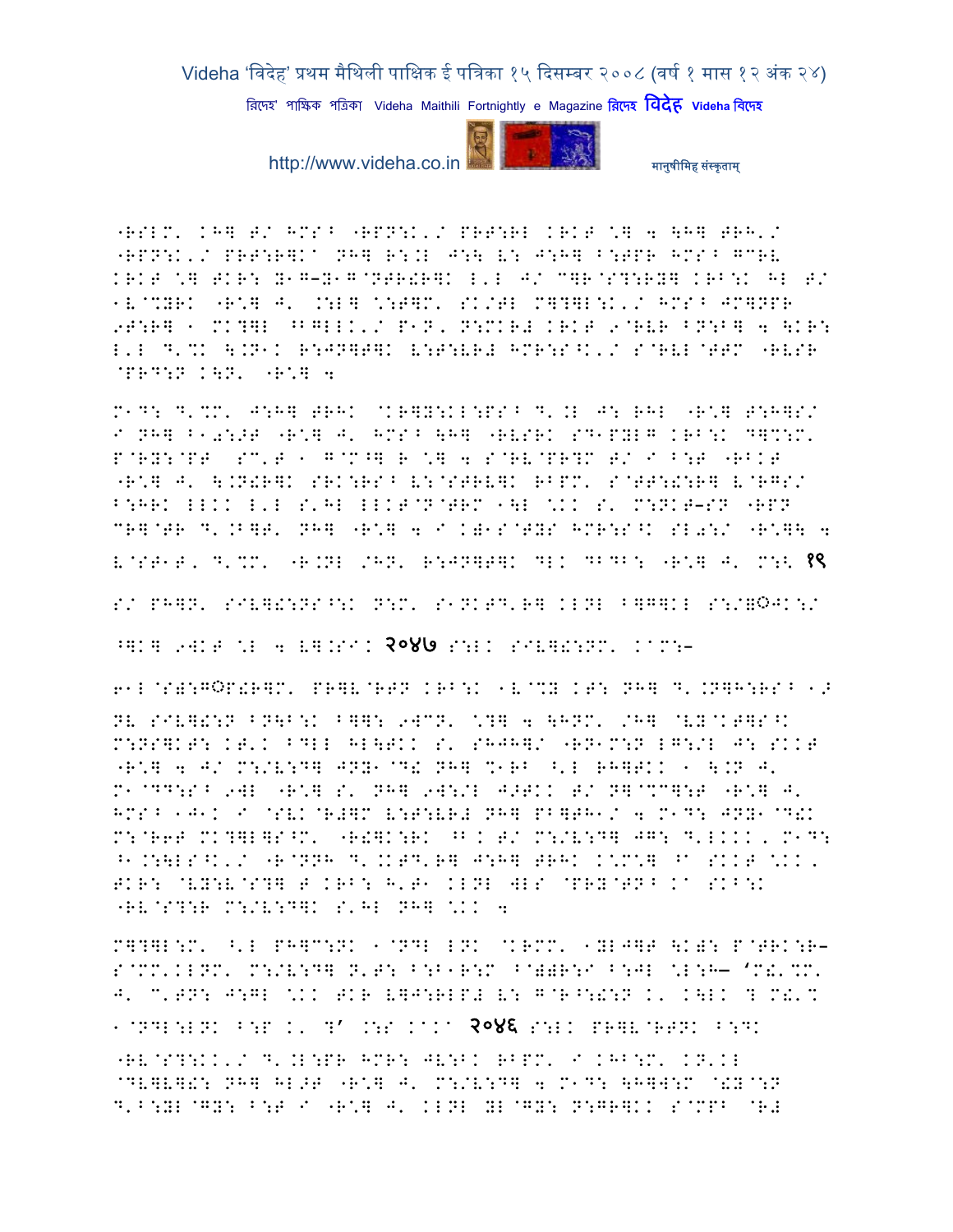িরেদহ' পািkক পিtকা Videha Maithili Fortnightly e Magazine িরেদহ िवदेह **Videha** িবেদহ



DR: MONECO B:PK VID B: BEING BOOK OF DECEMBER TO BE NOT DONE AN AMOUNT AN AMOUNT ANY BOOK ANY BOOK OF DECIMEN M1@.YL ^BM]K: RHKT \*KK**—** N/ M:S!R] G@R^M' R:.]KA J@NM D'N]H:R] 1 L:LN**–**P:LN K\N]H:R] M:\K 4 M1D: D1@R^:@G@Y, MATH SPANE M.M. GRAIN MENTHE, SSHIP, PORT CARE MARKE B:P BY TYMENTH FOR , THTE FROM THE FORM ITE STEPHEN HIS BY D'.: C:H] J' I ^BM]K: / KT'K K1%LT:S/ N]@RV:H KRKT "R\*] 4 \H]S/ PH]N' M!'%K P:@R)] V: S@+GWNS^ /HLS^ .:L] B:P BNB:K D@M^K M:@TR D'.: SKL 4 I B:T .:S KA M]?]L:K ^:&:**–**SI@SKM THE TROP OF EXPANSION IS A CONSIDERED OF DECISION IN THE UNIT CHOICH IN THE CHIEF AS J/ M!'%] 1@NDL**–**LN/V]@DRLH B:P BNB:K "RH@+K:RM' ML/\*K L]:> NH] BN]T\, \KR: SM)]KA**–**SH'J]KA CLN]H:R \K): M:\ ^')]TKK, T/ 1> "RV@S?@: K]\*1 ^]@NNH RH]TKK 4

 $R$  . The state of the state of the second manager  $R$  and  $R$  and  $R$  and  $R$  are  $R$  . The second mass of the second mass of  $R$ "R.NL /TB\ 9@CCM \*KK 4 \H] MNLBLK'/ SK:R:@TMK 1 S:@R?K PRAINTR "REARD IRACK LIL MIRANTAL ALACK JARMINISTYR HMR'S^PR "R\*] 4 SISD 1 S]KS/ JN1V:J B1L@ND K\N]H:RS^ B'R**–** B: B: P: D'AB: DE BEANT : L'ESCEL AN CERTAINENT PACE POUS PLEAU D'AN DR. . TERP REM PRPIPRENT ELE PETTELI (PENR A 2PR PETTELI STARRING STRING BND SRIGHT, TITHEN WORLD MILS SH^:G]T: "R\*] 4 T'/ SIV]!:NS^:K'/ "RPN HKM' 9PYLG KRB:K DUCK: SOME MERINDER (END) AND A RHUGE FREE MY SOME 1@NDL^LN K\N]H:R JNT:@N@TR]:K TR:I M1@KT] ML@RC:S^K, HMR V]C:RM' /HLS^ R:@JY S@TT:K'/ SMD@R%]\ BN\B:K L'L I M:@RG "RPOTOL" NORTH A JAO PERSON ORDER WAS BEAUTHER AN OVERFLYING ON OPERATOR SKKER SKATT

STA PRIMES A BRADREREN (SERPAEN SOMEREN) (FOSTE) MEDDEN BREEK A BEDD @KR]Y:%]L ML@RC:S^M' \*?] 4 H1NK:S^K 1G:/ >HL C1NCT] \*N] J' HORNER HO.:SER SAILE GELTHOLE FOREST THREE SO BE PS:R]RHL "R\*] 4 / T@TVCS^ HMR:S^K MBL M1@DD:K'/ DRK]N:R KRB:K LI JU-PERZ LIU "RVO" 4 APP (RESTRIKA) EUTHIC S'HL "RPN:K'/ JNT:@PRT] 9@TTRD:Y] B10N]H:RS^K'/ "RPN:**–** (RPD) PRYZ Y.RE YRDARI LATDP, R BESTIF RHBS: MYRA A \@MH/R "R@NYR P@K& S'HL J/ @VY:@KT]GT I@R@&Y:D**–**@DV'&S/ 9PR 9W] JNT:K @PRT] >M:@ND:4R ^AKA 1G:/ 1B\ T/ N]@%C] T "R\*] J' S%@S@TRY SMBHS^ S'HL 1M]L P]B]KA NH] BKSL RHT 4 \H] K:JMY SRK:R 1 SRK:R 1 V:D:D:PRE PRYSIS BRY.R 79 VH.HP 'B.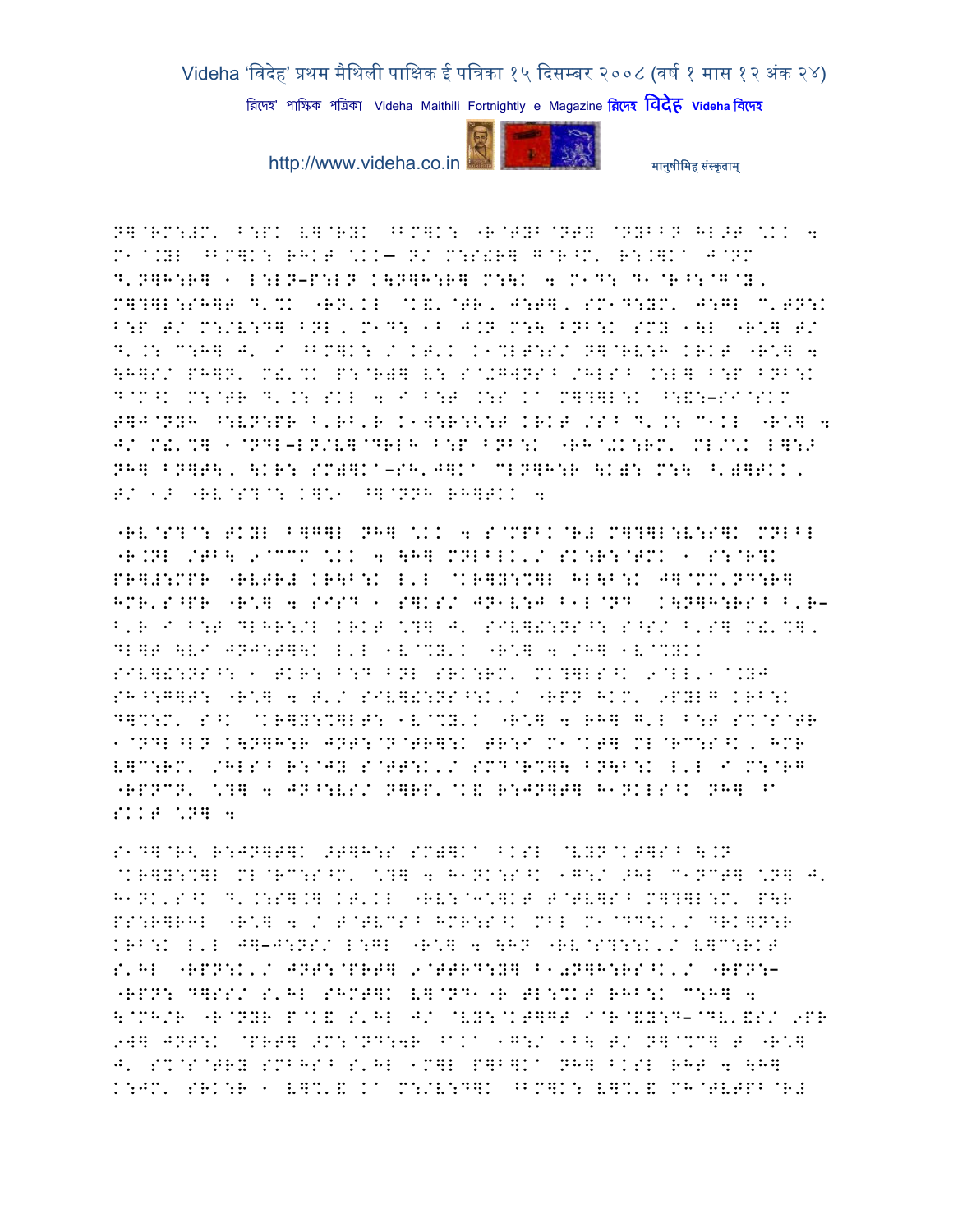িরেদহ' পািkক পিtকা Videha Maithili Fortnightly e Magazine িরেদহ िवदेह **Videha** িবেদহ



 $\mathcal{P}$   $\mathcal{P}$   $\mathcal{P}$   $\mathcal{P}$   $\mathcal{P}$   $\mathcal{P}$   $\mathcal{P}$   $\mathcal{P}$   $\mathcal{P}$   $\mathcal{P}$   $\mathcal{P}$   $\mathcal{P}$   $\mathcal{P}$   $\mathcal{P}$   $\mathcal{P}$   $\mathcal{P}$   $\mathcal{P}$   $\mathcal{P}$   $\mathcal{P}$   $\mathcal{P}$   $\mathcal{P}$   $\mathcal{P}$   $\mathcal{P}$   $\mathcal{P}$   $\mathcal{$  $R$  and the contract of  $R$  and  $R$  is the contract of  $\mathbb{R}$  and  $\mathbb{R}$  are  $\mathbb{R}$  and  $\mathbb{R}$  and  $\mathbb{R}$  are  $\mathbb{R}$  and  $\mathbb{R}$  are  $\mathbb{R}$  and  $\mathbb{R}$  are  $\mathbb{R}$  and  $\mathbb{R}$  are  $\mathbb{R}$  and  $\mathbb{R}$  a I SLC?] J' J'S^ /HN V]K)**–**V]KR:L SMYM' S@+G \*L S' 1> K]\K  $\mathcal{A}$  and a control to  $\mathcal{A}$  is the control transformation of  $\mathcal{A}$  is a subsequent of  $\mathcal{A}$ RBPS/ D]Y:D**–**V:DM' HLBA VL: ^:VN:@TMKK @PRH:RK K:R#' 9@TP:@NN MT^]@NN T: ^A SKKT "R\*] 4 \H]M' "RLG V]C:R R.DAHANA (RADNA) PNA 20 PADY (POLA 20 MM:PAPA (MN)KA PL) (PN)K (PNA AM: JTA KTO KARL "RHIK'/ WAS LITTLE HERIK', S. TITTLE OF JUSTICE. %:@NT]LK JLRK 1G:/ K'HNL K]GR H?]Y:RK'/ <MA P]TKK 1 <M] JARI SI HMR PMB BA'MIN S 'RIA RAD MAMALIKI'S SHINR ROP D'B:K B:T, T/ \H]M' \TB\ KHB**—**

J.N JNJN I M]?]L:K J:G] J'TK ^:>

H'HT SIN MEDI HE, RYHE HHE A.H. MITH

 $3.9.99$ 

3.8. REAM PARABE P.E. R.PHUBE 23

३.२. १. AMR, 1979E. SYPE 2.MPER Y: MER.

 $3.3. -$ ?  $3.9.93.002$   $2.0002$ 

३.४. १. S.COCCHESTER YOUR 2191. २. ENDNE 3.000 3.49971 59

३.५. १.PPIC PR: TRICK २. PERSON PRESS 3.MY:NE MPK MR MIN 8.2P (PHP):T Bi P

3.6. KHTHE MARIA KOMMER

**REAT PERSONAL PLACE REPORT OF** 

**MARY REPORTS IN A POINT REPORTS**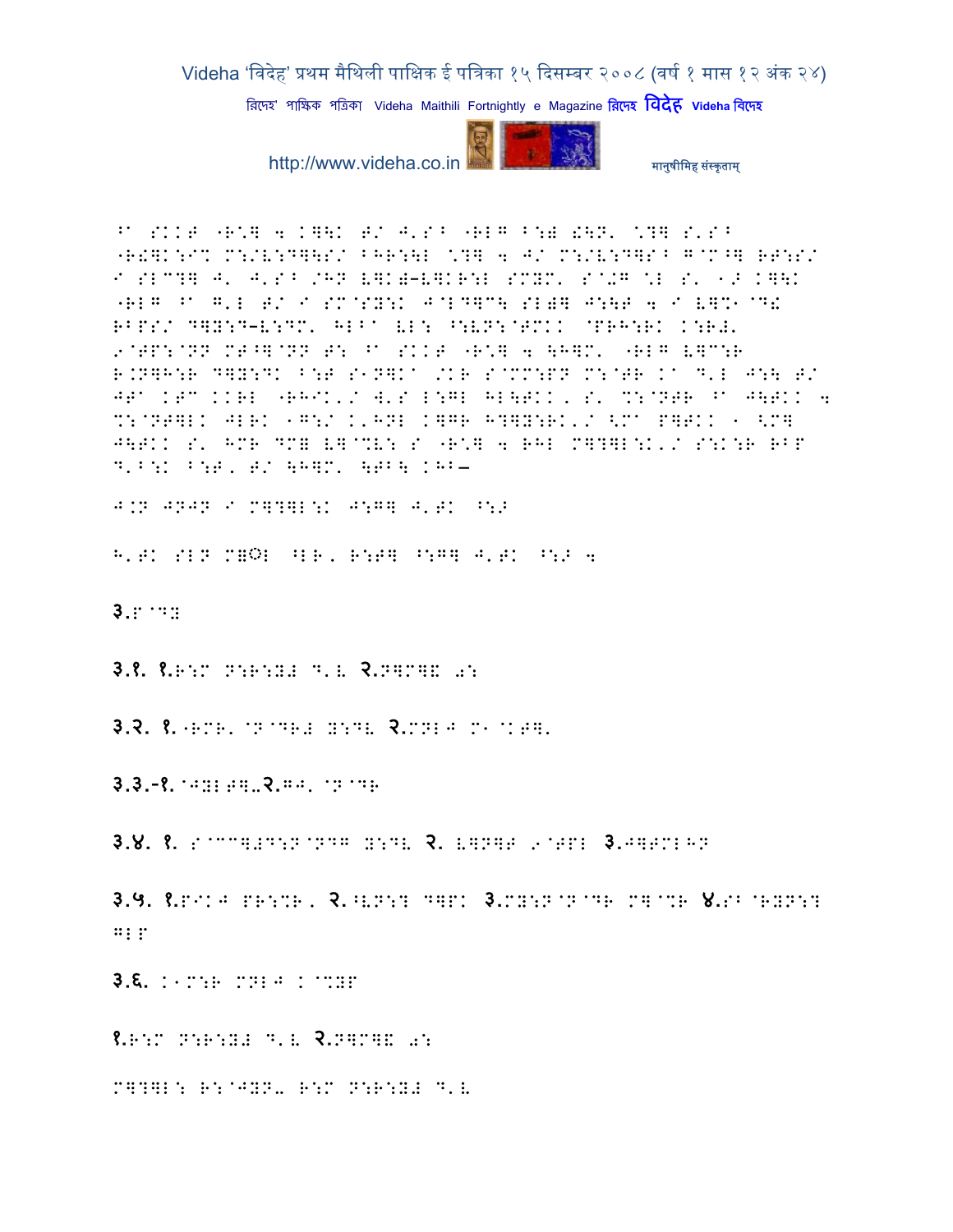িরেদহ' পািkক পিtকা Videha Maithili Fortnightly e Magazine িরেদহ िवदेह **Videha** িবেদহ



9WL MINTH THE WALLET LAK' RHT, "R@PP N "R!]K:R JNK JNK', X, HI, J, HI, J  $S = \begin{bmatrix} 0 & 0 & 0 & 0 \\ 0 & 0 & 0 & 0 \\ 0 & 0 & 0 & 0 \\ 0 & 0 & 0 & 0 \\ 0 & 0 & 0 & 0 \\ 0 & 0 & 0 & 0 \\ 0 & 0 & 0 & 0 \\ 0 & 0 & 0 & 0 \\ 0 & 0 & 0 & 0 \\ 0 & 0 & 0 & 0 \\ 0 & 0 & 0 & 0 & 0 \\ 0 & 0 & 0 & 0 & 0 \\ 0 & 0 & 0 & 0 & 0 \\ 0 & 0 & 0 & 0 & 0 \\ 0 & 0 & 0 & 0 & 0 \\ 0 & 0 & 0 & 0 & 0 \\ 0 &$ "ROPP" ROPP" ROPP" ROPP" ROPP" ROPP" ROPP" ROPP" ROPP" ROPP" ROPP" ROPP" ROPP" ROPP" ROPP" ROPP" ROPP" ROPP" R  $R$  (Rapper Robert Robert Richard Robert Richard Report Richard Report Report Richard Report Report Report Report Report Report Report Report Report Report Report Report Report Report Report Report Report Report Report Rep TE. THE ' TH' 1000 HE ' HE ' SAND' "R@PP]N B:T, "R@P@PN PR]V'% NARA RICHARD RICHARD RESERVED AND RESERVED AT A RESERVED AND RESERVED AT A RESERVED AND RESERVED AND RESERVED ^'I)L LLKT@N@T@RK BRD:N M'C]**—**MH:K:L] 9M\$]G'L "R\*] R: MH TIPER THIRD (BIR 9W:9 TRUSH: 9W:9 TRUSH: **FOR STRIP RESONANCE** BHS HARTFIEL WART KR1 R: MARIA P10 RNS/RCPN: SM:V:V'S LEXT TREE IS SMOKE IN STREET K@LPRN: "ROPP" ROPP" N VALLEY AND REPORT 1V K]YL NH] RHT, %]@K&]T V'RLJG:R \*L\$B 1PS] M'L, KR1 V]K:SK M:@TR .'L 9.:\$] 6'KB, R:J:K T:J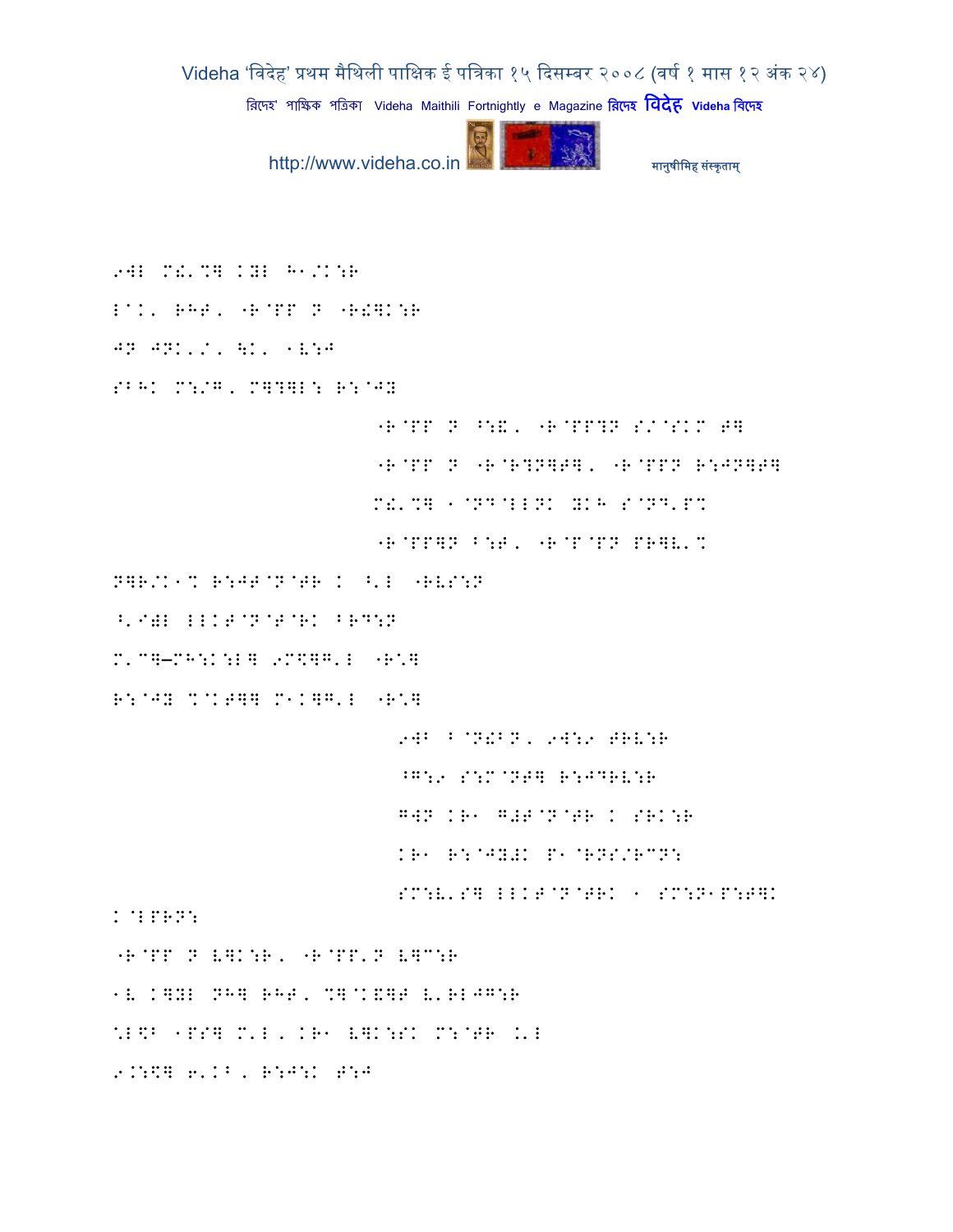িরেদহ' পািkক পিtকা Videha Maithili Fortnightly e Magazine িরেদহ िवदेह **Videha** িবেদহ



T.N \* T.N \* F.W. T.

JANK' 1999 (1999)

 $\mathcal{L}^{1}$  (Fig. M)  $\mathcal{L}^{1}$  , and  $\mathcal{L}^{1}$  and  $\mathcal{L}^{1}$  and  $\mathcal{L}^{1}$  and  $\mathcal{L}^{1}$  and  $\mathcal{L}^{1}$  and  $\mathcal{L}^{1}$ 

JUN SIN HOME SHIP

NAMES OF STREET

 $R$  and  $R$  is a set of the set of  $R$  $H$  : The control of the Robert States (Passenger States) "BRIEF TH #138 (BIN (200 6:00 7:00 7:00 P@NN: K P@NN:/ CONSERVATION CONTINUES. 1 ^LGKT \*] \K): PR:JYK ?K:N JHY NHI KATA YA JAVA: HORRITAN YANG  $1.1$  T:  $1.1$  $9.5$   $\text{F}$   $\text{F}$   $\text{F}$   $\text{F}$   $\text{F}$   $\text{F}$   $\text{F}$   $\text{F}$   $\text{F}$   $\text{F}$   $\text{F}$   $\text{F}$   $\text{F}$   $\text{F}$   $\text{F}$   $\text{F}$   $\text{F}$   $\text{F}$   $\text{F}$   $\text{F}$   $\text{F}$   $\text{F}$   $\text{F}$   $\text{F}$   $\text{F}$   $\text{F}$   $\text{F}$ JAN RIN THE SING SERVICE  $\mathbb{R}^n$  -  $\mathbb{R}^n$  -  $\mathbb{R}^n$  -  $\mathbb{R}^n$ 1219TMXX 99F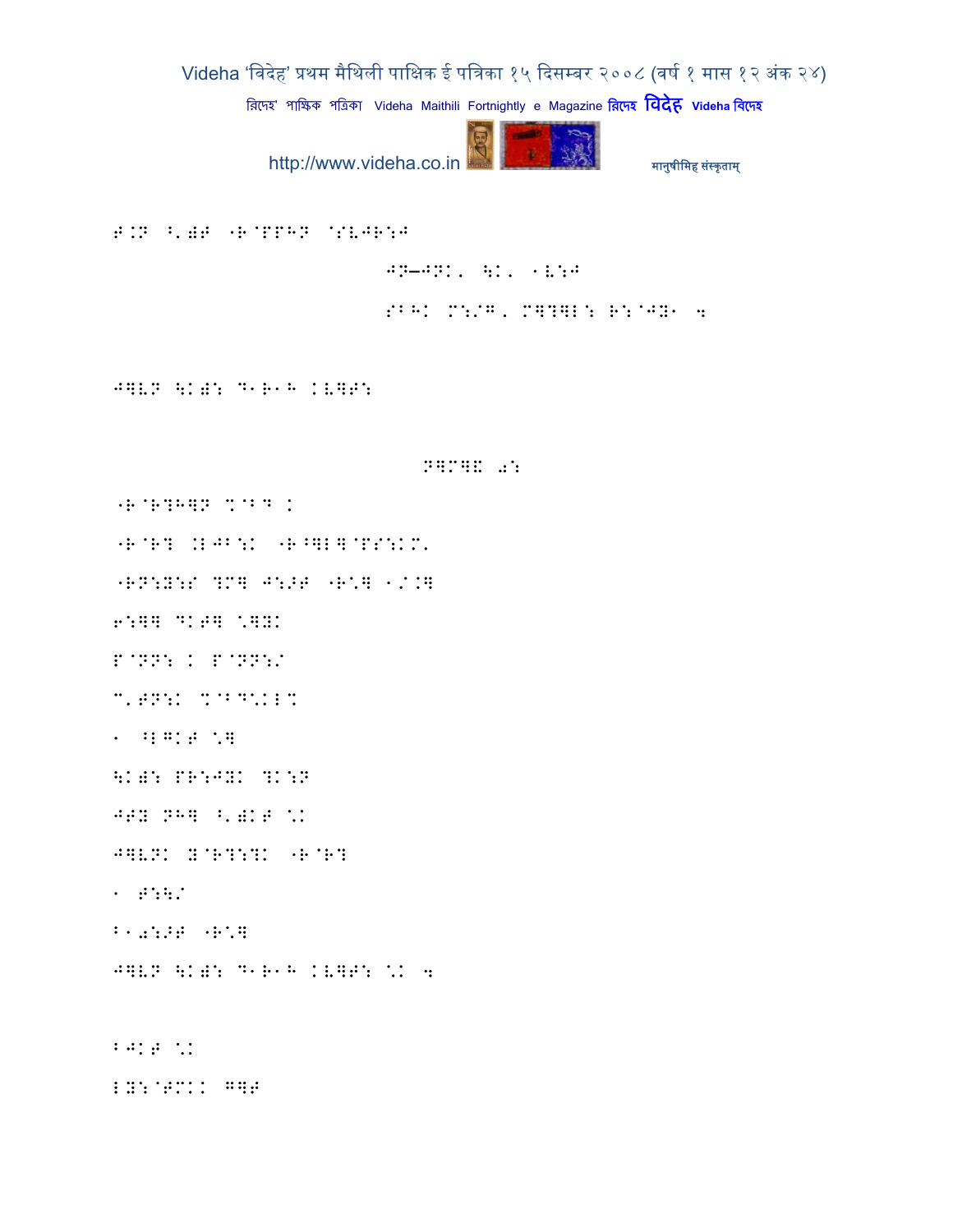িরেদহ' পািkক পিtকা Videha Maithili Fortnightly e Magazine িরেদহ िवदेह **Videha** িবেদহ



JAVAN MILAN SOMOTO 1 \*M...\*M...KA NCKT S@+G]TS/G "RSI@.YM KL:@TM K P:YR 1 OPROSE CHE POSSEH CO PRIN 20180.  $\mathbb{R}^2$  , while "WHIS 6.F B@ND: P \*K SAFA I: T \*K SOHGER | E \* F ?:K] J:>T \*K P:YR Terah Shar Machiner  $1.1$  T:  $B_0: T_0: T_1: T_2 \to T_1: T_2$  $H$ HIP SI: S:RHIP SMJHH $\mathbb{R} \setminus \mathbb{R}$ 100 D \* NN D \* KN D \* KN D \* KN D \* KN D \* KN D \* KN D \* KN D \* KN D \* KN D \* KN D \* KN D \* KN D \* KN D \* KN D \* KN D \* KN D \* KN D \* KN D \* KN D \* KN D \* KN D \* KN D \* KN D \* KN D \* KN D \* KN D \* KN D \* KN D \* KN D \* KN D M:\* JK:/ JANE SHILBY, W.IT 9@LL:SS \*K  $\text{R}$ : G1 $\text{R}$ : G1 $\text{R}$  JK: G1 $\text{R}$ 1K:%M' 9]B **M100: 9910: 9910: 9910: 9910: 9910: 9910: 9910: 9910: 9910: 9910: 9910: 9910: 9910: 9910: 9910: 9910: 9910: 9** HMR 1991 100  $1$  -PN:SIN: 9@LL:YSK !R:TLS/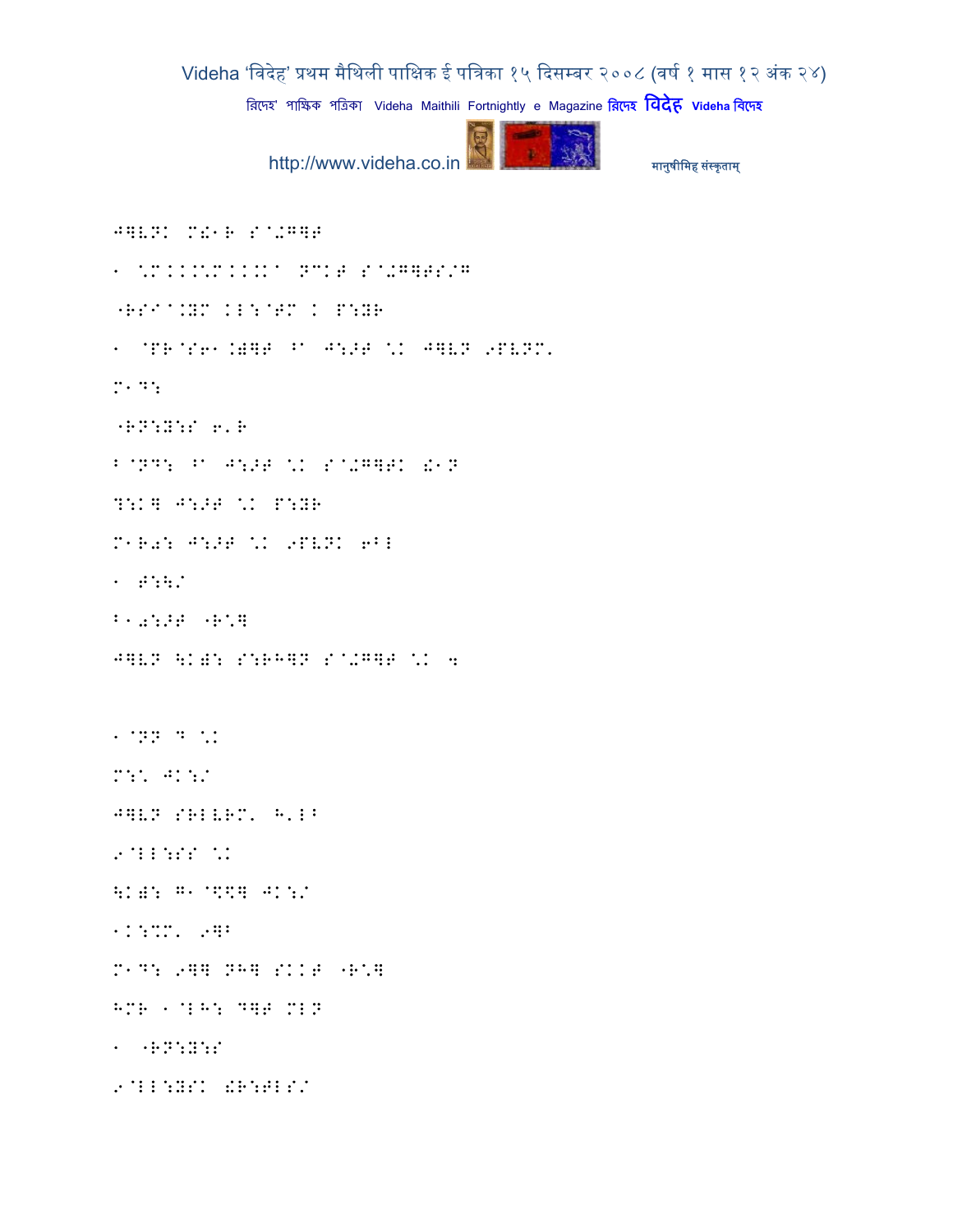িরেদহ' পািkক পিtকা Videha Maithili Fortnightly e Magazine িরেদহ िवदेह **Videha** িবেদহ



B. DRARD TOWNS TR

**GRUEF .SKT T. T. TIT** 

1 \$1B] J:>T \*K

SRLDRE.

1 File"

B10: T "R\*D"

G1. THE GILB SKB: 2010 HOME SERVICE

1 M: JK: 91 M:

H.IH PHE STATE

**NATHER SERVICE** 

 $\frac{1}{2}$  4  $\frac{1}{2}$  4  $\frac{1}{2}$  4  $\frac{1}{2}$ 

 $H: H \rightarrow H$ 

PHIME AN

 $\{$ ) $\cdots$   $\cdots$   $\cdots$ 

\*]\*KL G'L MLN

"RMMT**–**V@R&: 4

२) $:$   $:$   $:$   $:$   $:$   $:$   $:$   $:$   $:$   $:$ 

 $\texttt{H} \vdots \texttt{H} \vdots \texttt{H} \vdots$ M1D: R:M NK 4

 $3)$ PH  $M$   $\rightarrow$  PH  $\rightarrow$  H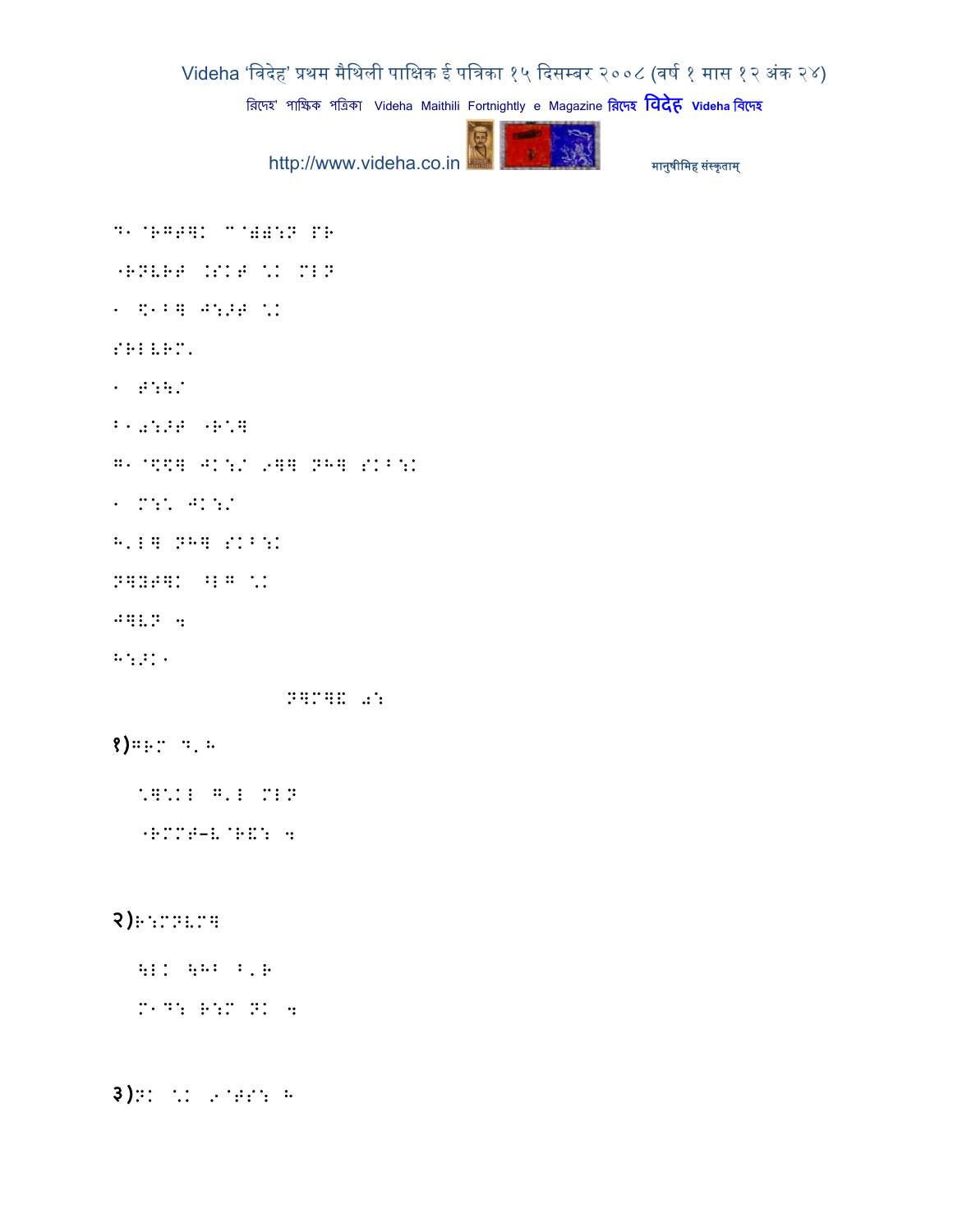িরেদহ' পািkক পিtকা Videha Maithili Fortnightly e Magazine িরেদহ िवदेह **Videha** িবেদহ



- K1C: THE SECTION
- $I'$  where  $I'$  and  $I'$

#### $8)$   $\div$  PPP PRP

1/CRED. 01/11

HTP TAX 4

## $\mathcal{G}$ ):  $\vdots$  .  $\vdots$  .

@G::\* K:)] K:)]KA

 $S^*$  SM M:NV 4

## $\Sigma$

While School Control Control

RH HQ 4

## $\mathbb{R}^n$  ::::::::::: (قا

K1981 MESSEN

1J1K \*C\$] 4

## $\mathbf{H}$  : (?)

PAYS PAY

PHORK B:D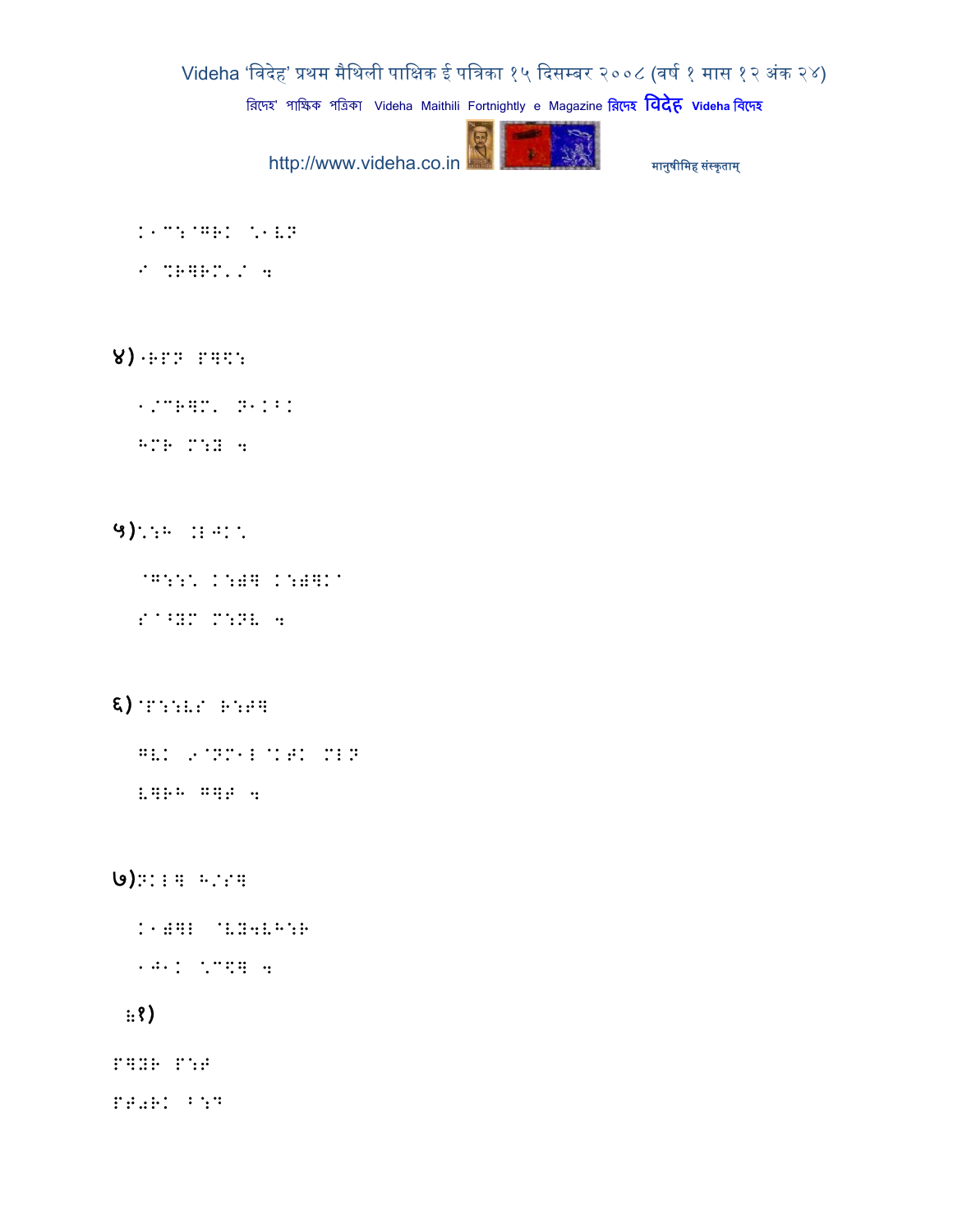িরেদহ' পািkক পিtকা Videha Maithili Fortnightly e Magazine িরেদহ िवदेह **Videha** িবেদহ



T1@T\* HL>\* 4

 $\div$  3)

- LLTP PHP
- $19H$   $1.2$   $1.0$   $10H$
- BHK\* GEBRATES 4

# $\div 3$ )

WH.T. WHIPE BOND P #NDM N  $\textcolor{red}{\textbf{1600}}\times\textcolor{red}{\textbf{1600}}\times\textcolor{red}{\textbf{1600}}\times\textcolor{red}{\textbf{1600}}$ 

# (४)

.1LL V'#] **PHIN: PRESS NEWS** .1@LL'P RHLK 4

## (५)

HM CRIPTING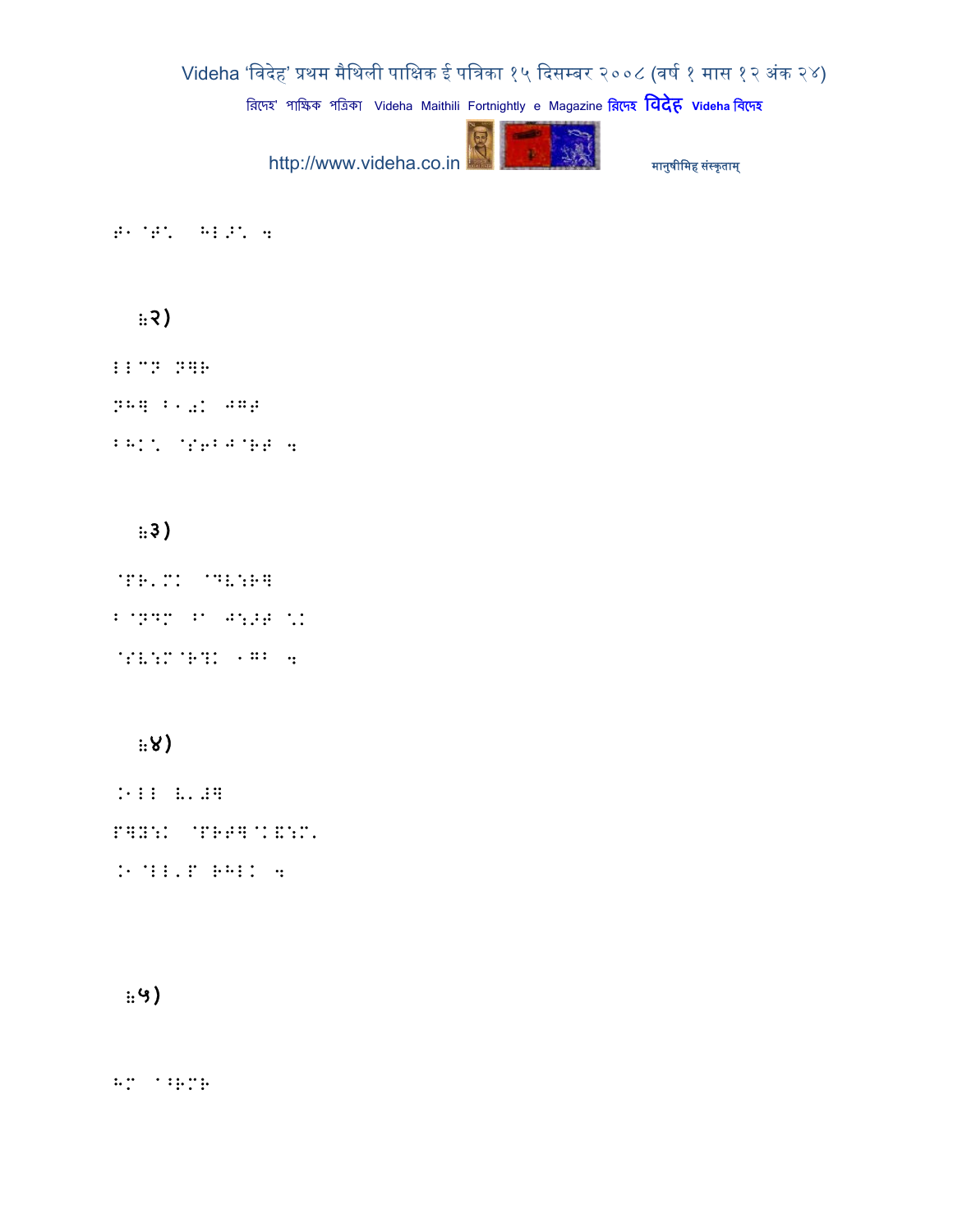িরেদহ' পািkক পিtকা Videha Maithili Fortnightly e Magazine িরেদহ िवदेह **Videha** িবেদহ



NLCH D'ALIEN 194.95 (199 4)

## $\therefore \xi$ )

PHIP REPR WED STREET NEWSFILM RH GH 4

## (७)

"R@NT R NH] **K:GH 1 HMDY**  $J.12$   $H.1$   $H.1$  "RSM@RP]T 9@NM:KD-N]M]& 0:  $R$  (BH:/K NY) IS NOT A MALN 2 VAND IN THE MALN 2 VALUE OF  $R$ HM D, SHERE (NH), S10HHPH (NH) 1 CHOHHPH (NH) SMYK L@MB: "R@NTLR:LK B:D S'HL 1/.] .LLKT 1 M]CKT S'HL 1 "RH:/ HMR %R]RK "RDM@%YL SR]T @PRV:HM'  $S$  : South that the second second the second second second second second second second second second second second second second second second second second second second second second second second second second second s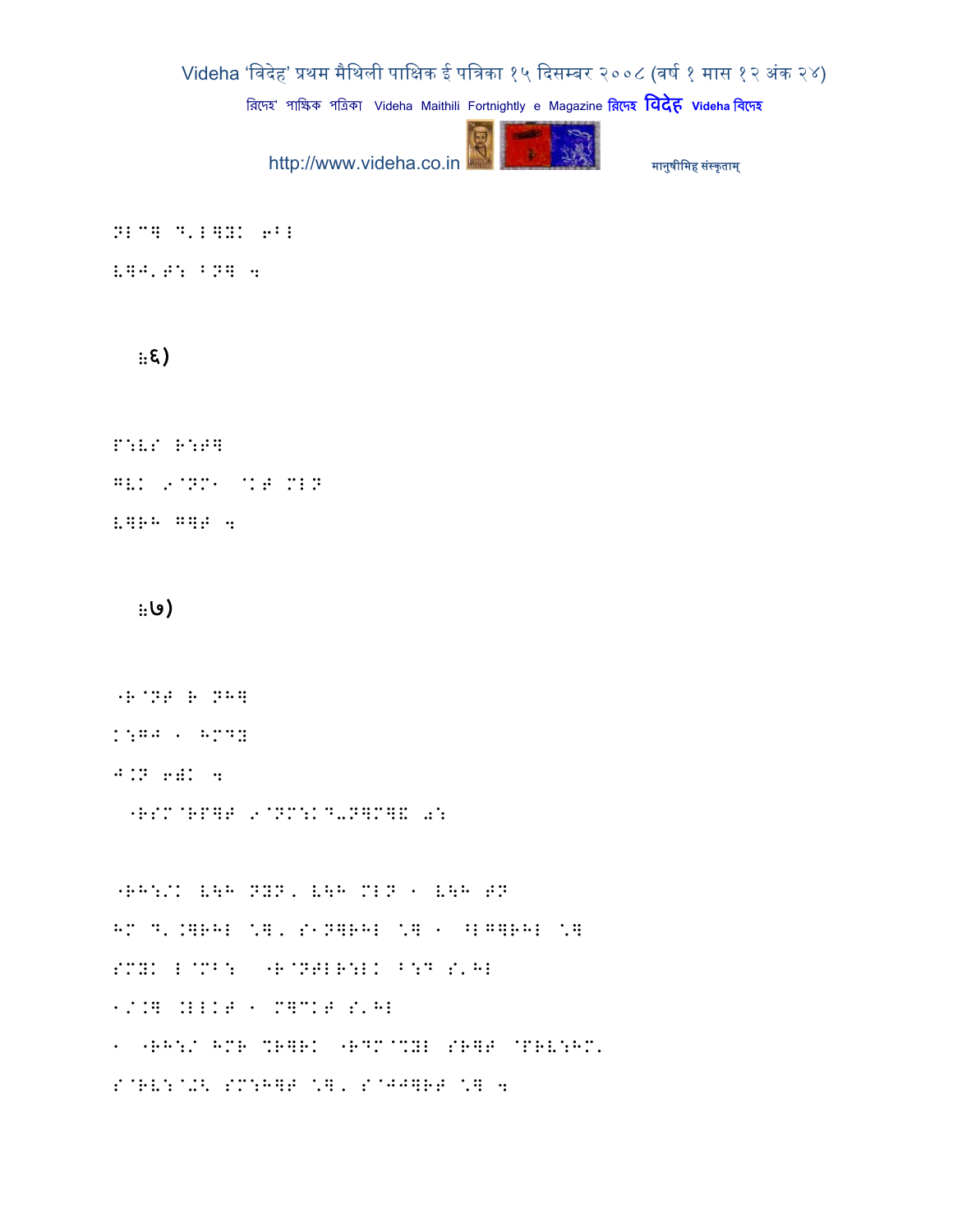িরেদহ' পািkক পিtকা Videha Maithili Fortnightly e Magazine িরেদহ िवदेह **Videha** িবেদহ



I "R^]@&) RBP "RH]/K ?]K JKR "RONNER" (1990) % THE STREET STATE SECTION OF STATE SECTION I %]TL \*:HR] "RH]/K ?]K JKR "ROMANIC HR. C NAMARI HOME HOME NARS 1 9D:S VS@NT' BOOK COMPANY AND CONTROL

 "RH:/ P:>N \*] HMR P]Y:SK HAN: BETRAN NA ATE BENAD T\/ \K): "RTM@PT] 9@NM:'D TYTE RHL (RTHL BIR) BND HMR M:NSM' 4

HTR MYS HILL BIRRIET. \K): V]&:@KT TM@&#:R  $\texttt{H} = \texttt{H} \cdot \texttt{H}$ 1 BH<sub>R</sub>HL (819) HTR STREET \K): 9@NM1K@KT TM&: 4

BH1T B'R 95:55 MINI DEST DES S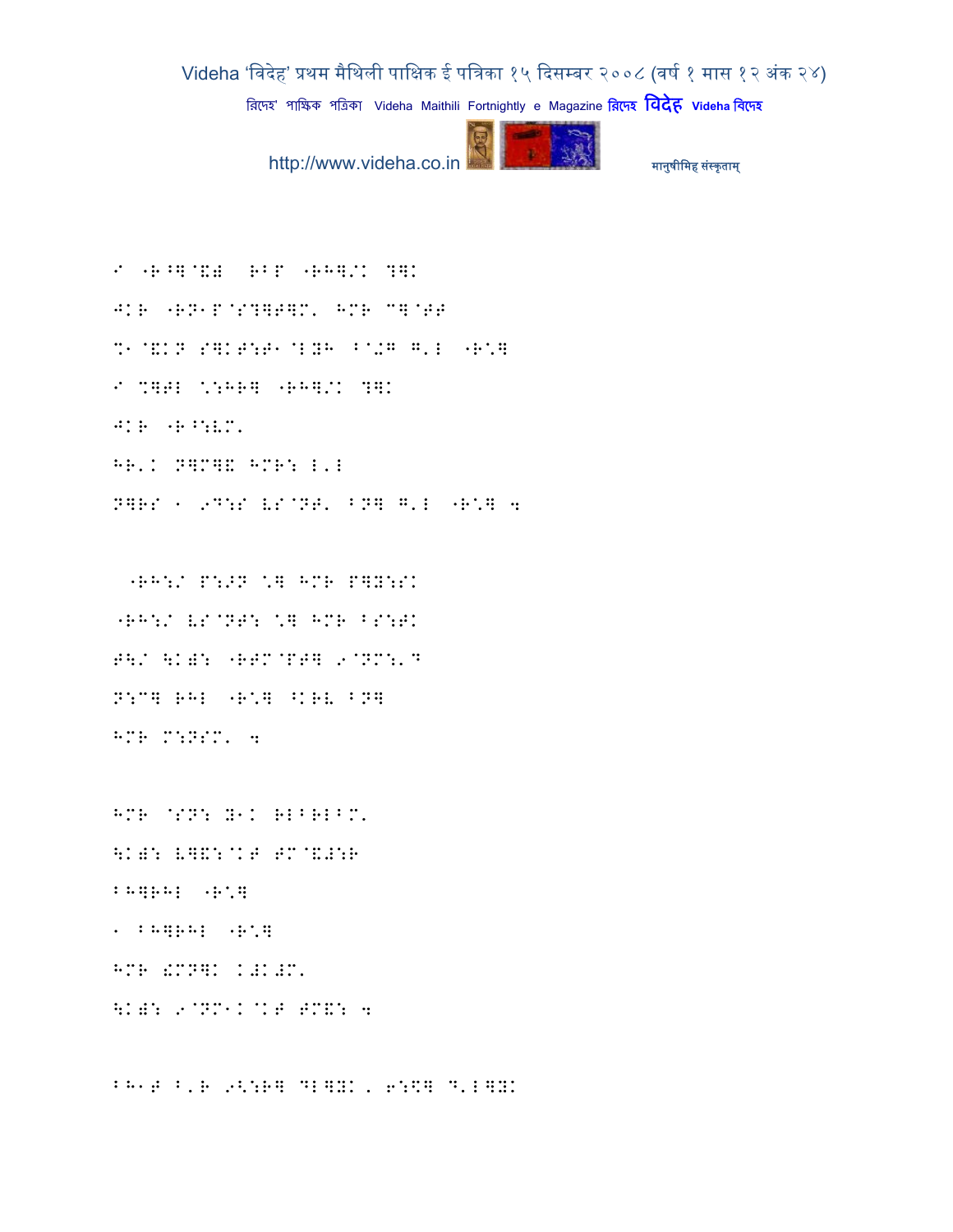িরেদহ' পািkক পিtকা Videha Maithili Fortnightly e Magazine িরেদহ िवदेह **Videha** িবেদহ



**NUMBER BOOKS** 

LOWN: C POPTEDS

1 B@NDB K' D'L]YK NKT]K MB@LY S/

P: WHI 9 DISPNESS 4

#### $H^{\bullet}$

1798 / 1999: MYT 297, ESMAN TOWN "RH:/K GRM S:/SM' G1. Sung ay, agg prage "RH:/K 1/CR]M' /0R:YL HMR S@R)K B@))M "RN:R JK:R JK:PRODUCT PRINT HMR JAN HERIC MIN PRINTING IN ST HMR DSL 1/G1R 1 (BRYS) P. TRAB TAL PR **DOCKER HOME WELL WELL** 

T::P KIN PH MANH WH \*:T]K I 9@NMH@TT MLMB@TT] KARI KALIMAT DI PERSENYA KE SERI MLNC 9@TT@PTF BL.:RS J'N: "RH:/ **B:R1K @PY** #PY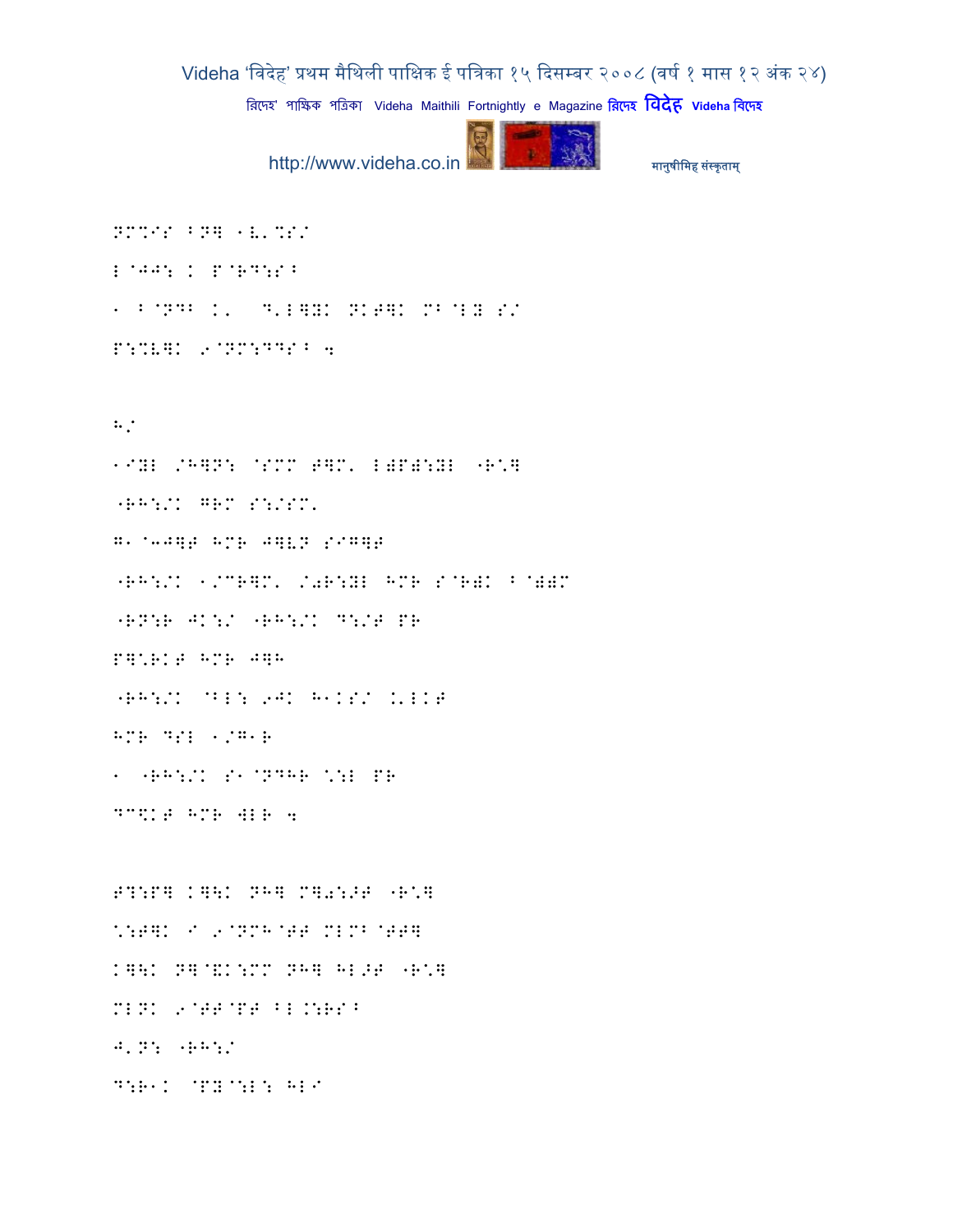িরেদহ' পািkক পিtকা Videha Maithili Fortnightly e Magazine িরেদহ िवदेह **Videha** িবেদহ



1 HM C10SK RHL 10  $T^{\text{H}}$ Hi $T$  RHL  $\overline{R}$ Hil  $\overline{R}$ Hil  $\overline{R}$  $R$  . The construction of the particle  $R$  and  $R$  and  $R$   $\overline{R}$   $\overline{R}$   $\overline{R}$   $\overline{R}$   $\overline{R}$   $\overline{R}$   $\overline{R}$   $\overline{R}$   $\overline{R}$   $\overline{R}$   $\overline{R}$   $\overline{R}$   $\overline{R}$   $\overline{R}$   $\overline{R}$   $\overline{R}$   $\overline{R}$   $\overline{R}$   $9.911911$   $1.911911$   $1.9111$ M1D: 96  $F: H: H: H: H: H: H: H:$ NAME OF STREET  $\#$  YI. Part E4 YPR (FR 96 YELAPY GIJA G.) HMR 9@C\*M\$@+.L V:SN:S^  $R$ H:/K D@R\$P\$N 1 S\$P\$N 1 S\$P\$N 1 S\$P\$N 1 S\$P\$N 1 S\$P\$N 1 S\$P\$N 1 S\$P\$N 1 S\$P\$N 1 S\$P\$N 1 S\$P\$N 1 S\$P\$N 1 S\$P\$N 1 NATHER ROOM IN REPORT OF THE CONTROL OF THE STEEL AND INTERFERING TO A REPORT OF THE STEEL AND INTERFERING TO "R^]%@PT\ "RH:/K V]C:R HMR "R^]%B@NY M@ST]:@&K:K' 0K0LRKT \*L 4 %:YD KMJLR] HMR: M' \*L KA, GRIME KAR HO WI YA ARA KI SKLOV GRANI SHI %:YD MH:NT: "RH:/K \*L M:L: BN] "RH:/ SM@RP]T NH] ^' SKLCI HMR GL:S/ 4 8. HTP. TECH SYTE R.THIN TO YER K@LP.N: 1 YOURSELLESS.  $\therefore$   $\therefore$   $\aleph$   $\therefore$   $\therefore$ Jagong Sans Galar 98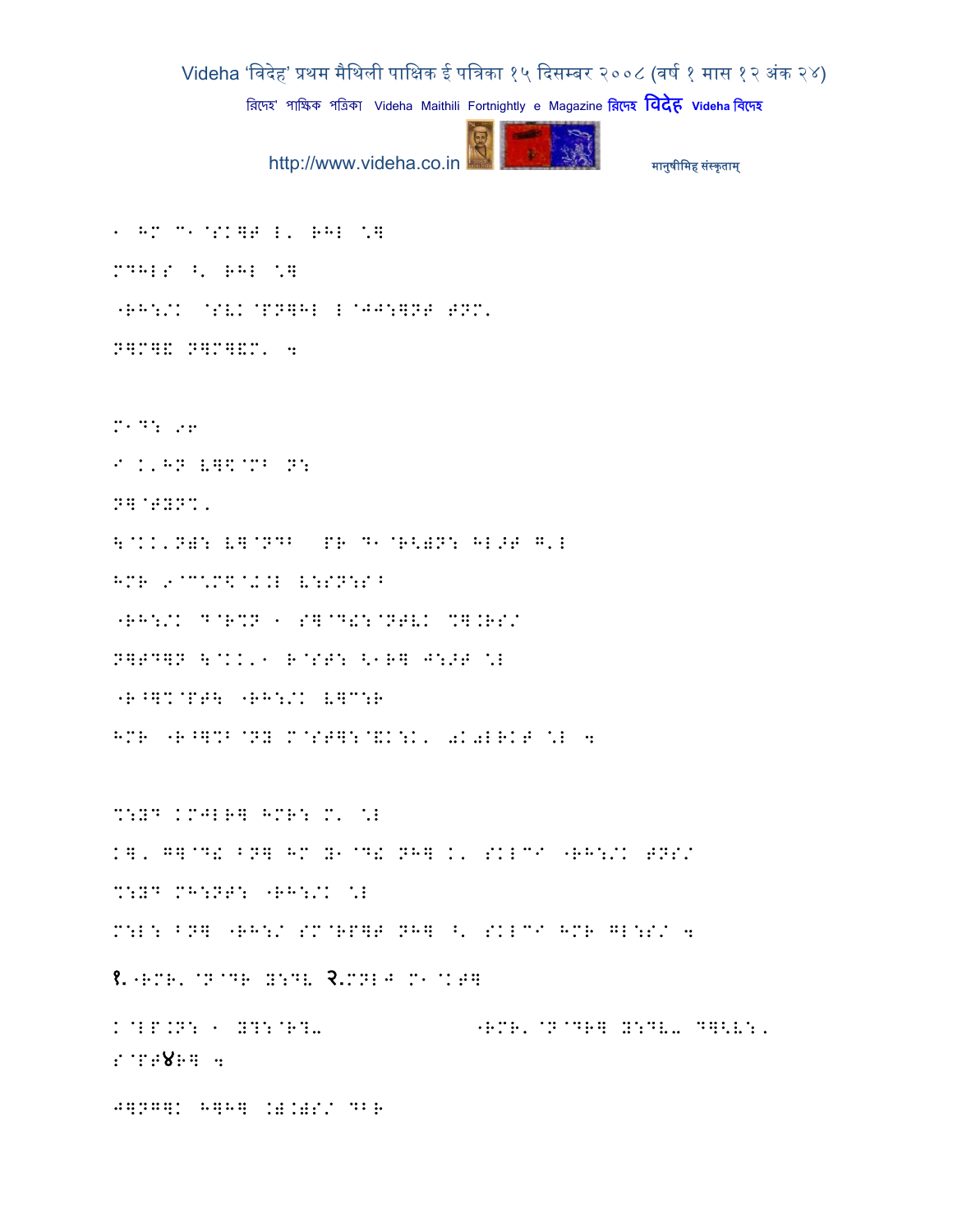িরেদহ' পািkক পিtকা Videha Maithili Fortnightly e Magazine িরেদহ िवदेह **Videha** িবেদহ



MM@TY1 K TG'D:S/ "R@NJ::N BNL JANGAN "RTA SMYSON"R SMYS **KALER CHARGE** "RH: 2000 NO. 2000 NO. 9\$] J:> \*] HM @PR'MK "R@NTHR]@K&M' 4 ND]K /H] P:R B Grant St HTR CONST. COMMISSION HTMR:S/G H/SKT BJKT .:>T \*] "RH:/ S@PPTT .:>T \*] HMHB/ S@PP:T "RH:/K TRH@T?] K'/ C1M]KA .LS] DKT \*] HM  $K: H: H: H: H: H: H: H$ "RH:/K .LP:M' 4 T.N' HMR N:KM' "RC:NK =KKT "R\*] JRL TRK:R]K G@N! 1 **BECK:** THE 9WH FOR THE 9W **MADE LESSE CONSTRUCTS** T.N' HMR NJR] P\$KT "R\*] 8. PHILPR R: NO. 2008

J' K: HI: HI: HI: HI: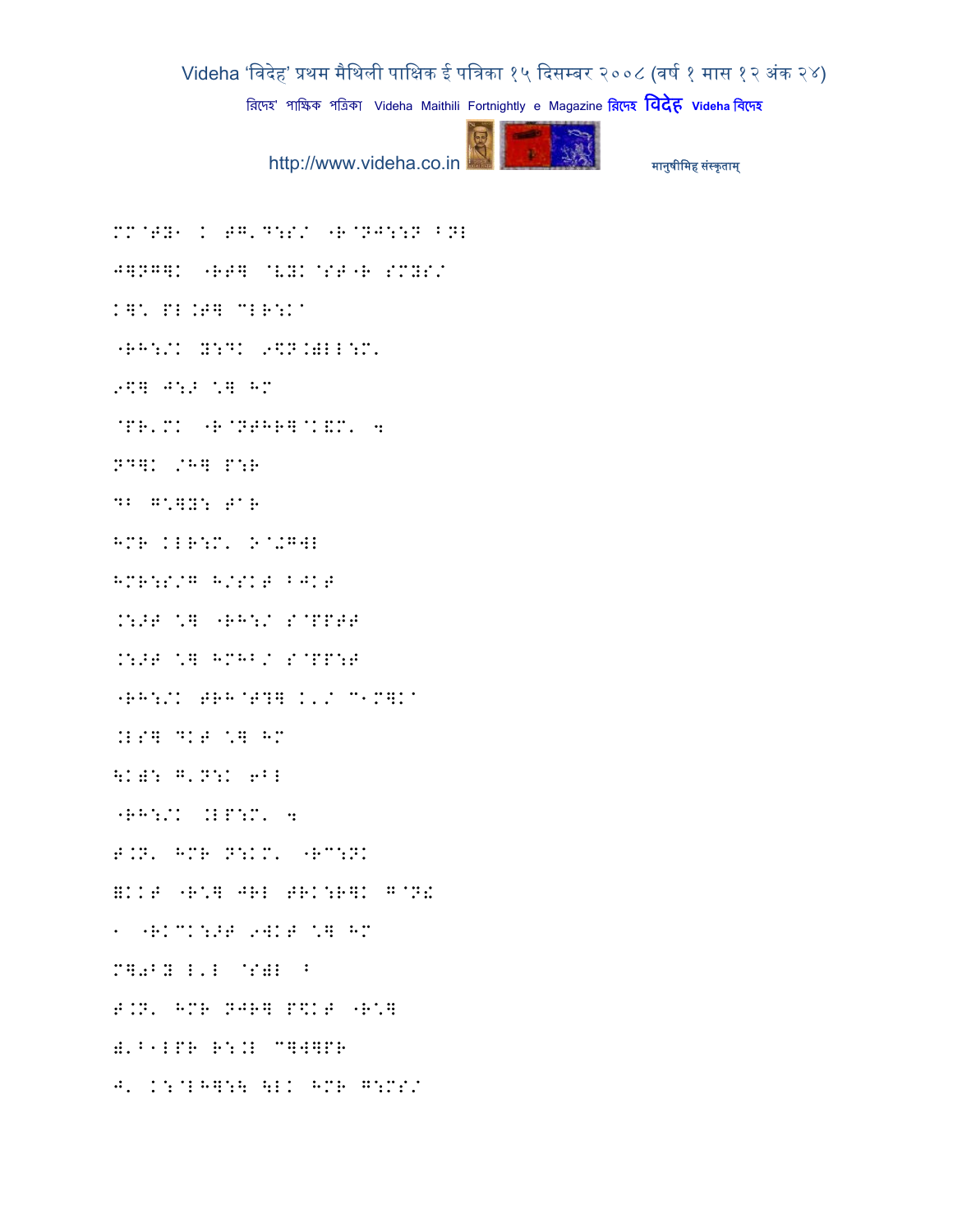িরেদহ' পািkক পিtকা Videha Maithili Fortnightly e Magazine িরেদহ िवदेह **Videha** িবেদহ



1 HMR 1991 1918 1919

**\*PT: L:GL ...** 

B:B1K 6:00

BHRINK CHILL

\*\*\*\*\* \*\*\*\*\* \*\*\*

1 M:YK D@MM@: B'M:R] 4

HMR MK?]L]-"RMR'@N@DRN Y:DV

\$:@K) R C@ND'M@%V RJ],  $R$ H:/K B: Bill B:B1J] PHITP, B: B1J TH TH 9WCN: DB! "RHN:X'/ PLSN, H.TH'PRN' M:HNPR: TNN LIB HTM SI THUN: R B B W. **MACRESS IN STRIPS IN THE SAME OF STRIPS IN** SLOPE SET, SLAE TITHER ILEOROPA PHINE HM KNOWS WIRD BE SKIP IN SKYLD OF THE SERVE OF THE SERVE OF THE SERVE OF THE SERVE OF THE SERVE OF THE SERVE O H@S?NMK?1NK 9@TK @R& V]N: J]B] SKKT \*] L'AN MANIER (1919) 1991 MAKRET MAKE WE WE SHOW WHAT \$:@K)]R C@ND'V@%VRRJ], HMR .:// .1000 .:// .1000 .:// .1000 .:// .1000 .:// .1000 .:// .1000 .:// .1000 .:// .1000 .:// .1000 .:// .1 HTR DARR DARR DIR REICH DER SCHREIM H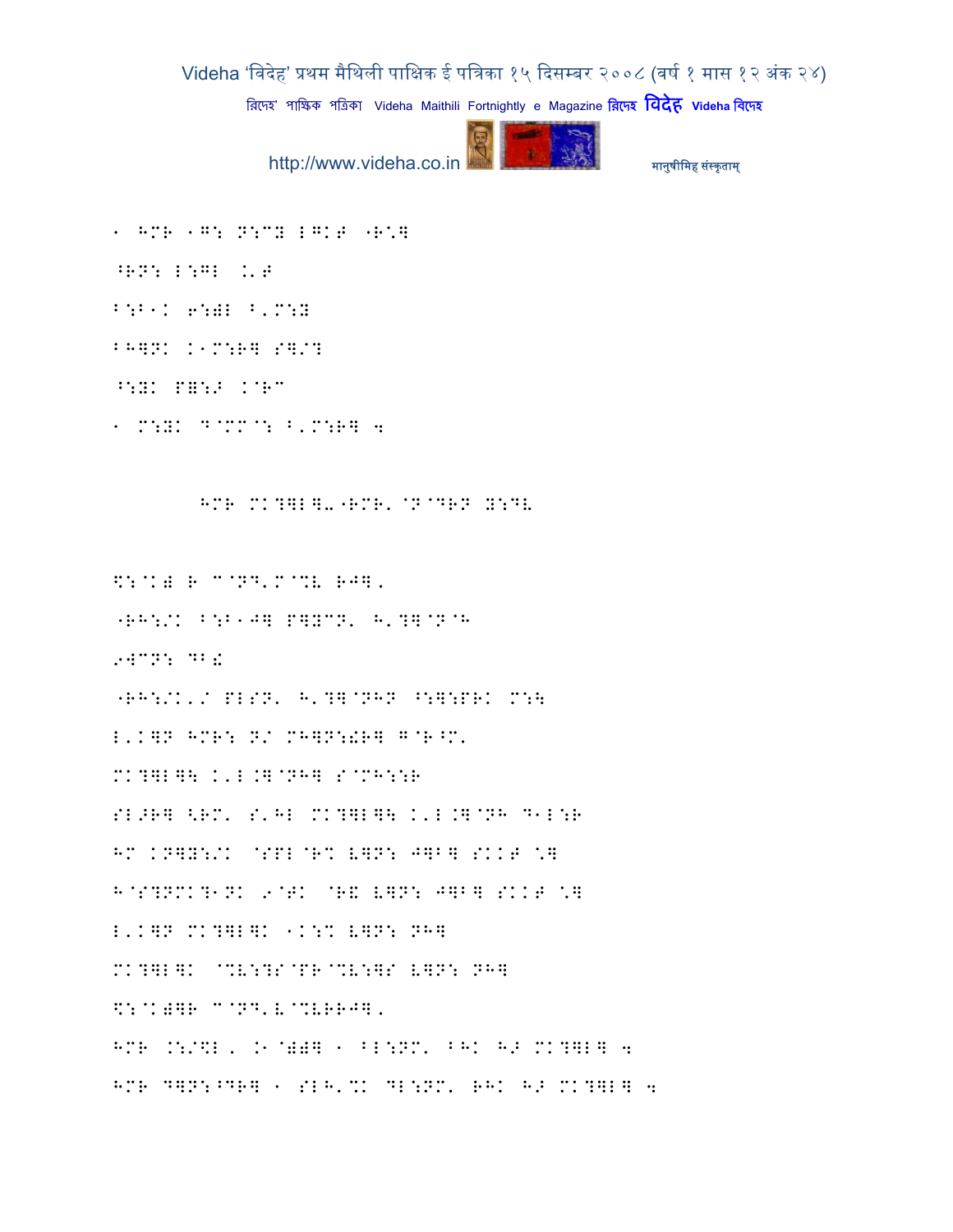িরেদহ' পািkক পিtকা Videha Maithili Fortnightly e Magazine িরেদহ िवदेह **Videha** িবেদহ



 @SM]^T:K L\$:I- MNLJ M1@KT] PSPIRBENT S.C. HIS GERETH HE HULD 1N W:M T B:T' \*L\$B "RB1H LGKY: "RPNL D'%M' 4 @PRKMT]K D'L I 1/.],K:N / B\$K: N:K 1B D1@&M N @PRT]T HL>Y: S/STEP, "RPP" REFUNDED MERR, VHTHENEN HURD, REFUND SPECIALER HLPH 4  $R$  . The small of the state of the same state  $R$  is the same  $R$  satisfies the same  $R$  $1.1$ @^R@&)M @PR%:SN / N'T:K LL^ S/, JK\$: RHL "R\*] D'%, V]D'%]K PHIL 4  $\Theta$  and the contract  $\theta$  and  $\theta$  are  $\theta$  denotes by  $\theta$  and  $\theta$  as  $\theta$  and  $\theta$  and  $\theta$ WH999991 MBD: LGK AND AND HALL ARTIFIC TO REACTED TRUCK HILF D'.K\*], M]?]L:K' "RPN 1G:M' 4 SAMPE @R# @MPRESSING SAMPLE & REFORM MINORESS STREET STATES OF THE SAMPLE OF THE SAMPLE OF THE SAMPLE OF THE S **WELL AND SERVE SERVE** MANAH SESIA A MMAHR / MMHINI, ESA YA MIYAY ALA SI ASTI SI MSM. BH:D1R] D'.:B] RHL "R\*] 4  $\overline{A}$  (Personal) satisfactory relations of the second second second second second second second second second second second second second second second second second second second second second second second second sec KAT'YAR YA TA MENTI BARI MIYAR ARA RAINAR Find S.O. \H] @SM]HT:K L\$:IM' BCN' M:@TR S/ K:J NI CLT SMORM MED MINNER, PE MURPH HERE, SPIL FRANKER PRE A

१. http://www.abbash.com/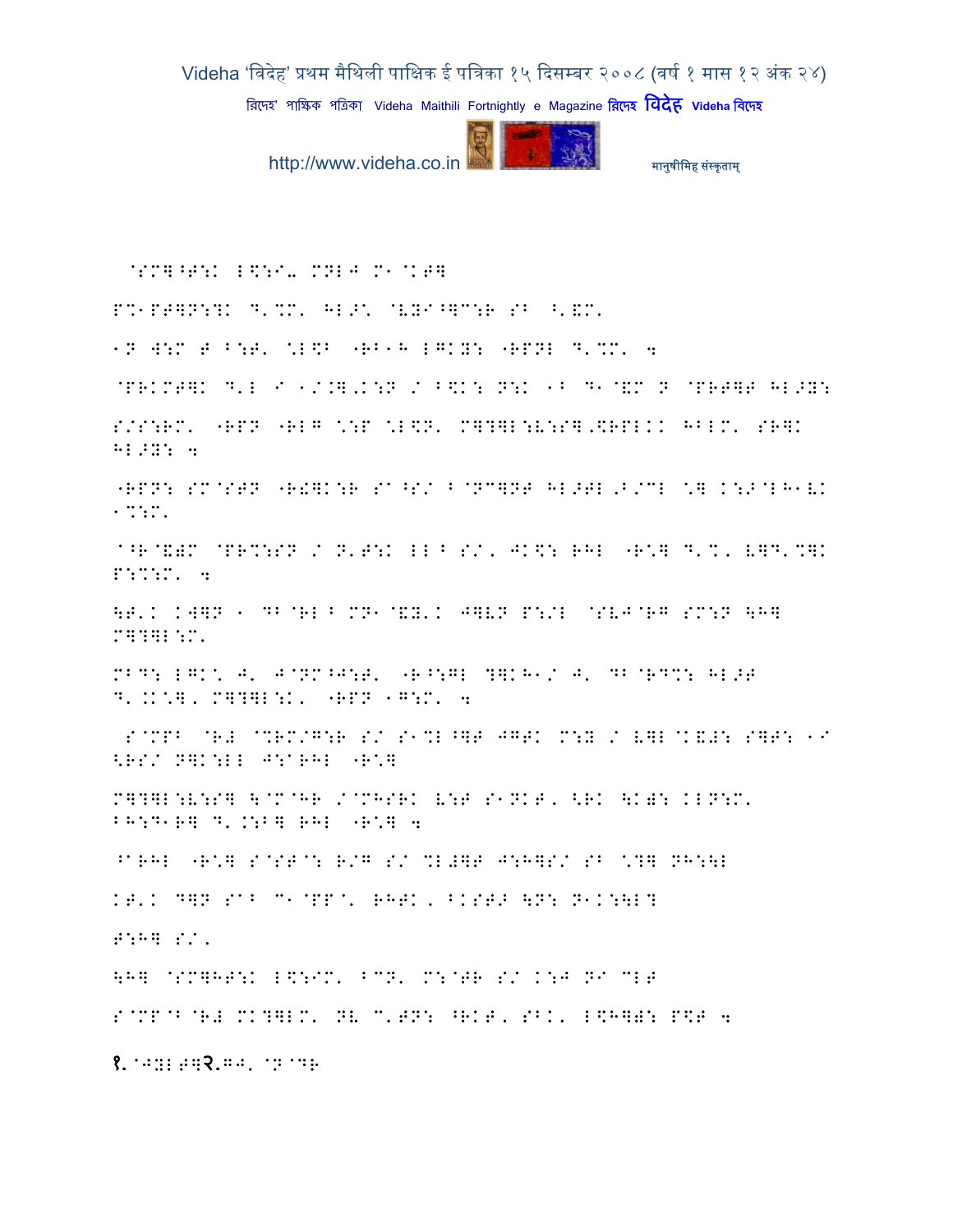িরেদহ' পািkক পিtকা Videha Maithili Fortnightly e Magazine িরেদহ िवदेह **Videha** িবেদহ



J:] 1YL-@JYLT] **J: 1990** BDR STORY SIGNER 10 THIS ISABAT POPE (AND ACH DOMESTIC SECOND SECTION IN SACTO %]TLHR] "RPN !1NM' "R\*] MTIG  $S$ B@RYK NIGHT: DIGE NEWS DIGE NAME KAN THE SER GREATER STREET

B1@CC] SBK' \*KN M:< NH:YK P:R] BYZAN BONHN, BONNY CECA OSTRI ALIGAN SIM NURRA NART NING SERIES SERIES SERIES SERIES SERIES SERIES SERIES SERIES SERIES SERIES SERIES SERIES SERIES THE CONSTRUCTION OF THE BEST RIFLE KNEL THE MY KREW SYNCH KY SENER NHE RI TA PARTICE STAND THAT

DR:NPR L:NPR L:NPR L:NPR L:NPR L:NP KLAN S:L BOOK SIGNED STATES AND STATES SERVICE B. T. BUY. TO STIME TO THE STOCKER SEE J.N GRAM ROKER KORM RESERVED AND RESERVED ASSESSED AND RESERVED ASSESSED AT A VEHICLE AND RESERVED ASSESSED AT LATHE VALUE TEACHER 6'R SA CONFERENCE ALL ^LJNK SMY J:N] S^:K SM:PN ^'L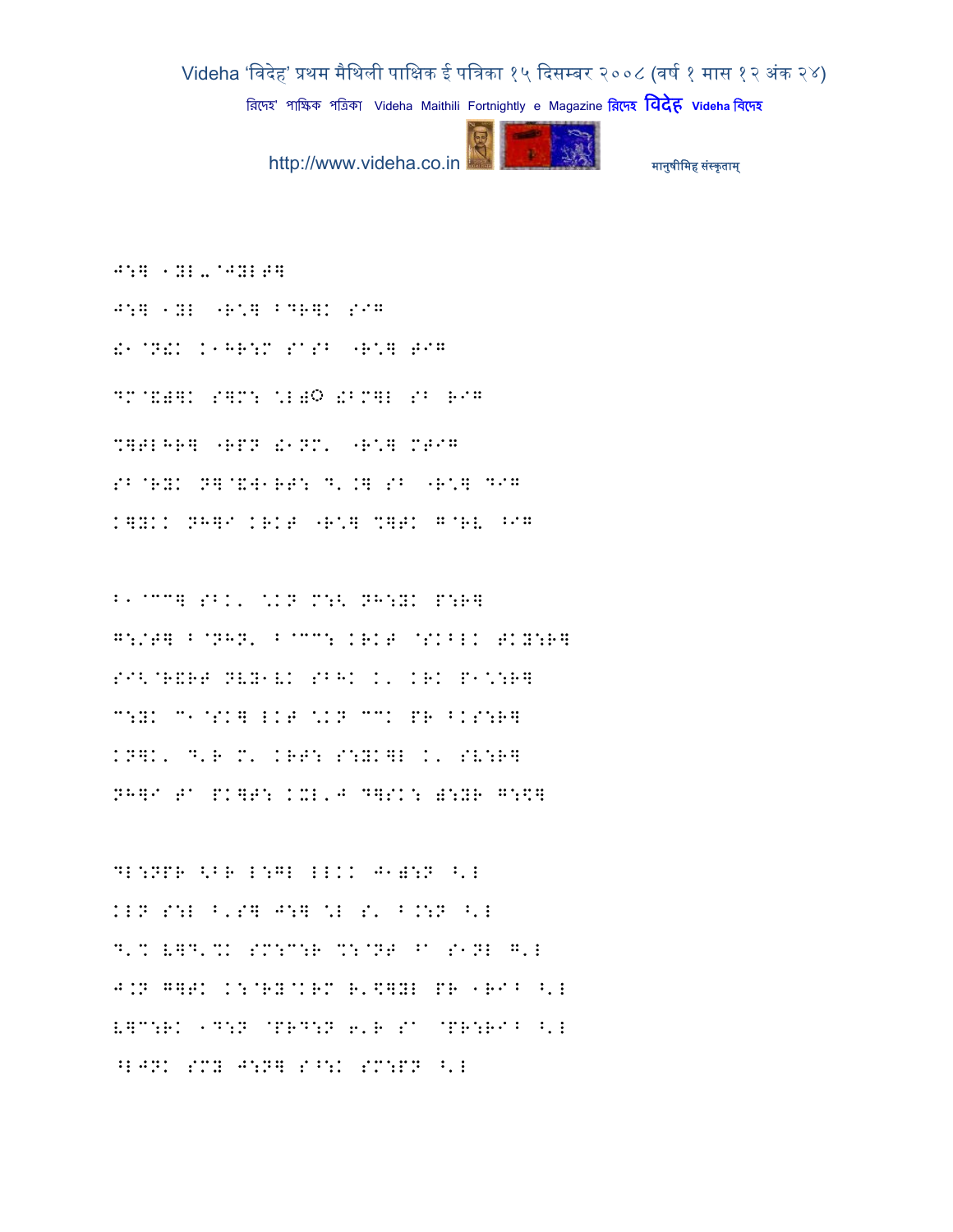িরেদহ' পািkক পিtকা Videha Maithili Fortnightly e Magazine িরেদহ िवदेह **Videha** িবেদহ



P-RIARRE WA, SPINE HALER  $11.9$  9  $19.11$  P1  $19.11$  P1  $19.11$ AR W. R: R:W: SAY, THE PRESS CONS. TORE FRIDE TO THE HEADTH. L<1 9@DYLGK'/ KRT:H SMM@D!, LA PURSIAN ER LA PURSIA PERSIAN BN: KY K@MPN], L\ SRK:R] [#, BOND KARRY KARRY K@MPN] M:L]K NH], **NH, W, W, W, W, W** K@MPNIKY/ HLPN (Shah ar TANDE THE TELET **NHE KANA HEAT HEAT AND A HEAT ALL** K@MPNPH\_ARKT41 "R@R?%:@S@TR BNBKT "R\*] K@MPN]K'/ MN1@K., 1A MN1@K. BNK\* KNM1/H4 V'@%Y:VM@TT]K SIS:R 11 **NORTH RTKG** B. PHONE RIVE RIMPERS. !NN]T] 1A P@RY)NN]T]@M@R,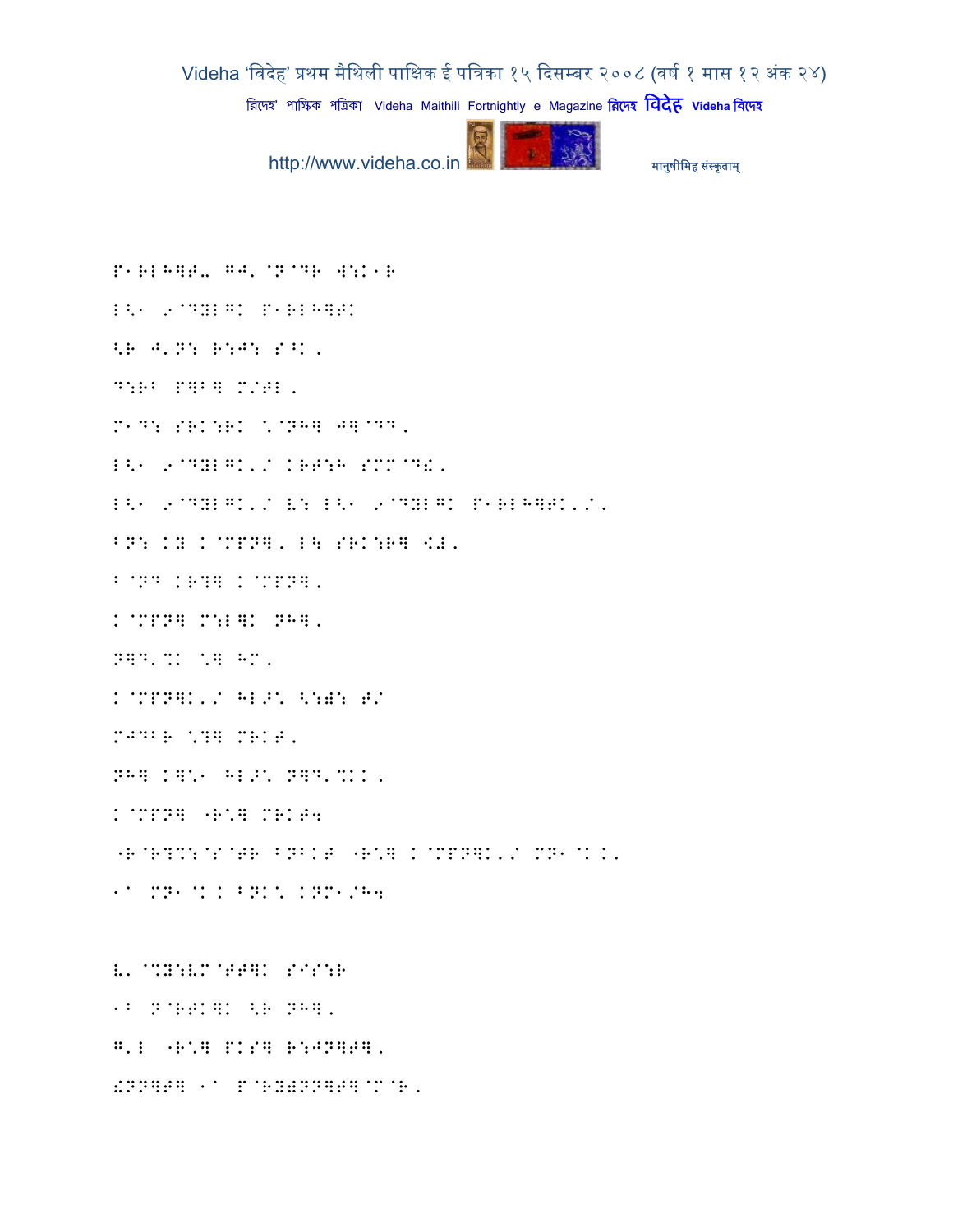িরেদহ' পািkক পিtকা Videha Maithili Fortnightly e Magazine িরেদহ िवदेह **Videha** িবেদহ



1@MRP:L] PH]R] C@%M: KRKT \*?] C:LN V:HNK, PHE TUTTLERI, HE MERINGE, NV H:T:TIMOS PORT 1@MRP:L] BNL] "RN1LLM @VYV@S?:K %K1@NTL:, **M. W. W. V. V. V. V. V. V. WEIGHT, SKING ... REFORE ... INC. AND ...** PRODUCED IN THE SECOND RESIDENCE TTHERS CONFIDENTI L1!KKT, G:ड़]K %]S: PL\*KT, "R.B:R P@TR]K: B'CKT, NV DOMESTIC DESCRIPTION BCONSERVE STRAINS  $K$  is the second fraction of the second fraction  $K$ N]R]H 1/.], PKR .@3J]T,  $\mathcal{L}^{\bullet}$  . Only and  $\mathcal{L}^{\bullet}$  is a subset of  $\mathcal{L}^{\bullet}$  . Then  $\mathcal{L}^{\bullet}$ M1D: ^N' /H] CCB)]Y:PR %:NS/ ^]. M/GKT "R\*] B:LGLV]NK 01@#\$, **19. NHI** 199. 199. P:P:P:P:P:P:P:P:P:P:P:P G:RH: THE STRE OWNERS ON SHELL STAR KLANS FAN KALY K:R| BE ALL MINIS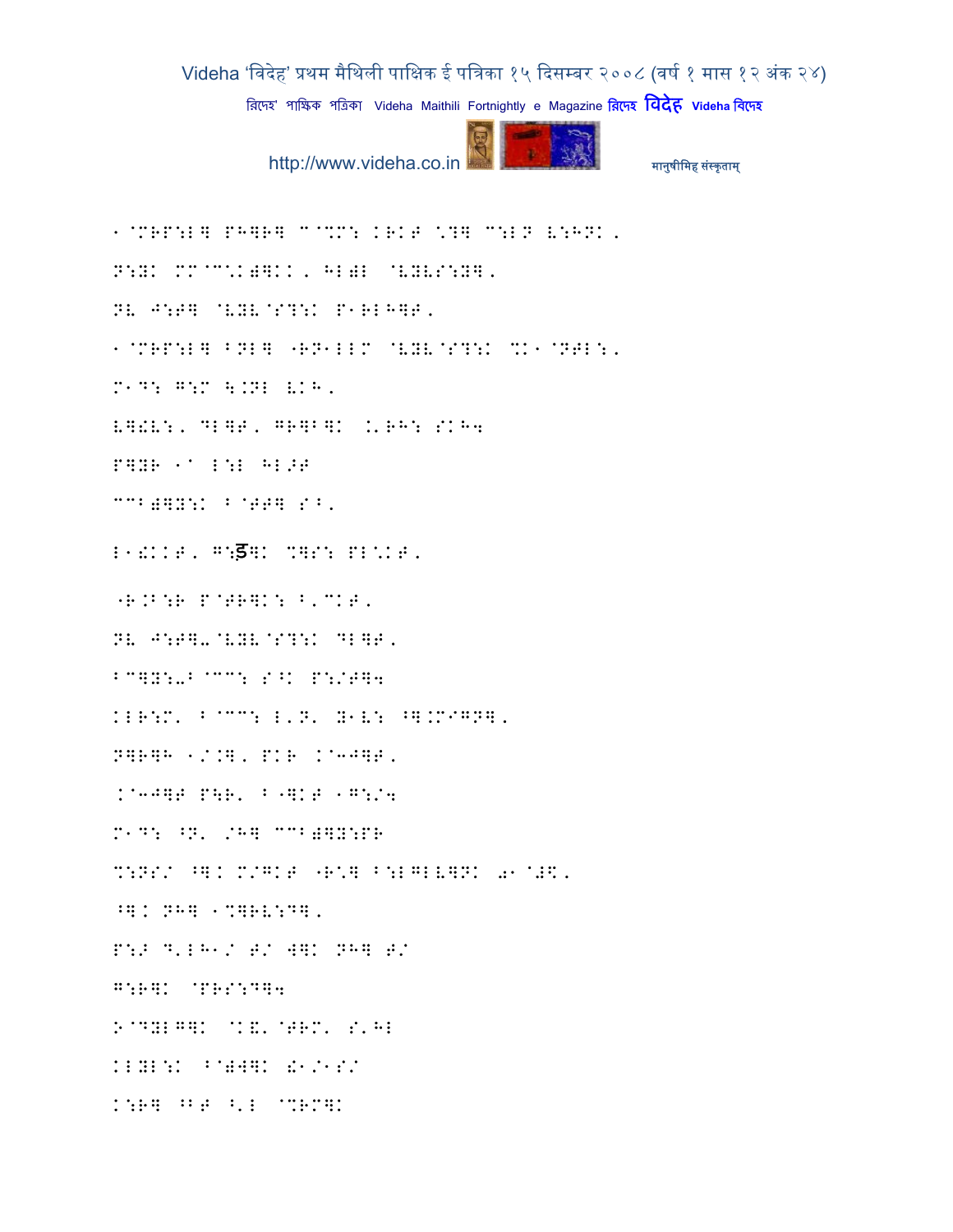িরেদহ' পািkক পিtকা Videha Maithili Fortnightly e Magazine িরেদহ िवदेह **Videha** িবেদহ



**IHL THE SHE THIS PICK TIME** 

 $k$  : Maximum in the state of the state of the state of the state of the state of the state of the state of the state of the state of the state of the state of the state of the state of the state of the state of the state

 $\frac{1}{2}$  :  $\frac{1}{2}$  :  $\frac{1}{2}$  :  $\frac{1}{2}$  :  $\frac{1}{2}$  :  $\frac{1}{2}$  :  $\frac{1}{2}$  :  $\frac{1}{2}$  :  $\frac{1}{2}$  :  $\frac{1}{2}$  :  $\frac{1}{2}$  :  $\frac{1}{2}$  :  $\frac{1}{2}$  :  $\frac{1}{2}$  :  $\frac{1}{2}$  :  $\frac{1}{2}$  :  $\frac{1}{2}$  :  $\frac{1}{2}$  :  $\frac{1}{$ 

SIV:DE "RONT

MATURA MTVKO MATURA MATURA MATURA MATURA MATURA MATURA MATURA MATURA MATURA MATURA MATURA MATURA MATURA MATURA

PHOLLEN ON CONTROL

**SH:RECOMMINATION** 

HL)LK BN?] ^NS]Y:,

P: MARLEY MARI (ERLAR SAPIT, SAMAR ATI)

V]!V:-V]V:H @K&@MY,

TANY WITH SAN YARDERS THE WYST

NALES ON DRIVE AND STRIP CONTROLLERS OF REAL

FRA SHE NTH P-PARP (LOLATION FIRE).

TRK:R] B'CN]H:R JYB:R,

O@DYLG]K @K&'@TRK K:R] M1R1T,

Shipper Reservative

^\ J:?] G:MK ^LM:N1&, HED PRESS PORGE NS NORTH SRD:RJ]K MLH@RR]R KY@S?, P:SI:P#B \*\* #1:F \*:H \*!H:.

RENE CH (MB.PRHI, B.B FR MHIH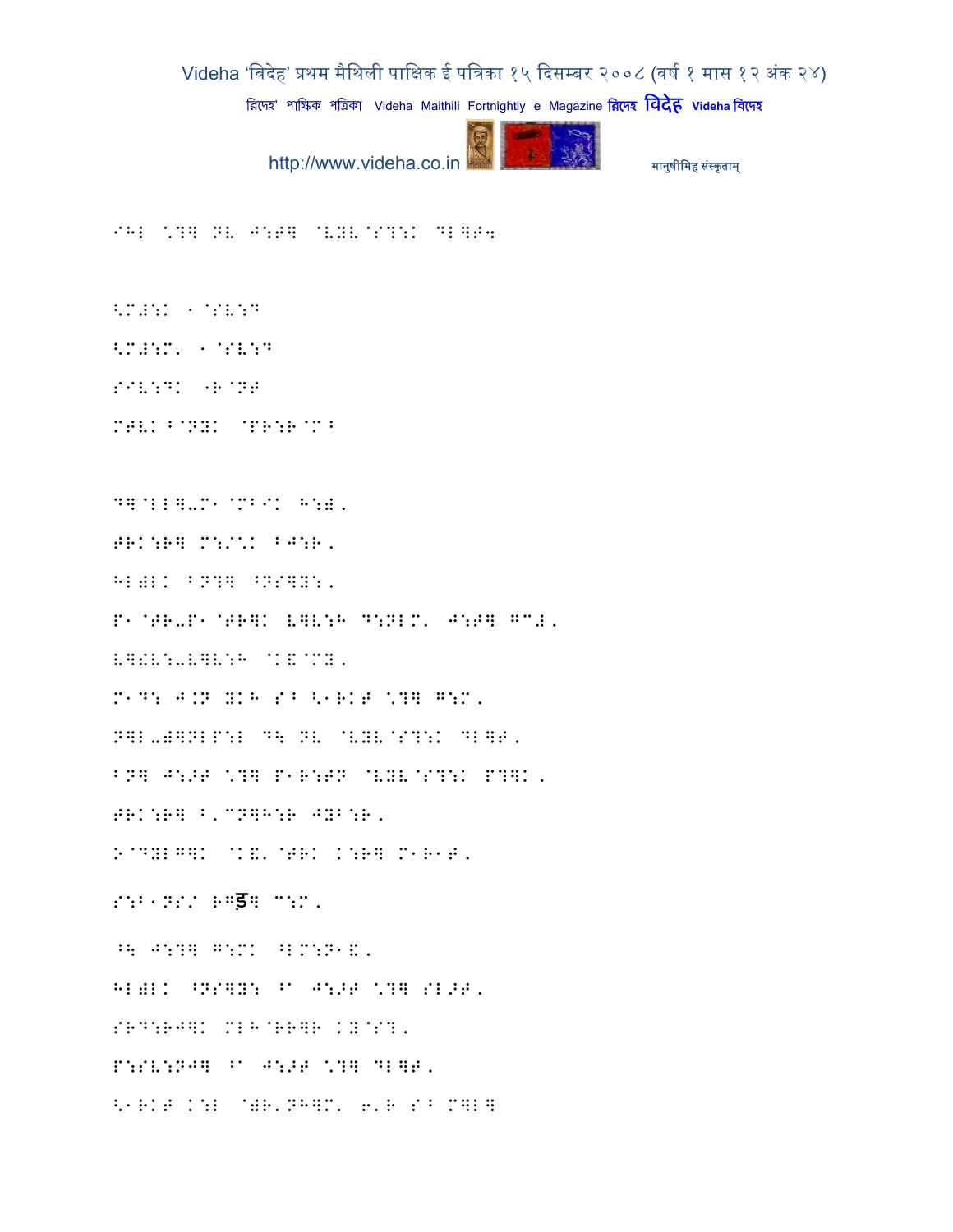িরেদহ' পািkক পিtকা Videha Maithili Fortnightly e Magazine িরেদহ िवदेह **Videha** িবেদহ



NV MARSHIN & PHINICIPAL AND TALLS

@)R'N "R\*] S:@K&]

 $\textcolor{red}{\ddots}$  MOVE  $\textcolor{red}{\ddots}$  MOVE  $\textcolor{red}{\ddots}$ 

"RMB" CONSTRUCTION OF THE CONSTRUCTION

 $995: 993: 1139: 1299: 1398: 1439: 1439: 1439: 1439: 1439: 1439: 1439: 1439: 1439: 1439: 1439: 1439: 1439: 1439: 1439: 1439: 1439: 1439: 1439: 1439: 1439: 1439: 1439: 1439: 1439: 1439: 1439: 1439: 1439: 1439: 1439: 1439: 1$ 

1@MRP:L]K 1A MM@C\*K)]K N:YK C:R1D@TTK,

 $1$  BS  $1$  BS  $1$  BS  $1$  BS  $1$ 

१. S@CC]\*D:N@NDD Y:DV २. V]N]T 9@TPL ३.J]TMLHN

1I HM W:=◌ ^'L \*]- S@CC]TD:N@ND Y:DV,R:YP1R**–** ६, S@PT R]

11 HM W: 01 HM W: CCB)]Y:PR N>/, B:) TA \@KK'/): \*K M1D: /KR: R1KY P\$TK J' HOR: 1991 SHEEP HT WHEO RI NE WHI ZAHIT: J. B: K DRAM: MICHAEL P1TR: Source State State Street WHERE  $H: H: H: M$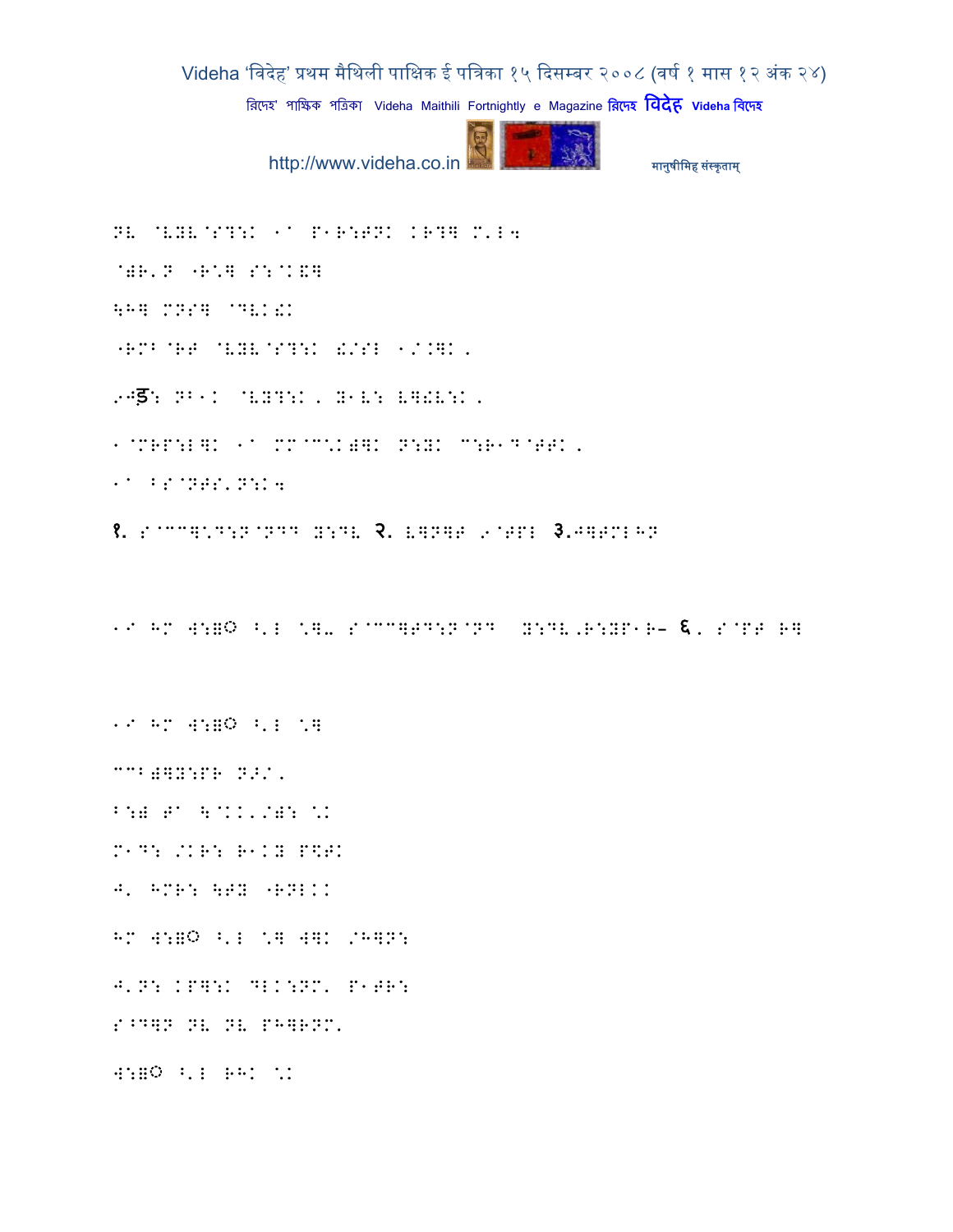িরেদহ' পািkক পিtকা Videha Maithili Fortnightly e Magazine িরেদহ िवदेह **Videha** িবেদহ



1, K]NYBL: D'.K \*K

9@N): P1@N):BKA 4

3.ESPER (1981) BROC- )4 (PIPPIPIPI), MELECRIC MERINARE

%]@K&:S/ >I)R !R] M1IG'R J]L: "RIT@RGT R#G:IV 1S T:R:P1RM'4 T]LK:M:I0] ^:GLP1R, V]@%VV]@DY:LYS/ G#]TM' BURGE BIPTEMBE WHO ATTALTING NUTHING MINIMAL AND THIL M: MBP (RR)RPH (PEPRE ERINGE) RDY, ROC RRIGHT, (PORT P@TRK:R]T:M' @SN:TKL@TTR \$]@PLLM:4 J:M]Y: M]@LL]Y: >@SL:M]Y:, NI D]@LL]S/ JNSIC:R 1A RCN:@TMK L'.NM' @SN:TKL@TTR \$]@PLLM:4 N'@LSN MI\$'L: S'I)R 6XR P]S \I\$ KN MERS AND RIGHT ROLL AND RIN CHERIN STATE AND RESERVE BY AN  $\Lambda$ s sak (for some and  $\Lambda$  or  $\Lambda$  ) the some proposition  $\Lambda$  and  $\Lambda$   $\Lambda$   $\Lambda$   $\Lambda$   $\Lambda$   $\Lambda$ KL@RSK \*:@TR4

1K:%V:#] ^:GLP1RS/ KV]T: P:W, PR]C@RC: 1D] @PRS:R]T4 D'%K @PRT]@&W]T P@TR-P@TR]K: S^M' V]^]@NN V]&YPR @SVTI@TR L'.N4 POTRES NERREN OCCHRIBL, PODRI (1951) SOKR, RIPOR, BNIBYE, PROTECTION @PR'S, DKN]K H]ID1@ST:N, NI D]@LL], 6R]D:B:D, "RK]ICN ^:RT, 1GR:, D'%BI!1, D]@LL]M'4 \.N R:@&@)R]Y SH:R:, NL\\$:M' VR]@&) 9PSIP:DK4

HM PHONE OR

>T]H:S S:@K&] "R\*]

 $1$  :RH: FT: HH:I S S

**KIND STATE STATE** 

**KLAND GP NHIP B10LH1II** 

M1D:, SMY \T'K BDL] G'L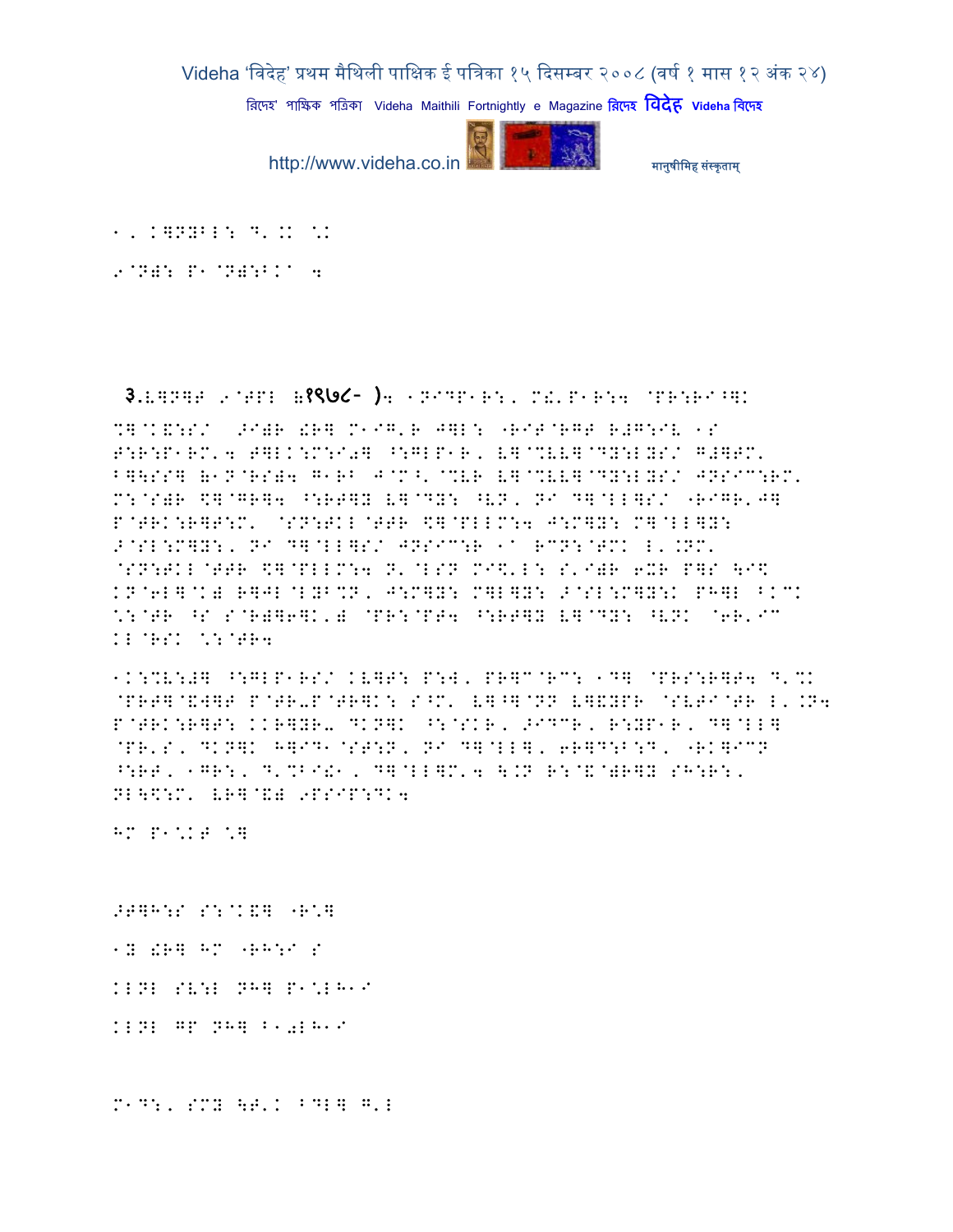িরেদহ' পািkক পিtকা Videha Maithili Fortnightly e Magazine িরেদহ िवदेह **Videha** িবেদহ



J:H] SI HM P1\*KT \*] **NHT F A. PHP FEATH** SMY LANKER SMY LINKLY

J@NM SI MM SIN SIN SIMS SIMS STATISTICS. BRITT S LICENSE H: 5HE AND CHEEL, HOWEVALLE AND

HT PHILE TH, SPIN (BPP) BB: HRIK NI SERRINE F.N "RPN K@RT@VART@VY BISR DRSRK "RIGHT", RIGHT", RIGHT", RIGHT", RIGHT", RIGHT", RIGHT", RIGHT", RIGHT", RIGHT", RIGHT", RIGHT", RIGHT",

HT PHILE THIS GETTER WAR M10:, "RIGR'JENE EPATE LENE (RIG K]Y: "R\*] @KL:SK P"]IK S]@S)M JANK: J. PH. 1988, J. P. 1988 F. 998.

HT PHIM PHIM S JUNE ENDING **NAME OF STREET IN THE REPORT OF STREET IN THE SECOND PROPERTY IN THE SECOND PROPERTY IN THE SECOND PROPERTY IN** SMYK P:\* 1 HH P:\* 11 H CH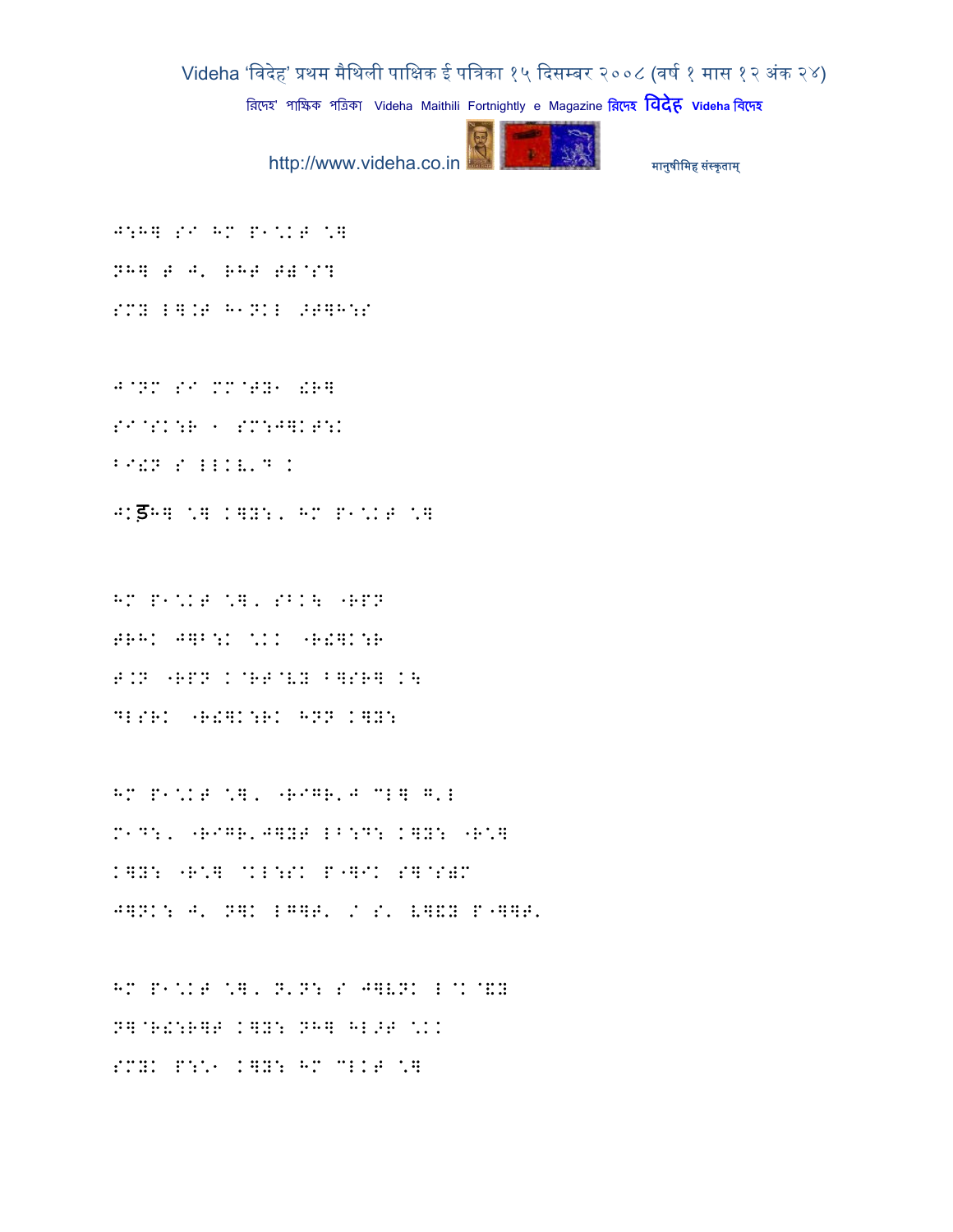িরেদহ' পািkক পিtকা Videha Maithili Fortnightly e Magazine িরেদহ िवदेह **Videha** িবেদহ



 $S$ Mik Class Mich Click Mich History

HM PHONE OR I PHONE SING SHINI PHONE ARE SHOW SHOW STAINED IN THE SERVE OF SHOW I T.N HM "RPN S1TB:K, 9WB:K 1 .:IK' SMY KALL AND THE SMY REAL AND THE REAL AND THE SMY REAL AND THE SMY REAL AND THE SMY REAL AND THE SMY REAL AND KARE RATHER HER GENA (**W**AR) BER

HT PHONE OR, WORLDWICK GREE WAY A GREE WHICH AWAY MAJHER **KANS READ PLANE (READ)** J.N KI TEST CONSTRUCT OF THE SOLE OF TH

HM PHOTO SEL PROPER STEAMS. JKR: D'%K N'T: C1NKK SB0 \*KK / **HPP CREE + HPP HRTER FR WEBSTER REPORTED** 

HT PHILM PICKER . THINHE GENE BIT INI M.E **AIDS: MARIE . MONEY . . . .** /KR: S B:HR K]\*1 NH] ^ RHL \*KK  $H.12 \times T.21 \times T.41 \times T.41 \times T.41 \times T.41$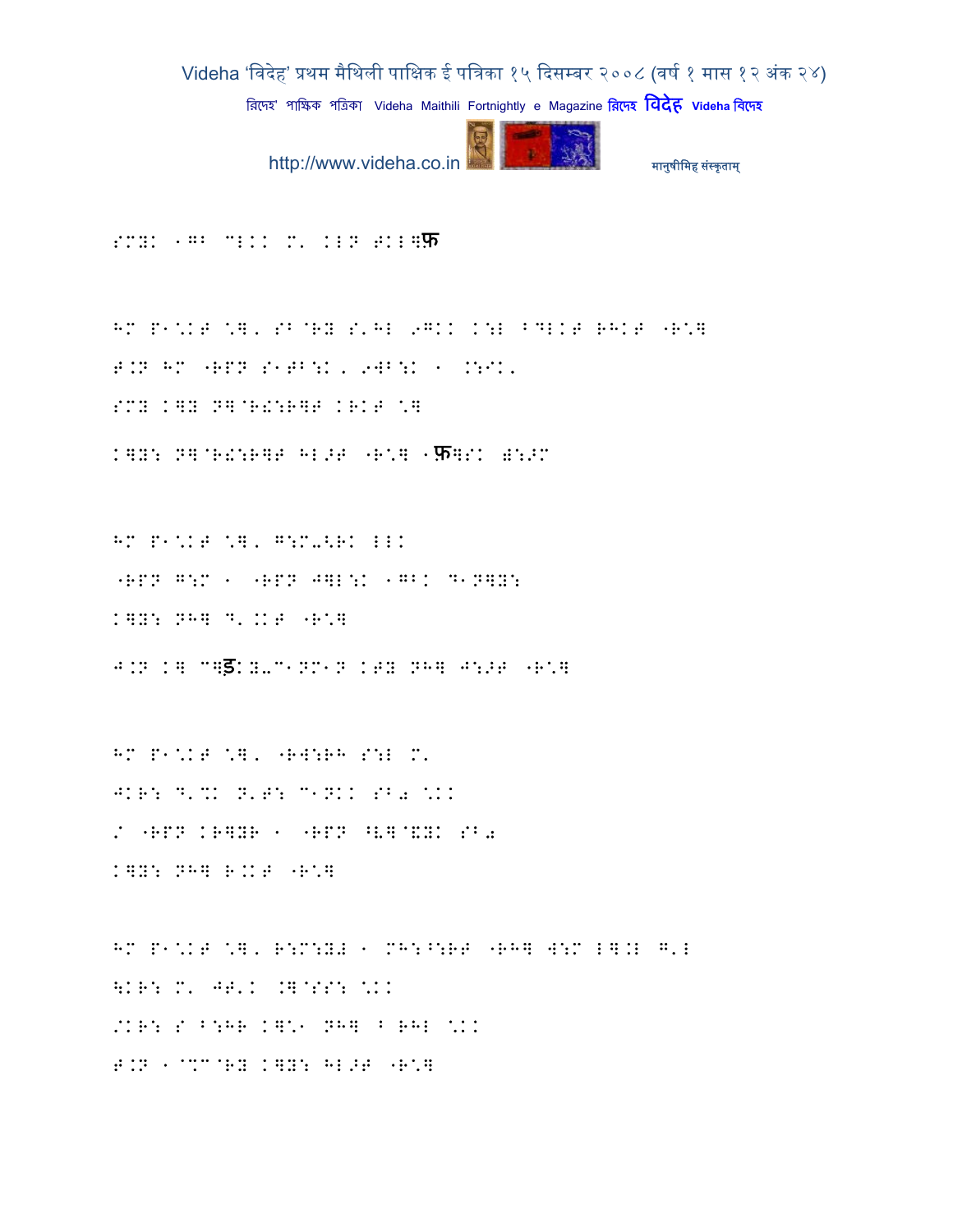িরেদহ' পািkক পিtকা Videha Maithili Fortnightly e Magazine িরেদহ िवदेह **Videha** িবেদহ



HT PHILE IN A TUNISH TO FAIL CAP TO SIGN CHILD THAT INVESTIGATE

MAN:, SMY BURGE PR N.Y. CH (1988)

T.N HEN: LIL "RHY" RYN (RH: PHE **W**FRIR "RYN

HT PANE NE, HAR ( CHR), HERM, CHAR

J.N \*:RT S ROOM S L RANGER

 $0.9511 + 0.9911 + 0.0011$ 

T.N RIES INFLIEDS ELE "RHSKI IPP RKS IMME NER ASIR "RSM

HM PHONE OR, DHARRI CHARRIELE PBR: D1N]Y: \K \*KK **T: T:, AND SENSILE** HT THIS THE THIS TH

HM PHONE OR, PHONE N. P. BIRPARE WH:READ THE RHL SEARCH **T-TE, "RPN RLAGE REACTION" JR CASS REAGE JR KRIS** 

HM PHONE OR, BS-RR P PHONE P. OR OREOGR DB S:IOK REGULARES ELECTRIC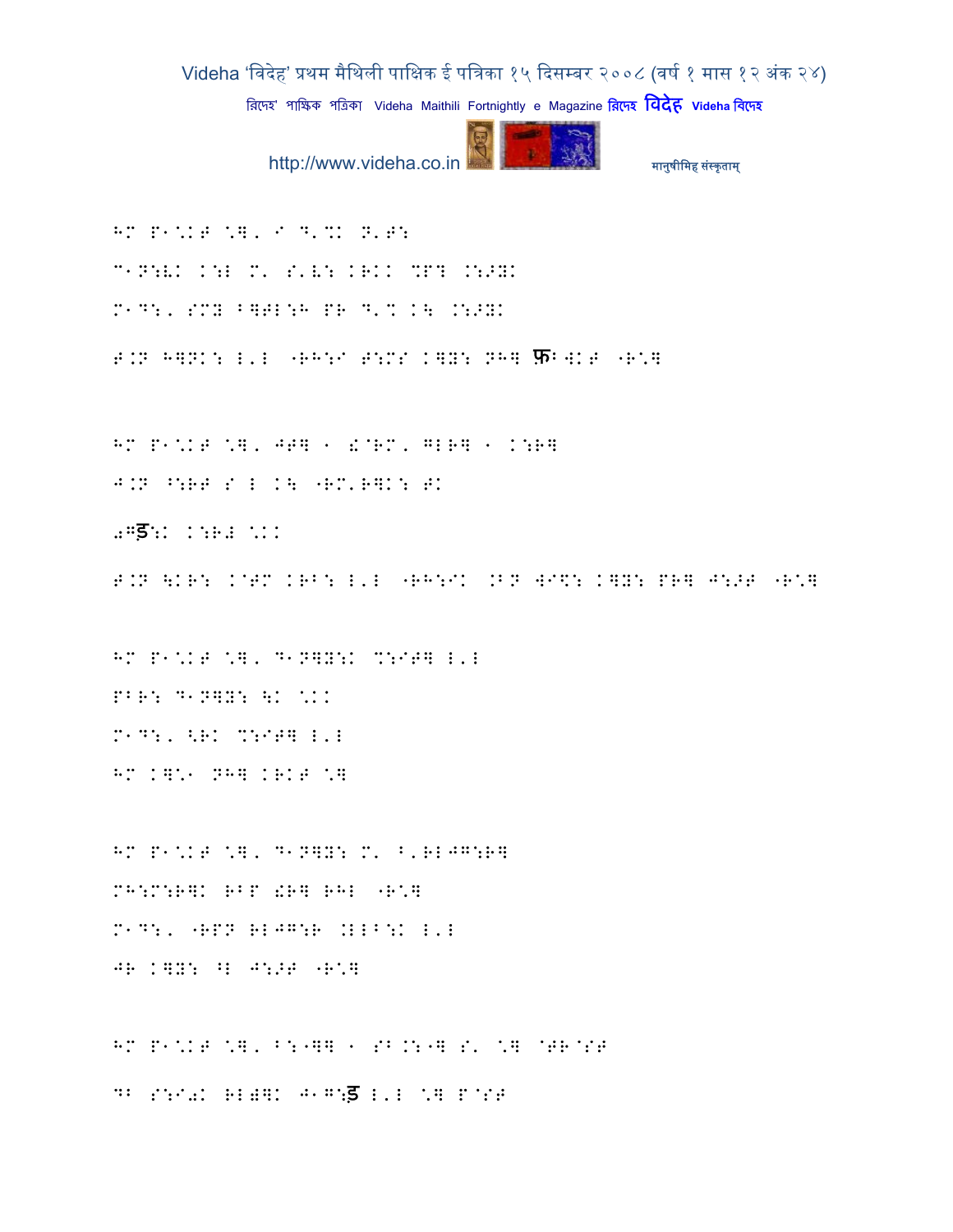িরেদহ' পািkক পিtকা Videha Maithili Fortnightly e Magazine িরেদহ िवदेह **Videha** িবেদহ



T.N I WINNER STREET "RH:I CH' BEB "P.F'E T. "B' DIE CH' REJE "RYS

HM PHONE OR DESCRIPTION REPORT FOR REAL PHE CHERLE GRE GREENE CH T.N "RH] SB S' SC'T H'B:K M' KARA RHKT "RHKT "RHKT"

HM 9@TPL

J:T]-!@RM-^'D^:V S'

9PR 9WD 19PR 9WD 19PR

"RH:IK "RH:IK "RH:IK "RH:IK"

GRAME THE REPORTS

"RH:IK "RPN JT]

"RH:IK "RPN ! RPN !

"RH: IK "RPN @S

"RH:IK "RPN K@RM

"RH:IK "RPN P.T.

 $R$  . The  $R$  and  $R$  is the set of  $R$  and  $R$ 

/KR: BDLH] M'

 $19 H H H$ 

**MANUAL WEIGHT \***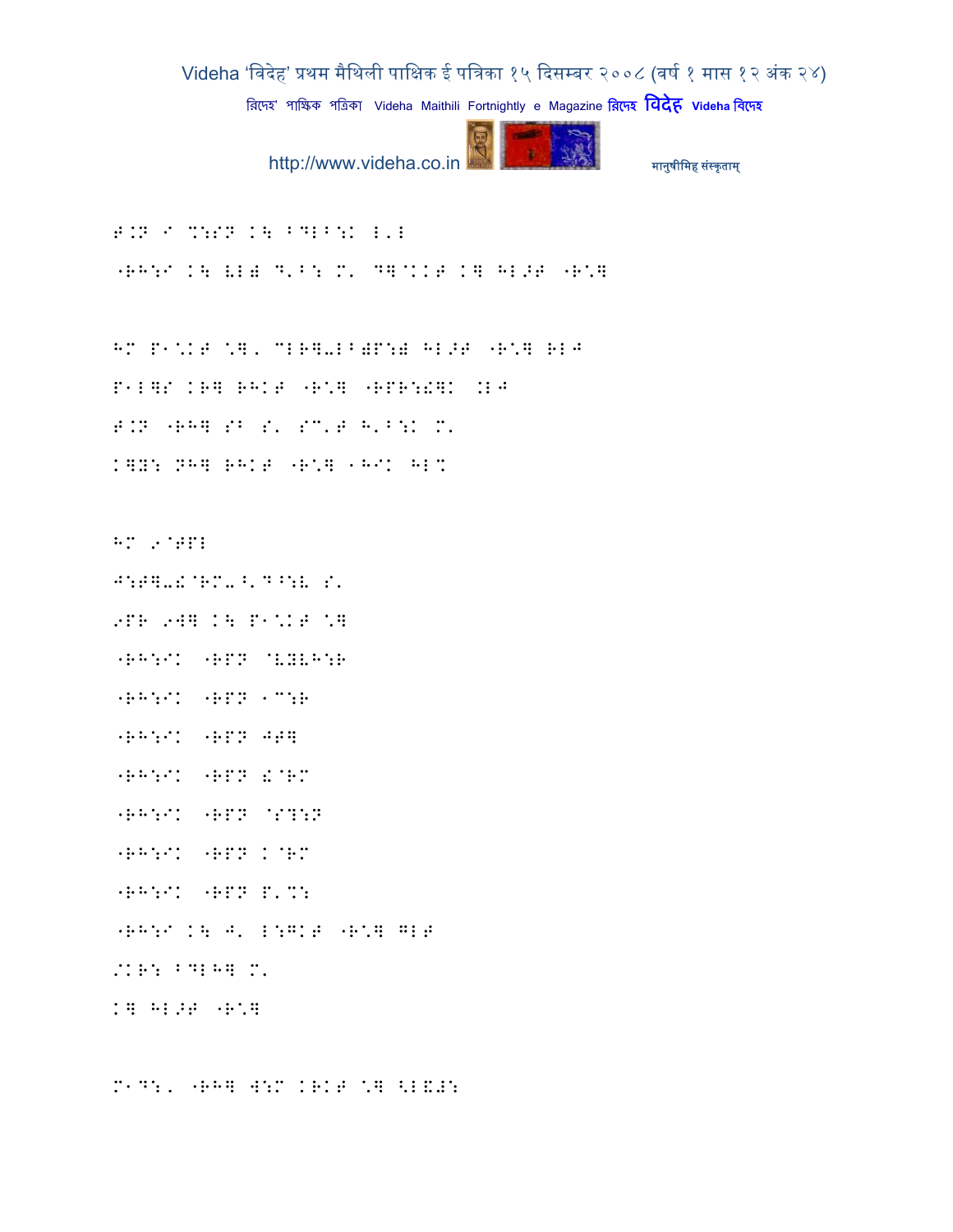িরেদহ' পািkক পিtকা Videha Maithili Fortnightly e Magazine িরেদহ िवदेह **Videha** িবেদহ



J.K. RH: RH:I "RH:I "RH:I "BDLB F:H 2B 7H SM: TH ST NH] BDLT R:@&@)R NH] BDLT D1N]Y:.

JAHATIAP 2: CAL PYT JAHATI JANPAHNH 02/03/8869 F.F. NTAH BK MADYN: 2: 1 @ DYNAMI WYSE M.LA C.Z & F & NEW BYNAMARA S1PB@TR4 @SV.R:M'@%VR 0: P]T:MH 1 @SV.%L^:K:IT 0: M:TMMH4 BYZLEPPYZE, PREPY ANDYS RIP ZY TERTY, AN ONCHREAT NYTHD Z.K P@D@S?:P]T4R1C] : "R@!YYN 1 L'.N .:S KS MK?]L] 4PSID : HR **PATHERSHORE CONSTRUCTS ON DEVICE PERMIT PERMIT PERMIT PERMIT PERMIT PERMIT PERMIT PERMIT PERMIT PERMIT PERMIT** 

J.N JNT: J:G] J:>T "R\*] !

MANDRAM REPORT OF THE VIOLET CONTROL IN THE CONTROL OF THE CONTROL INTO A TENNIS IN THE CONTROL IN THE CONTROL INTO A TENNIS IN THE CONTROL IN THE CONTROL INTO A TENNIS IN THE CONTROL IN THE CONTROL INTO A TENNIS IN THE CO

MAN SO SAINT DIRECT DIRECT AND STATE SO STAINED AND STATE THAT IN A SAINT AND INTERFERING TO MANY AND INTERFERING TO

TH: JRAN OR LEARS THE MILL ON THE THE MANNER OF Y: 6'R M1@MBIK W'K'D:R "RPN MCT S/ <BR:BKT \*?] !!

DLSR @PR: PRI (PAIL)/ "RPN' S^ LLA (S` MGR)# (PA) S

 $R$ PRN' D'XI REN' D'AN RHKT AN RHKT EN RHKT K

BLSR, GRISCHE BLACK COMMUNIST PRODUCED AND LIGHTER AND LIGHT

/ COMBINE LGB2/ EC\$4, ARA A-7A C2 TACCA PG20 SOM 22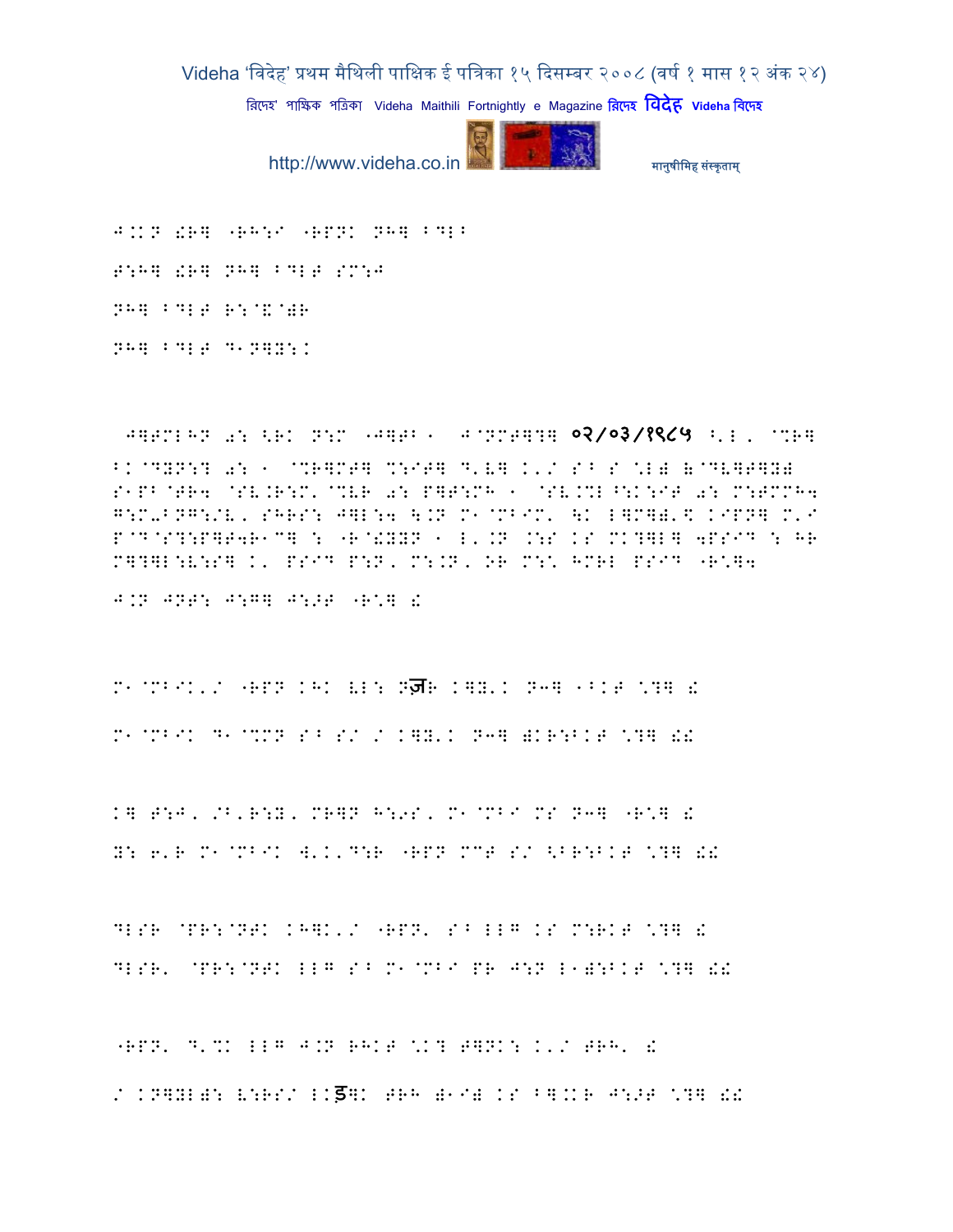িরেদহ' পািkক পিtকা Videha Maithili Fortnightly e Magazine িরেদহ िवदेह **Videha** িবেদহ



%@RML N3# 1BKT PRN DOWN NATIONS PRODUCED AT A BJKT ALS IN BIKT KOM MAR ME ALDER ASSEM HIGH, BRIK "RAS  $\mathbb{R}$  :  $\mathbb{R}^2$ 

DRIVER ANNO THE BIK BHIK HIGH BIS ONE I **THE M. CID SERVE THR SERVE EDGE ENDING:** 

J' D1@%MN HMR: D'% PR KRKT "R\*] \*1P - \*1P KS V:R ! HTR R. BYAR 2161 (F. MYLE TR JOAAR EN BAY:B NIT CO

S130 LAN S1 N.ANA J.AN J.ANA J.A.A. J.A. T.N K1@RS] .1D - B - .1D N]C: ^KG JKT "R\*] !! १.PPIA PRITE, २.8.BPIN 98EL ३.MBIN 79.MPK METH M.P. 8.PK 98919. BER

\$X PIKJ PR:%R@%R] \$X. PIKJ PR:%R (१९७६- )4 MLHNP1R,

BLV:H:) CPR:/V KLW], SHRS:4 @PR:R@M^]K %]@K&:S/ @SN:TK !R] B:M 1A SHRS:MA 6'R PHRS:MYNIME MANIFORS:MYNIME  $\overline{\phantom{A}}$  . The  $\overline{\phantom{A}}$  and  $\overline{\phantom{A}}$  are the neutrino of  $\overline{\phantom{A}}$  . The theory is the control to  $\overline{\phantom{A}}$ J:M]Y: M]L]Y: >@SL:M]Y:S/ )].V].P@TRK:R]T:M' @SN:TKL@TTR  $3$  The probability of the probability of the probability of the source of the solution  $\mathcal{L}$  $S$  for the small control to the source of the state  $\mathcal{A}$  and  $\mathcal{B}$  is the state  $\mathcal{B}$ @KLXD L'V] @S@)RXS, \BH:@R\$ 6]%R, HK1 %:H 1 @BRBS CK)V]N 1D]K %L! N]B@N!K "RN1V:D4 **'**GLV! OR "RI@GR'J**'** N:MS/ \K): @SVTI@TR PL?]K "RI@GR'J]S/ "RN1V:D4 JNS@TT:M' **'**D1N]Y: M'R' 1G'**'** @STI^M' L'.N4 R<1V]R SH:YK S:H]@TYPR J'.\N.YB.S/ P].\C.\$].4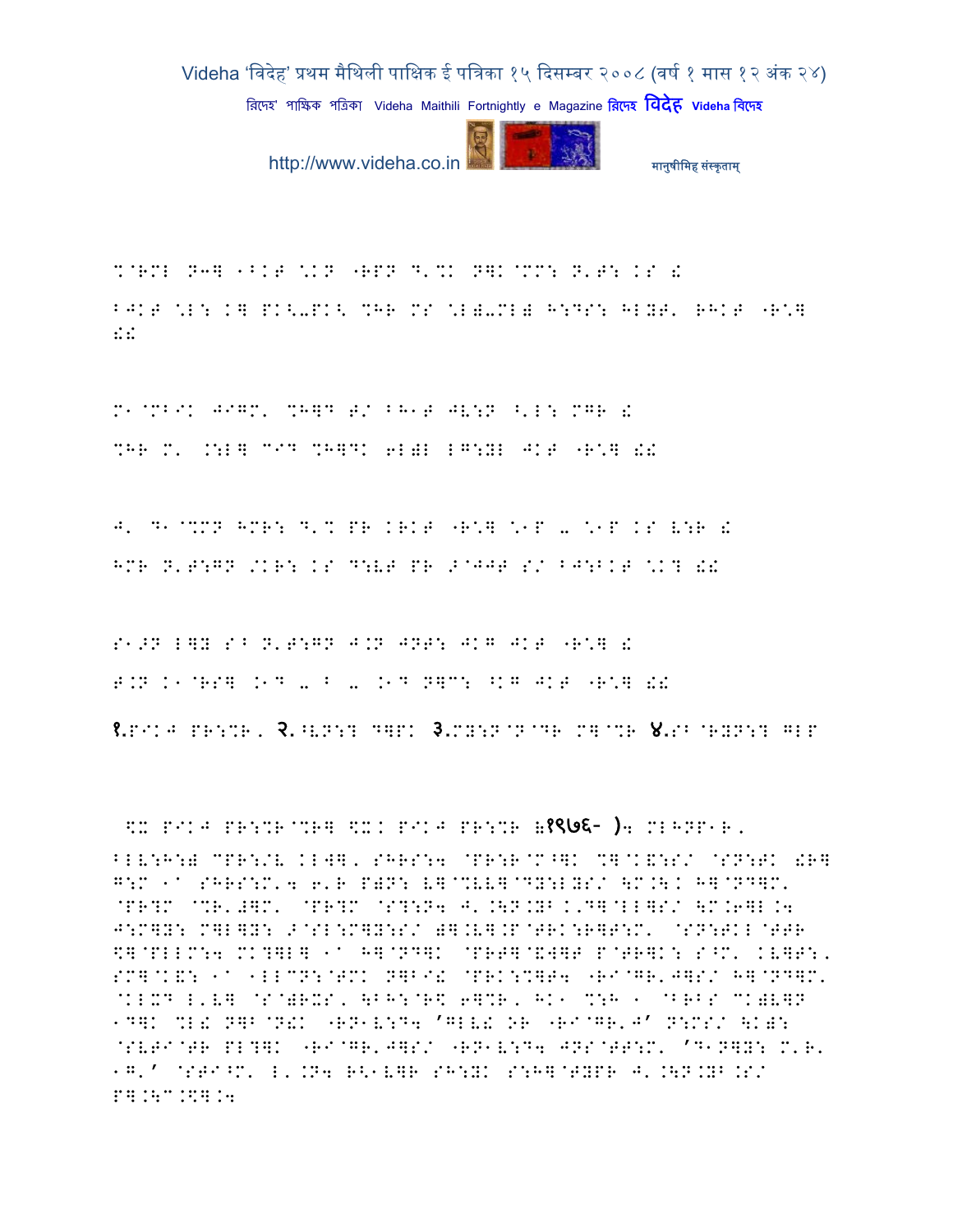িরেদহ' পািkক পিtকা Videha Maithili Fortnightly e Magazine িরেদহ िवदेह **Videha** িবেদহ



>T]H:S

69 NEW PROVINCE KAN A SHOPPAGE SPORT J. B:Y: G:YE STE : B:TT. THE THE COXER 1 GLACIES CONTROLLER COMPANY CONTROLLER SHEET AND INCOME ARRAY SHEET AND INCOME SHEET AND INCOME ARRAY S

"R^]N'@TR] SIG-SIG D@RJNL ^R] \*CIड़] SB J' S1R 1 "RIGK SM@NV]T @PRD@R%NM' RHKT "R\*] "RP@SY:/T THR: SARP CONSTRUCTION IN THE SECOND TELL OF THE SAFE OF THE SAFE OF THE SAFE OF THE SAFE OF THE SAFE OF THE S

**N:WK KYR KER KER NEWS SIGNER** J' 1YL YN YN YN YN YN HAF FAFF 1> KTY \*?] / LLKN]?

^R]-^R] R:T] J:G] K\ J' BNCN' \*L "R^]N'@TR]K PR]!:N  $\tilde{X}$  ,  $\tilde{Y}$  ,  $\tilde{Y}$  ,  $\tilde{Y}$  ,  $\tilde{Y}$  ,  $\tilde{Y}$  ,  $\tilde{Y}$  ,  $\tilde{Y}$  ,  $\tilde{Y}$  ,  $\tilde{Y}$  ,  $\tilde{Y}$  ,  $\tilde{Y}$  ,  $\tilde{Y}$  ,  $\tilde{Y}$  ,  $\tilde{Y}$  ,  $\tilde{Y}$  ,  $\tilde{Y}$  ,  $\tilde{Y}$  ,  $\tilde{Y}$  ,  $\tilde{Y}$  ,  $\$ KAT "RATH" (STATE SHOW: SMY)

## २.

.BR] BNCN]H:RS/ L].N]H:R !R]K N:M "R\*] "R.B:RM' M1D: KTH1 NH] "R\*] /KR SBHK N:M J, THIT AR RHA SIA IS AN TITLE BRAKER 1 PH1/C, H: 4, AB, AAR, H:T. AFIT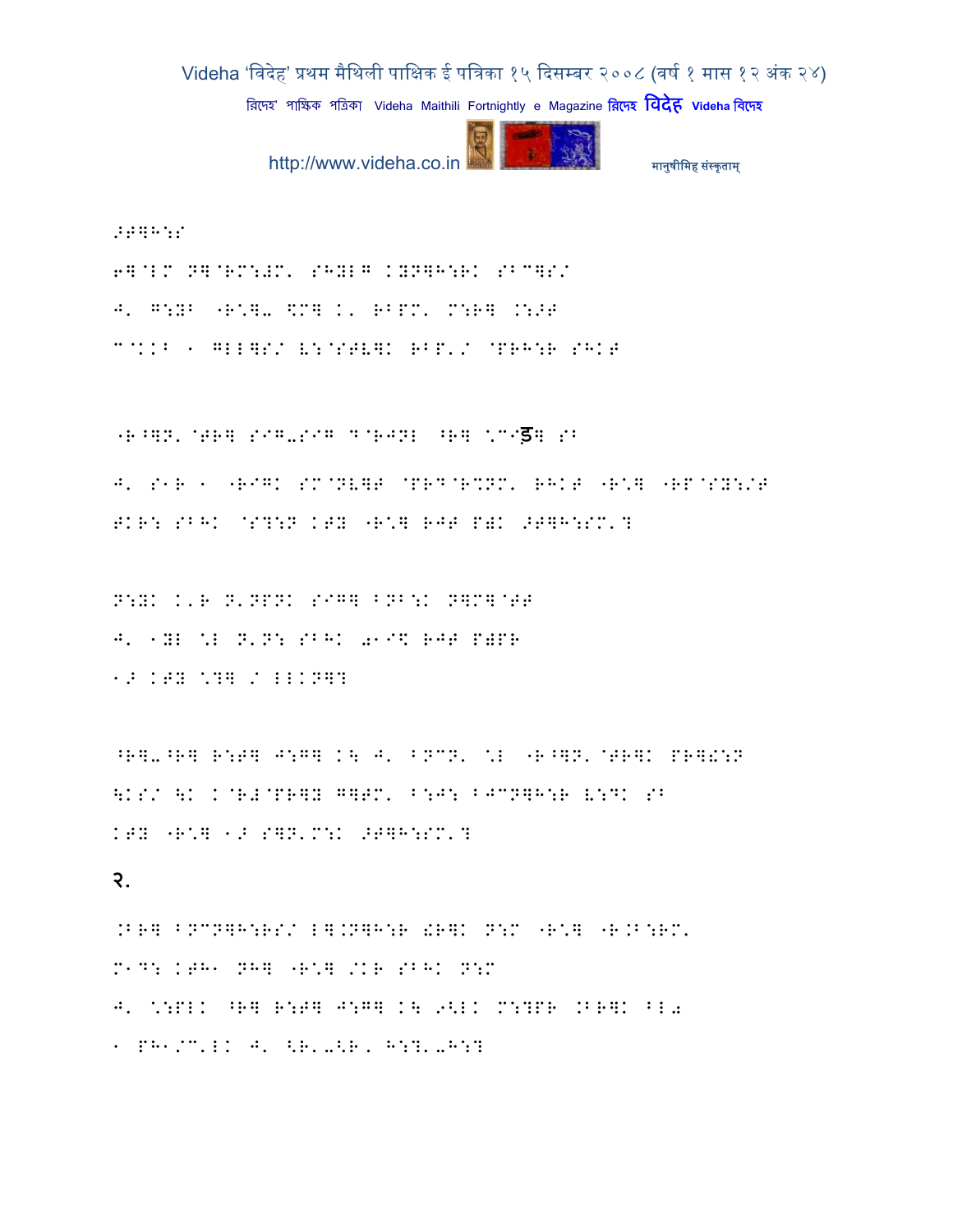িরেদহ' পািkক পিtকা Videha Maithili Fortnightly e Magazine িরেদহ िवदेह **Videha** িবেদহ



D-PARS RED T: PITEL SPHK SPIRT BITHE LI J. LLIE KYLNE HER HI: 1 MEN STEED FIL. J:K!R HISKNER TREK TREK TREK MY SIN 1 G"HIL "BPD" (B.CO. BALL BALGYPIN (1784) THR STRING RESIDENCE SIGNERS

MABLE 699 BL 6209 BL EL L'ESSENCIA CHAMBLES BN'LK "RN'K TRHK RIGHT

/KR: SBHK @S?:N KTY "R\*] KRLड़L ):K:M' N]L:M HL>T P'I)]IK K'R >T]H:SM'? I SB "RN1@LL'.N]Y @VY@KT] SB J]V]T \*?] JEN: JONNES MARINE KONSTRUKTOR DE SAMA KE ATA "RPM:NI HOW:NI HE: 2000 NO. 2000 NO. 2000 NO. 2000 NO. 2000 NO. 2000 NO. 2000 NO. 2000 NO. 2000 NO. 2000 NO. 2 ................ F.N M.H: H:S APPRIL IN SEPT

V]L@MB]T K>K Y1GM' N]B@D! KONSERVATION MANAGER MANGER  $\texttt{H}\boxtimes\texttt{H}\boxtimes\texttt{H}\boxtimes\texttt{H}$  . The  $\texttt{H}\boxtimes\texttt{H}\boxtimes\texttt{H}\boxtimes\texttt{H}$ 1 "RN@NT JLR:%]K 6'N]L 9@RM]-Y:@TR:M' SIG ^A G'L \*?]

"R@ST:ClG:MINISTER:CLG:MINISTER:CLG:MINISTER:CLG:MINISTER:CLG:MINISTER:CLG:MINISTER:CLG:MINISTER:MINISTER:MINIS<br>"R@ST:ClG:MINISTER:MINISTER:MINISTER:MINISTER:MINISTER:MINISTER:MINISTER:MINISTER:MINISTER:MINISTER:MINISTER:M

KML:M', B:GMT, B:GMTHE 1 GARD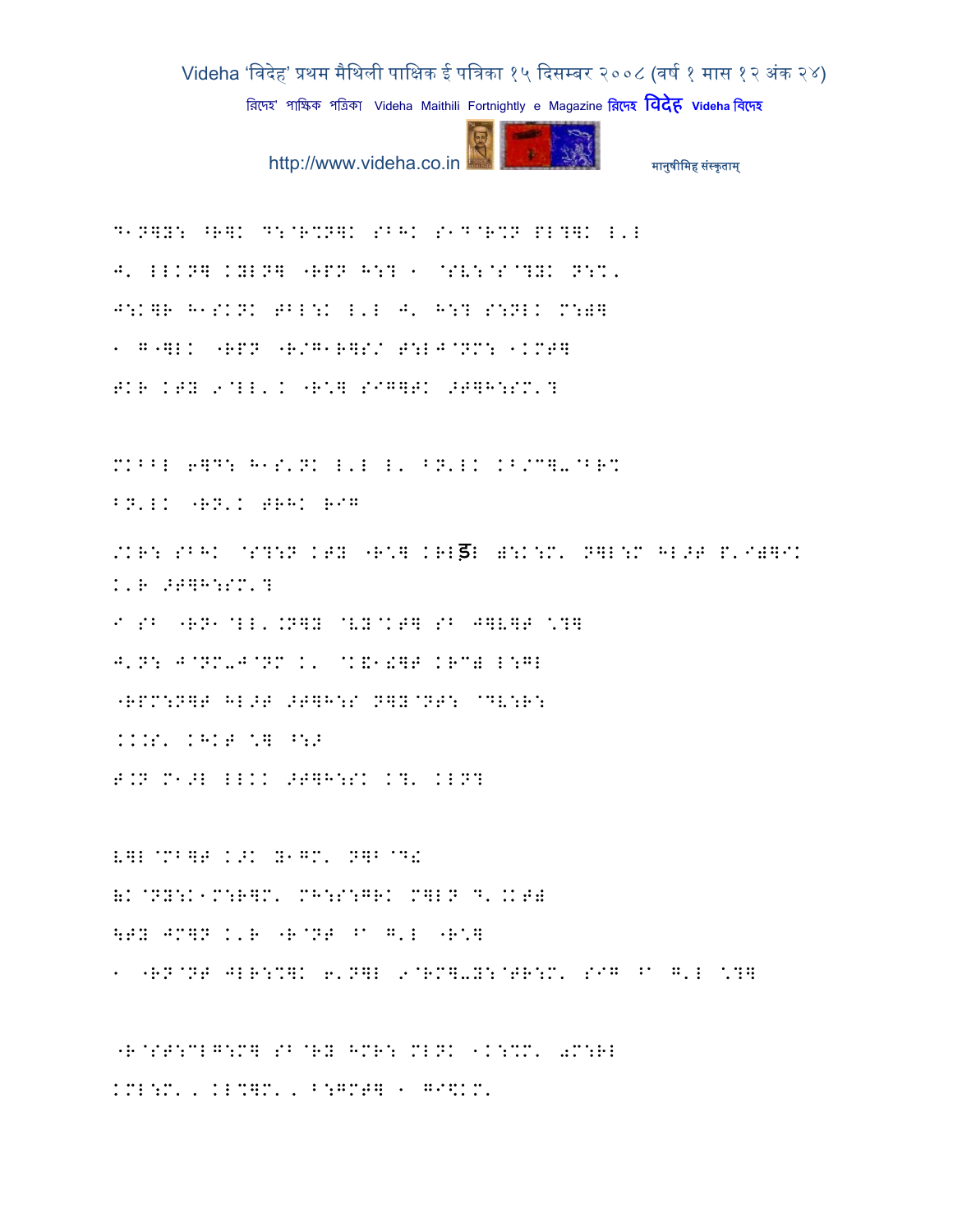িরেদহ' পািkক পিtকা Videha Maithili Fortnightly e Magazine িরেদহ िवदेह **Videha** িবেদহ



KLAND MED KENNLER MED STERN KENNE KENNE KENNE KENNE KENNE KENNE KENNE KENNE KENNE KENNE KENNE KENNE KENNE KENNE @SN:N-D:N, K@LPV:S KYN]H:R @SV@RG:K:I@K&] HMR PB@RVJ SBHK D.HGI: H (FILE, NIP (RICITI) (RVB IT) "RT HANK: LLAND "RESTRIE "RE" (PRINCIP ALL KLAN) "RICH / KR1# @PR:@R?N:? 1 / 1K1L H:K KLN TRIGM' N]B@D! "R\*] HV:?

B: MAN: HE MR: MIN1@K. 1 MANN1. 1 PR: ITENER MAN J. HILMED BYDNET, TAYAR HIJR DAL YAN TALAH KYIDR NI **B:MERGER:MERG:MERGER:MERGER:MERG:MERG:** TR/ KTEL B" FRANCE SE TE "RESERT DED" PROGR 1 H:H:K:R! 1100

"R%'& JLR:%]S/ PBR]T PM@?V]K 1N-1N ^:GM' BSL LLKS/ PRATOL (ELE) CEEPRET BAEBARD PROPE, AL OREAN BOYS ALESA "RH:/K V]%:L 9DRM' FURTH SPHE "REFORM I: TERS TERS FR KLAN "RESTAURATION" BELIEVE STATERE

V]@%V V]JY K'R N]M]@TT "R@%VM'!K SRIJ:M J1)BKT MN: MORTHER MNING (MARIA L'ANGELIA L'ANGELIA L'ANGELIA L'ANGELIA L'ANGELIA L'ANGELIA L'ANGELIA L'ANGELIA L'AN S]KIDR] 1K:I@K&:K'/ S@^YT:K SI<@R&M' N]B@D! KA RHL "R\*]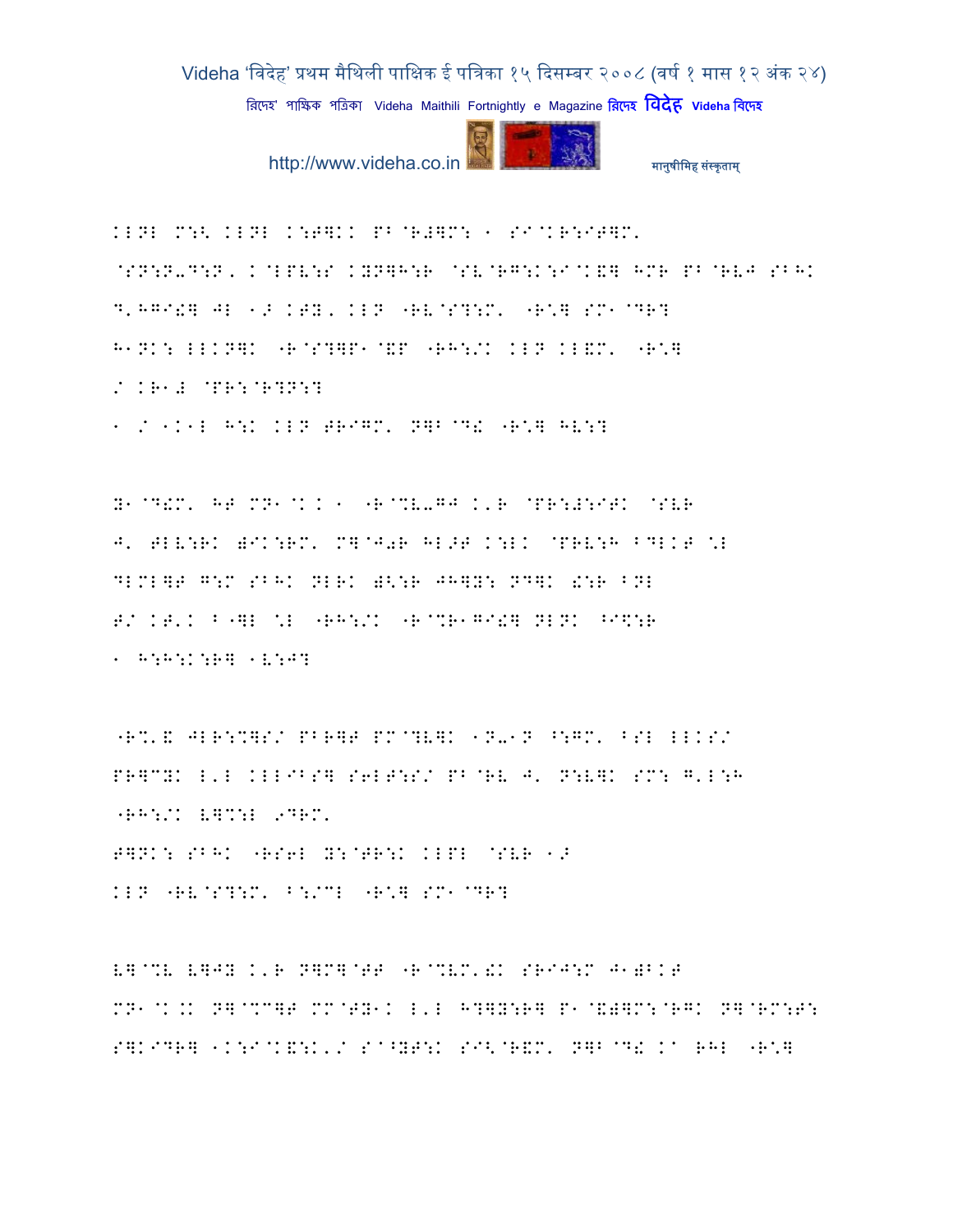িরেদহ' পািkক পিtকা Videha Maithili Fortnightly e Magazine িরেদহ िवदेह **Videha** িবেদহ



KHARE KYNER I.R VOYMARI A. EEIPROIRD. VENH KEEGN

13 SHAMAN (1911) NO BHL 198 P1008

P1@&)]M:@RGK "RITV:D] 9@TTR-1!1N]K S]KIDR SBHK .RHB

"R@%VMLOVER" ALGENZAL "I LE LORE DE MERAR" DROVER WERE RRIEGEDELLE OP D'EO "PLEC"  $\cdot$   $\cdot$   $\cdot$   $\cdot$   $\cdot$   $\cdot$ 

I@%VR]Y 1D'%K P:LN

KTE VOOR VAN DIE GEEN VAN SOOS SOOS SOOS SAAR DIE GEEN VAN DIE SOOS SANDER DIE SOOS @PR@TY@K& GV:H "RH:/

MN1@K.K @PR:# LKT MN1@K. S@^Y BNKT NGR BSBKT S]K@NDR BNKT

KT'K R:S SIK R:S SHE D'E RICHTER D'ARTICLE DE L'ANNE DE L'ANNE DE L'ANNE DE L'ANNE DE L'ANNE DE L'ANNE DE L'A

BNBCKT RHL "ROCHER STREET" PRODUCERT PRODUCERT PRODUCERT PRODUCERT PRODUCERT PRODUCERT PRODUCERT PRODUCERT PRODUCERT PRODUCERT PRODUCERT PRODUCERT PRODUCERT PRODUCERT PRODUCERT PRODUCERT PRODUCERT PRODUCERT PRODUCERT PRODU

JTY KLPKT @S@TR]G#K NLRK )<:R "RH:/K'/ <]CKT RHL

HTB: JANASI CHRANDIC CON PARTHR HI: M' BAR (B50

PARD LANCER .SKDA SKRAL SKAN, NOMBAR & KND SKNAAR (AR.)

"RH:NK . SKT 8 (FR) RHL (NB) ERHL FDB (T) (S) KORK SO (B) (B) (S) (

>T]H:SK KT'K R:S H:K "RH:/K HMDYM' H:H:K:R BNL

KLAIGS (THE STATE IS NOT TO BE A STATE IN THE STATE IS A STATE IN THE STATE IS A STATE IN THE STATE IS A STATE

R@KT-RIJT S@^YT:K NLNY:H SM1@DR

B'):K LH:SPR .SKT M:Y

@PRLY-K:LK >T]H:S-P1R1& SM1@DR HMR: KHB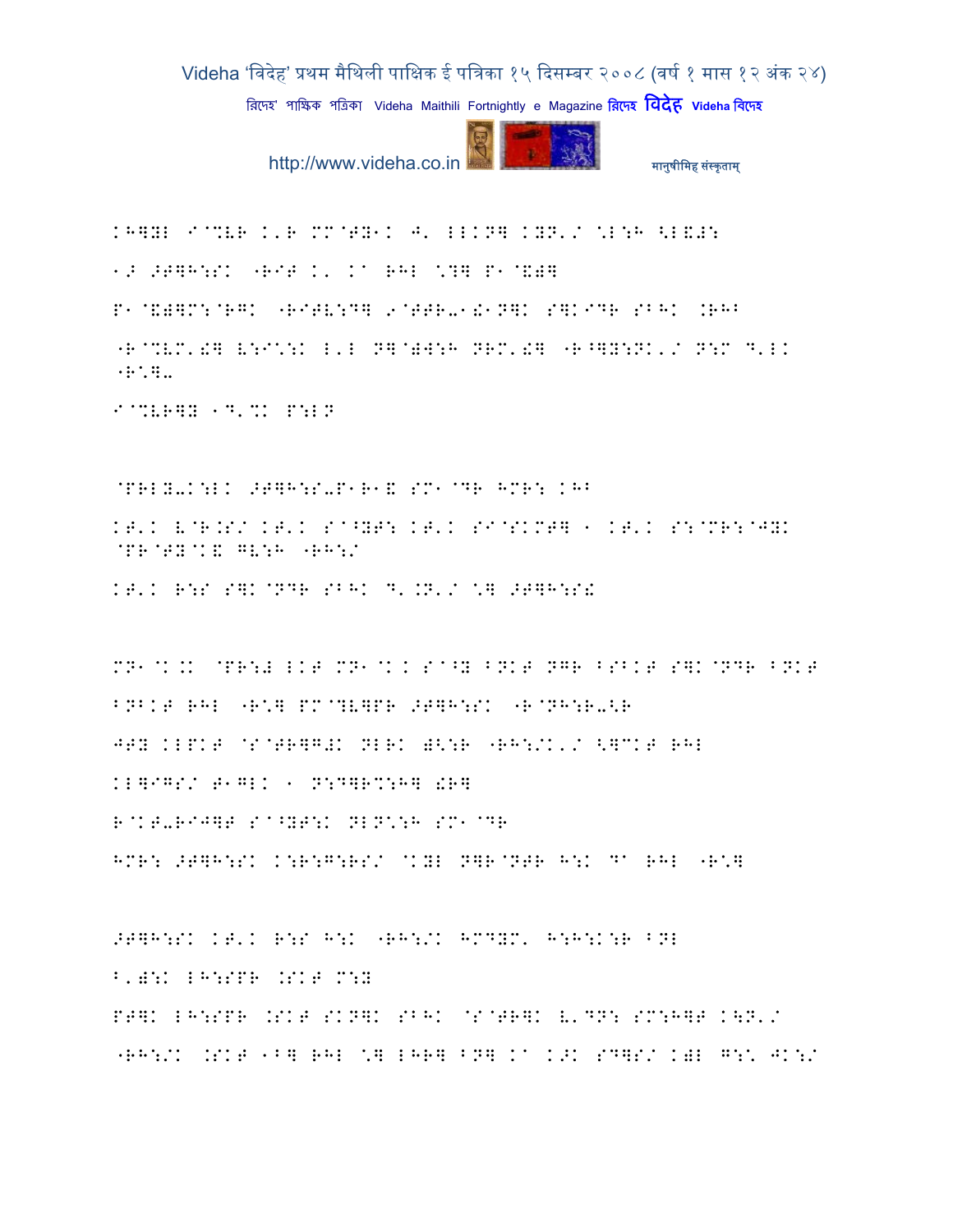িরেদহ' পািkক পিtকা Videha Maithili Fortnightly e Magazine িরেদহ िवदेह **Videha** িবেদহ



KX %BR: PRES SON HI: BRO H: BRO BER "R THEFT 1K11 STREET, SURMISH ONE BYRT SLR KA RHL "RAR (RFN) KLONK @VY?: NAMN MATHR: 1 MLIKI K:R#S/ MI:B:R#S/ MORE OF THE SALE OF THE SALE OF THE SALE OF THE SALE OF THE SALE OF THE SALE O HMR: KHB: KELL MAR:K LEL H:K H:K HTB: SLR KA RHL "RTH

S: MORE AND HE SEEMS TO THE SPACE OF A COURT OF SALE IN THE COUNTY OF THE COUNTY OF THE COUNTY OF THE COUNTY O HM 13 S1NB RHL 18 S2K SPRI SPAN HW S@^YT:K SB): MORMO PRODUCT PRODUCT PRODUCT PRODUCT PRODUCT PRODUCT PRODUCT PRODUCT PRODUCT PRODUCT PRODUCT PRO<br>SO PRODUCT PRODUCT PRODUCT PRODUCT PRODUCT PRODUCT PRODUCT PRODUCT PRODUCT PRODUCT PRODUCT PRODUCT PRODUCT PRO

"R^]Y:N G]T-^VN:? **'**D]PK**'** 9WH, 9WH, 9WH CLH, CLH, ^LH B=H, B=H, B=H <RK ^'D^:V BB0] %@TR1 1B] G'L B10: DECEMBER 10: DECEMBER 10: DECEMBER 10: DECEMBER 10: DECEMBER 10: DECEMBER 10: DECEMBER 10: DECEMBER 10: D V]@%VD MIC M@!Y1 HM 9C]T JGH L'L V]%D V]V]! ^'& HR]T ^R]T D'% J:T]**–**P:/T] V@R# !@RM ^'D**–**^:V H]N

R:J**–**P:) K@RM K:J SB "RPN "R!]N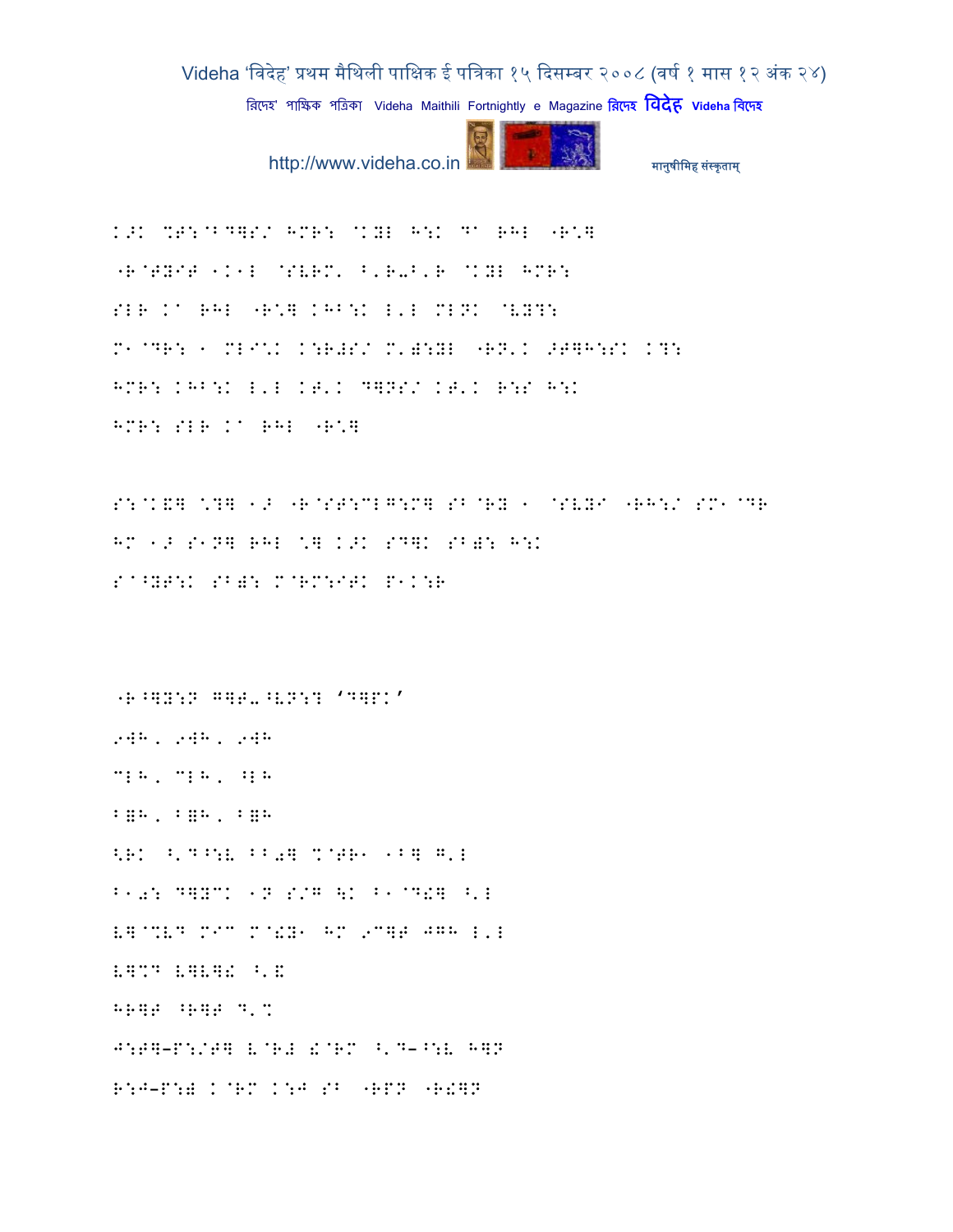িরেদহ' পািkক পিtকা Videha Maithili Fortnightly e Magazine িরেদহ िवदेह **Videha** িবেদহ



@%RM]K KM&K B1@D!]J]V, 9@DYM] 9D:R WARREN AT SPONE TO MELOCHER ME TROOP WELL ^1@KT] M1@KT] H'T1 ETTER (FRIERE S.P. JNKT HIT MILKT MILK K' SKT "RN'R "RN'R "RN'R "RN'R "RN'R "RN'R "RN'R "RN'R "RN'R "RN'R "RN'R "RN'R "RN'R "RN'R "RN'R "RN'R "RN'R " SB @PRB1@D!, SB SC'T PER PERSONALE PROPERTY B. DE B.F.THE W. DER WELFE K' "RL@C\*T NDKM' RHT ^SKT CHE FRITH PROPERTY REPORTED AND RESIDENT J@NMH ^BM] @PR:# H'T1 W:= H1"RH 1> L:.**–**L:. KL)]**–**KL)] K'R @PRY:# K' KHKY, MKPIRE, P'AR' RANDER MPAL T L@K@&Y\* C]@NH]M**–**L'L 1B N]!] C]@NH]R L'L %@TR1**–**M]@TR K'R ^'D**–**V]!] C]@NH] L'L 9WH, 9WH, 9WH CLH, CLH, CLH Basic Basic Basic Basic Basic Basic Basic Basic Basic Basic Basic Basic Basic Basic Basic Basic Basic Basic Ba "RH:/ K] \*]**—**MY:N@ND M]@%R "RH:/ @PRLL^NK N:K K:)**'**BL: M@RY:D: N3] \*]

NOGN TEXT TO A GNUT TO A GNUT THE CONTROL OF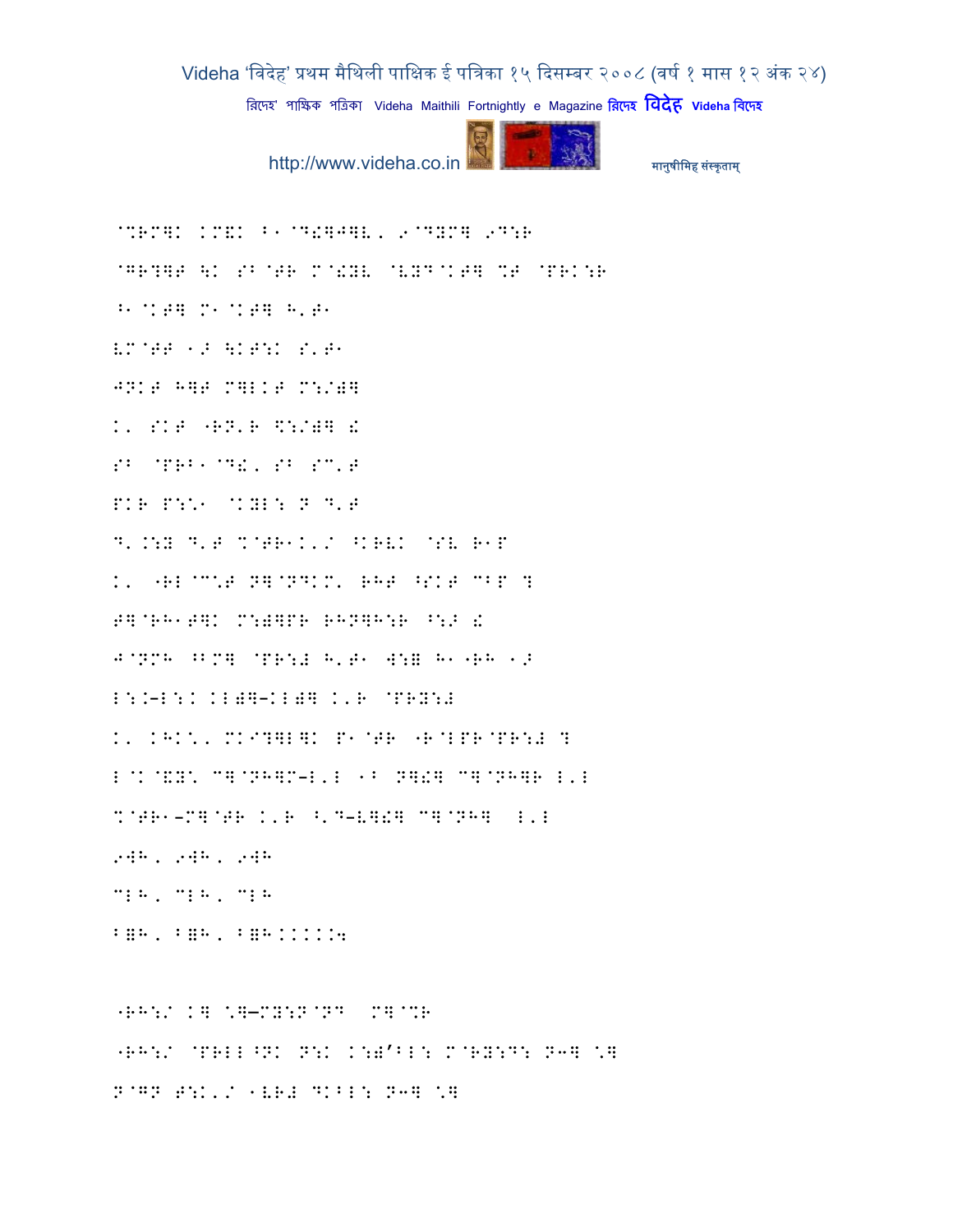িরেদহ' পািkক পিtকা Videha Maithili Fortnightly e Magazine িরেদহ िवदेह **Videha** িবেদহ



 $S: P: P: P: P: P: P: P$ @)RK6]K G:>\$ JK:/ CCB)]Y:PR W:= B:P: 9WC 98WC, 9H82F: N9B 189 "RH:/ \*] KL\$LPKR]N .:**–**.: KA T@TK:\*L "RPN M?D1.] K'/ DBBA BL: When the control of the control of the control of the control of the control of the control of the control of "RH:/ \*] "RPN .@#\$]]T RSN:K'/ D:B] C1PC:P K:N**'**BL: S]@N!1N 4 LYMPT, MANY ON BIBY PROPER J:H:H:M:MS/ H:MS/ B:M:M:M:M:M:M:M: KATHIS AND DISPERSE COMPANY KLNL VALLET VALLET VALLET VALLET VALLET VALLET VALLET VALLET VALLET VALLET VALLET VALLET VALLET VALLET VALLET J: K**'** SM:@PTD ^**'** J:>T "R\*] SR]PH1/ I @PR@%NS "R\*] J' "RH:/ K] \*]? 1@TM: **–**\$:@K)"RR S1@RYN:? GLP,D]<V:, S@PTMR] MAKRAMA MAKARAT BILA PK@N) S@R)PR (1999) S@R)PR (1999) S@R)PR (1999) S@R)PR (1999) S@R)PR (1999) S@R)PR (1999) S@R)PR (1999) S@R (1<br>PR (1999) S@R (1999) S@R (1999) S@R (1999) S@R (1999) S@R (1999) S@R (1999) S@R (1999) S@R (1999) S@R (1999) S TYME BILL ARTH THILL BGLM' ^:RT]Y D1T:V:SK 0LR: L)K:KA \H] Y1GK S^S/ B\$K: V]SIGT]**–**

\$:@K)1R S1@RYN:? GLP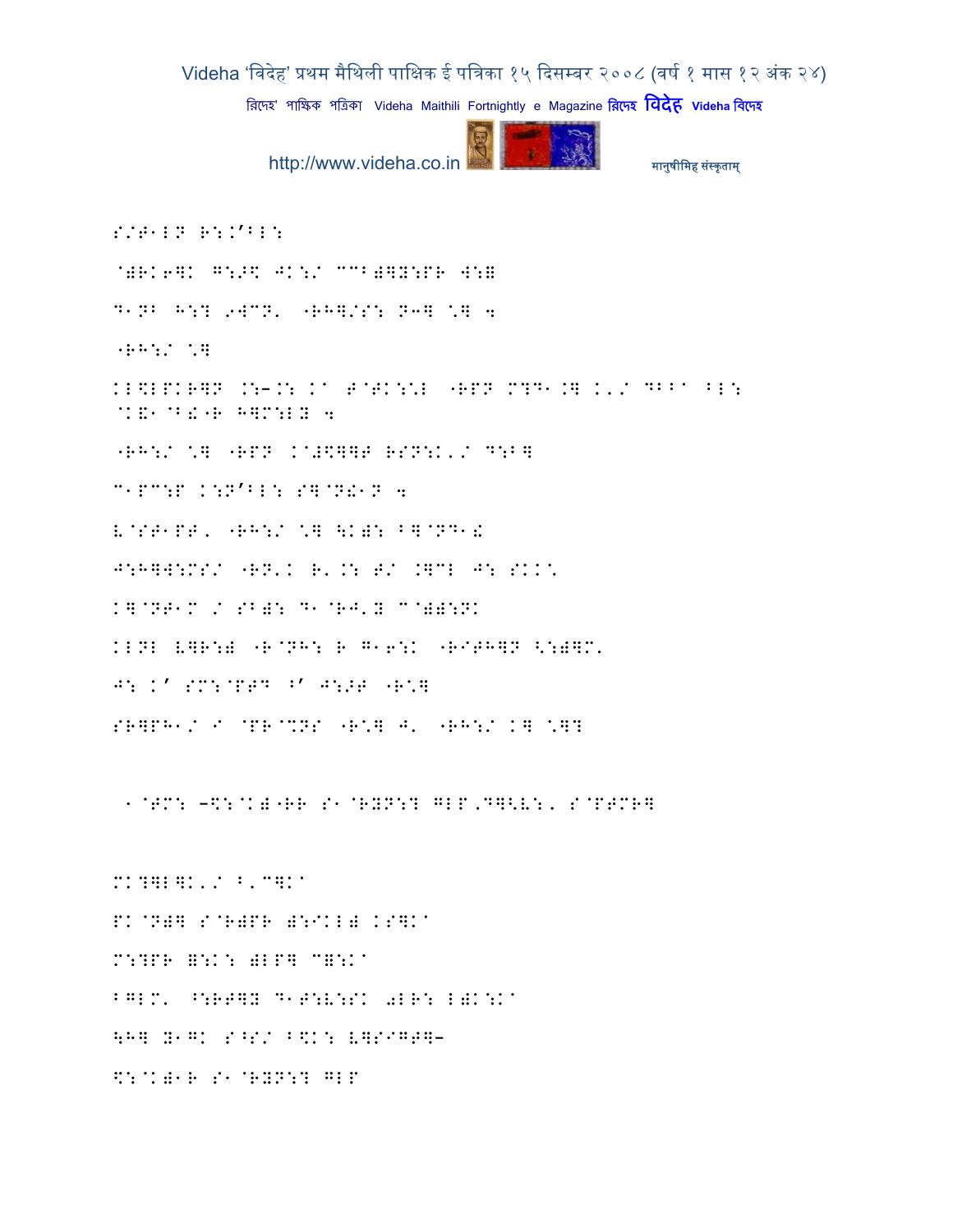িরেদহ' পািkক পিtকা Videha Maithili Fortnightly e Magazine িরেদহ िवदेह **Videha** িবেদহ

KIM:R MONLO KOMINISTI REGIONALIZED ANNO 1999 ISLAM DI LIGIONE SUPERFECT SURFACE SURFACE SURFACE SURFACE SURFACE

G:M M'4 @SKBL] %]@K&: G:M M' 1 9@CC %]@K&: M!1BN] M'4 B: NORTH SERVICE SOME THE THE COOL RESERVED POINT AND A CHILDEN SYSTEM AND SALLS AND SALLS AND SALLS AND SALLS @PRS:R]T 1 V]^]@NN P@TR-P@TR]K: M' @PRK:%]T4 S@M@PRT] K. STRAN STRENEN T. (1970) PRO SENSO PD PR PD PR PRIPER.

!@JJ] R:T1K @%Y:H 1/CR M', "RHL ^LR K' T:K] RHL \*]4

"RPD" (1998) T. (4539) AT . (1998) HPN (AR II) (2018) BAE (AR A)

JA JA RUN KE' PIS KA' THA THA MARKLEY TO AN THE THE TANK

DESPESSION DE DE DIRACTO PRINCIPE SA POLITICA DE PERSON

YET AL CEAR FEATH PHR AGO, JRA ATE CL RECR PHR CHR.

BGB:HL "RPDHER" HGB:HL "I KLM-B:DURGE" 20 J:RG:HL "KB:HL

1HT MLNK <:YL Tड़PN, P'ᆬRL 1I KN:BA 1YL4



\K H:?M' P:SPL@R)**–**^]S: M1W]YBKT

BER HIT. HUSSEN & BRI HHRIB

 $H$ ngganggang mang

Barangan, Pa

J:RHL 198

Haip.

 $R$  - Rents are contributed by the second property of  $R$  and  $R$  and  $R$  and  $R$  and  $R$  and  $R$ 

COPER CO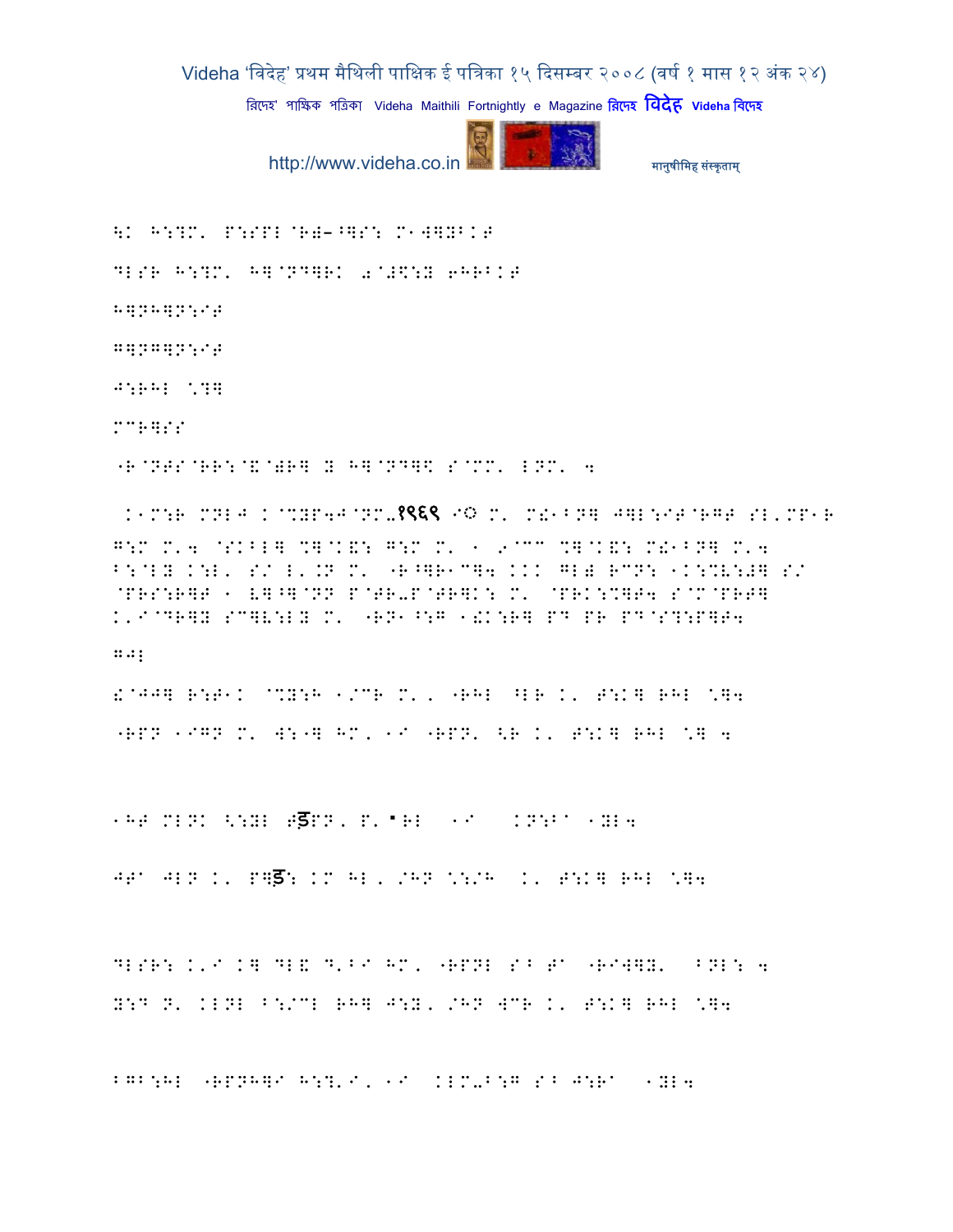িরেদহ' পািkক পিtকা Videha Maithili Fortnightly e Magazine িরেদহ िवदेह **Videha** িবেদহ



Tड़PN JTA Tड़P] RH] J:YT, /HN' KHR K' T:K] RHL \*]4

BARD G. BY MIL B. STP: IANI BY MARTIN NLR N. (HRIB ANAH PLI SI, AAN (2008) I. ANIH RAL 199.

N]KL] G'LH1/ 1\* S1@NN R:H PR, "R@NH:R'K ): S@MBL K'VL4 "RPN-1N K'YL KTH1 NH], 1I /HN DR K' T:K] RHL \*]4  $R$  Particular Hospital Hospital Hospital Hospital Hospital Hospital Hospital Hospital Hospital Hospital Hospital Hospital Hospital Hospital Hospital Hospital Hospital Hospital Hospital Hospital Hospital Hospital Hospital

K@NS\$MY THIS IS NOT TO A REAL PROPERTY OF THE SECOND INTERFERIES OF PRESENT AND I  $R$  : Post of the proposition of the second resolution of  $\overline{S}$ . The proposition of  $\overline{S}$  is the proposition of  $\overline{S}$ . DLSR 9P@NY:SPR K:@RY KA RHL \*?]4

"RN1V:D KML:KR ^@)) (K@NNड़S/ "R@GR'J])- @%R] ^@))K  $R$  . Results the state of the state of the state of the state  $R$  and  $R$  and  $R$  is stated state of the state of the state of the state of the state of the state of the state of the state of the state of the state of the \*@NH] JKR: २००६ I.K P1)]#: KV]T: P1R@SK:R ^')] C1KL "R\*]4 11 GAL'S MARK ( ROCH REPORT WELL ARE NOT WELFUR WELL (  $\mathbb{R}^n$  ) and  $\mathbb{R}^n$ 

KLADE STADE ADA NE ER DER ALFAD STARE. VIDEA IN PADE ERDE NICH AS  $K$ : 1R  $\to$  1R  $\to$  1R  $\to$  . The property  $\infty$  are  $\infty$  is the property  $\in$   $\mathbb{R}$  and  $\infty$  is the property  $\in$ BS Soft and the compact of the society of the State States of the States of the States Microsoft Collection of States Of the States of the States of the States Of the States Of the States Of the States Of the States Of the G'L:H PKK') BL: DB! "RNB:K L'L4 KML\$PR BKSL /A ^LR1K:  $R$  . B.B:RK SAMPLE RESOURCES REPORT TO RECOVER THE RESOURCE  $R$ H1NKR SIGH SIG BHEER A ANDA BH 14-187 11 (41-487) ANDA 24'N Y "R^]N'T:K H:LM' JNML B@CC:K N:MK S10:V DA KA P1R@SK:R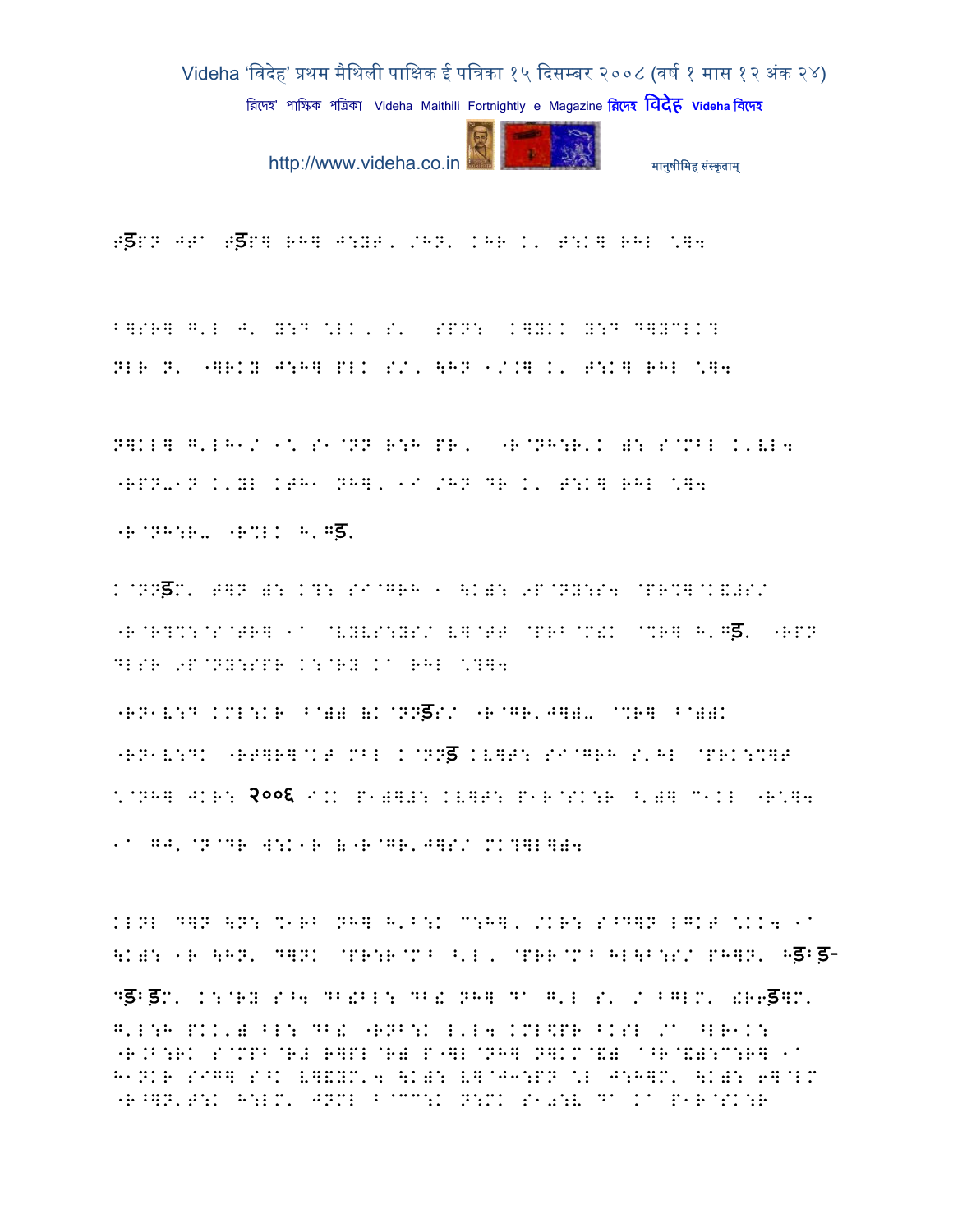িরেদহ' পািkক পিtকা Videha Maithili Fortnightly e Magazine িরেদহ िवदेह **Videha** িবেদহ



JAREAN CORA: BUNG ALA CAPA ON A MORA NARRO, COMO APRIL PA MARICO NH'LE 1A MARING NHE KARA SA DA BANGKA KANG KALI SERIKA SERIKA MENGHAN KERANGKALAN KE SERIKA SERIKA SERIKA SERI \*L 1A 1B \T'K ?:K] G'L J' BJB:K >@C\*L !R] NH] RHLKK4 /KR P@TN] KHLK:>K J' M:/K 6LN 1YL RH\ GP K\ L]"R@NH14 M:/ P1\*] RHL (1986) A. (20)) S.K. MERT. (857) (PRASH (1996). 2006 (20): !K@RY NH] BCLKK J' / M:/S/ GP KR] SK]T\4 MNLHR KN]Y:S/ 00K:R] K\ B:JL- **"**9@TTR HMR' @DV:R: D'B JRBR] "R\*]4 6LNPR "RH:/ GP NH] S@MH:R] SKKT \*LH1/?**"**

KN]Y:/ S]@NKM' "RPN H:? !L RHL \*L]H, **"**1> K:@LH] "RH:/K SIG K] ^A RHL "R\*]? "RH:/S/ "RH:/K B]N1 HMR:PR G1@MHR'N' GP NHE CO SCOR CHI (BH)/ ("RH)/ MH:CHO CHN FHU, (ST MIR "RENN AN MORTH RED OPENDED AN DER OPEN HO STARE HO KARD DON'T DE  $\mathcal{P}^*$  RHL \*2474 Poten (NR) 34 M (R) (R) B S **B]D: 30** GHP,  $\mathcal{P}^*$  and  $\mathcal{P}^*$ 

JHANS /A RECORD "RACK TRANSPORTATION" "RACK THE STREET RB) VA RHL YA COLARE YA RHL AT BES SE RHL YA RHHL ARHLARH V]@J3:PN, 6LNK \N:>, I G]T HMR: ^:\ L'L BJ:U, /A G]T HMR @PR'M] L'L, /T'K \*1@NDR-M1@NDR M:!1R]K T'SR B@CC:K N:M BESL, 6LRM MITH SLMY MON SPR FORMISHM .NK NOMING 998 .Y /KR <1RM] B"]] G'LKK4 R'\$]YL B@NN KA / B:HR D'.LK, @)RK6]K J:M, !1/1, GRD:, Y:T:Y:T P1L]S S])] BJBKT...P]RRR@RR, ^]TR the GSS Community South Community Community Community Community BROUGHT AND AN OUTCOME OF A CHANNEL AND RELEASED AND RELEASED AND RELEASED AT A KLINICAL AND RELEASED AT A KLI  $\mathcal{L}(\mathcal{L}(\mathbb{R}^n), \mathbb{R}^n \times \mathbb{R}^n)$  and  $\mathcal{L}(\mathcal{L}(\mathbb{R}^n), \mathbb{R}^n \times \mathbb{R}^n)$  be a set of  $\mathcal{L}(\mathbb{R}^n)$ P1RHS EP1 CE PHOCEPE P15PL. CAPICE, EEC PROPINE PLYCE "RBKT.. /A I S^ .C/0:H)] NH] BRD:@ST K\ SKL4

 $883C-$  ) Here  $983C 983C 38.38$  ( $98.38$  ):  $89.38$  ( $9.31$ ):  $9.31$ \*@NH] J:H]M' MCL]K "RI@GR'J] 1A T'L1G1 RCN: S@MM]L]T "R\*]4 "RN1V:D MBL L'.K @DV:R: T'L1G1S/ "R@GR'J] 1A GA, TRIME GRIER MALREY (BRIME, AND MELT MINNE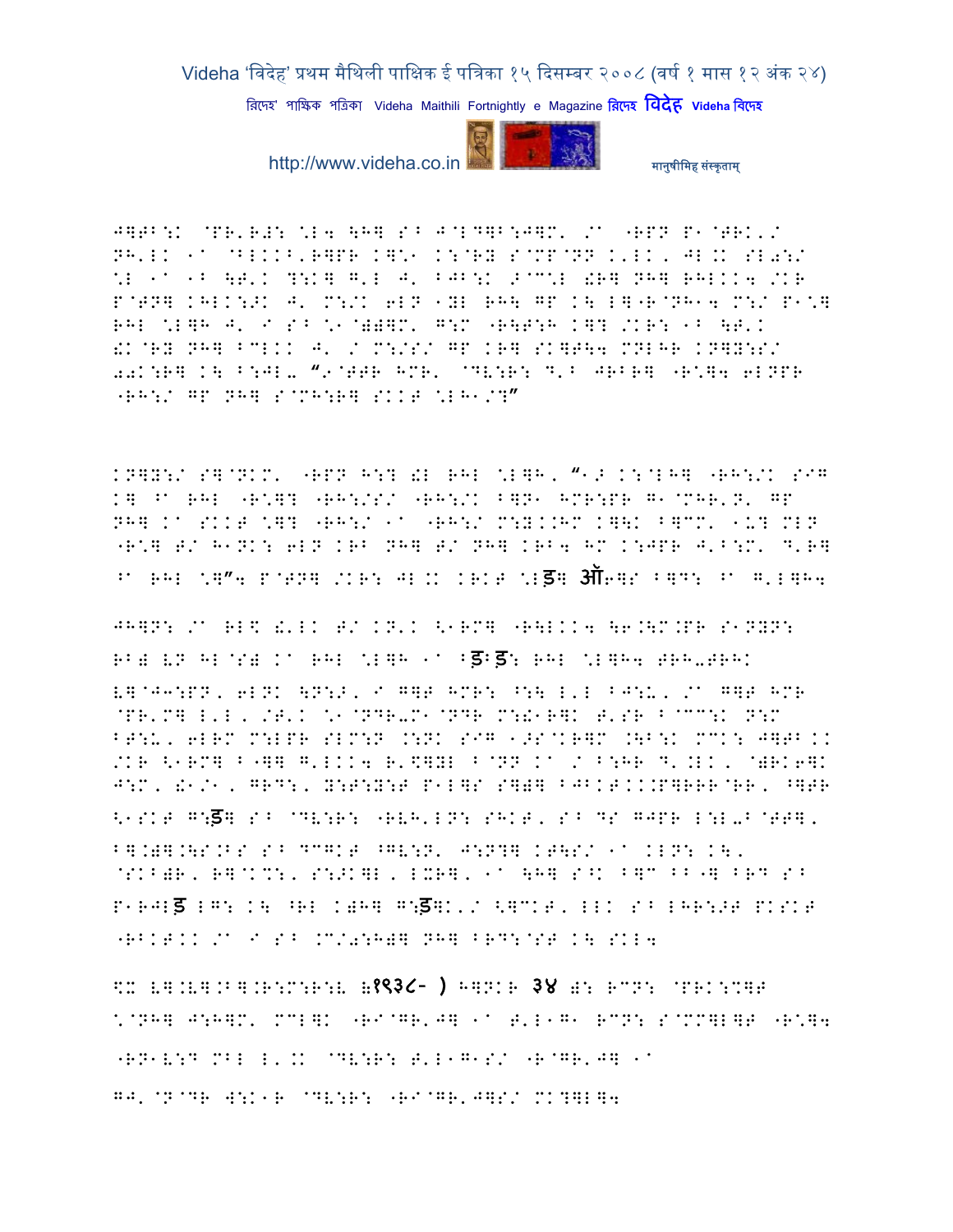িরেদহ' পািkক পিtকা Videha Maithili Fortnightly e Magazine িরেদহ िवदेह **Videha** িবেদহ



 $\mathcal{L}$  is a strict in

%]TLHR] SRSR: K\ BH] RHL \*L4 <):)LP BR.: !MG]@JJR MC'N' \*L4 B]@RRLK B:D4 I B]C R:T]K B:DK PHR] \*L4 <1@PP "R@NHR]Y:M' HMR M:?K UPRK: KREVENDE KLIDE STRAGKE DAN DIE SLIEGE SIES 'R FORDIGHT AF DIE AFRIKAANSE 1A HM S1@NN Sड़KPR SI<@R& K\ 1G:/ B"]] RHL \*LH1/4 Sड़KK @S@)R]) L:>) K:J NH] K\ RHL \*L4

HM "RPN CLAIR CLOREN ON PHILMIR MEN CAR AND HAI**S**AN D.ES/ NHE R.AGA AMR NSI AMDAY PSOPH IN SAN A DREWSFER OPRIGH (WILK 1A HM SHE SONG) PHY HUIL-YE HM KUINSEN. A SAN KY D'LHA/ 1A KING EL 2 KING HERIYA KUTA TAN NHI SI SI KAREN NHI HAMA ^]TR G'LH1/ 1A B@TT] JR'LH1/4 1@%C@RY, B@TT] @PRV:S/ JRL4 THE CONSTITUTION OF A PHONE ENDING:

SRLJ]N] S:HBK /ड़]Y: K?: **"**D1,. "RPR]M]T**"** K'R MK?]L] "RN1V:D

BEEN SNOW BYSTENY (RIMBER WELL IN THE STORY WELL)  $R$  . Rightly, and the contribution of the contribution of the contribution of the contribution of the contribution of the contribution of the contribution of the contribution of the contribution of the contribution of the

SREPHON: STEP (8998-), /इसप्रा Step (200, Philetic B. Bern: 3, B. o:RS1G195;, 9st.Communication: Signal Media: Signal Media: Signal Media: Signal Media: Signal Media: Signal Me L'.]K:, P:/C ): 9P@NY:S 1A S:T ): K?: SI@GRH @PRK:%]T4 १९९२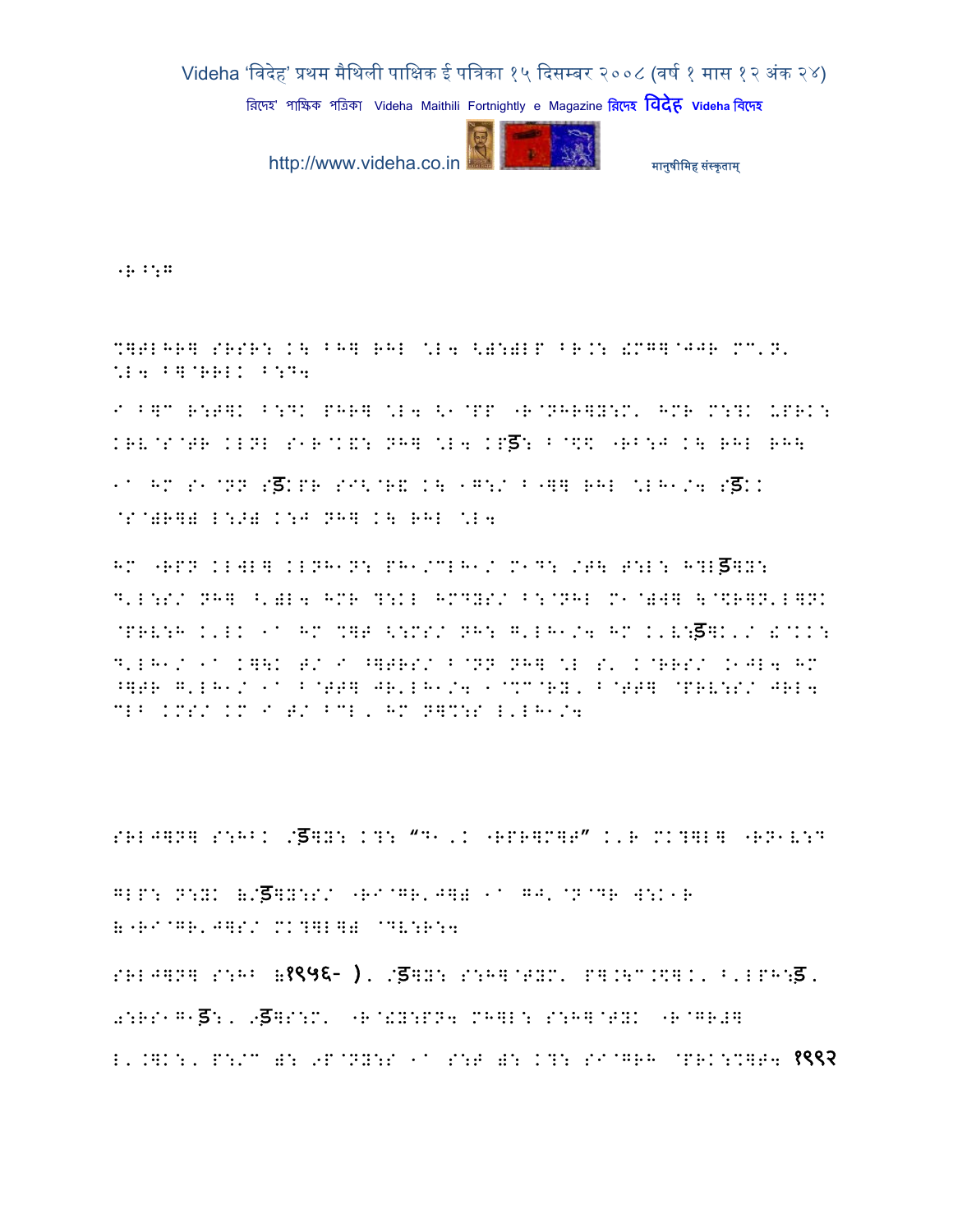িরেদহ' পািkক পিtকা Videha Maithili Fortnightly e Magazine িরেদহ िवदेह **Videha** িবেদহ



M. 2013 R.P. P. P. T. THE R.T. 1993 M. 95 SHEET STERME THE RECEPTER P:P1NAM

GLPS: PSHIL @NPT (F.E.P. MILET, 19.1 MPH 18 /THH 18 /FM HI 2001) BIRTL CORPORATION OF THE CONDITIONS OF A CONDITIONS OF CONTRACTORS OF A LOCAL CONTRACTOR OF THE CONTRACTORS OF **RH** 1794

**Division Control** Control Control Control Control Control Control Control Control Control Control Control Control

KIR: METHER PHON (RPRESEN SSENT) POPP (1 KBE PENT 1ES) [C:S/ L'L G'L "R\*]4

 @PR:#]R "RR:T D1,. "RPR]M]T J:N1 H:N1 (1) F:N1 KY Y' J]VN P:\*' NRK' PD]?C JGT 9!:R H'9

JUNE TO L JAN: MONEY SHAN:  $I$  HH $I$  T HTP: HPR: HPR: MARIET. SIS: SIS **Division Control** Control Control Control Control Control Control Control Control Control Control Control Control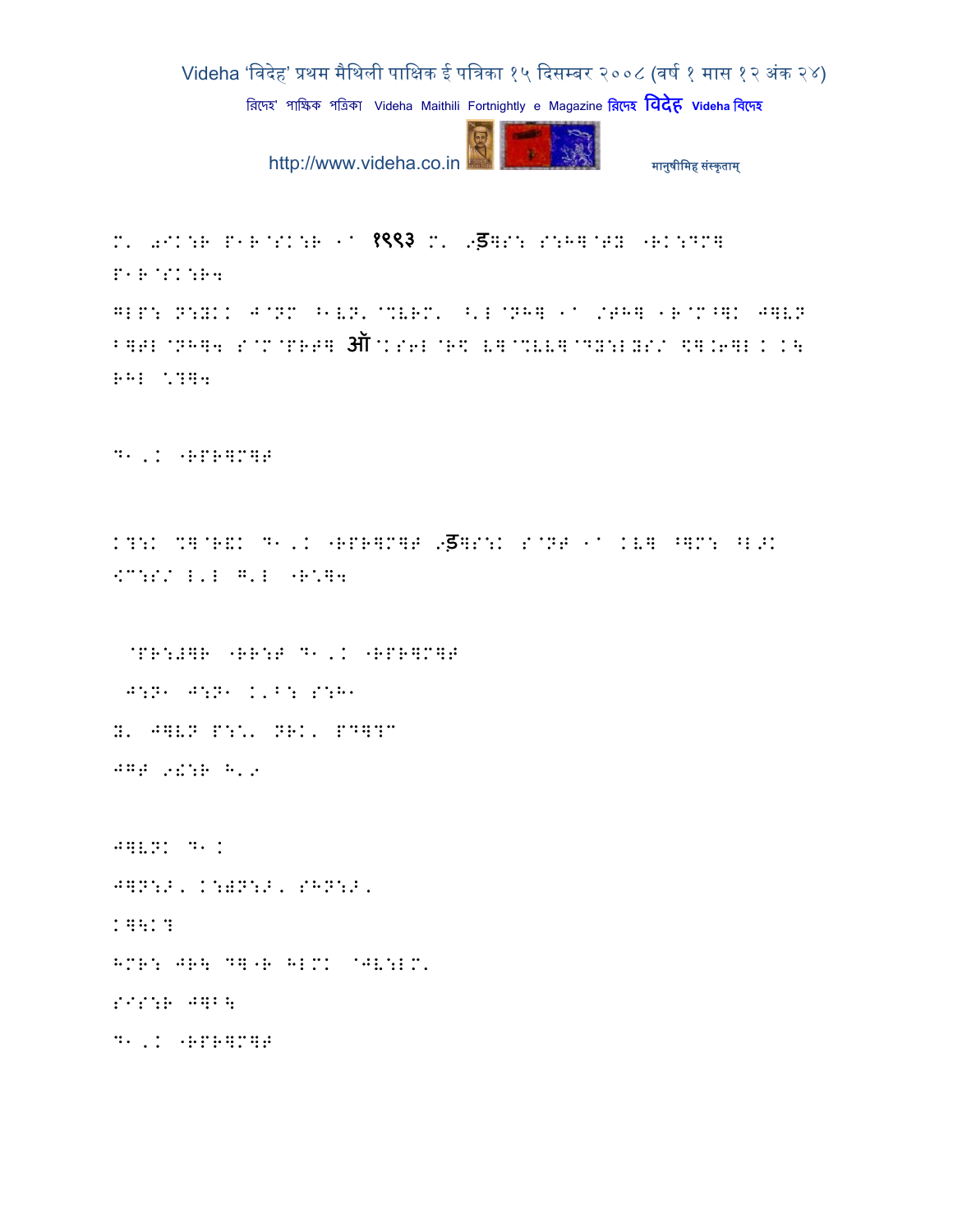িরেদহ' পািkক পিtকা Videha Maithili Fortnightly e Magazine িরেদহ िवदेह **Videha** িবেদহ



P'N NH] .S]T\ YD] SLN:L] \KR: HMR: H:?S/ NH] \*]N]T\4 HMR MIS B'R-B'R-B'R (HEMPH A, P.P. NICH PHE ES AND, NHR P.P  $\texttt{H}\texttt{H}, \texttt{I}$  ,  $\texttt{H} \texttt{H}$  ,  $\texttt{H} \texttt{H}$  ,  $\texttt{H} \texttt{H}$  ,  $\texttt{H} \texttt{H}$  ,  $\texttt{H} \texttt{H} \texttt{H}$  ,  $\texttt{H} \texttt{H}$  ,  $\texttt{H} \texttt{H}$  ,  $\texttt{H} \texttt{H}$  ,  $\texttt{H} \texttt{H}$  ,  $\texttt{H} \texttt{H}$  ,  $\texttt{H} \texttt{H}$  ,  $\texttt{H$ RHA) SO DARR AD BLIRIN IANN IN HER IN ENR PHA (PO) .'L'EN 6'N 6' 1PS DR:JM' /@D>Y: K\ R:.] DKT \*LH1/4 HMR \K): K:K] \KR: V]D'%S/ "RNN' RH?] 1A HMR: SN'SM' D'N' RH?]4 HMR M:Y KHLK J' I P'N SATHE ROOM RHAN BY BEN SA AN TILLE NEW PIP.

 $K$  C:t  $K$  and  $K$  and  $K$  and  $K$  and  $K$   $K$   $\mathbb{R}$   $\mathbb{R}$   $\mathbb{R}$   $\mathbb{R}$   $\mathbb{R}$   $\mathbb{R}$   $\mathbb{R}$   $\mathbb{R}$   $\mathbb{R}$   $\mathbb{R}$   $\mathbb{R}$   $\mathbb{R}$   $\mathbb{R}$   $\mathbb{R}$   $\mathbb{R}$   $\mathbb{R}$   $\mathbb{R}$   $\mathbb{R}$   $\mathbb{R}$   $\$ 

@PR'MLT:K'/ D'.B\ L'L4 /KR: HL>T RH\ J' HM P'NK V]&YM' 0BW B:JH: BRUA /A KHO, BRE A, GRO P.O GRU LUMBI, ORU 2017. \*KK4 1A T:H] @DV:R' /KR: D'.B\ L'L HM \KR: @SKBL "RNN' RH]4 HM /KR: @SKBLK @KR]\$:@K&'@TRK \K K:T L\ G'LH1/ 1A /KR: I P'N D'.'N' RH]4 HM B]CM' )]6]NM' B:HR .'L:> L'L NH] GELERAN CONFIDENTIAL THORE RAYS IN THE RIDGE THREE BRACE @PR'MLT: KHLK J' I RH@SY / KKRL NH] BT:\T M1D: SLN:L]K'/ /A KH] D'LK4 @SKBLK \*1@))]K B:D SLN:L] HMR: P'N D'.B\ L'L KHLK4

%]L: S1^@DR: D'V] (१९४९- ) KKK): T'L1G1 P@DY SI@GRH

@PRK:%]T4 १९९७ I. M' T'L1G1 V]@%VV]@DY:LYS/ 9@TTM L'.KK P1R@SK:R @PR:@PT4

JYDE TO TECH (PE PHIR), OHIHAC (OCE), A 20 YEANIYE DIN EN TOLEN THOSE OC.  $R$  Particles in the  $R$ 

 $H$ . : (Wilden School (Right)  $H$ 

GG, OR ORE GRIEF BORN MADREN WIRIGE CONFIDENCE

Primar (1920)

B:SHI LAG: PERAL LAZE ARPY L.E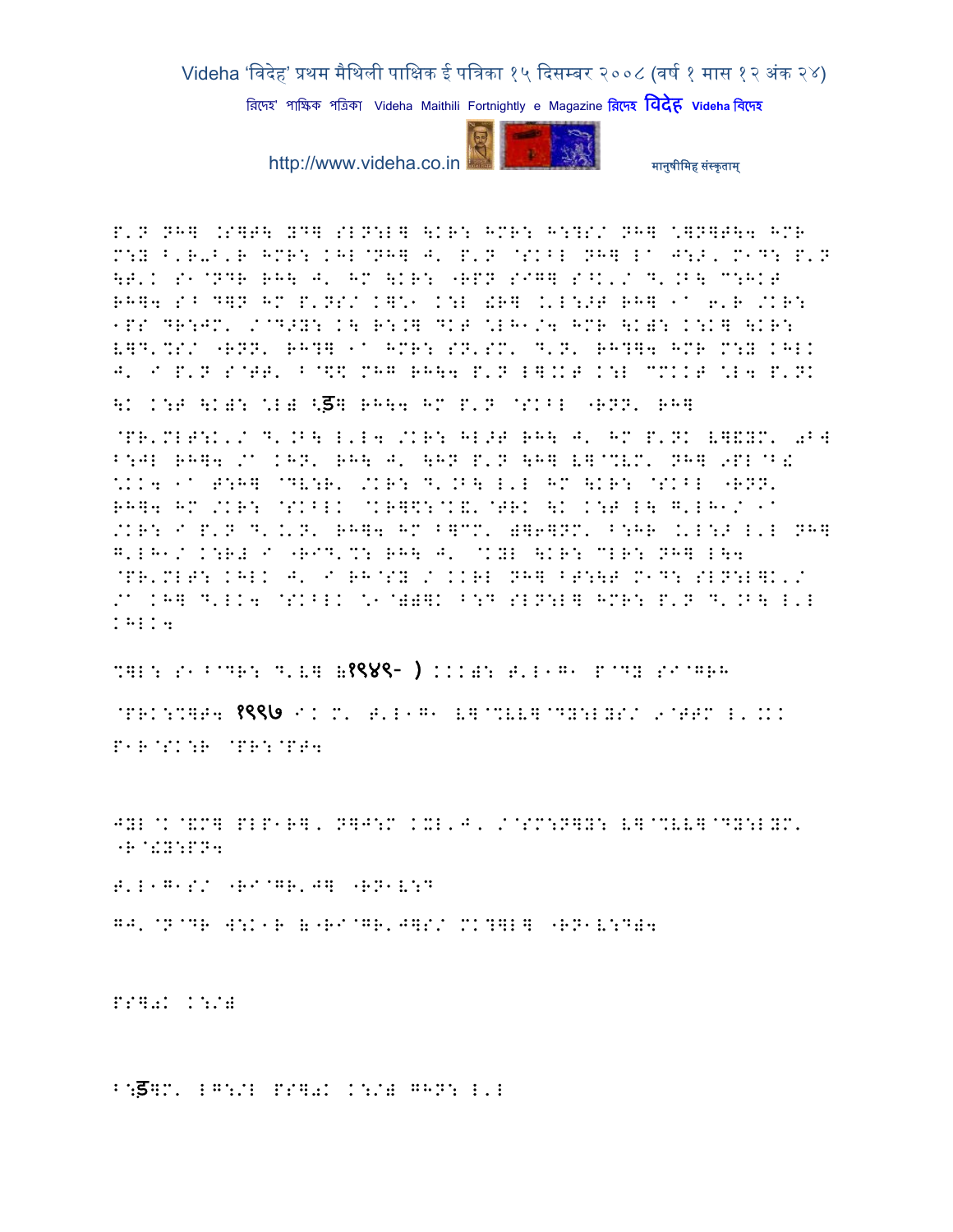িরেদহ' পািkক পিtকা Videha Maithili Fortnightly e Magazine িরেদহ िवदेह **Videha** িবেদহ



K. PERTHER SERVES SERVES

CHECK: P B1NKT R@ST: 1@C\*:D#C\*:D#C\*:D#C\*:D#C\*:D#C\*:D#C\*:

 $\overline{\mathbf{S}}$ - $\overline{\mathbf{S}}$   $\overline{\mathbf{S}}$   $\overline{\mathbf{S}}$   $\overline{\mathbf{S}}$   $\overline{\mathbf{S}}$ 

 $S^1$  K: But and K:/)Bl: Psing but and  $S^2$ 

SO, SO REVIEW MANUFATOR MANUFACTURE

E: H: PO PER POST RIPL 0:5

MOST COMPASSED TO PART

HMDY BNK\* M:@TR \K): "RIG

 $T: \mathbb{R} \to \mathbb{R}$  and  $T: \mathbb{R} \to \mathbb{R}$  and  $T: \mathbb{R} \to \mathbb{R}$ 

 $S^k$  Social Company of the set  $S^k$ 

H]LBKT "RPN M:? 1MI@TR#M'?

MONTH . HONDA . HONDA . WAS . WAS . WAS . WAS . WAS . WAS . WAS . WAS . WAS . WAS . WAS . WAS . WAS . WAS . WAS . WAS . WAS . WAS . WAS . WAS . WAS . WAS . WAS . WAS . WAS . WAS . WAS . WAS . WAS . WAS . WAS . WAS . WAS .

KTH G. BY GOLD ON SHE WYSTERN MICHAEL

F.TH. FAND

1A MCN KRKT R:J Y:I@TR]K RBP'॥

TH THE CHILD COME THAT THE COMMON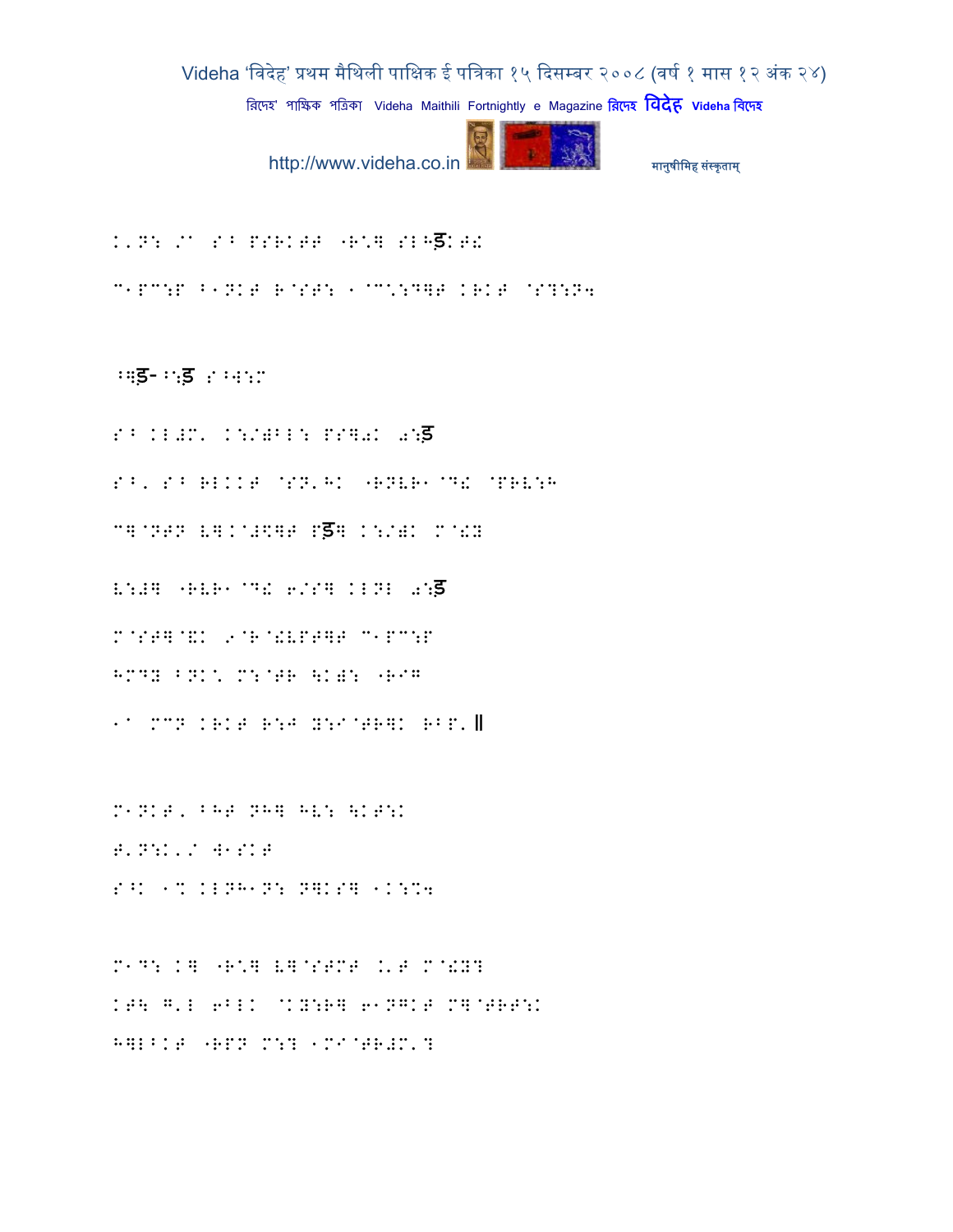িরেদহ' পািkক পিtকা Videha Maithili Fortnightly e Magazine িরেদহ िवदेह **Videha** িবেদহ



KTH G'L / CHER IN GER BYRGIN MARI

SOKI/ SMINE / LEGIS ORD MOME (ER AL

\*Lड़] M:@TR "R%LK 1A S:.1K VM@K&

J. PS:RN RHL 1K: MOND 18:2 H:

**NACK YOU AND ASSESSED AT LOCAL CONSUMING** 

<:SK P:T SN T1@C\*?

YD] HM MLड़] 1A <1M] <LRKT "RPN:K'/ NLRM'

BLEE VIN THE MILLE WHE TIME THE BENT VINE CLAIM

S`W:M'HI, S`WM'NI HINN.

M:NV]Y S@MP@RKS/ <M#: KRKT

PRQL'BRQH (BI) PRINCIPI KARL BERLA

PS:RKT K:/) S^ W:M

PRED PREP RIS PRED 2:5.

STEP BOOK CONTROL CONTROL

BR:DN: NHLSPH: PHE 1BA SIV LETER

J]NG] ^'L 9SN:>T .'T SN4

>@C\*: ^:GB:K P\R K'N' 1G:/4

1@%C@RY, M?] NH] SKKT \*], O/W: !R]4

D'.] SK] JC/ "RPN'K'/ M:@TR

^]TRS/ B:HR PS]0K K:/) M:@TR4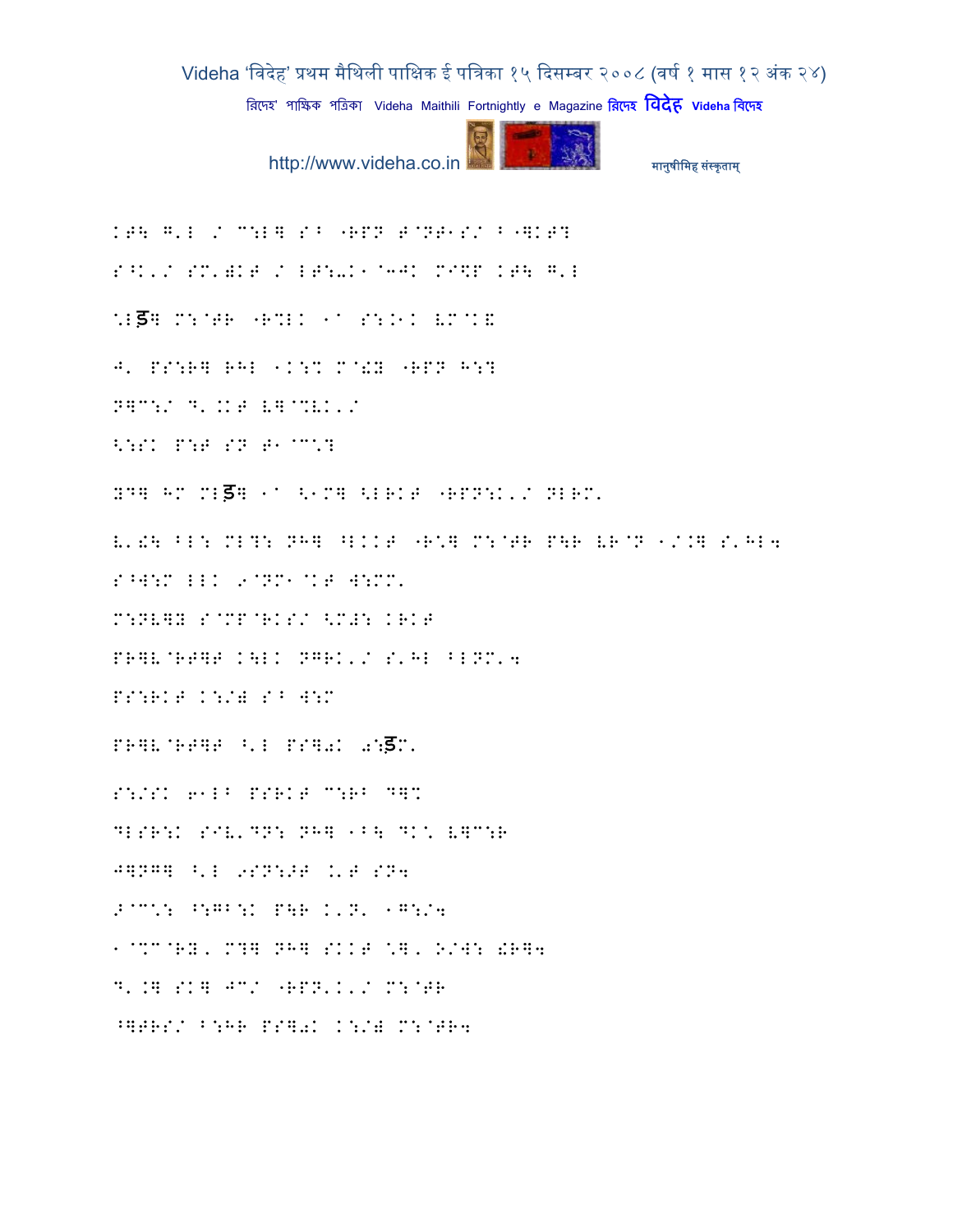িরেদহ' পািkক পিtকা Videha Maithili Fortnightly e Magazine িরেদহ िवदेह **Videha** িবেদহ



 \N. "RR1#:K J@NM N]J:M:B:D LG \K): G:MM' १९४९ I.M' D'L@NH]4 T'L1G1M' P:/C): KV]T: SI@GRH @PRK:%]T4 JOL MARI PLP1R, PHIR 10, 2010 MONDER BUNDER MOREON. "R@!Y:PN4 T'L1G1S/ "RI@GR'J] "RN1V:D GG, 'P'TE GSIKE BYE'TE, GHEZ TITHE SEP LSTER I S'HL "R\*] @PRV:S "RH:/ NH] \*] M:NKT TERLIER FRI AR MEINE  $\mathrm{H}\colon\mathbb{R}\to\mathbb{R}$ &\$Y@N@TR J'K:/ MBL J@NMK:L'S/ **"**TKYL "R\*] T/ B')]Y'**"** "R\*] N' I? KLNL PHPHI BIT, BY HHIL, MI D. H. D. MAR @PRV:S M:@TR "RM'R]K' ): @PRV:SK NH]K NH] THE F.H. GILB SING  $R$  (RH:/ RVH  $R$  ) shows that  $R$  is the set  $R$  shows that  $R$ FINI KALI KAN  $\mathbb{R}$   $\mathbb{S}$  -  $\mathbb{R}$  parameters  $\mathbb{R}$  . The set  $\mathbb{R}$  is the set  $\mathbb{R}$  in  $\mathbb{R}$  is the set  $\mathbb{R}$ P:\B \K): "RNC]@NH:RK 1/G1R?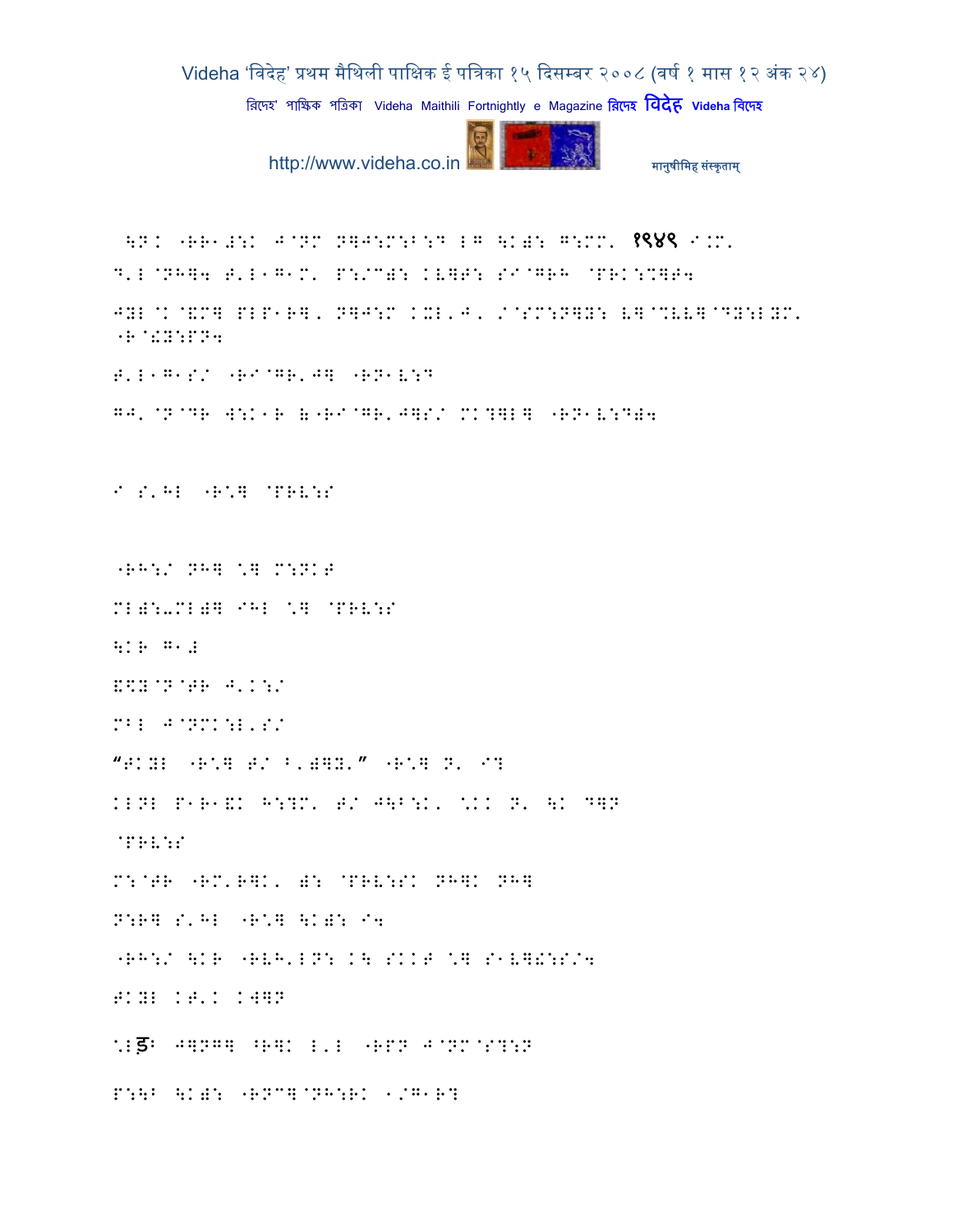িরেদহ' পািkক পিtকা Videha Maithili Fortnightly e Magazine িরেদহ िवदेह **Videha** িবেদহ



"RH:/ <1R] SKKT \*] K.NL K:L

M1D: BN] M:@TR P:H1N4

J.N' HM P\R R:.B

KELI KH: WHEN PHOTO PART REPORTED A RISE

**"**J:A !R] HM C:H]**"**

>@C\*: "R\*] KHB:K

M1D: @%RMI.L: SSRL HMR >@C\*:PR BH1T PH]NH]4

@PRV:S NH] "R\*] H@R.K V@ST14

 $\mathbb{R}$   $\mathbb{S}$  =  $\mathbb{R}$  Tr  $\mathbb{S}$  =  $\mathbb{R}$  ,  $\mathbb{S}$  ,  $\mathbb{S}$  Tr  $\mathbb{S}$  =  $\mathbb{S}$  =  $\mathbb{S}$  =  $\mathbb{S}$  =  $\mathbb{S}$  =  $\mathbb{S}$  =  $\mathbb{S}$  =  $\mathbb{S}$  =  $\mathbb{S}$  =  $\mathbb{S}$  =  $\mathbb{S}$  =  $\mathbb{S}$  =  $\mathbb{S}$  =

 $B$ . E. A. S. T. A. S. A. S. A. S. A. S. A. S. A. S. A. S. A. S. A. S. A. S. A. S. A. S. A. S. A. S. A. S. A. S

B" HT BOARD IN BOARD "ROW" (ROYSERING)

MEND .DER REMORE .DER BEGINN DER REMORE .DER BEGINN JEDEN JERRE JERRE LIGE AND DER BEGINN JEDEN JEDEN JERRE JE TH A GROUP TO STRING AN ARRAY TO STRING A STRING AND THROUGHT AND STRING AND STRING AND STRING AND STRING AND SOMETHER STATES JON PLATE PLP1RE, PRP1R IND. P. 201719881 AR TALE TELENT.  $R$  Particles in the  $R$ 

GG, 'P'TH' 451 (E) BYENDR, ANK, TI NHIN (APP ESTA)

HTR: SOK CREAR: SOK SOK HOME SOK HARD SOM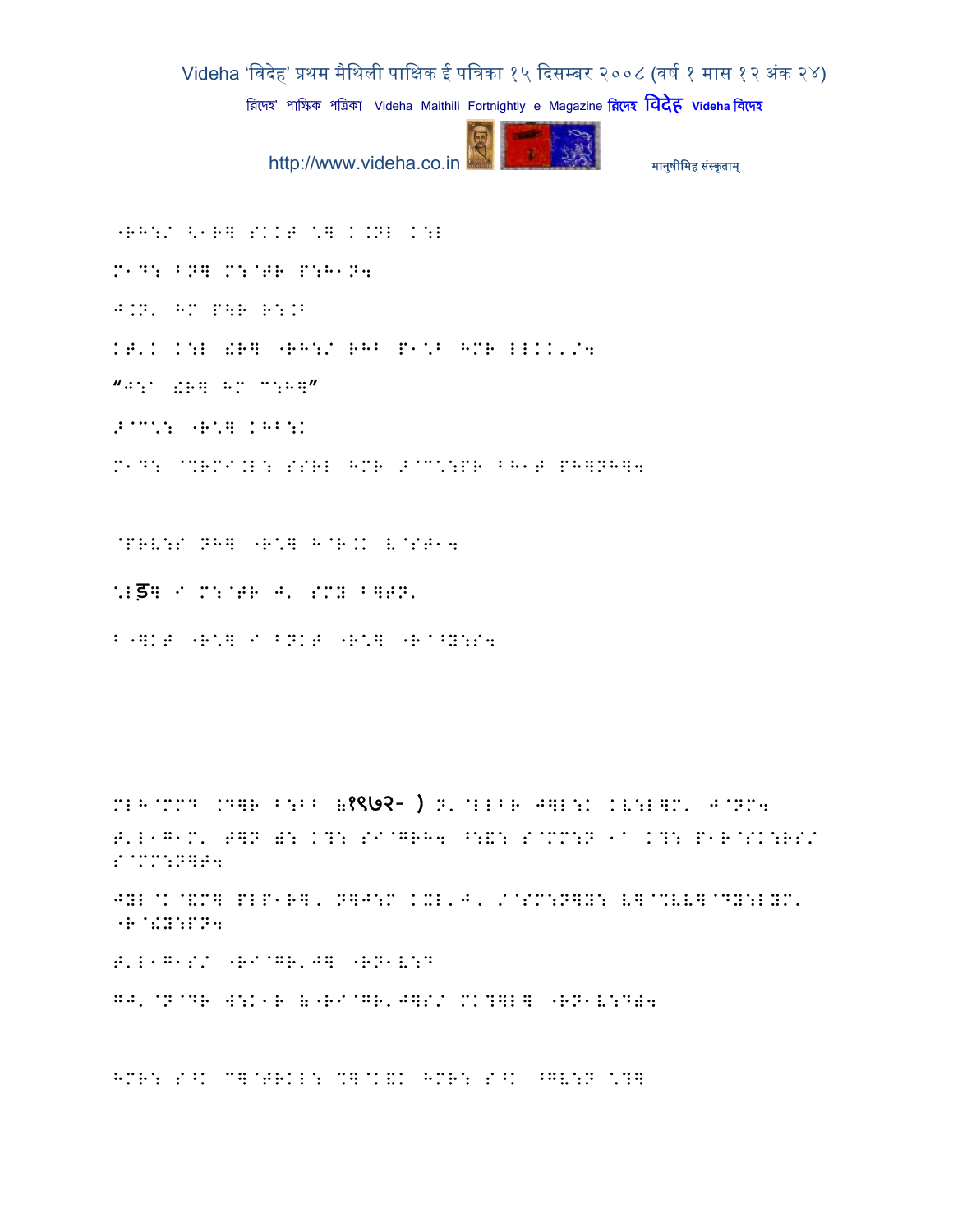িরেদহ' পািkক পিtকা Videha Maithili Fortnightly e Magazine িরেদহ िवदेह **Videha** িবেদহ



KLAND & SKABLMEN SOM START SOM STANDARDE SOM DIG STANDARD I START ALL TO DISCOVER AND TO DISCOVER AND TO DISCOV STR HLP THE

KAR KETA BAE SA ALI SUKU KOBO. AT KUBE DINA SA A TI TOR KLAN: KHEL AND TERMINE "RHILL" AND THE SALE

J.N HM S^ "RWM:M' \*LH1/ T/ DB ): @KR]@%C]YN \*Cड़: S'HL , \BN'JR 1A \$'V]\$ DSM:M'4 / D1NB \T'K NMGR \*L 1A /KR S^K J:/< T'H'N RHKK M1D: TKYL D1NB ): H:6 PKI)M' "RBKT RH\4

%'. MLH@MMD %RIFER\_MERSHIM & MAD IF ALL WE CHAN IN HERE IN A POWER AND NORTH **WEBSTER KEEPS AND READY** 

JYL@K@K@AMIXOVICZYNIA, WZYCZYNIA PLPTIAR PROWADY:  $R$  Particle in Fig.

T'L1G1S/ "RI@GR'J] "RN1V:D

GG, 'P'TE AN' (E BAR'TER, CHIC TITHET ART ENTER

J1@MM:

HMR MYEN WEYER MY MYTH "RBKT "RYENT" FOR 17.HT SL0:/, C:H'. 1/.] B@ND RH\ V: .1JL RH\4 /H] M1.K \$R HMR V]CL]T KRKT  $R$  . And the state of the state of the state  $R$  is the state  $R$  in the  $R$ RH\ J1@MM:K J:H] D]N M@KK: M@SJ]DK B]CM' BM V]@S6L) ^'L RH\4 S^ D]S KLL:HL, )].V]. CKNL S^PR <BR:H)]K SIG H@LL:, P:TRI BRING ARE AT INFINITE

B:L:N:I KMT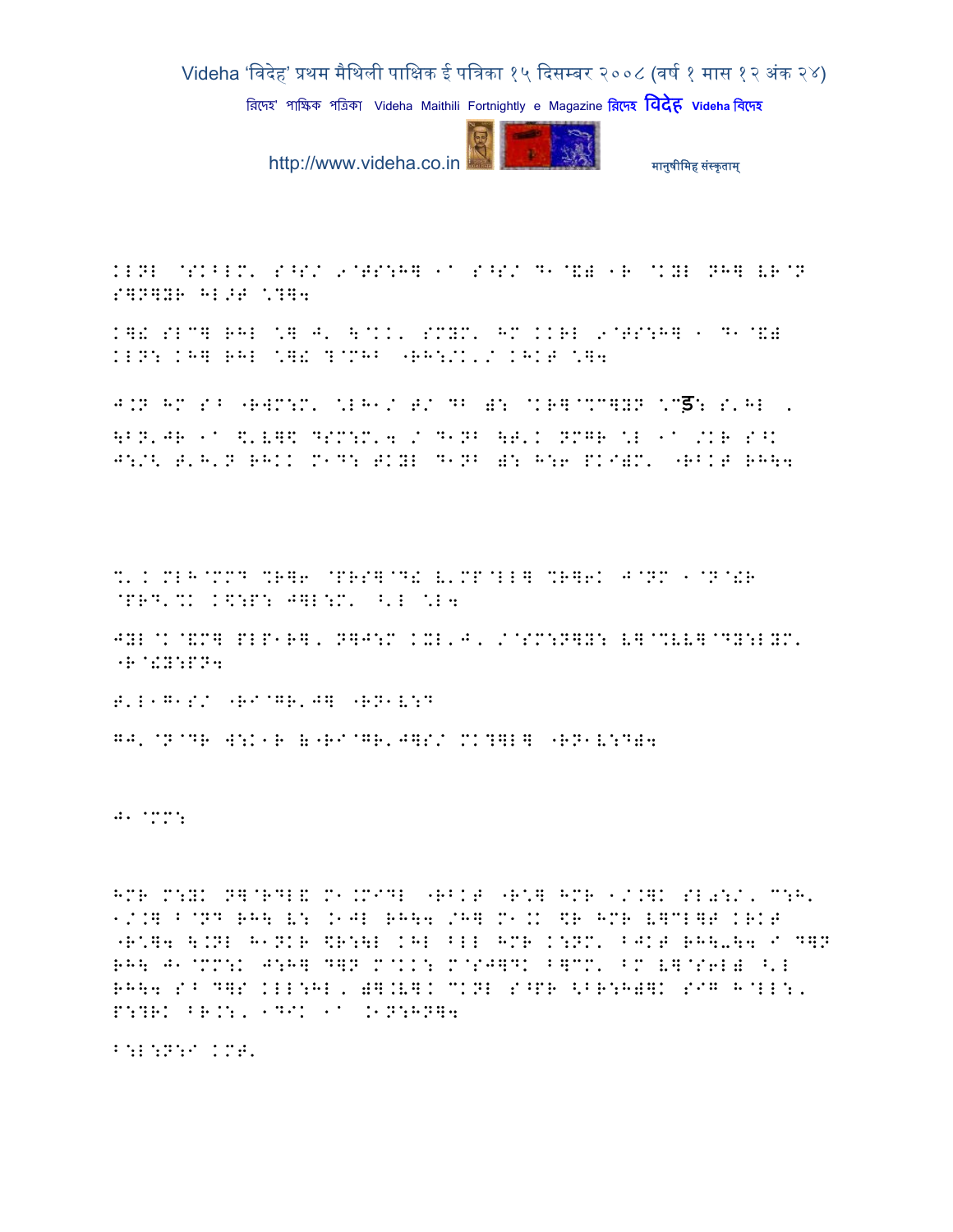িরেদহ' পািkক পিtকা Videha Maithili Fortnightly e Magazine িরেদহ िवदेह **Videha** িবেদহ



D'V]J]: @JYLT] 0: CC!R]

D'ISBN 9-1

D'V]J] PR]@K&:K PR]#:M

B@CCOX: SBHK MOC: SBHK MEHNT IN BOAR MOC: SBHK MY LEBRA HANDER REGI \*L4D'V]J] 1 "R@NY %]@K&KG# PR]#:M LA TKY:R \*LK?4@PR!:N:@!Y:PK B@CC: SBK' "RPN "R^]^:VK SIG' BJ'N' \*LK?4"R@R@D!V:@R&]K T?: "R@NY )'@S) SB SA B'S] MH@TVPB@R# \*L V:@R&]K PR]@K&:K PR]#:M4

D'VIGHA PHIN' PHAN, P'MHI MM' MEAN PAR GIR' NA MAN AIGHA K'LEB (K'L'AR' (PR%YKT: SHBE) /KRYEM' (SH) START: "R\*1000 KTA 1979 T:HE SA "ROURDERLING" @J3:T SA "SERVERLE B:D S:M: THE S:M: THE S:M: THE S:M: SPAN PRAGAN REBAR PLEGAL SP PAARL SN PAN NIJK. BANN BAPIN'N SBK' 1R N]K KRKK' @PRL@TS:HN D'L G'L 1 J' SB PH]N' SA .R:P K.B. RHKY ANDIS SBK. PHYP DRYMAN KKL M.BKD4

"RIT M' M' NO D'AO D'ANNES D'ANNES D'ANN AIR 1999 (1999) 1999 (1999) 1999 (1999) 1999 (1999) 1999 (1999) 1999 ( D.LARK HIT HINLIS KAR TAPPE SIA ROK SIHL NASHRI 1 S1V]!: NH] DKT \*?]N J:H] L'L H1NK B@CC: "RN1@TT]@R#  $\mathcal{F}_L$  is defined

KHL GEL AND

''M:T: %@TR1 P]T: BKR] Y'N B:L' P:W]T:4

M: %L^T' S^: M@!Y' HISM@!Y' VKL Y?:॥

 $\mathcal{R}$  is the transformal matrix of the parameter  $\mathcal{R}$  ,  $\mathcal{R}$  and  $\mathcal{R}$  are the control of  $\mathcal{R}$  . NHER P (BSE):B (BSE)4 (BSE)4 (FOCC: LEORIST (FSI), (MESS ESP)2  $H: \mathbb{R} \to \mathbb{R}$  is a set of  $H: \mathbb{R} \to \mathbb{R}$  and  $H: \mathbb{R} \to \mathbb{R}$ 

D'VI, LABAR (ARA), D'A STOTTE (BEST), CARES TRETHABLE DAR HAN ABCI, AR CADALAIS AE CADA J', "BEBERG EBERG" ER MROGE DE SA SA "BEROGEERE EN TROCES L]Y 1 1GXI M]HNT KRB4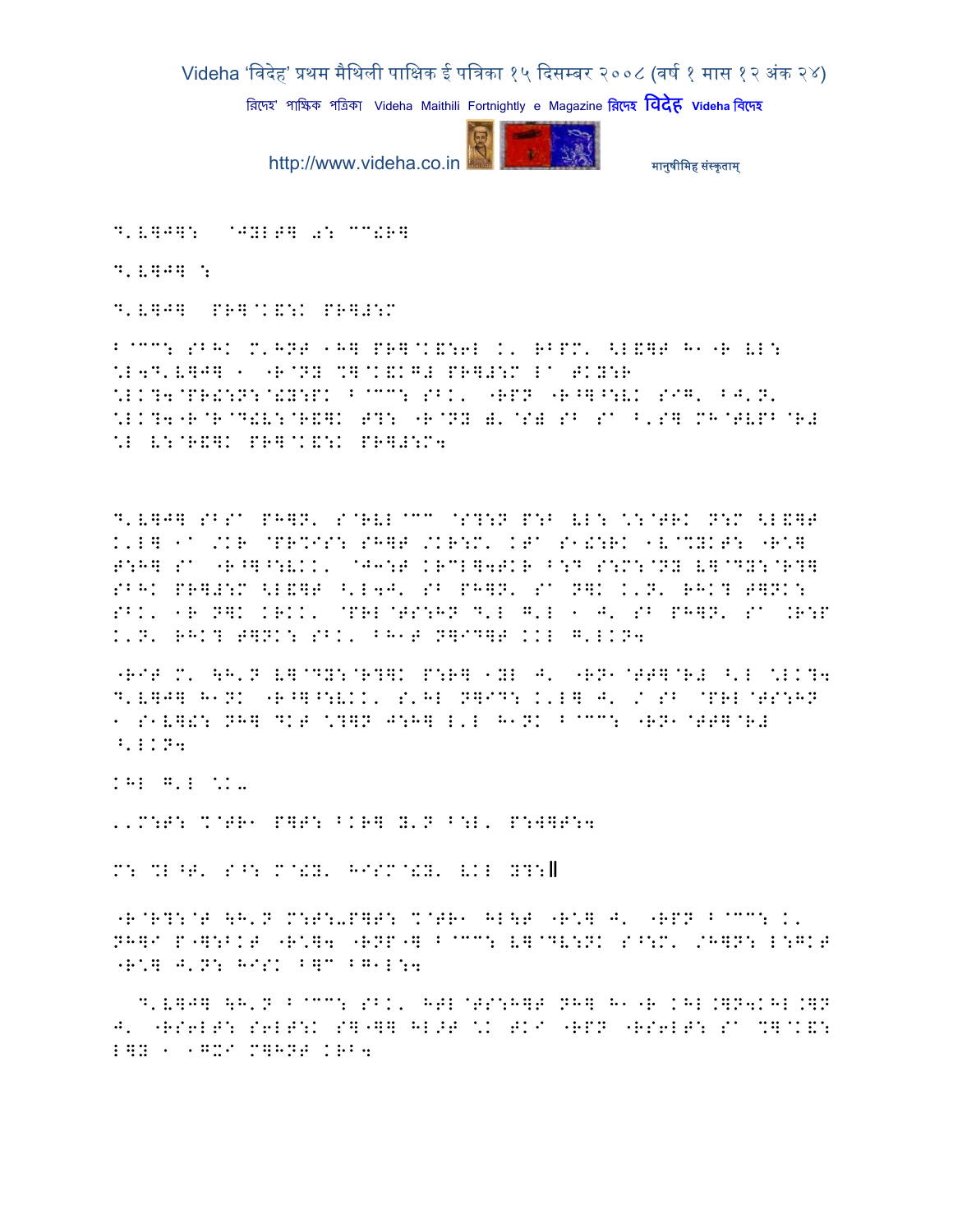িরেদহ' পািkক পিtকা Videha Maithili Fortnightly e Magazine িরেদহ िवदेह **Videha** িবেদহ



THR B:D VIOLATION OF PERSONAL CONDITIONS OF A SACTO RELATIONS OF THE SACTO RELATIONS OF THE SACTO RELATIONS OF  $S$ BK: 1B LE CHL G.E.4FBM: (BELGEN, SP B.MMN: SPI, SBBBBBBB DECIMENT LA KI: CONTENTA D'ALLE A LA GAMENTE D'ORD "PAPER" (POSTAR PRALSE POR, PTAG'TEP 'BL: SO MER 2295, TO MINITE TO MASTER SB V]D: L'L:4

BOOT BOOT DISTURBANCE OF BUILDING AND ALLES AND LOCAL CONTRACTORS AND LOCAL CONTRACTORS AND LOCAL CONTRACTORS

१. MPR:F, K:L &BR@HMMINHB@R@TP:TH@R@BR@TT (SB@RTT\_PHIP); A S@RV@PR?M "RPN D1NB H:? D'.B:K C:H], 1**'** I @%LLK BJB:K  $\cdots$ 

KR:@GR' VST' COMPANY VAN STILLER

KRMBL' @STREET @BROW: @BROW: @BROW:THUND@R

KRK 1G:// LOID BOK SANG ANG AMA SA KATA MANG MANG MARAHA SA SA SA SA SA SA SA MAI SA SA SA SA SA SA SA SA SA S @BR@HM: @S?]T \*?]4 ^LRM' T:H] @DV:R' KRK D@R%N KRB:K ?]K4

२.SI@!Y: K:L D]P L'SB:K K:L-

DHETHE MANUSCHER METHAM AND DER SPILA

D]P:@GR' %@+KR, @PRL@K@TT, S@N@!Y:@JYLT]@RNMLA@ST1T'॥

DARI MBL MARL ORDING MARI MISSED, AND GAN BEHMED () DARI "ROGR PER "SIME "SIA "SIME AT " SIME " SIME SIME SI "RH:/K'/ NM@SK:R4

 $3.5.5151 \pm 1.511$ 

R:MI MI MI MI ADAMI MANTI KANTI VANTI VANTI VANTI VANTI VANTI VANTI VANTI VANTI VANTI VANTI VANTI VANTI VANTI

%YN' Y, @SMR'@NN]@TYI D1,@SV@PN@ST@SY N@%YT]॥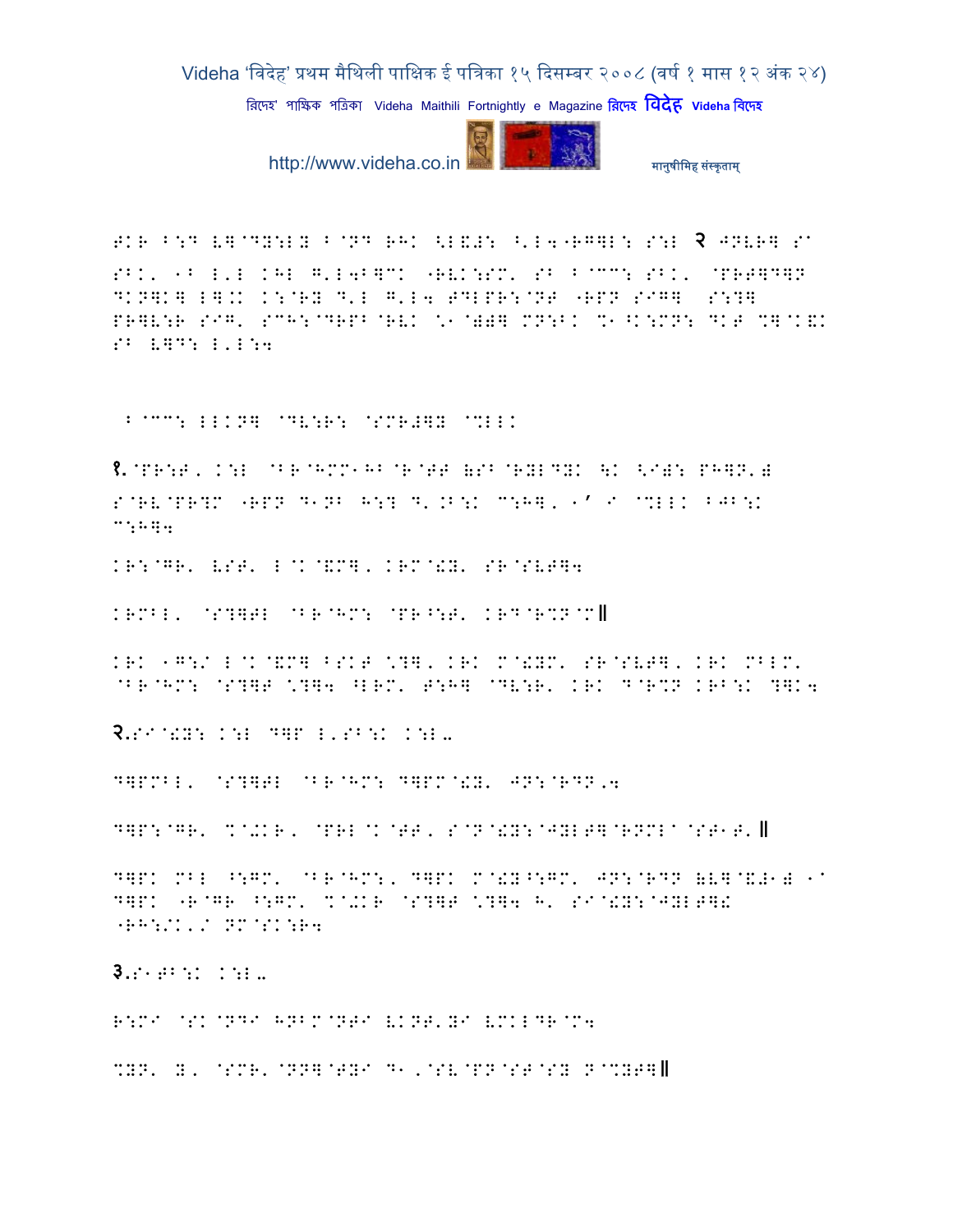িরেদহ' পািkক পিtকা Videha Maithili Fortnightly e Magazine িরেদহ िवदेह **Videha** িবেদহ



J' S^ D]N S1TB:S/ PH]N' R:M, K1M:R@SV:M], HNBM:@N, GR1ड़ 1A ^]MK @SMR# KRKT \*?], H1NKR D1,@SV@PN N@&) ^A J:>T \*@NH]4

४. PH. PH. PHR.

GOGA C YMNES CHONNELL AN ANN AN SAN SA

N@RMD' S]@N!1 K:V'R] JL'A@SM]@N S@NN]!]I K1RB॥

H, GROBS, YMORS, BETHER , YE MERRY, SOROTH, YR DROG (AT 15E, BR !:R4 \H] JLM' "RPN S:@NN]@!Y D]"R4

५.9@TTRI Y@TSM1@DR@SY H]M:@DR'@%CKV D@K&]#@M4

V@R&I T@T ^:RTI N:M ^:RT] Y@TR S@NTT],॥

SM1 PRES SMARE 2014 1A HIM:LY DO KALENIUS AND A HIM AND THAT IN S@NTT] ^:RT] KHBKT \*?]4

 $\mathbf{G}$ .  $\mathbf{H}$  and  $\mathbf{H}$  is the property of the set  $\mathbf{H}$  and  $\mathbf{H}$  the  $\mathbf{H}$  the set  $\mathbf{H}$ 

P@3CKI N: @SMR'@NN]@TYI MH:P:TKN:%K@M॥

J', SO PHE GRACER, ORNING, SHAY, BYR; 1A MARINHE, RAH P:/C S:@!V]-@S@TR]K @SMR# KRKT \*?], H1NKR S^ P:P N@&) ^A J:>T \*@NH]4

७."R@%V@T?:M: BL]@R@VY:SL HNBM:I@%C V]^]&#,4

KMP, PR%1R:MMP, CORECA, MHP SHAHLARI N

"R@%V@T?:M:, BL], @VY:S, HNBM:@N, V]^]&#, KMP:C:@RY 1A PR%1R:M- I ST:P 41 7967-9818 19918 1991

C.PSE. SEEP PROPERTY WILE TECH ESPERE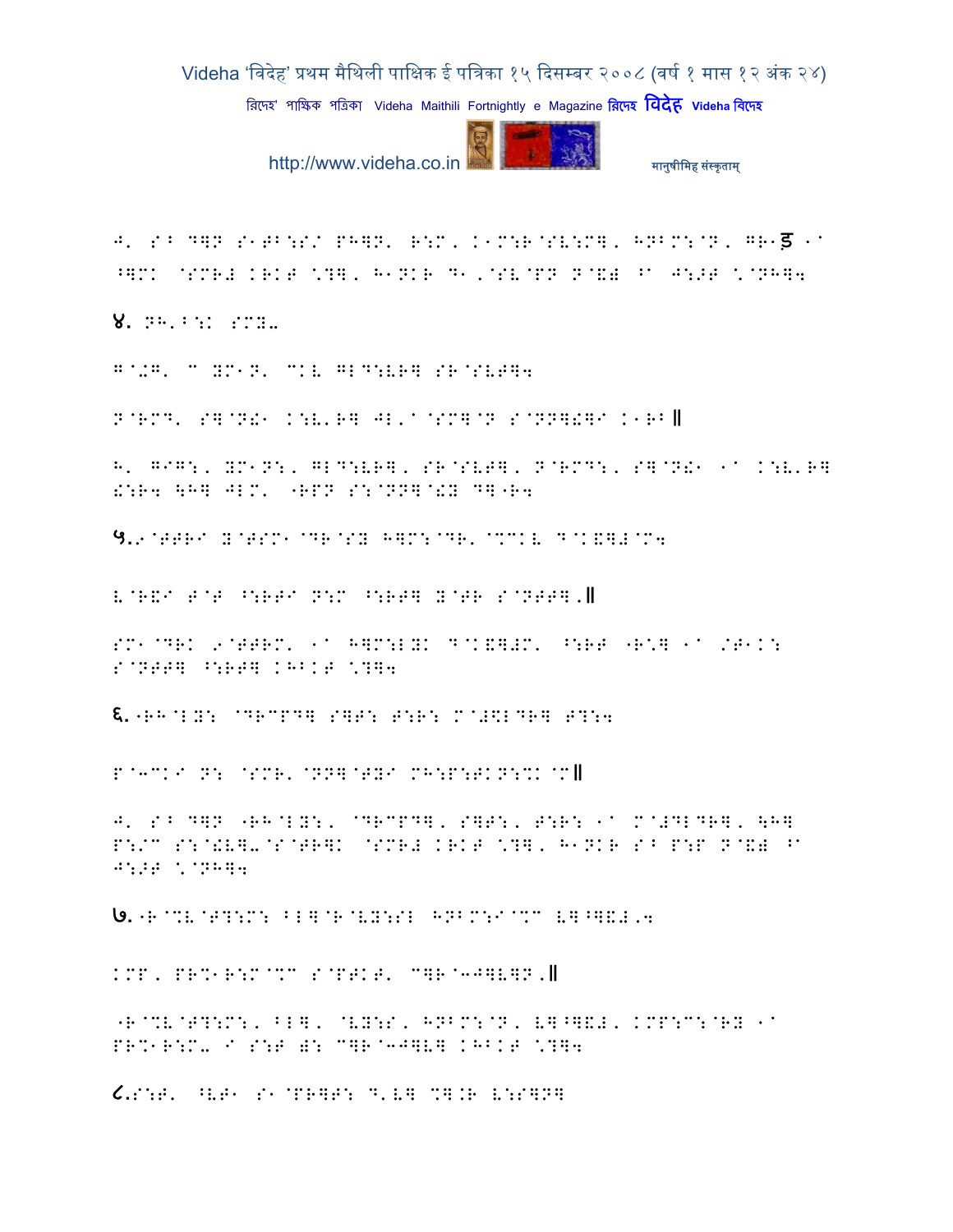## الله: المعرض المعرض المعرض المعرض المعرض المعرض المعرض المعرض المعرض المعرض المعرض المعرض المعرض الم

MORTHR: MONTH SANTA SANTA PERSONAL SANTA SERIKAN SERIKAN SERIKAN SERIKAN SERIKAN SERIKAN SERIKAN SERIKAN SERIK B1@D!]N:%LA@ST1 M]@TR:#:M1DY@STV4

 $\mathbb{R}^n$  :  $\mathbb{R}^n$  :  $\mathbb{R}^n$  :  $\mathbb{R}^n$  :  $\mathbb{R}^n$ 

+ @HETPITO TRO THE TRIQUE @HARCHPITOJE @HOBREQITE BEQ TETUBL © P:O+Q^YBU (NHR)ON JENEBEQNAT (LB:Qda (NO+GPQH) (H:OBP)-nQ||  $\mathbb{P} \mathbb{P} \left[ \mathbb{P} \left[ \mathbb{P} \left[ \mathbb{P} \left[ \mathbb{P} \left[ \mathbb{P} \left[ \mathbb{P} \left[ \mathbb{P} \left[ \mathbb{P} \left[ \mathbb{P} \left[ \mathbb{P} \left[ \mathbb{P} \left[ \mathbb{P} \left[ \mathbb{P} \left[ \mathbb{P} \left[ \mathbb{P} \left[ \mathbb{P} \left[ \mathbb{P} \left[ \mathbb{P} \left[ \mathbb{P} \left[ \mathbb{P} \left[ \mathbb{P} \left[ \mathbb{P} \left[ \mathbb{P} \$ PHO DEBO PERSO HBO DEPTRON, O DEBLITION, ERIC EN ENTRET YAQLASIYY PIBOHI AYOYAY YANAONIYYAYA MA'LIMO ASIY A il tebeko\_ el dil tedeli dontzadadi li birto teeski dele. Nibone idildi.

@SVR:\$1@TKMT]@%\*@ND,4 &@\$J, @SVR,॥

1 @BR@HM@NN]@TY@SY @PRJ:PT]@Rॠ&],4 L]I^L@K@TT: D'VT:,4

 $(87.19)$  and  $(94.19)$   $(9.19)$   $(22.7)$   $(23.7)$ 

१०.V]@%VK @PR?M D'%^@K@TT] G]T

 $R$  - PIC PICM' VARIATION (PICM' VARIATION)  $\parallel$ 

S. B:LLAHI JUNG:NO ND N MY B:L: SR SVT

JS: MARLAN, RE. (LE GENREER STREE, 1991)

S]@D!], S:@!Y' ST:M@ST1 @PRS:D:@NT@SY !B@RJ)',

9@GR'N TPS: L@B!L YY: P%1PT], PT],4

http://www.videha.co.in **All and Solution and Solution** <sub>मान्</sub>षीमिह संस्कृताम्



িরেদহ' পািkক পিtকা Videha Maithili Fortnightly e Magazine িরেদহ िवदेह **Videha** িবেদহ

Videha 'विदेह' प्रथम मैथिली पाक्षिक ई पत्रिका १५ दिसम्बर २००८ (वर्ष १ मास १२ अंक २४)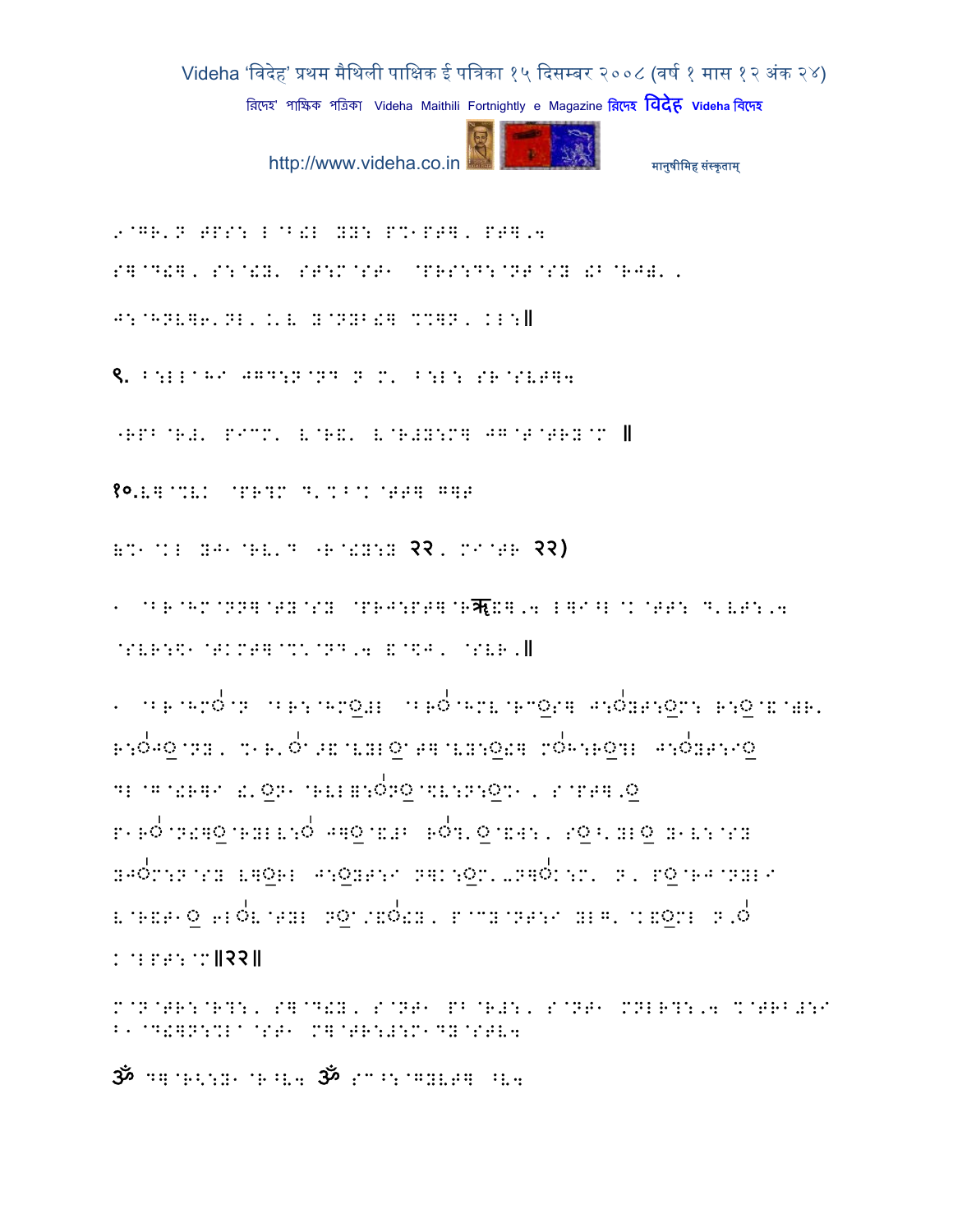িরেদহ' পািkক পিtকা Videha Maithili Fortnightly e Magazine িরেদহ िवदेह **Videha** িবেদহ



H' ^GV:@N4 "RPN D'%M' S1YL@GY 1**'** S@RV@J3 V]@DY:@R?] 9@TP@NN HL?], 1**'** %1@TR1K'/ N:% K\N]H:R SKN]K 9@TP@NN HL?]4 "RPN D'%K G:Y .BB DB! DY B:L], BRD ^:R VHN KR\M' S@K&M HETH (K GES) TREPHER INC. TTAG ALS BLAN TRIGHAM PART N'TM@TV KRB:M' S@K&M HL?] 1**'** Y1VK S^:M' /JPB@R# ^:&# D'BYBL: 1**'** N'TM@TV D'B:M' S@K&M HL?]4 "RPN D'%M' J.N 1V@%YK HLY V@R&: HL\ 1**'** O&!]K-BB)] S@RVD: PR]P@KV HL>T RHA4 ALP (VIET, SO SHARW: ATRISCO SOMETIME HINA % WHA: B1@D!]K N:% HL\ 1**'** M]@TRK 9DY HL\॥ MRS MODILEY I KLAN VASTING I PERSON MARI ALDER KRABE MINTRY KONSTANTING  $\frac{1}{2}$  $\frac{1}{2}$  $\frac{1}{2}$   $\frac{1}{2}$   $\frac{1}{2}$   $\frac{1}{2}$   $\frac{1}{2}$   $\frac{1}{2}$   $\frac{1}{2}$   $\frac{1}{2}$   $\frac{1}{2}$   $\frac{1}{2}$   $\frac{1}{2}$   $\frac{1}{2}$   $\frac{1}{2}$   $\frac{1}{2}$   $\frac{1}{2}$   $\frac{1}{2}$   $\frac{1}{2}$   $\frac{1}{2}$   $\frac{1}{2}$   $\frac{1}{2}$   $\frac$ "RETHER" @BR@HM◌॑ @N - V]@DY: 1D] G1#S/ PR]PB@R# @BR@HM RSQ'EMBL L R.T. @BROOK POOL TO BROOK IN THE COUNTRY CONTROL CONTROL + H:©Benn@musier.com R:O=Q178.LP:PF| %1R'◌A॑ **–**B]N: \$R BL: >&@VYL◌॒- B:# CL'B:M' N]P1# **MATERIARS AT PERSONAL PROPERTY**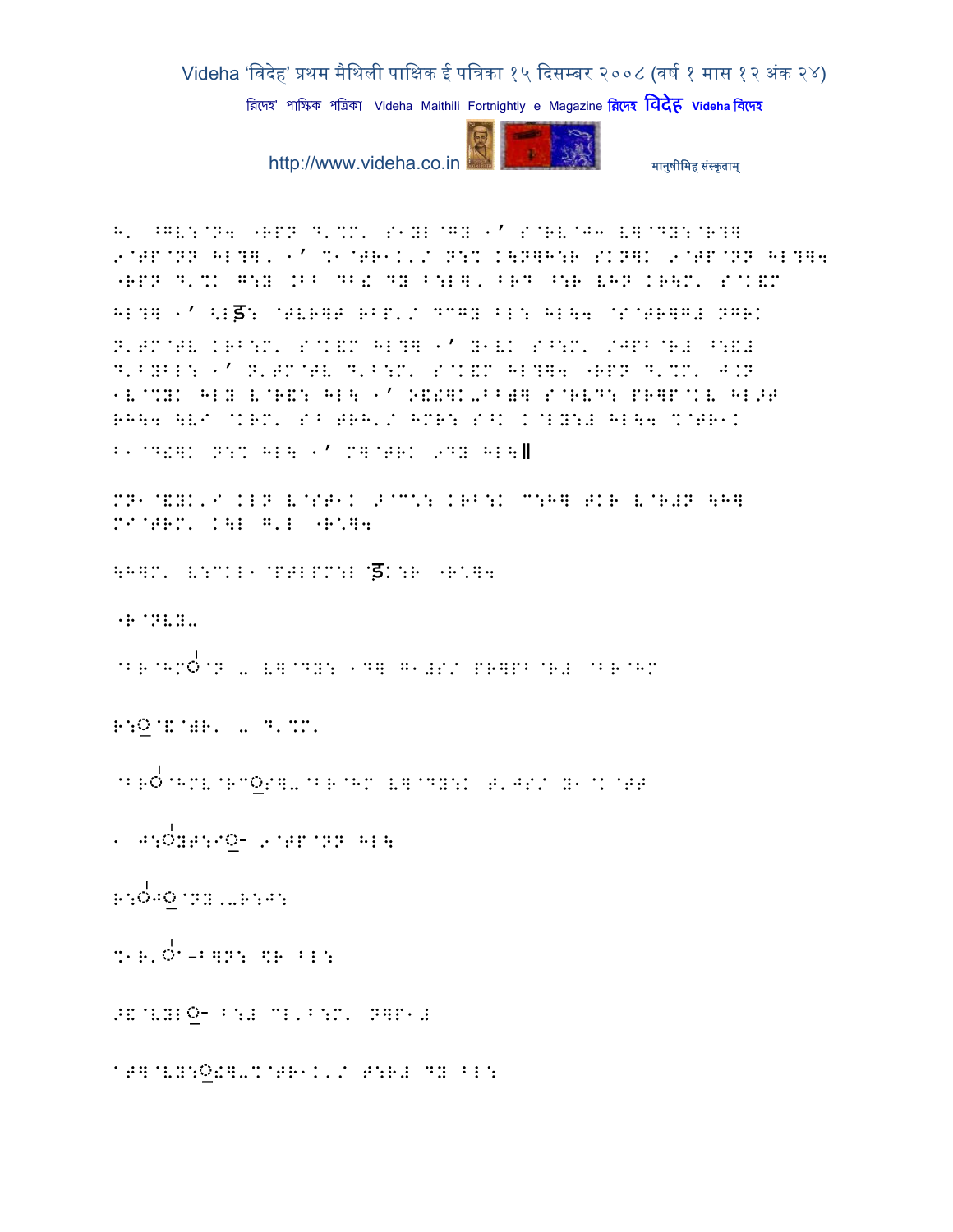িরেদহ' পািkক পিtকা Videha Maithili Fortnightly e Magazine িরেদহ िवदेह **Videha** িবেদহ



M◌H:R ॑ ◌॒?L-PK< R? BL: V]R DE DROGBROLINDINER ER DEL 194 FNERA וטובייט פולסנים ובו או די ביוס ביותר ביוס מאוד ביותר ביותר ביותר ביותר ביותר ביותר ביותר ביותר ביותר ביותר ביו PER PROTH NHT NETHER  $S$  and  $S$  and  $S$  and  $S$  and  $S$  and  $S$  and  $S$  and  $S$ P1RФ ФОРД (ROLO) P1RФ (PORQT) (LOLPGR). J. OGRO (PR) FGLR ( ॑ @RYLV:◌॑-@S@TR] JPD TERMS TREAT LIT PREPLIES  $\mathbb{R}$ ôt, <u>Q</u>ober, Letophone (prie pr SOUL BLOHANNED SOME W: With State State State B<sup>20</sup>MY YB.PYPH PP<sup>19</sup>BM LAORELTIAR (1994), PRIMAR (1991) NA:N@M.WYA@ENWYLOPATYMAK:MYPANIK:MYPAMIK:M  $H_1,H_1^*H_2^*\to H_1^*$ PO THE THIS CAT. I. **WORLD AND AREA**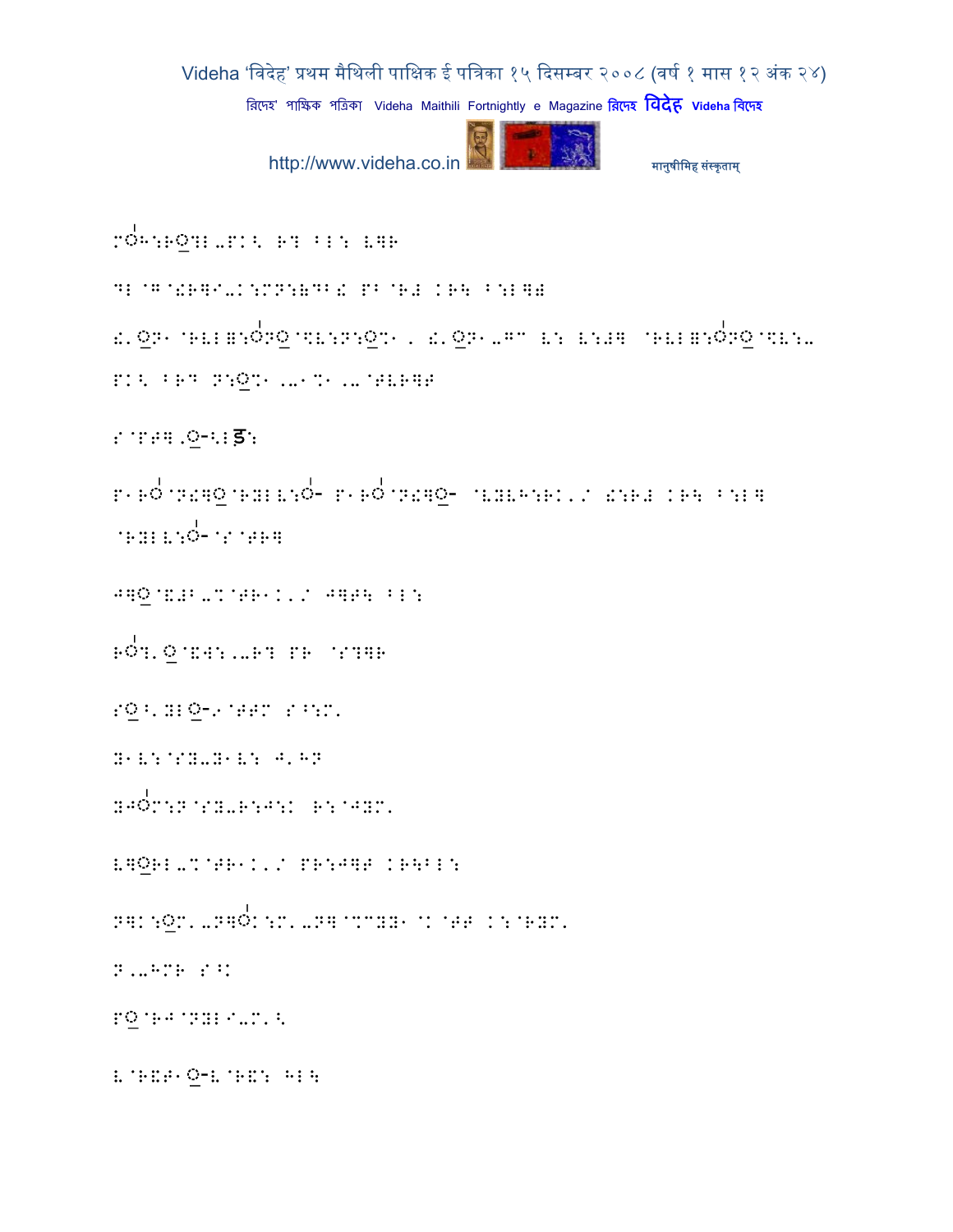JOOTI JHA CHAUDHI, DIE OF BIRTHE: DITTER 300 1978,PLACE OF BIRTH- BELHVAR (MADHUBANI DISTRICT), EDUCATION: SWAMI VIVEKANANDA MIDDLE SCHOOL, TISCO SAKCHI GIRLS HIGH SCHOOL, MRS KMPM INTER COLLEGE, IGNOU, ICWAI (COST ACCOUNTANCY); RESIDENCE- LONDON, UK; FATHER- SH. SHUBHANKAR JHA, JAMSHEDPUR; MOTHER- SMT. SUDHA JHA-SHIVIPIED CANDEL POTOR'S CHOICE AWARD FROM CALES FROM WWW.POETRY.COM AND HER POEMS WERE FEATURED IN FRONT PAGE

ENGLISH TRANSLATION OF GAJENDRA THAKUR'S (GAJENDRA THAKUR (B. 1971) IS THE EDITOR OF MAITHILI EJOURNAL **"**VIDEHA**"** THAT CAN BE VIEWED AT HTTP://WWW.VIDEHA.CO.IN/ . HIS POEM, STORY, NOVEL, RESEARCH ARTICLES, EPIC **–** ALL IN MAITHILI LANGUAGE ARE LYING SCATTERED AND IS IN PRINT IN SINGLE VOLUME BY THE TITLE **"**KURUKSHETRAM.**"** HE CAN BE REACHED AT HIS STAIL: GGALERIN IN GHAIRTELMAN (2008) AND SHARTELLIN SAHASRABADHANI BY SMT. JYOTI JHA CHAUDHARY

@GR]6]?K "RN1V:D- H' @BR@HM#, HMR R:@JYM' @BR:@HM# N]K !:@RM]K V]@DY: BL:, R:J@NY-V]R,T]RID:J, DB! D\ B:L] G:Y, DCGY BL: J@NT1, 9@DYM] N:R] HL?]4 P:@RJ@NY 1V@%YKT: Pड़L: PR L'ASS D'ISLAIGH D'AIRIS AN PILITIE D'AN SIPOLE "ROBINSTON" ROBINSTON, 1999.

N,◌॑-HMR: S^K H'T1

K@LPT: MARY MORE SERVICE

YLG, YLGOTL-"HE MARLE (BLANCH G'AR' IN KORL GERE ROYEN)

POCYMOUS PRINT

 $10\%$ id ("Pode )  $\sim$ 

el@Logila.orger\_el\_Blic

http://www.videha.co.in स्क्री से स्कूल के प्राप्त स्कूल मुख्य स्कूल मुख्य स्कूल मुख्य स्कूल मुख्य स्कूल मुख्य

িরেদহ' পািkক পিtকা Videha Maithili Fortnightly e Magazine িরেদহ िवदेह **Videha** িবেদহ

Videha 'विदेह' प्रथम मैथिली पाक्षिक ई पत्रिका १५ दिसम्बर २००८ (वर्ष १ मास १२ अंक २४)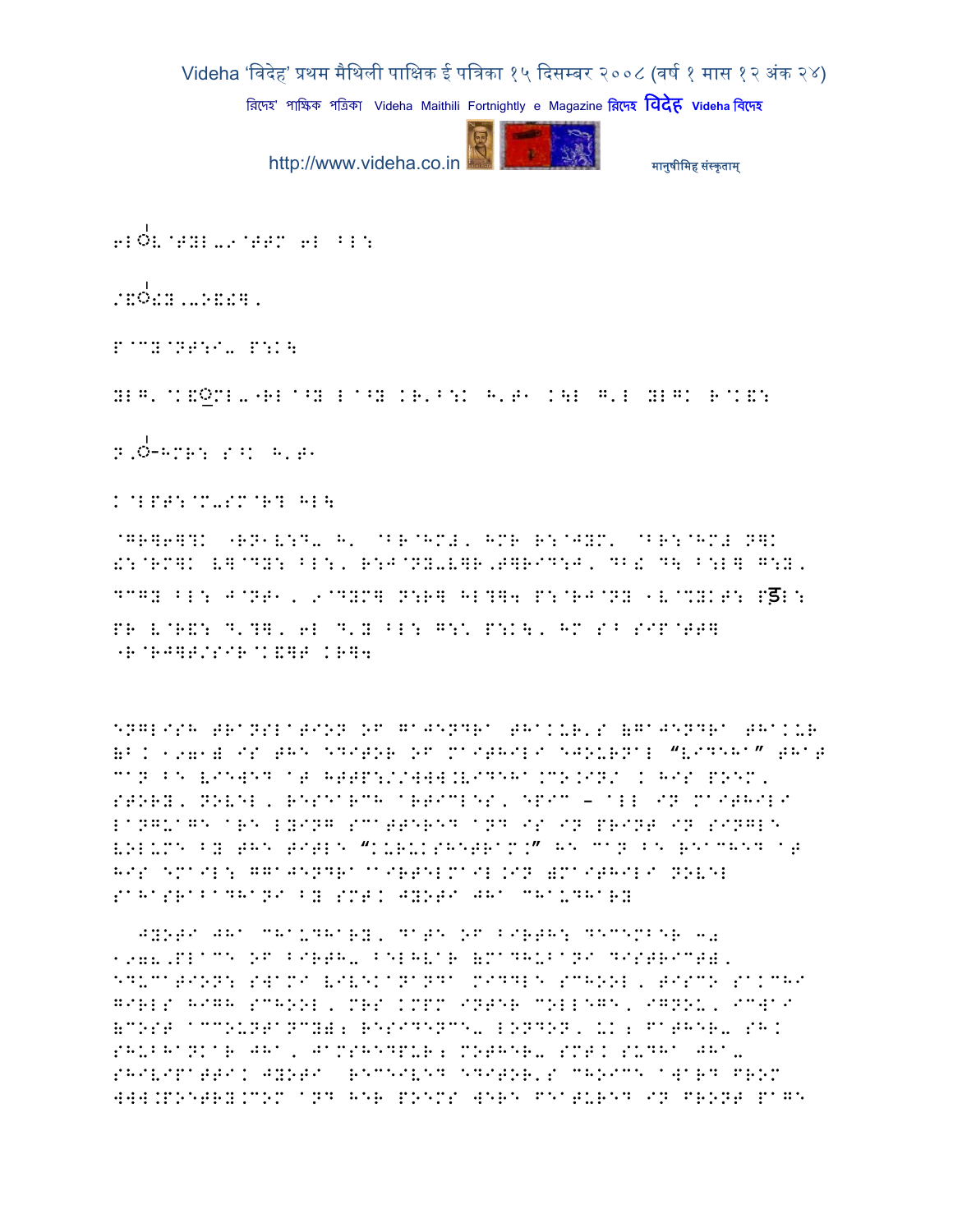## THOSE BOYS AND LEARNING MISCHIEF.

**"**UNCLE! I HAVE NOT APPLIED THAT IRRITATING THING ON HIS SKIN**"**. I STARTED CRYING WHILE GIVING CLARIFICATION. SOME BOYS HAD POURED KABKABAUCH ON BANAI**'**S BODY WHEN HE WAS ASLEEP. EVERY ONE WAS RETURNING FROM THE MANGO ORCHARD WHEN THEY SAW THIS PLANT. VERY SOON BOYS START IN SOON BOYS DISCUSSING ABOUT THE AFFECTS OF KABKABAUCH **–** A PLANT WHOSE LEAVES CAN CREATE IRRITATION IF RUBBED ON SKIN. NO ONE WAS READY TO TRY THIS SO WHEN BANAI WAS FOUND SLEEPING BOYS TRIED THAT ON HIM. ALL BOYS RAN AWAY AND I WAS ARRESTED TO A LICENSE. CAUGHT AS I WAS COMING BEHIND THEM UNAWARE OF THE FACT. UNCLE DI BELIEVE MY CLARIFICATION ON L'ESPERANT AND HIS DISPOSITION AND HANDIFICATION PUNISHMENT. HE HAD ALSO INSTRUCTED ME TO STAY WITH HIS BROUP AND WALKER ARDUIT THE FIELDS INSTEAD OF PLAYING WITH THE FIELDS IN

## **BUSINE**

THE TIME SPENT IN MY VILLAGE PROVED TO BE VERY PRECIOUS MADDERAG FOR ME. IS A GEN MARS AS GEN SO FAST IN WOODEN ADDITION SHOES. I NEVER SLIPPED WHILE RUNNING IN RAIN, IN MUDDY WAYS. WHEN SLIPPERS WERE INTRODUCED THEN MANY PEOPLE WERE FALLING DOWN AND USING HOT WATER BAGS TO SOOTH PAIN. I OFTEN RECALLED THOSE INCIDENTS- FIRE, STANDING ON QUEUE FOR KEROSENE OIL, SUGAR BALLS, RUBBER BALLS, FIGHT BETWEEN TWO VILLAGES DURING FISHING, CROWD TO SEE THE FLOOD, GATHERING OF PEOPLE AND DISCUSSION FOR SMALL THINGS, MEMORIES OF MANGO GROVES; WOULD THOSE THINGS CHANGE BY

TRANSPORTED BY JUNEAU

SAHASRABARHANI:THE COMET

OF WWW.POETRYSOUP.COM FOR SOME PERIOD.SHE LEARNT MITHILA PAINTING UNDER MS. SHVETA JHA, BASERA INSTITUTE, JAMSHEDPUR AND FINE ARTS FROM TOOLIKA, SAKCHI, JAMSHEDPUR (INDIA). HER MITHILA PAINTINGS HAVE BEEN DISPLAYED BY EALING ART GROUP AT EALING BROADWAY, LONDON.

http://www.videha.co.in <u>स्क्रिये स्कं इर्फ़्</u>ल्भ मानुषीमिह संस्कृताम्



িরেদহ' পািkক পিtকা Videha Maithili Fortnightly e Magazine িরেদহ िवदेह **Videha** িবেদহ

Videha 'विदेह' प्रथम मैथिली पाक्षिक ई पत्रिका १५ दिसम्बर २००८ (वर्ष १ मास १२ अंक २४)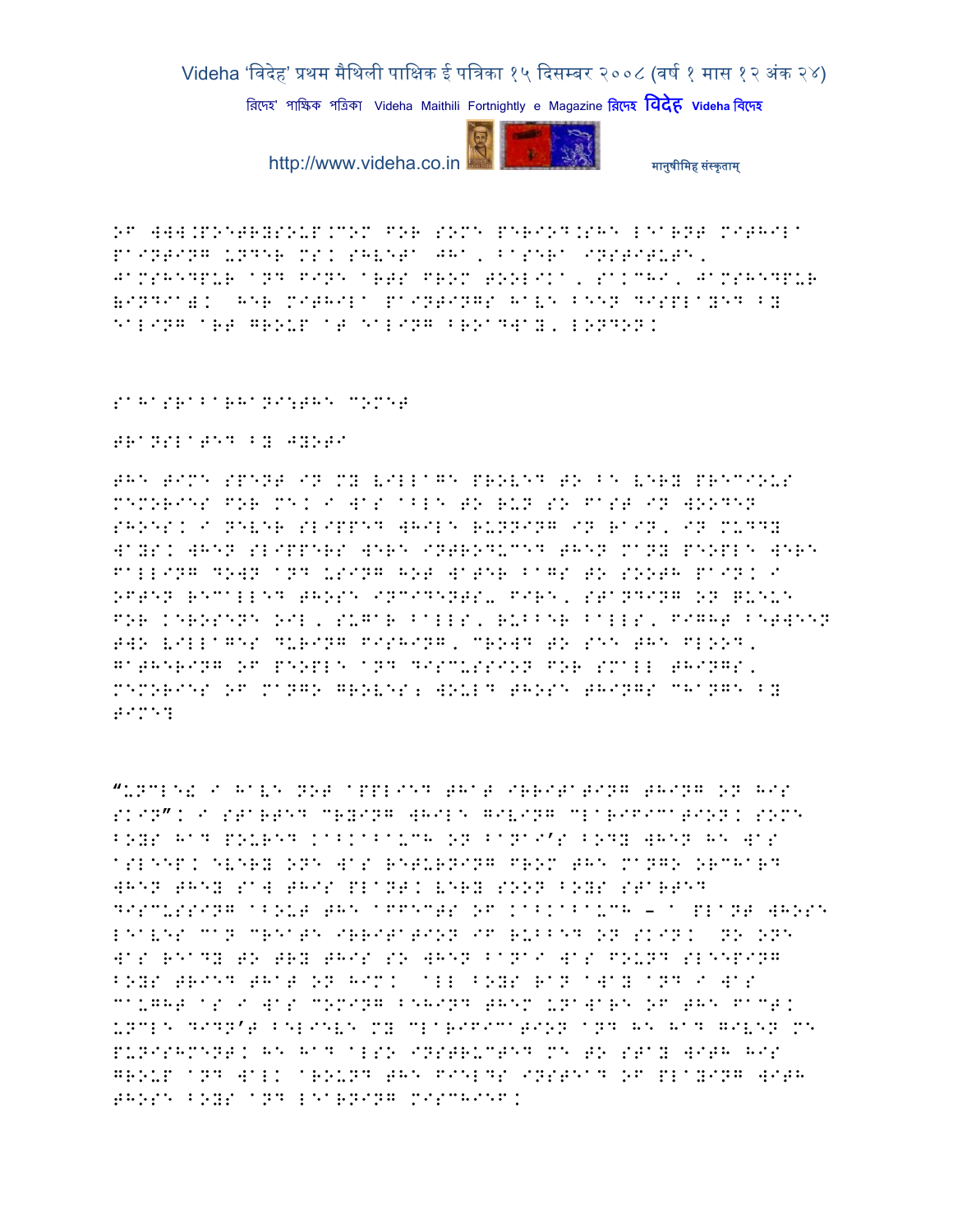িরেদহ' পািkক পিtকা Videha Maithili Fortnightly e Magazine িরেদহ िवदेह **Videha** িবেদহ



IT WAS TIME OF FLOOD. IN THE SIGN TO SIGN THE SIGHT OF SIGHT OF FLOOD. IT IS NOT FLOOD IN A BOAT WAS SIGNED IN AND HUNTING SILLI WAS VERY ADVENTUROUS. THE GOVERNMENT BANNED THE HUNTING OF THAT ANIMAL LATER ON. BUT I WAS MISSING MY FRIENDS AND I WAS LOST IN THE IMAGINATION OF FUN MY FRIENDS WOULD BE HAVING BY PLAYING AND RUNNING HERE AND THERE. THAT WAS MY FIRST DAY WITH MY UNCLE.

UNTIL AFTERNOON, I WAS IN THE ANTICIPATION THAT I WOULD HAVE TO GO WITH MY UNCLE ON THE SECOND ON THE SECOND DAY TO SO I TRIED. MY BEST TO HIDE MY DISTRESS IN FRONT OF MY FRIENDS AND NARRATED THEM THE STORIES OF MY TRIP IN LAST DAY VERY INTERESTINGLY. BUT CONSIDERING MY FAINTED EXPRESSION MY UNCLE ASKED ME IF I WAS INTERESTED IN GOING WITH THEM. I HAD NOT DENING DIRECTLY BUT SAID THAT I LIKE DIRECTLY BUT SAID THAT I LIKE HOME. THEN UNCLE SHOWED PITY AND LEFT ME WITH MY FRIENDS WITH THE CONDITION THAT I WOULD NOT DO ANY MISCHIEVOUS ACT.

(CONTINUED)

**S. MARSHIPE** 

>I@GL]%-MK?]L] KL& MK?]L]->I@GL]% KL&

 >I@GL]%-MK?]L] KL& @PRLJ'@K)K'/ 1GB B"]:U, "RPN S10:V 1A YLGD:N I-M'L @DV:R: GGAJENDRA@YAHOO.CO.IN V: GGALENDRAG CO.IN PR PERSON

MURBEAR PRRIIK SE @PREP. NGBIJI (PR) PRRII (PRR) S(2010) ( YLGD:N I-M'L @DV:R: GGAJENDRA@YAHOO.CO.IN V: GGALENDRAG CO.IN PROPERTY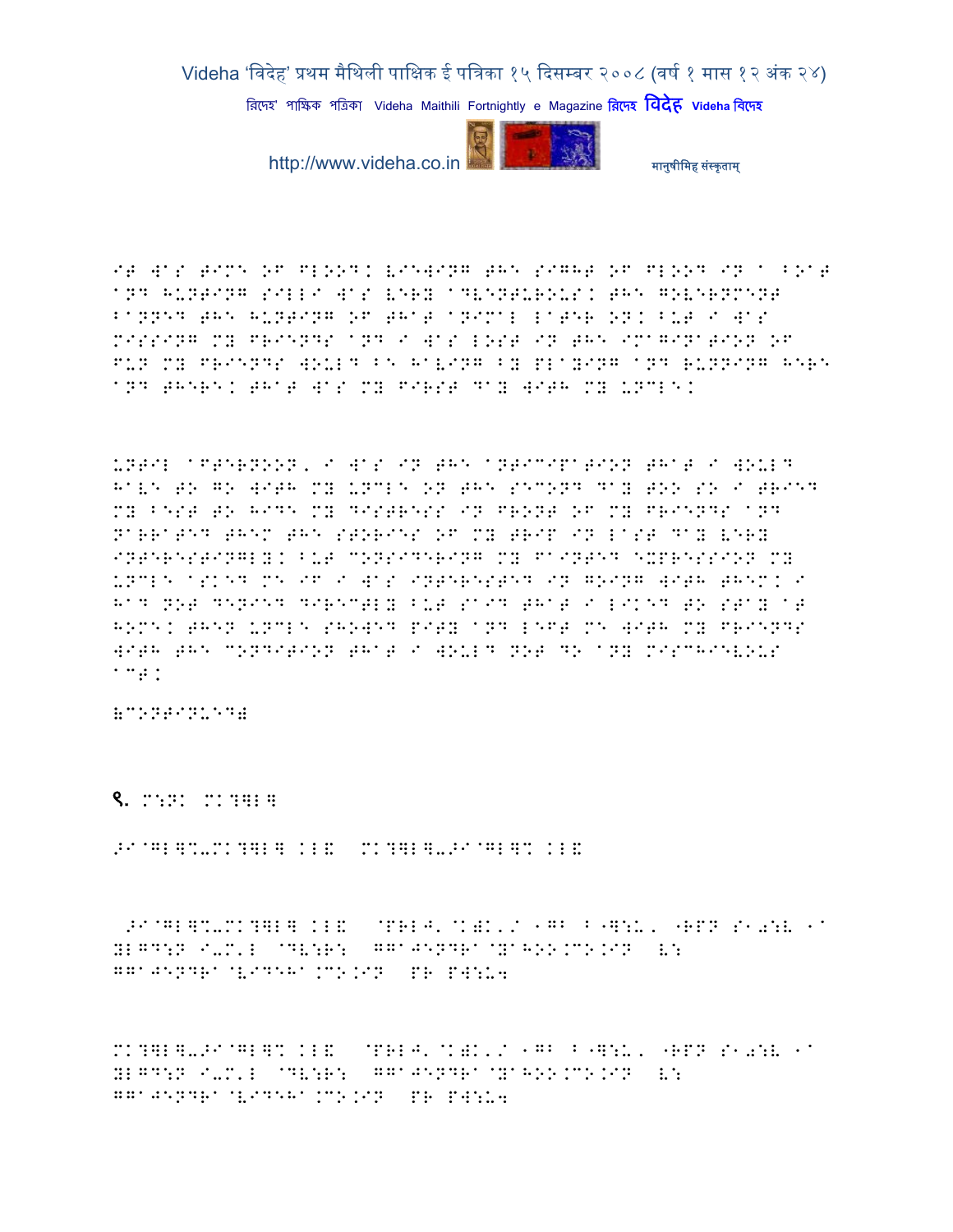িরেদহ' পািkক পিtকা Videha Maithili Fortnightly e Magazine িরেদহ िवदेह **Videha** িবেদহ



^:RT 1A N'P:LK MK?]L] ^:&:-VK@J3:N]K LLKN] @DV:R: BN:/L M:NK %KL]

MIRRE MARI B. MANIER

१.MK?]L] "RK:DM], P)N: 1A २.N'P:LK MK?]L] ^:&: VK@J3:N]K LLCH MEDECH PROF THE TILL

१.MK?]L] "RK:DM], P)N: @DV:R: N]@R!:R]T MK?]L] L'.N-%KL]

1. J' %@BD MK?]L]-S:H]@TYK @PR:C]N K:LS/ 1> !R] J:H] V@R@TTN]M' @PRCL]T "R\*], S' S:M:@NYT, T:H] V@R@TTN]M' L].L J:Y- 9D:HR#:@R?-

@GR:@HY

 $\ddot{\mathbf{u}}$  :  $\ddot{\mathbf{v}}$ 

W:M

JKR,TKR

**BOWER** 

 $\mathbb{R}^n$ 

 $R$  reads to the Hy-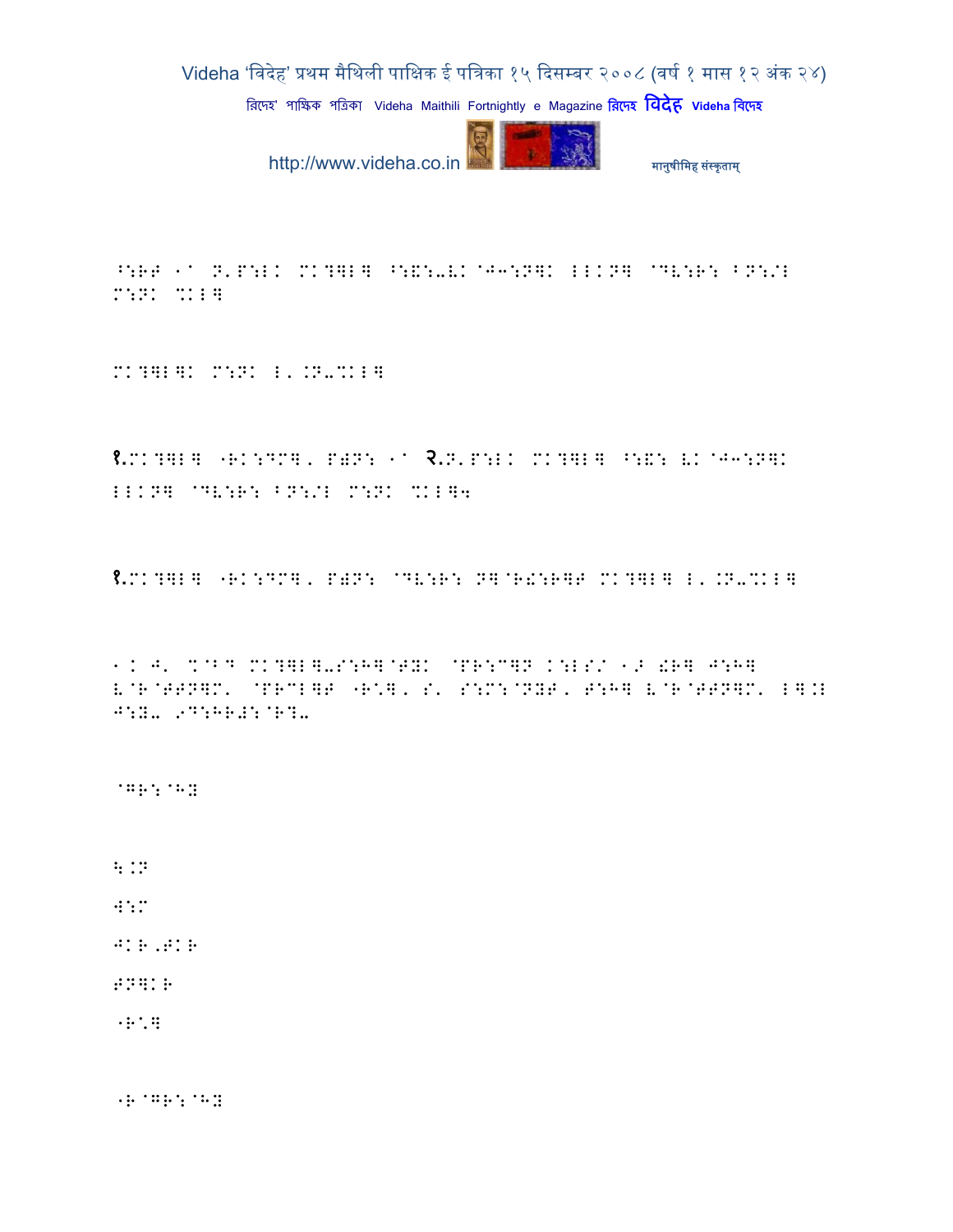িরেদহ' পািkক পিtকা Videha Maithili Fortnightly e Magazine িরেদহ िवदेह **Videha** িবেদহ



"R.N,"R.N],\.'N,"R.N]

W]M:,W]N:,WM:

J'KR, T'KR

T]NKR4(VKK@LP]K RBP'/ @GR:@HY)

 $E_{\rm{C}}$ ,  $\mu$  and  $\mu$ ,  $\mu$ 

2. N]@MNL]. THE REPORT OF THE REPORT OF THE REPORT OF THE PARTY OF THE PARTY OF THE PARTY OF THE THING  $\overline{Y}$ G'L, O'L G'L V: C'LA G'LE, HI: F'L4 J: RHL "PENEL, J'ANE, BHL "PENEL, J'ANE, BHL "R\*]4 KR**'** G'L:H, V: KRY G'L:H V: KR\ G'L:H4

3. @PR:C]N MK?]L]K **'**@NH**'** @!VN]K @S?:NM' **'**N**'** L].L J:Y SKKT "R\*] Y?: KHLN] V: KHL@NH]4

4. **'**E**'** T?: **'**O**'** TTY L].L J:Y JT**'** @SP@&)T, **'**"R>**'** T?: **'**"R9**'** SDM% 9@CC:R# >@&) HL4 Y?:- D'.KT, \*LKK, BC1, \*CK >@TY:D]4

 $\mathcal{L}$  , matrix  $\mathcal{L}$  , matrix  $\mathcal{L}$  , matrix  $\mathcal{L}$  , matrix  $\mathcal{L}$  , matrix  $\mathcal{L}$ HISTORIAL STAHLS AND STRING TO A HOME

6. @H@R@SV >K:R:IT %@BDM' **'**>**'** K' L1@PT KRB S:M:@NYT,  $R$  )  $R$  : (18  $R$  )  $R$  . The contribution of  $R$  is the contribution of  $R$  and  $R$  and  $R$  (MN1 $R$  )  $R$  and  $R$  (MN1 $R$  )  $R$  (MN1 $R$  )  $R$  (MN1 $R$  )  $R$  (MN1 $R$  )  $R$  (MN1 $R$  )  $R$  (MN1 $R$  )  $R$  (MN1 $R$  )  $R$  (MN1 $R$ M:@TRM')4

7. @SVTI@TR @HR@SV **'**\**'** V: **'**Y**'** @PR:C]N MK?]L]K 9@D!R# 1D]M' T/ Y?:VT R:.L J:Y, K]IT1 1!1N]K @PRYLGM' VKK@LP]K RBP'/ **'**\**'** V: **'**Y**'** L].L J:Y4 Y?::- KYL V: K\L, "RYL:H V: "R\L:H, J:Y V: J:\ >@TY:D]4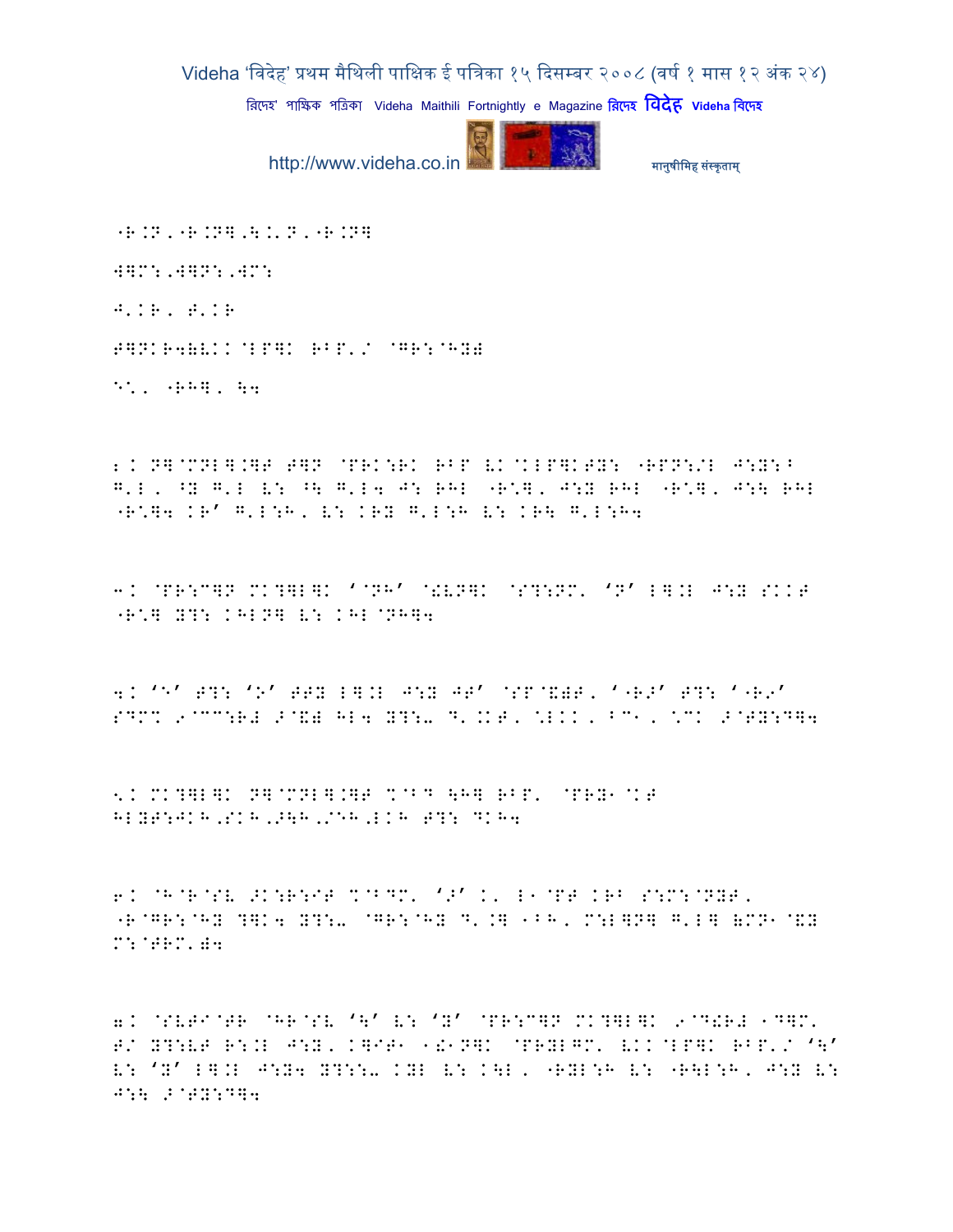িরেদহ' পািkক পিtকা Videha Maithili Fortnightly e Magazine িরেদহ िवदेह **Videha** িবেদহ



8. 9@CC:R#M' DB @SVRK B]C J' **'**Y**'** @!VN] @SVT, 1B] J:>T "R\*] TKR: L'.M' @S?:N VKK@LP]K RBP'/ D'L J:Y4 Y?:- !]1, "R"]K1, V]1H, V: !]Y:, "R"]KY:, B]Y:H4

9. S:N1N:S]K @SVTI@TR @SVRK @S?:N Y?:SI^V **'**3**'** L].L J:Y V: S:N1N:S]K @SVR4 Y?::- MK3:, KN]3:, K]RTN]3: V: MK1/, **KNOW WE SHOW THAT IS A REAL PROPERTY OF A REAL PROPERTY OF A REAL PROPERTY OF A REAL PROPERTY** 

10. K:RKK V]^@K@TT]K N]@MNL].]T RBP @GR:@HY:-H:?K'/, H:?S/, H:?'/, H:?K, H:?M'4 **'**M'**'** M' "RN1@SV:R S@RV?: @TY:@JY ?]K4 **'**K**'** K VKK@LP]K RBP **'**K'R**'** R:.L J: SKKT "R\*]4

11. PB@RVK:L]K @KR]Y:PDK B:D **'**KY**'** V: **'**K\**'** "R@VYY VKK@LP]K RBP'/ LG:/L J: SKKT "R\*]4 Y?::- D'.] KY V: D'.] K\4

12. M:/G, ^:/G 1D]K @S?:NM' M:+, ^:+ >@TY:D] L].L J:Y4

13. "R@R@D! **'**N**'** / "R@R@D! **'**M**'** K BDL: "RN1S:R NH] L].L J:Y, K]IT1 \*:P:K S1V]!:@R? "R@R@D! **'**+**'** , **'**3**'**, T?: **'**#**'** K BDL: "RNIM SV:RL SKELLE ER LIG I SKATT "ROM SV: "RED SKATT "ROM SV: "ROM SV: "RED SKATT" ROM SV: "RED SKATT "ROM SV  $\mathbb{R}^n$  (  $\mathbb{R}^n$  ) (  $\mathbb{R}^n$  ) (  $\mathbb{R}^n$  ) (  $\mathbb{R}^n$  ) (  $\mathbb{R}^n$  ) (  $\mathbb{R}^n$  ) (  $\mathbb{R}^n$  ) (  $\mathbb{R}^n$  ) (  $\mathbb{R}^n$  ) (  $\mathbb{R}^n$  ) (  $\mathbb{R}^n$  ) (  $\mathbb{R}^n$  ) (  $\mathbb{R}^n$  ) (  $\mathbb{R}^n$  ) (

14. HLIT CHOR NEIL LENI AN LITTL LEAR SIGNED IN "RESERVE TERH" CAE "PRHYLG" TERTEN CRYPS ("REPYRES"

15. S^ \KL K:RK C]@HN %@BDM' S): K**'** L].L J:Y, H): K**'** NH], SIYOK VI ATALA YI BADI TALIBA LI BAYI CI EA TO HAO KU TIRI A PRICH.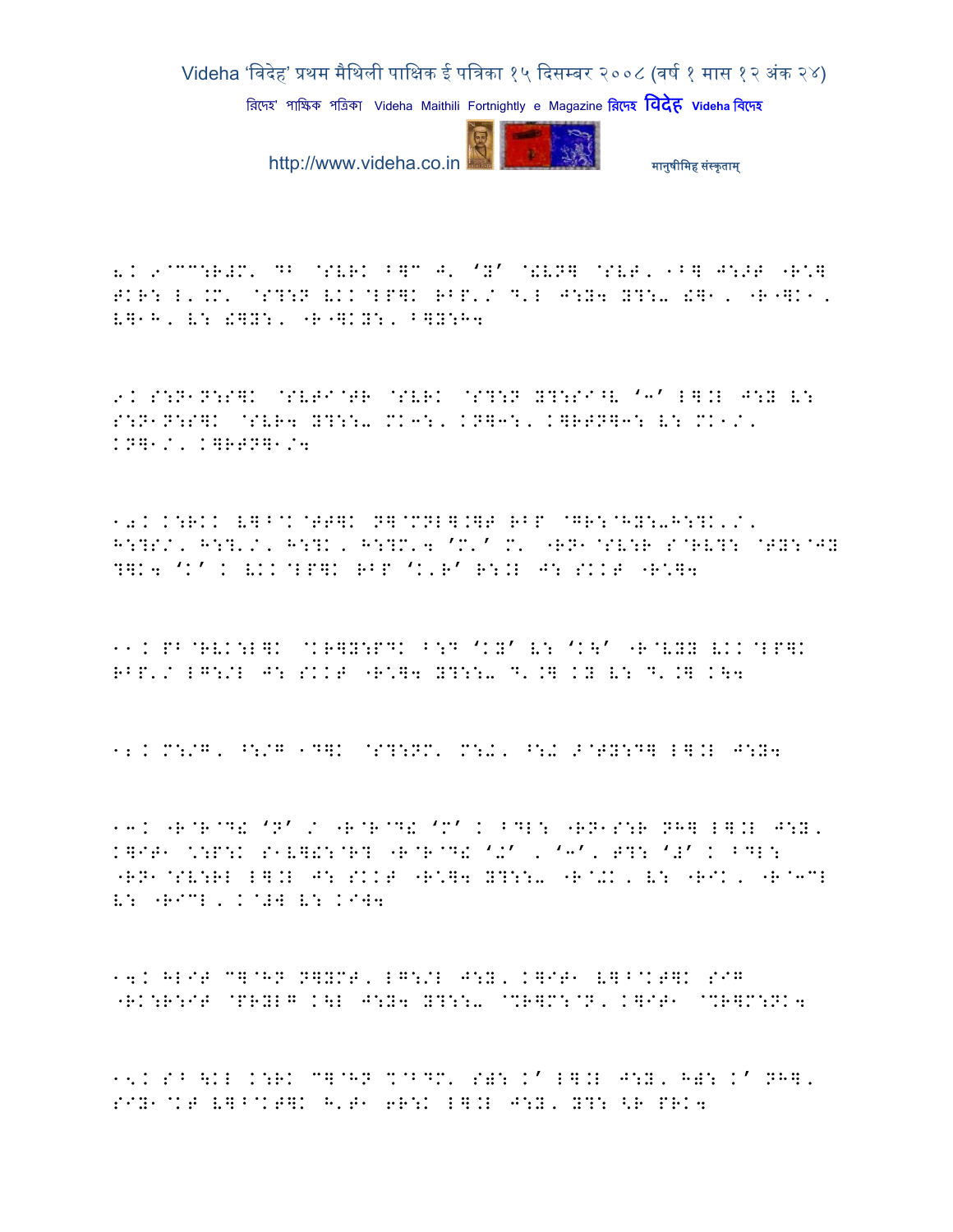িরেদহ' পািkক পিtকা Videha Maithili Fortnightly e Magazine িরেদহ िवदेह **Videha** িবেদহ



16. "RN1N:S]KK'/ C@N@DRB]@ND1 @DV:R: @VY@KT KYL J:Y4 PRIT1 M1@DR#K S1V]!:@R? H] SM:N J)]L M:@TR: PR "RN1@SV:RK @PRYLG CONDITIONS OF REAL SECOND STATE SECOND REAL SECOND FINITE  $H$ i $H$ 

18. PB OR BUILD PIRSON ROLL AND PRESSURE AND

18. SM@ST PD S): K**'** L].L J:Y, V: H:>6'NS/ JLड़] K**'** , H): K**'**  $\mathfrak{B}$  is given

19. LI R T TR TR T T T T R T R T H H H A PHR E T H AN AN A

20. "RIK D'VN:GR] RBPM' R:.L J:Y4

21.K]\*1 @!VN]K L'L NV]N C]@NH BNB:/L J:Y4 J:' I NH] BNL  $P(X|B)$  and a benote the second part of the second second  $P(X|B)$  and  $P(X|B)$  and  $P(X|B)$  $1/7/$  (R/ LETE) and  $\sqrt{1+\sqrt{1+\lambda^2}}$  and  $\frac{1}{2+\lambda^2}$  and  $\frac{1}{2+\lambda^2}$  . The set of  $\frac{1}{2+\lambda^2}$ 

 $H:U_{\alpha}$  , GLUP 0: FOR 0: 1990 0: 1990 0: 1990 0: 1990 0: 1990 0: 1990 0: 1990 0: 1990 0: 1990 0: 1990 0: 1990 0: 1990 0: 1990 0: 1990 0: 1990 0: 1990 0: 1990 0: 1990 0: 1990 0: 1990 0: 1990 0: 1990 0: 1990 0: 1990 0: 19  $\cdots$   $\cdots$   $\cdots$   $\cdots$   $\cdots$   $\cdots$   $\cdots$ 

२.२. FAED 71988 9:AN MAK?AL MARSHI BEDYR: VALAR (1951) 1971 1988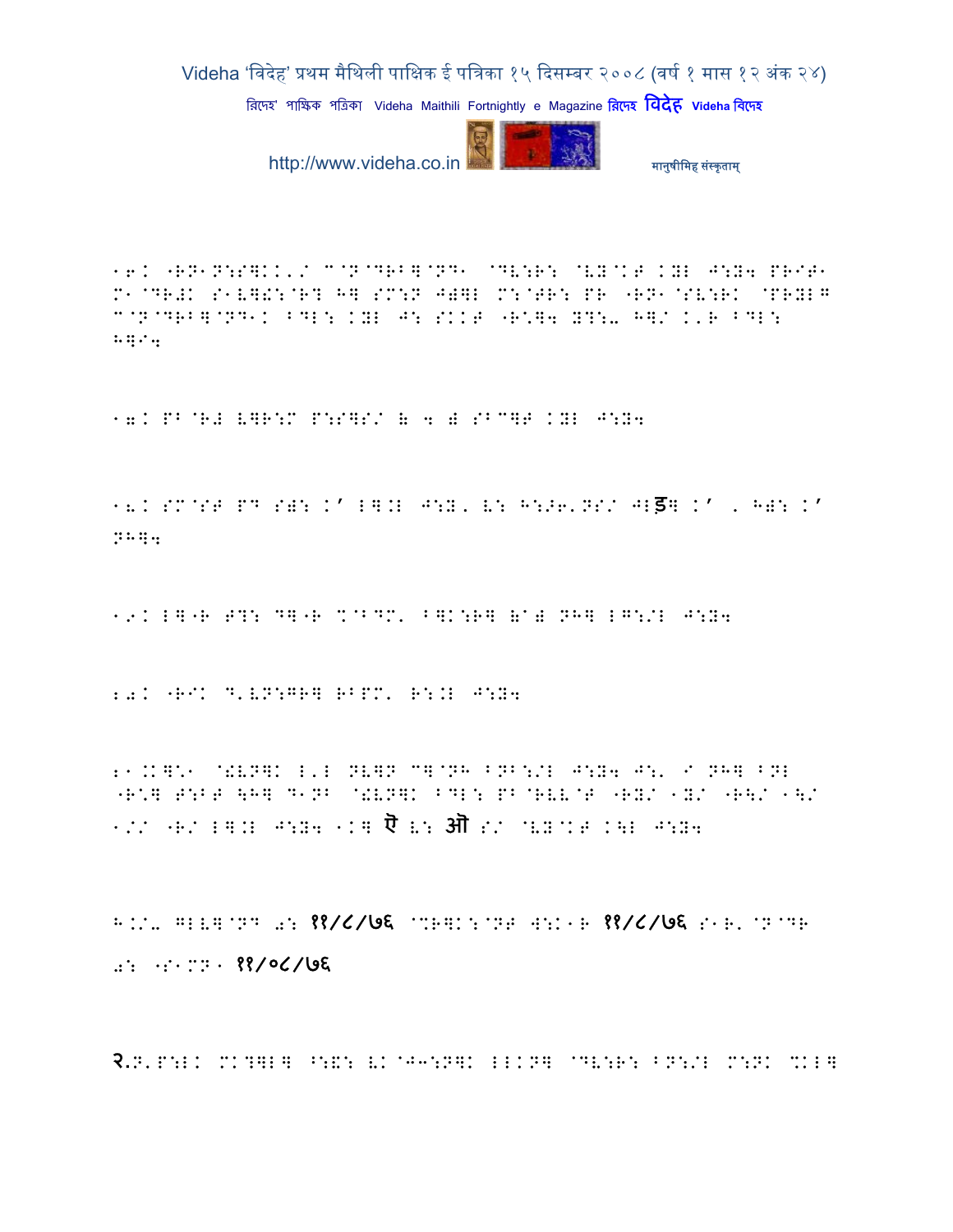িরেদহ' পািkক পিtকা Videha Maithili Fortnightly e Magazine িরেদহ िवदेह **Videha** িবেদহ



MARRIAGNE PRODUCED AND ARRANGEMENT PRODUCED AND ALL PRODUCED AND ALL PRODUCED AND ARRANGEMENT PRODUCED AND ARR<br>And arrangement product and arrangement of the state of the state of the state of the state of the state of th

<u>የመደራቸውን የመዘገቡት የተመለቀጠው የተመለመው የመደረግ የመደረግ የተመለደ</u> የመደረግ ተፈ M "RECOMMENDED "RECOMMENDED" (PORTMENDED "RONNE" PORTMENDED "RONNE" I BYBAN "RENGK "RANGKAR RYBAN PORTING PASSA PASSA  $J:U:U:U$ 

 $R$  (Results and the control of the term  $R$  and  $R$  is the  $R$ POST RT ROBE RHB: KIRA (ROTHT, OS 141) ANTHR . CARD AN AUTHRIC RHF RIC CARDIO (FRONTCO) AD A RIC (FRONTCAR S@N!] (T V@RGK RHB:K K:R#' "R@NTM' @N 1\L "R\*]4) . When the state of the state of the state  $\mathbb{R}^n$ 

9P@RY1@KT B:T MK?]L]M' KM D'.L J:>T "R\*]4 P@3CM:@K&RK BORINIC: M' "REGRIS D'ANNER "ROPALIT " "RING D'ESTE D'ESTE D'ANNIMENT D'ESTE D'ANNIMENT D'ESTE DE DISPOSITION "RIK, PIC, .I\$, SI!], .I^ 1D]4 @VY:KR#V]D P@#\$]T GLV]@ND 0:K KHB \*N] J' KV@RG, CV@RG 1 )V@RGS/ PB@RV "RN1@SV:R L].L J:\ T?: TV@RG 1 PV@RGS/ PB@RV P@3CM:@K&R' L].L J:\4 J'N:-  $R$  RIK, CICL, AND RICH, RICH, THE RESOURCE TO THE RESOURCE TO THE RHODE RHOUSE ARE RHOUSE OF MIDDLE ARE RHOUSE AND RELATIONS ON  $R$ 1!1N]K L'.K \H] B:TK'/ NH] M:NKT \*?]4 /LLKN] "R@NT 1 KOMPOR JAHRER SYLAE (1981) KOMPOR ER DIE MUIDE ANDER NIERE

NAND PORCHE CHIN SYARACHED (HALOGE ICL) SCHAL SMY NAND, SOR Y @S?:NK BCT HL>T \*KK4 M1D: KTLKB'R H@STL'.N V: M1@DR#M' "RN1" SOLINE "SLACK FRONT PORT OF THE "RAN BLIGGE" ARE RECORDED AND THE HL DE SEL PESSOE : THORE ARE DE SERVICE EN L'ORDER POLISION DE SUPERDO SMO: PALPA SOL HI: SEHL TRO DI. THAJEL TENGHI AER PER SSOL IMOS PROPRER POSTON MERIC OPPER POLES AND SENDED BELOVING @J3!R]K "R@K&RK S@+G "RN1@SV:RK @PRYLG KRB:M' KTH1 KLNL 19177 PHE 9. 11 95254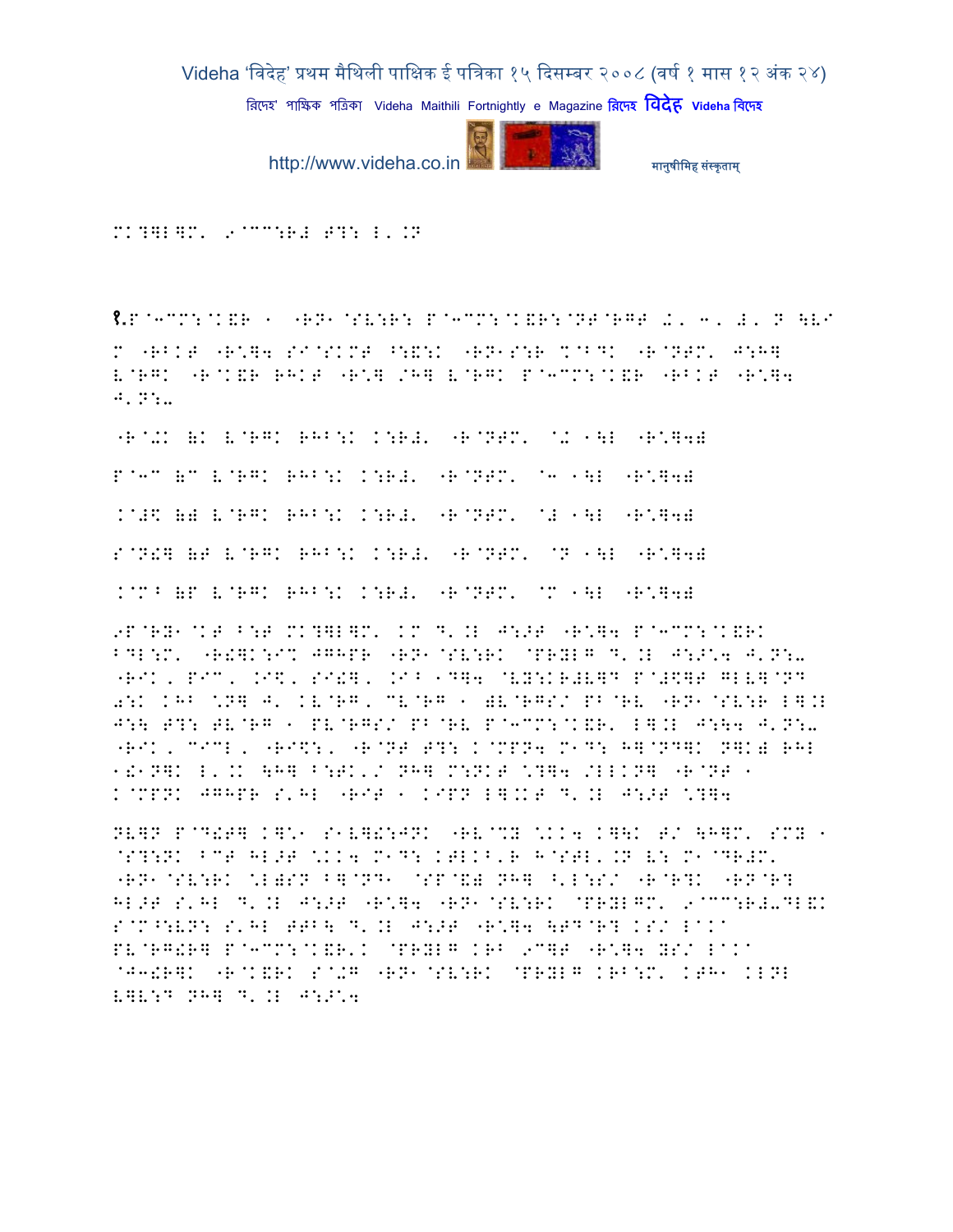িরেদহ' পািkক পিtকা Videha Maithili Fortnightly e Magazine িরেদহ िवदेह **Videha** িবেদহ



२.= 1 "] : "]K 9@CC:R# **"**@R H**"**JK:/ HL>T "R\*]4 "RT, JTA **"**@R H**"**K 9@CC:R# HL /TA M:@TR "] L].L J:\4 1NW:M .:L] = L].L JA: T:H; J.F.

 $\equiv$   $\equiv$   $\equiv$   $\cdots$   $\equiv$   $\equiv$   $\cdots$  .  $\equiv$   $\cdots$   $\equiv$   $\cdots$   $\equiv$   $\cdots$   $\equiv$   $\cdots$   $\equiv$   $\cdots$   $\equiv$   $\cdots$ 

 $-$  P" $\pm$  P" $\pm$  P" $\pm$  P" $\pm$  P" $\pm$  P" $\pm$  P" $\pm$  P" $\pm$  P" $\pm$  P" $\pm$  P" $\pm$  P" $\pm$  P" $\pm$  P" $\pm$  P" $\pm$  P" $\pm$  P" $\pm$  P" $\pm$  P" $\pm$  P" $\pm$  P" $\pm$  P" $\pm$  P" $\pm$  P" $\pm$  P" $\pm$  P" $\pm$  P" $\pm$  P" $\pm$  P" $\pm$  P" $\pm$  P" $\pm$  C:/"], S]"]], P]"]] 1D]4

9P@RY1@KT %@BDS^K'/ D'.L:S/ I @SP@&) HL>T "R\*] J' S:!:R#TY: %@BDK %1RBM' = 1 M@!Y T?: "R@NTM' "] "RBKT "R\*]4  $\mathbb{R}^{n+1}$  ,  $\mathbb{R}^{n+1}$  such that  $\mathbb{R}^{n+1}$  is the state  $\mathbb{R}^{n+1}$  . The state  $\mathbb{R}^{n+1}$ 

३.V 1 B : MK?]L]M' **"**V**"**K 9@CC:R# B K\L J:>T "R\*], M1D: /KR: B RBPM (PHE LEI JHEN: MAHE, A.PN. 2 MMARI N FI MEPNE. B]@DY:, NB, D'BT:, B]@&#1, BI%, B@NDN: 1D]4 \H]S^K @S?:NPR @KRM%, VK@DYN:?, V]@DY:, NV, D'VT:, V]@&#1, VI%, V@NDN: LASTER CHAN SERVICES I STORES ES A CONTROLLER CONTROLLER "R\*]4 J'N:- /K]L, /JH 1D]4

४.Y 1 J : KTH1-KTH1 **"**Y**"**K 9@CC:R# **"**J**"**JK:/ KRKT D'.L J:>T  $R$  respectively. The problems is a problem of the manufacture of the substitution  $\Gamma$  $\mathrm{J}(\mathrm{J},\mathrm{J},\mathrm{J})$  and  $\mathrm{J}(\mathrm{J},\mathrm{J})$  and  $\mathrm{J}(\mathrm{J},\mathrm{J})$  and  $\mathrm{J}(\mathrm{J},\mathrm{J})$  and  $\mathrm{J}(\mathrm{J},\mathrm{J})$  and  $\mathrm{J}(\mathrm{J},\mathrm{J})$ @KRM%, Y@J3, YD], YM1N:, Y1G, Y:BT, YLG], YD1, YM L].B:K  $m_1$ 44 $m_2$ 

 $9.4 \div 1 \div 2.14441 \pm .144747.$   $4 \div 1 \div 7.441$   $+14.41$   $+14.42$   $+14.44$  $\mathcal{P}(\mathbb{P}\oplus\mathbb{P}\oplus\mathbb{P})\oplus\mathcal{P}(\mathbb{P}\oplus\mathbb{P})\subset\mathcal{P}(\mathbb{P}\oplus\mathbb{P})\subset\mathcal{P}(\mathbb{P}\oplus\mathbb{P})\subset\mathcal{P}(\mathbb{P}\oplus\mathbb{P})\subset\mathcal{P}(\mathbb{P}\oplus\mathbb{P})\subset\mathcal{P}(\mathbb{P}\oplus\mathbb{P})\subset\mathcal{P}(\mathbb{P}\oplus\mathbb{P})\subset\mathcal{P}(\mathbb{P}\oplus\mathbb{P})\subset\mathcal{P}(\mathbb{P}\opl$ NNAP NYBAPAL (NH), AYN, BENA, MYN, YYN, BYN, AYN (AYA)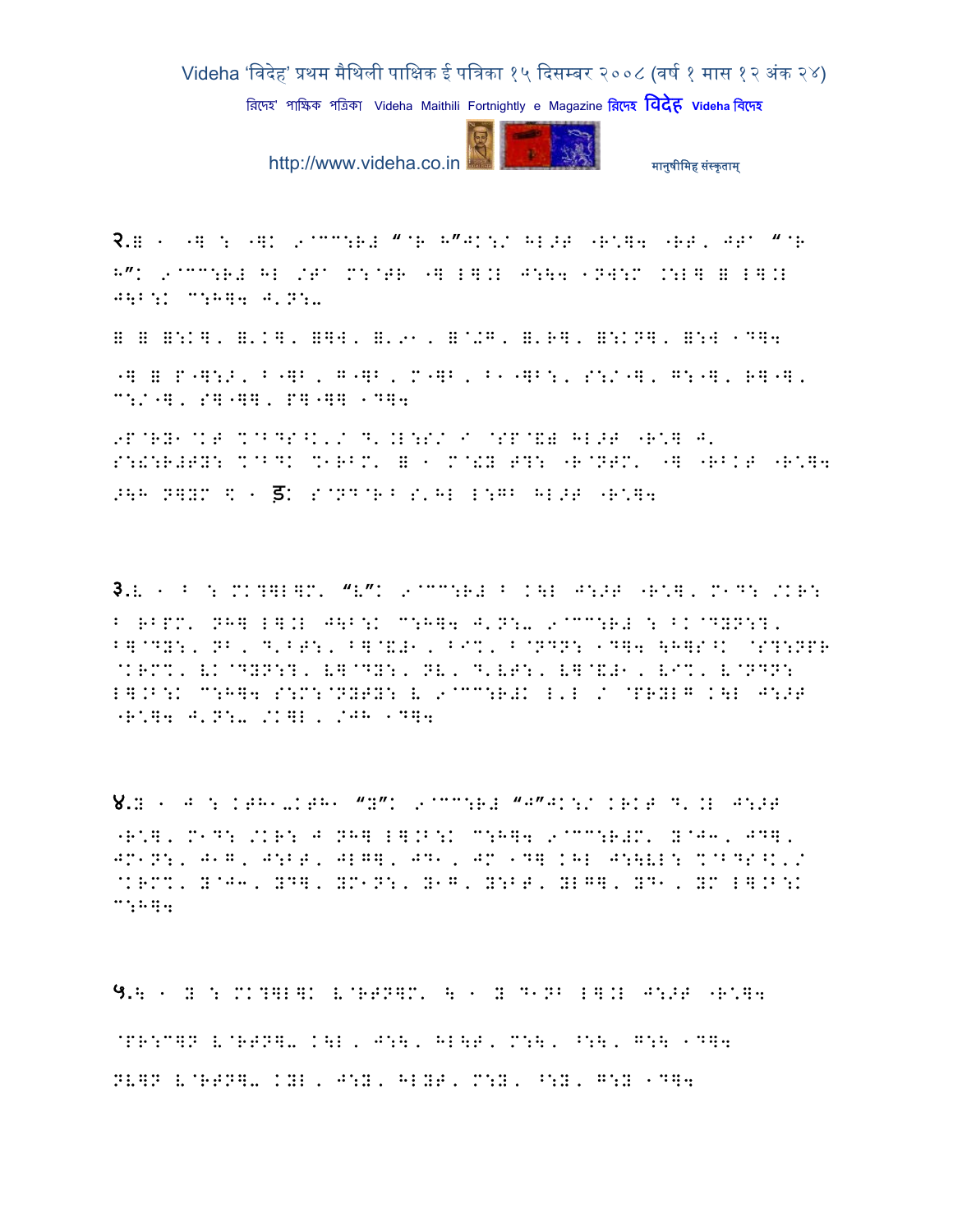িরেদহ' পািkক পিtকা Videha Maithili Fortnightly e Magazine িরেদহ िवदेह **Videha** িবেদহ



S:M: WHEN TYTY: THRI, A MICH ARIA (BIAN 4.71 APR. ATI.  $R$  (B)  $R$  ,  $R$  is the set of the state  $R$  of  $R$  . In the  $R$  is the  $R$   $\mathcal{H}$  and  $R$  is the  $R$  such that  $R$ @PRYLG NH] KRB:K C:H]4 Y@DYP] MK?]L]^:&] ?:RBSH]T K]\*1 J:T]M' %@BDK 1R@M^LM' **"**\**"**K'/ Y KH] 9@CC:R# K\L J:>T "R\*]4

\ 1 **"**Y**"**K @PRYLGK @PRYLGK S@ND@R^M' @PR:C]N' P@D!T]K "RN1SR# KRB 9PH 100 MINUTE REFORM IN DIRIG AND IN THIS POSSIBLE AND HIS REFORM KALNI SHI DI DI DI DI DI DI DI SHIJINI KUNA BI NASI DI SHI DI NASI NA SHI NA SHI A MKRI SORI SA SA NA KALI YA SANYA BULU YA MATU YA KUNA NA KATA YA KARI YA TA BI A BISA NA MARA DA KARA MA MA MA \*KK4 .:S KA K\L, H\B 1D] KT]PY %@BDK'/ KKL, HKB 1D] RBPM' KTH1-KTH1 L].L J:\B S'HL **"**\**"**K @PRYLGK'/ B'S] SM]C]N @PRM:#]T KRKT "R\*]4

६.मय, मन ज़ा? A:re. 2:re ? 2:38 and thermal i.D.B.Permer: KLNL B:TPR BL DKT K:L %@BDK P:\*:/ H], H1 LG:/L J:>T \*KK4 J'N:- H1NKH], "RPNH1, /KRH1, T@TK:LH], CL@))H], 1NH1 1D]4 M1D: 1!1N]K L'.NM' H]K @S?:NPR \K:R \VI H1K @S?:NPR /K:RK @PRYLG KRKT D'.L J:>T "R\*]4 J'N:- H1NK', "RPNL, T@TK:L', TO THE CONSTRUCTION

७.& T?: . : MK?]L] ^:&:M' "R!]K:I%T, &K 9@CC:R# . HL>T "RANGH" R. PAL (.B. 193 IP) AN SON (.S. 196 IP), AN SON AN HOTEL, & 191 E.E.  $K$  (a) Fig. ),  $K$  (sand  $K$  (sand  $K$  ), sand  $K$  (see Fig. ), sand  $K$  (see Fig.

८.@!VN]-LLP : N]@MNL].]T "RV@S?:M' %@BDS/ @!VN]-LLP ^A J:>T  $R^*$  and  $R^*$  and  $R^*$ 

(K) @ MI RHIS MORE REPORTS THROUGHT  $\sim$  PHIS  $\sim$  The  $\sim$  The  $\sim$  Th  $\sim$  Th  $\sim$  Th  $\sim$  Th  $\sim$ /H]M'S/ PH]N' "RK 9@CC:R# D]@R< ^A J:>T "R\*]4 /KR 1G:/ LLP-SBCK C]@HN V: V]K:R] (**'** / A) LG:/L J:>\*4 J'N:-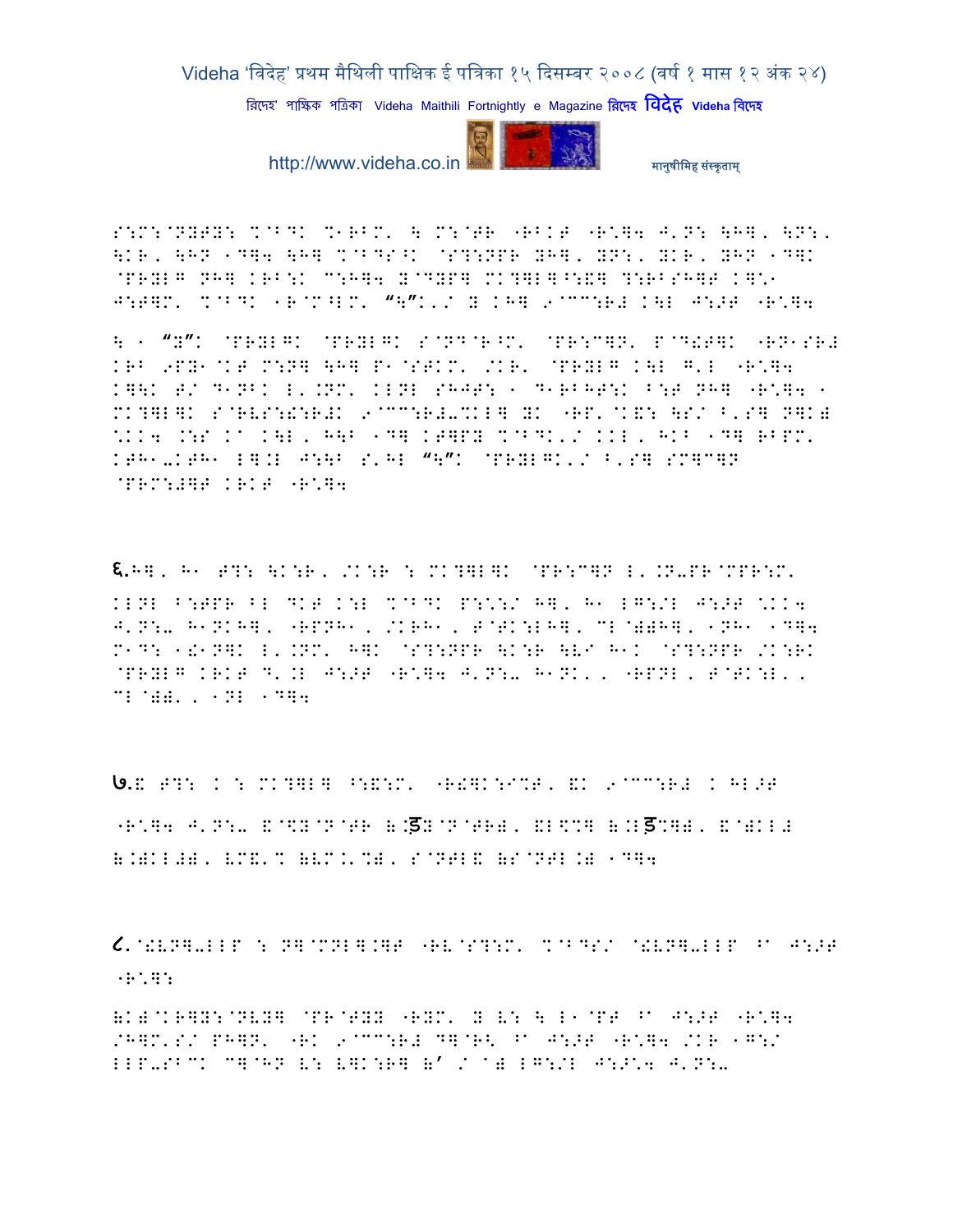িরেদহ' পািkক পিtকা Videha Maithili Fortnightly e Magazine িরেদহ िवदेह **Videha** িবেদহ



PROPA PRP : POPPE BESPOAL PLESH : C'H' BOOK ELE . 19HH B19OK  $\mathbf{r}\mathbf{S}\mathbf{F}\mathbf{F}\mathbf{C}\cdot\mathbf{F}$ 

"RPB@R# RBP : P"]**'** G'L:H, K**'** L'L, 9W**'** Pड़TCK4

P'H' H. PAR, C'LE, L. 24' PSPTA

(.)PB@RVK:L]K KMT 1Y (1\) @PR@TYYM' Y (\) L1@PT ^A J:>\*, M1D: LLP-SBC VIII LAND NHQ NHQ 1991

PB@R# RBP : .:\ (Y) G'L, PW:Y (\) D'B, NH:\ (Y) "R\L:H4

"RPB@R# RBP : .: G'L, PW: D'B, NH: "R\L:H4

GREAN GRATING ON A 2003 FRAME OF SIGNES AND CONTROLLING HERT, EXTER RY ANDER ANTEN ALTN.

PP YEAR REPORT : PLACE TO ME THAT THE MUSIC MUSIC CONTINUES.

HER THE RPP IN THIS MINE TO BE READY

(BA)BE TRADISP (COMPITANT) (AR TRANSD) AT L1 A TORO (PT ) A SARA (AR SAN DISC)

PB@R# RBP : P"]KT "R\*], BJKT "R\*], GBKT "R\*]4

"RPB" TRAC (RFP) : PORT (RFP) (RFP), BDK "RFP), GBK "RFP" (RFP), BDK "RFP" (RFP), BDK "RFP" (RFP), B

 $\pm$  200  $\pm$  0.000  $\pm$  0.000  $\pm$  0.000  $\pm$  1.000  $\pm$  1.000  $\pm$  1.000  $\pm$  1.000  $\pm$  1.000  $\pm$  1.000  $\pm$  1.000  $\pm$  1.000  $\pm$  1.000  $\pm$  1.000  $\pm$  1.000  $\pm$  1.000  $\pm$  1.000  $\pm$  1.000  $\pm$  1.000  $\pm$  1.000  $\pm$ "R\*]4 J'N:-

PB@R# RBP: \*]YCK, \*]YKK, \*H]K, \*CK, \*KK, "RB]TKK, HL>K4 "RPB@R# RBP : \*]YC, \*]YK, \*H], \*C, \*K, "RB]TK, HL>4  $\mathbb{R}^n$  and  $\mathbb{R}^n$  and  $\mathbb{R}^n$  . The neutron of the  $\mathbb{R}^n$  -form  $\mathbb{R}^n$  and  $\mathbb{R}^n$  and  $\mathbb{R}^n$  and  $\mathbb{R}^n$  and  $\mathbb{R}^n$  and  $\mathbb{R}^n$  and  $\mathbb{R}^n$  and  $\mathbb{R}^n$  and  $\mathbb{R}^n$  and  $\mathbb{R}$ PB@R# RBP : \*@NH], KHL@NH], KHLH1/, G'LH, NH]4 "RPP" TRACIPATION : NICROSOFIE : "NATIONAL POLICY, "POLICY, DESCRIPTION OF NO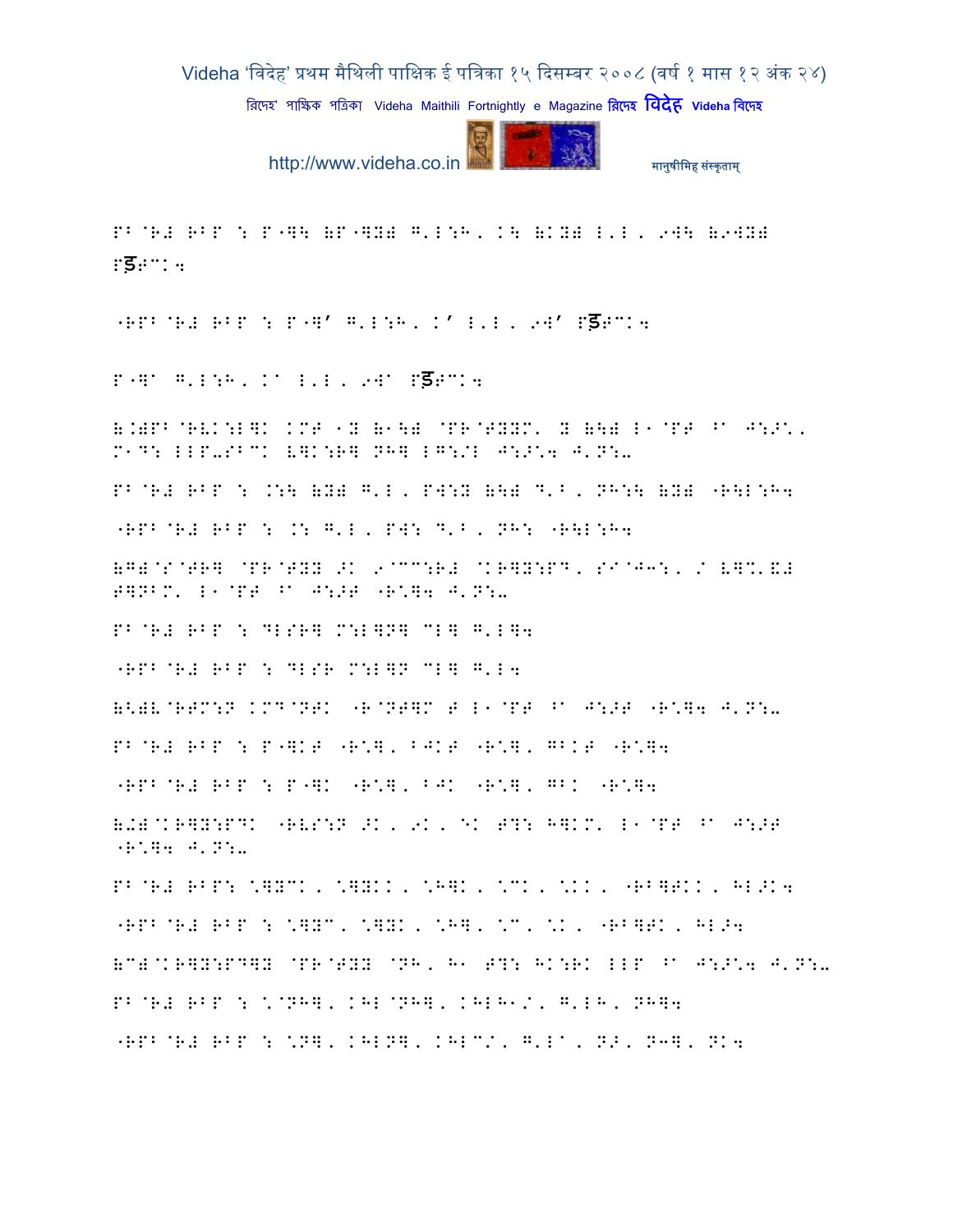িরেদহ' পািkক পিtকা Videha Maithili Fortnightly e Magazine িরেদহ िवदेह **Videha** িবেদহ



S. NEDRO NERVEN CRANA IN DIR DI DI DI STELA DI NEDRO "PROVA "PRNE"

HARD THIRDS THE PINE GROUP IN IS A PERSON FOR A SMOTE CONDINATION I B:T L:GB HLOT "RELEASED AND THE BOARD "RELEASED ON THE THIRD. MAN BY FOREST AN OPENIL FOR STATE BY ZIET MIRT  $\Omega$  . The set of  $\Omega$  is the set of  $\Omega$  in the set of  $\Omega$  is the set of  $\Omega$  is the set of  $\Omega$  is the set of  $\Omega$ (%>N), P:N] (P:>N), D:L] ( D:>L), M:)] (M:>)), K:\*1 (K:9\*), M:S1(M:9S) 1D]4 M1D: T@TSM %@BDS^M' I N]YM L:GB NHE HIJE "RYER A.NY. RONDELLY RICHT" ( SYESYNILLY SYESYN **NHE CONSERVERS IN SECTION** 

१०.HE 799 TBB) / KERSER : NOVTRER : PENYL : KNYTY DRYRG & MYRE / BBC 1V@%YKT: NH] HL>T "R\*]4 K:R# J' %@BDK "R@NTM' "R 9@CC:R# NHE "REVEL "PRINH" OF THE SIM MOON "PHONO" PREPAIR (PREPAIR OIL THE ROL) 1\L (T@TSM) %@BDS^M' HL@NT @PRYLG K\L J:>T "R\*]4 \H] PL?]M' S:M:@NYTY: S@MPB@R# %@BDK'/ MK?]L] ^:&:S@MB@N!] N]YM"RN1S:R HL@NTV]H]N R:.L G'L "R\*]4 M1D: @VY:KR#S@MB@N!] @PRYLJNK L'L "R@TY:V@%YK @S?:NPR KTH1-KTH1 HL@NT D'L G'L  $\sim$  100  $\sim$  200  $\sim$  200  $\sim$  200  $\sim$  200  $\sim$  200  $\sim$  200  $\sim$  200  $\sim$  200  $\sim$  200  $\sim$  200  $\sim$  200  $\sim$  200  $\sim$  200  $\sim$  200  $\sim$  200  $\sim$  200  $\sim$  200  $\sim$  200  $\sim$  200  $\sim$  200  $\sim$  200  $\sim$  200  $\sim$  200  $\sim$  2 WEERS YOU AT SAMPLE POSSES KILL SANDONG IN ORDER ON A VOICE OF SALE "ANGHA" SEMAR "KORISTI, "PORTOR SIMPAHO HORRILI, IROPIN BIJAHIH DO SEBREZ SINE SRE SHE HAVE: HRSHENDIN: ESHALER OPGAN OREAZE (P.E. "AFNAH" B. 1897-1912 (SMYMO) MIC MARTER (MARTINE MARTINE IN ORDER)

M: MERIC M: THE RICHARD ELET PS REAL PRAINER CONDINIES ON LOW

SHART: PTE REBPIRENT: TENER D.E. D.E. (BIJOR P.M. METER (PEN) MBL VERLEEMS IN NEWS THE SEE SEE AND STARTED ENDING STUR "R\*]4 @PRS]@D! ^:&:%:@S@TR] \$:. R:M:VT:R Y:DVK KHB \*N] J'  $S$  . The state of the state of the second resonance of the second particle  $\mathbb{R}^n$  and  $\mathbb{R}^n$  and  $\mathbb{R}^n$ J' AI: HENE LEAT. EAN 'NNINK 'EAR 'ANNA' PINK 'H' PA II: KINK II: RH' NHS RBPS/ SOME ROCKERS/ TRING SHERE:

PL?]K V@R#V]@NY:S K@K&: ९ K PL?]S/ K]\*1 M:@TR:M' ^]@NN "RNA PARTRA "RTROOM" RRITH "ROND" RATH ION IN 1 V  $S$ 1: R: R: R: The Town of the Town of the Town of the Town of the Town of the Town  $\mathcal{P}$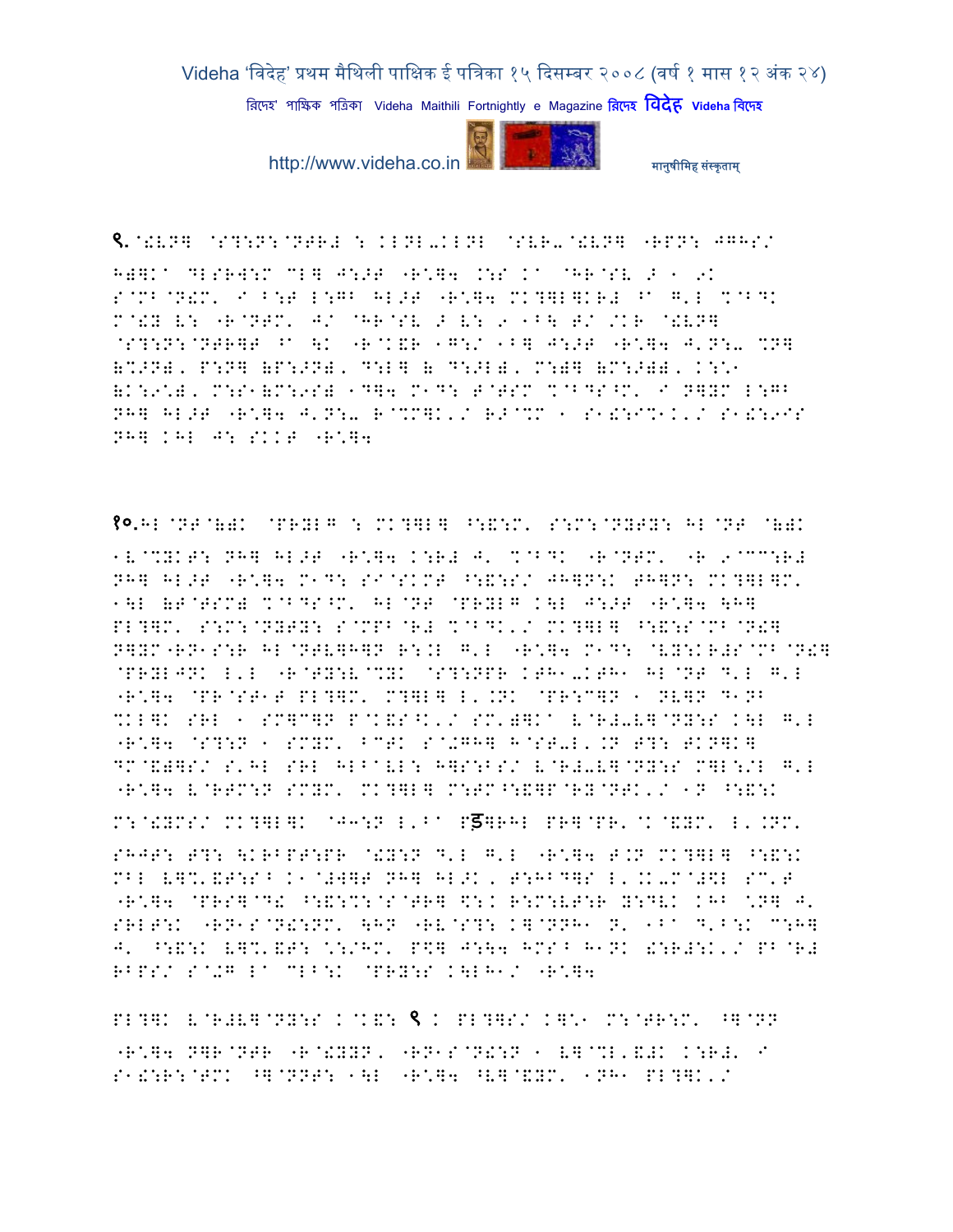িরেদহ' পািkক পিtকা Videha Maithili Fortnightly e Magazine িরেদহ िवदेह **Videha** িবেদহ



PR]M:@RJ]T KRKT MK?]L] P:@WYP1@STKK V@R#V]@NY:SM' PP 'BURFIG' A REPORT : "ROW REPORT FOR RHIMS"

KANDER KOMMERS ELLER PRINS MARINE MARINE MENGEMENT !]R'@N@DR @PR'M@R&] SIYLJN- G#'%@PRS:D ^@))R:I

@PRK:%K %]@K&: T?: .'LKBD M@N@TR:LY, P:@WY@KRM V]K:S K. YP YR ANDRIGHTH, SYNDIR

S@RV:!]K:R P:@WY@KRM V]K:S K'@N@DR \VI JNK %]@K&: S:M@GR] K. TH'AN SINLANDA, SINDER

PHIL POOSE IN SPOOK BEING BE STREET

WE ARRIVE CONSIDERED SATISFY SOME CONTROL SOMEONE CONTROL SUPPORT BE, "CIPETAT (FINAPAR), TA: PACALEAE (BATE), TA: PAR, VP(TP) EAT) .  $\overline{1111}$  R:Monday, and the state of the control results of the control results of the control results of the control results of the control results of the control results of the control results of the control results of K@R#, RMY RO3D

^:&: S@MP:DN- N]RJ K@R#, RBP: 0:

1B १.MK?]L] "RK:DM], P)N: 1A २.N'P:LK MK?]L] ^:&: VK@J3:N]K LLCAN (PESPS FAST) MSAL MILLER (FRIENDS) FRESHING AR BED SOME SOME SACTOR SHE

@GR:@HY/"R@GR:@HY

1. HLYBL:/HLBYBL:/HLMYBL:/ H'B**'**BL:, H'M**'**BL:HLYB:K/HL\B:K 2. 1**'**/1A 1 3. K**'** L'N'/KA L'N'/K\ L'N'/KY L'N'/L**'**/LA/LY/L\

4. ^**'** G'L/^A G'L/^Y G'L/^\ G'L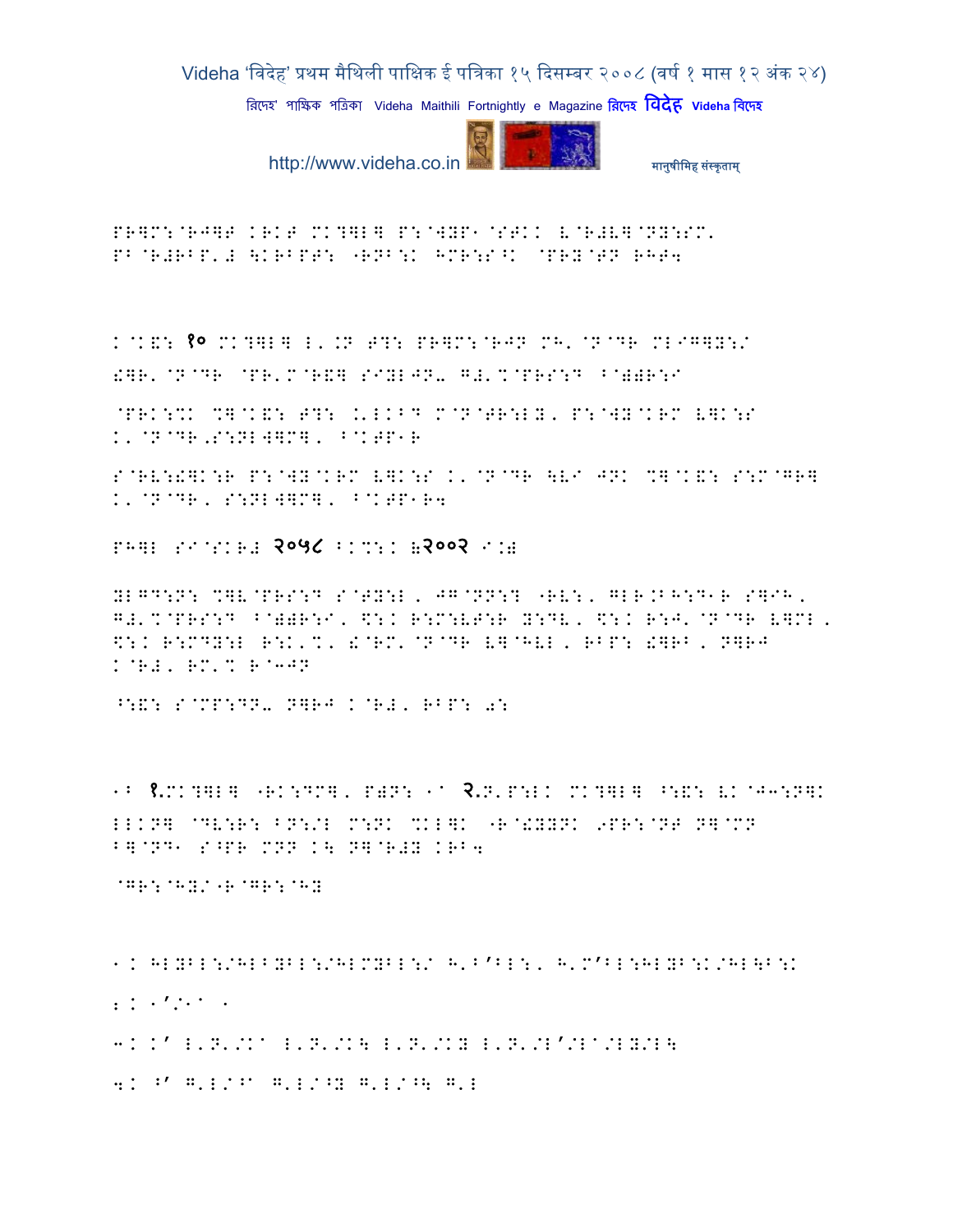িরেদহ' পািkক পিtকা Videha Maithili Fortnightly e Magazine িরেদহ िवदेह **Videha** িবেদহ



5. KR**'** G'L:H/KRA G'LH/KR\ G'L:H/KRY G'L:H

- 6. L]"R/D]"R L]Y**'**,D]Y**'**,L]"R**'**,D]Y**'**
- 7. KR**'** BL:/KRA BL:/ KRY BL: KRK BL:/K**'**R**'** BL:
- 8. BL: VL:
- 9. 1@+L 1I@GL
- 10. @PR:Y, @PR:YH
- 11. D1.

17. \.NL "R.NL

22. J' J'**'**/J'A

25. T.N T/ T.NT/

18. B"]@NH] B=@NH]

19. /**'**//A(S@RVN:M) /

20. / (SIYLJK) /**'**//A

23. N:-N1K1R N:-N1KR

21. 6:/G]/6:@+G] 6:>IG/6:>+

24. K'L@NH]/K\L@NH]/KYL@NH]

26. J:**'** RHL/J:Y RHL/J:\ RHL

27. N]KLY/N]KL\ L:GL BHR:Y/BHR:\ L:GL N]KL**'**/BHRK L:GL

- 12. CL] G'L CL G'L/CKL G'L
- 
- 
- 

16. CLAT. CLAT. CLAT. CLAT.

13. D'L.]@NH D'LK]@NH, D'L.]N

14. D'.L@NH] D'.LN]/ D'.LK@NH

15. \*?]@NH/ \*L@NH] \*?]N/ \*LKN/ \*LN]

- 
- 
- 
- 
- 
- 
- 
- 
- 
- 
- 
- 
- 
- 
- 
- 
- 
- 
- 
- 
- 
- 
- 
-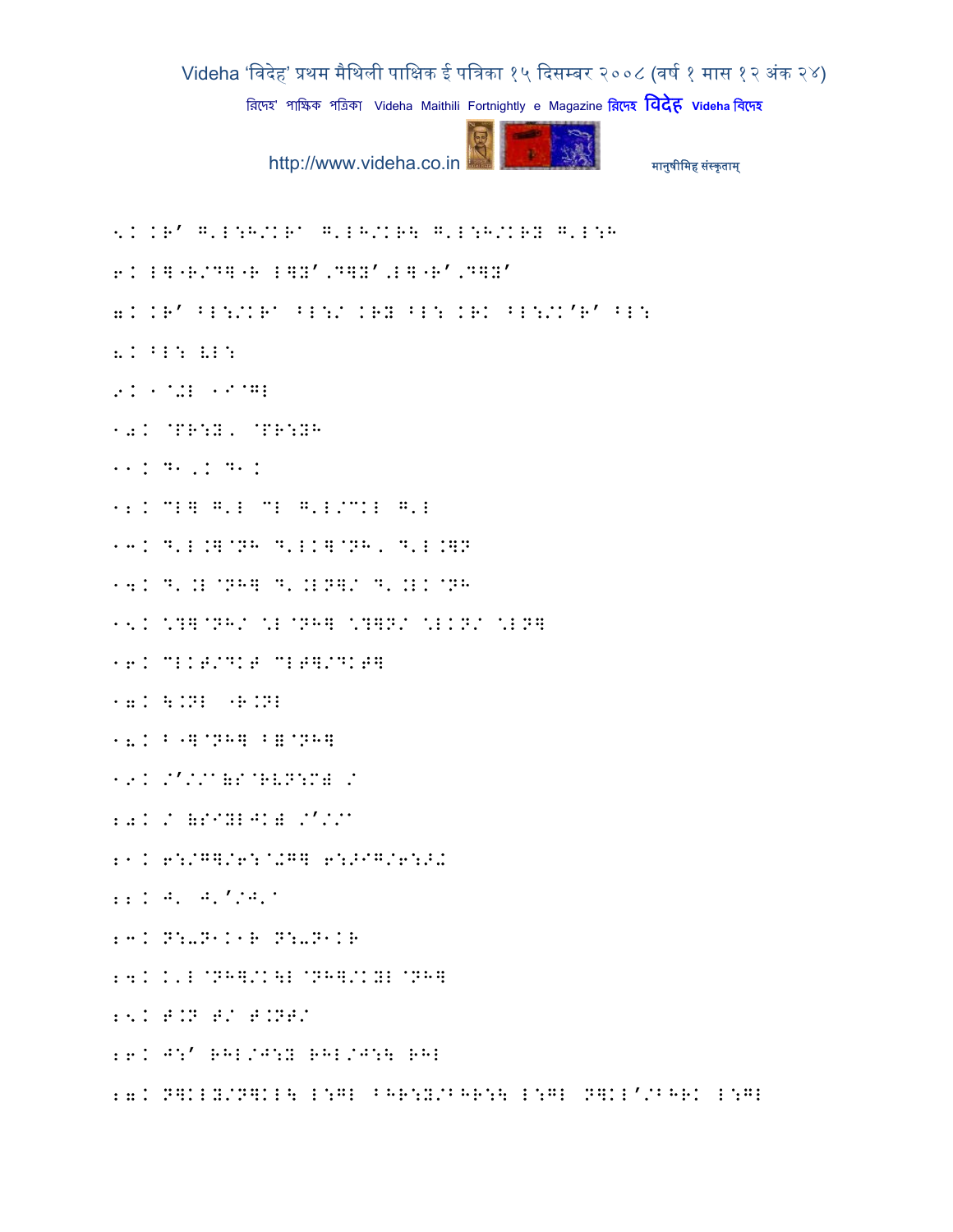িরেদহ' পািkক পিtকা Videha Maithili Fortnightly e Magazine িরেদহ िवदेह **Videha** িবেদহ



28. /TY/JTY JT**'**//T**'**/JT\//T\

29. K] 6Bड़L J' K] 6Bड़L J'

30. J' J'**'**/J'A

31. KBD: THE PERSON REPORTED THE RESIDENCE OF PERSON PARTIES.

32. >HL//HL

33. H/S\/H/SY H/S**'**

**34. NC 16. NC 16. NC 16. NC 16. NC** 16. NC

35. S:S1-SS1R S:S-SS1R

**36. \*** \*\*\*

37. K] K]**'**/K]A(D]@R<]K:R:@NTM' V@RJ]T)

38. JB:B JV:B

39. KR\T:H/KRYT:H KR'T:H

40. DE: N DR:N DR:N DR:

41. COMMANDER GRAVES (1992)

4: KIR KADA KE

4+1 #12# 18 #12# 182#12 18

44. PH1/CTB23. BB #128 18 PH1/C/123. B #128 18

45. JONES SERVICE SERVICE

46. LY/L\ K**'**/KA

47. L**'**/LA KY/K\

48. \.N/"R.N' "R.N/\.N'

49. THERIOTIC SERVICE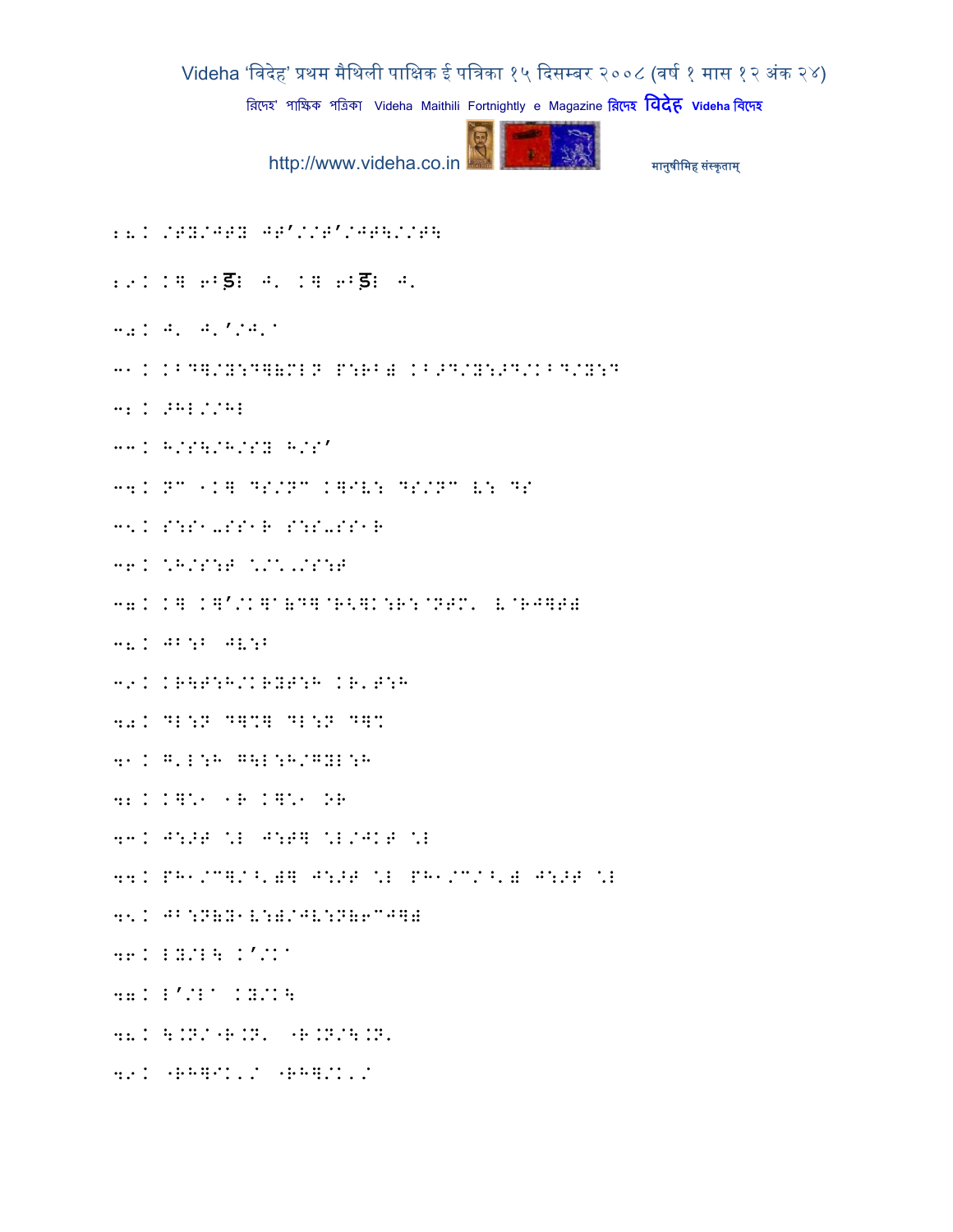

- 50. GH]IR GH]/R
- 531. I:R P:R K. P:R K:R P:R K. P:R K. P:R
- 52. J'K:/ J'/K://JK:/
- 53. THE THE THING
- 54. \KR "RKR
- 55. BH]N9 BHNL>
- 56. BH]N BH]N]
- 57. BH]N]-BH]NL> BH]N-BHN9
- 58. NH]/NK
- 59. KRB:**'**/KRB:Y/KRB:\
- 60. T**'**/T A TY/T\
- $6.1.91.1$
- $m:3.22$
- 63. Y:VT J:VT
- 64. M:Y MK
- 65. D'@NH]/D\@NH]/DY@NH] D@NH]/DK@NH]
- 66. D**'**/D A/D\
- 67. / (SIYLJK) /A (S@RVN:M)
- 68. TK:**'** K\ TK:Y TK:\
- 69. PKR' (ON FOOT) PRESS
- 80. T:H1M' T:H1M' T:H1M' T:H1M' T:H1M' T:H1M' T:H1M' T:H1M' T:H1M' T:H1M' T:H1M' T:H1M' T:H1M' T:H1M' T:H1M' T
- 71. P1@TR]K
- 72. BJ: KY/ K\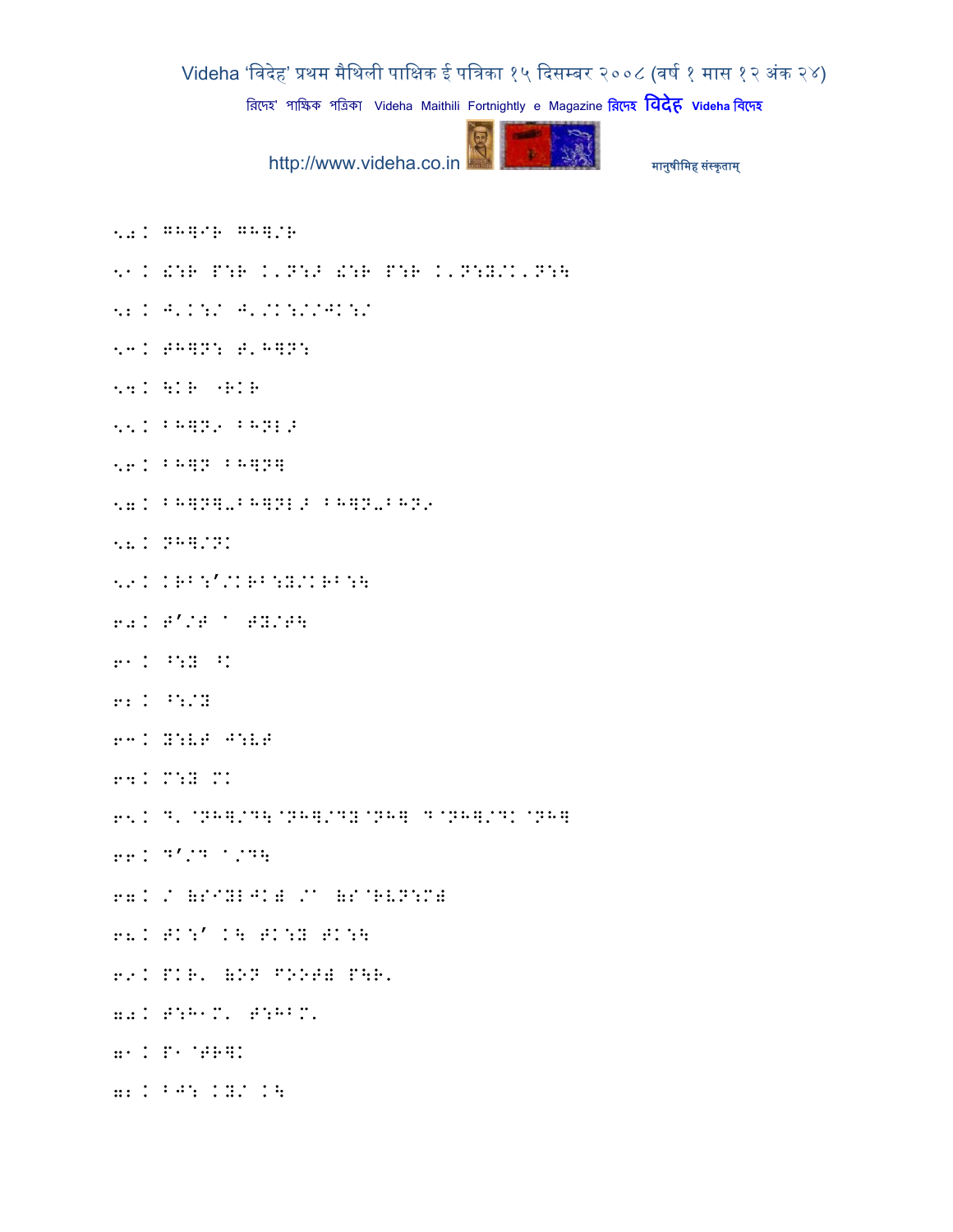

- 73. BNN:Y
- 74. KLL:
- 75. D]N1K: D]NK:
- 76. TTH]S/
- 77. GRB/L@NH] GRB'L@NH]
- 78. B:L1 B:LB
- 8. C'O' C'ANH C'HO C'HO C'HO
- 80. J' J'**'**
- 81. S'/ K' S'**'**/K'**'**
- 82. \.1NK: "R.N1K:
- 83. ^1M]H:R ^BM]H:R
- 84. S1GR S1GR SBGR
- 85. 000 MH:K 000 MH:K 000 MH:K 000 MH:K 000 MH:K 000 MH:K 000 MH:K 000 MH:K 000 MH:K 000 MH:K 000 MH:K 000 MH
- 86. \* BBJ
- 87. KR>YL// KRKYL
- 88. PHONE PHONE PHONE PHONE PHONE PHONE PHONE PHONE PHONE PHONE PHONE PHONE PHONE PHONE PHONE PHONE PHONE PHONE PHONE PHONE PHONE PHONE PHONE PHONE PHONE PHONE PHONE PHONE PHONE PHONE PHONE PHONE PHONE PHONE PHONE PHONE PH
- 89. 0Gड़:-0:/)] 0Gड़:-0:/)]
- 90. PHP. 2790. PIP. 2719.
- 91. .'L\B:K .'L'B:K
- 92. .'L:\B:K
- 93. LG:**'**
- 94. HL\- HL
- 95. B10L BB0L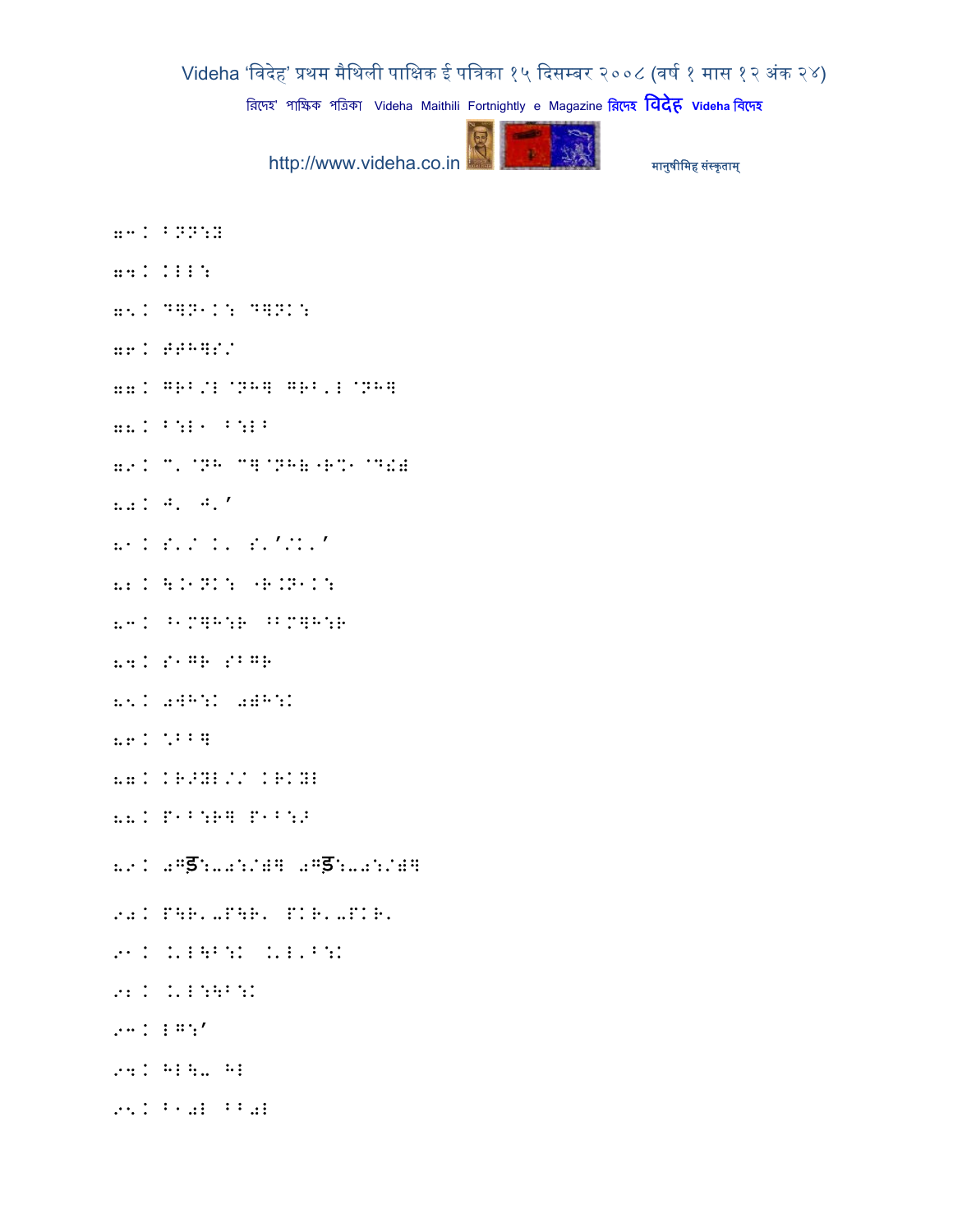িরেদহ' পািkক পিtকা Videha Maithili Fortnightly e Magazine িরেদহ िवदेह **Videha** িবেদহ



99. BB0L (SIBL) (SIBL)

- **97. YEAH YOU WANTED**
- 98. T:T]L
- 99. "PHIL." "RYN:
- 100. N]@NN- N]@ND
- 101. BIS BIS
- 102. J:\ J:>
- 103. J:>(IN DIFFERENT SENSE)-LAST WORD OF SENTENCE
- 104. TH PR 194. TH
- 
- 106. .'L:\ (PLAY) **–**.'L:>
- 107. %]K:>T- %]K:YT
- $108.1$  BP.  $-9P$
- 109. P"]- P=

116. CLIPS. CLIPS.

117. .!:>- .!:Y

- 110. KNIST KURRA KURRA
- 
- 
- 
- 
- 
- 
- 
- 
- 
- 
- 115. B10\L@NH]/ B10YL@NH] (UNDERSTOOD HIMSELF)
- 
- 
- 
- 
- 
- 
- 114. B10'L@NH] (DIFFERENT MEANING- GOT UNDERSTAND)
- 
- 
- 
- 
- 
- 
- 
- 
- 
- 
- 
- 
- 
- 
- 
- 
- 
- 

118. MLN P:ड़L.]@NH MLN P:RL.]@NH

- 
- 
- 113. "P.P. P. P. P. P.
- 
- 
- 1112. HIST HIST
- 111. R:KS- R:KS
- 
- 105. NO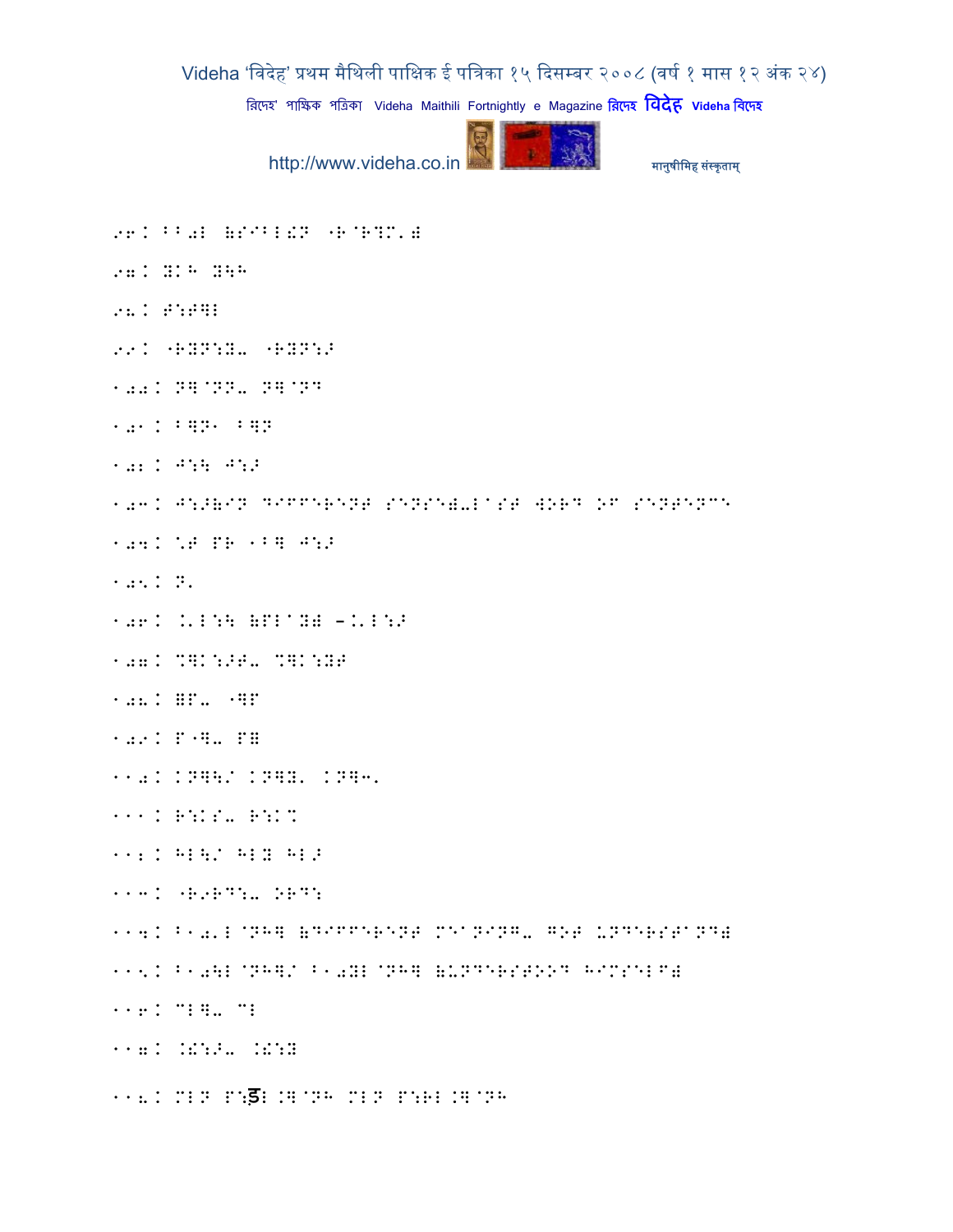িরেদহ' পািkক পিtকা Videha Maithili Fortnightly e Magazine িরেদহ िवदेह **Videha** িবেদহ



- 119. KKK- KARA KARA
- 120. LG L**'**G
- 121. JR. 232
- 122. JR/N:A. 484212.000000000
- 123. HLP
- 124. GS GS CONFIGURE
- 125. C].KT- (TO TEST)C].>T
- 126. KR>YL(WILLING TO DO) KRKYL
- 127. J'KR:- JKR:
- 118. TKR: TKR:
- 129. B]D'SR @S?:N'M'/ B]D'SR' @S?:NM'
- 130. KRBYLHIM/ KRBYLHIM/
- $131.1$  H:RIK (8. TTIRE HISPIE
- 132. /JAP (1891)
- 133. 133. 133. 133. 133.
- 134. P]C:**'**/ P]C:Y/P]C:\
- 135. N3/ N'

140. LG L**'**G

- 136. BOC: N3 (N3 (N) PHOTO: 199
- 137. T.N N' (N3) KHKT "R\*]4
- 138. KT'K GL)'/ KT:K GL)'
- 
- 
- 
- 
- 
- 
- 

139. KM:>- !M:> KM:I- !M:I

141. .'L:> (FOR PLAYING)

- 
- 
- 
- 
- 
- 
- 
- 
- 
-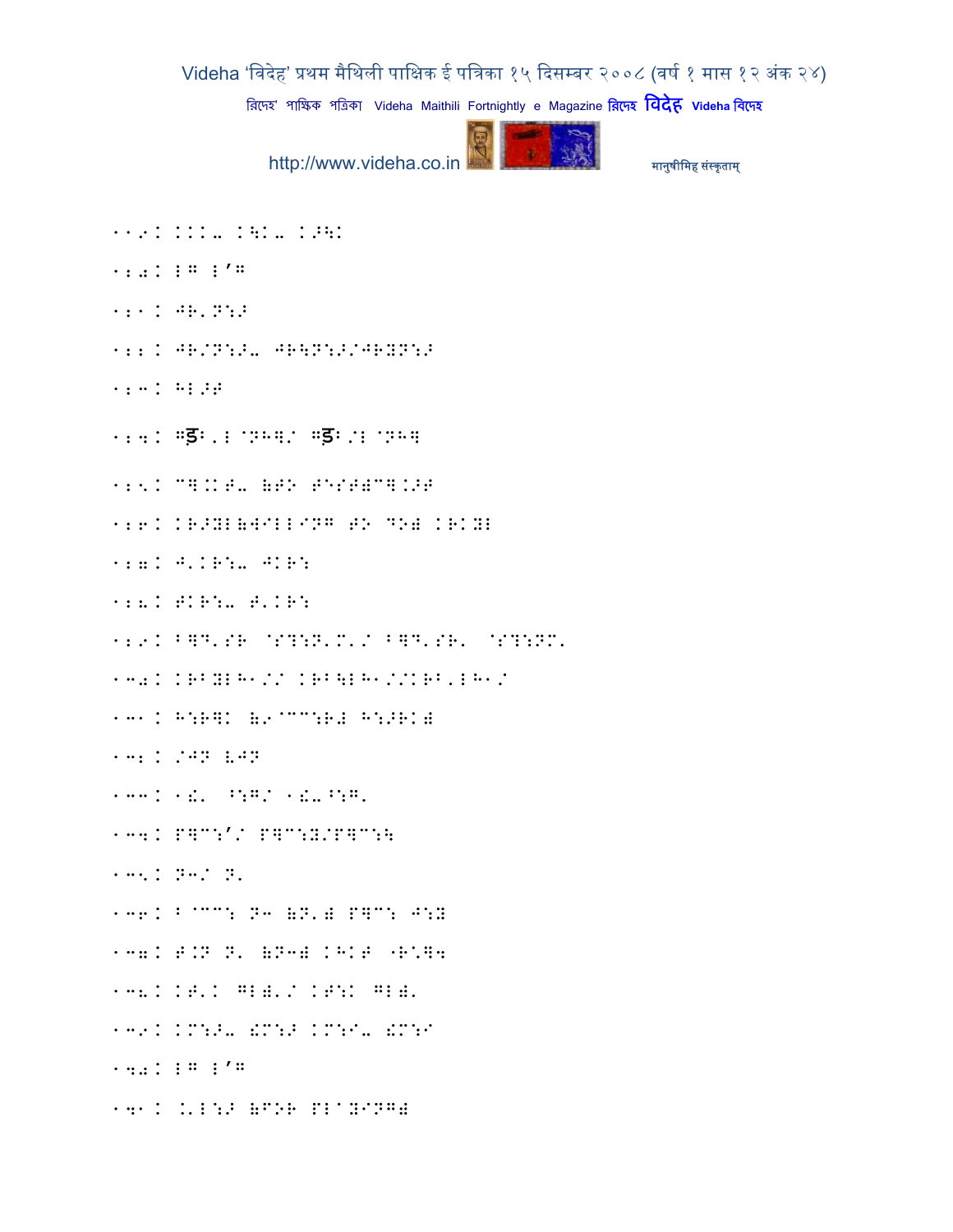

- 142. \*?]@NH \*?]N
- 143. HLP HLP
- 144. **MAX**
- 145. K' (HAIR)
- 146. KONSTANTIER EN STAAT
- 147. BNN:>/ BNN:Y/ BNN:\
- 148. JR. PAP
- 149. K189. K199. K199.
- 150. CRC: C@RC:
- 151. K@RM KRM
- 152. \$19. \$19. \$19. \$19. \$1
- 153. \.1NK:// \.1NK://
- 154. LY (V:@KYK "RT]M %@BD)- L**'**
- 155. K. K. K. K. K. K. K. K. K. K.
- 156. GRM] G@RM]
- 157. BRD 2007
- 158. S1N: G'L:H S1N:**'**/S1N:A
- 159. \N:>-G'N:>
- 160. THE STREET
- 161. N3
- 162. \$RL \$**'**RL
- 163. KTH1- KH]I
- 164. 9MR]GR- 9MRGR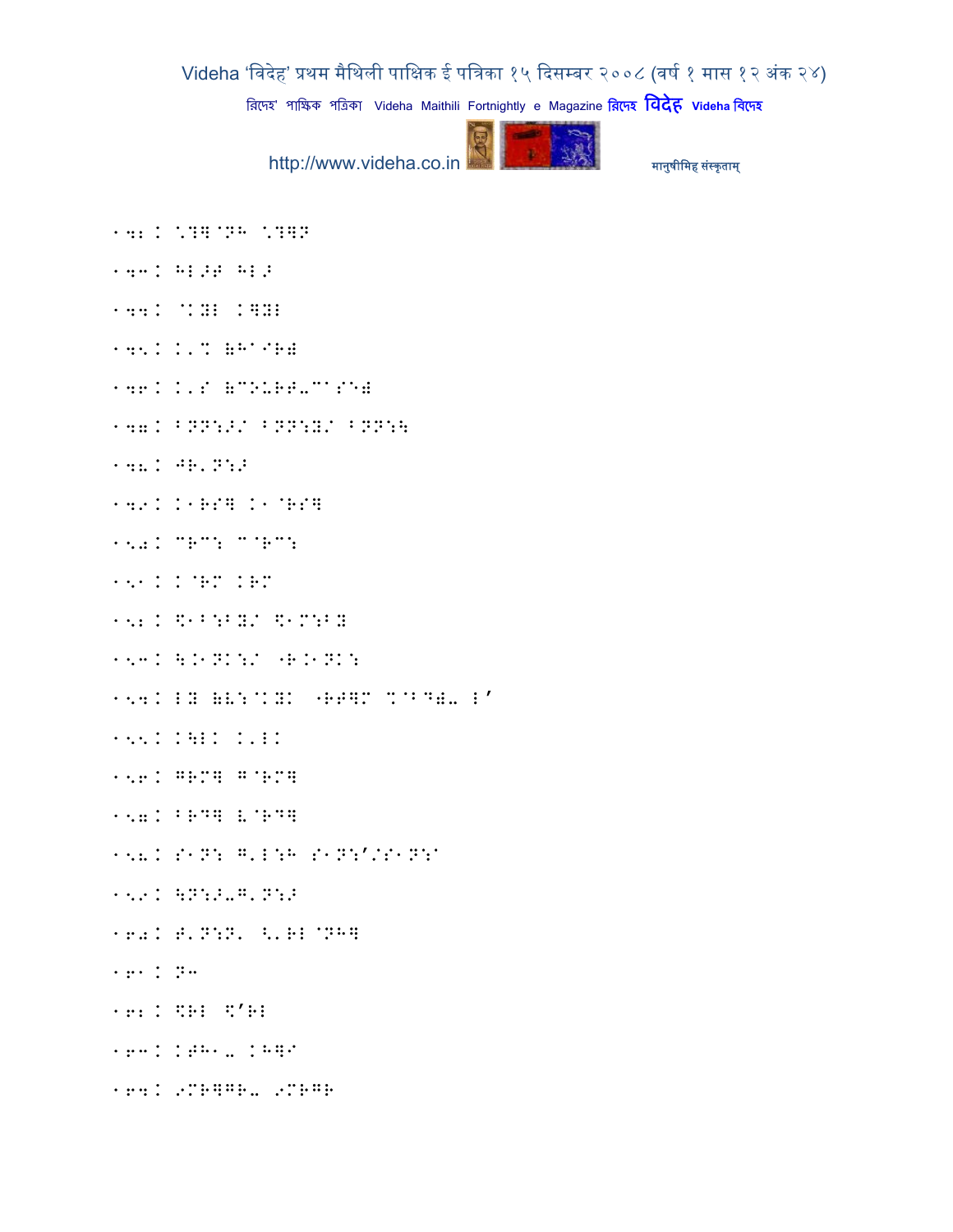

- 165. PHONE
- 166. !LL/!L"RL !L\L
- 167. GP/GPPP
- 168. K' K'**'**
- 169. DRB@JJ:/ DRBJ:
- 190. W:M:M:M
- 181. !P
- 172. <BR] LC)]
- 1<sub>8</sub>. ?LRB'S
- 174. B@\$\$
- 195. TUBAT 2017
- 176. TL/H]( P@DYM' @GR:@HY)
- 178. TEL. TH. TH. TH.
- 1<sub>88</sub>. KRB: WORKSHIP
- $179. \pm 17. \pm 17. \pm 17.$
- 180. KRT. KRT. KRT.
- 181. PH1/C] PH1/C
- 182. R:.L@NH] R.L@NH]
- 183. LGL@NH] L:GL@NH]
- 1841. S1NH (82.17.188. S1.27.
- 185. "R\*] (9@CC:R# "R>\*)
- 186. 196. 196. 196. 197
- 187. B]T/N' B]T'N'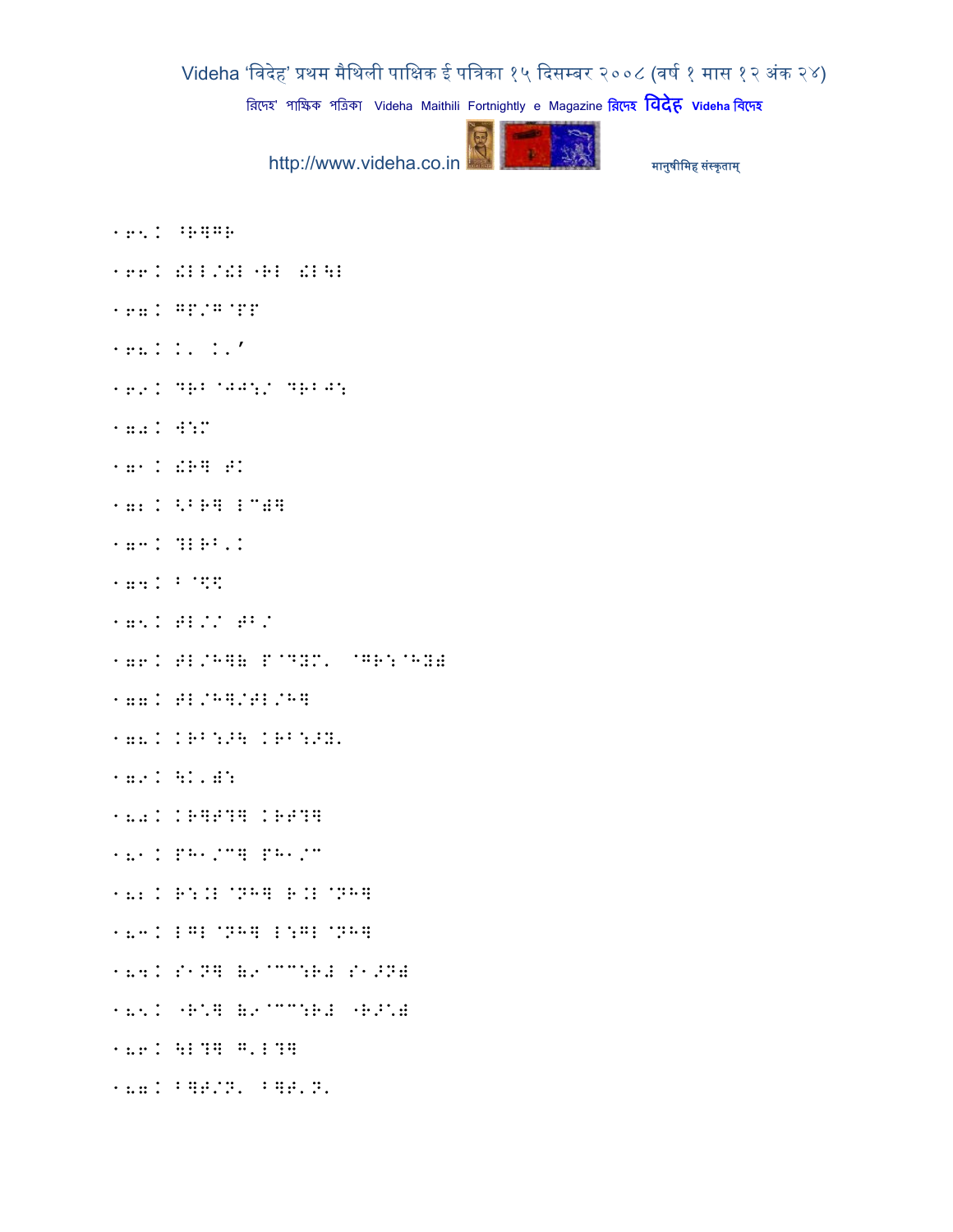িরেদহ' পািkক পিtকা Videha Maithili Fortnightly e Magazine িরেদহ िवदेह **Videha** িবেদহ



188. KRB/L@NH]/ KR'L.]@NH

- $189.$  KR. KRANH
- 190. 1K] K]
- 191. PH1/C] PH1/C
- 192. JR:Y/ JR:\ JR:**'** (1G] LG:)
- 193. S' S'**'**
- 194. H:/ M' H:/ (H:/M' H:/ V]^@K@TT]M' H): K\)
- 195. 6'E 6KL
- 196. 6KL
- 197. HLYT@NH]/ HL\T@NH] H'T@NH]
- 198. H:? M)]1YB/ H:? M)]Y:BY
- 199. 6'K: 6'IK:
- 200. D'.:\ D'.:**'**
- 201. D'.:Y D'.:**'**
- 202. S@TTR] S@TTR
- 203. S:H'B S:HB

(C)२००८. S@RV:!]K:R L'.K:!]N 1**'** JTY L'.KK N:M NH] "R\*] TTY SIP:DAT: NARDA (PARAT, A) SIPN-11 BRI (B) SIPN-RAT, LORAL OP 19 NA GAN KENG- APD @PRK:%]T RCN: S^K KXP]R:>) L'.K LLKN]K LGM' RHT@NH], M:@TR  $\kappa$  . The control of the state  $\kappa$  -vertical control  $\kappa$  is the state of  $\kappa$ I-@PRK:%N/ 1@RK:>VK "R!]K:R \H] I P@TR]K:K'/ \*KK4 RCN:K:R "RPN" MCLAIR (A "ROPA") TRANSPORTATION (JKR MCL) KOREAN (JKR MEL) 9@TTRD:Y]@TV L'.K G#K M@!Y \*@NH]) GGAJENDRA@YAHOO.CO.IN 1K] GGAJENDRA@VIDEHA.COM K'/ M'L "R)KCM'@#)K RBPM'/ .DOC, .DOCX, .RPP BY 1828 F20RM FILES, PHY SKKP NURR FORM SIGN